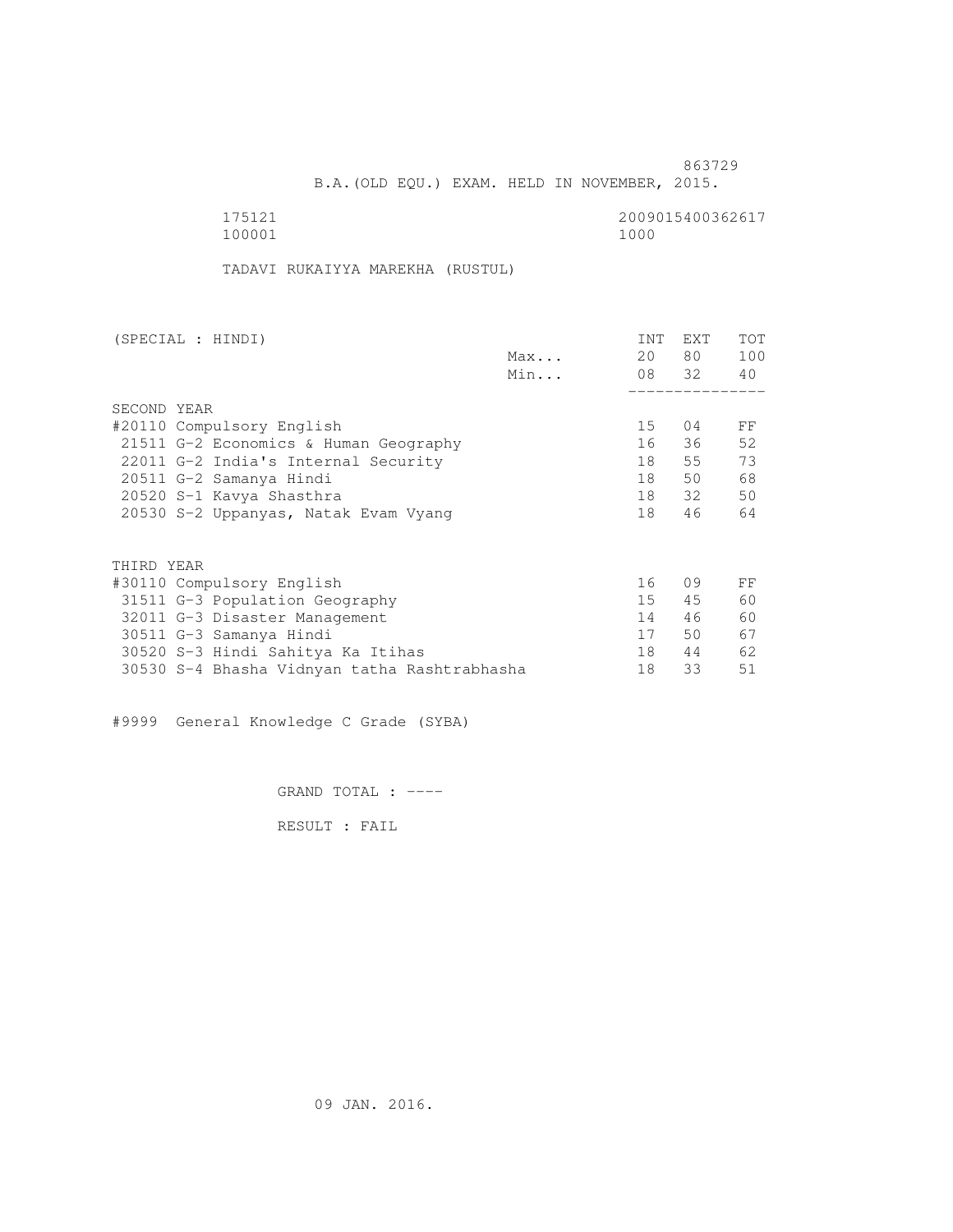B.A.(OLD EQU.) EXAM. HELD IN NOVEMBER, 2015.

100001 1000

175123 2009015400362382

TADAVI KADAR RUBAB (MUNNABAI)

| (SPECIAL : POLITICAL SCIENCE)            |     | INT | EXT   | TOT |
|------------------------------------------|-----|-----|-------|-----|
|                                          | Max | 20  | 80 —  | 100 |
|                                          | Min |     | 08 32 | 40  |
|                                          |     |     |       |     |
| SECOND YEAR                              |     |     |       |     |
| #20110 Compulsory English                |     | 13  | 03    | FF  |
| 20212 G-2 Upoyojeet Marathi              |     | 17  | 38    | 55  |
| 21712 G-2 Development in Life-span       |     | 17  | 52    | 69  |
| 21111 G-2 Indian Political Thought       |     | 17  | 40    | 57  |
| 21120 S-1 Modern Political Ideologies    |     | 16  | 34    | 50  |
| 21130 S-2 Pol.Dev. & Adm. of Maharashtra |     | 14  | 64    | 78  |
|                                          |     |     |       |     |
| THIRD YEAR                               |     |     |       |     |
| 30110 Compulsory English                 |     | 16  | 38    | 54  |
| 30212 G-3 Upoyojeet Marathi              |     | 16  | 36    | 52  |
|                                          |     |     |       |     |
| 31711 G-3 App. Psy. & Modern Life        |     | 16  | 52    | 68  |
| 31111 G-3 Western Political Thought      |     | 10  | 55    | 65  |
| 31120 S-3 Personal Adm. & Mgt.           |     | 16  | 41    | 57  |
| 31130 S-4 Modern Pol. Analysis           |     | 11  | 33    | 44  |

9999 General Knowledge C Grade (SYBA)

GRAND TOTAL : ----

RESULT : FAIL

 $^{\wedge}$  +10 O.163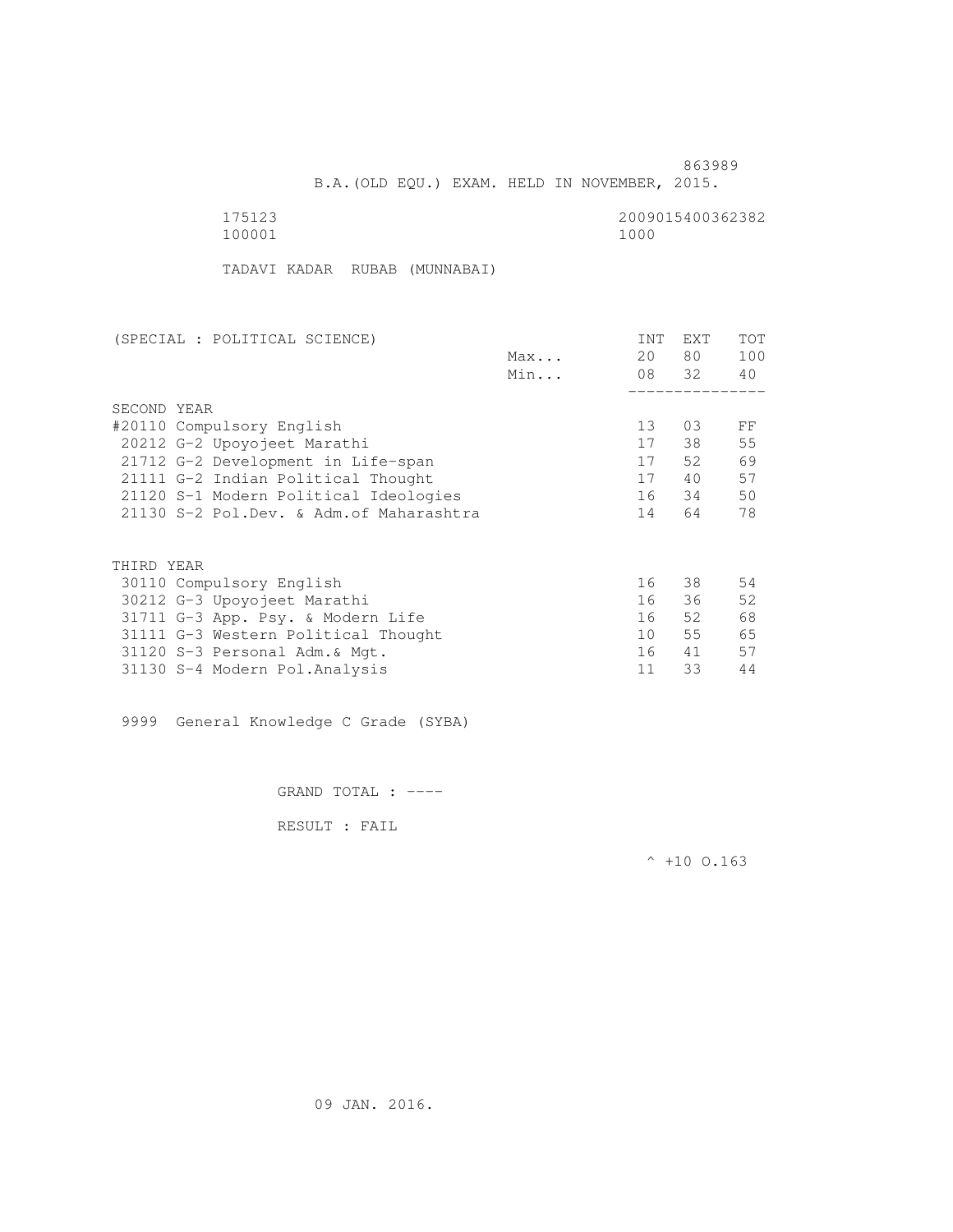B.A.(OLD EQU.) EXAM. HELD IN NOVEMBER, 2015.

175125 2008015400334477<br>100002 10000 100002 1000

PATIL TILOTTAMA BAPUSING

| (SPECIAL : MARATHI) |                                               |     | INT             | EXT   | <b>TOT</b> |
|---------------------|-----------------------------------------------|-----|-----------------|-------|------------|
|                     |                                               | Max | 20              | 80 —  | 100        |
|                     |                                               | Min |                 | 08 32 | 40         |
|                     |                                               |     |                 |       |            |
|                     | SECOND YEAR                                   |     |                 |       |            |
|                     | #20110 Compulsory English                     |     | 11              | 36    | 47         |
|                     | 20511 G-2 Samanya Hindi                       |     | 14              | 48    | 62         |
|                     | 21511 G-2 Economics & Human Geography         |     | 15              | 39    | 54         |
|                     | 20211 G-2 Wang.Prakar.Abbhyas-Kadambari       |     | 16              | 57    | 73         |
|                     | 20220 S-1 Madh.Mar.Gaddya-Paddya Wang.Prakar  |     | 17              | 47    | 64         |
|                     | 20230 S-2 Arava. Mar. Wang. Itihas 1818-1920  |     | 16              | 42    | 58         |
|                     |                                               |     |                 |       |            |
|                     | THIRD YEAR                                    |     |                 |       |            |
|                     | #30110 Compulsory English                     |     | 12 <sup>°</sup> | 34    | 46         |
|                     | #30511 G-3 Samanya Hindi                      |     | 12 <sup>1</sup> | 40    | 52         |
|                     | #31512 G-3 Geography of Health                |     | 13 <sup>7</sup> | 33    | 46         |
|                     | #30211 G-3 Wang.Prak.Abbah-Natak Va Lalit     |     | 15              | 41    | 56         |
|                     | #30220 S-3 Sahitya Vichar                     |     | 14              | 36    | 50         |
|                     | #30230 S-4 Samanya Bhasha ani Param. Vyakaran |     | 15              | 44    | 59         |

9999 General Knowledge C Grade (SYBA)

GRAND TOTAL : 667/1200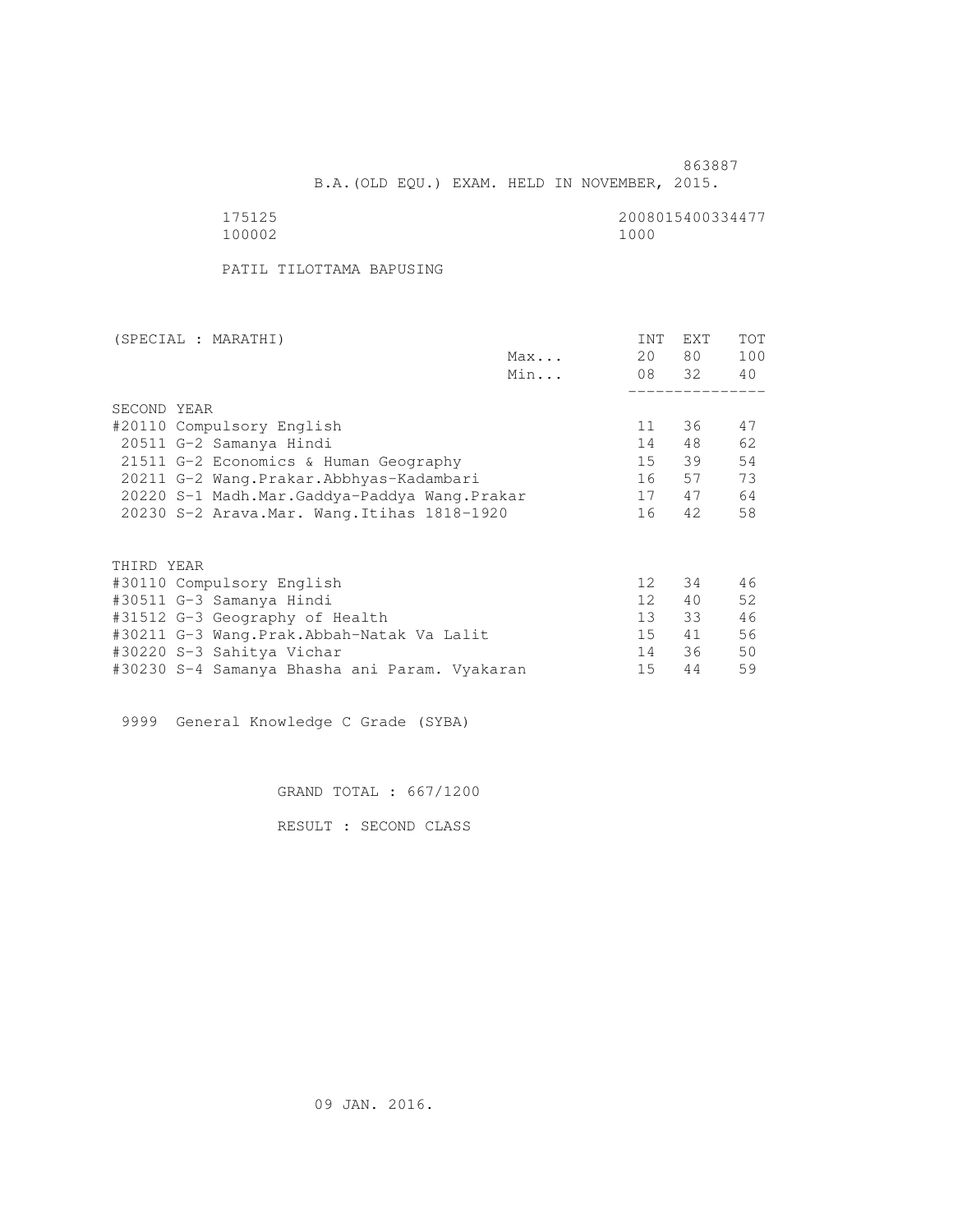B.A.(OLD EQU.) EXAM. HELD IN NOVEMBER, 2015.

175129<br>100002 100002 1000 100002 1000

KOLI KAUSTUBH DNYANESHWAR (ASHA)

| (SPECIAL : POLITICAL SCIENCE)            |     | INT             | EXT   | TOT |
|------------------------------------------|-----|-----------------|-------|-----|
|                                          | Max | 20              | 80 —  | 100 |
|                                          | Min |                 | 08 32 | 40  |
|                                          |     |                 |       |     |
| SECOND YEAR                              |     |                 |       |     |
| #20110 Compulsory English                |     | 08              | 34    | 42  |
| 20212 G-2 Upoyojeet Marathi              |     | 12              | 51    | 63  |
| 22011 G-2 India's Internal Security      |     | 09              | 55    | 64  |
| 21111 G-2 Indian Political Thought       |     | 16              | 45    | 61  |
| 21120 S-1 Modern Political Ideologies    |     | 08              | 47    | 55  |
| 21130 S-2 Pol.Dev. & Adm. of Maharashtra |     | 08              | 32    | 40  |
|                                          |     |                 |       |     |
| THIRD YEAR                               |     |                 |       |     |
| #30110 Compulsory English                |     | 08              | 33    | 41  |
| 30212 G-3 Upoyojeet Marathi              |     | 13 <sup>7</sup> | 37    | 50  |
| 32012 G-3 Global Security                |     | 16              | 44    | 60  |
| 31111 G-3 Western Political Thought      |     | 13              | 32    | 45  |
| 31120 S-3 Personal Adm. & Mgt.           |     | 17              | 37    | 54  |
| 31130 S-4 Modern Pol.Analysis            |     | 13              | 40    | 53  |

9999 General Knowledge C Grade (SYBA)

GRAND TOTAL : 628/1200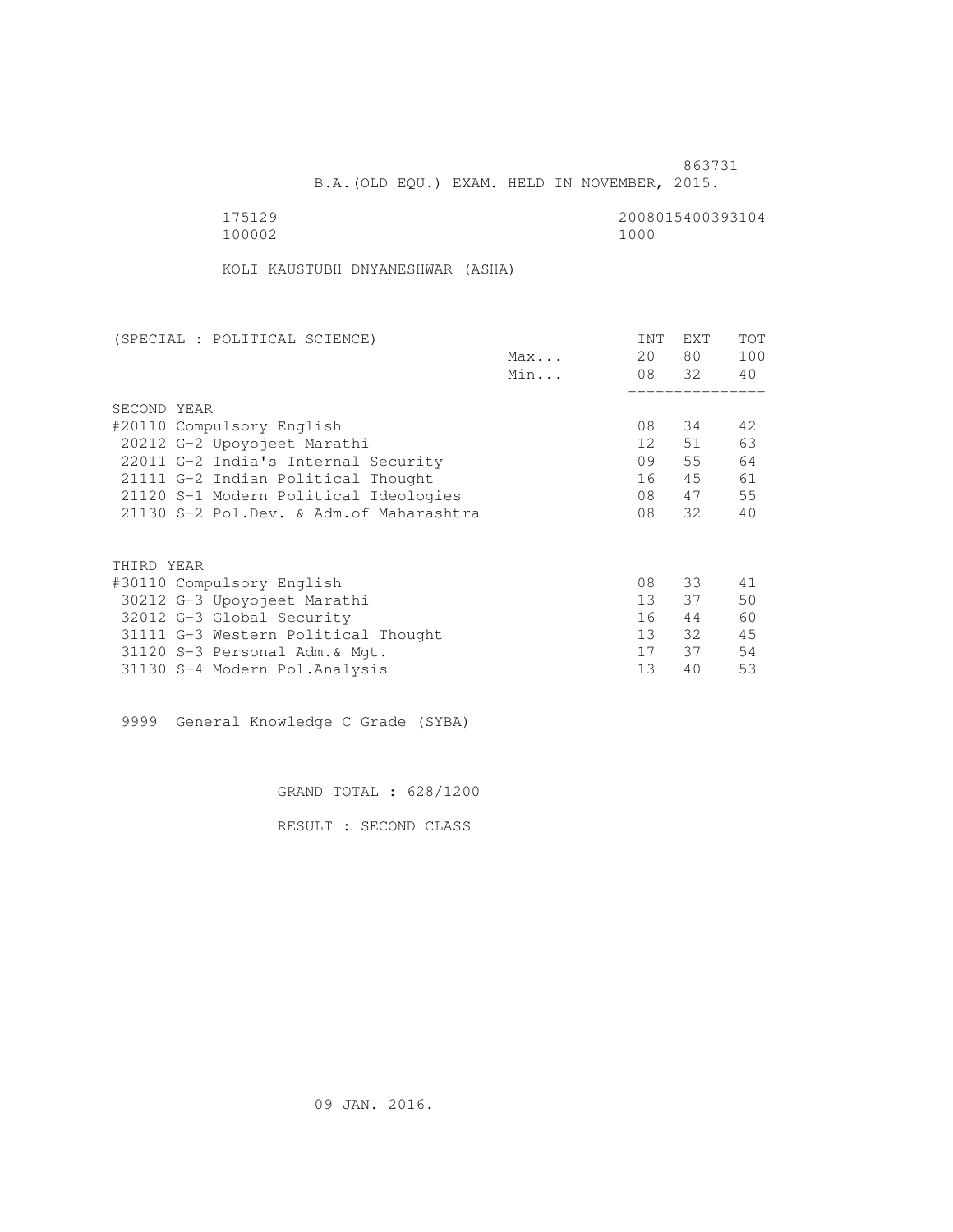B.A.(OLD EQU.) EXAM. HELD IN NOVEMBER, 2015.

175360<br>100002 100002 1000 100002 1000

SONAWANE JITENDRA ARJUN

| (SPECIAL : HISTORY)                          |     | INT             | EXT   | TOT |
|----------------------------------------------|-----|-----------------|-------|-----|
|                                              | Max | 20              | 80 —  | 100 |
|                                              | Min |                 | 08 32 | 40  |
|                                              |     |                 |       |     |
| SECOND YEAR                                  |     |                 |       |     |
| 20110 Compulsory English                     |     | 10              | 32    | 42  |
| 21111 G-2 Indian Political Thought           |     | 17              | 40    | 57  |
| 22011 G-2 India's Internal Security          |     | 13 <sup>°</sup> | 54    | 67  |
| 21211 G-2 Hist. of the Marathas              |     | 16              | 43    | 59  |
| 21222 S-1 Modern India (1757-1857)           |     | 17              | 47    | 64  |
| 21230 S-2 Ancient India (Upto 1206)          |     | 16              | 35    | 51  |
|                                              |     |                 |       |     |
| THIRD YEAR                                   |     |                 |       |     |
| #30110 Compulsory English                    |     | 13 <sup>°</sup> | 32    | 45  |
| #31111 G-3 Western Political Thought         |     | 14              | 35    | 49  |
| #32012 G-3 Global Security                   |     | 15 <sub>1</sub> | 49    | 64  |
| #31210 G-3 Hist of Modern Europe (1789-1960) |     | 12              | 42    | 54  |
| #31222 S-3 Exp.& fall of the Maratha Power   |     | 15              | 47    | 62  |
| #31230 S-4 Medieval India (1206-1707)        |     | 14              | 44    | 58  |
|                                              |     |                 |       |     |

9999 General Knowledge C Grade (SYBA)

GRAND TOTAL : 672/1200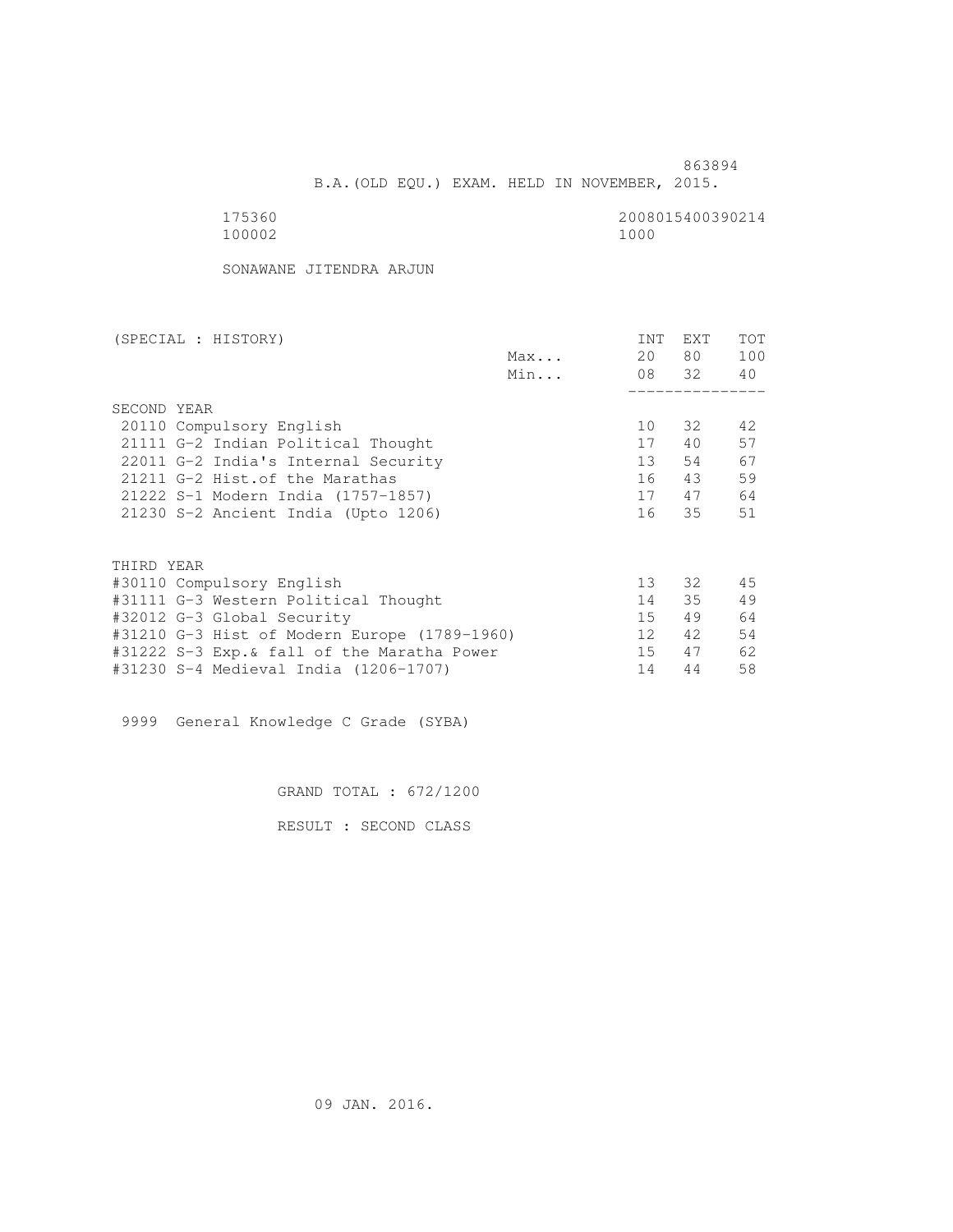B.A.(OLD EQU.) EXAM. HELD IN NOVEMBER, 2015.

175362<br>100002 100002 1000 100002 1000

KOLI MITHUN SUBHASH

| (SPECIAL : GEOGRAPHY)                       |     | INT             | <b>EXT</b> | TOT |
|---------------------------------------------|-----|-----------------|------------|-----|
|                                             | Max | 20              | 80 —       | 100 |
|                                             | Min |                 | 08 32      | 40  |
|                                             |     |                 |            |     |
| SECOND YEAR                                 |     |                 |            |     |
| 20110 Compulsory English                    |     | 09              | 32         | 41  |
| 20212 G-2 Upoyojeet Marathi                 |     | 16              | 65         | 81  |
| 21111 G-2 Indian Political Thought          |     | 18              | 55         | 73  |
| 21511 G-2 Economics & Human Geography       |     | 13              | 60 —       | 73  |
| 21521 S-1 Agricultural Geography            |     | 12              | 56         | 68  |
| 21544 S-2 Practical Geography               |     | 14              | 56         | 70  |
|                                             |     |                 |            |     |
| THIRD YEAR                                  |     |                 |            |     |
| #30110 Compulsory English                   |     | 08              | 38         | 46  |
| #30212 G-3 Upoyojeet Marathi                |     | 11              | 51         | 62  |
| #31111 G-3 Western Political Thought        |     | 12 <sup>°</sup> | 64         | 76  |
| #31512 G-3 Geography of Health              |     | 10              | 60         | 70  |
| #31521 S-3 Geography of Disaster Management |     | 11              | 55         | 66  |
| #31544 S-4 Practical Geography              |     | 12              | 43         | 55  |
|                                             |     |                 |            |     |

9999 General Knowledge C Grade (SYBA)

GRAND TOTAL : 781/1200

RESULT : FIRST CLASS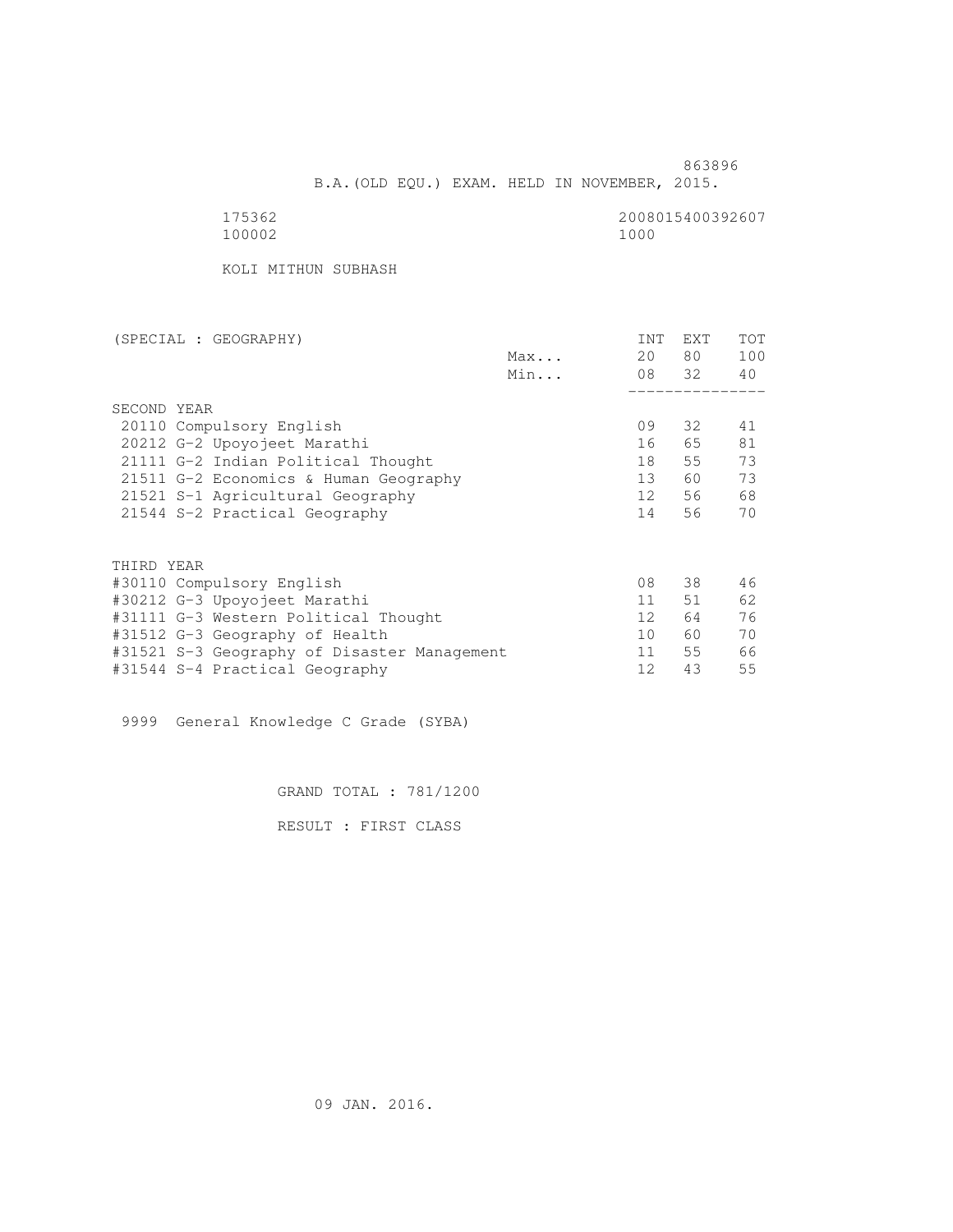B.A.(OLD EQU.) EXAM. HELD IN NOVEMBER, 2015.

175369<br>100002 100002 1000 100002 1000

CHAUDHARI NAINA RAJIV

| (SPECIAL : SOCIOLOGY)                          | INT             | <b>EXT</b> | <b>TOT</b> |
|------------------------------------------------|-----------------|------------|------------|
| Max                                            | 20              | 80 —       | 100        |
| Min                                            |                 | 08 32      | 40         |
|                                                |                 |            |            |
| SECOND YEAR                                    |                 |            |            |
| 20110 Compulsory English                       | 11              | 48         | 59         |
| 21511 G-2 Economics & Human Geography          | 08              | 61         | 69         |
| 21711 G-2 Advanced Social Psychology           | 10              | 57         | 67         |
| 22810 G-2 Ind. Society: Issues and Problems    | 13 <sup>°</sup> | 65         | 78         |
| 22820 S-1 Found'n of Soc. Thought              | 14              | 37         | 51         |
| 22832 S-2 Tribal Society In India              | 13 <sup>7</sup> | 57         | 70         |
|                                                |                 |            |            |
| THIRD YEAR                                     |                 |            |            |
| #30110 Compulsory English                      | 11              | 42         | 53         |
| #31511 G-3 Population Geography                | 11              | 44         | 55         |
| #31711 G-3 App. Psy. & Modern Life             | 12 <sup>°</sup> | 53         | 65         |
| #32810 G-3 Indian Society Structure & Change   | 08              | 59         | 67         |
| #32820 S-3 Techniques of Sociological Research | 10              | 48         | 58         |
| #32832 S-4 Industrial Sociology                | 13              | 52         | 65         |

9999 General Knowledge B Grade (SYBA)

GRAND TOTAL : 757/1200

RESULT : FIRST CLASS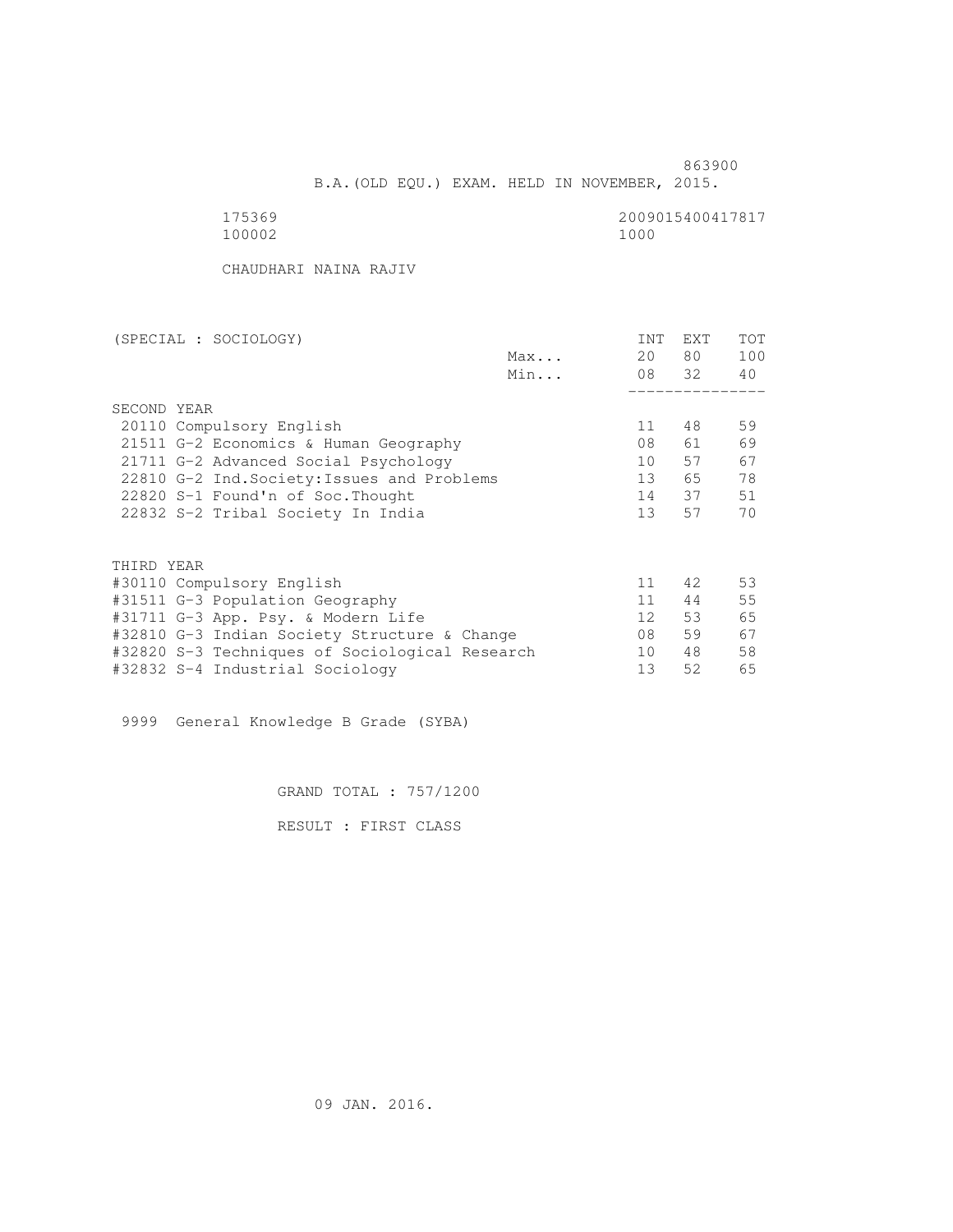B.A.(OLD EQU.) EXAM. HELD IN NOVEMBER, 2015.

 175373 2008015400386762 100002 1000

LOTHE JAYA JAYANT

| (SPECIAL : SOCIOLOGY)                          |                 |       | <b>TOT</b> |
|------------------------------------------------|-----------------|-------|------------|
| Max                                            | 20              | 80    | 100        |
| Min                                            |                 | 08 32 | 40         |
|                                                |                 |       |            |
| SECOND YEAR                                    |                 |       |            |
| 20110 Compulsory English                       | 13              | 38    | 51         |
| 20212 G-2 Upoyojeet Marathi                    | 14              | 48    | 62         |
| 20511 G-2 Samanya Hindi                        | 15 <sup>7</sup> | 50    | 65         |
| 22810 G-2 Ind. Society: Issues and Problems    | 10              | 46    | 56         |
| 22820 S-1 Found'n of Soc. Thought              | 17              | 37    | 54         |
| 22832 S-2 Tribal Society In India              | 16              | 42    | 58         |
|                                                |                 |       |            |
| THIRD YEAR                                     |                 |       |            |
| #30110 Compulsory English                      | 14              | 36    | 50         |
| #30212 G-3 Upoyojeet Marathi                   | 12 <sup>°</sup> | 44    | 56         |
| #30511 G-3 Samanya Hindi                       | 14              | 40    | 54         |
| #32810 G-3 Indian Society Structure & Change   | 09              | 52    | 61         |
| #32820 S-3 Techniques of Sociological Research | 09              | 47    | 56         |

#32832 S-4 Industrial Sociology 11 49 60

9999 General Knowledge C Grade (SYBA)

GRAND TOTAL : 683/1200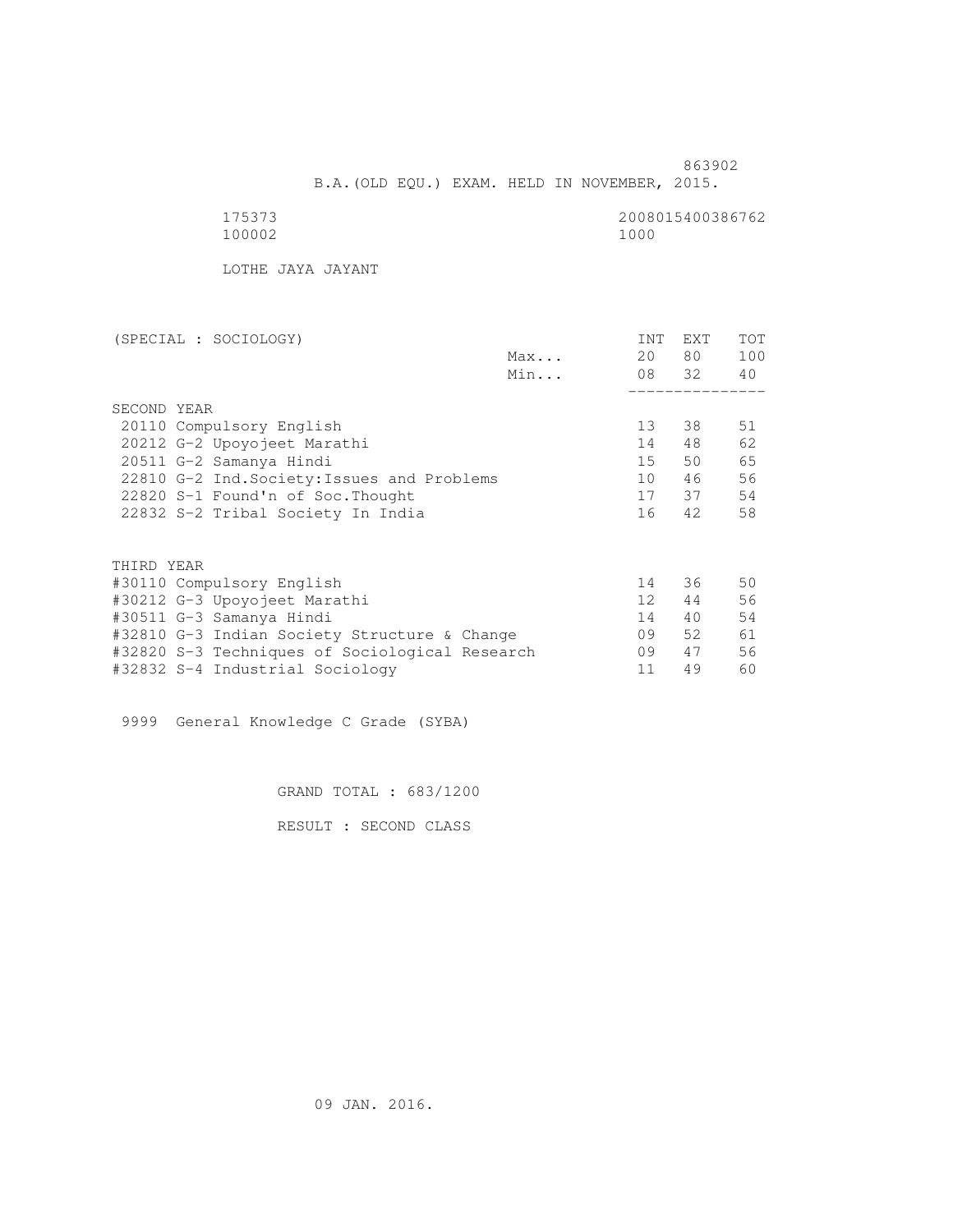B.A.(OLD EQU.) EXAM. HELD IN NOVEMBER, 2015.

175374<br>100002 100002 1000 100002 1000

NIMBHORKAR YOGESH VASUDEO

| (SPECIAL : SOCIOLOGY)                          |     | INT             | EXT      | <b>TOT</b> |
|------------------------------------------------|-----|-----------------|----------|------------|
|                                                | Max | 20              | 80 —     | 100        |
|                                                | Min |                 | 08 32 40 |            |
|                                                |     |                 |          |            |
| SECOND YEAR                                    |     |                 |          |            |
| 20110 Compulsory English                       |     | 12 <sup>°</sup> | 36       | 48         |
| 20212 G-2 Upoyojeet Marathi                    |     | 13 <sup>7</sup> | 34       | 47         |
| 20511 G-2 Samanya Hindi                        |     | 10              | 32       | 42         |
| 22810 G-2 Ind. Society: Issues and Problems    |     | 14              | 51       | 65         |
| 22820 S-1 Found'n of Soc. Thought              |     | 14              | 36       | 50         |
| 22832 S-2 Tribal Society In India              |     | 14              | 49       | 63         |
|                                                |     |                 |          |            |
| THIRD YEAR                                     |     |                 |          |            |
| #30110 Compulsory English                      |     | 10              | 32       | 42         |
| #30212 G-3 Upoyojeet Marathi                   |     | 10 <sup>1</sup> | 37       | 47         |
| #30511 G-3 Samanya Hindi                       |     | 10              | 43       | 53         |
| #32810 G-3 Indian Society Structure & Change   |     | 08              | 40       | 48         |
| #32820 S-3 Techniques of Sociological Research |     | 08              | 42       | 50         |
| #32832 S-4 Industrial Sociology                |     | 11              | 41       | 52         |
|                                                |     |                 |          |            |

9999 General Knowledge C Grade (SYBA)

GRAND TOTAL : 607/1200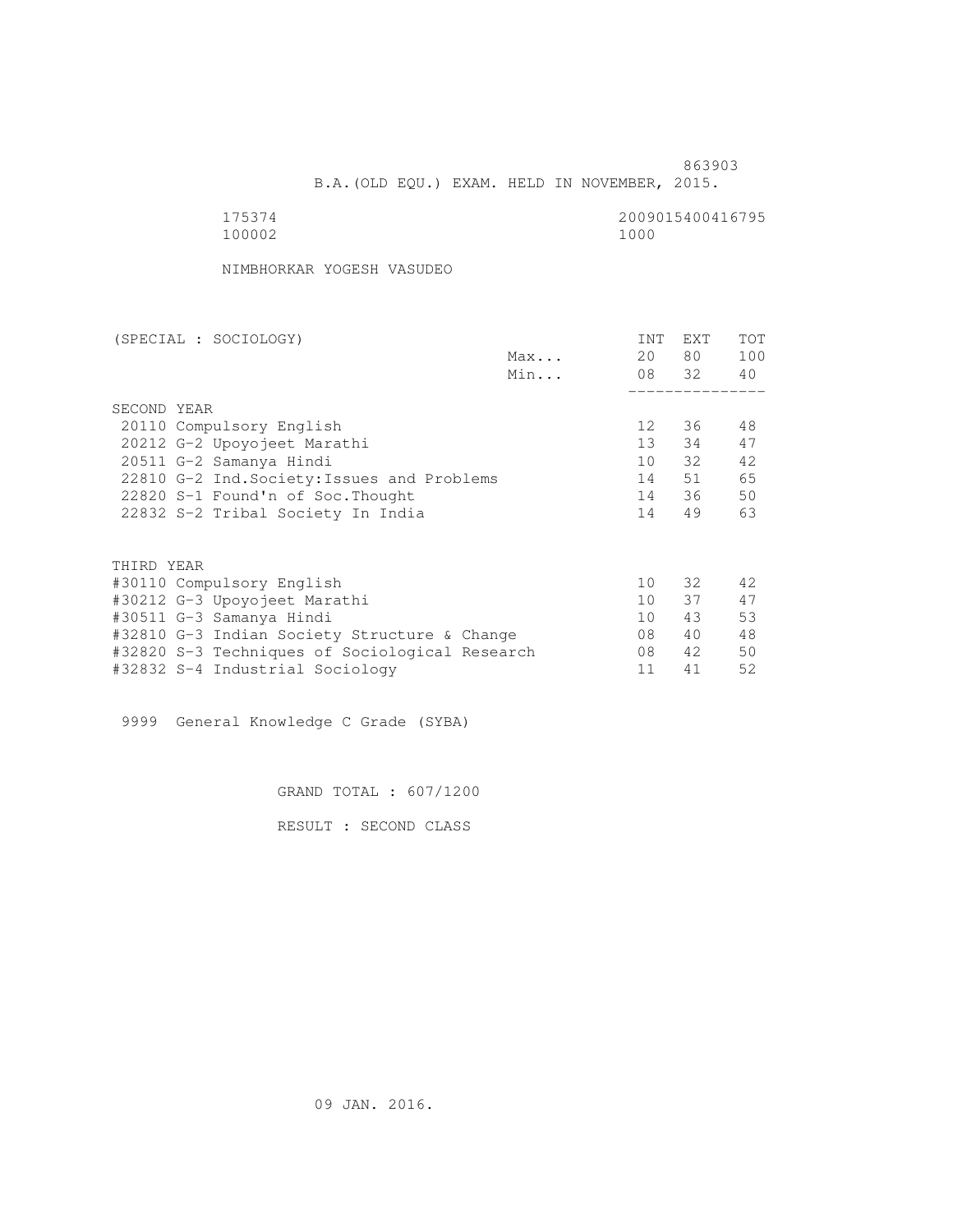B.A.(OLD EQU.) EXAM. HELD IN NOVEMBER, 2015.

 175128 2009015400411345 100002 1000

GAYAKWAD SANJAY VITTHAL (PRAMILABAI)

| INT             | EXT        | TOT         |
|-----------------|------------|-------------|
| 20              | 80         | 100         |
|                 |            | 40          |
|                 |            |             |
|                 |            |             |
| 14              | 09         | FF          |
| 16              | 49         | 65          |
| 12              | 59         | 71          |
| $15 -$          | 40         | 55          |
| 17              |            | 52          |
| 16              | 42         | 58          |
|                 |            |             |
|                 |            |             |
| 15              | 14         | FF          |
| 14              | 38         | 52          |
| 16              | 47         | 63          |
| 12 <sup>°</sup> | 43         | 55          |
| 18              | 36         | 54          |
| 19              | 39         | 58          |
|                 | Max<br>Min | 08 32<br>35 |

9999 General Knowledge C Grade (SYBA)

GRAND TOTAL : ----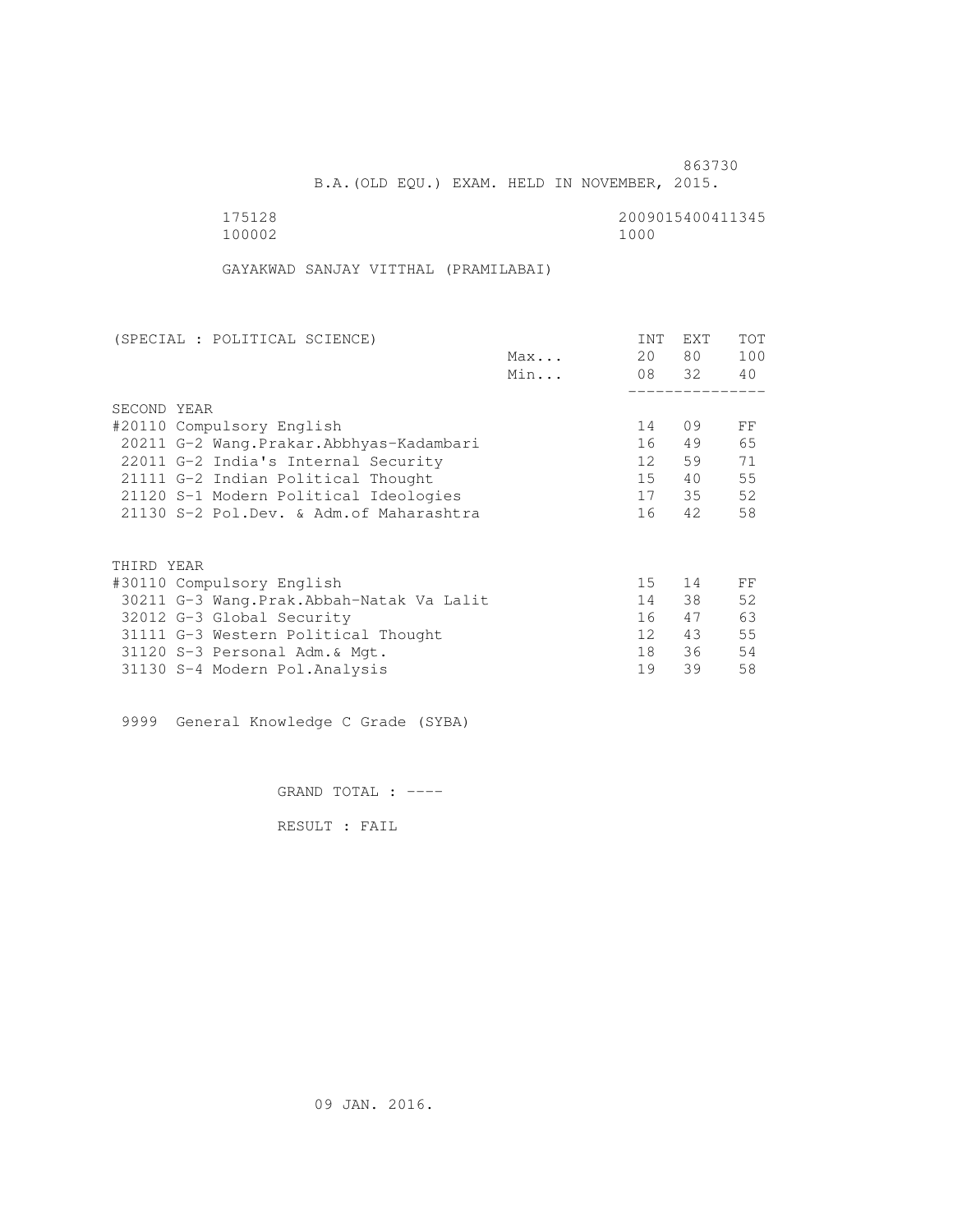B.A.(OLD EQU.) EXAM. HELD IN NOVEMBER, 2015.

175130<br>100002 100002 1000 100002 1000

JOSHI VAIBHAV ASHOK (ARUNA)

| (SPECIAL : HISTORY)         |                                             |     | INT             | EXT      | TOT |
|-----------------------------|---------------------------------------------|-----|-----------------|----------|-----|
|                             |                                             | Max | 20              | 80 —     | 100 |
|                             |                                             | Min |                 | 08 32 40 |     |
|                             |                                             |     |                 |          |     |
| SECOND YEAR                 |                                             |     |                 |          |     |
| #20110 Compulsory English   |                                             |     | 08              | 06       | FF  |
| 20212 G-2 Upoyojeet Marathi |                                             |     | 10              | 44       | 54  |
|                             | 22011 G-2 India's Internal Security         |     | 14              | 55       | 69  |
|                             | 21211 G-2 Hist. of the Marathas             |     | 16              | 44       | 60  |
|                             | 21222 S-1 Modern India (1757-1857)          |     | 17              | 47       | 64  |
|                             | 21230 S-2 Ancient India (Upto 1206)         |     | 17              | 33       | 50  |
|                             |                                             |     |                 |          |     |
| THIRD YEAR                  |                                             |     |                 |          |     |
| #30110 Compulsory English   |                                             |     | 10              | 20       | FF  |
|                             | 30211 G-3 Wang.Prak.Abbah-Natak Va Lalit    |     | 12 <sup>1</sup> | 32       | 44  |
| 32012 G-3 Global Security   |                                             |     | 17              | 50       | 67  |
|                             | 31210 G-3 Hist of Modern Europe (1789-1960) |     | 12 <sup>°</sup> | 40       | 52  |
|                             | 31222 S-3 Exp. & fall of the Maratha Power  |     | 10              | 32       | 42  |
|                             | 31230 S-4 Medieval India (1206-1707)        |     | 11              | 34       | 45  |

9999 General Knowledge C Grade (SYBA)

GRAND TOTAL : ----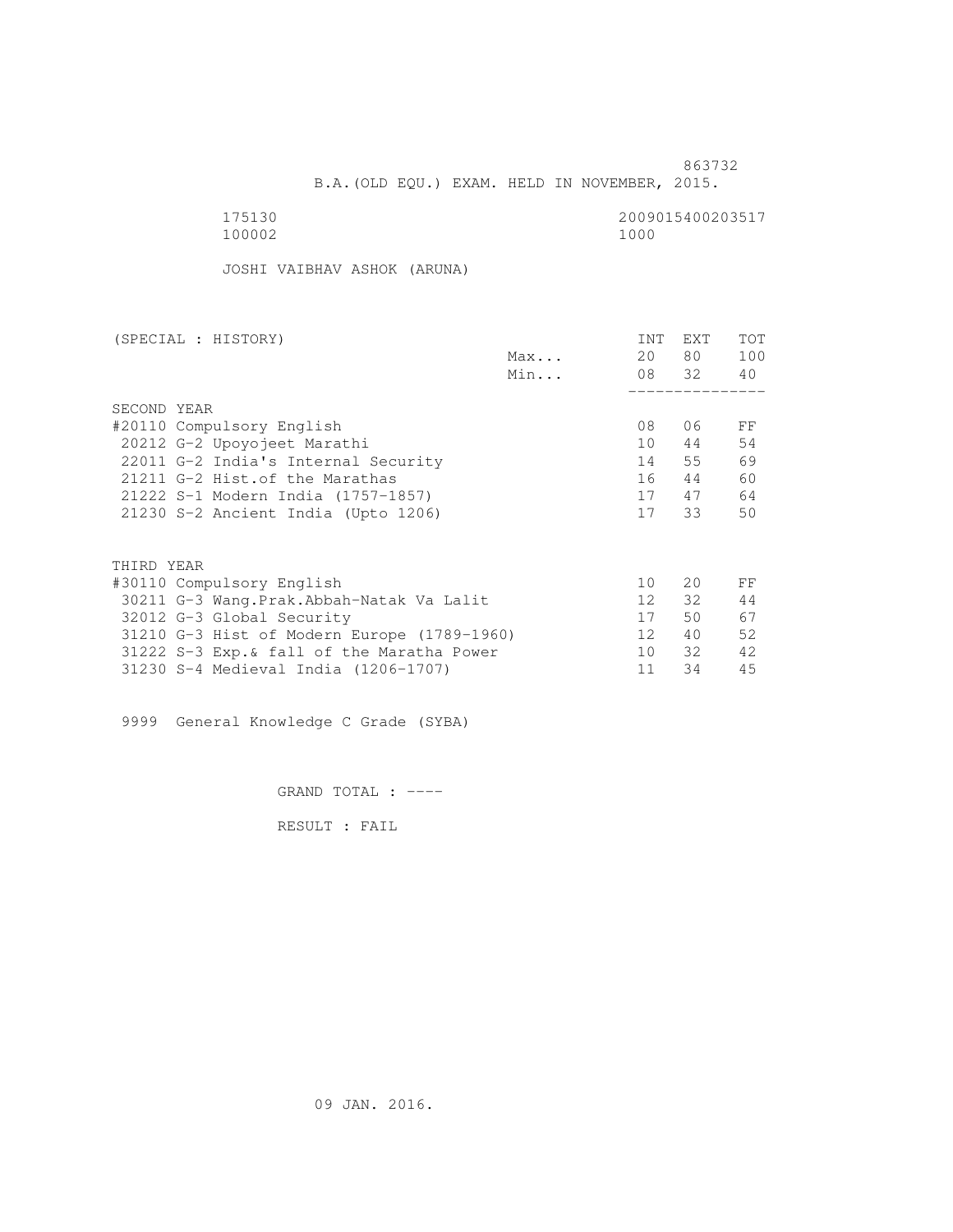B.A.(OLD EQU.) EXAM. HELD IN NOVEMBER, 2015.

175132<br>100002 100002 1000 100002 1000

MORE KIRAN VITTHAL (NIRMALA)

| (SPECIAL : GEOGRAPHY)                       |     | INT | <b>EXT</b> | TOT |
|---------------------------------------------|-----|-----|------------|-----|
|                                             | Max | 20  | 80 —       | 100 |
|                                             | Min |     | 08 32      | 40  |
|                                             |     |     |            |     |
| SECOND YEAR                                 |     |     |            |     |
| #20110 Compulsory English                   |     | 13  | 22         | FF  |
| 20211 G-2 Wang.Prakar.Abbhyas-Kadambari     |     | 17  | 47         | 64  |
| 22810 G-2 Ind. Society: Issues and Problems |     | 18  | 50         | 68  |
| 21511 G-2 Economics & Human Geography       |     | 15  | 42         | 57  |
| 21521 S-1 Agricultural Geography            |     | 16  | 33         | 49  |
| 21544 S-2 Practical Geography               |     | 16  | 68         | 84  |
|                                             |     |     |            |     |
| THIRD YEAR                                  |     |     |            |     |
| 30110 Compulsory English                    |     | 14  | 36         | 50  |
| 30211 G-3 Wang.Prak.Abbah-Natak Va Lalit    |     | 14  | 51         | 65  |
| 32810 G-3 Indian Society Structure & Change |     | 18  | 38         | 56  |
| 31511 G-3 Population Geography              |     | 14  | 33         | 47  |
| 31521 S-3 Geography of Disaster Management  |     | 16  | 36         | 52  |
| 31544 S-4 Practical Geography               |     | 17  | 66         | 83  |
|                                             |     |     |            |     |

9999 General Knowledge C Grade (SYBA)

GRAND TOTAL : ----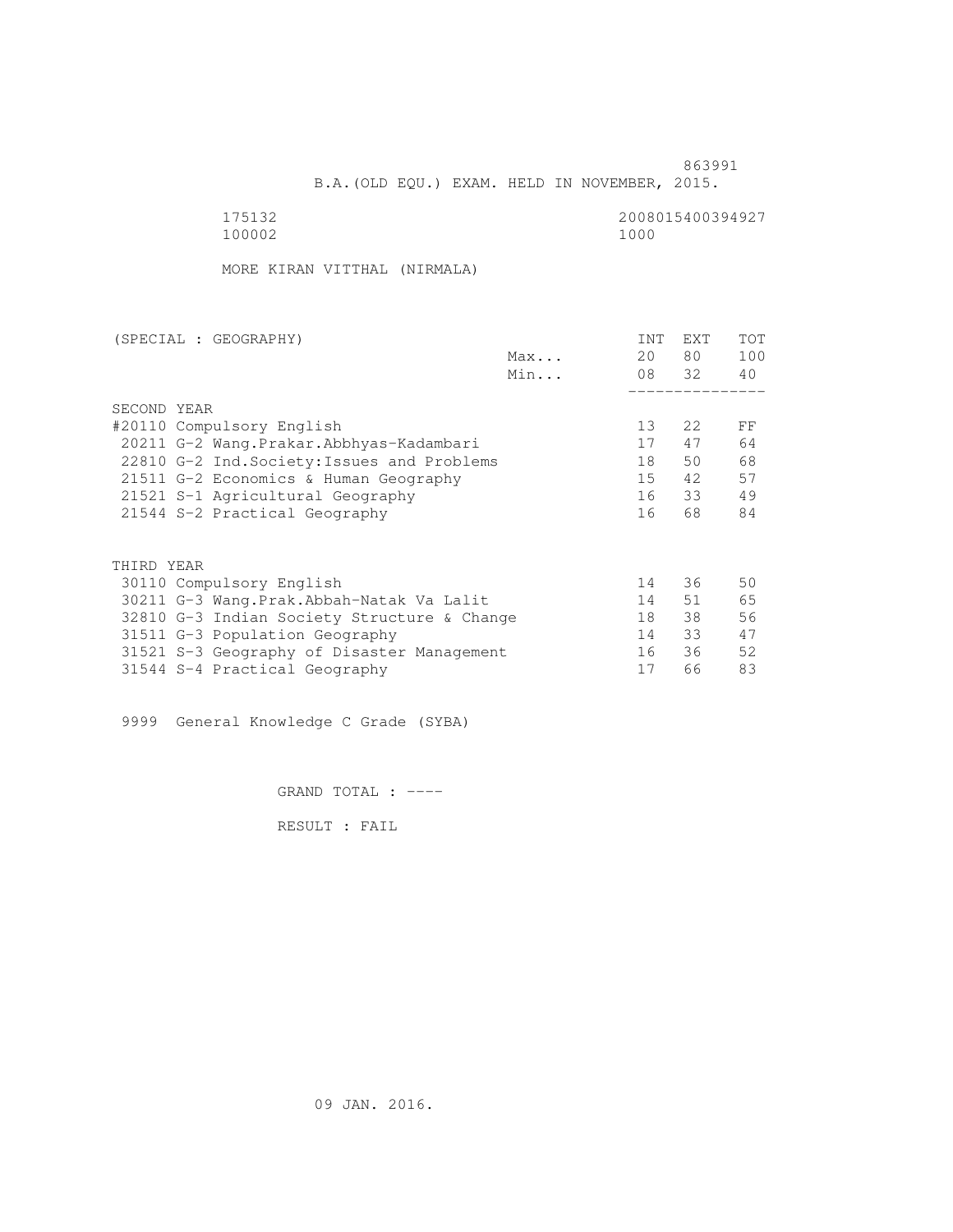B.A.(OLD EQU.) EXAM. HELD IN NOVEMBER, 2015.

 175356 2008015400387885 100002 1000

MALPURE SHITAL RAVINDRA (LATA)

| (SPECIAL : ECONOMICS)                       | INT             | <b>EXT</b> | TOT |
|---------------------------------------------|-----------------|------------|-----|
| Max                                         | 20              | 80 —       | 100 |
| Min                                         |                 | 08 32      | 40  |
|                                             |                 |            |     |
| SECOND YEAR                                 |                 |            |     |
| 20110 Compulsory English                    | 12 <sup>°</sup> | 32         | 44  |
| 20212 G-2 Upoyojeet Marathi                 | 16              | 63         | 79  |
| 22810 G-2 Ind. Society: Issues and Problems | 17              | 54         | 71  |
| 21010 G-2 Indian Economy Since 1980         | 18              | 51         | 69  |
| 21020 S-1 Advanced Micro-Ecomomics          | 16              | 42         | 58  |
| 21030 S-2 Advanced Macro Economics          | 18              | 44         | 62  |
|                                             |                 |            |     |
| THIRD YEAR                                  |                 |            |     |
| #30110 Compulsory English                   | 16              | 2.2        | FF  |
| 30212 G-3 Upoyojeet Marathi                 | 18              | 51         | 69  |
| 32810 G-3 Indian Society Structure & Change | 18              | 62         | 80  |
| 31010 G-3 Ind. Eco. Since 1980 Part-II      | 19              | 48         | 67  |
| 31021 S-3 Public Finance & Policies         | 17              | 49         | 66  |
| 31031 S-4 International Trade & Practices   | 18              | 44         | 62  |

9999 General Knowledge B Grade (SYBA)

GRAND TOTAL : ----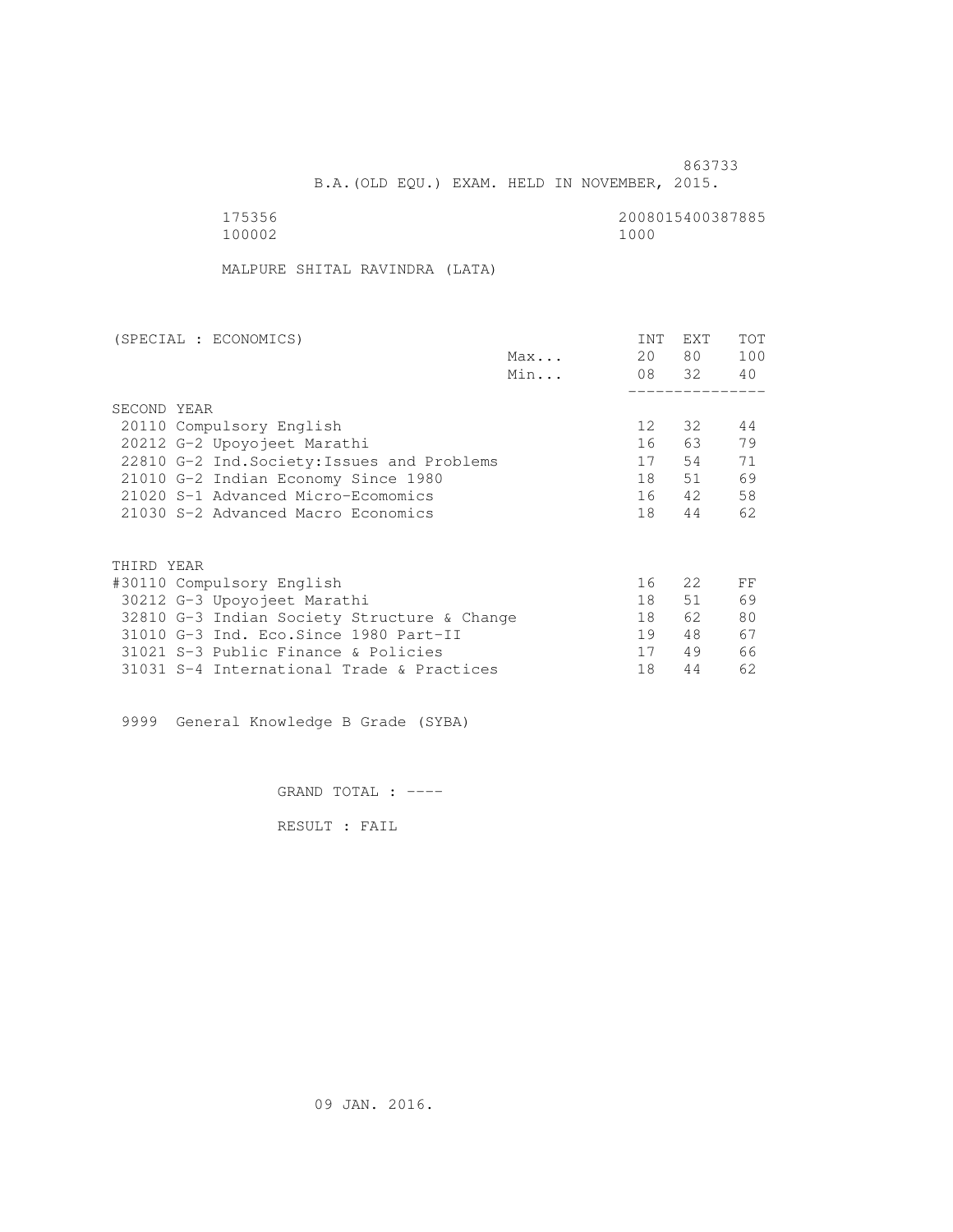B.A.(OLD EQU.) EXAM. HELD IN NOVEMBER, 2015.

 175359 2009015400203042 100002 1000

MEWATI MASHIDKHA RASHIDKHA (HASEENABI)

| (SPECIAL : HISTORY)                         |     | INT    | <b>EXT</b> | TOT |
|---------------------------------------------|-----|--------|------------|-----|
|                                             | Max | 20     | 80 —       | 100 |
|                                             | Min |        | 08 32      | 40  |
|                                             |     |        |            |     |
| SECOND YEAR                                 |     |        |            |     |
| 20110 Compulsory English                    |     | 08     | 33         | 41  |
| 20511 G-2 Samanya Hindi                     |     | 16     | 39         | 55  |
| 22011 G-2 India's Internal Security         |     | 14     | 65 —       | 79  |
| 21211 G-2 Hist. of the Marathas             |     | 17     | 49         | 66  |
| 21222 S-1 Modern India (1757-1857)          |     |        | 15 39      | 54  |
| 21230 S-2 Ancient India (Upto 1206)         |     | 15     | 47         | 62  |
|                                             |     |        |            |     |
| THIRD YEAR                                  |     |        |            |     |
| #30110 Compulsory English                   |     | 11     | 36         | 47  |
| 30511 G-3 Samanya Hindi                     |     | 16     | 54         | 70  |
| 32012 G-3 Global Security                   |     | $15 -$ | 52.        | 67  |
| 31210 G-3 Hist of Modern Europe (1789-1960) |     | 13     | 32         | 45  |
| 31222 S-3 Exp. & fall of the Maratha Power  |     | 08     | 47         | 55  |
| 31230 S-4 Medieval India (1206-1707)        |     | 08     | 58         | 66  |
|                                             |     |        |            |     |

9999 General Knowledge B Grade (SYBA)

GRAND TOTAL : 707/1200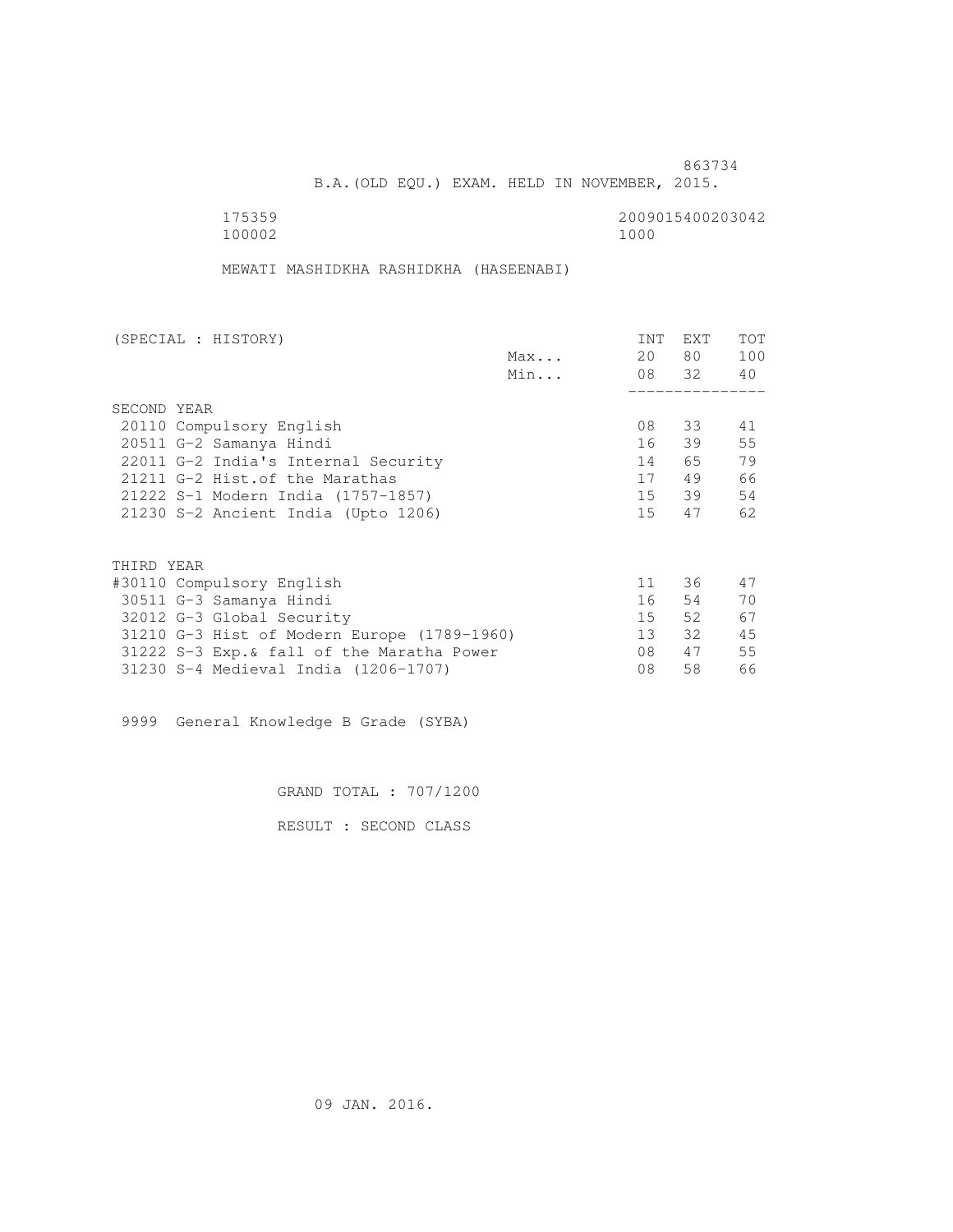B.A.(OLD EQU.) EXAM. HELD IN NOVEMBER, 2015.

175363<br>100002 100002 1000 100002 1000

SONAWANE YOGESH NARAYAN (SARALA)

| (SPECIAL : GEOGRAPHY)                       |     | INT             | <b>EXT</b> | TOT |
|---------------------------------------------|-----|-----------------|------------|-----|
|                                             | Max | 20              | 80 —       | 100 |
|                                             | Min |                 | 08 32      | 40  |
|                                             |     |                 |            |     |
| SECOND YEAR                                 |     |                 |            |     |
| 20110 Compulsory English                    |     | 14              | 32         | 46  |
| 22011 G-2 India's Internal Security         |     | 12 <sup>1</sup> | 41         | 53  |
| 22810 G-2 Ind. Society: Issues and Problems |     | 18              | 55         | 73  |
| 21511 G-2 Economics & Human Geography       |     | 16              | 49         | 65  |
| 21521 S-1 Agricultural Geography            |     | 16              | 41         | 57  |
| 21544 S-2 Practical Geography               |     | 14              | 72         | 86  |
|                                             |     |                 |            |     |
| THIRD YEAR                                  |     |                 |            |     |
| #30110 Compulsory English                   |     | 13              | AB         | FF  |
| 32012 G-3 Global Security                   |     | 15              | 54         | 69  |
| 32810 G-3 Indian Society Structure & Change |     | 16              | 52         | 68  |
| 31511 G-3 Population Geography              |     | 18              | 52         | 70  |
| 31521 S-3 Geography of Disaster Management  |     | 18              | 39         | 57  |
| 31544 S-4 Practical Geography               |     | 18              | 70         | 88  |
|                                             |     |                 |            |     |

9999 General Knowledge B Grade (SYBA)

GRAND TOTAL : ----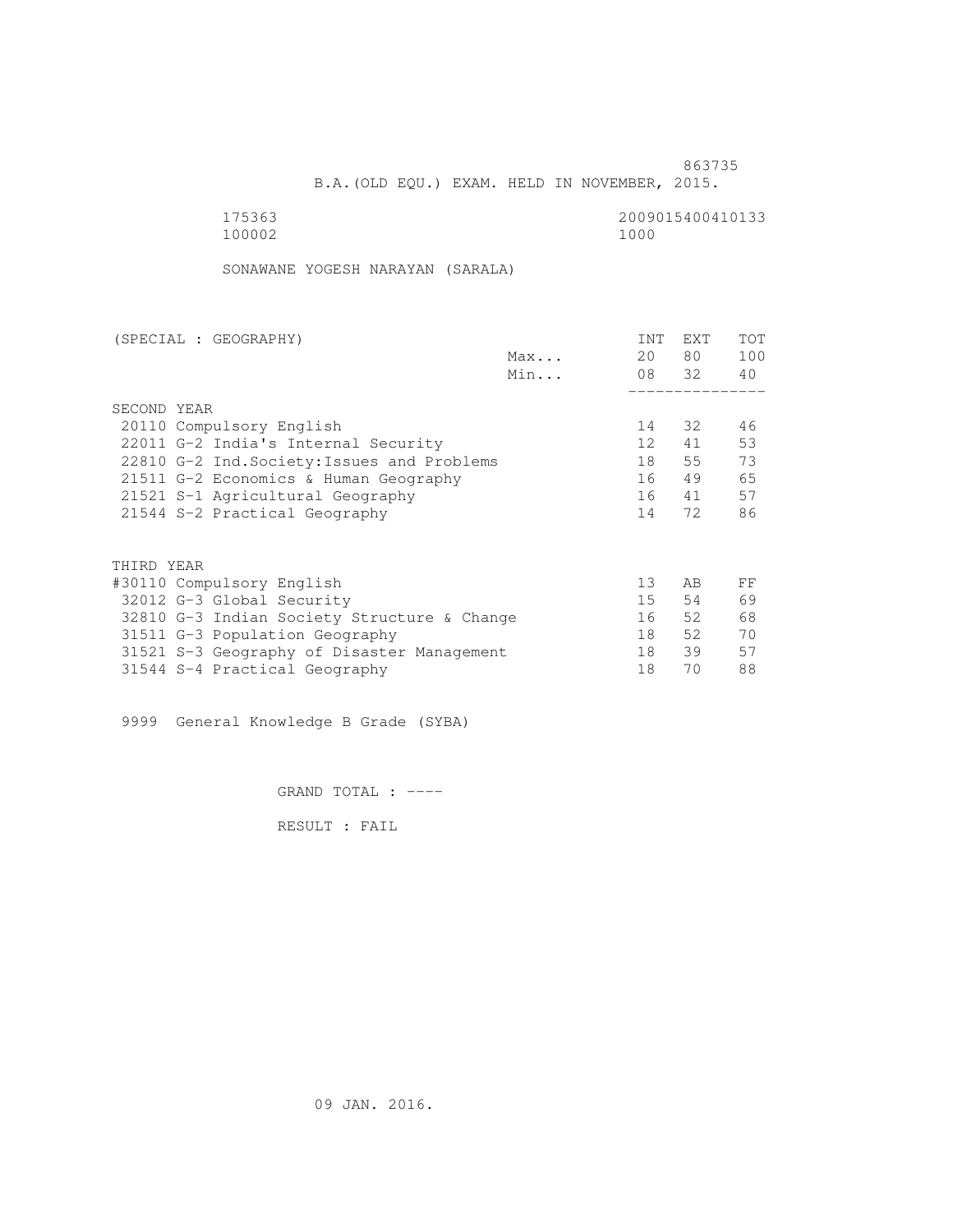B.A.(OLD EQU.) EXAM. HELD IN NOVEMBER, 2015.

 175366 2009015400412244 100002 1000

SHINDE SAMADHAN ADHAR (MANGALABAI)

| (SPECIAL : ENGLISH)                            | INT             | EXT   | TOT |
|------------------------------------------------|-----------------|-------|-----|
| Max                                            | 20              | 80 —  | 100 |
| Min                                            |                 | 08 32 | 40  |
|                                                |                 |       |     |
| SECOND YEAR                                    |                 |       |     |
| 20110 Compulsory English                       | 15              | 32    | 47  |
| 20212 G-2 Upoyojeet Marathi                    | 14              | 58    | 72  |
| 21111 G-2 Indian Political Thought             | 12              | 49    | 61  |
| 22410 G-2 Int.to the Study of Eng. Lit.        | 09              | 37    | 46  |
| 22420 S-1 16th and 17th Century Eng. Lit.      | 10              | 45    | 55  |
| 22430 S-2 18th and 19th Century Eng. Lit.      | 12              | 32    | 44  |
|                                                |                 |       |     |
| THIRD YEAR                                     |                 |       |     |
| 30110 Compulsory English                       | 13 <sup>°</sup> | 36    | 49  |
| 30212 G-3 Upoyojeet Marathi                    | 09              | 40    | 49  |
| 31111 G-3 Western Political Thought            | 12              | 34    | 46  |
| #32410 G-3 The Study of Eng. Lang.             | 13 <sup>7</sup> | 04    | FF  |
| 32420 S-3 20th Century Eng. Lit.               | 12 <sup>1</sup> | 39    | 51  |
| 32430 S-4 Ind. Writing in Eng. & American Lit. | 12              | 32    | 44  |

9999 General Knowledge C Grade (SYBA)

GRAND TOTAL : ----

RESULT : FAIL

 $^{\wedge}$  +15 O.163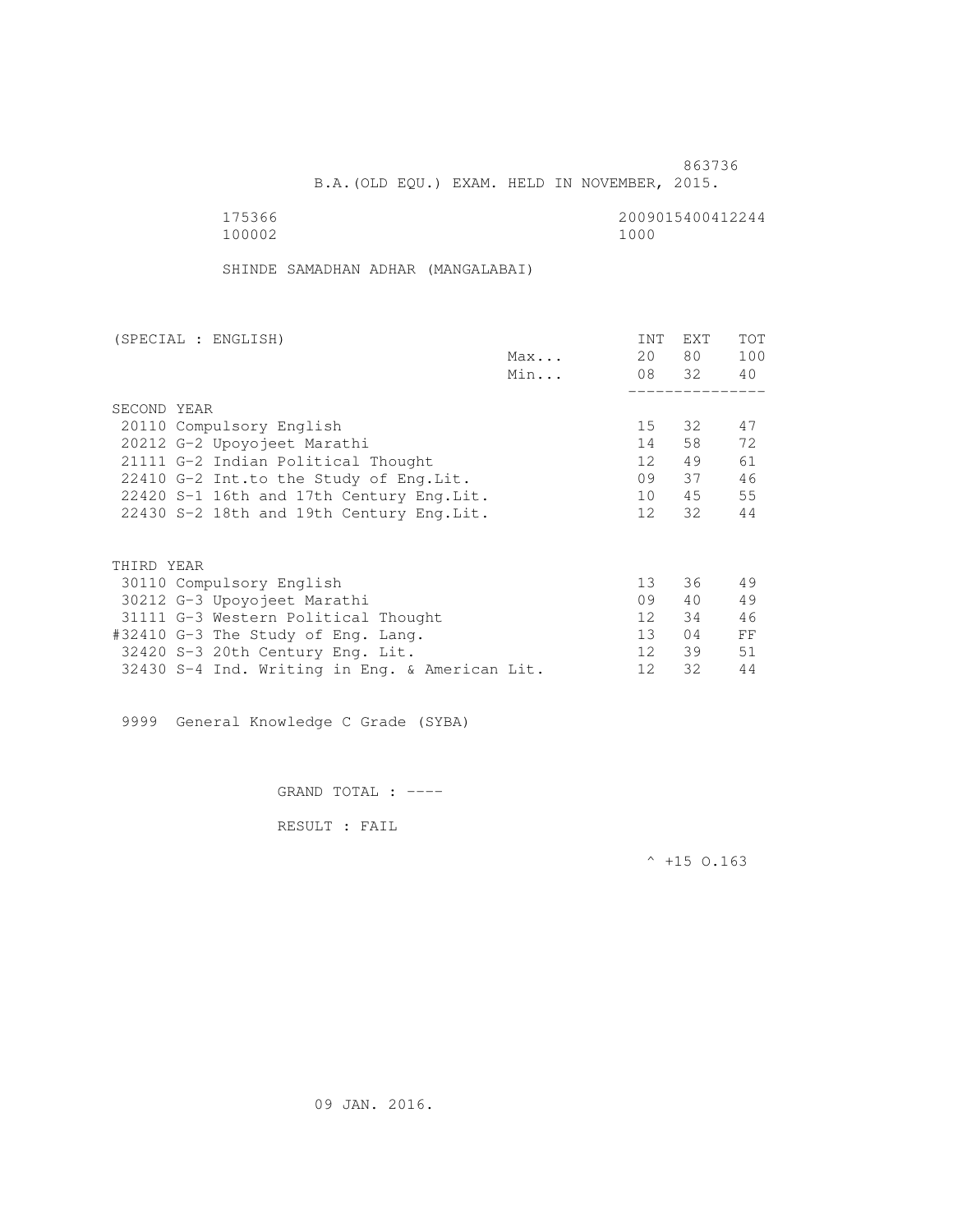B.A.(OLD EQU.) EXAM. HELD IN NOVEMBER, 2015.

 175367 2008015400394251 100002 1000

SONAWANE ANKITA RAJENDRA (JAYSHREE)

| (SPECIAL : ENGLISH)                            |     | INT             | <b>EXT</b> | TOT |
|------------------------------------------------|-----|-----------------|------------|-----|
|                                                | Max | 20              | 80 —       | 100 |
|                                                | Min |                 | 08 32      | 40  |
|                                                |     |                 |            |     |
| SECOND YEAR                                    |     |                 |            |     |
| 20110 Compulsory English                       |     | 13 <sup>°</sup> | 32         | 45  |
| 20212 G-2 Upoyojeet Marathi                    |     | 12 <sup>7</sup> | 61 —       | 73  |
| 22810 G-2 Ind. Society: Issues and Problems    |     | 17              | 37         | 54  |
| 22410 G-2 Int.to the Study of Eng. Lit.        |     | 12              | 32         | 44  |
| 22420 S-1 16th and 17th Century Eng. Lit.      |     | 09              | 38         | 47  |
| 22430 S-2 18th and 19th Century Eng. Lit.      |     | 12              | 33         | 45  |
|                                                |     |                 |            |     |
| THIRD YEAR                                     |     |                 |            |     |
| 30110 Compulsory English                       |     | 08              | 32 F       | 40  |
| 30212 G-3 Upoyojeet Marathi                    |     | 09              | 39         | 48  |
| 32810 G-3 Indian Society Structure & Change    |     | 18              | 41         | 59  |
| #32410 G-3 The Study of Eng. Lang.             |     | 09              | 08         | FF  |
| 32420 S-3 20th Century Eng. Lit.               |     | 08              | 40         | 48  |
| 32430 S-4 Ind. Writing in Eng. & American Lit. |     | 12              | 32         | 44  |
|                                                |     |                 |            |     |

9999 General Knowledge C Grade (SYBA)

GRAND TOTAL : ----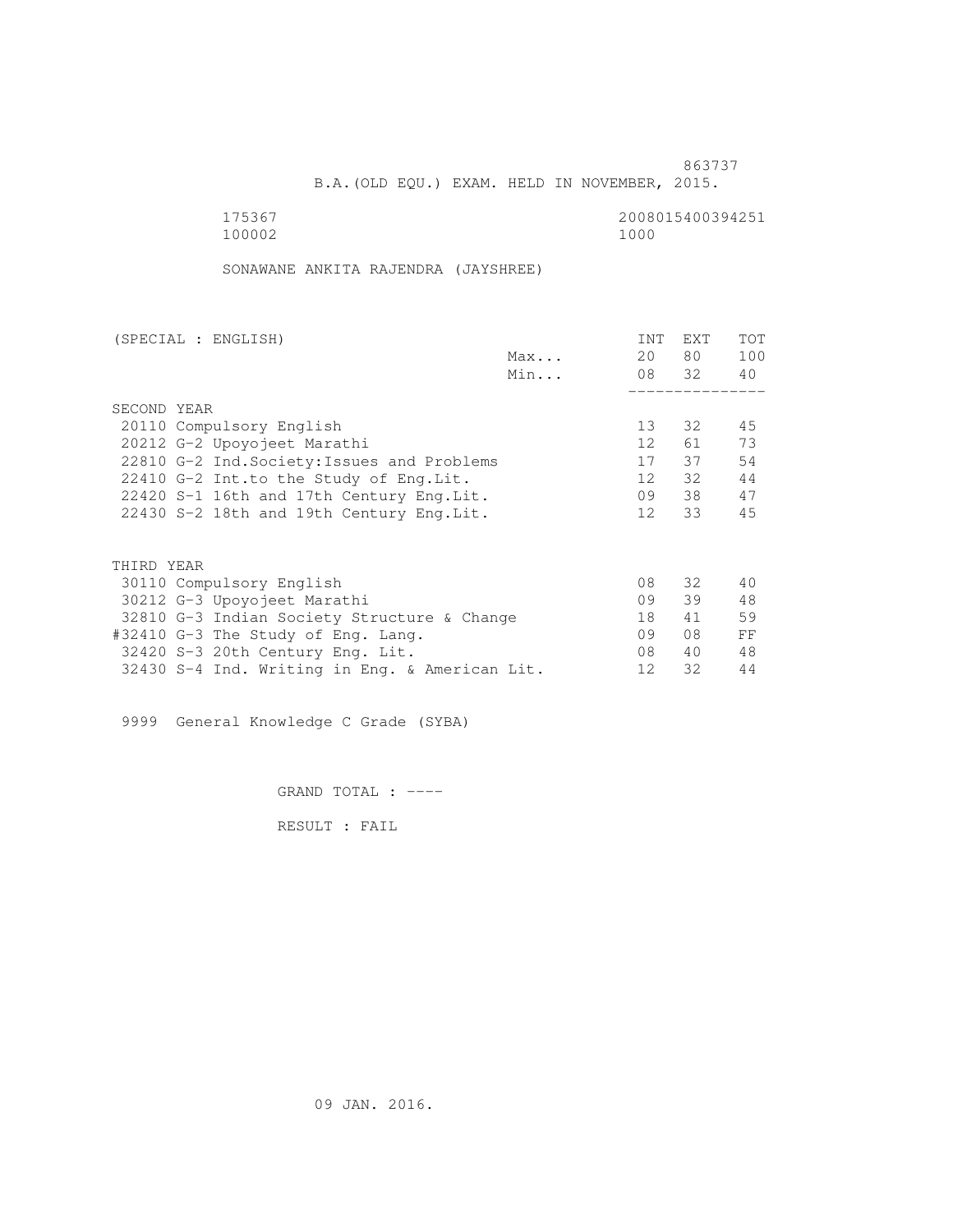B.A.(OLD EQU.) EXAM. HELD IN NOVEMBER, 2015.

175370<br>100002 100002 1000 100002 1000

KALE AJAY KRUSHNA (NIRMALA)

| (SPECIAL : SOCIOLOGY)                         | <b>INT</b> | <b>EXT</b> | <b>TOT</b> |
|-----------------------------------------------|------------|------------|------------|
| Max                                           | 20         | 80         | 100        |
| Min                                           | 08 32      |            | 40         |
|                                               |            |            |            |
| SECOND YEAR                                   |            |            |            |
| 20110 Compulsory English                      | 13         | 35         | 48         |
| 20511 G-2 Samanya Hindi                       | $15 -$     | 37         | 52         |
| 22011 G-2 India's Internal Security           | 14         | 49         | 63         |
| 22810 G-2 Ind. Society: Issues and Problems   | 18         | 52         | 70         |
| 22820 S-1 Found'n of Soc. Thought             | 18         | 35         | 53         |
| 22832 S-2 Tribal Society In India             | 18         | 52         | 70         |
|                                               |            |            |            |
| THIRD YEAR                                    |            |            |            |
| #30110 Compulsory English                     | 15         | 34         | 49         |
| 30511 G-3 Samanya Hindi                       | 16         | 50         | 66         |
| 32012 G-3 Global Security                     | 13         | 43         | 56         |
| 32810 G-3 Indian Society Structure & Change   | 19         | 49         | 68         |
| 32820 S-3 Techniques of Sociological Research | 19         | 41         | 60         |

32832 S-4 Industrial Sociology 19 49 68

9999 General Knowledge C Grade (SYBA)

GRAND TOTAL : 723/1200

RESULT : FIRST CLASS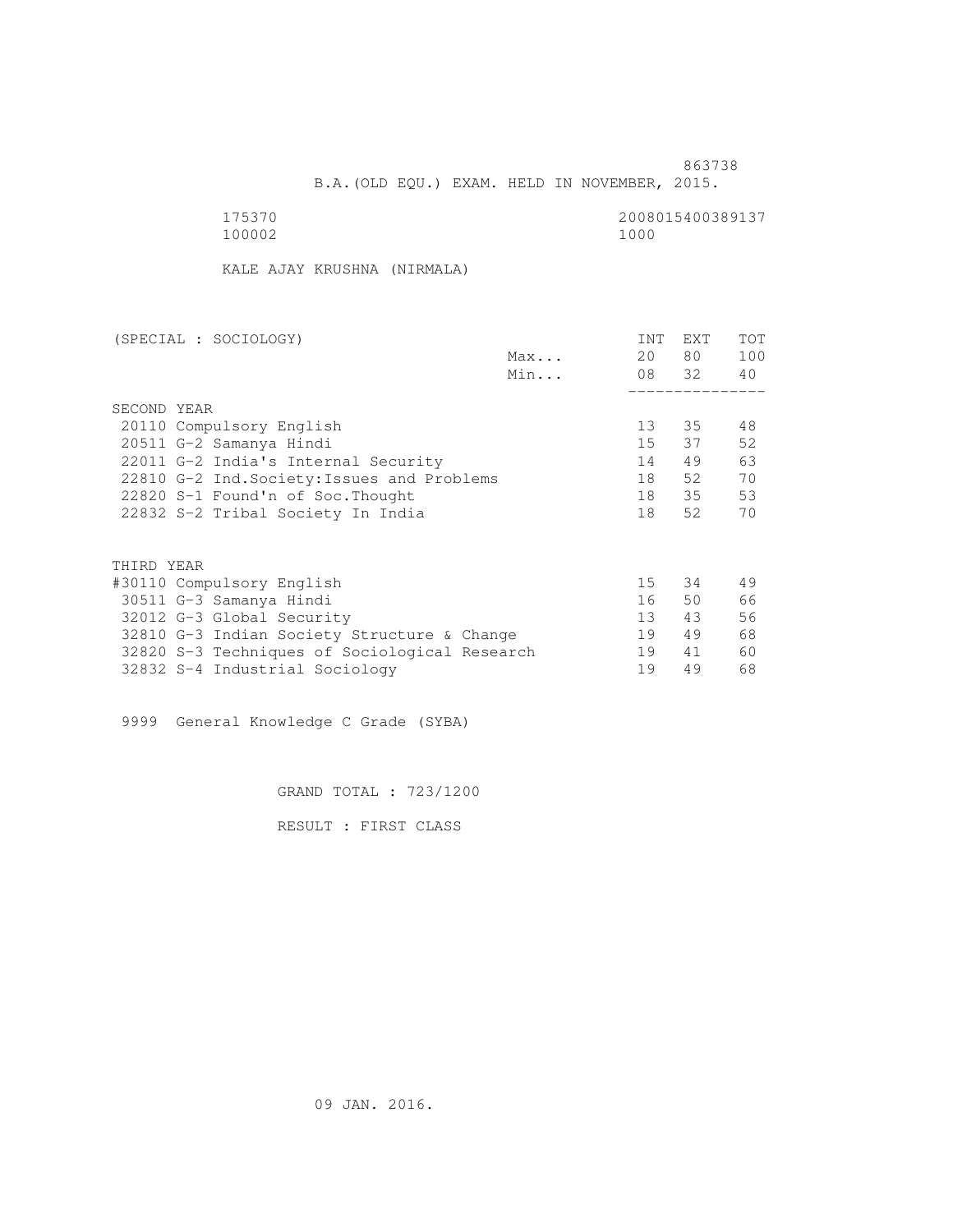B.A.(OLD EQU.) EXAM. HELD IN NOVEMBER, 2015.

 175372 2008015400388053 100002 1000

LATHI PUNAM DILIP (VIJAYA)

| (SPECIAL : SOCIOLOGY)                         |     | INT              | <b>EXT</b> | <b>TOT</b> |
|-----------------------------------------------|-----|------------------|------------|------------|
|                                               | Max | 20               | 80 —       | 100        |
|                                               | Min |                  | 08 32      | 40         |
|                                               |     |                  |            |            |
| SECOND YEAR                                   |     |                  |            |            |
| 20110 Compulsory English                      |     | 09               | 33         | 42         |
| 20212 G-2 Upoyojeet Marathi                   |     | 12 <sup>12</sup> | 37         | 49         |
| 21511 G-2 Economics & Human Geography         |     | 10               | 32         | 42         |
| 22810 G-2 Ind. Society: Issues and Problems   |     | 12 <sup>°</sup>  | 39         | 51         |
| 22820 S-1 Found'n of Soc. Thought             |     | 11               | 33         | 44         |
| 22832 S-2 Tribal Society In India             |     | 12 <sup>12</sup> | 33         | 45         |
|                                               |     |                  |            |            |
| THIRD YEAR                                    |     |                  |            |            |
| #30110 Compulsory English                     |     | 12 <sup>°</sup>  | 21         | FF         |
| 30212 G-3 Upoyojeet Marathi                   |     | 13 <sup>7</sup>  | 44         | 57         |
|                                               |     |                  |            |            |
| 31511 G-3 Population Geography                |     | 11               | 32         | 43         |
| 32810 G-3 Indian Society Structure & Change   |     | 16               | 43         | 59         |
| 32820 S-3 Techniques of Sociological Research |     | 16               | 38         | 54         |
| 32832 S-4 Industrial Sociology                |     | 15               | 43         | 58         |

9999 General Knowledge C Grade (SYBA)

GRAND TOTAL : ----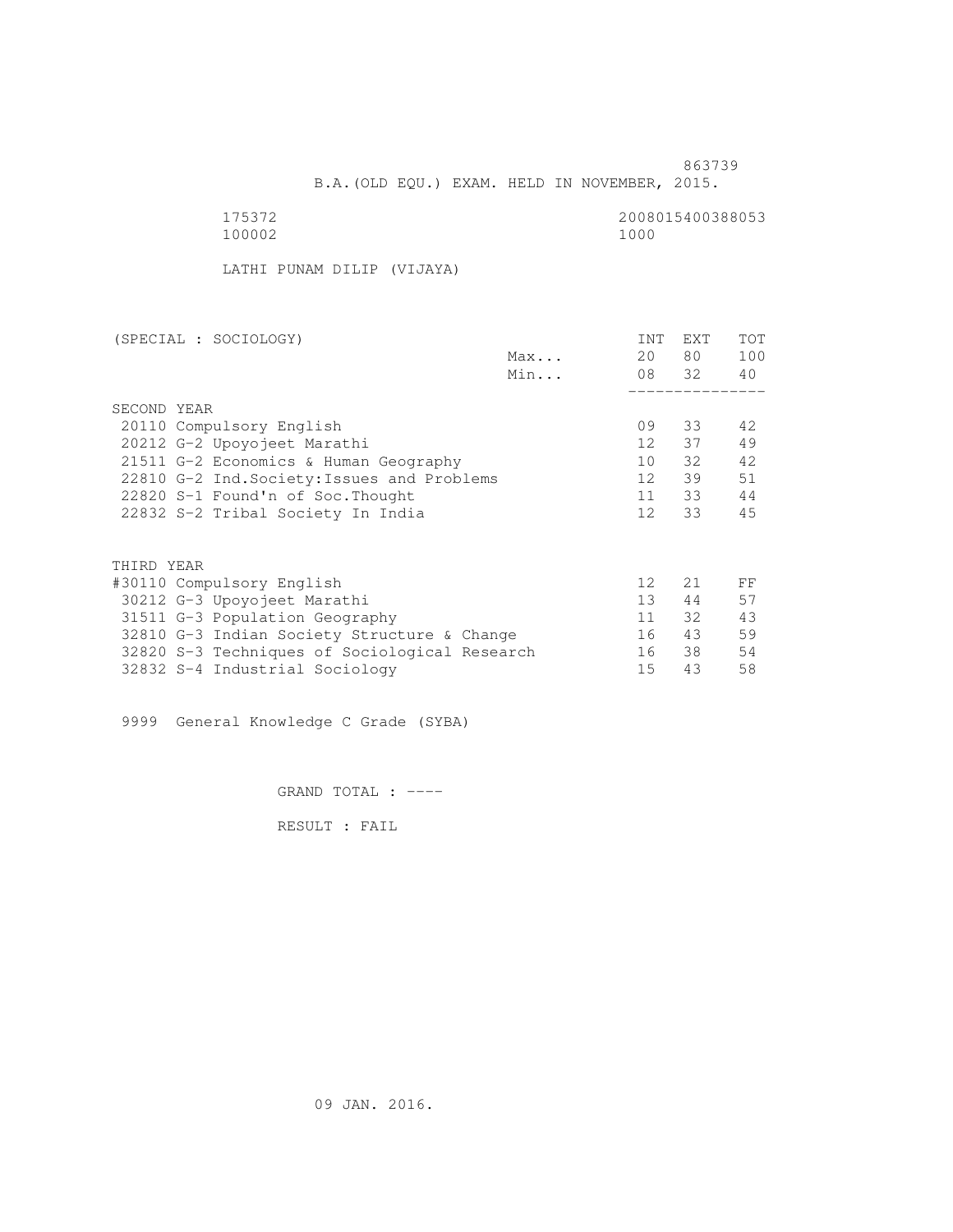B.A.(OLD EQU.) EXAM. HELD IN NOVEMBER, 2015.

 175375 2009015400096626 100003 1000

PATIL KALYANI DILEEP (ASHA)

|                                             | PR.               | <b>INT</b>      | <b>EXT</b> | TOT         |
|---------------------------------------------|-------------------|-----------------|------------|-------------|
|                                             | 20                | 20              | 80         | 100         |
|                                             | 08                |                 |            | 40          |
|                                             |                   |                 |            |             |
|                                             |                   |                 |            |             |
|                                             | $- -$             | 14              | 38         | 52          |
|                                             | $- -$             | 17              | 43         | 60          |
|                                             |                   | 14              | 42         | 56          |
|                                             | $-\,-$            | 13 <sup>7</sup> | 47         | 60          |
|                                             | 12 <sup>°</sup>   | 11              |            | 56          |
|                                             | 16                | 10              | 29         | 55          |
|                                             |                   |                 |            |             |
|                                             |                   |                 |            |             |
|                                             |                   |                 |            |             |
|                                             |                   | 11              | 22         | FF          |
|                                             | $\qquad \qquad -$ | 18              | 42         | 60          |
|                                             | $\qquad \qquad -$ | 15              | 34         | 49          |
|                                             | $\qquad \qquad -$ | 13 <sup>°</sup> | 46         | 59          |
|                                             | $- -$             | 12 <sup>°</sup> | 43         | 55          |
|                                             |                   | 15              | 64         | 79          |
| 31210 G-3 Hist of Modern Europe (1789-1960) | Max<br>Min        |                 |            | 08 32<br>33 |

9999 General Knowledge B Grade (SYBA)

 $( @ - EXT: 24/60 )$ 

GRAND TOTAL : ----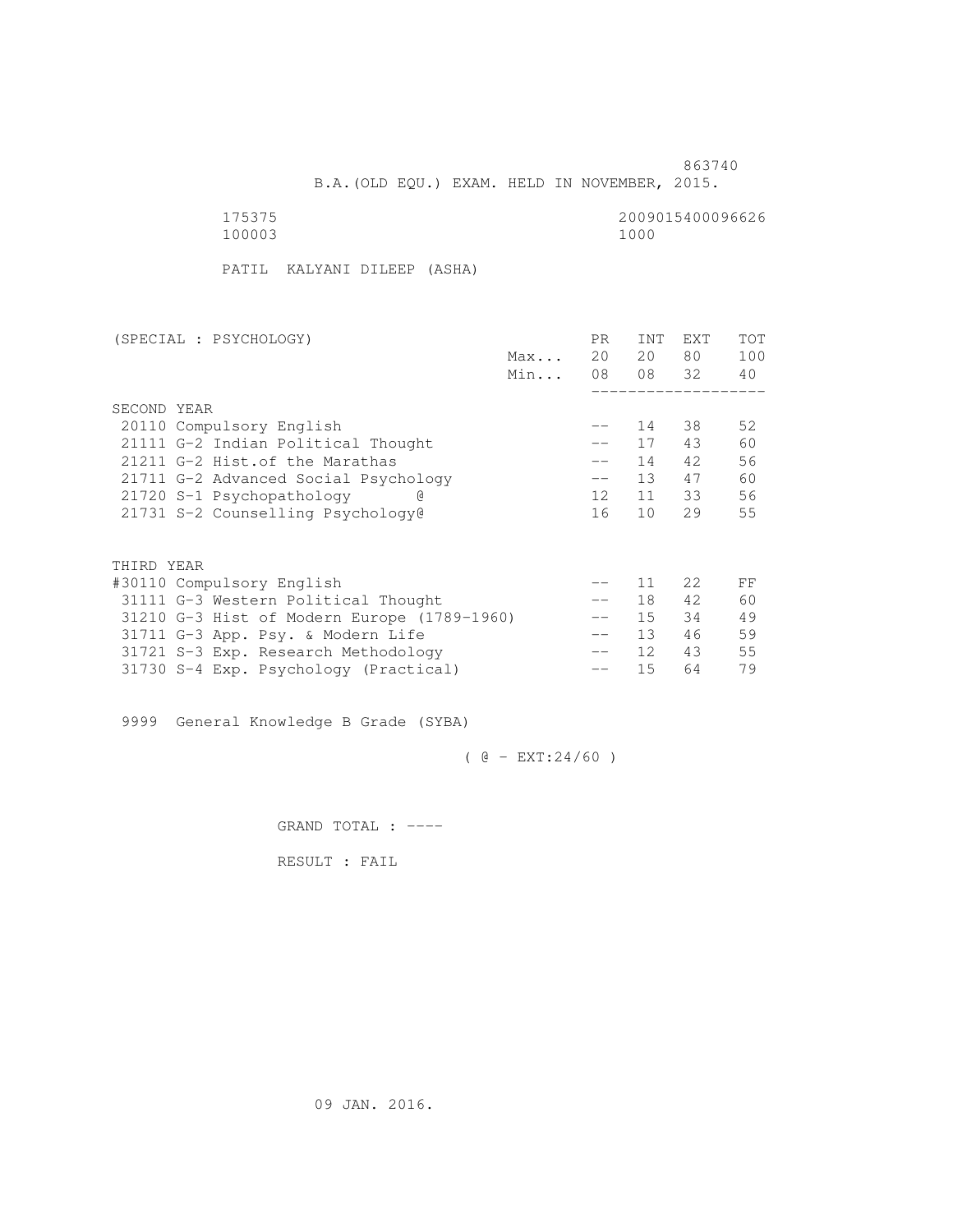B.A.(OLD EQU.) EXAM. HELD IN NOVEMBER, 2015.

175376<br>100003 100003 1000 100003 1000

JOSHI PUNAM CHANDRAKANT (PRAMILA)

|                                                | INT                                                                                     | EXT                                                  | <b>TOT</b>                                                |
|------------------------------------------------|-----------------------------------------------------------------------------------------|------------------------------------------------------|-----------------------------------------------------------|
| Max                                            | 20                                                                                      |                                                      | 100                                                       |
| Min                                            |                                                                                         |                                                      | 40                                                        |
|                                                |                                                                                         |                                                      |                                                           |
|                                                |                                                                                         |                                                      |                                                           |
|                                                | 15                                                                                      | 39                                                   | 54                                                        |
| 20211 G-2 Wang. Prakar. Abbhyas-Kadambari      | 17                                                                                      | 58                                                   | 75                                                        |
| 22810 G-2 Ind. Society: Issues and Problems    | 15                                                                                      | 57                                                   | 72                                                        |
|                                                | 13                                                                                      |                                                      | 48                                                        |
| 22420 S-1 16th and 17th Century Eng.Lit.       | 15                                                                                      |                                                      | 52                                                        |
| 22430 S-2 18th and 19th Century Eng. Lit.      | 13 <sup>7</sup>                                                                         | 32                                                   | 45                                                        |
|                                                |                                                                                         |                                                      |                                                           |
|                                                |                                                                                         |                                                      |                                                           |
|                                                |                                                                                         |                                                      | 41                                                        |
|                                                |                                                                                         |                                                      | 53                                                        |
|                                                |                                                                                         |                                                      | 55                                                        |
|                                                |                                                                                         |                                                      |                                                           |
|                                                |                                                                                         |                                                      | FF                                                        |
|                                                |                                                                                         |                                                      | 47                                                        |
| 32430 S-4 Ind. Writing in Eng. & American Lit. | 09                                                                                      | 39                                                   | 48                                                        |
|                                                | 30211 G-3 Wang.Prak.Abbah-Natak Va Lalit<br>32810 G-3 Indian Society Structure & Change | 09<br>16<br>11<br>10 <sup>°</sup><br>13 <sup>7</sup> | 80 —<br>08 32<br>35<br>37<br>32 F<br>37<br>44<br>11<br>34 |

9999 General Knowledge C Grade (SYBA)

GRAND TOTAL : ----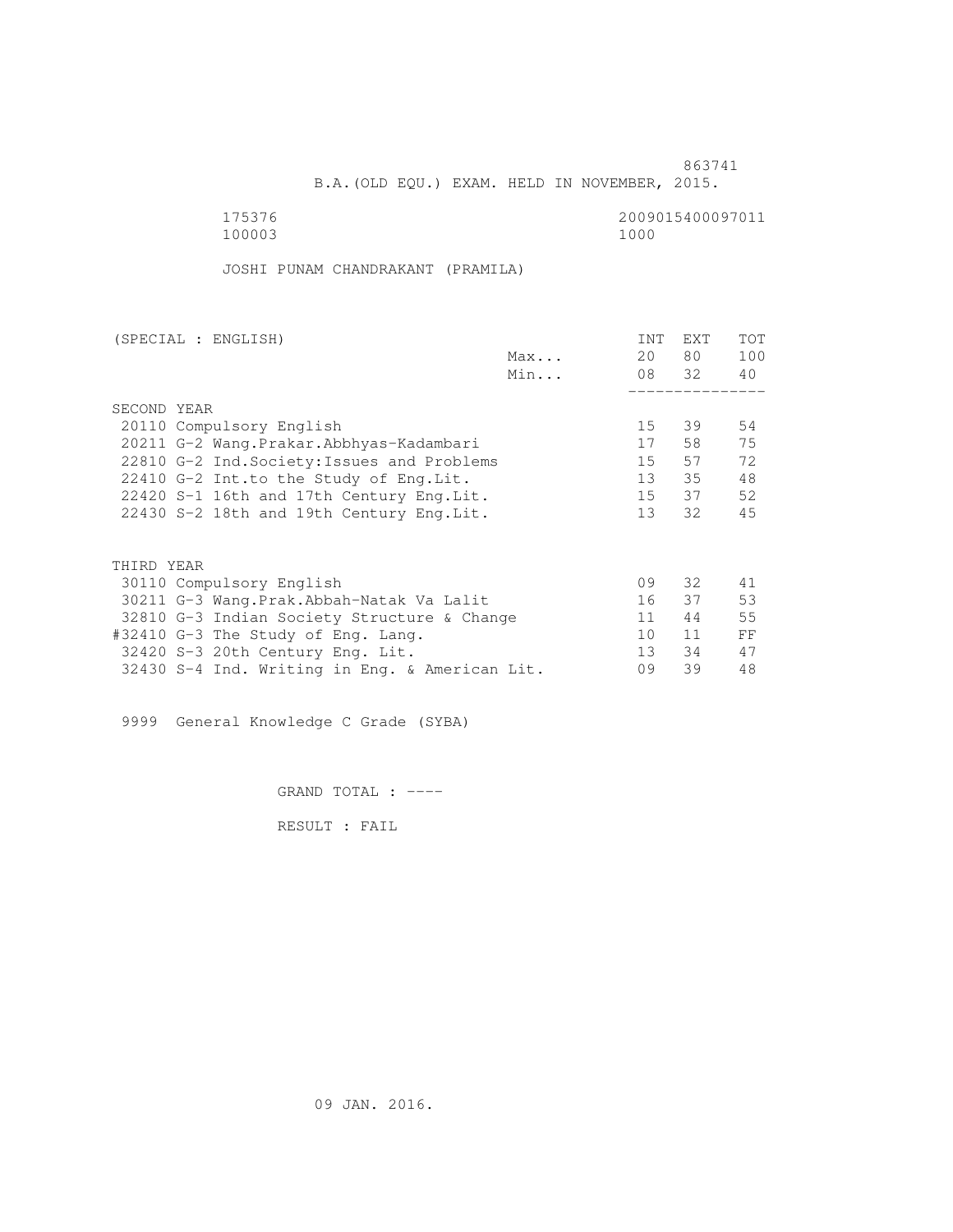863906 B.A.(OLD EQU.) EXAM. HELD IN NOVEMBER, 2015.

| 175378 | 71151487I |
|--------|-----------|
| 100006 | 1000      |

NEHETE MAHESH ARUN

| (SPECIAL : MARATHI) |                                               |     | INT             | EXT   | <b>TOT</b> |
|---------------------|-----------------------------------------------|-----|-----------------|-------|------------|
|                     |                                               | Max | 20              | 80 —  | 100        |
|                     |                                               | Min |                 | 08 32 | 40         |
|                     |                                               |     |                 |       |            |
| SECOND YEAR         |                                               |     |                 |       |            |
|                     | 20110 Compulsory English                      |     | 10              | 38    | 48         |
|                     | 21511 G-2 Economics & Human Geography         |     | 10              | 34    | 44         |
|                     | 22011 G-2 India's Internal Security           |     | 15              | 32    | 47         |
|                     | 20211 G-2 Wang.Prakar.Abbhyas-Kadambari       |     | 12 <sup>1</sup> | 41    | 53         |
|                     | 20220 S-1 Madh.Mar.Gaddya-Paddya Wang.Prakar  |     | 10              | 33    | 43         |
|                     | 20230 S-2 Arava. Mar. Wang. Itihas 1818-1920  |     | 08              | 47    | 55         |
|                     |                                               |     |                 |       |            |
| THIRD YEAR          |                                               |     |                 |       |            |
|                     | #30110 Compulsory English                     |     | 13 <sup>°</sup> | 35    | 48         |
|                     | #30211 G-3 Wang.Prak.Abbah-Natak Va Lalit     |     | 11              | 38    | 49         |
|                     | #30220 S-3 Sahitya Vichar                     |     | 10 <sup>1</sup> | 38    | 48         |
|                     | #30230 S-4 Samanya Bhasha ani Param. Vyakaran |     | 11              | 43    | 54         |
|                     | #32012 G-3 Global Security                    |     | 14              | 38    | 52         |
|                     | #31511 G-3 Population Geography               |     | 11              | 32    | 43         |
|                     |                                               |     |                 |       |            |

9999 General Knowledge C Grade (SYBA)

GRAND TOTAL : 584/1200

RESULT : PASS CLASS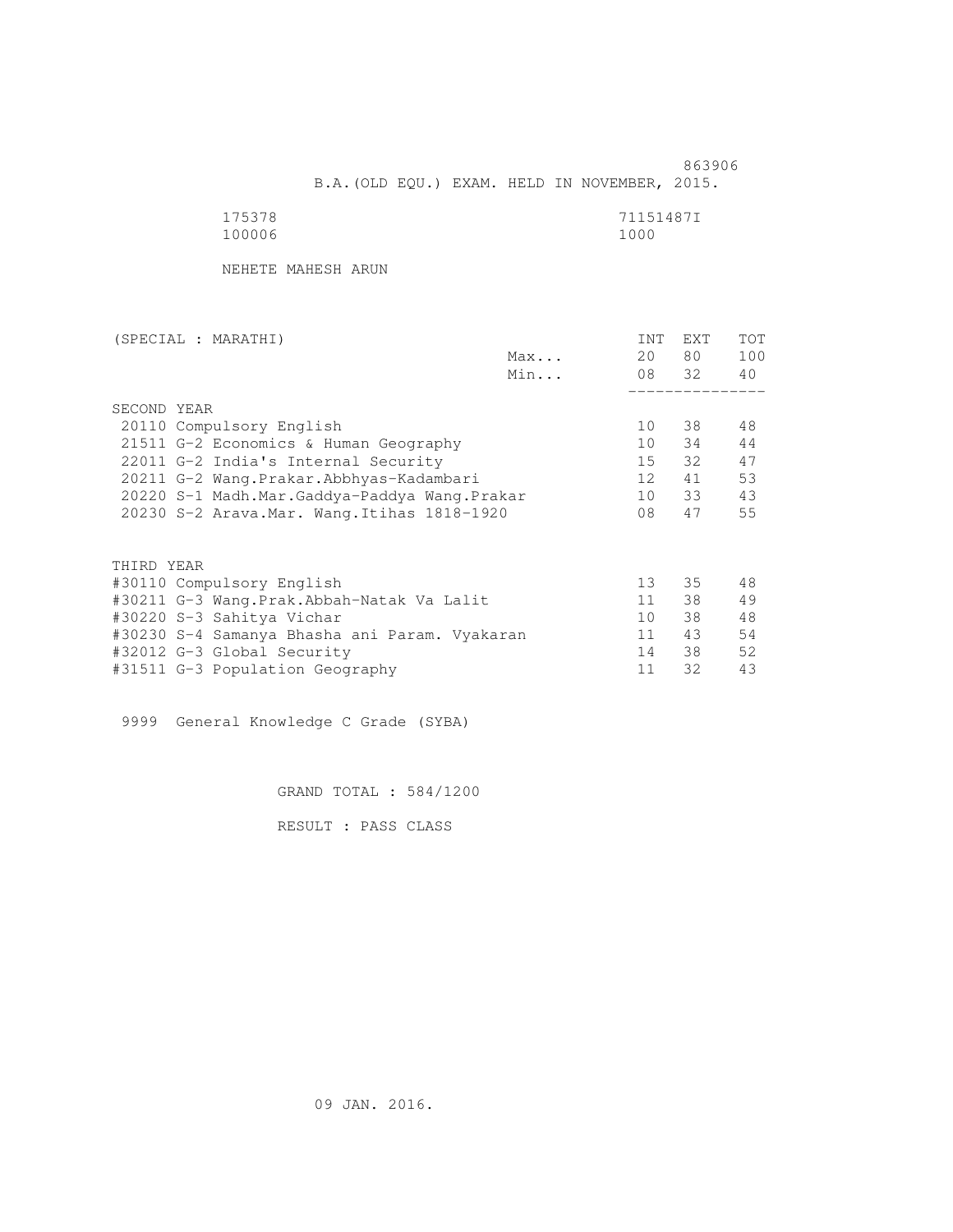B.A.(OLD EQU.) EXAM. HELD IN NOVEMBER, 2015.

 175380 2008015400128142 100006 1000

TAYADE VASUNDHARA ARUN

| (SPECIAL : SOCIOLOGY)                          |     | INT             | <b>EXT</b> | <b>TOT</b> |
|------------------------------------------------|-----|-----------------|------------|------------|
|                                                | Max | 20              | 80         | 100        |
|                                                | Min |                 | 08 32      | 40         |
|                                                |     |                 |            |            |
| SECOND YEAR                                    |     |                 |            |            |
| 20110 Compulsory English                       |     | 14              | 43         | 57         |
| 20211 G-2 Wang. Prakar. Abbhyas-Kadambari      |     | 16              | 56         | 72         |
| 21512 G-2 Geography of Maharashtra             |     | 17              | 55         | 72         |
| 22810 G-2 Ind. Society: Issues and Problems    |     | 18              | 64         | 82         |
| 22820 S-1 Found'n of Soc. Thought              |     | 17              | 33         | 50         |
| 22831 S-2 Population and Society               |     | 16              | 47         | 63         |
|                                                |     |                 |            |            |
| THIRD YEAR                                     |     |                 |            |            |
| #30110 Compulsory English                      |     | 16              | 39         | 55         |
| #30211 G-3 Wang.Prak.Abbah-Natak Va Lalit      |     | 13 <sup>°</sup> | 61         | 74         |
| #31512 G-3 Geography of Health                 |     | 14              | 46         | 60         |
| #32810 G-3 Indian Society Structure & Change   |     | 15              | 60         | 75         |
| #32820 S-3 Techniques of Sociological Research |     | 14              | 55         | 69         |
| #32832 S-4 Industrial Sociology                |     | 14              | 50         | 64         |

9999 General Knowledge C Grade (SYBA)

GRAND TOTAL : 793/1200

RESULT : FIRST CLASS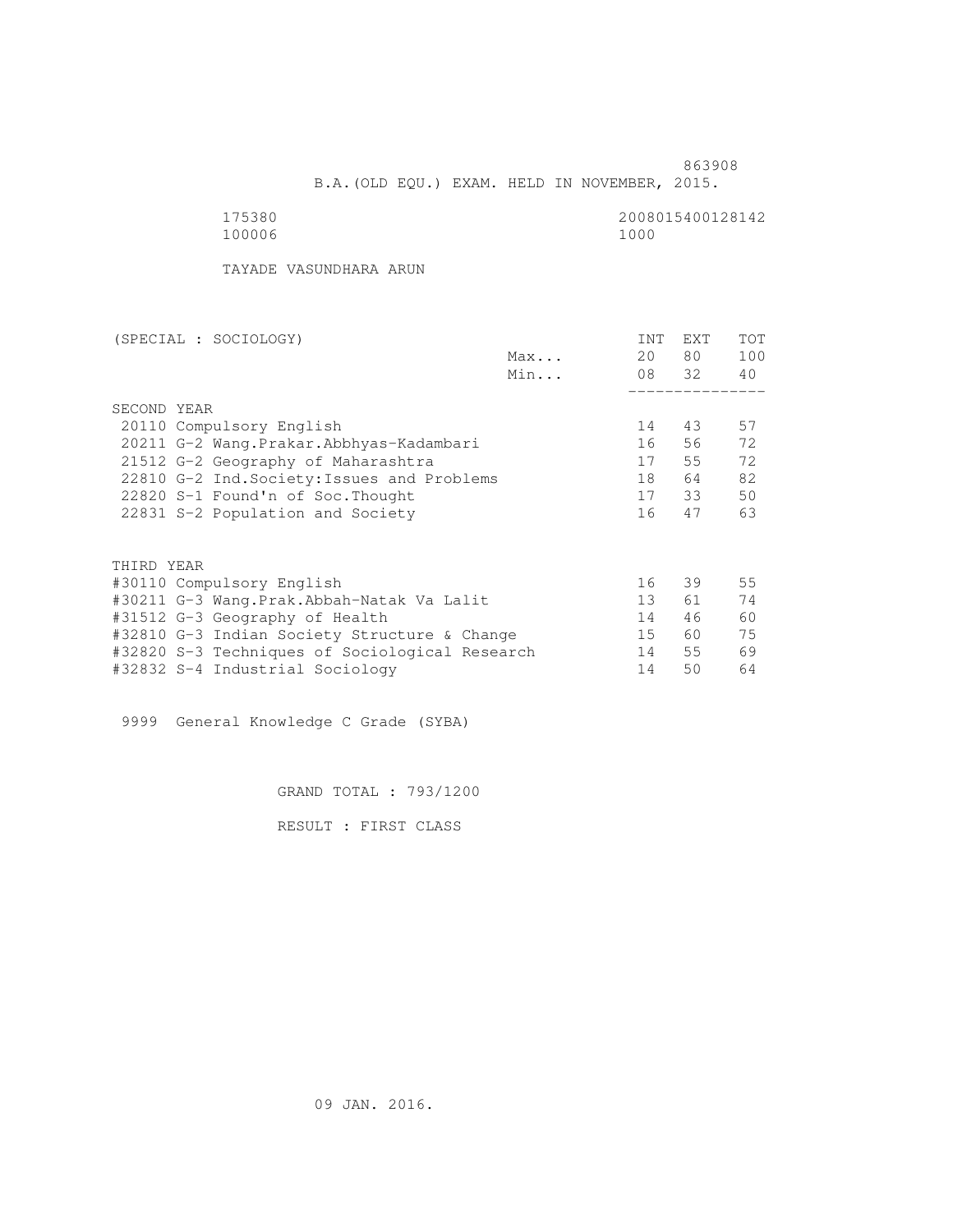B.A.(OLD EQU.) EXAM. HELD IN NOVEMBER, 2015.

 175136 2009015400059256 100009 1020

IMRAN KHAN HAKEEM KHAN (HAMEEDA BI)

| (SPECIAL : HINDI)                            | INT             | EXT   | <b>TOT</b> |
|----------------------------------------------|-----------------|-------|------------|
| Max                                          | 20              | 80 —  | 100        |
| Min                                          |                 | 08 32 | 40         |
|                                              |                 |       |            |
| SECOND YEAR                                  |                 |       |            |
| #20110 Compulsory English                    | 12 <sup>°</sup> | 01    | FF         |
| 20411 G-2 Urdu General                       | 17              | 48    | 65         |
| 23610 G-2 Islamic Culture / Studies          | 14              | 60    | 74         |
| 20511 G-2 Samanya Hindi                      | 18              | 33    | 51         |
| 20520 S-1 Kavya Shasthra                     | 19              | 33    | 52         |
| 20530 S-2 Uppanyas, Natak Evam Vyang         | 19              | 38    | 57         |
|                                              |                 |       |            |
| THIRD YEAR                                   |                 |       |            |
| #30110 Compulsory English                    | 16              | 02    | FF         |
| 30411 G-3 Urdu General                       | 14              | 58    | 72         |
| 33610 G-3 Islamic Culture / Studies          | 18              | 35    | 53         |
| 30511 G-3 Samanya Hindi                      | 18              | 44    | 62         |
| 30520 S-3 Hindi Sahitya Ka Itihas            | 18              | 36    | 54         |
| 30530 S-4 Bhasha Vidnyan tatha Rashtrabhasha | 18              | 38    | 56         |

9999 General Knowledge C Grade (SYBA)

GRAND TOTAL : ----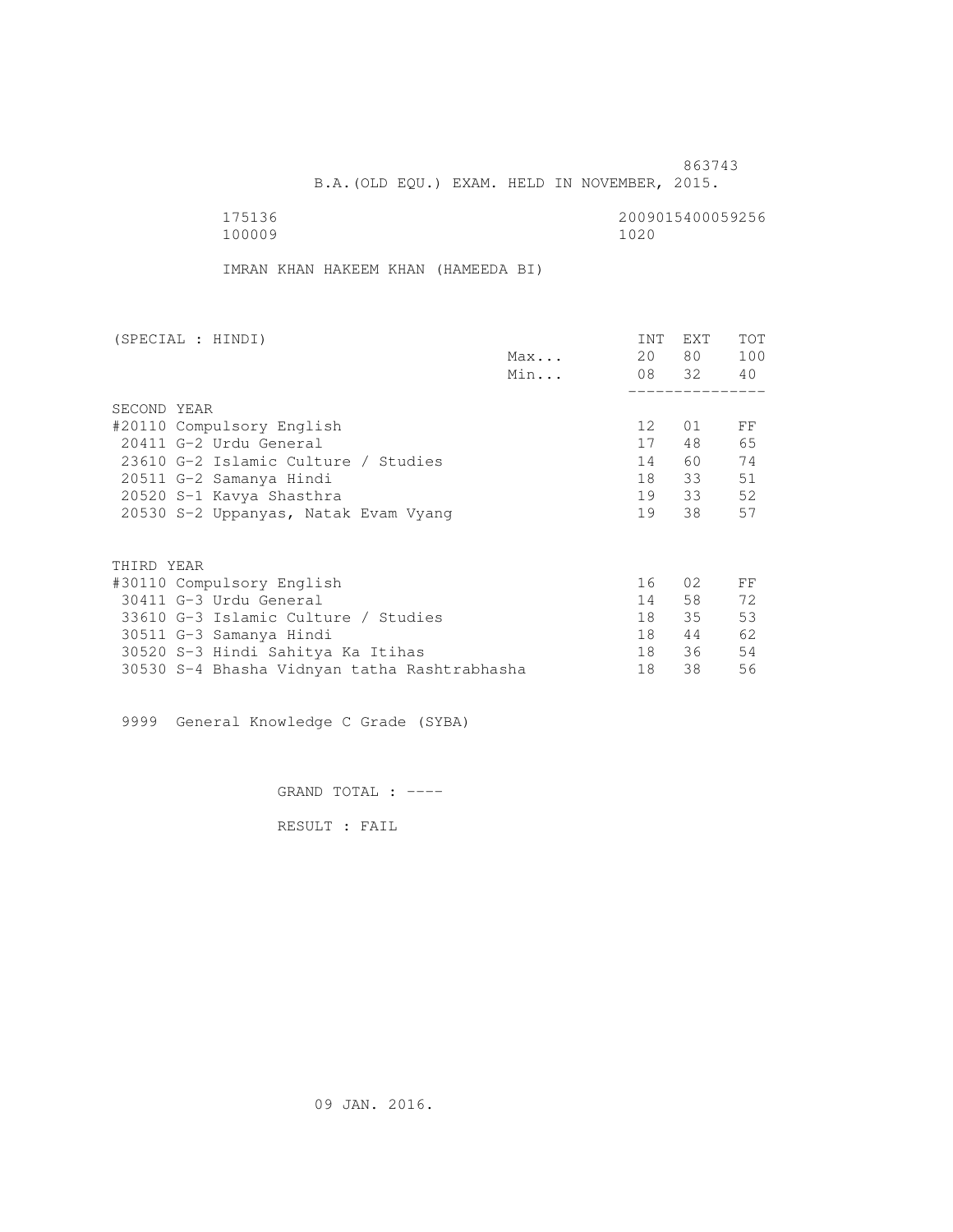B.A.(OLD EQU.) EXAM. HELD IN NOVEMBER, 2015.

 175137 2009015400058802 100009 1020

WARAKE MAYUR NILKANTH (ASHA)

| (SPECIAL : HISTORY)                         |              | INT | <b>EXT</b> | TOT |
|---------------------------------------------|--------------|-----|------------|-----|
|                                             | $Max \ldots$ | 20  | 80 —       | 100 |
|                                             | Min          |     | 08 32      | 40  |
|                                             |              |     |            |     |
| SECOND YEAR                                 |              |     |            |     |
| #20110 Compulsory English                   |              | 19  | 16         | FF  |
| 21010 G-2 Indian Economy Since 1980         |              | 16  | 32         | 48  |
| 21511 G-2 Economics & Human Geography       |              | 14  | 32         | 46  |
| 21211 G-2 Hist. of the Marathas             |              | 19  | 32         | 51  |
| 21222 S-1 Modern India (1757-1857)          |              | 18  | 32         | 50  |
| 21230 S-2 Ancient India (Upto 1206)         |              | 19  | 43         | 62  |
|                                             |              |     |            |     |
| THIRD YEAR                                  |              |     |            |     |
| #30110 Compulsory English                   |              | 17  | 09         | FF  |
| 31010 G-3 Ind. Eco. Since 1980 Part-II      |              | 17  | 32         | 49  |
| 31511 G-3 Population Geography              |              | 18  | $32 -$     | 50  |
| 31210 G-3 Hist of Modern Europe (1789-1960) |              | 19  | 32         | 51  |
| 31222 S-3 Exp. & fall of the Maratha Power  |              | 19  | 32         | 51  |
| 31230 S-4 Medieval India (1206-1707)        |              | 19  | 32         | 51  |
|                                             |              |     |            |     |

9999 General Knowledge C Grade (SYBA)

GRAND TOTAL : ----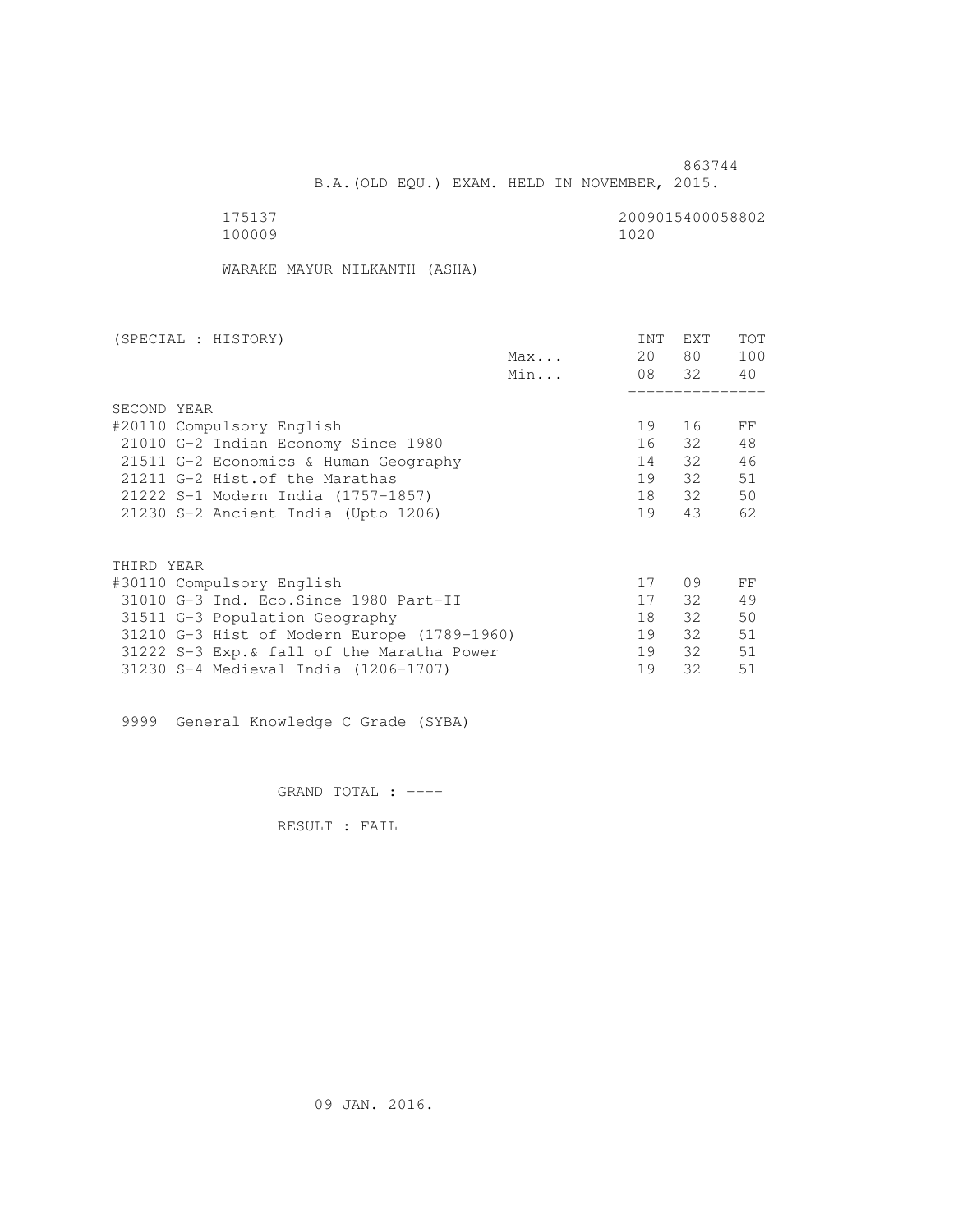B.A.(OLD EQU.) EXAM. HELD IN NOVEMBER, 2015.

 175382 2009015400057814 100009 1020

ZUBER AHMED MOHD RAFIQUE SHAH (SALMA BI)

| (SPECIAL : GEOGRAPHY)                      | <b>INT</b> | <b>EXT</b> | TOT |
|--------------------------------------------|------------|------------|-----|
| Max                                        | 20         | 80         | 100 |
| Min                                        |            | 08 32      | 40  |
|                                            |            |            |     |
| SECOND YEAR                                |            |            |     |
| 20110 Compulsory English                   | 14         | 32         | 46  |
| 20411 G-2 Urdu General                     | 18         | 42         | 60  |
| 23610 G-2 Islamic Culture / Studies        | 18         | 34         | 52  |
| 21511 G-2 Economics & Human Geography      | 15         | 32         | 47  |
| 21521 S-1 Agricultural Geography           | 14         | 36         | 50  |
| 21544 S-2 Practical Geography              | 16         | 54         | 70  |
|                                            |            |            |     |
| THIRD YEAR                                 |            |            |     |
| #30110 Compulsory English                  | 17         | 04         | FF  |
| 30411 G-3 Urdu General                     | 16         | 41         | 57  |
| 33610 G-3 Islamic Culture / Studies        | 16         | 44         | 60  |
| 31511 G-3 Population Geography             | 17         | 32         | 49  |
| 31521 S-3 Geography of Disaster Management | 17         | 49         | 66  |
| 31544 S-4 Practical Geography              | 17         | 42         | 59  |

9999 General Knowledge C Grade (SYBA)

GRAND TOTAL : ----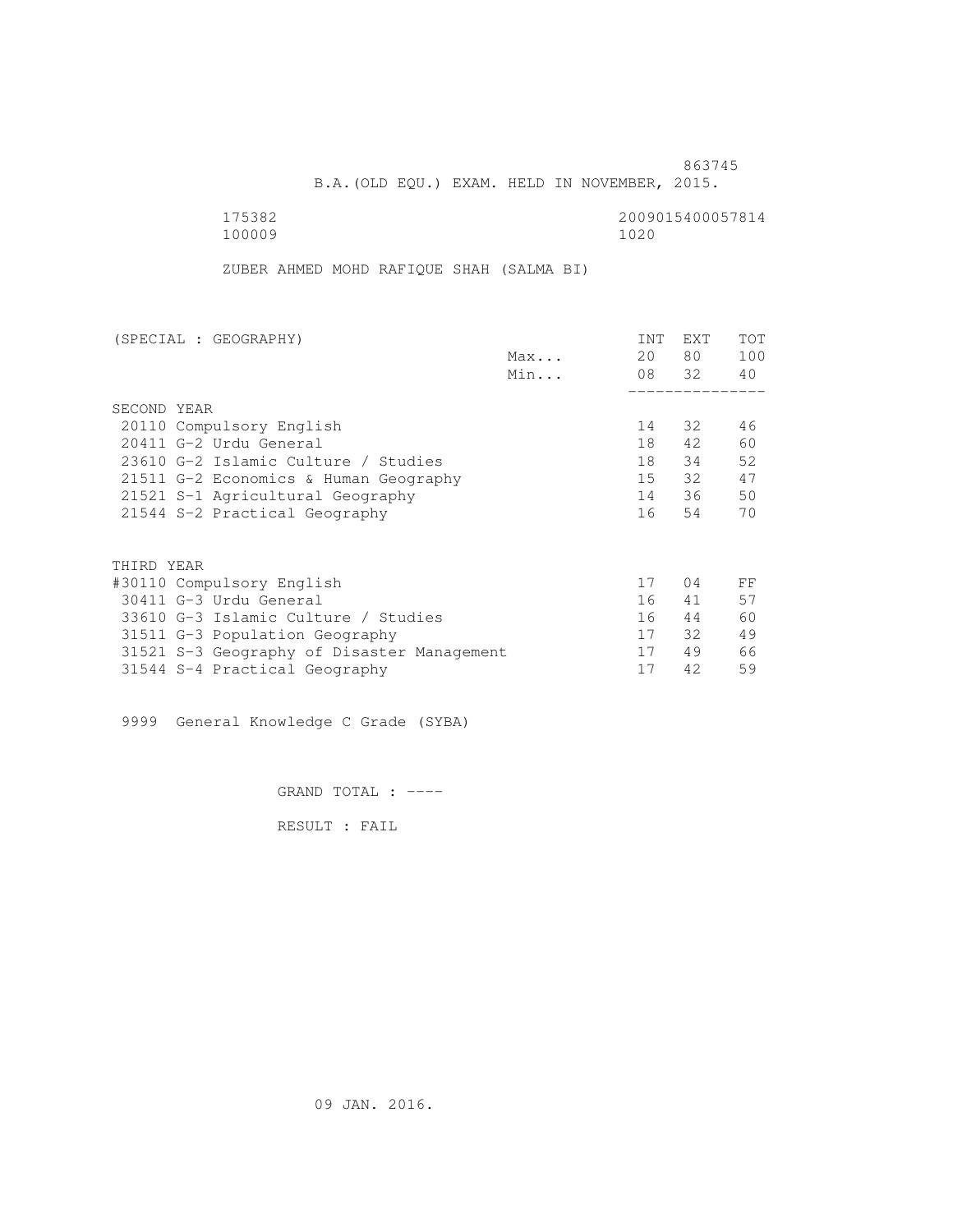B.A.(OLD EQU.) EXAM. HELD IN NOVEMBER, 2015.

175384<br>110012 110012 1102 110012 1102

NIMBHORE JAYESH VIJAYKUMAR (RAJANA)

|     | INT                                                                                                                                                                                                                           | EXT  | <b>TOT</b>  |
|-----|-------------------------------------------------------------------------------------------------------------------------------------------------------------------------------------------------------------------------------|------|-------------|
| Max | 20                                                                                                                                                                                                                            | 80 — | 100         |
| Min |                                                                                                                                                                                                                               |      | 40          |
|     |                                                                                                                                                                                                                               |      |             |
|     |                                                                                                                                                                                                                               |      |             |
|     | 13                                                                                                                                                                                                                            | 34   | 47          |
|     | 19                                                                                                                                                                                                                            | 42   | 61          |
|     | 15                                                                                                                                                                                                                            | 34   | 49          |
|     | 16                                                                                                                                                                                                                            | 62   | 78          |
|     | 16                                                                                                                                                                                                                            |      | 55          |
|     | 16                                                                                                                                                                                                                            | 46   | 62          |
|     |                                                                                                                                                                                                                               |      |             |
|     |                                                                                                                                                                                                                               |      |             |
|     | 16                                                                                                                                                                                                                            | 39   | 55          |
|     | 18                                                                                                                                                                                                                            | 37   | 55          |
|     | 17                                                                                                                                                                                                                            | 35   | 52          |
|     | 16                                                                                                                                                                                                                            | 44   | 60          |
|     | 17                                                                                                                                                                                                                            | 36   | 53          |
|     | 15                                                                                                                                                                                                                            | 32   | 47          |
|     | 21511 G-2 Economics & Human Geography<br>20220 S-1 Madh.Mar.Gaddya-Paddya Wang.Prakar<br>20230 S-2 Arava. Mar. Wang. Itihas 1818-1920<br>#31111 G-3 Western Political Thought<br>30230 S-4 Samanya Bhasha ani Param. Vyakaran |      | 08 32<br>39 |

9999 General Knowledge B Grade (SYBA)

GRAND TOTAL : 674/1200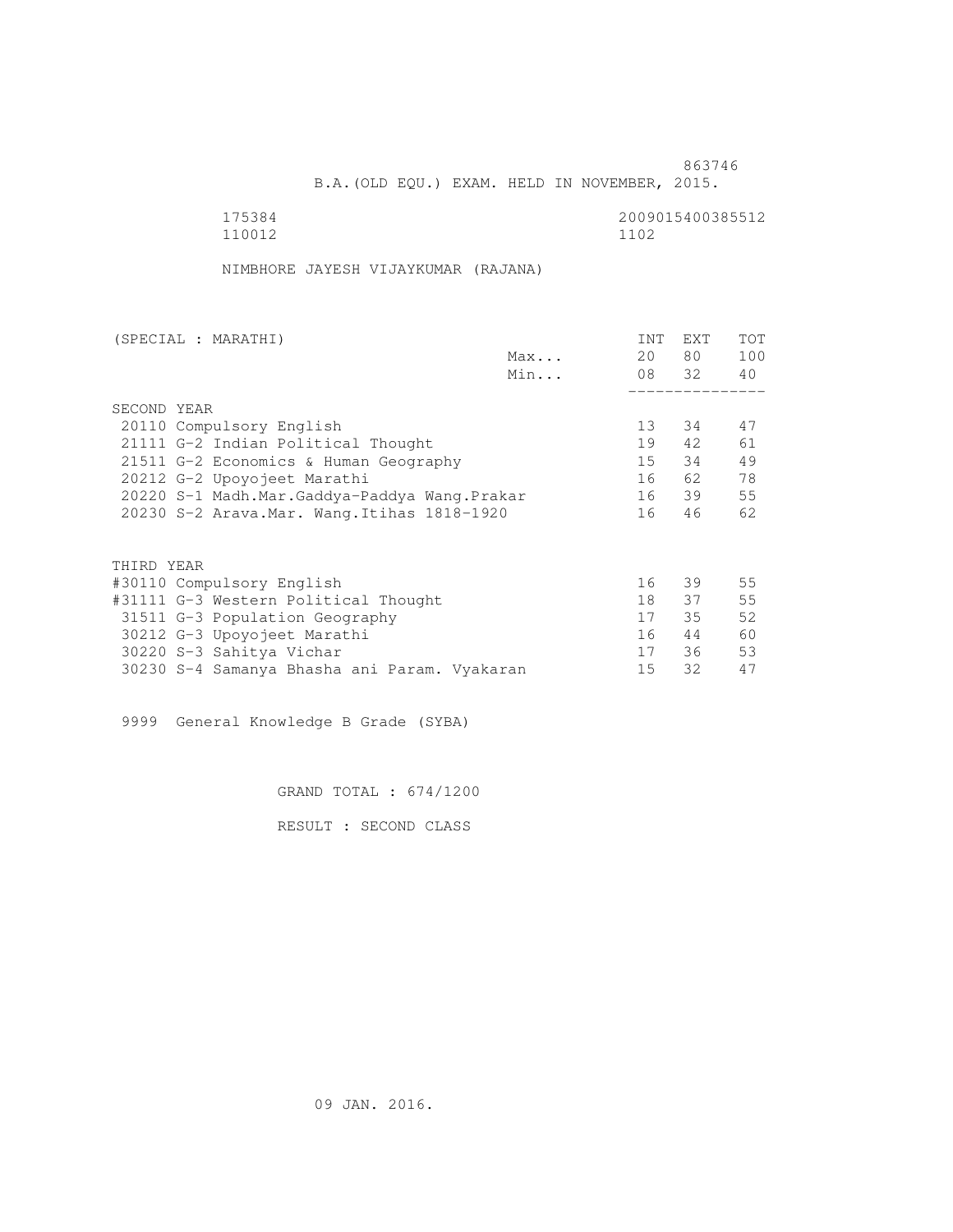B.A.(OLD EQU.) EXAM. HELD IN NOVEMBER, 2015.

| L<br>٠.<br>L |
|--------------|

2008015400306067<br>1815

PATIL ARCHANA JANRAO

| (SPECIAL : MARATHI)                           |     | INT | EXT   | <b>TOT</b> |
|-----------------------------------------------|-----|-----|-------|------------|
|                                               | Max | 20  | 80 —  | 100        |
|                                               | Min |     | 08 32 | 40         |
|                                               |     |     |       |            |
| SECOND YEAR                                   |     |     |       |            |
| 20110 Compulsory English                      |     | 08  | 33    | 41         |
| 20511 G-2 Samanya Hindi                       |     | 14  | 52    | 66         |
| 21211 G-2 Hist. of the Marathas               |     | 17  | 48    | 65         |
| 20211 G-2 Wang.Prakar.Abbhyas-Kadambari       |     | 16  | 41    | 57         |
| 20220 S-1 Madh.Mar.Gaddya-Paddya Wang.Prakar  |     | 16  | 52    | 68         |
| 20230 S-2 Arava. Mar. Wang. Itihas 1818-1920  |     | 11  | 37    | 48         |
|                                               |     |     |       |            |
| THIRD YEAR                                    |     |     |       |            |
| #30110 Compulsory English                     |     | 10  | 42    | 52         |
| #30511 G-3 Samanya Hindi                      |     | 11  | 57    | 68         |
| #31210 G-3 Hist of Modern Europe (1789-1960)  |     | 10  | 53    | 63         |
| #30211 G-3 Wang.Prak.Abbah-Natak Va Lalit     |     | 11  | 60    | 71         |
| #30220 S-3 Sahitya Vichar                     |     | 11  | 47    | 58         |
| #30230 S-4 Samanya Bhasha ani Param. Vyakaran |     | 12  | 64    | 76         |

9999 General Knowledge C Grade (SYBA)

GRAND TOTAL : 733/1200

RESULT : FIRST CLASS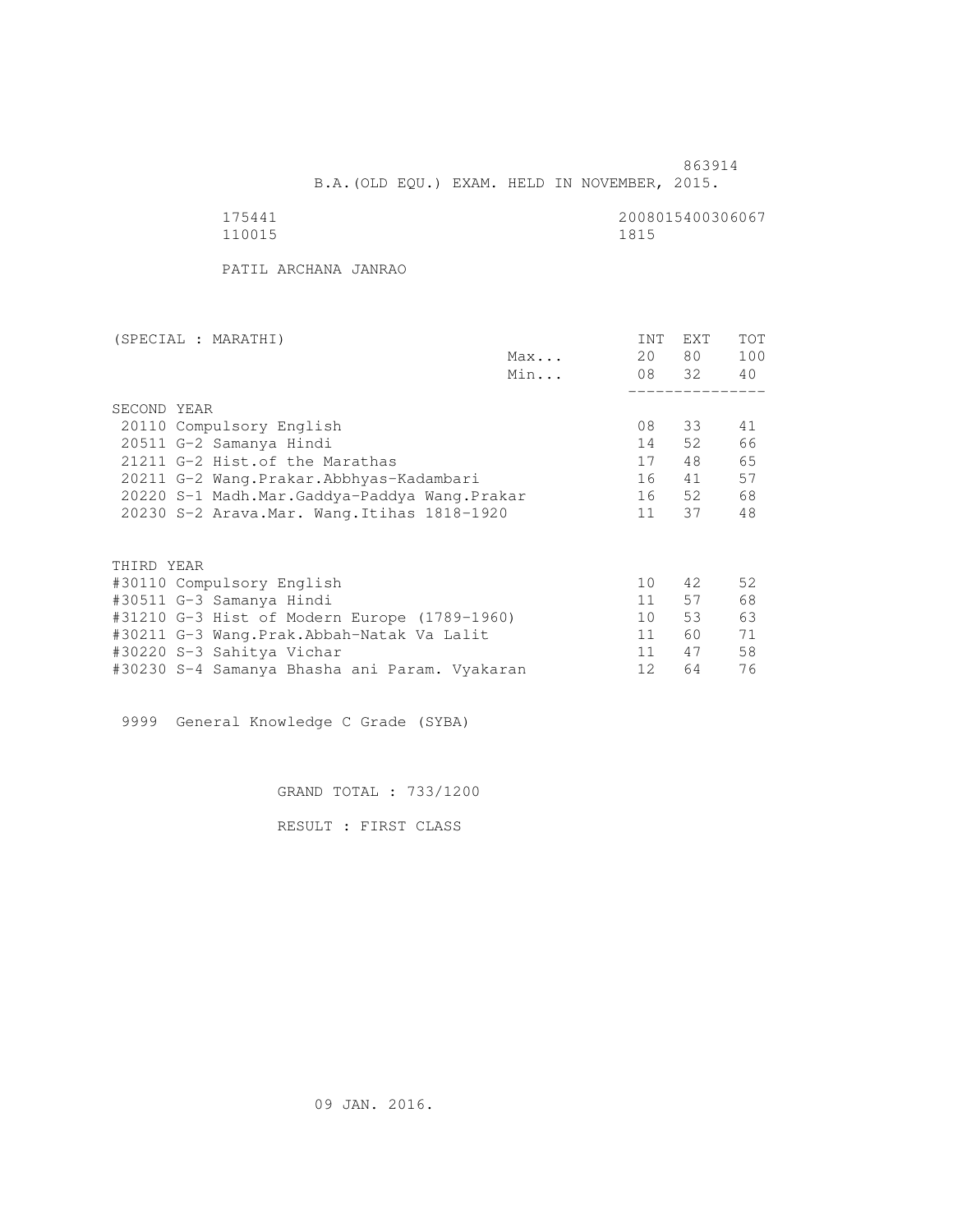B.A.(OLD EQU.) EXAM. HELD IN NOVEMBER, 2015.

| 175149 | 2009015400367924 |
|--------|------------------|
| 110015 | 1103             |

DHANGAR SHIVDAS ATMARAM (SHOBHABAI)

| (SPECIAL : HINDI)                            |     | INT             | EXT             | <b>TOT</b> |
|----------------------------------------------|-----|-----------------|-----------------|------------|
|                                              | Max | 20              | 80 —            | 100        |
|                                              | Min |                 | 08 32           | 40         |
|                                              |     |                 |                 |            |
| SECOND YEAR                                  |     |                 |                 |            |
| #20110 Compulsory English                    |     | 15              | 00              | FF         |
| 20211 G-2 Wang.Prakar.Abbhyas-Kadambari      |     | 12              | 66 —            | 78         |
| 21111 G-2 Indian Political Thought           |     | 11              | 47              | 58         |
| 20511 G-2 Samanya Hindi                      |     | 18              | 39              | 57         |
| 20520 S-1 Kavya Shasthra                     |     | 06              | $27+5^{\sim}33$ |            |
| 20530 S-2 Uppanyas, Natak Evam Vyang         |     | 08              | 46              | 54         |
| THIRD YEAR                                   |     |                 |                 |            |
| 30110 Compulsory English                     |     | 08              | 33              | 41         |
|                                              |     | 11              | 50              | 61         |
| 30211 G-3 Wang.Prak.Abbah-Natak Va Lalit     |     |                 |                 |            |
| 31111 G-3 Western Political Thought          |     | 17              | 36              | 53         |
| 30511 G-3 Samanya Hindi                      |     | 10              | 37              | 47         |
| 30520 S-3 Hindi Sahitya Ka Itihas            |     | 12 <sup>1</sup> | 33              | 45         |
| 30530 S-4 Bhasha Vidnyan tatha Rashtrabhasha |     | 08              | 41              | 49         |

9999 General Knowledge C Grade (SYBA)

GRAND TOTAL : ----

RESULT : FAIL

 $^{\wedge}$  +10 O.163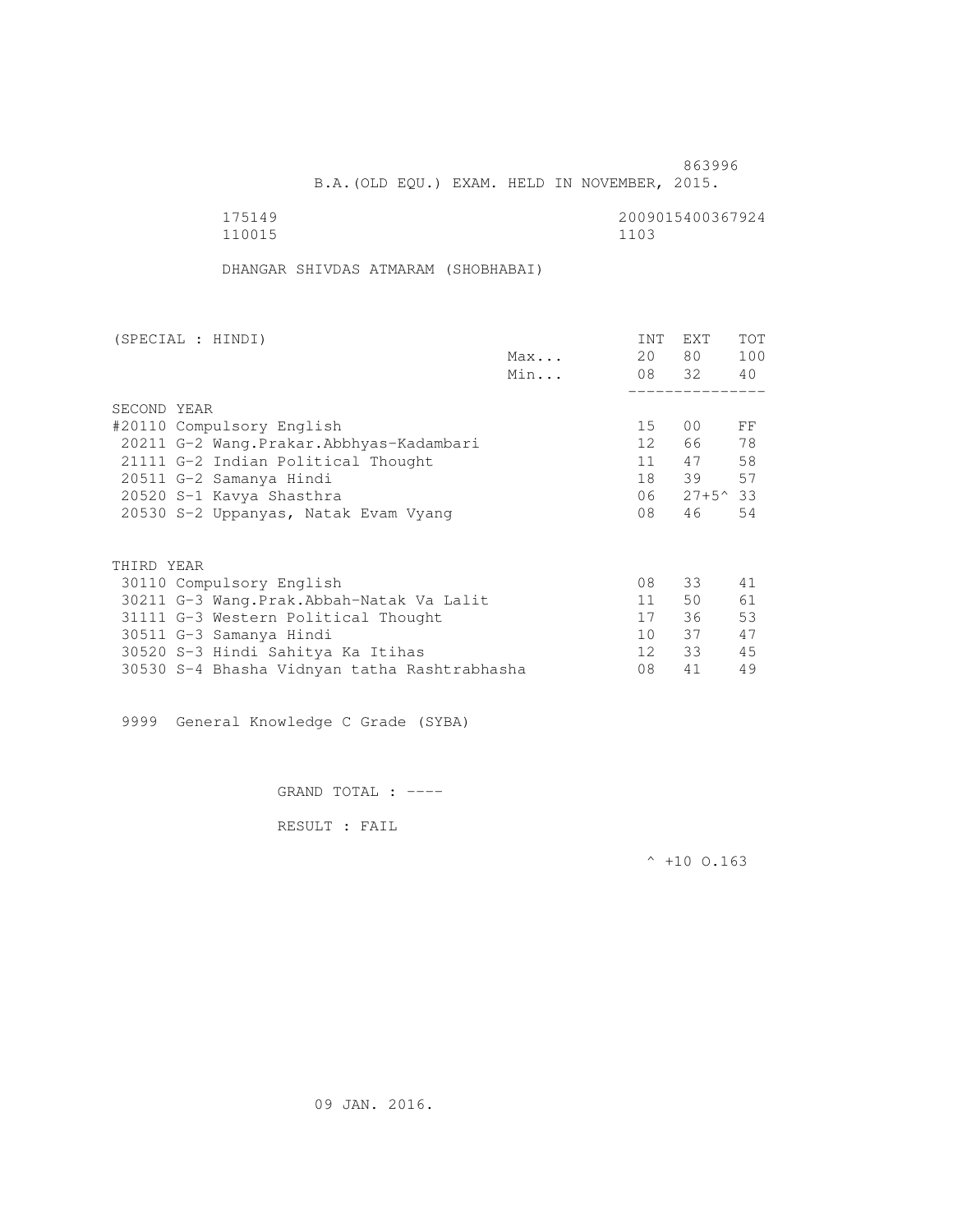B.A.(OLD EQU.) EXAM. HELD IN NOVEMBER, 2015.

| 175151 | 2008015400305161 |
|--------|------------------|
| 110015 | 1103             |

SHIMPI HEMLATA BABAN (MAYA)

| (SPECIAL : HINDI)                            |     | INT             | <b>EXT</b> | TOT |
|----------------------------------------------|-----|-----------------|------------|-----|
|                                              | Max | 20              | 80 —       | 100 |
|                                              | Min |                 | 08 32      | 40  |
|                                              |     |                 |            |     |
| SECOND YEAR                                  |     |                 |            |     |
| #20110 Compulsory English                    |     | 10              | 15         | FF  |
| 20211 G-2 Wang. Prakar. Abbhyas-Kadambari    |     | 16              | 38         | 54  |
| 21111 G-2 Indian Political Thought           |     |                 | 16 37      | 53  |
| 20511 G-2 Samanya Hindi                      |     | 15              | 49         | 64  |
| 20520 S-1 Kavya Shasthra                     |     | 10              | 33         | 43  |
| 20530 S-2 Uppanyas, Natak Evam Vyang         |     | 09              | 40         | 49  |
|                                              |     |                 |            |     |
| THIRD YEAR                                   |     |                 |            |     |
| #30110 Compulsory English                    |     | 12 <sup>°</sup> | 24         | FF  |
| 30211 G-3 Wang.Prak.Abbah-Natak Va Lalit     |     | 12              | 53         | 65  |
| 31111 G-3 Western Political Thought          |     | 13 <sup>7</sup> | 37         | 50  |
| #30511 G-3 Samanya Hindi                     |     | 12              | 2.2        | FF  |
| #30520 S-3 Hindi Sahitya Ka Itihas           |     | 08              | 13         | FF  |
| 30530 S-4 Bhasha Vidnyan tatha Rashtrabhasha |     | 12              | 35         | 47  |
|                                              |     |                 |            |     |

9999 General Knowledge C Grade (SYBA)

GRAND TOTAL : ----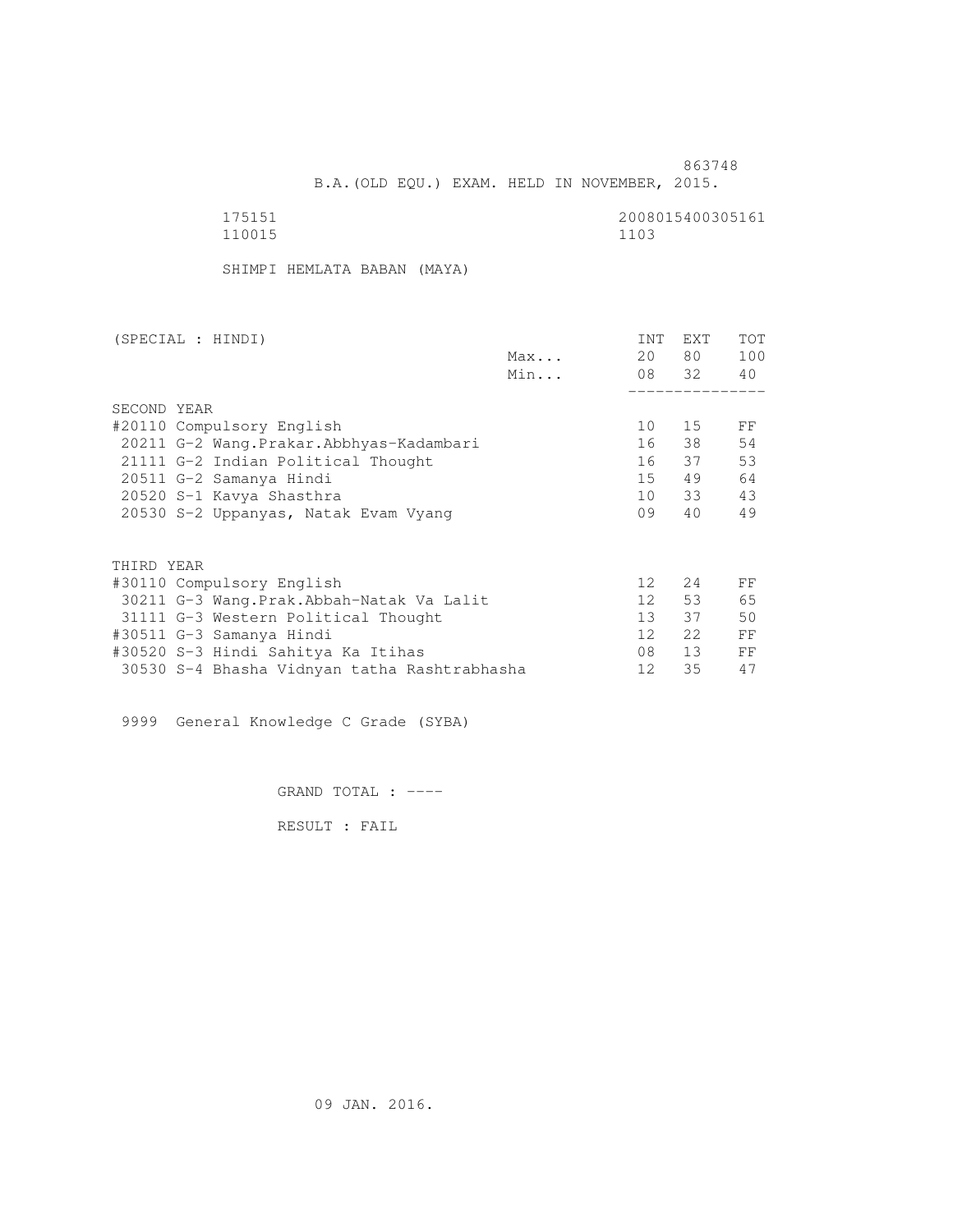B.A.(OLD EQU.) EXAM. HELD IN NOVEMBER, 2015.

| 175152 | 2009015400367657 |
|--------|------------------|
| 110015 | 1103             |

SURWADE KIRAN ANIL (SHARDA)

| (SPECIAL : POLITICAL SCIENCE)               | INT             | EXT              | TOT |
|---------------------------------------------|-----------------|------------------|-----|
| Max                                         | 20              | 80 —             | 100 |
| Min                                         |                 | 08 32 40         |     |
|                                             |                 |                  |     |
| SECOND YEAR                                 |                 |                  |     |
| #20110 Compulsory English                   | 14              | $05$ FF          |     |
| 20511 G-2 Samanya Hindi                     |                 | 14 39 53         |     |
| 21211 G-2 Hist. of the Marathas             | 11              | $26+6^{\circ}37$ |     |
| 21111 G-2 Indian Political Thought          | 14              | 34               | 48  |
| 21120 S-1 Modern Political Ideologies       |                 | 16 35 51         |     |
| 21130 S-2 Pol.Dev. & Adm. of Maharashtra    | 15              | 32               | 47  |
|                                             |                 |                  |     |
| THIRD YEAR                                  |                 |                  |     |
| 30110 Compulsory English                    | 13              | 32               | 45  |
| 30511 G-3 Samanya Hindi                     | 13 <sup>7</sup> | 38               | 51  |
| 31210 G-3 Hist of Modern Europe (1789-1960) | 15              | 32               | 47  |
| 31111 G-3 Western Political Thought         | 16              | 32               | 48  |
| 31120 S-3 Personal Adm. & Mgt.              | 14              | 35               | 49  |
| 31130 S-4 Modern Pol.Analysis               | 12              | 32               | 44  |

9999 General Knowledge C Grade^ (SYBA)

GRAND TOTAL : ----

RESULT : FAIL

 $^{\wedge}$  +6 O.163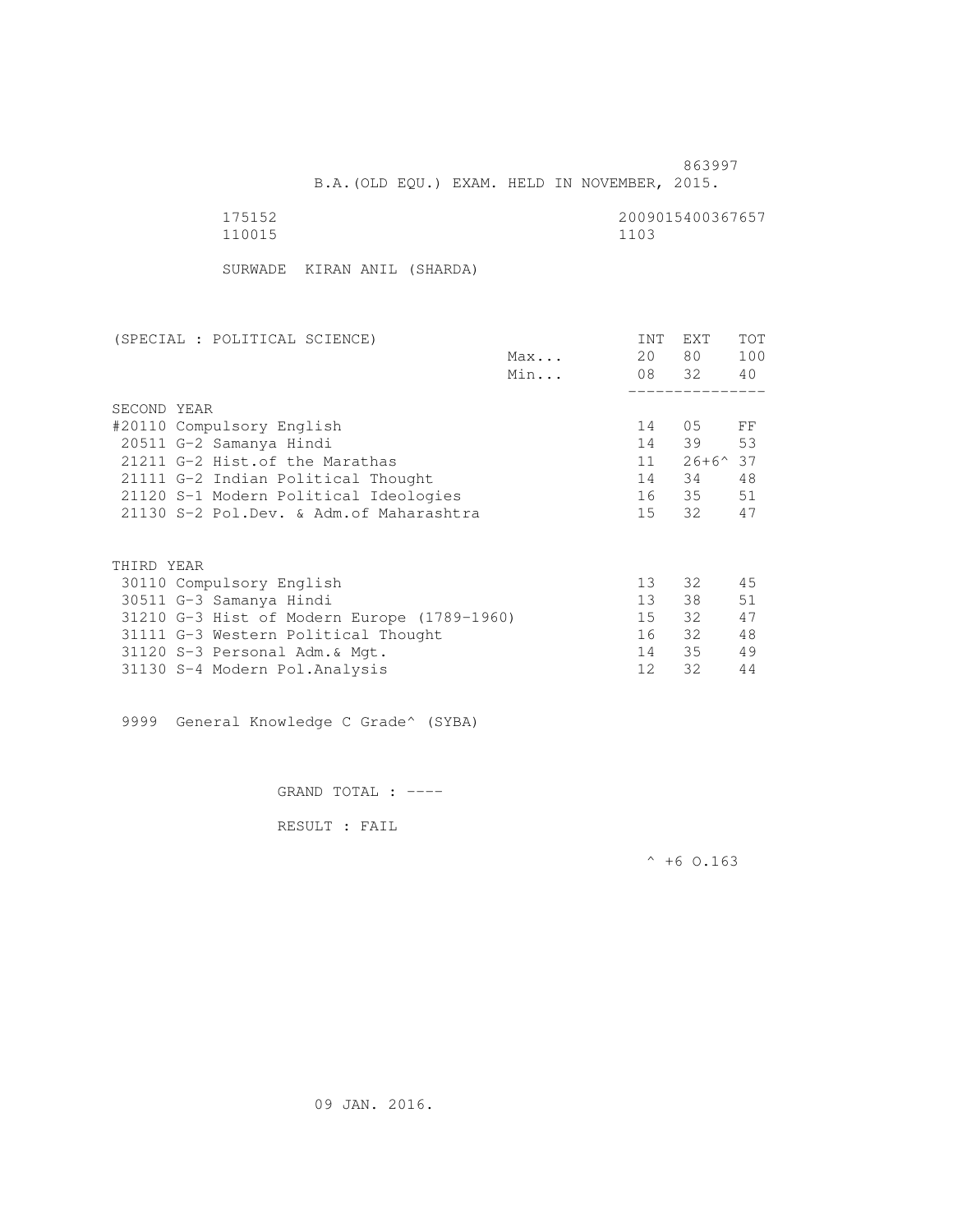B.A.(OLD EQU.) EXAM. HELD IN NOVEMBER, 2015.

 175387 2009015400341447 110050 1102

TOKADE NAMRATA ANANDA

| (SPECIAL : MARATHI)                       |     | INT                                                                                                                                           | EXT  | <b>TOT</b>        |
|-------------------------------------------|-----|-----------------------------------------------------------------------------------------------------------------------------------------------|------|-------------------|
|                                           | Max | 20                                                                                                                                            | 80 — | 100               |
|                                           | Min |                                                                                                                                               |      | 40                |
|                                           |     |                                                                                                                                               |      |                   |
| SECOND YEAR                               |     |                                                                                                                                               |      |                   |
| 20110 Compulsory English                  |     | 17                                                                                                                                            | 32   | 49                |
| 20511 G-2 Samanya Hindi                   |     | 16                                                                                                                                            | 45   | 61                |
| 21010 G-2 Indian Economy Since 1980       |     | 16                                                                                                                                            |      | 51                |
| 20211 G-2 Wang.Prakar.Abbhyas-Kadambari   |     | 16                                                                                                                                            | 53   | 69                |
|                                           |     | 16                                                                                                                                            | 54   | 70                |
|                                           |     | 15                                                                                                                                            | 53   | 68                |
|                                           |     |                                                                                                                                               |      |                   |
| THIRD YEAR                                |     |                                                                                                                                               |      |                   |
| #30110 Compulsory English                 |     | 16                                                                                                                                            |      | 48                |
| #30511 G-3 Samanya Hindi                  |     | 17                                                                                                                                            | 44   | 61                |
| #31010 G-3 Ind. Eco.Since 1980 Part-II    |     | 15                                                                                                                                            | 35   | 50                |
| #30211 G-3 Wang.Prak.Abbah-Natak Va Lalit |     | 15                                                                                                                                            | 55   | 70                |
| #30220 S-3 Sahitya Vichar                 |     | 16                                                                                                                                            | 34   | 50                |
|                                           |     | 17                                                                                                                                            | 34   | 51                |
|                                           |     | 20220 S-1 Madh.Mar.Gaddya-Paddya Wang.Prakar<br>20230 S-2 Arava. Mar. Wang. Itihas 1818-1920<br>#30230 S-4 Samanya Bhasha ani Param. Vyakaran |      | 08 32<br>35<br>32 |

9999 General Knowledge C Grade (SYBA)

GRAND TOTAL : 698/1200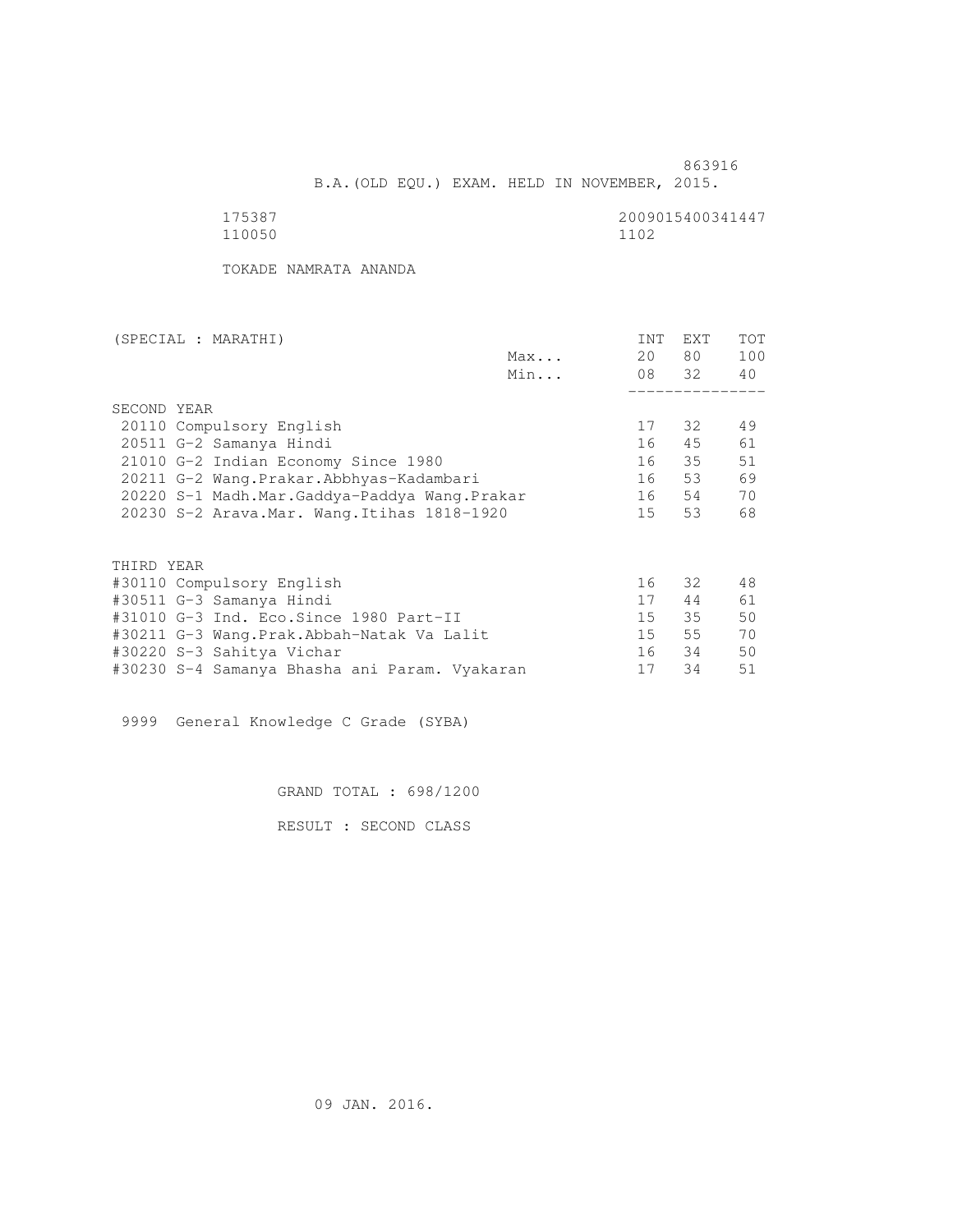B.A.(OLD EQU.) EXAM. HELD IN NOVEMBER, 2015.

| 175388 | 2009015400317422 |
|--------|------------------|
| 110050 | 1102             |

SHIRSAT DEEPAK ASHOK

| (SPECIAL : HINDI) |                                               |     | INT | EXT      | <b>TOT</b> |
|-------------------|-----------------------------------------------|-----|-----|----------|------------|
|                   |                                               | Max | 20  | 80 —     | 100        |
|                   |                                               | Min |     | 08 32 40 |            |
|                   |                                               |     |     |          |            |
| SECOND YEAR       |                                               |     |     |          |            |
|                   | 20110 Compulsory English                      |     | 16  | 33       | 49         |
|                   | 21211 G-2 Hist. of the Marathas               |     | 18  | 36       | 54         |
|                   | 21711 G-2 Advanced Social Psychology          |     | 17  | 39       | 56         |
|                   | 20511 G-2 Samanya Hindi                       |     | 14  | 42       | 56         |
|                   | 20520 S-1 Kavya Shasthra                      |     |     | 15 38    | 53         |
|                   | 20530 S-2 Uppanyas, Natak Evam Vyang          |     |     | 15 33    | 48         |
|                   |                                               |     |     |          |            |
| THIRD YEAR        |                                               |     |     |          |            |
|                   | #30110 Compulsory English                     |     | 15  | 34       | 49         |
|                   | #30511 G-3 Samanya Hindi                      |     | 17  | 41       | 58         |
|                   | #30520 S-3 Hindi Sahitya Ka Itihas            |     | 16  | 34       | 50         |
|                   | #31210 G-3 Hist of Modern Europe (1789-1960)  |     | 18  | 39       | 57         |
|                   | #31711 G-3 App. Psy. & Modern Life            |     | 18  | 43       | 61         |
|                   | #30530 S-4 Bhasha Vidnyan tatha Rashtrabhasha |     | 17  | 33       | 50         |

9999 General Knowledge C Grade (SYBA)

GRAND TOTAL : 641/1200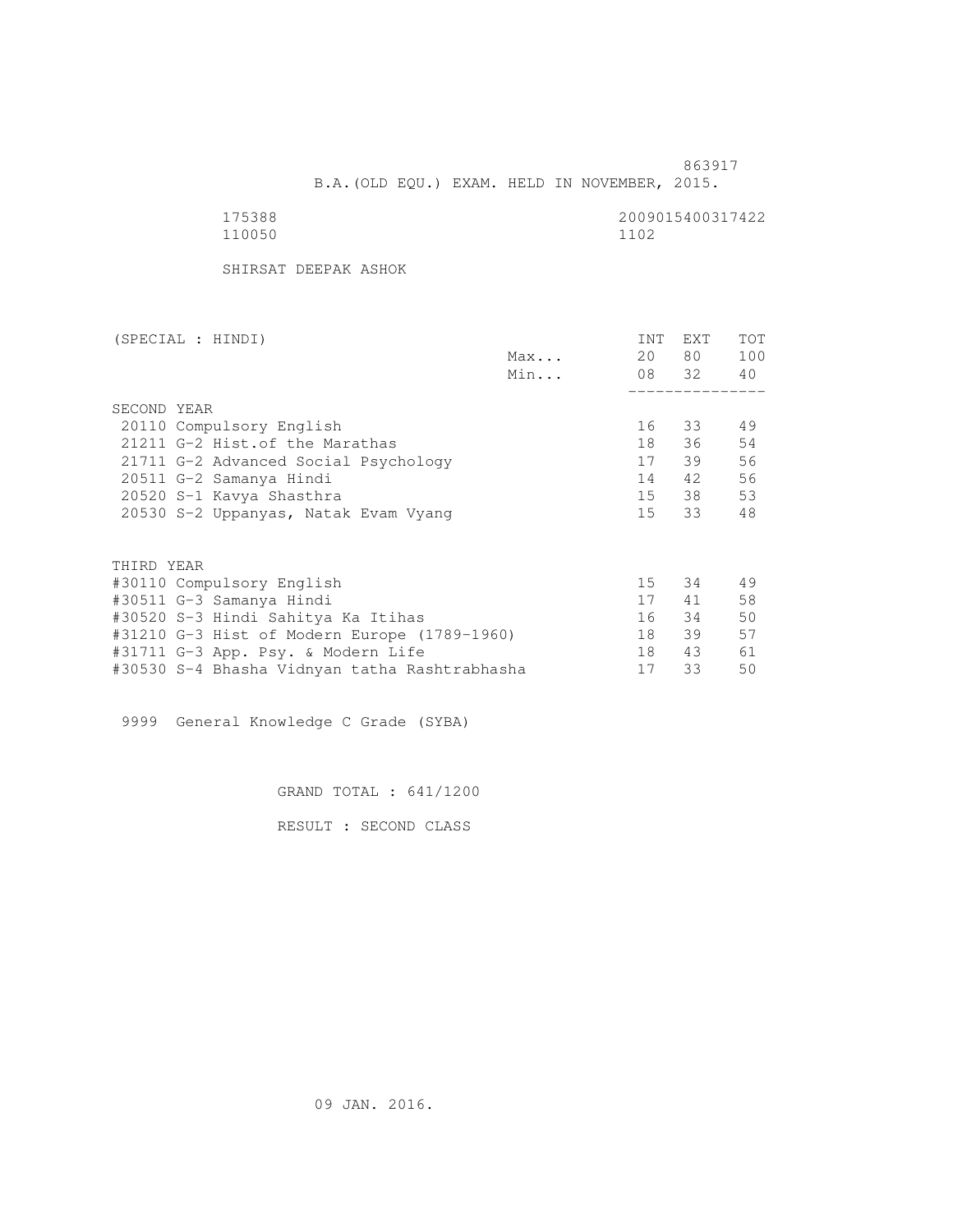B.A.(OLD EQU.) EXAM. HELD IN NOVEMBER, 2015.

 175390 2008015400119143 110050 1102

SHAIKH TASLIM ARIF ASLAM

| (SPECIAL : ECONOMICS)                      |     | INT              | <b>EXT</b> | TOT |
|--------------------------------------------|-----|------------------|------------|-----|
|                                            | Max | 20               | 80         | 100 |
|                                            | Min |                  | 08 32      | 40  |
|                                            |     |                  |            |     |
| SECOND YEAR                                |     |                  |            |     |
| 20110 Compulsory English                   |     | 16               | 34         | 50  |
| 20511 G-2 Samanya Hindi                    |     | 12 <sup>12</sup> | 38         | 50  |
| 21711 G-2 Advanced Social Psychology       |     | 16               | 41         | 57  |
| 21010 G-2 Indian Economy Since 1980        |     | 17               | 35         | 52  |
| 21020 S-1 Advanced Micro-Ecomomics         |     |                  | 16 32      | 48  |
| 21030 S-2 Advanced Macro Economics         |     | 14               | 32         | 46  |
| THIRD YEAR                                 |     |                  |            |     |
| #30110 Compulsory English                  |     | 15               | 37         | 52  |
| #30511 G-3 Samanya Hindi                   |     | 16               | 43         | 59  |
| #31010 G-3 Ind. Eco.Since 1980 Part-II     |     | 15               | 34         | 49  |
| #31021 S-3 Public Finance & Policies       |     | 15               | 37         | 52  |
| #31031 S-4 International Trade & Practices |     | 17               | - 32       | 49  |
| #31711 G-3 App. Psy. & Modern Life         |     | 17               | 38         | 55  |
|                                            |     |                  |            |     |

9999 General Knowledge C Grade (SYBA)

GRAND TOTAL : 619/1200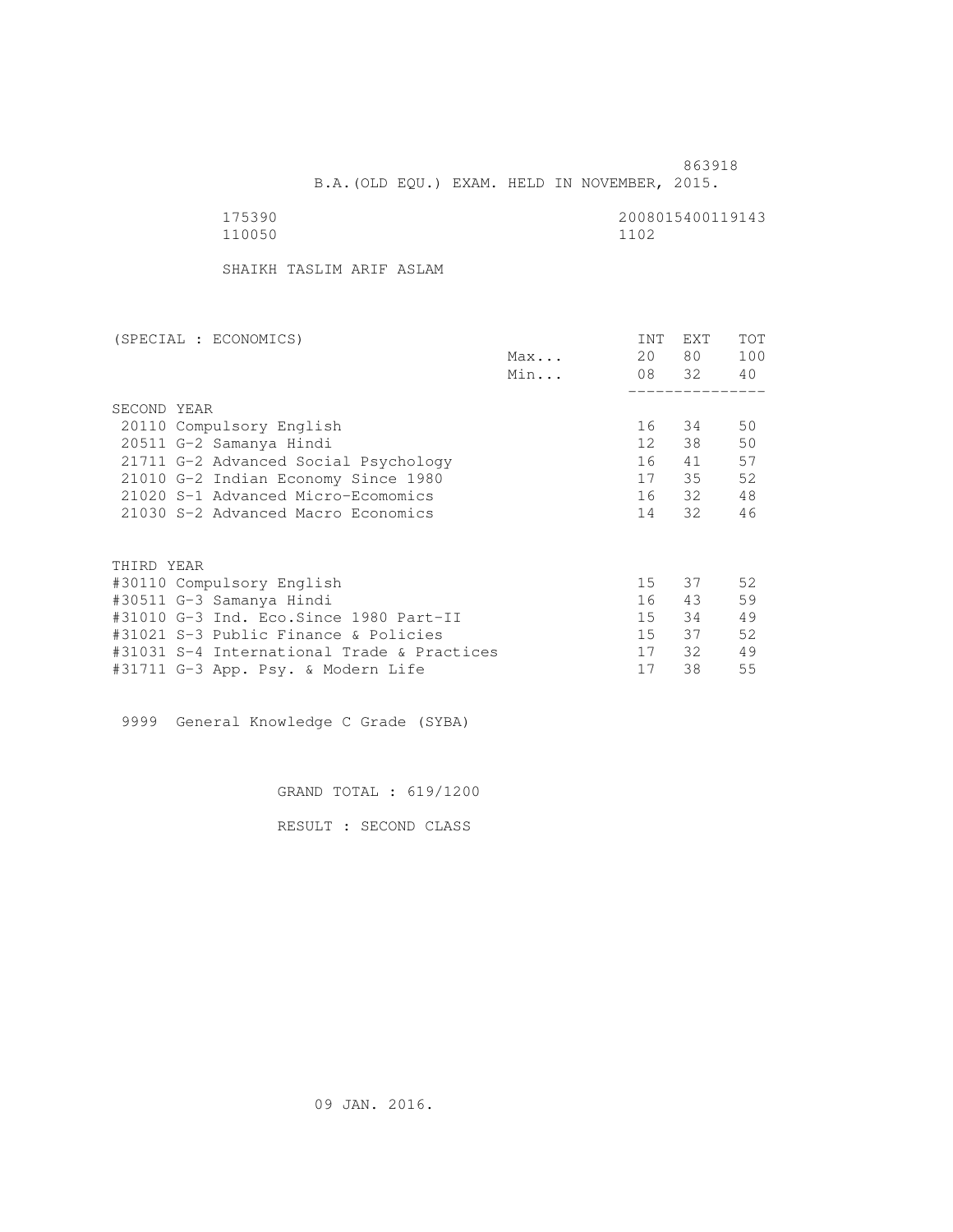B.A.(OLD EQU.) EXAM. HELD IN NOVEMBER, 2015.

 175143 2009015400318143 110050 1102

BHOI NITIN VISHWANATH (DAGUBAI)

| (SPECIAL : MARATHI)                          |     | <b>INT</b>      | <b>EXT</b>     | <b>TOT</b> |
|----------------------------------------------|-----|-----------------|----------------|------------|
|                                              | Max | 20              | 80             | 100        |
|                                              | Min |                 | 08 32          | 40         |
|                                              |     |                 |                |            |
| SECOND YEAR                                  |     |                 |                |            |
| #20110 Compulsory English                    |     | 18              | 2.2            | FF         |
| 20511 G-2 Samanya Hindi                      |     | 17              | 37             | 54         |
| 21711 G-2 Advanced Social Psychology         |     | 17              | 40             | 57         |
| 20211 G-2 Wang.Prakar.Abbhyas-Kadambari      |     | 16              | 42             | 58         |
| 20220 S-1 Madh.Mar.Gaddya-Paddya Wang.Prakar |     | 18              | 35             | 53         |
| 20230 S-2 Arava. Mar. Wang. Itihas 1818-1920 |     | 15 <sub>1</sub> | 37             | 52         |
|                                              |     |                 |                |            |
| THIRD YEAR                                   |     |                 |                |            |
| #30110 Compulsory English                    |     | 18              | $28+4^{\circ}$ | -46        |
| 30511 G-3 Samanya Hindi                      |     | 17              | 33             | 50         |
| 31711 G-3 App. Psy. & Modern Life            |     | 17              | 32             | 49         |
| 30211 G-3 Wang.Prak.Abbah-Natak Va Lalit     |     | 16              | 32             | 48         |
| 30220 S-3 Sahitya Vichar                     |     | 16              | 32             | 48         |
|                                              |     |                 |                |            |

30230 S-4 Samanya Bhasha ani Param. Vyakaran 15 43 58

9999 General Knowledge B Grade (SYBA)

GRAND TOTAL : ----

RESULT : FAIL

 $^{\wedge}$  +11 O.163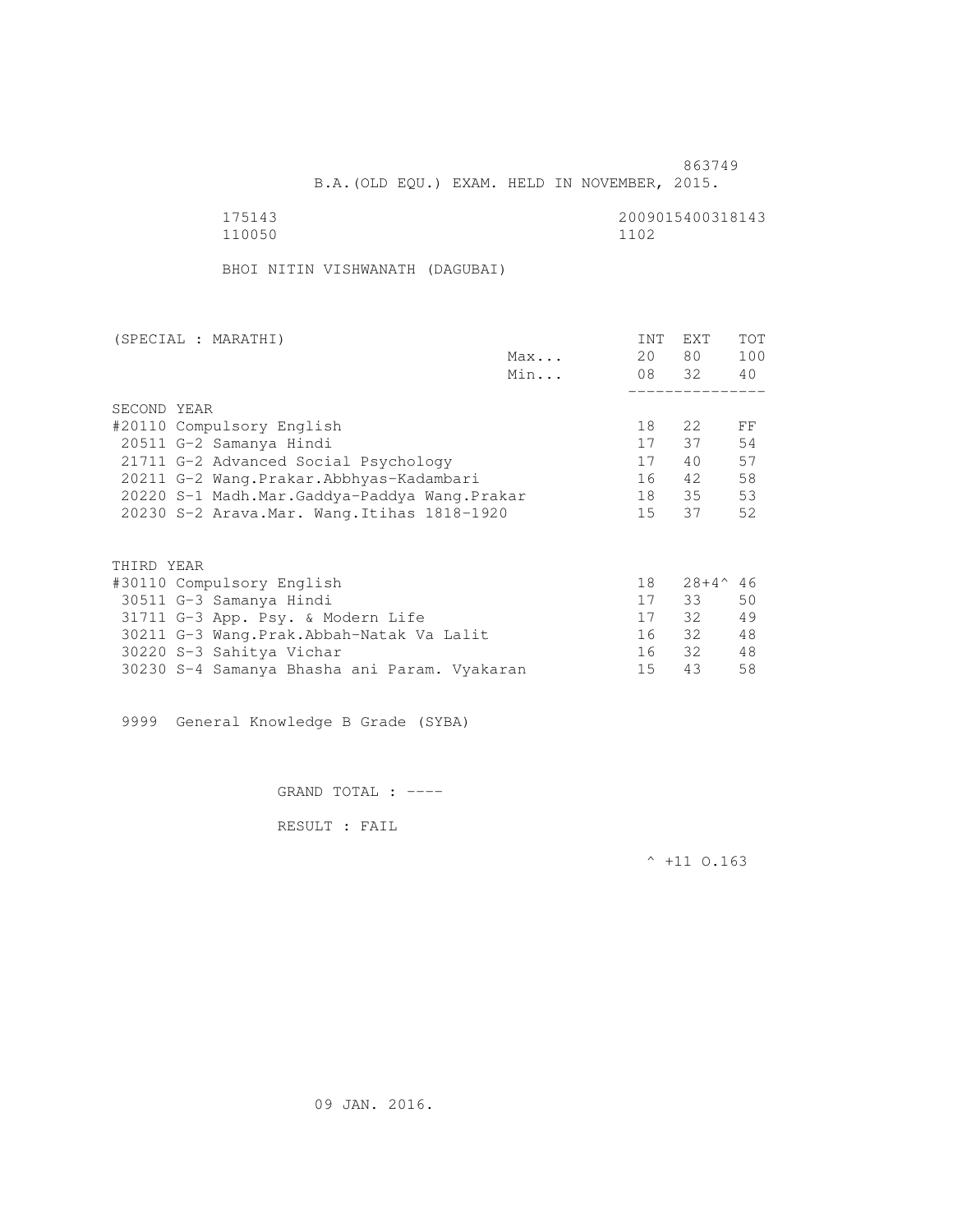B.A.(OLD EQU.) EXAM. HELD IN NOVEMBER, 2015.

 175144 2009015400341397 110050 1102

CHAVAN PALLAVI MACHINDRA (SHARDA)

| (SPECIAL : MARATHI)                          |     | INT             | EXT   | TOT |
|----------------------------------------------|-----|-----------------|-------|-----|
|                                              | Max | 20              | 80 —  | 100 |
|                                              | Min |                 | 08 32 | 40  |
|                                              |     |                 |       |     |
| SECOND YEAR                                  |     |                 |       |     |
| #20110 Compulsory English                    |     | 17              | AB    | FF  |
| 21111 G-2 Indian Political Thought           |     | 14              | 40    | 54  |
| 21711 G-2 Advanced Social Psychology         |     | 17              | 55    | 72  |
| 20211 G-2 Wang. Prakar. Abbhyas-Kadambari    |     | 17              | 48    | 65  |
| 20220 S-1 Madh.Mar.Gaddya-Paddya Wang.Prakar |     | 17              | 42    | 59  |
| 20230 S-2 Arava. Mar. Wang. Itihas 1818-1920 |     | 13 <sup>°</sup> | 56    | 69  |
|                                              |     |                 |       |     |
| THIRD YEAR                                   |     |                 |       |     |
| #30110 Compulsory English                    |     | 17              | AB.   | FF  |
| 31111 G-3 Western Political Thought          |     | $13 -$          | 36    | 49  |
| 31711 G-3 App. Psy. & Modern Life            |     | 18              | 41    | 59  |
| 30211 G-3 Wang.Prak.Abbah-Natak Va Lalit     |     | 16              | 35    | 51  |
| 30220 S-3 Sahitya Vichar                     |     | 16              | 35    | 51  |
| 30230 S-4 Samanya Bhasha ani Param. Vyakaran |     | 18              | 56    | 74  |
|                                              |     |                 |       |     |

9999 General Knowledge C Grade (SYBA)

GRAND TOTAL : ----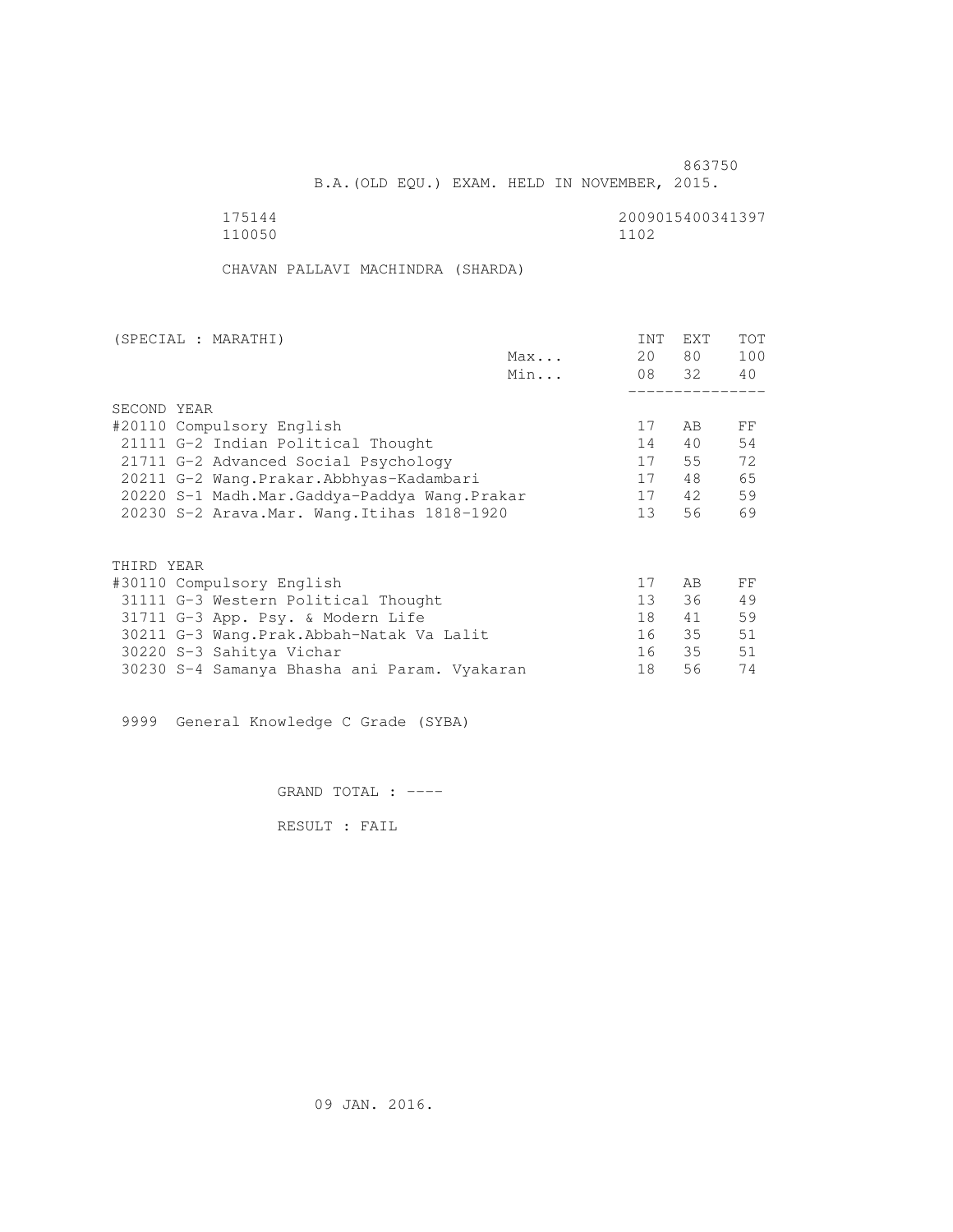B.A.(OLD EQU.) EXAM. HELD IN NOVEMBER, 2015.

| 175145 | 2009015400317596 |
|--------|------------------|
| 110050 | 1102             |

JOSHI PRASHANT GUNESHWAR (MANGALA)

| (SPECIAL : HINDI)         |                                              |     | INT    | EXT      | TOT |
|---------------------------|----------------------------------------------|-----|--------|----------|-----|
|                           |                                              | Max | 20     | 80 —     | 100 |
|                           |                                              | Min |        | 08 32 40 |     |
|                           |                                              |     |        |          |     |
| SECOND YEAR               |                                              |     |        |          |     |
| #20110 Compulsory English |                                              |     | 16     | 05       | FF  |
|                           | 21512 G-2 Geography of Maharashtra           |     | $13 -$ | 32       | 45  |
|                           | 21711 G-2 Advanced Social Psychology         |     | 14     | 44       | 58  |
| 20511 G-2 Samanya Hindi   |                                              |     | 12     | 34       | 46  |
| 20520 S-1 Kavya Shasthra  |                                              |     |        | 14 35    | 49  |
|                           | 20530 S-2 Uppanyas, Natak Evam Vyang         |     | 13     | 32       | 45  |
|                           |                                              |     |        |          |     |
| THIRD YEAR                |                                              |     |        |          |     |
| 30110 Compulsory English  |                                              |     | 16     | 36 —     | 52  |
|                           | 31511 G-3 Population Geography               |     | 14     | 42       | 56  |
|                           | 31711 G-3 App. Psy. & Modern Life            |     | 16     | 39       | 55  |
| 30511 G-3 Samanya Hindi   |                                              |     | 17     | 43       | 60  |
|                           | 30520 S-3 Hindi Sahitya Ka Itihas            |     | 14     | 36       | 50  |
|                           | 30530 S-4 Bhasha Vidnyan tatha Rashtrabhasha |     | 15     | 37       | 52  |
|                           |                                              |     |        |          |     |

9999 General Knowledge C Grade (SYBA)

GRAND TOTAL : ----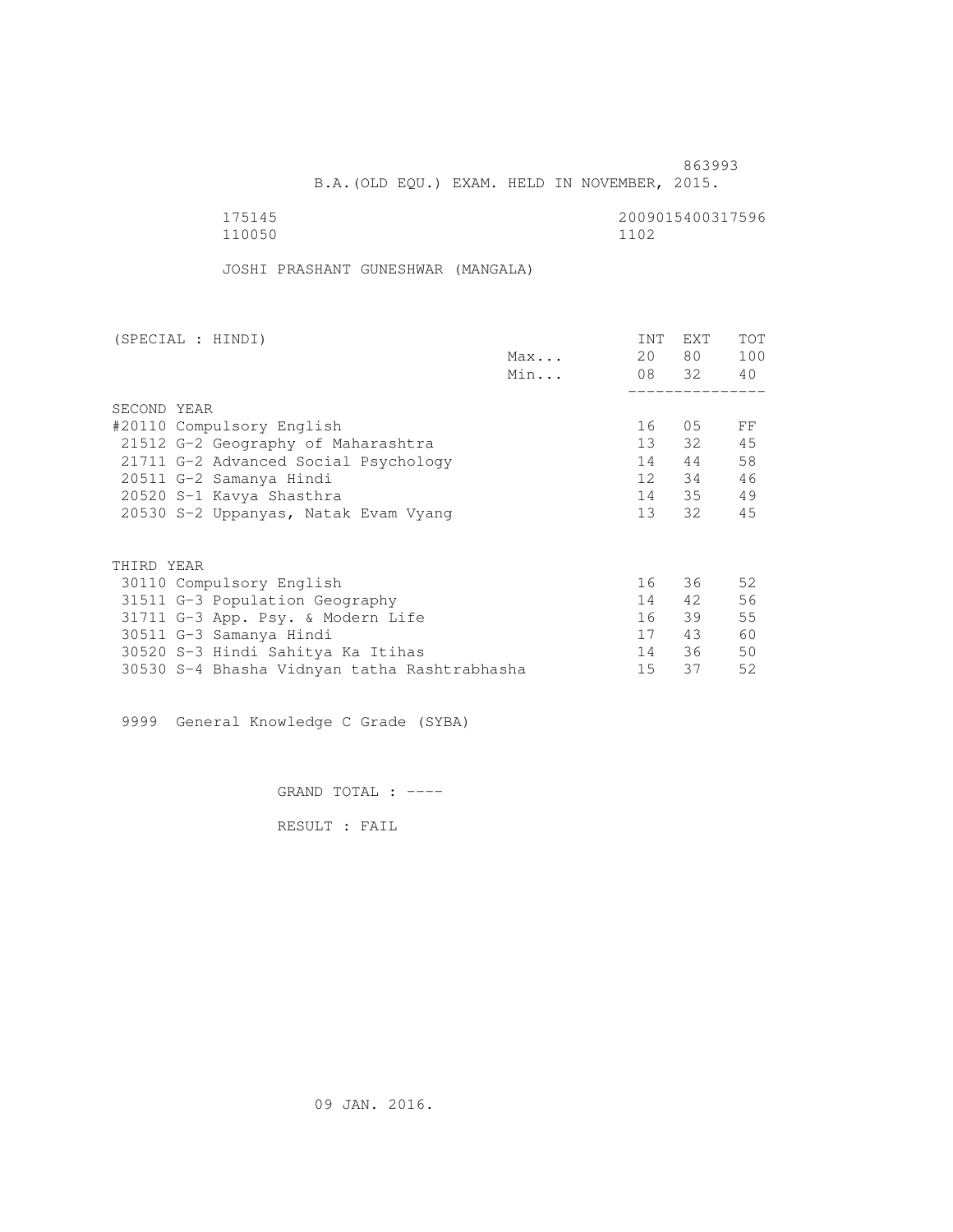B.A.(OLD EQU.) EXAM. HELD IN NOVEMBER, 2015.

| 175146 | 2008015400130953 |
|--------|------------------|
| 110050 | 1102             |

SONAWANE VIJAY NARAYAN (KAMAL)

| (SPECIAL : HINDI)                            |     | INT    | EXT               | <b>TOT</b> |
|----------------------------------------------|-----|--------|-------------------|------------|
|                                              | Max | 20     | 80 —              | 100        |
|                                              | Min |        | 08 32             | 40         |
|                                              |     |        |                   |            |
| SECOND YEAR                                  |     |        |                   |            |
| #20110 Compulsory English                    |     | 16     | 10                | FF         |
| 21512 G-2 Geography of Maharashtra           |     | 12     | 35                | 47         |
| 21711 G-2 Advanced Social Psychology         |     | 15     | 32                | 47         |
| 20511 G-2 Samanya Hindi                      |     | 15     | 33                | 48         |
| 20520 S-1 Kavya Shasthra                     |     |        | 17 33             | 50         |
| 20530 S-2 Uppanyas, Natak Evam Vyang         |     | 18     | 46                | 64         |
| THIRD YEAR                                   |     |        |                   |            |
|                                              |     |        |                   |            |
| #30110 Compulsory English                    |     | 17     | 21                | FF         |
| 31511 G-3 Population Geography               |     | 14     | 35                | 49         |
| 31711 G-3 App. Psy. & Modern Life            |     | 18     | 37                | 55         |
| 30511 G-3 Samanya Hindi                      |     | 16     | 41                | 57         |
| 30520 S-3 Hindi Sahitya Ka Itihas            |     | $13 -$ | $27+5^{\circ}$ 40 |            |
| 30530 S-4 Bhasha Vidnyan tatha Rashtrabhasha |     | 16     | 33                | 49         |

9999 General Knowledge C Grade^ (SYBA)

GRAND TOTAL : ----

RESULT : FAIL

 $^{\wedge}$  +3 O.163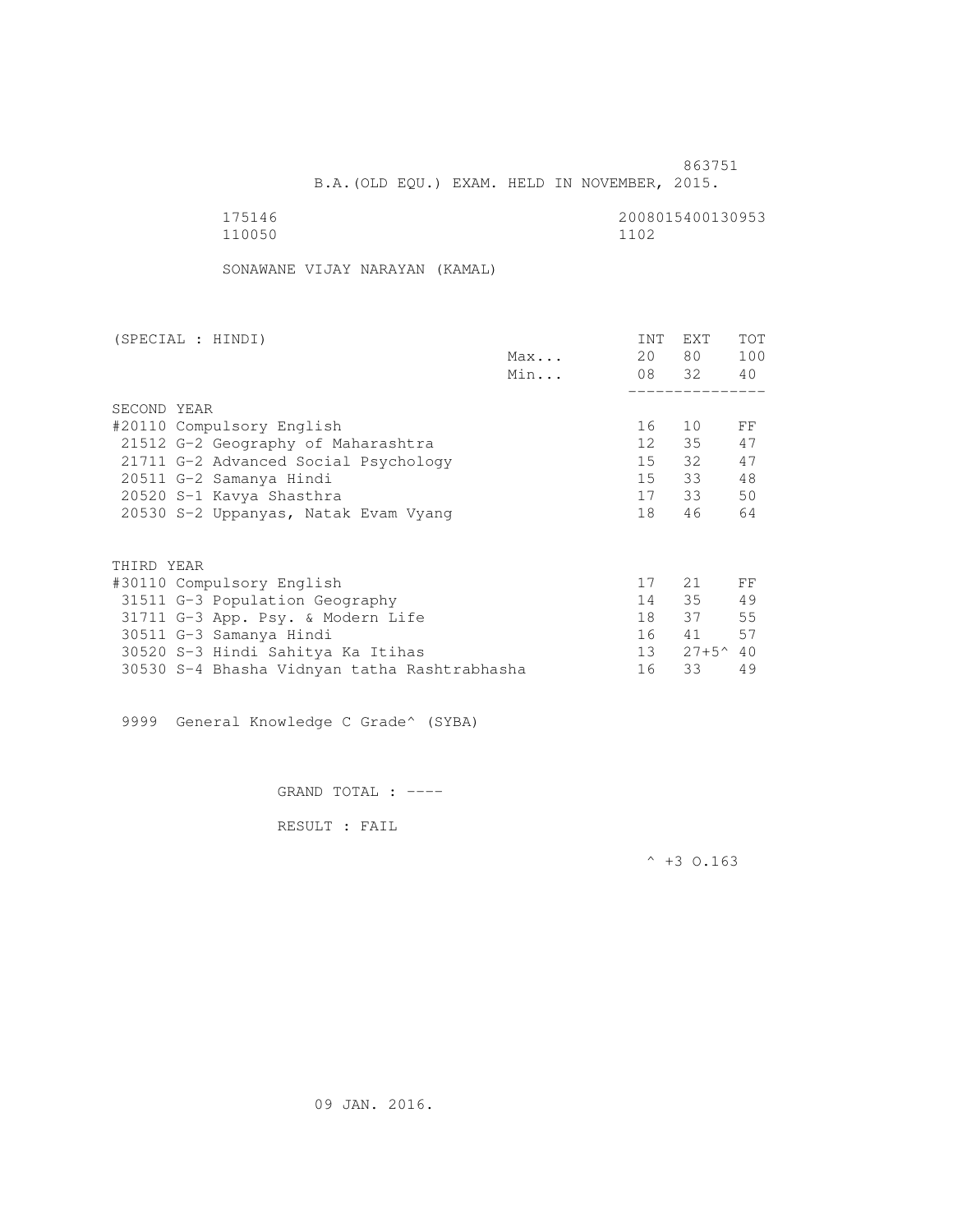B.A.(OLD EQU.) EXAM. HELD IN NOVEMBER, 2015.

 175148 2009015400441286 110050 1102

MAHAJAN DIPALI GANESH (MADHURI)

| (SPECIAL : ENGLISH)                            |     | INT             | <b>EXT</b> | TOT |
|------------------------------------------------|-----|-----------------|------------|-----|
|                                                | Max | 20              | 80 —       | 100 |
|                                                | Min |                 | 08 32      | 40  |
|                                                |     |                 |            |     |
| SECOND YEAR                                    |     |                 |            |     |
| 20110 Compulsory English                       |     | 16              | 32         | 48  |
| 21512 G-2 Geography of Maharashtra             |     | 14              | 47         | 61  |
| 21711 G-2 Advanced Social Psychology           |     | 17              | 52         | 69  |
| #22410 G-2 Int.to the Study of Eng.Lit.        |     | 17              | 36         | 53  |
| 22420 S-1 16th and 17th Century Eng. Lit.      |     | 17              | 32         | 49  |
| 22430 S-2 18th and 19th Century Eng. Lit.      |     | 17              | 32         | 49  |
|                                                |     |                 |            |     |
|                                                |     |                 |            |     |
| THIRD YEAR                                     |     |                 |            |     |
| 30110 Compulsory English                       |     | 17              | 32 ·       | 49  |
| 31511 G-3 Population Geography                 |     | 15 <sub>1</sub> | 39         | 54  |
| 31711 G-3 App. Psy. & Modern Life              |     | 18              | 49         | 67  |
| 32410 G-3 The Study of Eng. Lang.              |     | 15              | 34         | 49  |
| 32420 S-3 20th Century Eng. Lit.               |     | 16              | 36         | 52  |
| 32430 S-4 Ind. Writing in Eng. & American Lit. |     | 17              | 35         | 52  |
|                                                |     |                 |            |     |

9999 General Knowledge C Grade (SYBA)

 $\mathcal{A}$  and  $\mathcal{A}$  are the set of  $\mathcal{A}$ GRAND TOTAL : 652+15=667/1200

RESULT : SECOND CLASS

 $^{\circ}$  0.163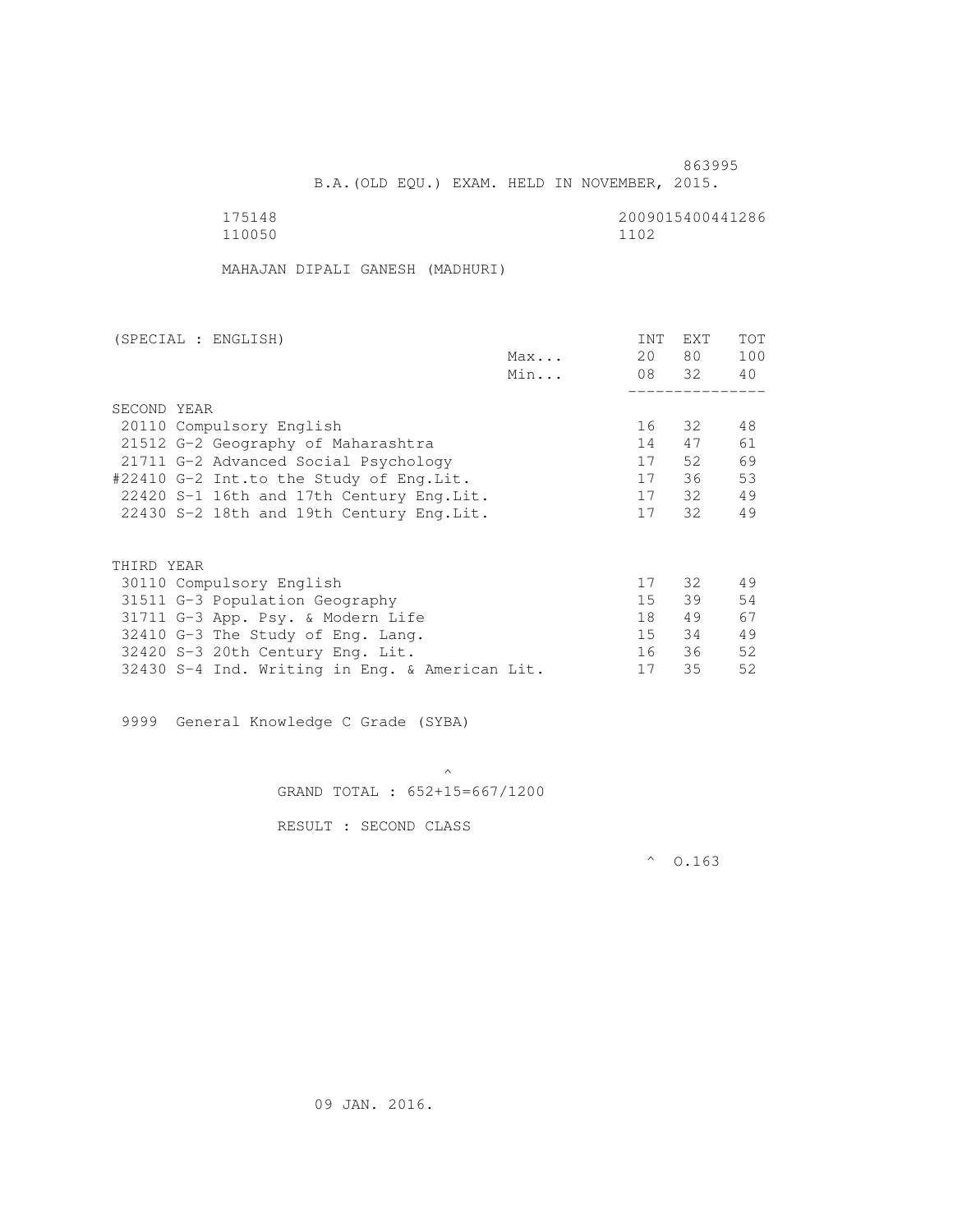B.A.(OLD EQU.) EXAM. HELD IN NOVEMBER, 2015.

 175389 2009015400342903 110050 1102

SOHHAIL AHAMAD ABDUL SALIM (MEHARUNISABI)

| (SPECIAL : HINDI)                             |     | INT    | EXT                 | <b>TOT</b> |
|-----------------------------------------------|-----|--------|---------------------|------------|
|                                               | Max | 20     | 80 —                | 100        |
|                                               | Min |        | 08 32 40            |            |
|                                               |     |        |                     |            |
| SECOND YEAR                                   |     |        |                     |            |
| 20110 Compulsory English                      |     |        | 16 34               | 50         |
| 21010 G-2 Indian Economy Since 1980           |     | 16     | $29 + 3^{\circ}$ 45 |            |
| 21711 G-2 Advanced Social Psychology          |     | 16     | 50                  | 66         |
| 20511 G-2 Samanya Hindi                       |     | 15     | 35                  | 50         |
| 20520 S-1 Kavya Shasthra                      |     | 17     | 41                  | 58         |
| 20530 S-2 Uppanyas, Natak Evam Vyang          |     | 17     | 39                  | 56         |
|                                               |     |        |                     |            |
| THIRD YEAR                                    |     |        |                     |            |
| 30110 Compulsory English                      |     |        | 17 33               | 50         |
| 31010 G-3 Ind. Eco. Since 1980 Part-II        |     | $13 -$ | 34                  | 47         |
| 31711 G-3 App. Psy. & Modern Life             |     | 16     | 35                  | 51         |
| 30511 G-3 Samanya Hindi                       |     | 16     | 41                  | 57         |
| 30520 S-3 Hindi Sahitya Ka Itihas             |     |        | 16 32               | 48         |
| #30530 S-4 Bhasha Vidnyan tatha Rashtrabhasha |     | 16     | 36                  | 52         |

9999 General Knowledge C Grade^ (SYBA)

 $\mathcal{A}$  and  $\mathcal{A}$  are the set of  $\mathcal{A}$ GRAND TOTAL : 630+10=640/1200

RESULT : SECOND CLASS

 $^{\circ}$  0.163

09 JAN. 2016.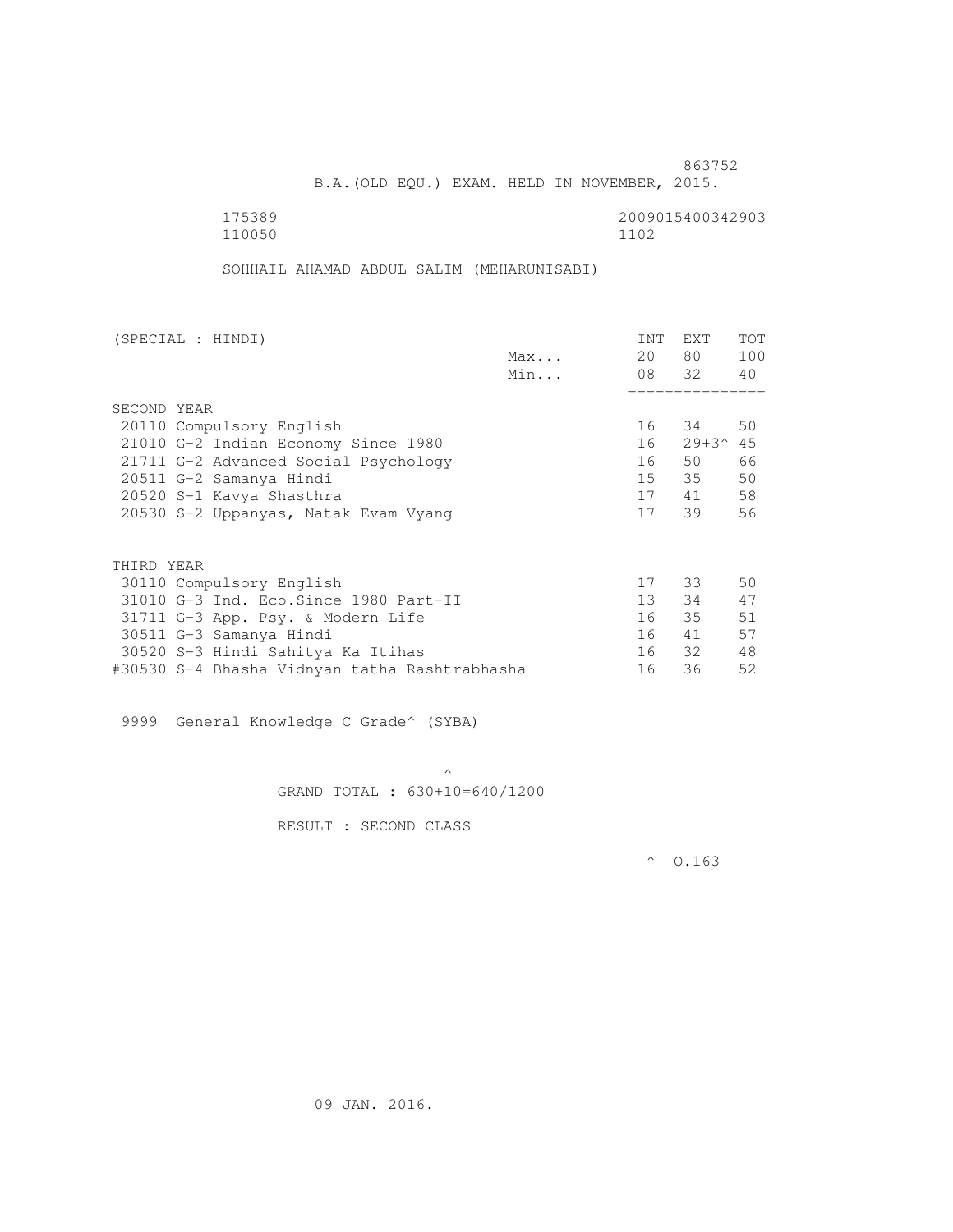863998 B.A.(OLD EQU.) EXAM. HELD IN NOVEMBER, 2015.

| 175155 | 71153036A |
|--------|-----------|
| 120017 | 1205      |

BHADANE JITENDRA RAMESH

| (SPECIAL : POLITICAL SCIENCE)            |     | INT             | EXT   | TOT |
|------------------------------------------|-----|-----------------|-------|-----|
|                                          | Max | 20              | 80 —  | 100 |
|                                          | Min |                 | 08 32 | 40  |
|                                          |     |                 |       |     |
| SECOND YEAR                              |     |                 |       |     |
| #20110 Compulsory English                |     | 13              | AB    | FF  |
| 20212 G-2 Upoyojeet Marathi              |     | 08              | 46    | 54  |
| 22011 G-2 India's Internal Security      |     | 14              | 45    | 59  |
| 21111 G-2 Indian Political Thought       |     | 14              | 53    | 67  |
| 21120 S-1 Modern Political Ideologies    |     |                 | 13 32 | 45  |
| 21130 S-2 Pol.Dev. & Adm. of Maharashtra |     | 16              | 33    | 49  |
|                                          |     |                 |       |     |
| THIRD YEAR                               |     |                 |       |     |
| 30110 Compulsory English                 |     | 13              | 39    | 52  |
| 30212 G-3 Upoyojeet Marathi              |     | 15 <sub>1</sub> | 38    | 53  |
| 32012 G-3 Global Security                |     | 15              | 62    | 77  |
| 31111 G-3 Western Political Thought      |     | 18              | 47    | 65  |
| 31120 S-3 Personal Adm. & Mgt.           |     | 18              | 33    | 51  |
| 31130 S-4 Modern Pol.Analysis            |     | 17              | 47    | 64  |

9999 General Knowledge B Grade (SYBA)

GRAND TOTAL : ----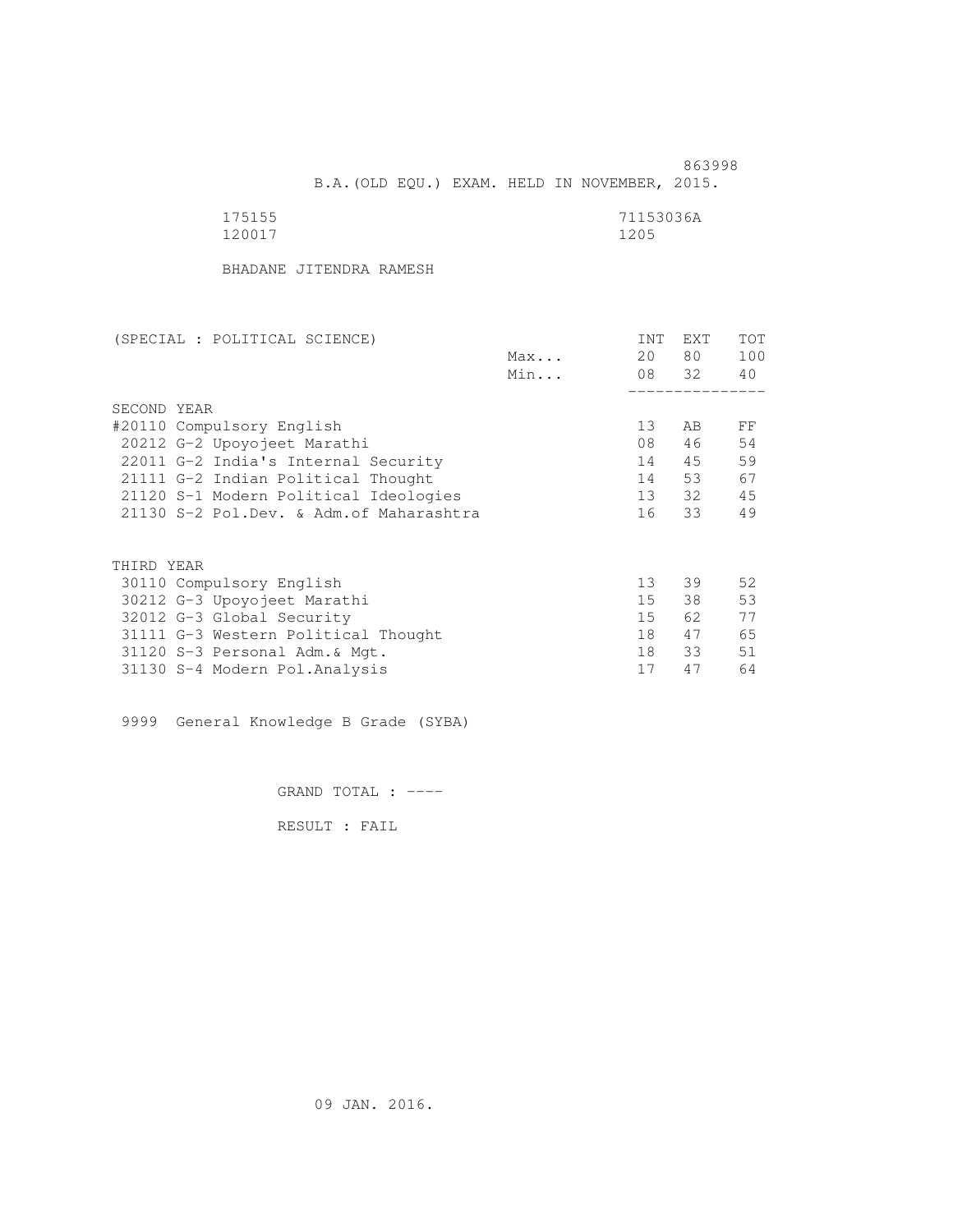B.A.(OLD EQU.) EXAM. HELD IN NOVEMBER, 2015.

175156 2009015400163901<br>120017 120017 1200 120017 1205

SHISODE JAYESH SUBHASH (MANGALABAI)

| (SPECIAL : ENGLISH)                         |     | <b>INT</b>      | <b>EXT</b>         | <b>TOT</b> |
|---------------------------------------------|-----|-----------------|--------------------|------------|
|                                             | Max | 20              | 80                 | 100        |
|                                             | Min | 08 32           |                    | 40         |
|                                             |     |                 |                    |            |
| SECOND YEAR                                 |     |                 |                    |            |
| 20110 Compulsory English                    |     | 13 <sup>°</sup> | 32                 | 45         |
| 21111 G-2 Indian Political Thought          |     | 17              | 38                 | 55         |
| 21211 G-2 Hist.of the Marathas              |     | 13              | 38                 | 51         |
| #22410 G-2 Int.to the Study of Eng. Lit.    |     | 17              | 40                 | 57         |
| 22420 S-1 16th and 17th Century Eng. Lit.   |     | 14              | 32                 | 46         |
| 22430 S-2 18th and 19th Century Eng. Lit.   |     | 12 <sup>°</sup> | $24 + 8^{\circ}36$ |            |
|                                             |     |                 |                    |            |
| THIRD YEAR                                  |     |                 |                    |            |
| 30110 Compulsory English                    |     | 15              | 40                 | 55         |
| 31111 G-3 Western Political Thought         |     | 18              | 40                 | 58         |
| 31210 G-3 Hist of Modern Europe (1789-1960) |     | 09              | 34                 | 43         |
| #32410 G-3 The Study of Eng. Lang.          |     | 11              | 13                 | FF         |
| 32420 S-3 20th Century Eng. Lit.            |     | $12 \cdot$      | 32                 | 44         |

32430 S-4 Ind. Writing in Eng. & American Lit. 10 40 50

9999 General Knowledge C Grade^ (SYBA)

GRAND TOTAL : ----

RESULT : FAIL

 $^{\wedge}$  +1 0.163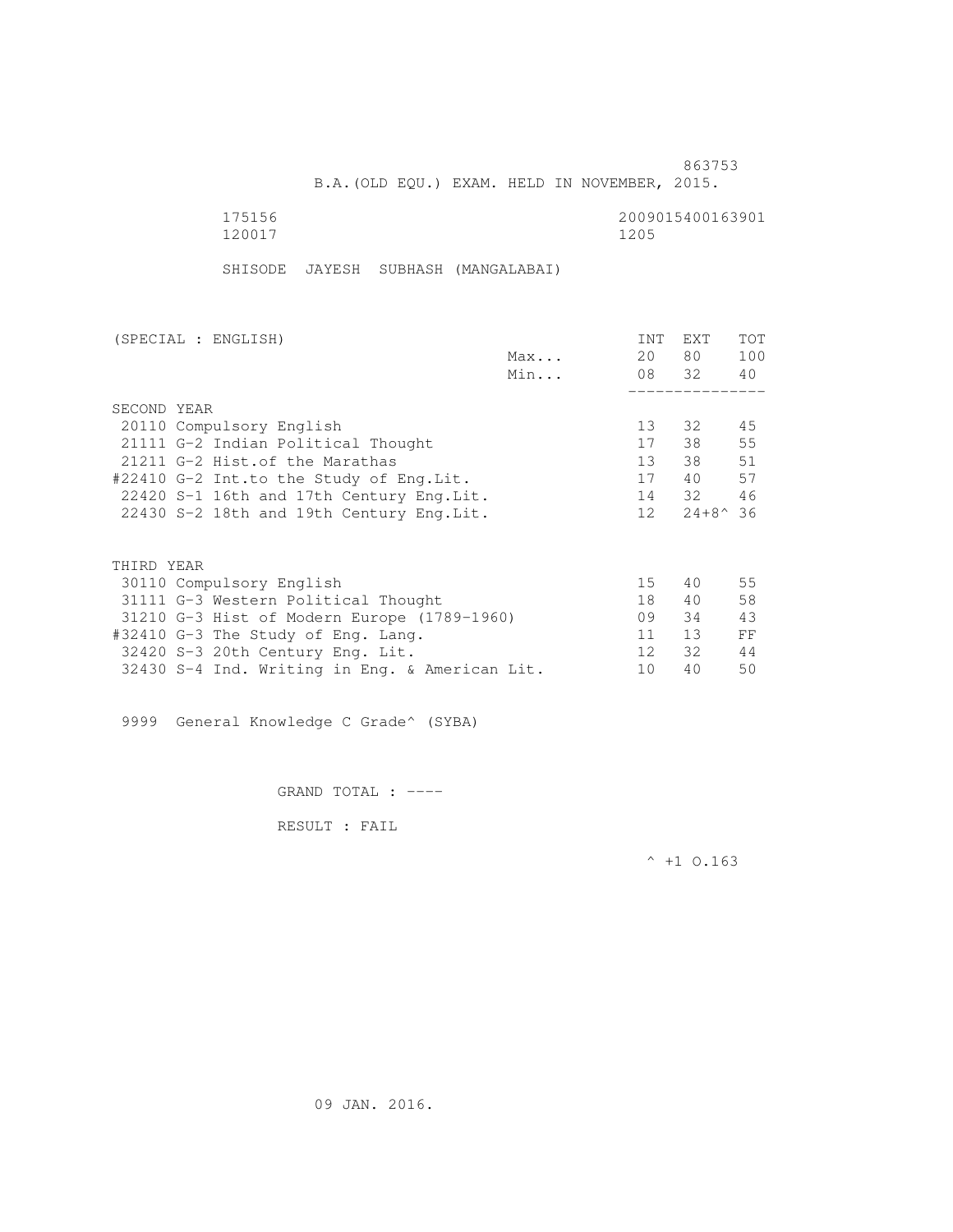B.A.(OLD EQU.) EXAM. HELD IN NOVEMBER, 2015.

175392<br>120017 120017 120017 120017 120017 1205

JADHAV KISHOR YASHWANT (USHABAI)

| (SPECIAL : ECONOMICS)                       |     | <b>INT</b>      | <b>EXT</b>          | TOT |
|---------------------------------------------|-----|-----------------|---------------------|-----|
|                                             | Max | 20              | 80                  | 100 |
|                                             | Min |                 | 08 32               | 40  |
|                                             |     |                 |                     |     |
| SECOND YEAR                                 |     |                 |                     |     |
| 20110 Compulsory English                    |     | 10              | 35 45               |     |
| 21211 G-2 Hist. of the Marathas             |     | 08              | $28+4^{\circ}36$    |     |
| 22011 G-2 India's Internal Security         |     | 14              | 52                  | 66  |
| 21010 G-2 Indian Economy Since 1980         |     | 14              | 38                  | 52  |
| 21020 S-1 Advanced Micro-Ecomomics          |     | 12              | $29 + 3^{\circ} 41$ |     |
| 21030 S-2 Advanced Macro Economics          |     | 16              | 38                  | 54  |
|                                             |     |                 |                     |     |
| THIRD YEAR                                  |     |                 |                     |     |
| #30110 Compulsory English                   |     | 14              | AB                  | FF  |
| 31210 G-3 Hist of Modern Europe (1789-1960) |     | 12 <sup>°</sup> | 37                  | 49  |
| 32012 G-3 Global Security                   |     | 14              | 50                  | 64  |
| 31010 G-3 Ind. Eco. Since 1980 Part-II      |     | 10              | 39                  | 49  |
| 31021 S-3 Public Finance & Policies         |     | 13 <sup>°</sup> | 40                  | 53  |
| 31031 S-4 International Trade & Practices   |     | 13              | 33                  | 46  |
|                                             |     |                 |                     |     |

9999 General Knowledge C Grade (SYBA)

GRAND TOTAL : ----

RESULT : FAIL

 $^{\wedge}$  +8 O.163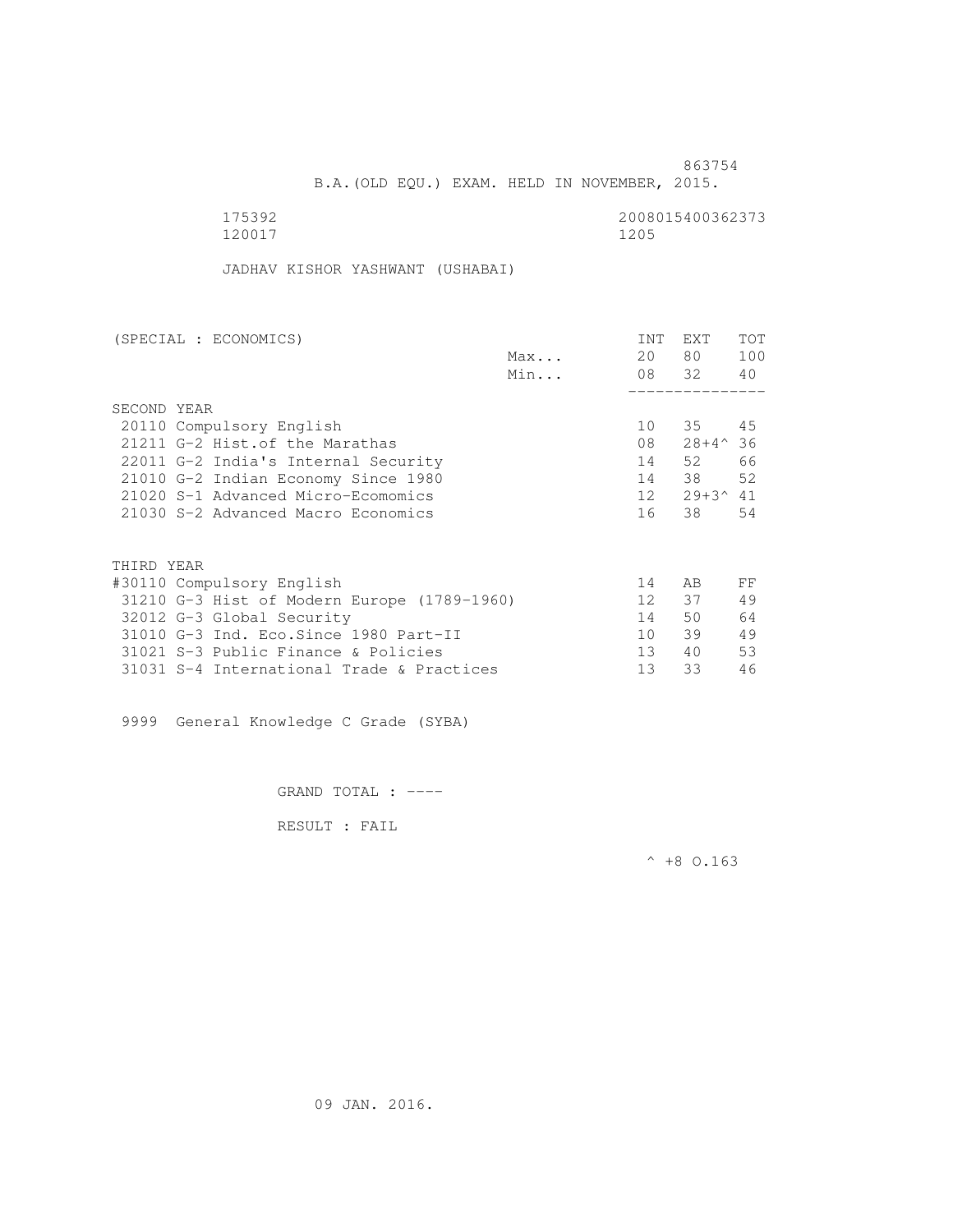B.A.(OLD EQU.) EXAM. HELD IN NOVEMBER, 2015.

120017 1205

175393<br>120017 120017 120017 120017

BHOI SHARAD CHAVDAS (MEERABAI)

| (SPECIAL : POLITICAL SCIENCE)            |     | INT | EXT   | TOT |
|------------------------------------------|-----|-----|-------|-----|
|                                          | Max | 20  | 80    | 100 |
|                                          | Min |     | 08 32 | 40  |
|                                          |     |     |       |     |
| SECOND YEAR                              |     |     |       |     |
| 20110 Compulsory English                 |     | 15  | 32    | 47  |
| 21511 G-2 Economics & Human Geography    |     | 13  | 44    | 57  |
| 22011 G-2 India's Internal Security      |     | 15  | 45    | 60  |
| 21111 G-2 Indian Political Thought       |     | 17  | 53    | 70  |
| 21120 S-1 Modern Political Ideologies    |     | 16  | 43    | 59  |
| 21130 S-2 Pol.Dev. & Adm. of Maharashtra |     | 17  | 45    | 62  |
|                                          |     |     |       |     |
| THIRD YEAR                               |     |     |       |     |
| #30110 Compulsory English                |     | 09  | 32    | 41  |
| 31511 G-3 Population Geography           |     | 16  | 54    | 70  |
| 32012 G-3 Global Security                |     | 16  | 52    | 68  |
| 31111 G-3 Western Political Thought      |     | 18  | 43    | 61  |
| 31120 S-3 Personal Adm. & Mgt.           |     | 14  | 49    | 63  |
| 31130 S-4 Modern Pol.Analysis            |     | 17  | 50    | 67  |

9999 General Knowledge C Grade (SYBA)

GRAND TOTAL : 725/1200

RESULT : FIRST CLASS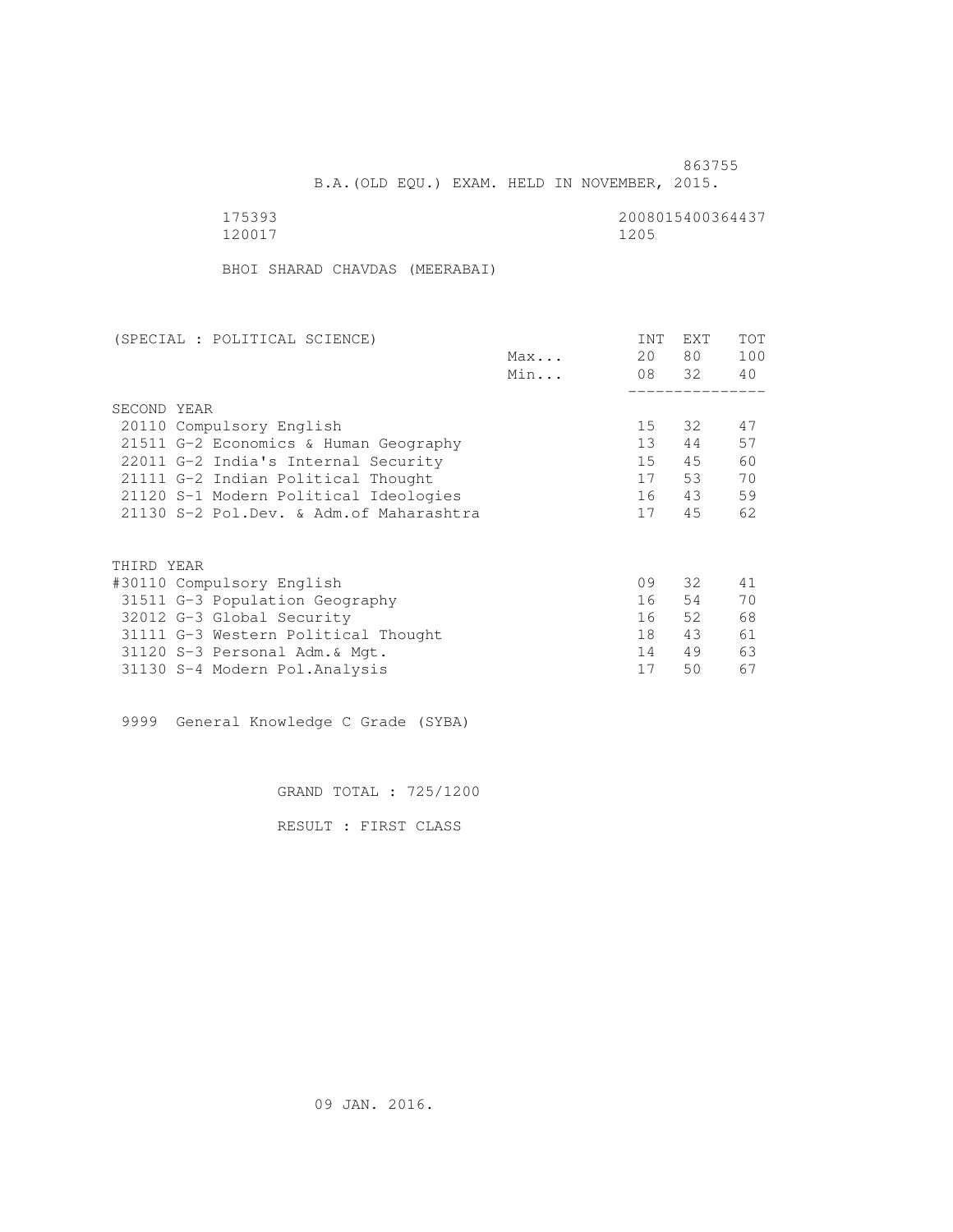B.A.(OLD EQU.) EXAM. HELD IN NOVEMBER, 2015.

| 175395 | 2009015400297075 |
|--------|------------------|
| 120017 | 1205             |

BHADANE ISHWAR MANOHAR (INDUBAI)

| (SPECIAL : GEOGRAPHY)                      |     | INT             | EXT   | TOT |
|--------------------------------------------|-----|-----------------|-------|-----|
|                                            | Max | 20              | 80    | 100 |
|                                            | Min |                 | 08 32 | 40  |
|                                            |     |                 |       |     |
| SECOND YEAR                                |     |                 |       |     |
| 20110 Compulsory English                   |     | 16              | 32    | 48  |
| 20212 G-2 Upoyojeet Marathi                |     | 13              | 56    | 69  |
| 21111 G-2 Indian Political Thought         |     | 17              | 41    | 58  |
| 21511 G-2 Economics & Human Geography      |     | 13 <sup>°</sup> | 40    | 53  |
| 21522 S-1 Geography of Tourism             |     | 11              | 32    | 43  |
| 21544 S-2 Practical Geography              |     | 14              | 56    | 70  |
| THIRD YEAR                                 |     |                 |       |     |
| #30110 Compulsory English                  |     | 14              | 02    | FF  |
| 30212 G-3 Upoyojeet Marathi                |     | 08              | 43    | 51  |
| 31111 G-3 Western Political Thought        |     | 08              | 43    | 51  |
| 31511 G-3 Population Geography             |     | 14              | 39    | 53  |
| 31521 S-3 Geography of Disaster Management |     | 08              | 45    | 53  |
| 31544 S-4 Practical Geography              |     | 09              | 60    | 69  |
|                                            |     |                 |       |     |

9999 General Knowledge C Grade (SYBA)

GRAND TOTAL : ----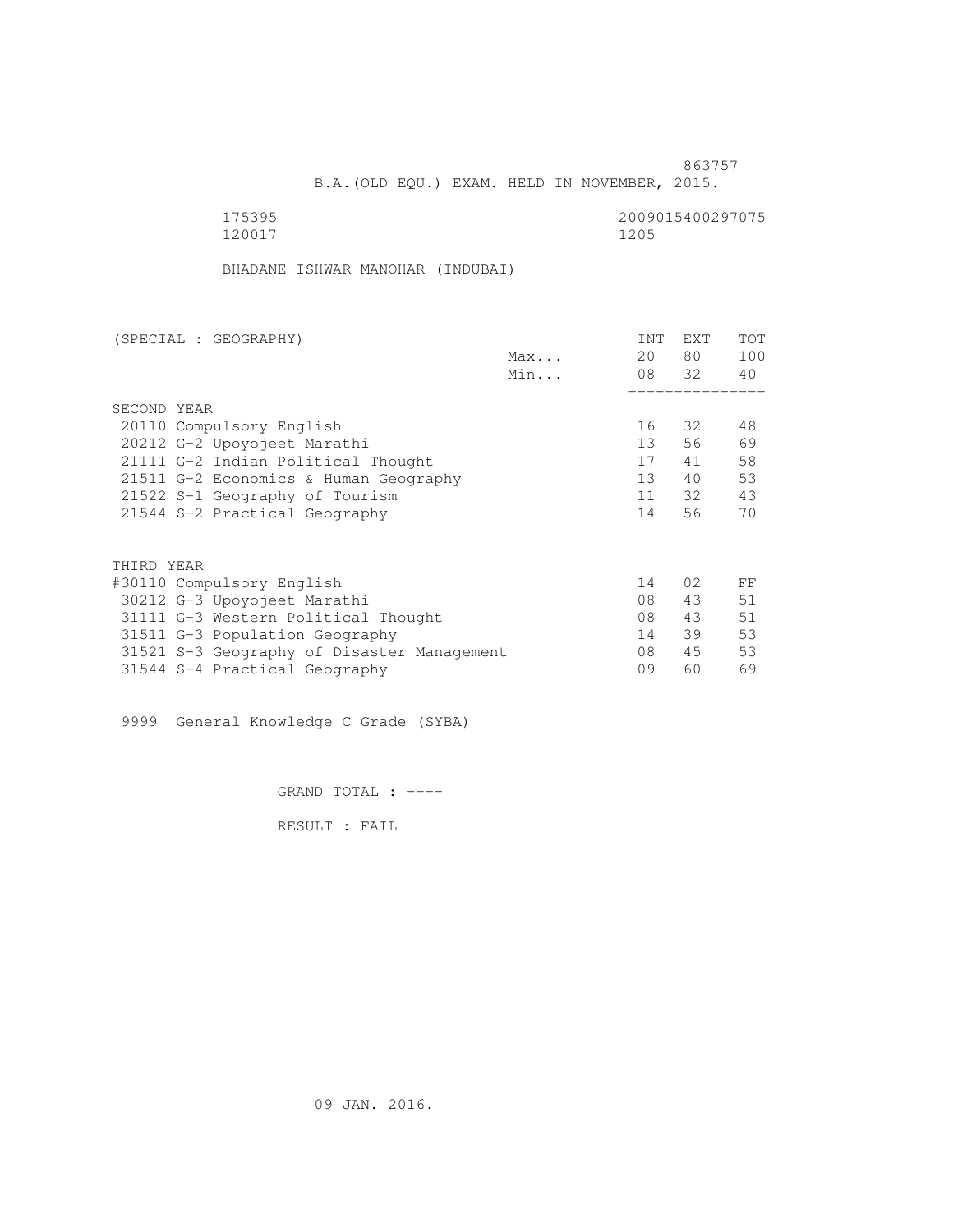B.A.(OLD EQU.) EXAM. HELD IN NOVEMBER, 2015.

 175397 2008015400362164 120017 1205

MAHAJAN SUNITA RAMESH (JIJABAI)

| (SPECIAL : GEOGRAPHY)                       | <b>INT</b>      | <b>EXT</b> | TOT |
|---------------------------------------------|-----------------|------------|-----|
| Max                                         | 20              | 80         | 100 |
| Min                                         |                 | 08 32      | 40  |
|                                             |                 |            |     |
| SECOND YEAR                                 |                 |            |     |
| 20110 Compulsory English                    | 16              | - 32       | 48  |
| 21211 G-2 Hist. of the Marathas             | 14              | 32         | 46  |
| 22011 G-2 India's Internal Security         | 16              | 53         | 69  |
| 21511 G-2 Economics & Human Geography       | 12              | 39         | 51  |
| 21522 S-1 Geography of Tourism              | 15              | - 32       | 47  |
| 21544 S-2 Practical Geography               | 15 <sup>7</sup> | 52         | 67  |
|                                             |                 |            |     |
| THIRD YEAR                                  |                 |            |     |
| #30110 Compulsory English                   | 09              | AB         | FF  |
| 31210 G-3 Hist of Modern Europe (1789-1960) | 09              | 35         | 44  |
| 32012 G-3 Global Security                   | 16              | $35 -$     | 51  |
| 31511 G-3 Population Geography              | 17              | 32         | 49  |
| 31521 S-3 Geography of Disaster Management  | 13              | 47         | 60  |
| 31544 S-4 Practical Geography               | 15              | 60         | 75  |

9999 General Knowledge F Grade (SYBA)

GRAND TOTAL : ----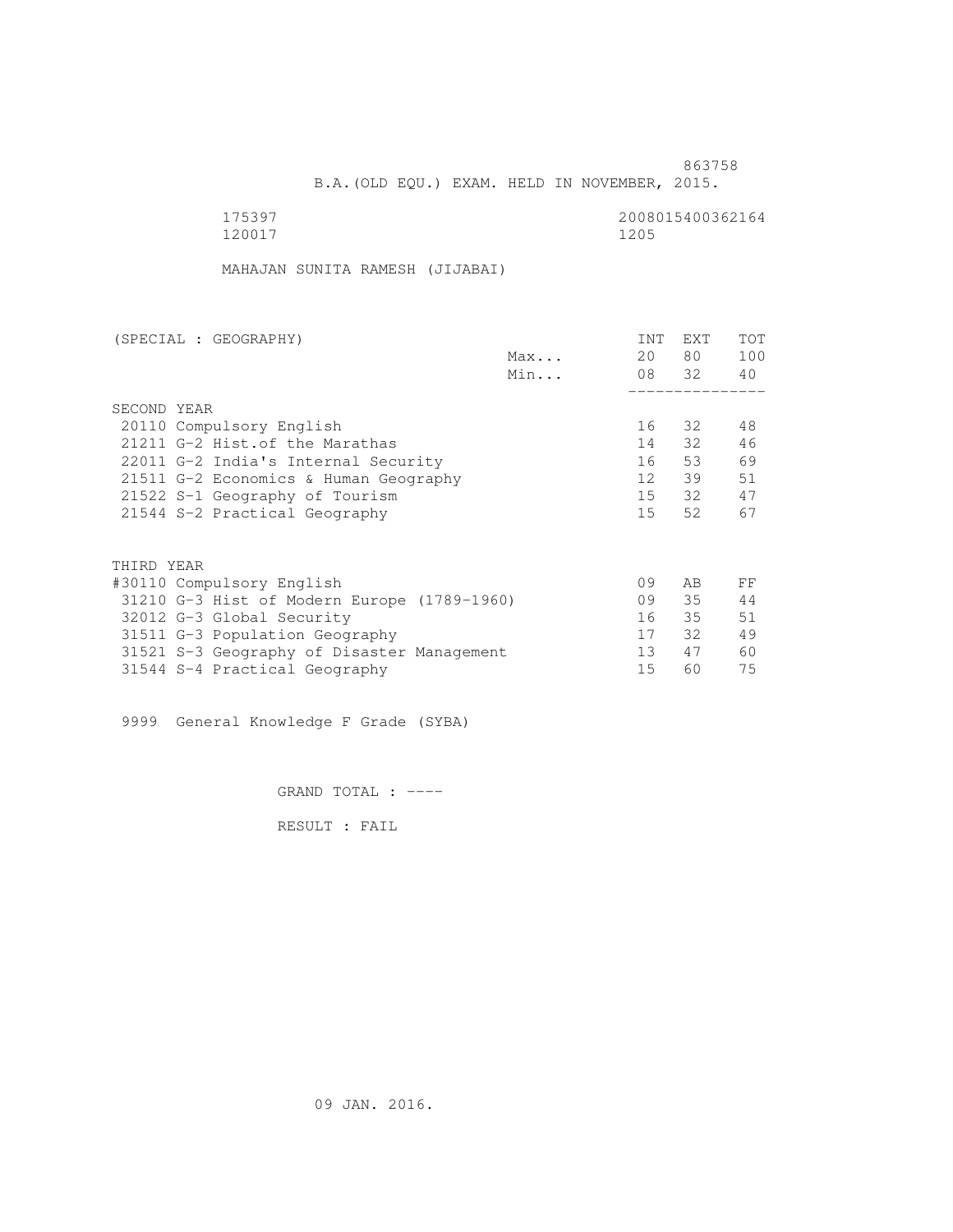B.A.(OLD EQU.) EXAM. HELD IN NOVEMBER, 2015.

 175398 2009015400315164 120017 1205

PATIL PRASHANT RAMCHANDRA (CHHAYA)

| (SPECIAL : GEOGRAPHY)                       |     | <b>INT</b> | <b>EXT</b> | TOT |
|---------------------------------------------|-----|------------|------------|-----|
|                                             | Max | 20         | 80         | 100 |
|                                             | Min |            | 08 32      | 40  |
|                                             |     |            |            |     |
| SECOND YEAR                                 |     |            |            |     |
| 20110 Compulsory English                    |     | 15         | 33         | 48  |
| 21111 G-2 Indian Political Thought          |     | 18         | 36         | 54  |
| 21211 G-2 Hist. of the Marathas             |     | 15         | 50         | 65  |
| 21511 G-2 Economics & Human Geography       |     | 12         | 52         | 64  |
| 21522 S-1 Geography of Tourism              |     | 10         | 43         | 53  |
| 21544 S-2 Practical Geography               |     | 16         | 60         | 76  |
|                                             |     |            |            |     |
| THIRD YEAR                                  |     |            |            |     |
| #30110 Compulsory English                   |     | 09         | 08         | FF  |
| 31111 G-3 Western Political Thought         |     | 17         | 44         | 61  |
| 31210 G-3 Hist of Modern Europe (1789-1960) |     | 09         | 32 F       | 41  |
| 31511 G-3 Population Geography              |     | 17         | 56         | 73  |
| 31521 S-3 Geography of Disaster Management  |     | 14         | 46         | 60  |
| 31544 S-4 Practical Geography               |     | 15         | 61         | 76  |
|                                             |     |            |            |     |

9999 General Knowledge C Grade (SYBA)

GRAND TOTAL : ----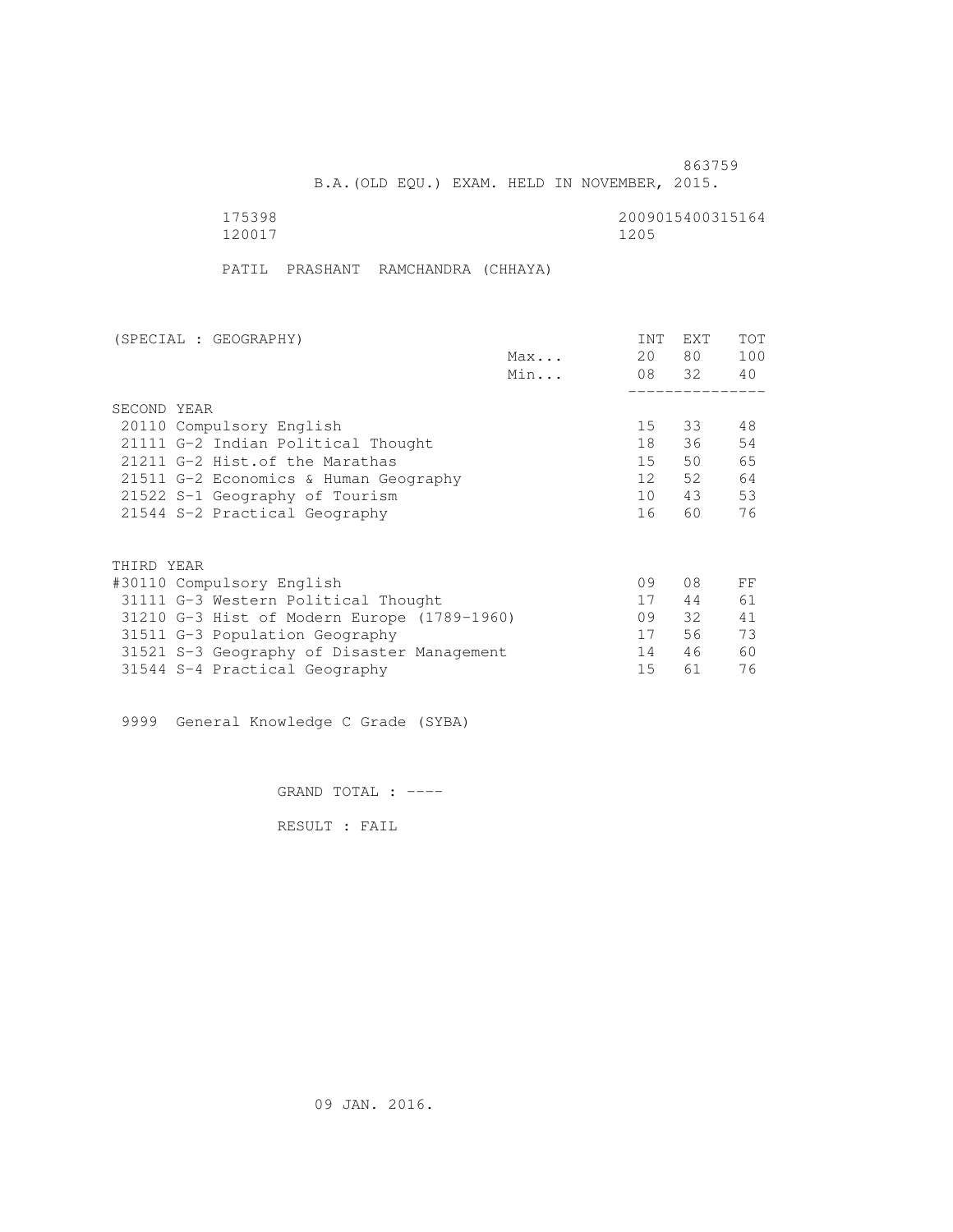B.A.(OLD EQU.) EXAM. HELD IN NOVEMBER, 2015.

175399<br>120017 120017 120017 120017 120017 1205

PATIL JYOTI HILAL (USHA)

| (SPECIAL : ENGLISH)                            |     | INT             | <b>EXT</b> | TOT |
|------------------------------------------------|-----|-----------------|------------|-----|
|                                                | Max | 20              | 80         | 100 |
|                                                | Min |                 | 08 32      | 40  |
|                                                |     |                 |            |     |
| SECOND YEAR                                    |     |                 |            |     |
| 20110 Compulsory English                       |     | 10              | 37         | 47  |
| 21111 G-2 Indian Political Thought             |     | 16              | 32         | 48  |
| 22011 G-2 India's Internal Security            |     | 14              | 56         | 70  |
| 22410 G-2 Int.to the Study of Eng. Lit.        |     | 13              | 36         | 49  |
| 22420 S-1 16th and 17th Century Eng. Lit.      |     | 13              | 38         | 51  |
| 22430 S-2 18th and 19th Century Eng. Lit.      |     | 13 <sup>7</sup> | 32         | 45  |
|                                                |     |                 |            |     |
|                                                |     |                 |            |     |
| THIRD YEAR                                     |     |                 |            |     |
| 30110 Compulsory English                       |     | 15              | 41         | 56  |
| 31111 G-3 Western Political Thought            |     | 18              | 51         | 69  |
| 32012 G-3 Global Security                      |     | 14              | 44         | 58  |
| #32410 G-3 The Study of Eng. Lang.             |     | 14              | 33         | 47  |
| 32420 S-3 20th Century Eng. Lit.               |     | 13 <sup>7</sup> | 32         | 45  |
| 32430 S-4 Ind. Writing in Eng. & American Lit. |     | 10              | 33         | 43  |
|                                                |     |                 |            |     |

9999 General Knowledge C Grade (SYBA)

GRAND TOTAL : 628/1200

RESULT : SECOND CLASS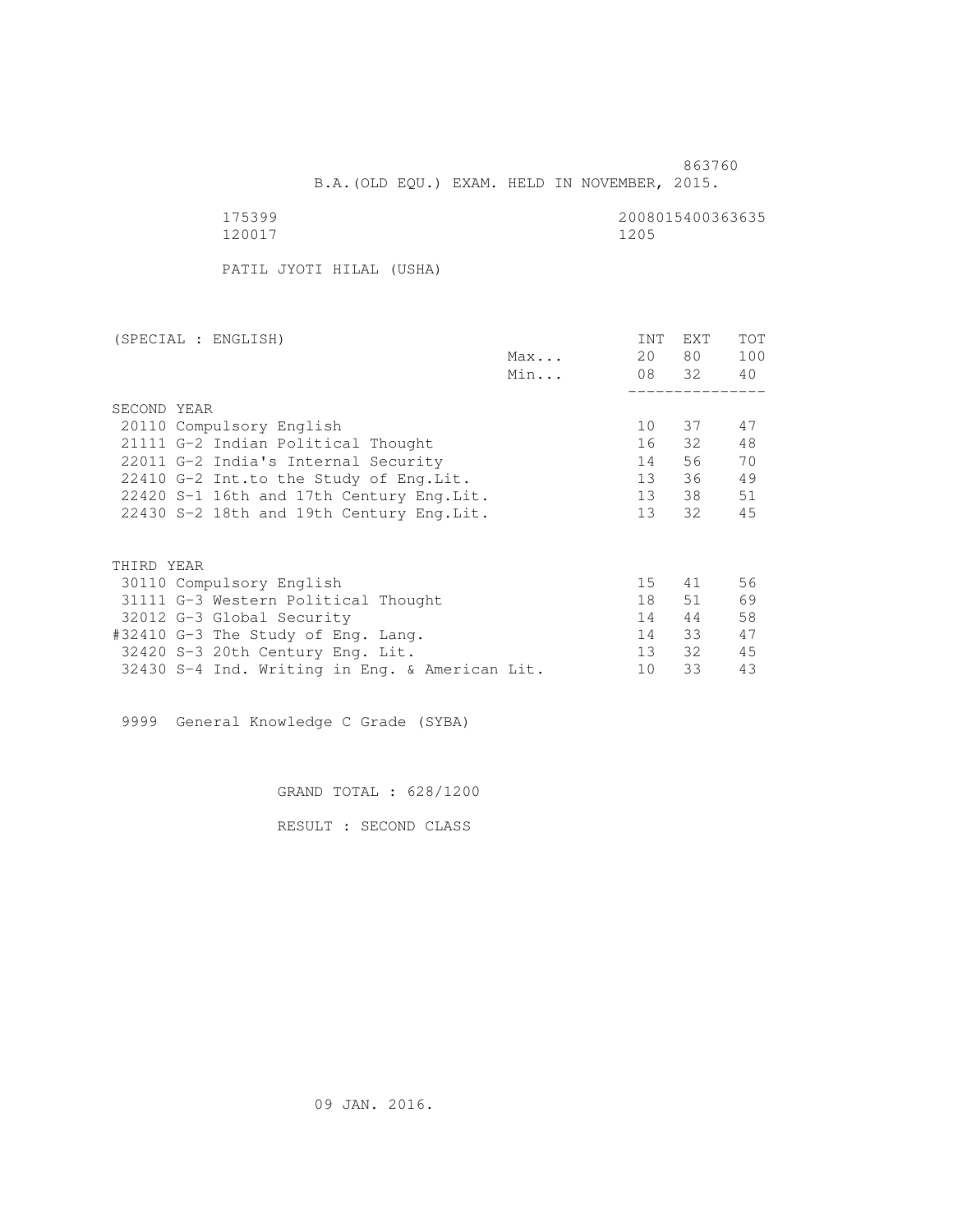B.A.(OLD EQU.) EXAM. HELD IN NOVEMBER, 2015.

 175157 2008015400225253 120068 1205

PATIL DIPALIBAI RAJENDRA

| (SPECIAL : MARATHI)                           |     | INT             | EXT   | <b>TOT</b> |
|-----------------------------------------------|-----|-----------------|-------|------------|
|                                               | Max | 20              | 80 —  | 100        |
|                                               | Min |                 | 08 32 | 40         |
|                                               |     |                 |       |            |
| SECOND YEAR                                   |     |                 |       |            |
| #20110 Compulsory English                     |     | 11              | 18    | FF         |
| 21111 G-2 Indian Political Thought            |     | 16              | 44    | 60         |
| 22011 G-2 India's Internal Security           |     | 10              | 50    | 60         |
| 20211 G-2 Wang.Prakar.Abbhyas-Kadambari       |     | 17              | 36    | 53         |
| 20220 S-1 Madh.Mar.Gaddya-Paddya Wang.Prakar  |     | 18              | 48    | 66         |
| 20230 S-2 Arava. Mar. Wang. Itihas 1818-1920  |     | 17              | 58    | 75         |
|                                               |     |                 |       |            |
| THIRD YEAR                                    |     |                 |       |            |
| #30110 Compulsory English                     |     | 13              | 32    | 45         |
| #31111 G-3 Western Political Thought          |     | 12 <sup>°</sup> | 42    | 54         |
| #32012 G-3 Global Security                    |     | 15              | 53    | 68         |
| #30211 G-3 Wang.Prak.Abbah-Natak Va Lalit     |     | 16              | 55    | 71         |
| #30220 S-3 Sahitya Vichar                     |     | 16              | 38    | 54         |
| #30230 S-4 Samanya Bhasha ani Param. Vyakaran |     | 17              | 57    | 74         |
|                                               |     |                 |       |            |

9999 General Knowledge C Grade^ (SYBA)

GRAND TOTAL : ----

RESULT : FAIL

 $^{\wedge}$  +7 O.163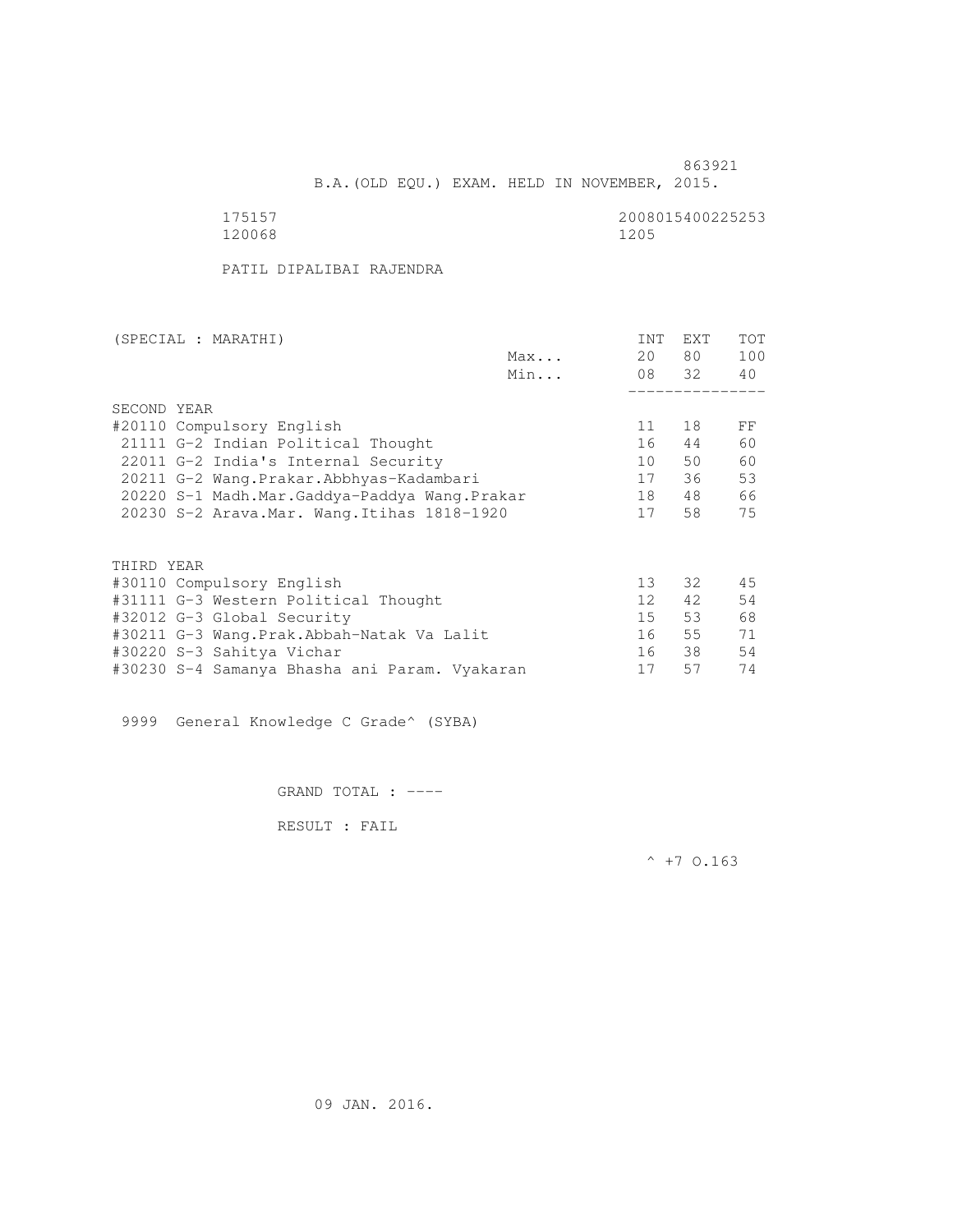B.A.(OLD EQU.) EXAM. HELD IN NOVEMBER, 2015.

120068 1205

175401<br>120068 120068 1200

PATIL NILESH SUNIL

| Max<br>Min<br>SECOND YEAR<br>20110 Compulsory English<br>21511 G-2 Economics & Human Geography<br>22011 G-2 India's Internal Security<br>21111 G-2 Indian Political Thought<br>21120 S-1 Modern Political Ideologies<br>21130 S-2 Pol.Dev. & Adm. of Maharashtra | 20 | 80    | 100 |
|------------------------------------------------------------------------------------------------------------------------------------------------------------------------------------------------------------------------------------------------------------------|----|-------|-----|
|                                                                                                                                                                                                                                                                  |    |       |     |
|                                                                                                                                                                                                                                                                  |    | 08 32 | 40  |
|                                                                                                                                                                                                                                                                  |    |       |     |
|                                                                                                                                                                                                                                                                  |    |       |     |
|                                                                                                                                                                                                                                                                  | 17 | 40    | 57  |
|                                                                                                                                                                                                                                                                  | 12 | 47    | 59  |
|                                                                                                                                                                                                                                                                  | 16 | 54    | 70  |
|                                                                                                                                                                                                                                                                  | 18 | 51    | 69  |
|                                                                                                                                                                                                                                                                  | 18 | 32    | 50  |
|                                                                                                                                                                                                                                                                  | 18 | 64    | 82  |
|                                                                                                                                                                                                                                                                  |    |       |     |
| THIRD YEAR                                                                                                                                                                                                                                                       |    |       |     |
| 30110 Compulsory English                                                                                                                                                                                                                                         | 16 | 32    | 48  |
| #31511 G-3 Population Geography                                                                                                                                                                                                                                  | 08 | 49    | 57  |
| #32012 G-3 Global Security                                                                                                                                                                                                                                       | 14 | 50    | 64  |
| #31111 G-3 Western Political Thought                                                                                                                                                                                                                             | 18 | 11    | FF  |
| #31120 S-3 Personal Adm.& Mgt.                                                                                                                                                                                                                                   | 19 | 48    | 67  |
| #31130 S-4 Modern Pol.Analysis                                                                                                                                                                                                                                   |    | 19    |     |

9999 General Knowledge B Grade (SYBA)

GRAND TOTAL : ----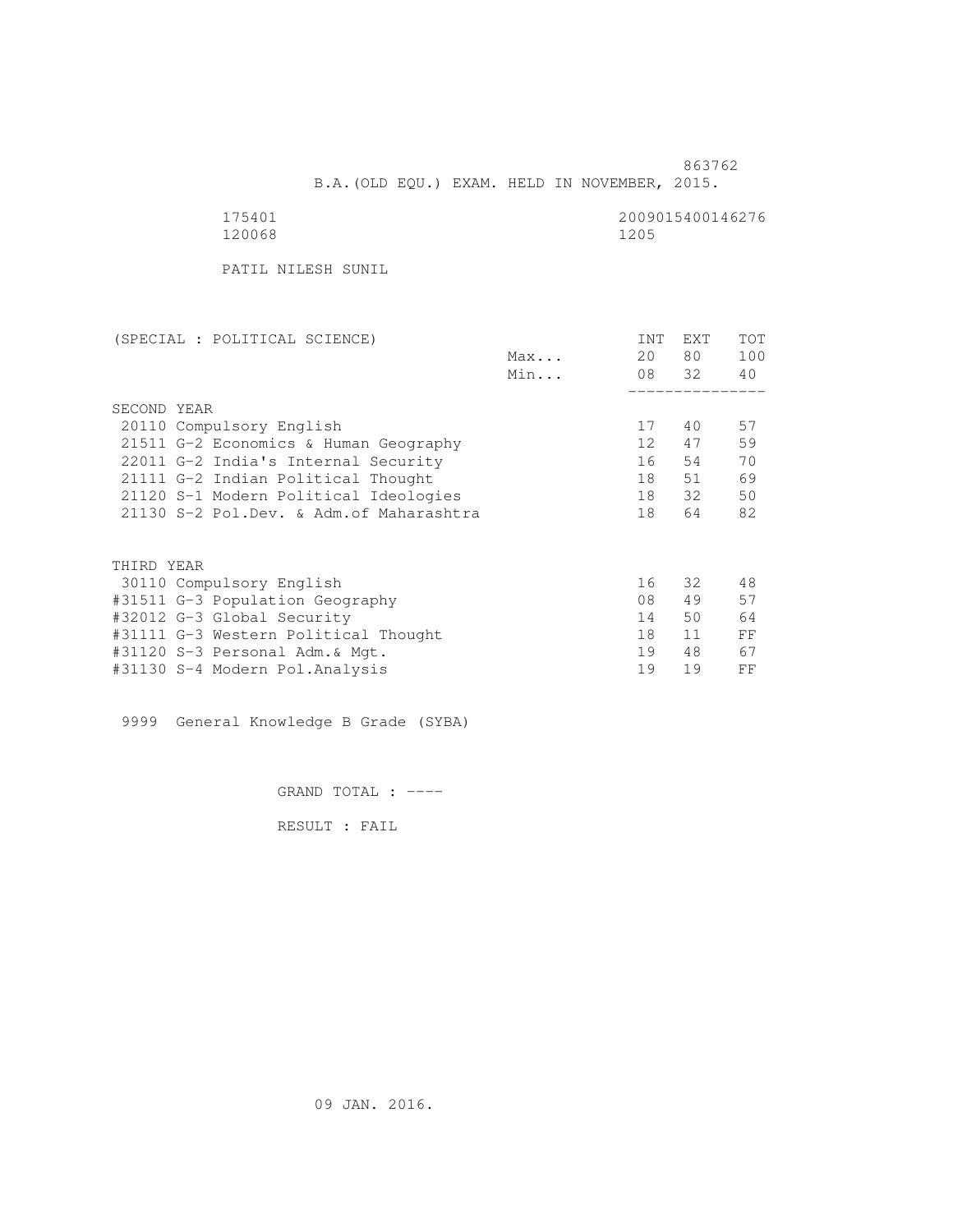B.A.(OLD EQU.) EXAM. HELD IN NOVEMBER, 2015.

175405<br>120068 120068 12005 120068 1205

PATHAN ZAKIR KHA ARMAN KHA

| (SPECIAL : ENGLISH)                             |     | INT             | EXT   | <b>TOT</b> |
|-------------------------------------------------|-----|-----------------|-------|------------|
|                                                 | Max | 20              | 80 —  | 100        |
|                                                 | Min |                 | 08 32 | 40         |
|                                                 |     |                 |       |            |
| SECOND YEAR                                     |     |                 |       |            |
| 20110 Compulsory English                        |     | 12 <sup>°</sup> | 33    | 45         |
| 20512 G-2 Prayojanmulak Hindi                   |     | 08              | 44    | 52         |
| 22011 G-2 India's Internal Security             |     | 14              | 48    | 62         |
| 22410 G-2 Int.to the Study of Eng. Lit.         |     | 17              | 32    | 49         |
| 22420 S-1 16th and 17th Century Eng. Lit.       |     | 16              | 46    | 62         |
| 22430 S-2 18th and 19th Century Eng. Lit.       |     | 08              | 49    | 57         |
|                                                 |     |                 |       |            |
| THIRD YEAR                                      |     |                 |       |            |
| #30110 Compulsory English                       |     | 13 <sup>°</sup> | 32    | 45         |
| #32012 G-3 Global Security                      |     | 14              | 47    | 61         |
| #30512 G-3 Prayojanmulak Hindi                  |     | 13 <sup>7</sup> | 51    | 64         |
| #32410 G-3 The Study of Eng. Lang.              |     | 16              | 40    | 56         |
| #32420 S-3 20th Century Eng. Lit.               |     | 15              | 33    | 48         |
| #32430 S-4 Ind. Writing in Eng. & American Lit. |     | 16              | 35    | 51         |

9999 General Knowledge C Grade (SYBA)

GRAND TOTAL : 652/1200

RESULT : SECOND CLASS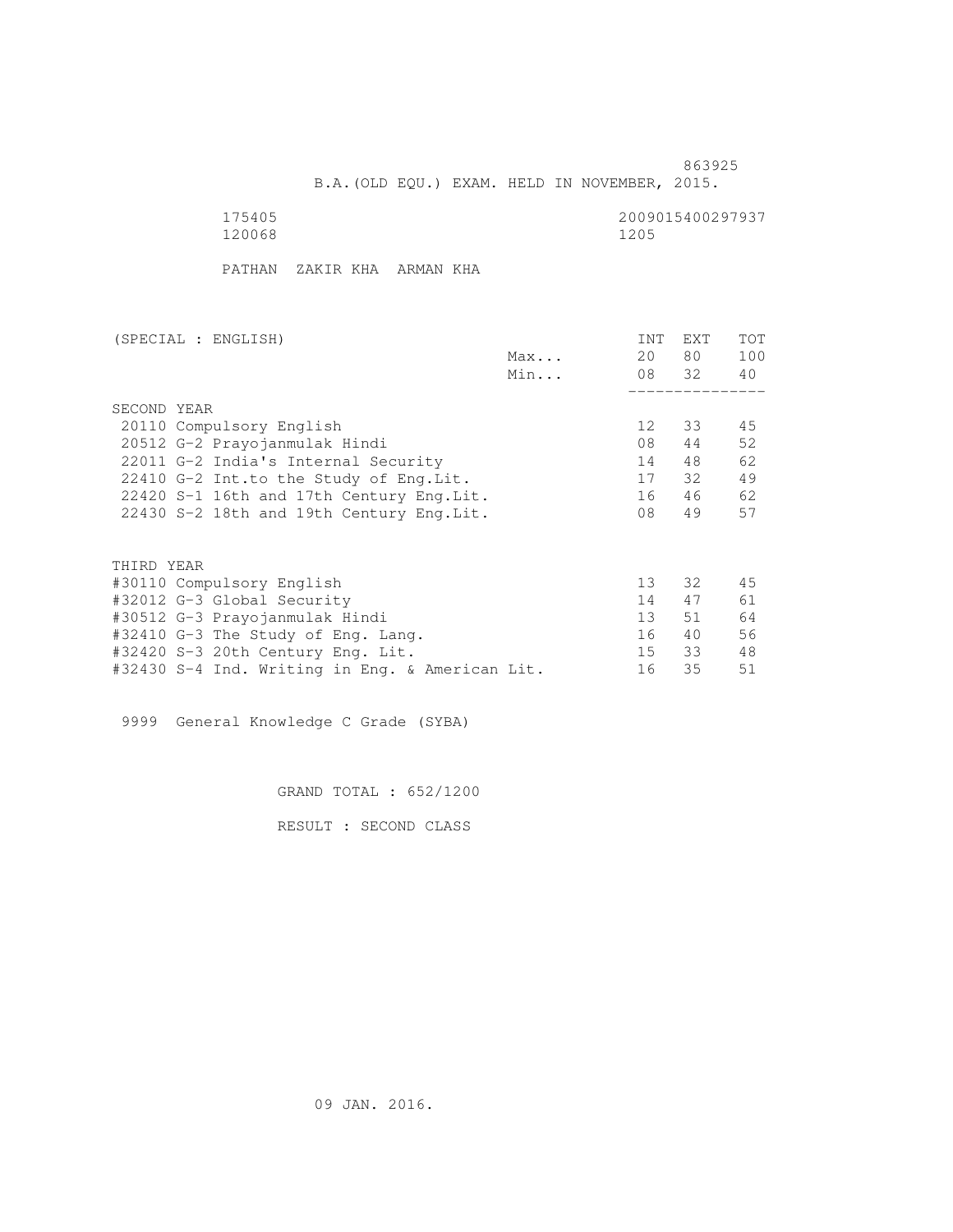B.A.(OLD EQU.) EXAM. HELD IN NOVEMBER, 2015.

175159<br>120068 120068 12006 120068 1205

PATIL RAHUL ATTAMARAM (GANGUBAI)

| (SPECIAL : GEOGRAPHY)                        |     | INT             | <b>EXT</b> | TOT |
|----------------------------------------------|-----|-----------------|------------|-----|
|                                              | Max | 20              | 80 —       | 100 |
|                                              | Min |                 | 08 32      | 40  |
|                                              |     |                 |            |     |
| SECOND YEAR                                  |     |                 |            |     |
| #20110 Compulsory English                    |     | 17              | 15         | FF  |
| 20212 G-2 Upoyojeet Marathi                  |     | 17              | 32         | 49  |
| 21211 G-2 Hist. of the Marathas              |     | 16              | 32         | 48  |
| 21511 G-2 Economics & Human Geography        |     | 18              | 42         | 60  |
| 21522 S-1 Geography of Tourism               |     | 16              | 33         | 49  |
| 21544 S-2 Practical Geography                |     | 17              | 58         | 75  |
|                                              |     |                 |            |     |
| THIRD YEAR                                   |     |                 |            |     |
| #30110 Compulsory English                    |     | 13 <sup>°</sup> | 14         | FF  |
| 30212 G-3 Upoyojeet Marathi                  |     | 12 <sup>°</sup> | 43         | 55  |
| #31210 G-3 Hist of Modern Europe (1789-1960) |     | 09              | 19         | FF  |
| 31511 G-3 Population Geography               |     | 10              | 40         | 50  |
| 31521 S-3 Geography of Disaster Management   |     | 09              | 35         | 44  |
| 31544 S-4 Practical Geography                |     | 08              | 56         | 64  |

9999 General Knowledge C Grade (SYBA)

GRAND TOTAL : ----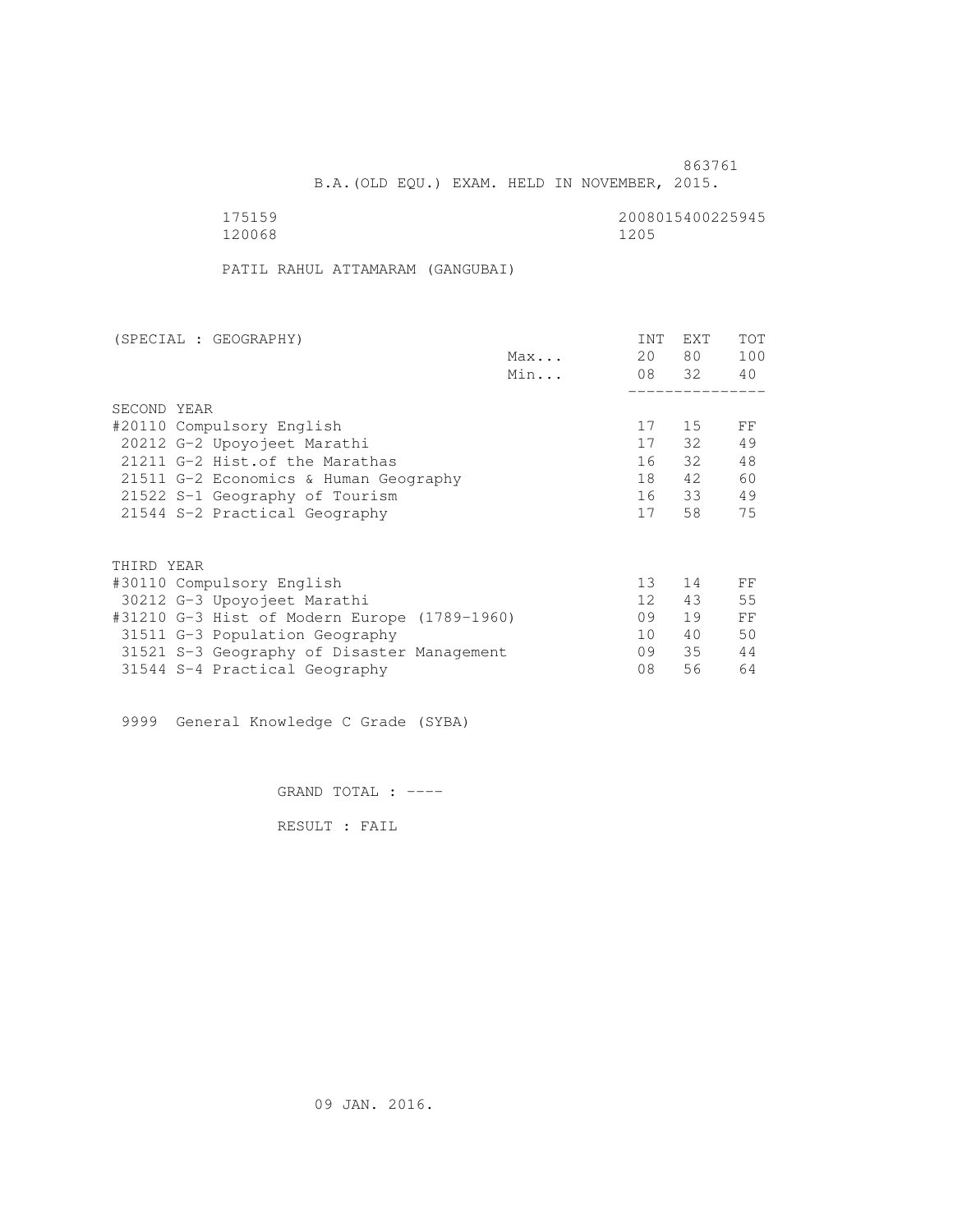863999 B.A.(OLD EQU.) EXAM. HELD IN NOVEMBER, 2015.

175160<br>120068 120068 12006 12006 12006 120068 1205

PATIL SWAPNIL ARVIND (RANJANA)

| (SPECIAL : GEOGRAPHY)                      |     | <b>INT</b>      | <b>EXT</b> | TOT |
|--------------------------------------------|-----|-----------------|------------|-----|
|                                            | Max | 20              | 80         | 100 |
|                                            | Min |                 | 08 32      | 40  |
|                                            |     |                 |            |     |
| SECOND YEAR                                |     |                 |            |     |
| #20110 Compulsory English                  |     | 13 <sup>°</sup> | 04         | FF  |
| 20212 G-2 Upoyojeet Marathi                |     | 16              | 57         | 73  |
| 22011 G-2 India's Internal Security        |     | 12              | 45         | 57  |
| 21511 G-2 Economics & Human Geography      |     | 16              | 53         | 69  |
| 21522 S-1 Geography of Tourism             |     | 16              | 54         | 70  |
| 21544 S-2 Practical Geography              |     | 18              | 65         | 83  |
|                                            |     |                 |            |     |
| THIRD YEAR                                 |     |                 |            |     |
| 30110 Compulsory English                   |     | 15 <sub>1</sub> | 36         | 51  |
| 30212 G-3 Upoyojeet Marathi                |     | 12 <sup>°</sup> | 40         | 52  |
| 32012 G-3 Global Security                  |     | 11              | 39         | 50  |
| 31511 G-3 Population Geography             |     | 17              | 43         | 60  |
| 31521 S-3 Geography of Disaster Management |     | 16              | 60         | 76  |
| 31544 S-4 Practical Geography              |     | 17              | 60         | 77  |
|                                            |     |                 |            |     |

9999 General Knowledge C Grade (SYBA)

GRAND TOTAL : ----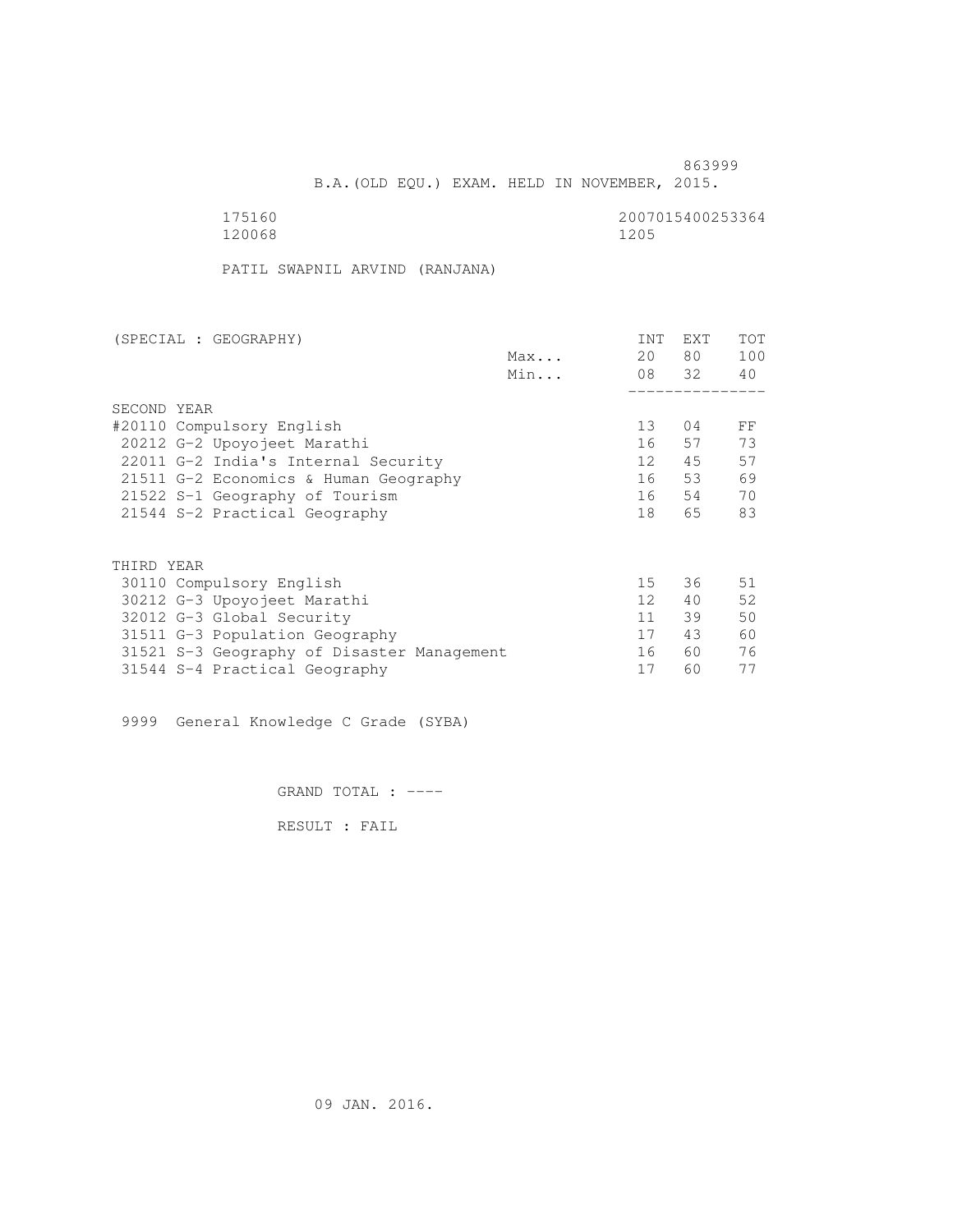864000 B.A.(OLD EQU.) EXAM. HELD IN NOVEMBER, 2015.

| 175161 | 61178537M |
|--------|-----------|
| 120068 | 1205      |

PATIL MANOJ UTTAM

| (SPECIAL : DEFENCE & STRATEGIC STUD.)       |              | INT              | <b>EXT</b> | TOT |
|---------------------------------------------|--------------|------------------|------------|-----|
|                                             | $Max \ldots$ | 20               | 80 —       | 100 |
|                                             | Min          |                  | 08 32      | 40  |
|                                             |              |                  |            |     |
| SECOND YEAR                                 |              |                  |            |     |
| #20110 Compulsory English                   |              | 13               | 04         | FF  |
| 20212 G-2 Upoyojeet Marathi                 |              | 12 <sup>12</sup> | 38         | 50  |
| 21111 G-2 Indian Political Thought          |              | 17               | 37         | 54  |
| 22011 G-2 India's Internal Security         |              | 18               | 51         | 69  |
| 22021 S-1 Modern Warfare                    |              | 18               | 62         | 80  |
| 22031 S-2 Defence Organisation of India     |              | 17               | 56         | 73  |
|                                             |              |                  |            |     |
|                                             |              |                  |            |     |
| THIRD YEAR                                  |              |                  |            |     |
| 30110 Compulsory English                    |              | 16               | 32         | 48  |
| 30212 G-3 Upoyojeet Marathi                 |              | 13 <sup>7</sup>  | 53         | 66  |
| 31111 G-3 Western Political Thought         |              | 16               | 38         | 54  |
| 32012 G-3 Global Security                   |              | 15               | 52         | 67  |
| 32021 S-3 Contemporary Study of War & Peace |              | 11               | 59         | 70  |
| 32031 S-4 Geopolitics & Military Geography  |              | 11               | 45         | 56  |
|                                             |              |                  |            |     |

9999 General Knowledge B Grade (SYBA)

GRAND TOTAL : ----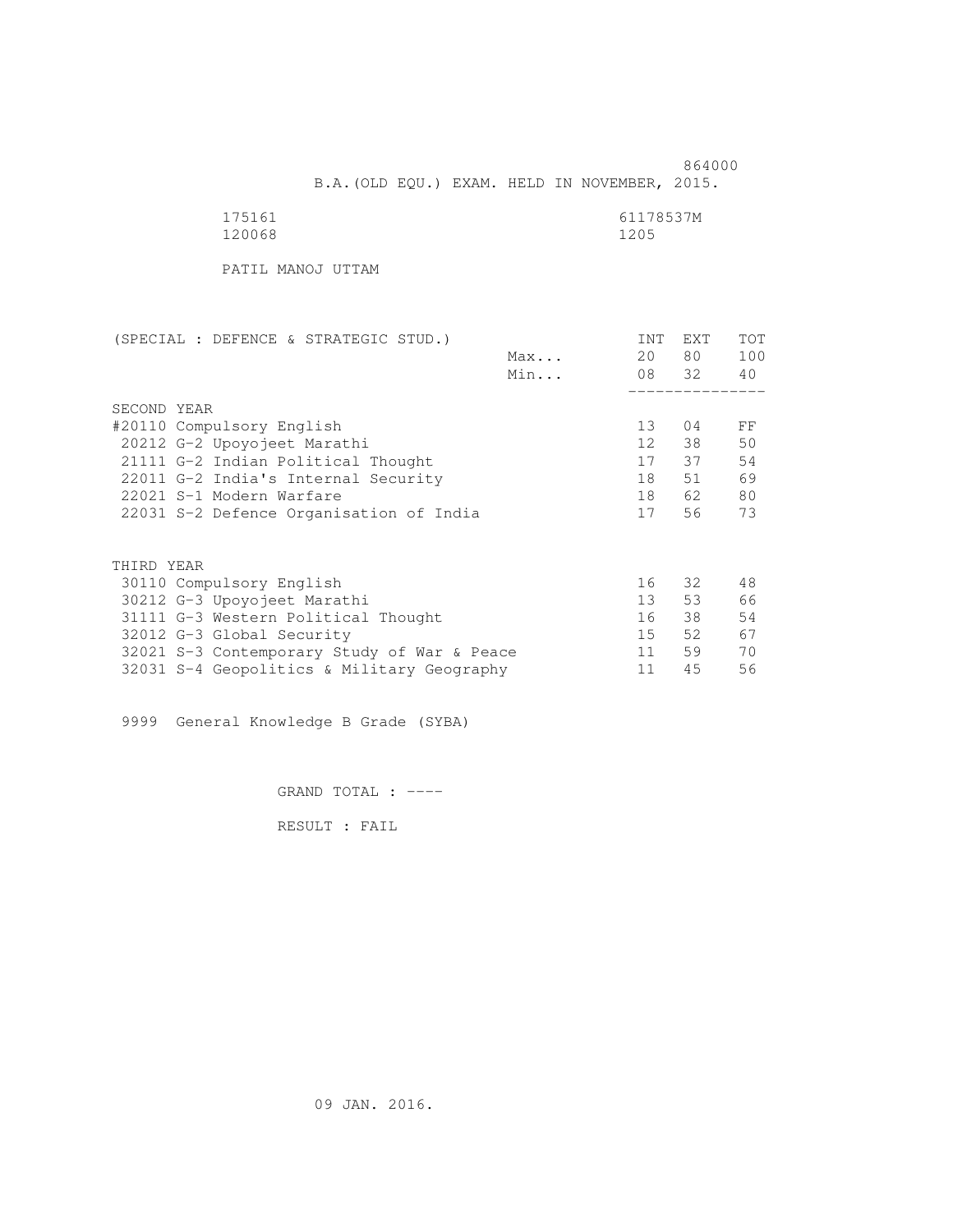B.A.(OLD EQU.) EXAM. HELD IN NOVEMBER, 2015.

120068 1205

175402<br>120068 120068 12006

LANDAGE MAHESH MADHUKAR (NIMBABAI)

| (SPECIAL : GEOGRAPHY)                       |     | <b>INT</b>      | <b>EXT</b> | TOT |
|---------------------------------------------|-----|-----------------|------------|-----|
|                                             | Max | 20              | 80         | 100 |
|                                             | Min |                 | 08 32      | 40  |
|                                             |     |                 |            |     |
| SECOND YEAR                                 |     |                 |            |     |
| 20110 Compulsory English                    |     | 12 <sup>°</sup> | 32         | 44  |
| 21211 G-2 Hist. of the Marathas             |     | 08              | 47         | 55  |
| 22011 G-2 India's Internal Security         |     | 15              | 49         | 64  |
| 21511 G-2 Economics & Human Geography       |     | 15              | 43         | 58  |
| 21522 S-1 Geography of Tourism              |     | 14              | 49         | 63  |
| 21544 S-2 Practical Geography               |     | 13 <sup>7</sup> | 47         | 60  |
| THIRD YEAR                                  |     |                 |            |     |
|                                             |     | 15              | 17         |     |
| #30110 Compulsory English                   |     |                 |            | FF  |
| 31210 G-3 Hist of Modern Europe (1789-1960) |     | 15              | 52         | 67  |
| 32012 G-3 Global Security                   |     | 18              | 54         | 72  |
| 31511 G-3 Population Geography              |     | 17              | 50         | 67  |
| 31521 S-3 Geography of Disaster Management  |     | 12 <sup>°</sup> | 48         | 60  |
| 31544 S-4 Practical Geography               |     | 16              | 56         | 72  |
|                                             |     |                 |            |     |

9999 General Knowledge C Grade (SYBA)

GRAND TOTAL : ----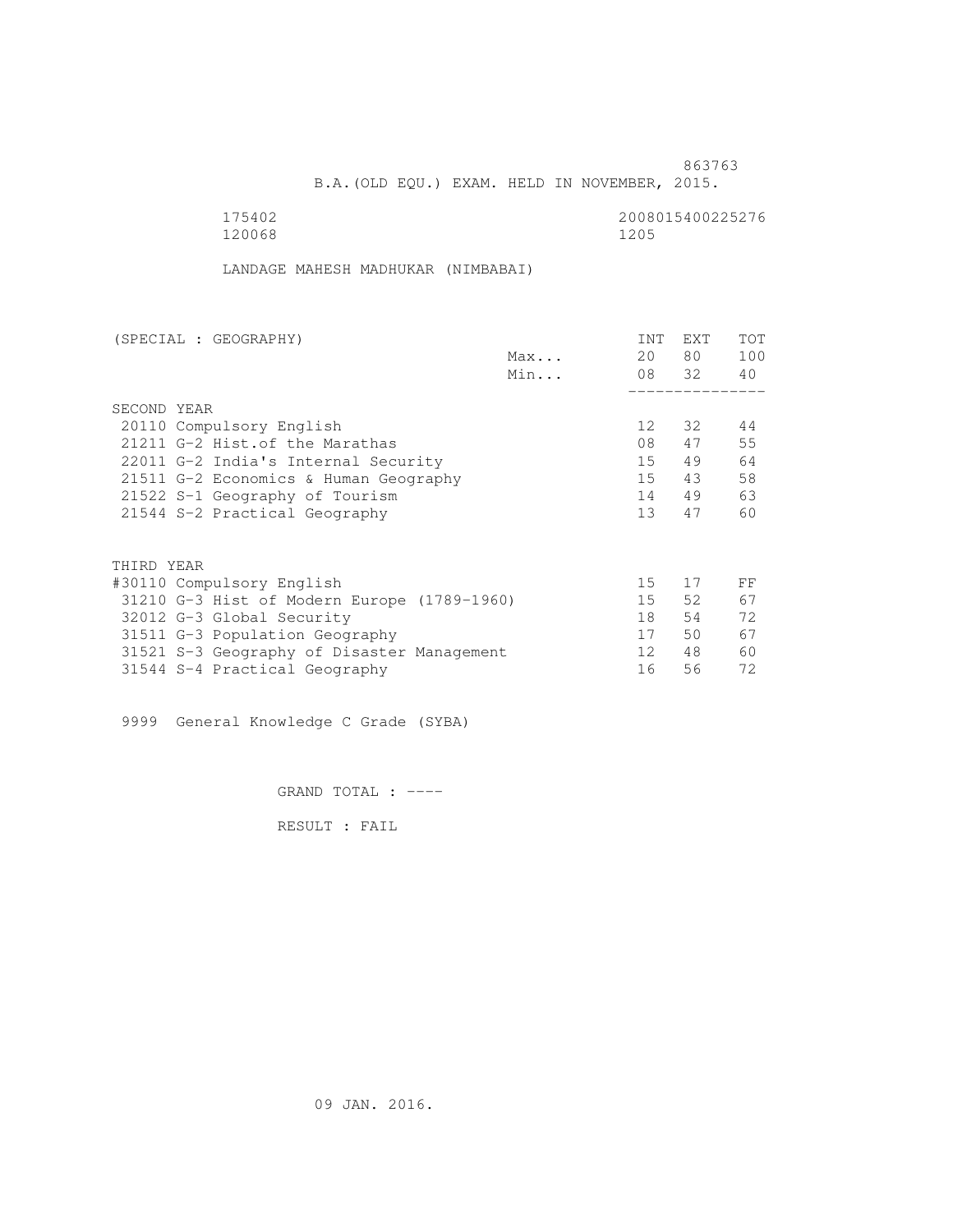B.A.(OLD EQU.) EXAM. HELD IN NOVEMBER, 2015.

175404<br>120068 120068 12005 120068 1205

SABE HEMCHANDRA SHANTARAM (HIRABAI)

| (SPECIAL : GEOGRAPHY)                      |     | INT | <b>EXT</b> | TOT |
|--------------------------------------------|-----|-----|------------|-----|
|                                            | Max | 20  | 80         | 100 |
|                                            | Min |     | 08 32      | 40  |
|                                            |     |     |            |     |
| SECOND YEAR                                |     |     |            |     |
| 20110 Compulsory English                   |     | 16  | 39         | 55  |
| 20212 G-2 Upoyojeet Marathi                |     | 17  | 42         | 59  |
| 22011 G-2 India's Internal Security        |     | 18  | 50         | 68  |
| 21511 G-2 Economics & Human Geography      |     | 17  | 58         | 75  |
| 21522 S-1 Geography of Tourism             |     | 17  | 35         | 52  |
| 21544 S-2 Practical Geography              |     | 17  | 60         | 77  |
|                                            |     |     |            |     |
| THIRD YEAR                                 |     |     |            |     |
| #30110 Compulsory English                  |     | 16  | 13         | FF  |
| 30212 G-3 Upoyojeet Marathi                |     | 16  | 59         | 75  |
| 32012 G-3 Global Security                  |     | 15  | 59         | 74  |
| 31511 G-3 Population Geography             |     | 08  | 60         | 68  |
| 31521 S-3 Geography of Disaster Management |     | 09  | 54         | 63  |
| 31544 S-4 Practical Geography              |     | 10  | 51         | 61  |
|                                            |     |     |            |     |

9999 General Knowledge B Grade (SYBA)

GRAND TOTAL : ----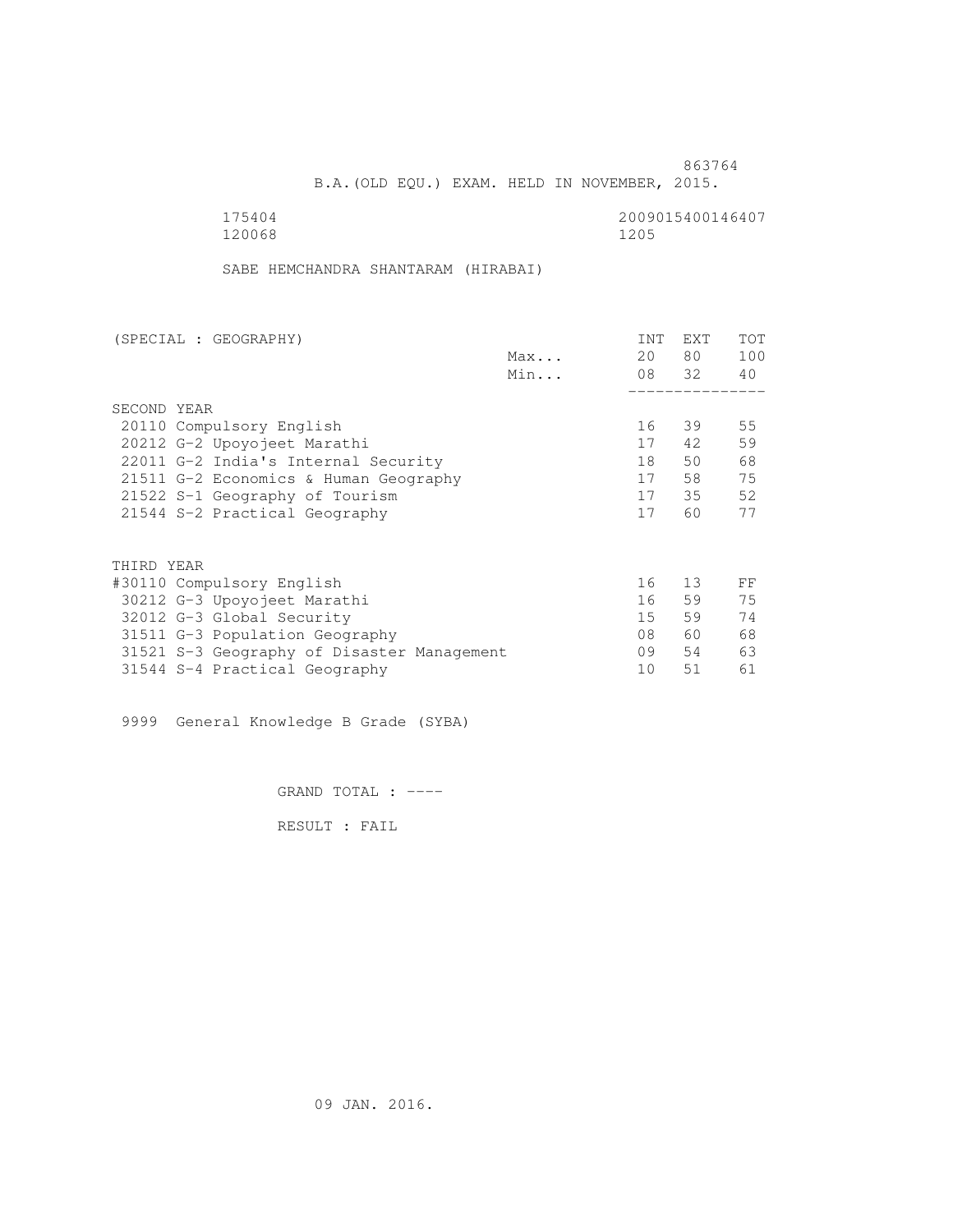B.A.(OLD EQU.) EXAM. HELD IN NOVEMBER, 2015.

120072 1225

175163<br>120072 120072 120072

DHANGAR RAMESH BARKU (VAISHALIBAI)

| (SPECIAL : POLITICAL SCIENCE)             |     | <b>INT</b> | <b>EXT</b> | TOT |
|-------------------------------------------|-----|------------|------------|-----|
|                                           | Max | 20         | 80         | 100 |
|                                           | Min |            | 08 32      | 40  |
|                                           |     |            |            |     |
| SECOND YEAR                               |     |            |            |     |
| #20110 Compulsory English                 |     | 15         | 13         | FF  |
| 20211 G-2 Wang. Prakar. Abbhyas-Kadambari |     | 19         | 61         | 80  |
| 22011 G-2 India's Internal Security       |     | 19         | 53         | 72  |
| 21111 G-2 Indian Political Thought        |     | 20         | 56         | 76  |
| 21120 S-1 Modern Political Ideologies     |     | 18         | 50         | 68  |
| 21130 S-2 Pol.Dev. & Adm. of Maharashtra  |     | 19         | 62         | 81  |
|                                           |     |            |            |     |
| THIRD YEAR                                |     |            |            |     |
| #30110 Compulsory English                 |     | 18         | 21         | FF  |
| 30211 G-3 Wang.Prak.Abbah-Natak Va Lalit  |     | 18         | 42         | 60  |
| 32012 G-3 Global Security                 |     | 19         | 38         | 57  |
| 31111 G-3 Western Political Thought       |     | 20         | 41         | 61  |
| 31120 S-3 Personal Adm. & Mgt.            |     | 20         | 44         | 64  |
|                                           |     | 20         | 40         | 60  |
| 31130 S-4 Modern Pol.Analysis             |     |            |            |     |

9999 General Knowledge C Grade (SYBA)

GRAND TOTAL : ----

RESULT : FAIL

 $^{\wedge}$  +15 O.163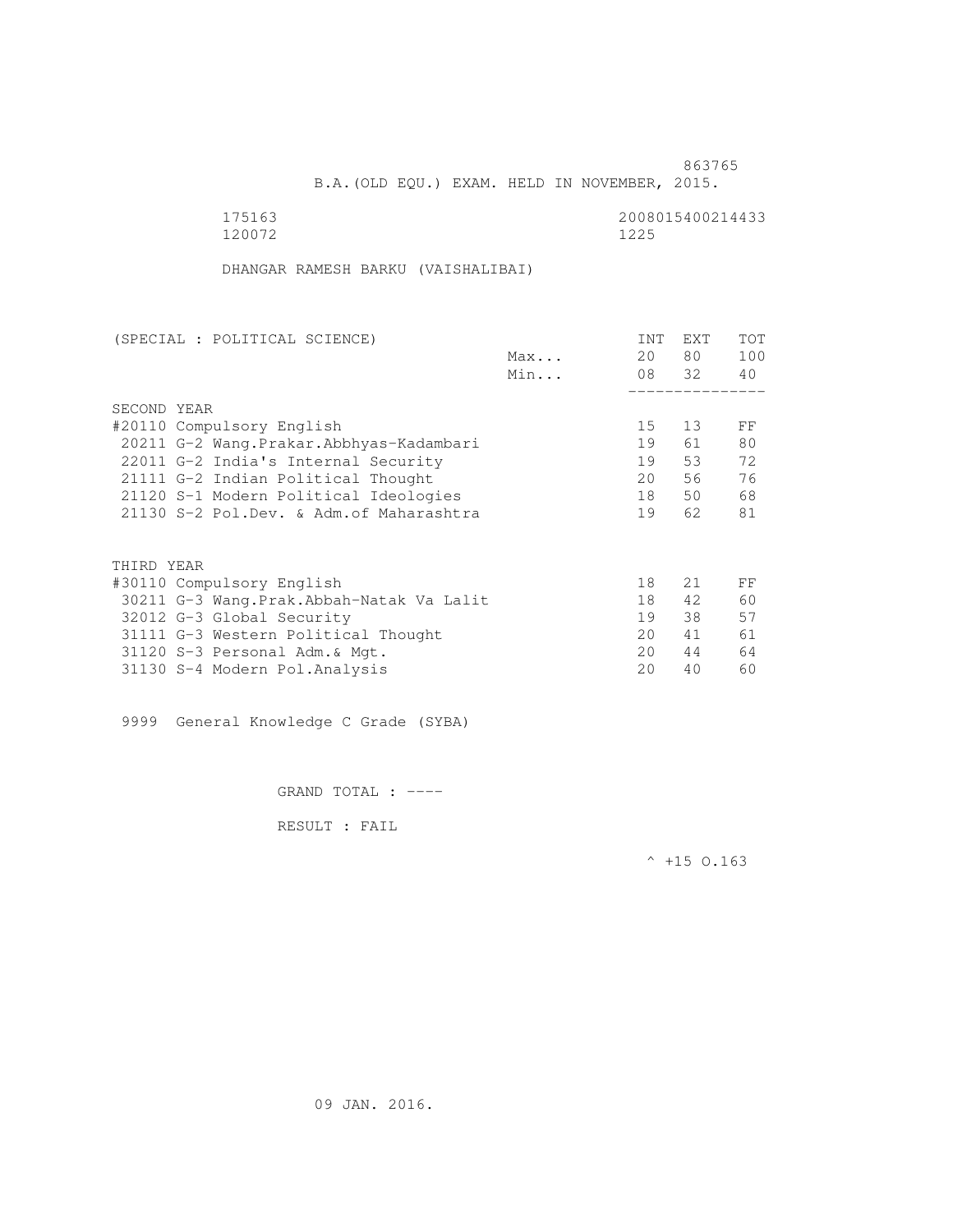B.A.(OLD EQU.) EXAM. HELD IN NOVEMBER, 2015.

120072 1225

175164<br>120072 120072 120072

PATIL KUMARSING BHARATSING (REKHA)

| (SPECIAL : POLITICAL SCIENCE)               |     | <b>INT</b>      | <b>EXT</b> | TOT |
|---------------------------------------------|-----|-----------------|------------|-----|
|                                             | Max | 20              | 80         | 100 |
|                                             | Min |                 | 08 32      | 40  |
|                                             |     |                 |            |     |
| SECOND YEAR                                 |     |                 |            |     |
| #20110 Compulsory English                   |     | 14              | 16         | FF  |
| 21211 G-2 Hist. of the Marathas             |     | 15              | 38         | 53  |
| 22810 G-2 Ind. Society: Issues and Problems |     | 17              | 39         | 56  |
| 21111 G-2 Indian Political Thought          |     | 19              | 52         | 71  |
| 21120 S-1 Modern Political Ideologies       |     | 15              | 38         | 53  |
| 21130 S-2 Pol.Dev. & Adm. of Maharashtra    |     | 18              | 34         | 52  |
|                                             |     |                 |            |     |
| THIRD YEAR                                  |     |                 |            |     |
| #30110 Compulsory English                   |     | 10 <sup>°</sup> | 23         | FF  |
| 31210 G-3 Hist of Modern Europe (1789-1960) |     | 15              | 32         | 47  |
| 32810 G-3 Indian Society Structure & Change |     | 20              | 39         | 59  |
| 31111 G-3 Western Political Thought         |     | 18              | 34         | 52  |
| 31120 S-3 Personal Adm. & Mgt.              |     | 18              | 41         | 59  |
| 31130 S-4 Modern Pol.Analysis               |     | 19              | 37         | 56  |
|                                             |     |                 |            |     |

9999 General Knowledge C Grade (SYBA)

GRAND TOTAL : ----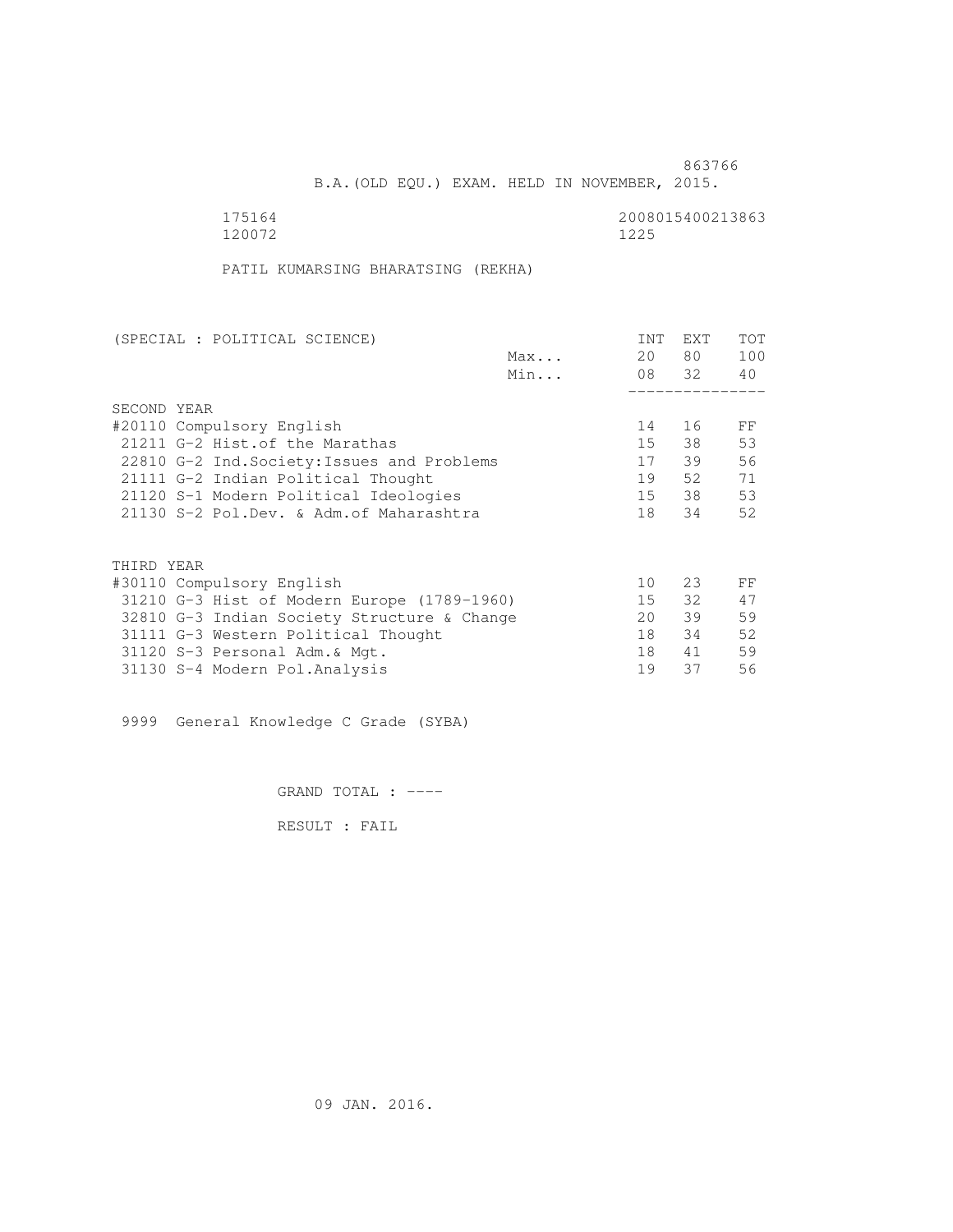B.A.(OLD EQU.) EXAM. HELD IN NOVEMBER, 2015.

| 175408 | 711539590 |
|--------|-----------|
| 130020 | 1306      |

CHAUDHARI HEMANTKUMAR DASHRATH

| (SPECIAL : ENGLISH)                            |     | INT | <b>EXT</b> | <b>TOT</b> |
|------------------------------------------------|-----|-----|------------|------------|
|                                                | Max | 20  | 80 —       | 100        |
|                                                | Min |     | 08 32 40   |            |
|                                                |     |     |            |            |
| SECOND YEAR                                    |     |     |            |            |
| 20110 Compulsory English                       |     | 14  | 40         | 54         |
| 20511 G-2 Samanya Hindi                        |     | 15  |            | 73         |
| 21711 G-2 Advanced Social Psychology           |     | 14  | 56         | 70         |
| 22410 G-2 Int.to the Study of Eng. Lit.        |     | 14  | 33         | 47         |
| 22420 S-1 16th and 17th Century Eng.Lit.       |     | 08  | 32         | 40         |
| 22430 S-2 18th and 19th Century Eng. Lit.      |     | 14  | 35         | 49         |
|                                                |     |     |            |            |
| THIRD YEAR                                     |     |     |            |            |
| 30110 Compulsory English                       |     | 16  | 32         | 48         |
| 30511 G-3 Samanya Hindi                        |     | 16  | 49         | 65         |
| 31711 G-3 App. Psy. & Modern Life              |     | 15  | 36         | 51         |
| #32410 G-3 The Study of Eng. Lang.             |     | 17  | 13         | FF         |
| #32420 S-3 20th Century Eng. Lit.              |     | 16  | 08         | FF         |
| 32430 S-4 Ind. Writing in Eng. & American Lit. |     | 19  | 36         | 55         |
|                                                |     |     |            |            |

9999 General Knowledge C Grade (SYBA)

GRAND TOTAL : ----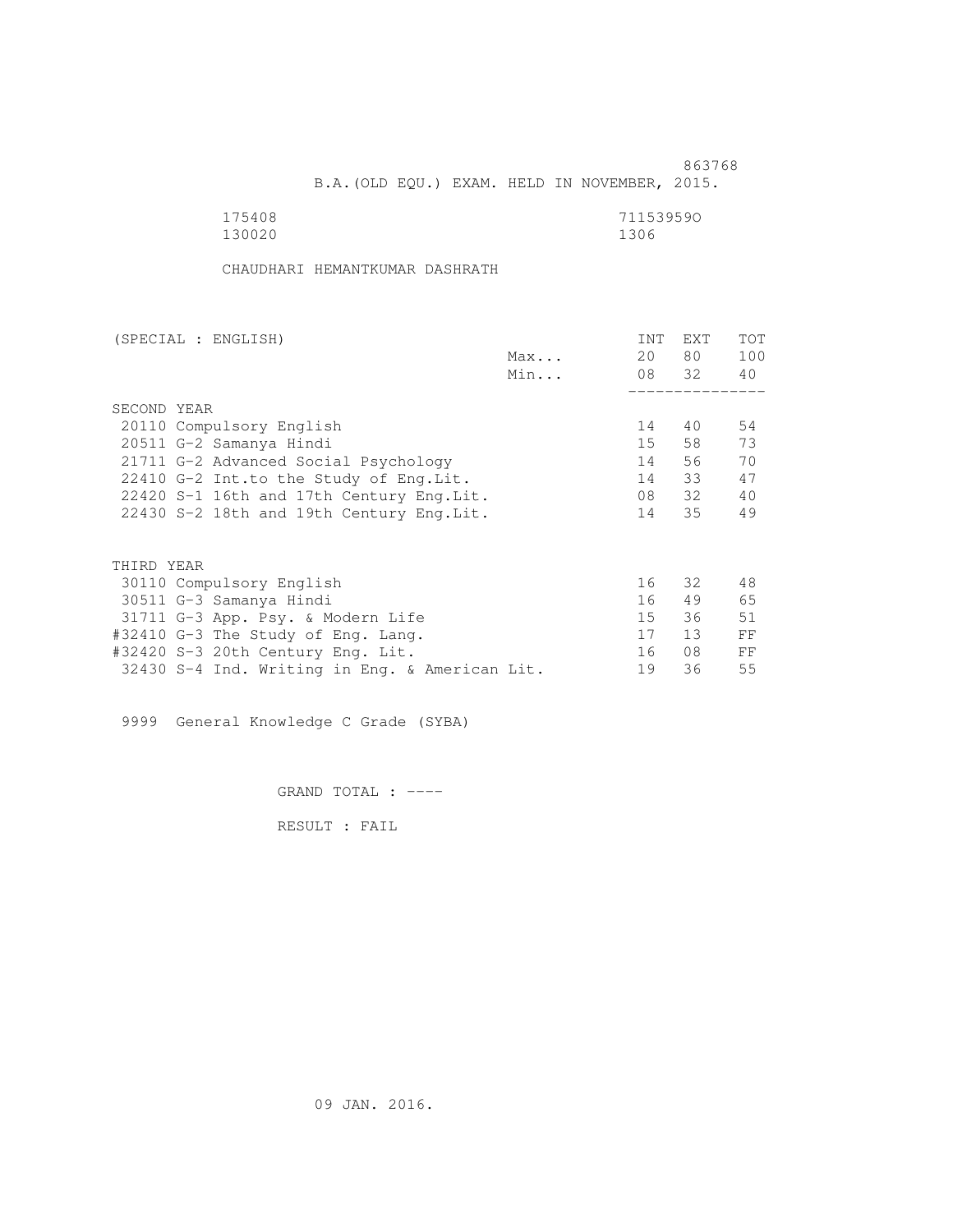B.A.(OLD EQU.) EXAM. HELD IN NOVEMBER, 2015.

130020 1306

175407 2008015400138682

MORE NARESH PRAKASH (BEBABAI)

| (SPECIAL : POLITICAL SCIENCE)            |     | <b>INT</b>      | EXT   | TOT |
|------------------------------------------|-----|-----------------|-------|-----|
|                                          | Max | 20              | 80 —  | 100 |
|                                          | Min |                 | 08 32 | 40  |
|                                          |     |                 |       |     |
| SECOND YEAR                              |     |                 |       |     |
| 20110 Compulsory English                 |     | 14              | 35    | 49  |
| 20212 G-2 Upoyojeet Marathi              |     | 17              | 59    | 76  |
| 20511 G-2 Samanya Hindi                  |     | 15              | 52    | 67  |
| 21111 G-2 Indian Political Thought       |     | 16              | 52    | 68  |
| 21120 S-1 Modern Political Ideologies    |     | 16              | 50    | 66  |
| 21130 S-2 Pol.Dev. & Adm. of Maharashtra |     | 14              | 58    | 72  |
|                                          |     |                 |       |     |
| THIRD YEAR                               |     |                 |       |     |
| #30110 Compulsory English                |     | 13 <sup>°</sup> | 11    | FF  |
| 30212 G-3 Upoyojeet Marathi              |     | 18              | 39    | 57  |
| 30511 G-3 Samanya Hindi                  |     | 15              | 50    | 65  |
| 31111 G-3 Western Political Thought      |     | 18              | 55    | 73  |
| 31120 S-3 Personal Adm. & Mgt.           |     | 17              | 46    | 63  |
| 31130 S-4 Modern Pol.Analysis            |     | 17              | 44    | 61  |
|                                          |     |                 |       |     |

9999 General Knowledge C Grade (SYBA)

GRAND TOTAL : ----

RESULT : FAIL

 $^{\wedge}$  +15 O.163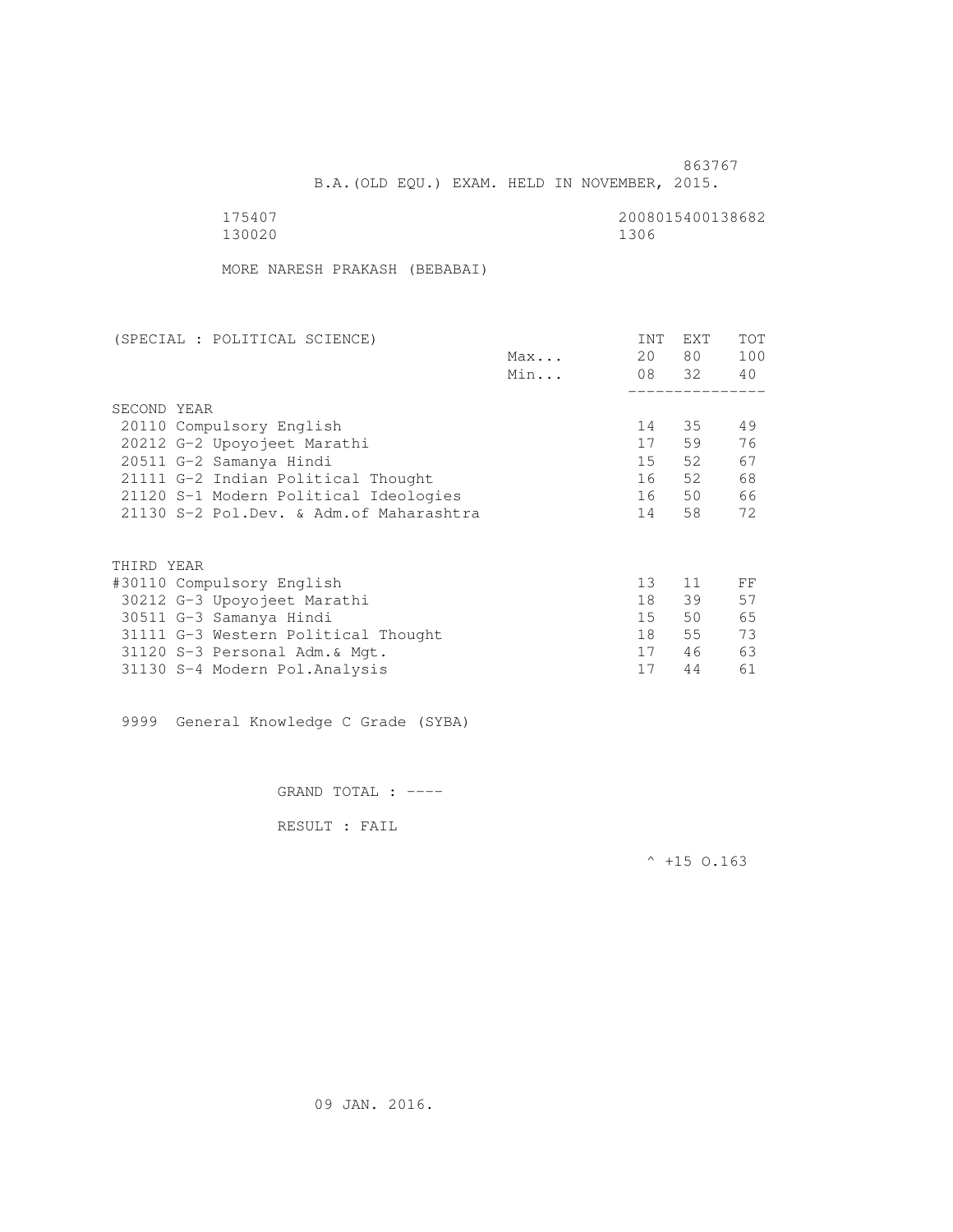863930 B.A.(OLD EQU.) EXAM. HELD IN NOVEMBER, 2015.

| 175411 | 2008015400234824 |
|--------|------------------|
| 130021 | 1306             |

DEORE MAYUR MANOHAR

| (SPECIAL : GEOGRAPHY)                       |     | <b>INT</b>      | <b>EXT</b> | TOT |
|---------------------------------------------|-----|-----------------|------------|-----|
|                                             | Max | 20              | 80 —       | 100 |
|                                             | Min |                 | 08 32      | 40  |
|                                             |     |                 |            |     |
| SECOND YEAR                                 |     |                 |            |     |
| 20110 Compulsory English                    |     | 12              | 35         | 47  |
| 20511 G-2 Samanya Hindi                     |     | 15              | 32         | 47  |
| 21111 G-2 Indian Political Thought          |     | 17              | 38         | 55  |
| 21511 G-2 Economics & Human Geography       |     | 16              | 46         | 62  |
| 21521 S-1 Agricultural Geography            |     | 16              | 40         | 56  |
| 21544 S-2 Practical Geography               |     | 16              | 68         | 84  |
|                                             |     |                 |            |     |
| THIRD YEAR                                  |     |                 |            |     |
| #30110 Compulsory English                   |     | 12 <sup>°</sup> | 33         | 45  |
| #30511 G-3 Samanya Hindi                    |     | 16              | 44         | 60  |
| #31111 G-3 Western Political Thought        |     | 10 <sup>1</sup> | 44         | 54  |
| #31512 G-3 Geography of Health              |     | 16              | 41         | 57  |
| #31521 S-3 Geography of Disaster Management |     | 13              | 46         | 59  |
| #31544 S-4 Practical Geography              |     | 18              | 68         | 86  |
|                                             |     |                 |            |     |

9999 General Knowledge C Grade (SYBA)

 $\star$ GRAND TOTAL : 712+8/1200

RESULT : FIRST CLASS

\* O.2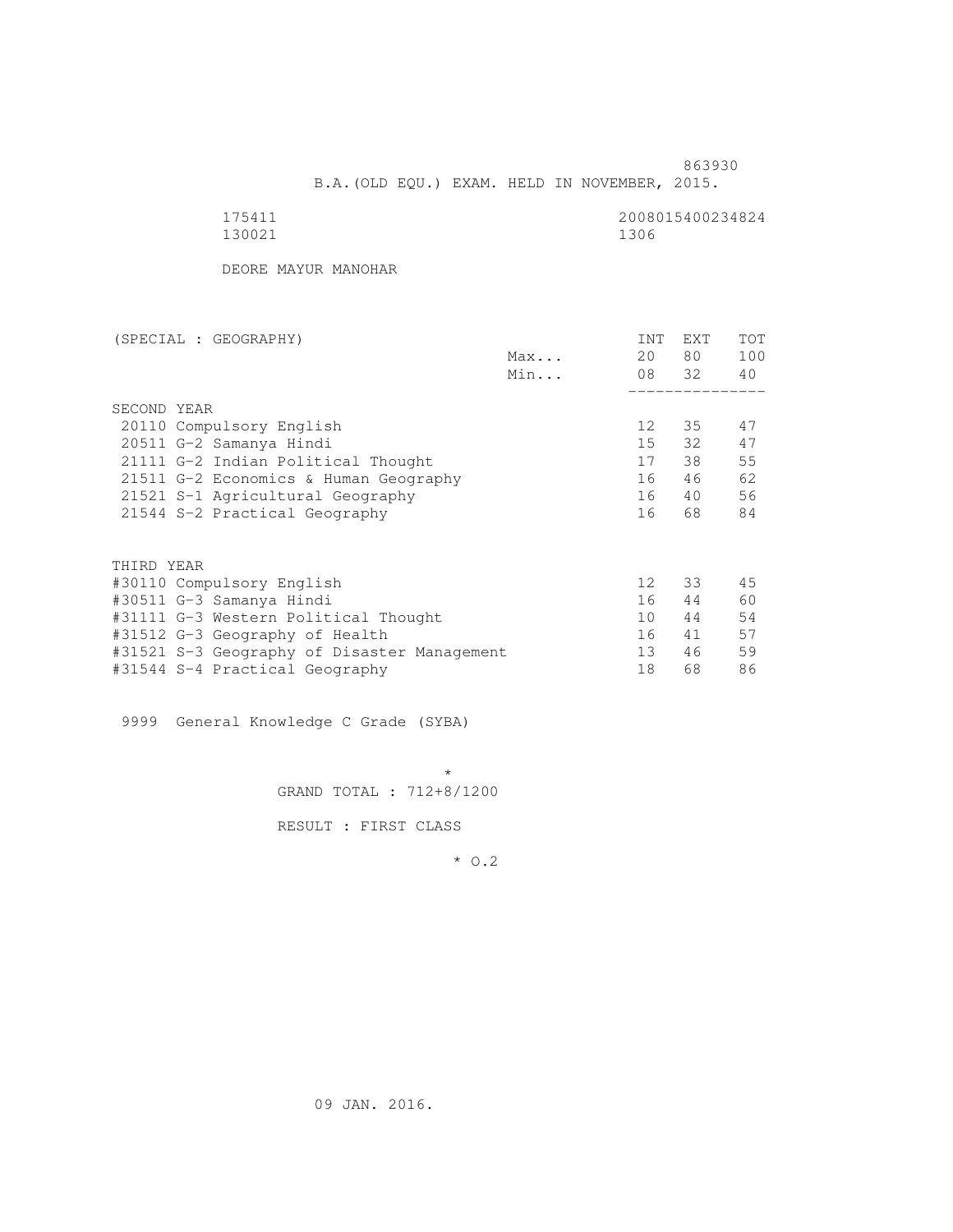B.A.(OLD EQU.) EXAM. HELD IN NOVEMBER, 2015.

175166 2007015400014147<br>130021 1300 130021 1306

PATIL KAVITA BHASKARRAO (VIJAYA)

| (SPECIAL : ENGLISH)                            |     | <b>INT</b>     | <b>EXT</b> | TOT |
|------------------------------------------------|-----|----------------|------------|-----|
|                                                | Max | 20             | 80         | 100 |
|                                                | Min |                | 08 32      | 40  |
|                                                |     |                |            |     |
| SECOND YEAR                                    |     |                |            |     |
| 20110 Compulsory English                       |     | 14             | 38         | 52  |
| 20511 G-2 Samanya Hindi                        |     | 17             | 50         | 67  |
| 21511 G-2 Economics & Human Geography          |     | 16             | 57         | 73  |
| 22410 G-2 Int.to the Study of Eng. Lit.        |     | 08             | 39         | 47  |
| #22420 S-1 16th and 17th Century Eng.Lit.      |     | AB             | 36         | FF  |
| 22430 S-2 18th and 19th Century Eng. Lit.      |     | 15             | 33         | 48  |
|                                                |     |                |            |     |
|                                                |     |                |            |     |
| THIRD YEAR                                     |     |                |            |     |
| #30110 Compulsory English                      |     | 08             | AB         | FF  |
| 30511 G-3 Samanya Hindi                        |     | 10             | 54         | 64  |
| 31511 G-3 Population Geography                 |     | 08             | 36         | 44  |
| #32410 G-3 The Study of Eng. Lang.             |     | AВ             | AB         | FF  |
| #32420 S-3 20th Century Eng. Lit.              |     | A <sub>B</sub> | AB.        | FF  |
| 32430 S-4 Ind. Writing in Eng. & American Lit. |     | 14             | 39         | 53  |
|                                                |     |                |            |     |

9999 General Knowledge C Grade (SYBA)

GRAND TOTAL : ----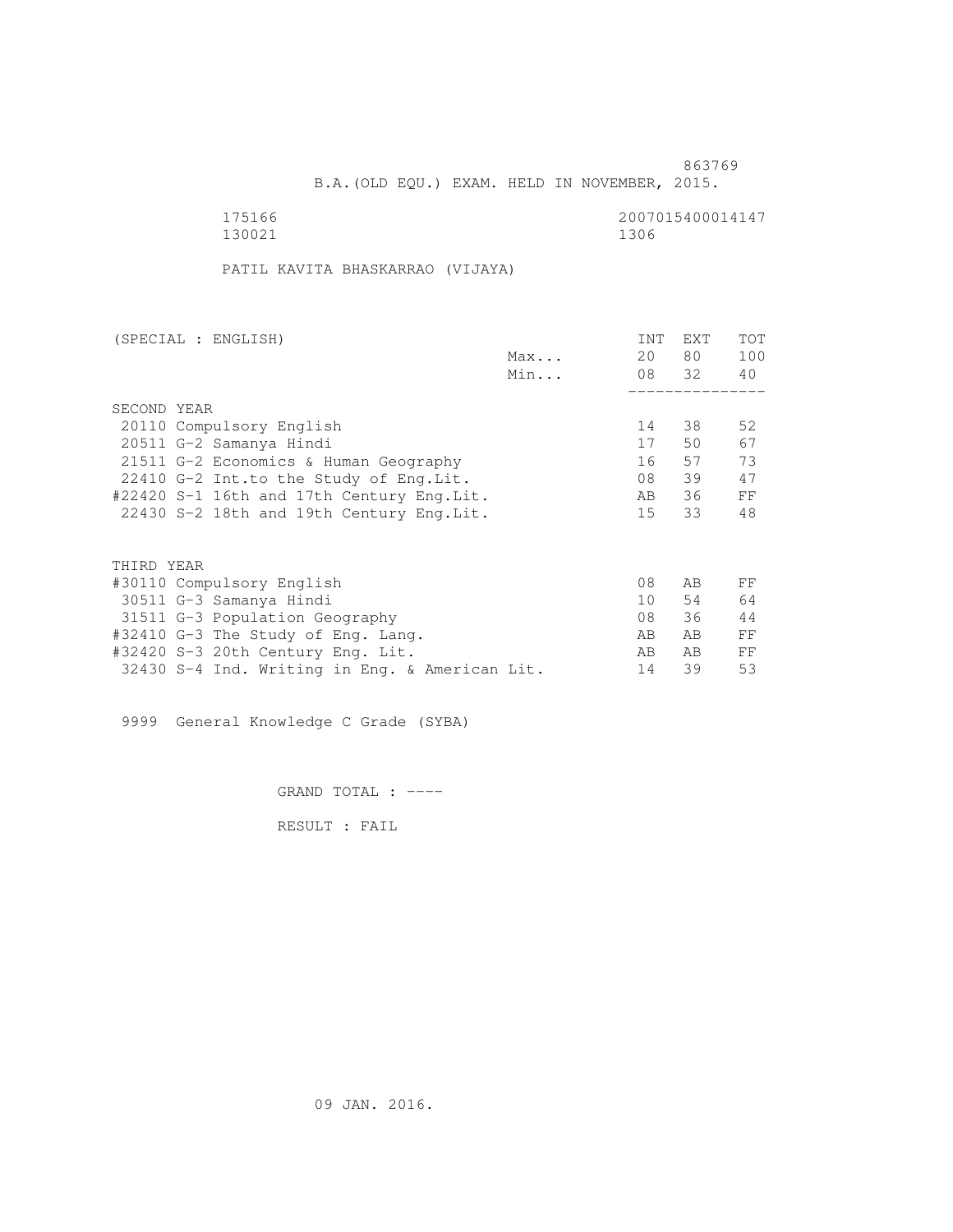B.A.(OLD EQU.) EXAM. HELD IN NOVEMBER, 2015.

 175167 2008015400303885 130083 1306

KHALANE GANESH EKNATH (DAGUBAI)

| (SPECIAL : MARATHI)                           |     | <b>INT</b> | <b>EXT</b> | TOT |
|-----------------------------------------------|-----|------------|------------|-----|
|                                               | Max | 20         | 80 —       | 100 |
|                                               | Min |            | 08 32      | 40  |
|                                               |     |            |            |     |
| SECOND YEAR                                   |     |            |            |     |
| #20110 Compulsory English                     |     | 18         | AB         | FF  |
| 20511 G-2 Samanya Hindi                       |     | 16         | 35         | 51  |
| #21010 G-2 Indian Economy Since 1980          |     | 16         | AB         | FF  |
| 20211 G-2 Wang.Prakar.Abbhyas-Kadambari       |     | 16         | 44         | 60  |
| 20220 S-1 Madh.Mar.Gaddya-Paddya Wang.Prakar  |     |            | 16 37      | 53  |
| 20230 S-2 Arava. Mar. Wang. Itihas 1818-1920  |     | 16         | 52         | 68  |
|                                               |     |            |            |     |
| THIRD YEAR                                    |     |            |            |     |
| #30110 Compulsory English                     |     | 16         | AB         | FF  |
| #30511 G-3 Samanya Hindi                      |     | 14         | AB.        | FF  |
| 31010 G-3 Ind. Eco. Since 1980 Part-II        |     | 15         | 33         | 48  |
| 30211 G-3 Wang.Prak.Abbah-Natak Va Lalit      |     | 13         | 34         | 47  |
| 30220 S-3 Sahitya Vichar                      |     | 15         | 34         | 49  |
| #30230 S-4 Samanya Bhasha ani Param. Vyakaran |     | 15         | AB         | FF  |
|                                               |     |            |            |     |

9999 General Knowledge C Grade (SYBA)

GRAND TOTAL : ----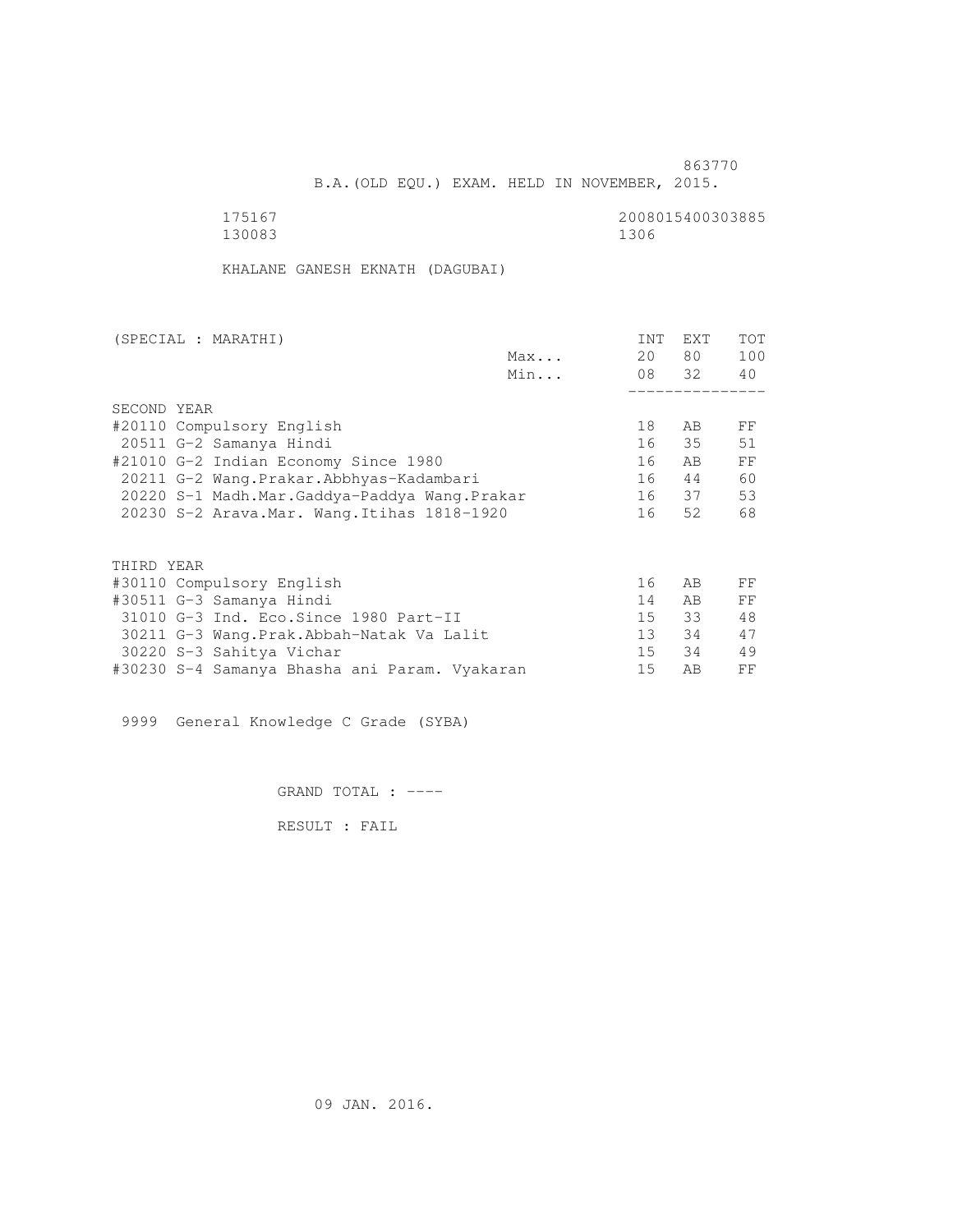B.A.(OLD EQU.) EXAM. HELD IN NOVEMBER, 2015.

175412<br>130083<br>130083<br>1306 130083 1306

BORSE BHAIDAS SUBHASH (SUSHILABAI)

| (SPECIAL : MARATHI) |                                              |     | <b>INT</b>      | <b>EXT</b> | <b>TOT</b> |
|---------------------|----------------------------------------------|-----|-----------------|------------|------------|
|                     |                                              | Max | 20              | 80 —       | 100        |
|                     |                                              | Min |                 | 08 32      | 40         |
|                     |                                              |     |                 |            |            |
| SECOND YEAR         |                                              |     |                 |            |            |
|                     | 20110 Compulsory English                     |     | 15              | 34         | 49         |
|                     | 20511 G-2 Samanya Hindi                      |     | 15              | 39         | 54         |
|                     | 21010 G-2 Indian Economy Since 1980          |     | 15              | 37         | 52         |
|                     | 20211 G-2 Wang.Prakar.Abbhyas-Kadambari      |     | 15              | 54         | 69         |
|                     | 20220 S-1 Madh.Mar.Gaddya-Paddya Wang.Prakar |     | 15              | 42         | 57         |
|                     | 20230 S-2 Arava. Mar. Wang. Itihas 1818-1920 |     | 15              | 51         | 66         |
|                     |                                              |     |                 |            |            |
| THIRD YEAR          |                                              |     |                 |            |            |
|                     | #30110 Compulsory English                    |     | 14              | AB         | FF         |
|                     | 30511 G-3 Samanya Hindi                      |     | 12              | 32         | 44         |
|                     | 31010 G-3 Ind. Eco. Since 1980 Part-II       |     | 16              | 39         | 55         |
|                     | 30211 G-3 Wang.Prak.Abbah-Natak Va Lalit     |     | 15              | 49         | 64         |
|                     | 30220 S-3 Sahitya Vichar                     |     | 12 <sup>1</sup> | 37         | 49         |
|                     | 30230 S-4 Samanya Bhasha ani Param. Vyakaran |     | 13              | 38         | 51         |
|                     |                                              |     |                 |            |            |

9999 General Knowledge C Grade (SYBA)

GRAND TOTAL : ----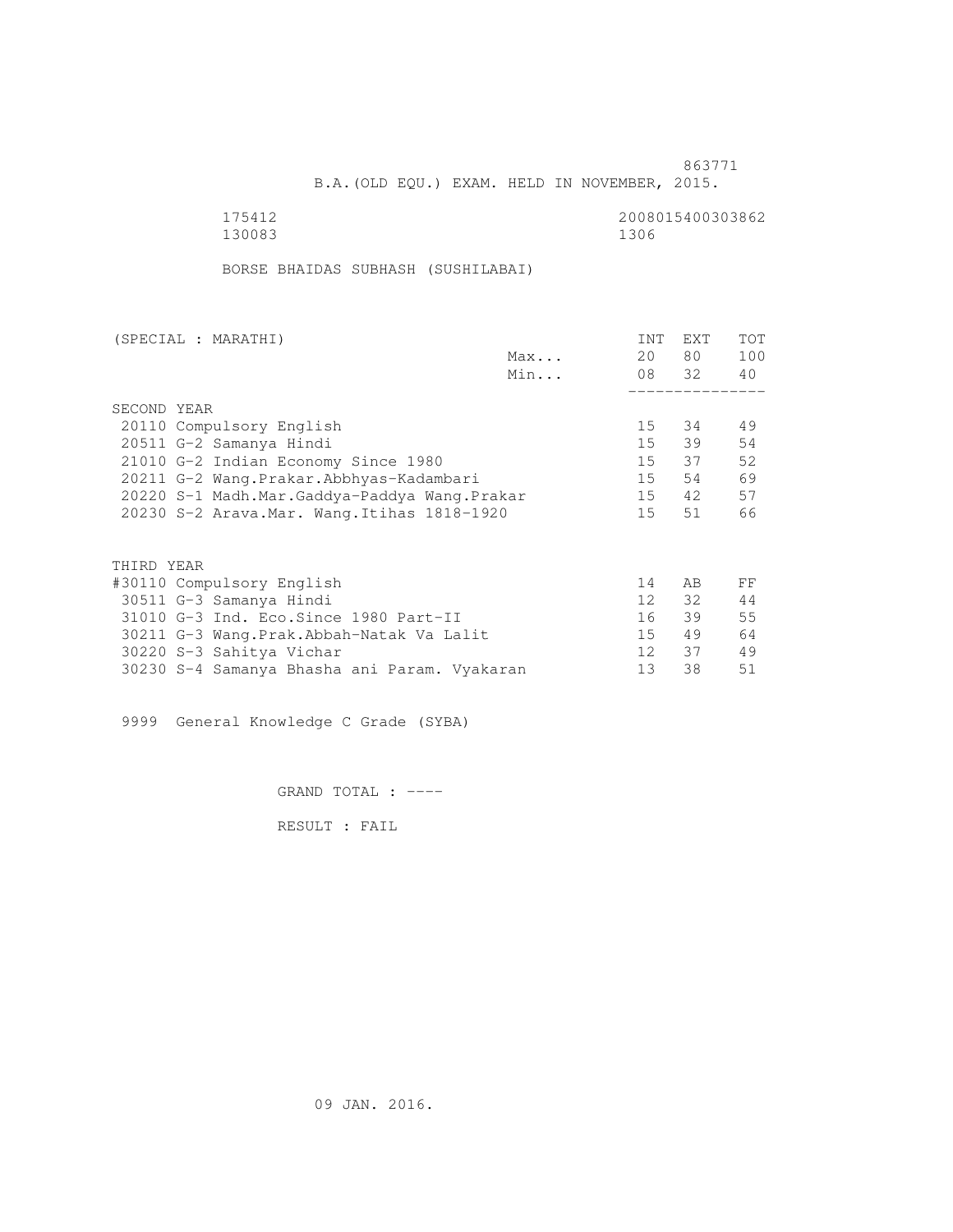B.A.(OLD EQU.) EXAM. HELD IN NOVEMBER, 2015.

175168 2009015400066674<br>140022 1400 140022 1407

MARATHE DNYANESHWAR PANDIT (GANGUBAI)

| (SPECIAL : MARATHI) |                                              |     | <b>INT</b>      | <b>EXT</b> | <b>TOT</b> |
|---------------------|----------------------------------------------|-----|-----------------|------------|------------|
|                     |                                              | Max | 20              | 80 —       | 100        |
|                     |                                              | Min |                 | 08 32      | 40         |
|                     |                                              |     |                 |            |            |
| SECOND YEAR         |                                              |     |                 |            |            |
|                     | #20110 Compulsory English                    |     | 15              | 14         | FF         |
|                     | 20511 G-2 Samanya Hindi                      |     | 10              | 44         | 54         |
|                     | 21010 G-2 Indian Economy Since 1980          |     | 15              | 46         | 61         |
|                     | 20211 G-2 Wang.Prakar.Abbhyas-Kadambari      |     | 17              | 59         | 76         |
|                     | 20220 S-1 Madh.Mar.Gaddya-Paddya Wang.Prakar |     | 18              | 54         | 72         |
|                     | 20230 S-2 Arava. Mar. Wang. Itihas 1818-1920 |     | 18              | 45         | 63         |
|                     |                                              |     |                 |            |            |
| THIRD YEAR          |                                              |     |                 |            |            |
|                     | #30110 Compulsory English                    |     | 16              | 10         | FF         |
|                     | 30511 G-3 Samanya Hindi                      |     | 17              | 38         | 55         |
|                     | 31010 G-3 Ind. Eco. Since 1980 Part-II       |     | 15 <sup>7</sup> | 32         | 47         |
|                     | 30211 G-3 Wang.Prak.Abbah-Natak Va Lalit     |     | 18              | 42         | 60         |
|                     | 30220 S-3 Sahitya Vichar                     |     | 13 <sup>7</sup> | 32         | 45         |
|                     | 30230 S-4 Samanya Bhasha ani Param. Vyakaran |     | 17              | 37         | 54         |
|                     |                                              |     |                 |            |            |

9999 General Knowledge C Grade (SYBA)

GRAND TOTAL : ----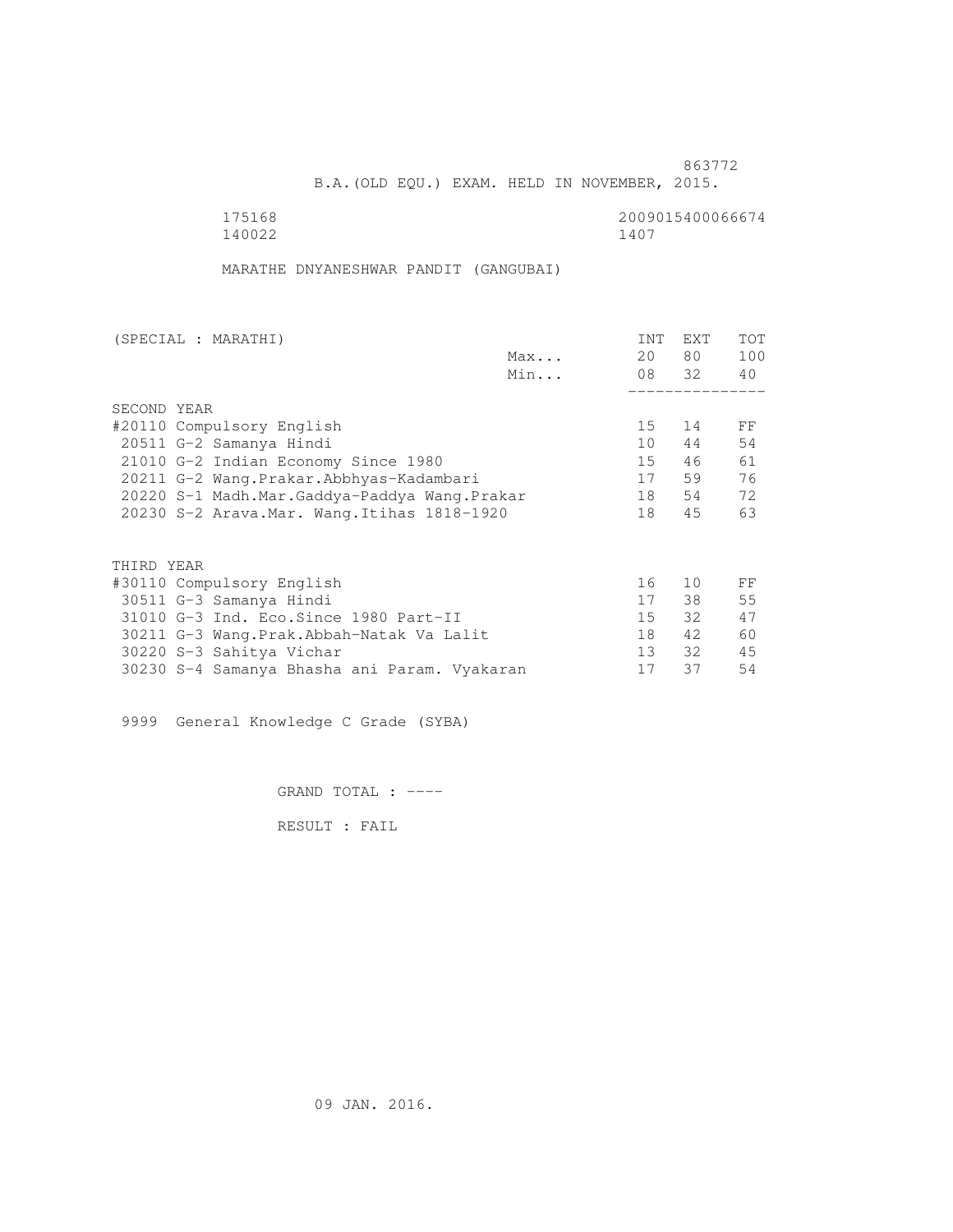B.A.(OLD EQU.) EXAM. HELD IN NOVEMBER, 2015.

| 175170 | 20080 |
|--------|-------|
| 140022 | 1407  |

2008015400326466<br>1407

PARADHI PRAVIN SHALIK (SUSHILA)

| (SPECIAL : POLITICAL SCIENCE)            |     | <b>INT</b> | EXT   | TOT |
|------------------------------------------|-----|------------|-------|-----|
|                                          | Max | 20         | 80 —  | 100 |
|                                          | Min |            | 08 32 | 40  |
|                                          |     |            |       |     |
| SECOND YEAR                              |     |            |       |     |
| #20110 Compulsory English                |     | 12         | 21    | FF  |
| 20211 G-2 Wang.Prakar.Abbhyas-Kadambari  |     | 09         | 50    | 59  |
| 20511 G-2 Samanya Hindi                  |     | 13         | 42    | 55  |
| 21111 G-2 Indian Political Thought       |     | 14         | 39    | 53  |
| 21120 S-1 Modern Political Ideologies    |     | 13         | 37    | 50  |
| 21130 S-2 Pol.Dev. & Adm. of Maharashtra |     | 09         | 32    | 41  |
|                                          |     |            |       |     |
| THIRD YEAR                               |     |            |       |     |
|                                          |     |            |       |     |
| #30110 Compulsory English                |     | 17         | AB    | FF  |
| 30211 G-3 Wang.Prak.Abbah-Natak Va Lalit |     | 08         | 51    | 59  |
| 30511 G-3 Samanya Hindi                  |     | 15         | 33    | 48  |
| 31111 G-3 Western Political Thought      |     | 12         | 50    | 62  |
| #31120 S-3 Personal Adm. & Mgt.          |     | 15         | 45    | 60  |
| 31130 S-4 Modern Pol.Analysis            |     | 10         | 42    | 52  |
|                                          |     |            |       |     |

9999 General Knowledge C Grade (SYBA)

GRAND TOTAL : ----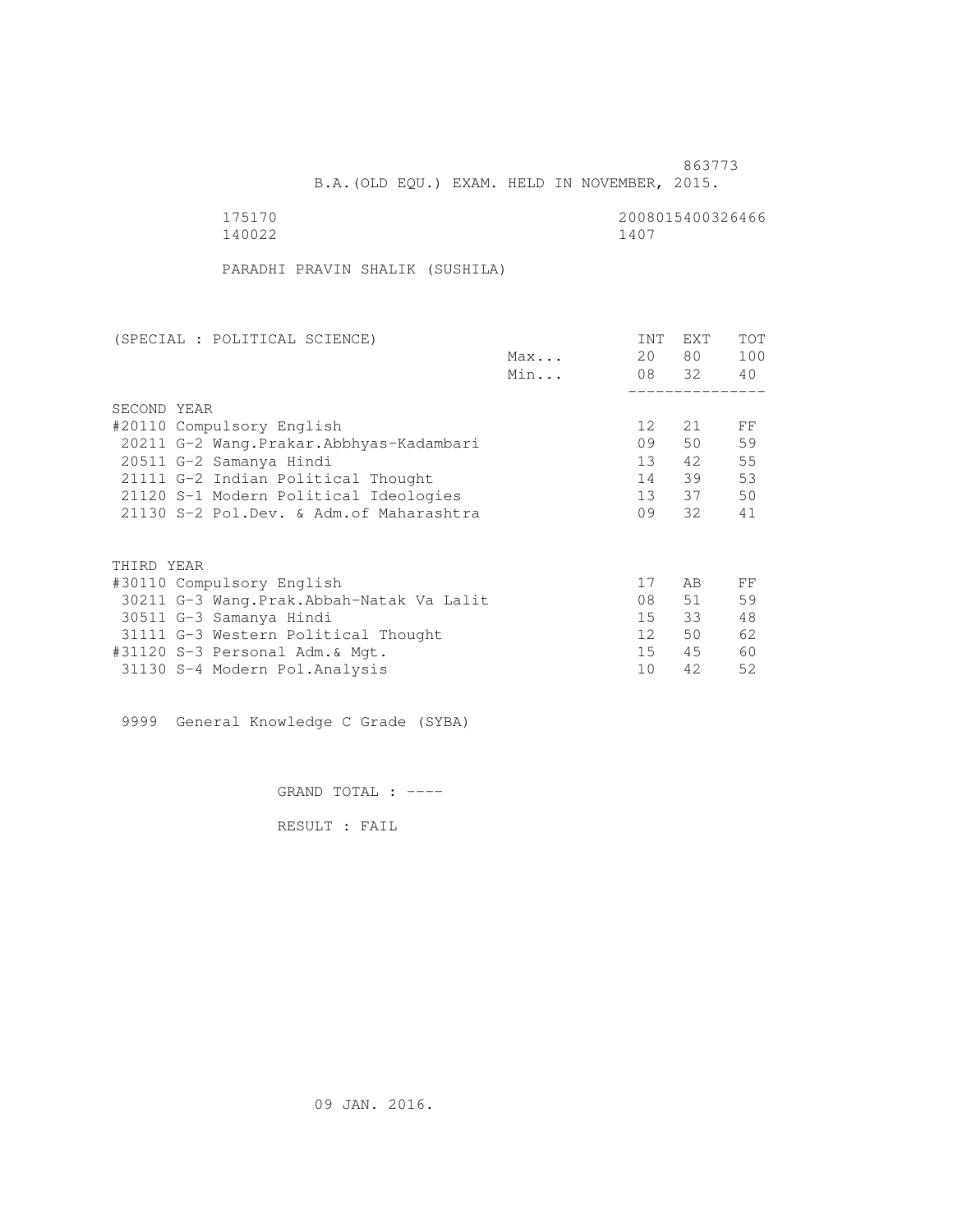B.A.(OLD EQU.) EXAM. HELD IN NOVEMBER, 2015.

 175415 2009015400111841 140065 1407

MALI RAVINDRA GIRADHAR

| (SPECIAL : MARATHI)                           |     | <b>INT</b>      | <b>EXT</b> | <b>TOT</b> |
|-----------------------------------------------|-----|-----------------|------------|------------|
|                                               | Max | 20              | 80 —       | 100        |
|                                               | Min |                 | 08 32      | 40         |
|                                               |     |                 |            |            |
| SECOND YEAR                                   |     |                 |            |            |
| 20110 Compulsory English                      |     | 09              | 37         | 46         |
| 21211 G-2 Hist. of the Marathas               |     | 09              | 40         | 49         |
| 22011 G-2 India's Internal Security           |     | 09              | 35         | 44         |
| 20211 G-2 Wang.Prakar.Abbhyas-Kadambari       |     | 08              | 39         | 47         |
| 20220 S-1 Madh.Mar.Gaddya-Paddya Wang.Prakar  |     | 08              | 32         | 40         |
| 20230 S-2 Arava. Mar. Wang. Itihas 1818-1920  |     | 09              | 47         | 56         |
|                                               |     |                 |            |            |
| THIRD YEAR                                    |     |                 |            |            |
| #30110 Compulsory English                     |     | 11              | 33         | 44         |
| #30211 G-3 Wang.Prak.Abbah-Natak Va Lalit     |     | 15 <sub>1</sub> | 46         | 61         |
| #30220 S-3 Sahitya Vichar                     |     | 13 <sup>°</sup> | 47         | 60         |
| #30230 S-4 Samanya Bhasha ani Param. Vyakaran |     | 11              | 47         | 58         |
| #31210 G-3 Hist of Modern Europe (1789-1960)  |     | 15              | 53         | 68         |
| #32012 G-3 Global Security                    |     | 13              | 51         | 64         |

9999 General Knowledge C Grade (SYBA)

GRAND TOTAL : 637/1200

RESULT : SECOND CLASS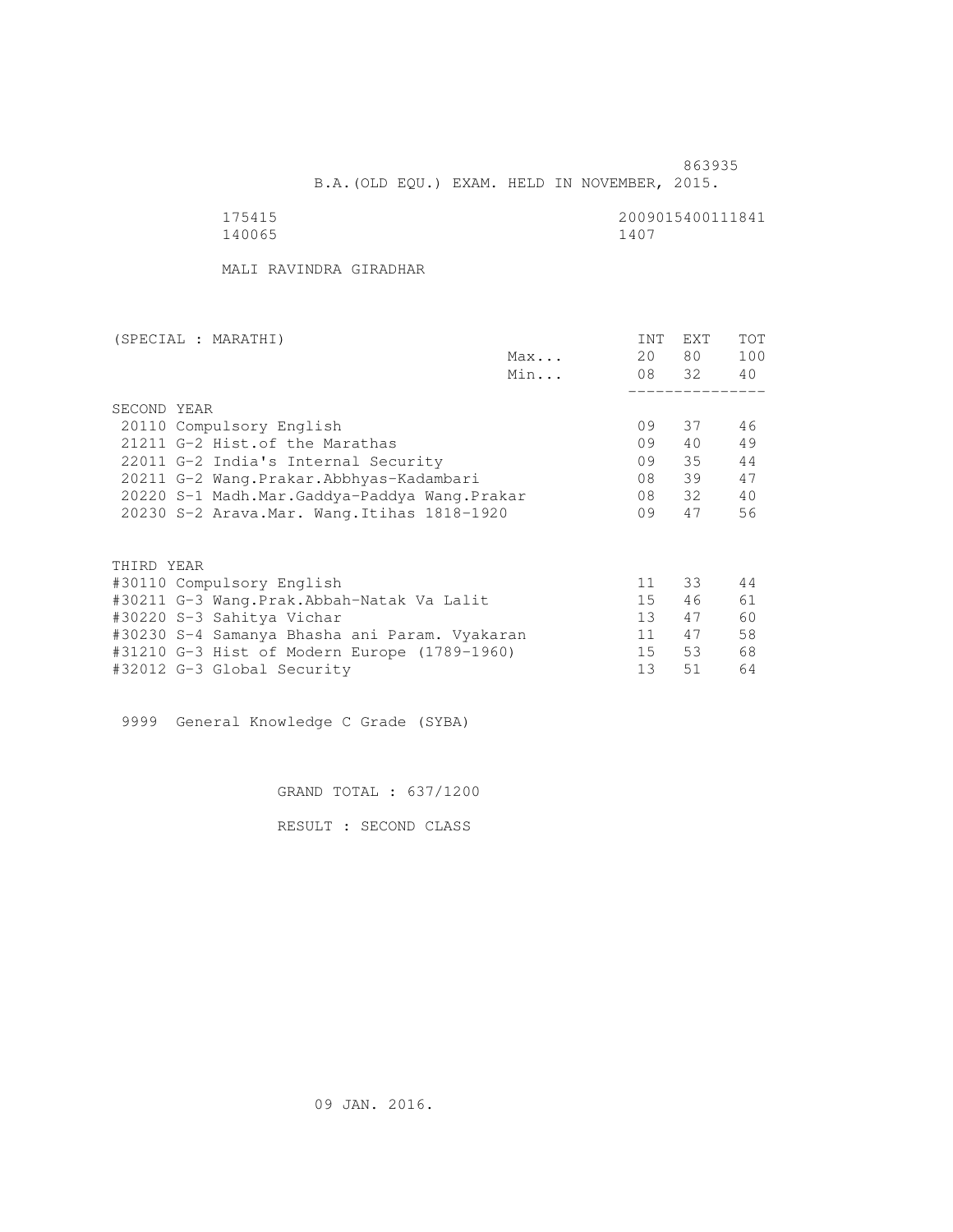B.A.(OLD EQU.) EXAM. HELD IN NOVEMBER, 2015.

 175421 2008015400396911 140065 1407

WAGH VINOD SURESH

| (SPECIAL : ENGLISH)                             |     | <b>INT</b> | EXT   | <b>TOT</b> |
|-------------------------------------------------|-----|------------|-------|------------|
|                                                 | Max | 20         | 80    | 100        |
|                                                 | Min |            | 08 32 | 40         |
|                                                 |     |            |       |            |
| SECOND YEAR                                     |     |            |       |            |
| 20110 Compulsory English                        |     | 14         | 36    | 50         |
| 20211 G-2 Wang. Prakar. Abbhyas-Kadambari       |     | 14         | 51    | 65         |
| 22011 G-2 India's Internal Security             |     | 17         | 53    | 70         |
| 22410 G-2 Int.to the Study of Eng. Lit.         |     | 14         | 36    | 50         |
| 22420 S-1 16th and 17th Century Eng. Lit.       |     | 13         | 40    | 53         |
| 22430 S-2 18th and 19th Century Eng. Lit.       |     | 14         | 33    | 47         |
|                                                 |     |            |       |            |
|                                                 |     |            |       |            |
| THIRD YEAR                                      |     |            |       |            |
| #30110 Compulsory English                       |     | 08         | AB    | FF         |
| #30211 G-3 Wang.Prak.Abbah-Natak Va Lalit       |     | 10         | AB    | FF         |
| #32011 G-3 Disaster Management                  |     | 08         | AB    | FF         |
| #32410 G-3 The Study of Eng. Lang.              |     | 08         | AB    | FF         |
| #32420 S-3 20th Century Eng. Lit.               |     | 10         | AB    | FF         |
| #32430 S-4 Ind. Writing in Eng. & American Lit. |     | 09         | AB    | FF         |

9999 General Knowledge C Grade (SYBA)

GRAND TOTAL : ----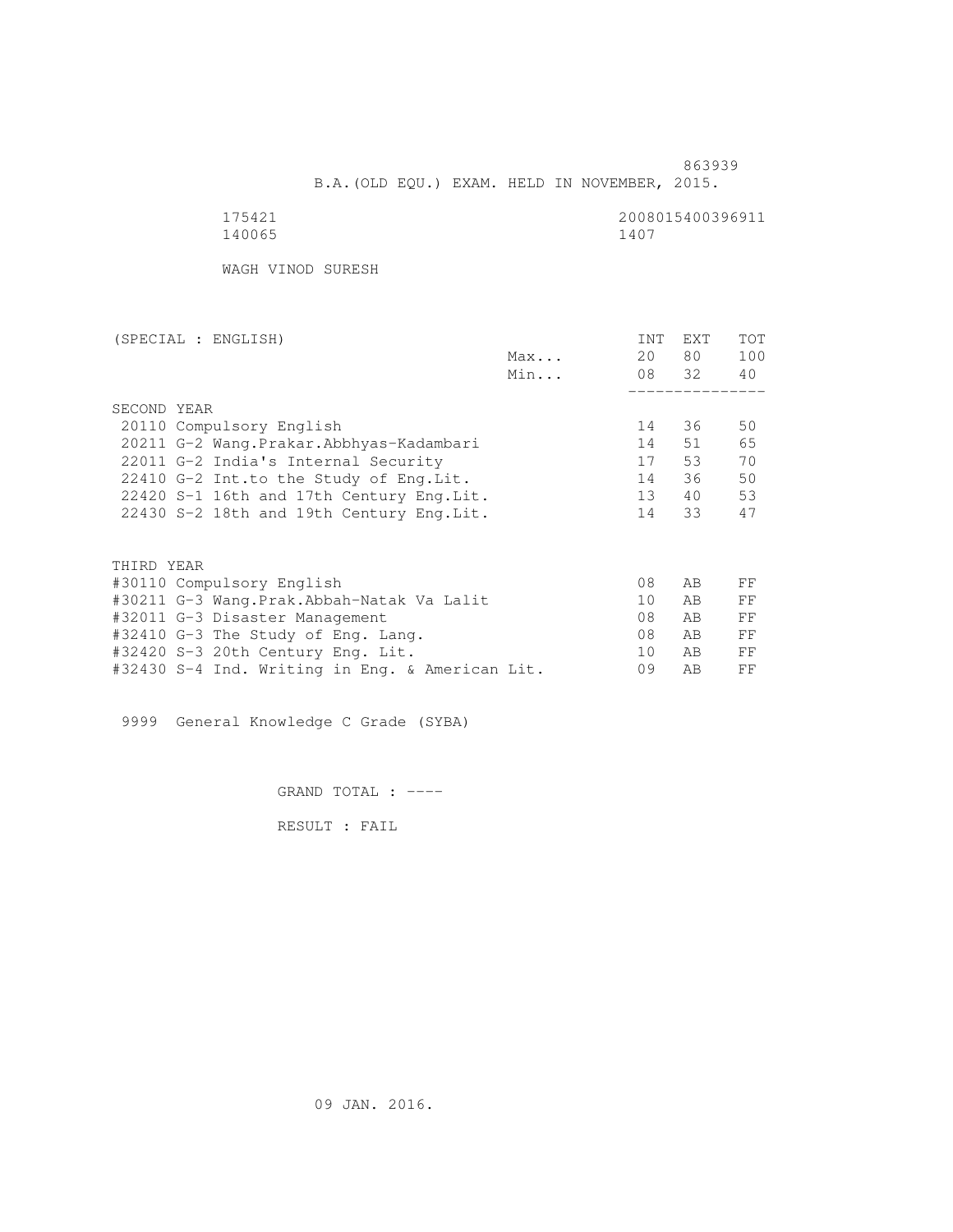B.A.(OLD EQU.) EXAM. HELD IN NOVEMBER, 2015.

175416<br>140065 140065 1407 140065 1407

PARDHI JITENDRA MAGAN (VIMALBAI)

| (SPECIAL : MARATHI) |                                              |     | <b>INT</b> | <b>EXT</b> | TOT |
|---------------------|----------------------------------------------|-----|------------|------------|-----|
|                     |                                              | Max | 20         | 80 —       | 100 |
|                     |                                              | Min |            | 08 32      | 40  |
|                     |                                              |     |            |            |     |
| SECOND YEAR         |                                              |     |            |            |     |
|                     | 20110 Compulsory English                     |     | 13         | 32         | 45  |
|                     | 22011 G-2 India's Internal Security          |     | 15         | 45         | 60  |
|                     | 21111 G-2 Indian Political Thought           |     | 09         | 50         | 59  |
|                     | 20211 G-2 Wang.Prakar.Abbhyas-Kadambari      |     | 11         | 33         | 44  |
|                     | 20220 S-1 Madh.Mar.Gaddya-Paddya Wang.Prakar |     | 13         | 44         | 57  |
|                     | 20230 S-2 Arava. Mar. Wang. Itihas 1818-1920 |     | 15         | 43         | 58  |
|                     |                                              |     |            |            |     |
| THIRD YEAR          |                                              |     |            |            |     |
|                     | #30110 Compulsory English                    |     | 16         | 02         | FF  |
|                     | 32011 G-3 Disaster Management                |     | 15         | 48         | 63  |
|                     | 31111 G-3 Western Political Thought          |     | 11         | 46         | 57  |
|                     | 30211 G-3 Wang.Prak.Abbah-Natak Va Lalit     |     | 14         | 41         | 55  |
|                     | 30220 S-3 Sahitya Vichar                     |     | 16         | 55         | 71  |
|                     | 30230 S-4 Samanya Bhasha ani Param. Vyakaran |     | 13         | 52         | 65  |
|                     |                                              |     |            |            |     |

9999 General Knowledge C Grade (SYBA)

GRAND TOTAL : ----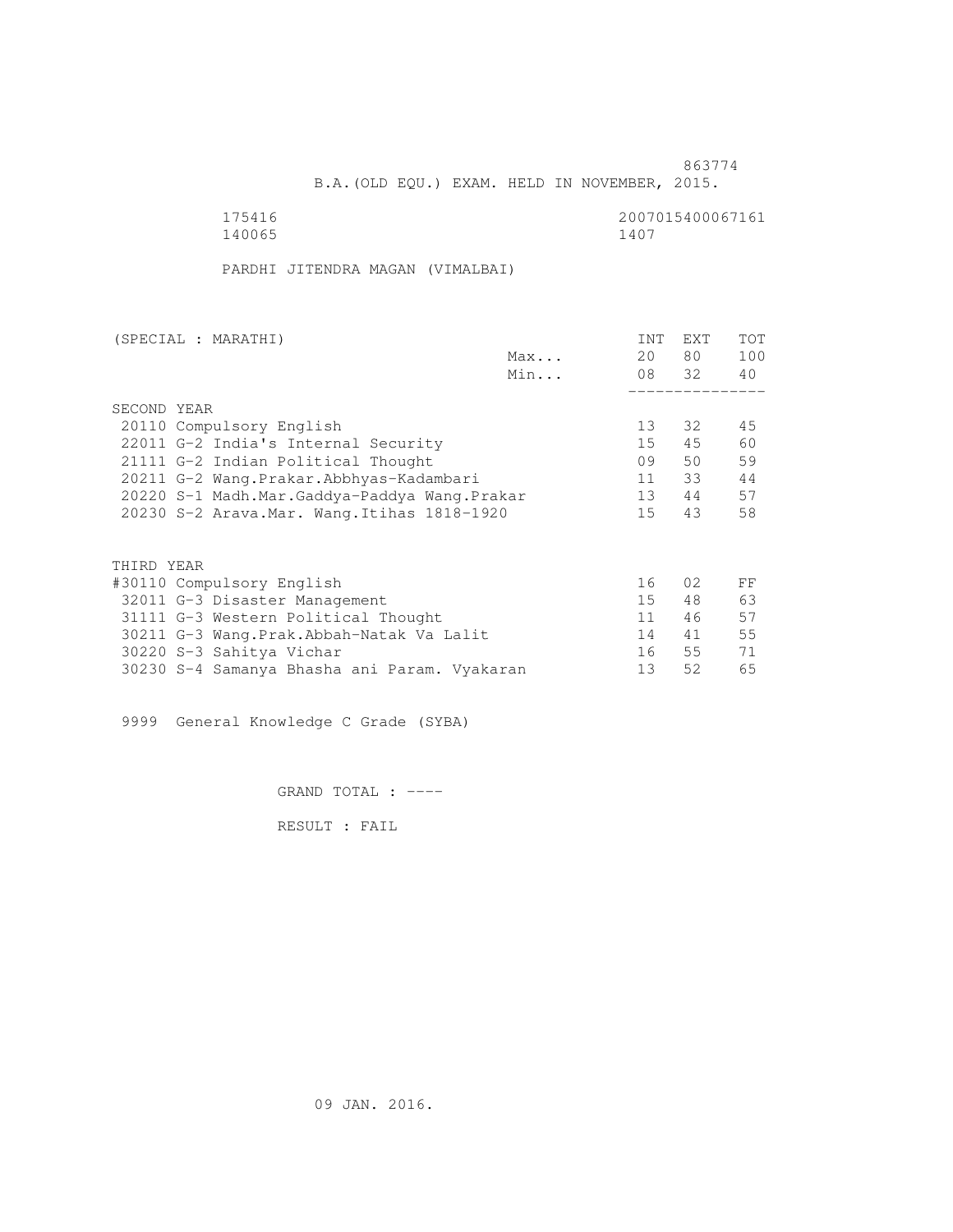B.A.(OLD EQU.) EXAM. HELD IN NOVEMBER, 2015.

| 175420 | 2007015400067095 |
|--------|------------------|
| 140065 | 1407             |

VISAVE PRASHANT SHANTARAM (NANDABAI)

| (SPECIAL : DEFENCE & STRATEGIC STUD.)       |     | <b>INT</b> | <b>EXT</b> | TOT |
|---------------------------------------------|-----|------------|------------|-----|
|                                             | Max | 20         | 80 —       | 100 |
|                                             | Min |            | 08 32      | 40  |
|                                             |     |            |            |     |
| SECOND YEAR                                 |     |            |            |     |
| 20110 Compulsory English                    |     | 09         | 33         | 42. |
| 20211 G-2 Wang. Prakar. Abbhyas-Kadambari   |     | 09         | 43         | 52  |
| 21111 G-2 Indian Political Thought          |     | 09         | 39         | 48  |
| 22011 G-2 India's Internal Security         |     | 08         | 42         | 50  |
| 22021 S-1 Modern Warfare                    |     | 09         | 40         | 49  |
| 22031 S-2 Defence Organisation of India     |     | 09         | 55         | 64  |
|                                             |     |            |            |     |
| THIRD YEAR                                  |     |            |            |     |
| #30110 Compulsory English                   |     | 10         | AB         | FF  |
| 30211 G-3 Wang. Prak. Abbah-Natak Va Lalit  |     | 10         | 55         | 65  |
| 31111 G-3 Western Political Thought         |     | 09         | 36         | 45  |
| 32011 G-3 Disaster Management               |     | 08         | 36         | 44  |
| 32021 S-3 Contemporary Study of War & Peace |     | 08         | 56         | 64  |
| 32031 S-4 Geopolitics & Military Geography  |     | 09         | 48         | 57  |
|                                             |     |            |            |     |

9999 General Knowledge B Grade (SYBA)

GRAND TOTAL : ----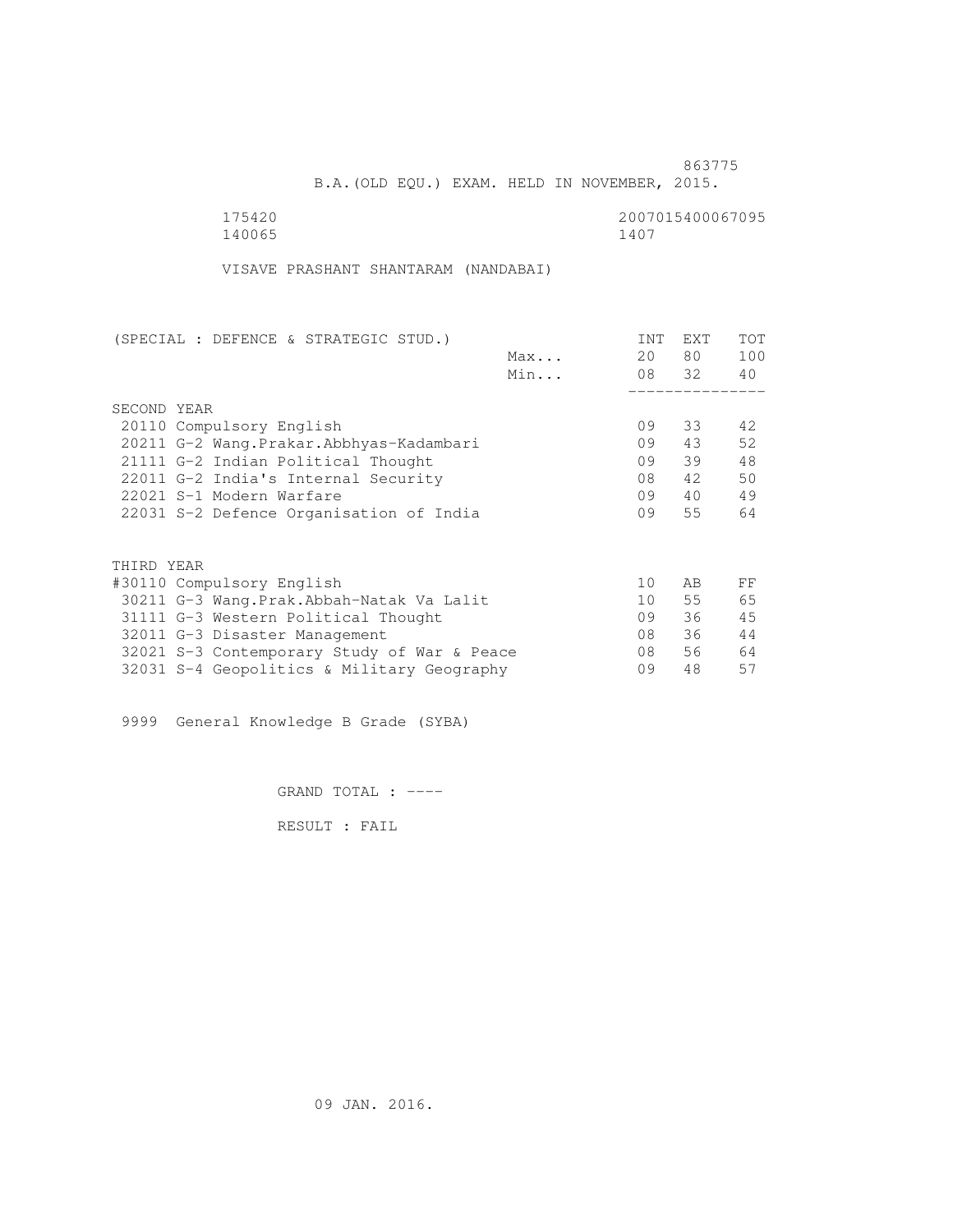B.A.(OLD EQU.) EXAM. HELD IN NOVEMBER, 2015.

 175173 2009015400005901 150028 1509

SHAIKH NIZAMUDDIN NASIRUDDING (REHANA BI)

| (SPECIAL : HINDI)                            |     | INT | <b>EXT</b> | TOT |
|----------------------------------------------|-----|-----|------------|-----|
|                                              | Max | 20  | 80 —       | 100 |
|                                              | Min |     | 08 32 40   |     |
|                                              |     |     |            |     |
| SECOND YEAR                                  |     |     |            |     |
| 20110 Compulsory English                     |     | 11  | 32         | 43  |
| 21211 G-2 Hist. of the Marathas              |     | 16  | 41         | 57  |
| 21512 G-2 Geography of Maharashtra           |     |     | 14 32      | 46  |
| 20511 G-2 Samanya Hindi                      |     |     | 16 39      | 55  |
| 20520 S-1 Kavya Shasthra                     |     |     | 16 37      | 53  |
| 20530 S-2 Uppanyas, Natak Evam Vyang         |     | 15  | 46         | 61  |
| THIRD YEAR                                   |     |     |            |     |
| #30110 Compulsory English                    |     |     | $15 \t24*$ | 39  |
| 31210 G-3 Hist of Modern Europe (1789-1960)  |     | 08  | 33         | 41  |
| 31511 G-3 Population Geography               |     | 12  | 35         | 47  |
| 30511 G-3 Samanya Hindi                      |     | 15  | 41         | 56  |
| 30520 S-3 Hindi Sahitya Ka Itihas            |     | 12  | 32         | 44  |
|                                              |     | 12  | 32         | 44  |
| 30530 S-4 Bhasha Vidnyan tatha Rashtrabhasha |     |     |            |     |

#9999 General Knowledge C Grade (SYBA)

GRAND TOTAL : 586/1200

RESULT : PASS CLASS

\* O.4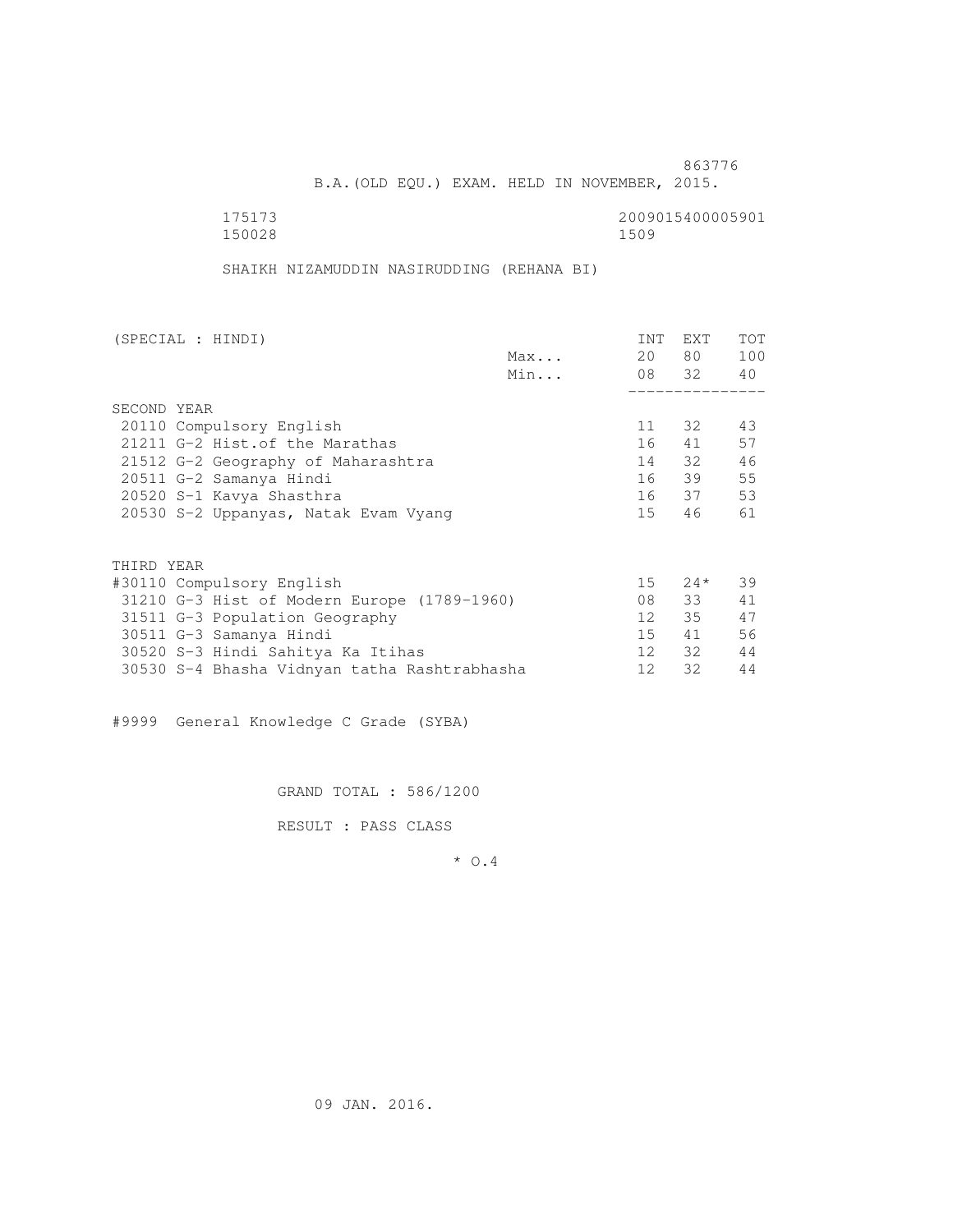B.A.(OLD EQU.) EXAM. HELD IN NOVEMBER, 2015.

175175<br>150028 150028 1500 150028 1509

JOSHI BHUSHAN PURUSHOTTAM (USHABAI)

| (SPECIAL : HISTORY)                         |     | <b>INT</b> | <b>EXT</b> | TOT |
|---------------------------------------------|-----|------------|------------|-----|
|                                             | Max | 20         | 80 —       | 100 |
|                                             | Min |            | 08 32      | 40  |
|                                             |     |            |            |     |
| SECOND YEAR                                 |     |            |            |     |
| #20110 Compulsory English                   |     | 12         | 02         | FF  |
| 20511 G-2 Samanya Hindi                     |     | 16         | 39         | 55  |
| 21512 G-2 Geography of Maharashtra          |     | 13         | 48         | 61  |
| 21211 G-2 Hist. of the Marathas             |     | 16         | 51         | 67  |
| 21222 S-1 Modern India (1757-1857)          |     | 15         | 45         | 60  |
| 21230 S-2 Ancient India (Upto 1206)         |     | 16         | 32         | 48  |
|                                             |     |            |            |     |
| THIRD YEAR                                  |     |            |            |     |
| #30110 Compulsory English                   |     | 17         | 01         | FF  |
| 30511 G-3 Samanya Hindi                     |     | 10         | 36         | 46  |
| 31511 G-3 Population Geography              |     | 08         | 44         | 52  |
| 31210 G-3 Hist of Modern Europe (1789-1960) |     | 08         | 32         | 40  |
| 31221 S-3 Hist of China & Japan (1840-1960) |     | 10         | 34         | 44  |
| 31230 S-4 Medieval India (1206-1707)        |     | 16         | 32         | 48  |
|                                             |     |            |            |     |

9999 General Knowledge C Grade (SYBA)

GRAND TOTAL : ----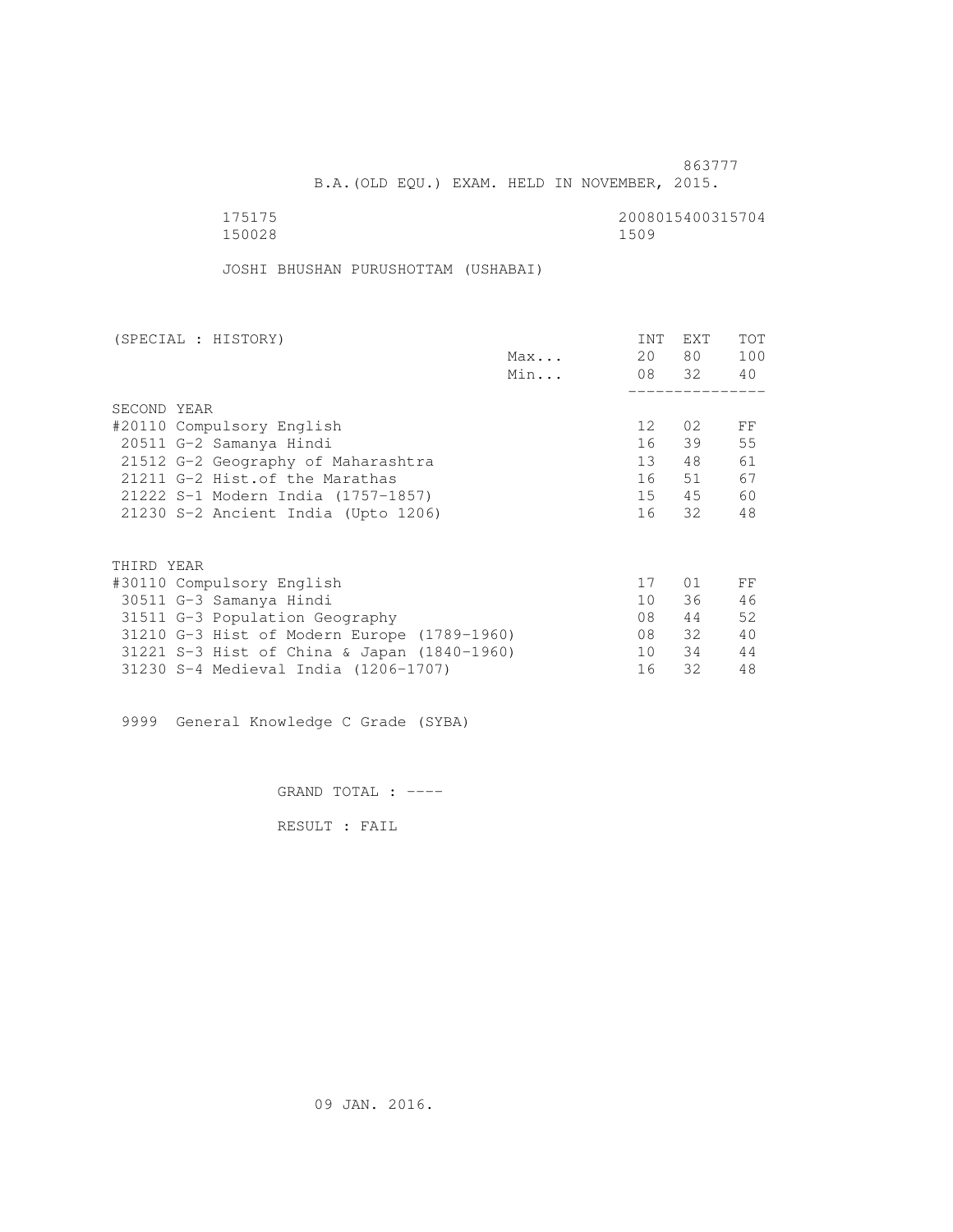B.A.(OLD EQU.) EXAM. HELD IN NOVEMBER, 2015.

 175176 2009015400129212 150056 1522

KOLI RAHUL VIJAY (SUREKHA)

| (SPECIAL : MARATHI)                            |     | <b>INT</b>      | <b>EXT</b>       | <b>TOT</b> |
|------------------------------------------------|-----|-----------------|------------------|------------|
|                                                | Max | 20              | 80               | 100        |
|                                                | Min |                 | 08 32            | 40         |
|                                                |     |                 |                  |            |
| SECOND YEAR                                    |     |                 |                  |            |
| #20110 Compulsory English                      |     | 08              | $27*$            | 35         |
| 21211 G-2 Hist. of the Marathas                |     | 15              | 50               | 65         |
| 21711 G-2 Advanced Social Psychology           |     | 08              | 41               | 49         |
| 20211 G-2 Wang.Prakar.Abbhyas-Kadambari        |     | 10              | 55               | 65         |
| 20220 S-1 Madh.Mar.Gaddya-Paddya Wang.Prakar   |     | 16              | 43               | 59         |
| $20230$ S-2 Arava.Mar. Wang.Itihas $1818-1920$ |     | 13              | 45               | 58         |
|                                                |     |                 |                  |            |
|                                                |     |                 |                  |            |
| THIRD YEAR                                     |     |                 |                  |            |
| 30110 Compulsory English                       |     | 12 <sup>°</sup> | $26+6^{\circ}38$ |            |
| 31210 G-3 Hist of Modern Europe (1789-1960)    |     | 15              | 32               | 47         |
| 31711 G-3 App. Psy. & Modern Life              |     | 12 <sup>°</sup> | 33               | 45         |
| 30211 G-3 Wang.Prak.Abbah-Natak Va Lalit       |     | 17              | 32               | 49         |
| 30220 S-3 Sahitya Vichar                       |     | 14              | 55               | 69         |

9999 General Knowledge C Grade (SYBA)

 $\mathcal{A}$  and  $\mathcal{A}$  are the set of  $\mathcal{A}$ GRAND TOTAL : 635+10=645/1200

30230 S-4 Samanya Bhasha ani Param. Vyakaran 16 40 56

RESULT : SECOND CLASS

 $*$  0.4  $*$  0.163

09 JAN. 2016.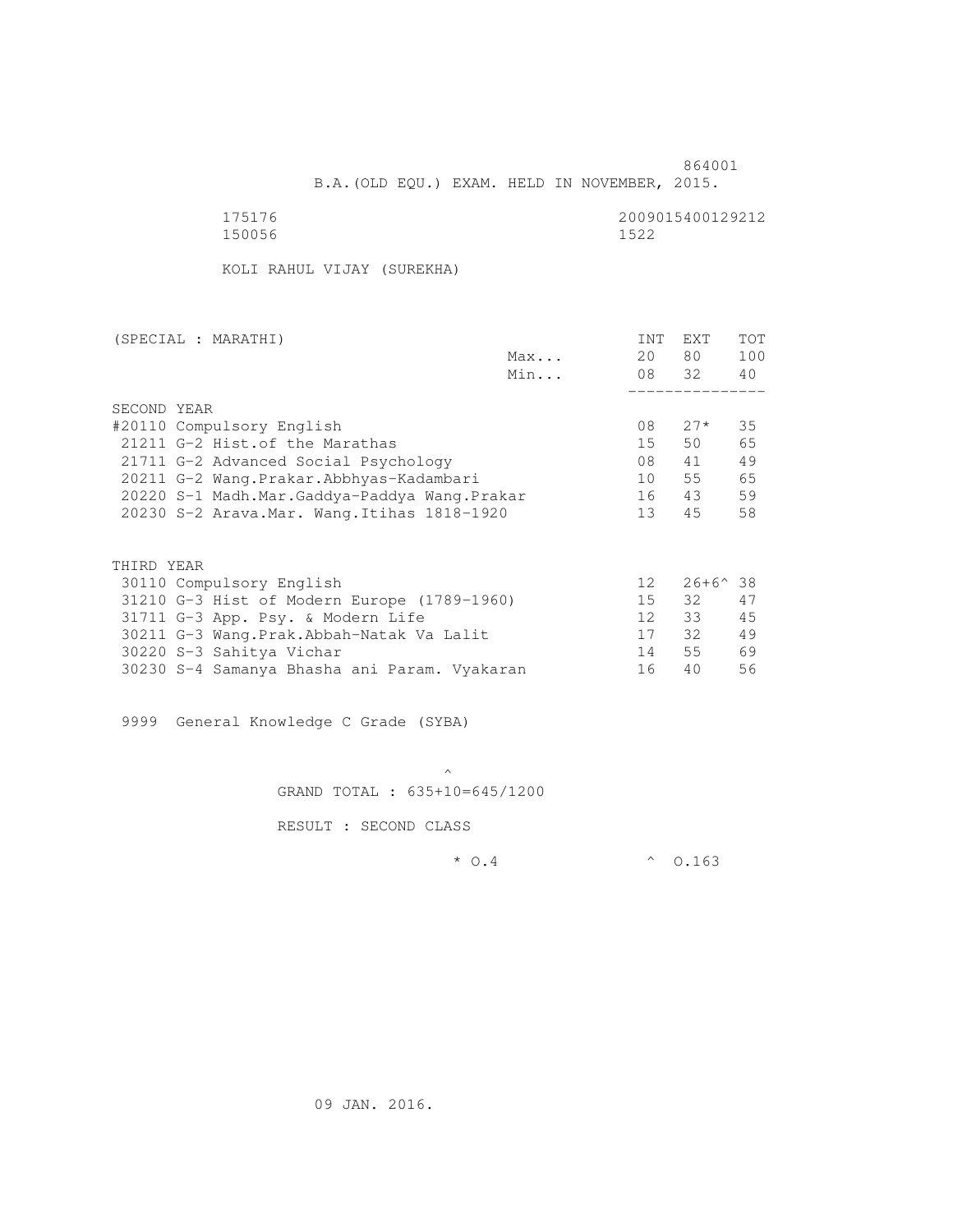B.A.(OLD EQU.) EXAM. HELD IN NOVEMBER, 2015.

 175177 2008015400345684 150056 1522

TAYADE MINAKSHI SHARAD (SHOBHA)

| (SPECIAL : MARATHI) |                                              |     | INT             | EXT   | <b>TOT</b> |
|---------------------|----------------------------------------------|-----|-----------------|-------|------------|
|                     |                                              | Max | 20              | 80 —  | 100        |
|                     |                                              | Min |                 | 08 32 | 40         |
|                     |                                              |     |                 |       |            |
| SECOND YEAR         |                                              |     |                 |       |            |
|                     | #20110 Compulsory English                    |     | 17              | 20    | FF         |
|                     | 21111 G-2 Indian Political Thought           |     | 15              | 41    | 56         |
|                     | 21711 G-2 Advanced Social Psychology         |     | 10              | 32    | 42         |
|                     | 20211 G-2 Wang.Prakar.Abbhyas-Kadambari      |     | 13              | 32    | 45         |
|                     | 20220 S-1 Madh.Mar.Gaddya-Paddya Wang.Prakar |     | 13              | 51    | 64         |
|                     | 20230 S-2 Arava. Mar. Wang. Itihas 1818-1920 |     | 18              | 49    | 67         |
|                     |                                              |     |                 |       |            |
| THIRD YEAR          |                                              |     |                 |       |            |
|                     | #30110 Compulsory English                    |     | 13 <sup>°</sup> | 13    | FF         |
|                     | 31112 G-3 Thought of Dr. B.R. Ambedkar       |     | 15              | 36    | 51         |
|                     | 31711 G-3 App. Psy. & Modern Life            |     | 10 <sup>1</sup> | 50    | 60         |
|                     | 30211 G-3 Wang.Prak.Abbah-Natak Va Lalit     |     | 14              | 49    | 63         |
|                     | 30220 S-3 Sahitya Vichar                     |     | 16              | 42    | 58         |
|                     | 30230 S-4 Samanya Bhasha ani Param. Vyakaran |     | 15              | 51    | 66         |
|                     |                                              |     |                 |       |            |

9999 General Knowledge C Grade (SYBA)

GRAND TOTAL : ----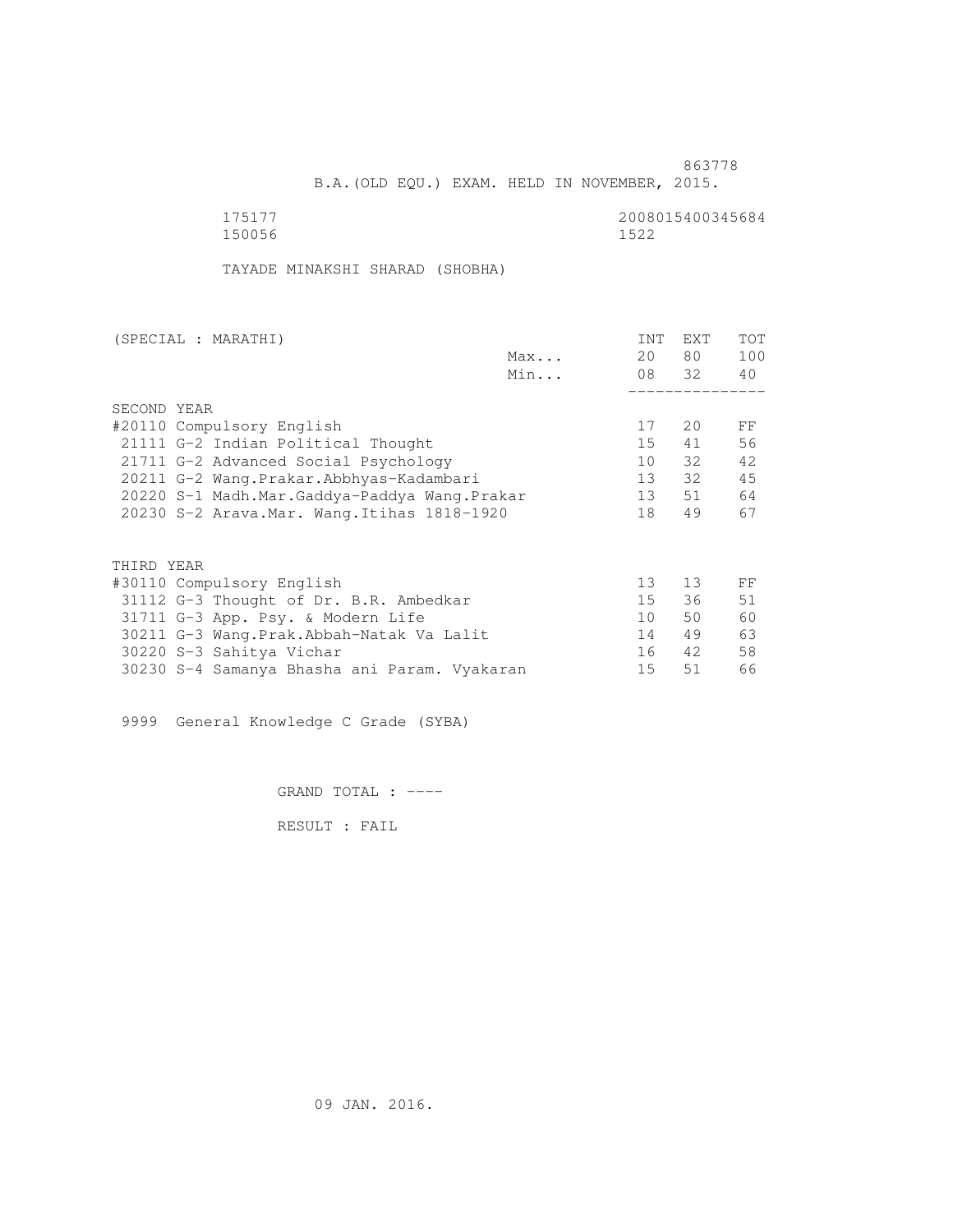B.A.(OLD EQU.) EXAM. HELD IN NOVEMBER, 2015.

 175178 2009015400129517 150056 1522

BHALERAO YOGESH DAYANAND (SUNANDA)

| (SPECIAL : ECONOMICS)                       |     | <b>INT</b>      | <b>EXT</b>     | TOT |
|---------------------------------------------|-----|-----------------|----------------|-----|
|                                             | Max | 20              | 80             | 100 |
|                                             | Min |                 | 08 32          | 40  |
|                                             |     |                 |                |     |
| SECOND YEAR                                 |     |                 |                |     |
| #20110 Compulsory English                   |     | 08              | 06             | FF  |
| 20211 G-2 Wang. Prakar. Abbhyas-Kadambari   |     | 16              | 35             | 51  |
| 21211 G-2 Hist. of the Marathas             |     | 18              | 42             | 60  |
| 21010 G-2 Indian Economy Since 1980         |     | 13 <sup>7</sup> | 35             | 48  |
| 21020 S-1 Advanced Micro-Ecomomics          |     | 14              | 32             | 46  |
| 21030 S-2 Advanced Macro Economics          |     | 15 <sup>7</sup> | 34             | 49  |
|                                             |     |                 |                |     |
| THIRD YEAR                                  |     |                 |                |     |
| #30110 Compulsory English                   |     | 11              | 0 <sub>0</sub> | FF  |
| 30211 G-3 Wang.Prak.Abbah-Natak Va Lalit    |     | 12 <sup>°</sup> | 45             | 57  |
| 31210 G-3 Hist of Modern Europe (1789-1960) |     | 14              | 42             | 56  |
| 31010 G-3 Ind. Eco. Since 1980 Part-II      |     | 13              | 32             | 45  |
| 31021 S-3 Public Finance & Policies         |     | 12 <sup>°</sup> | 33             | 45  |
| 31031 S-4 International Trade & Practices   |     | 12              | 36             | 48  |
|                                             |     |                 |                |     |

9999 General Knowledge C Grade (SYBA)

GRAND TOTAL : ----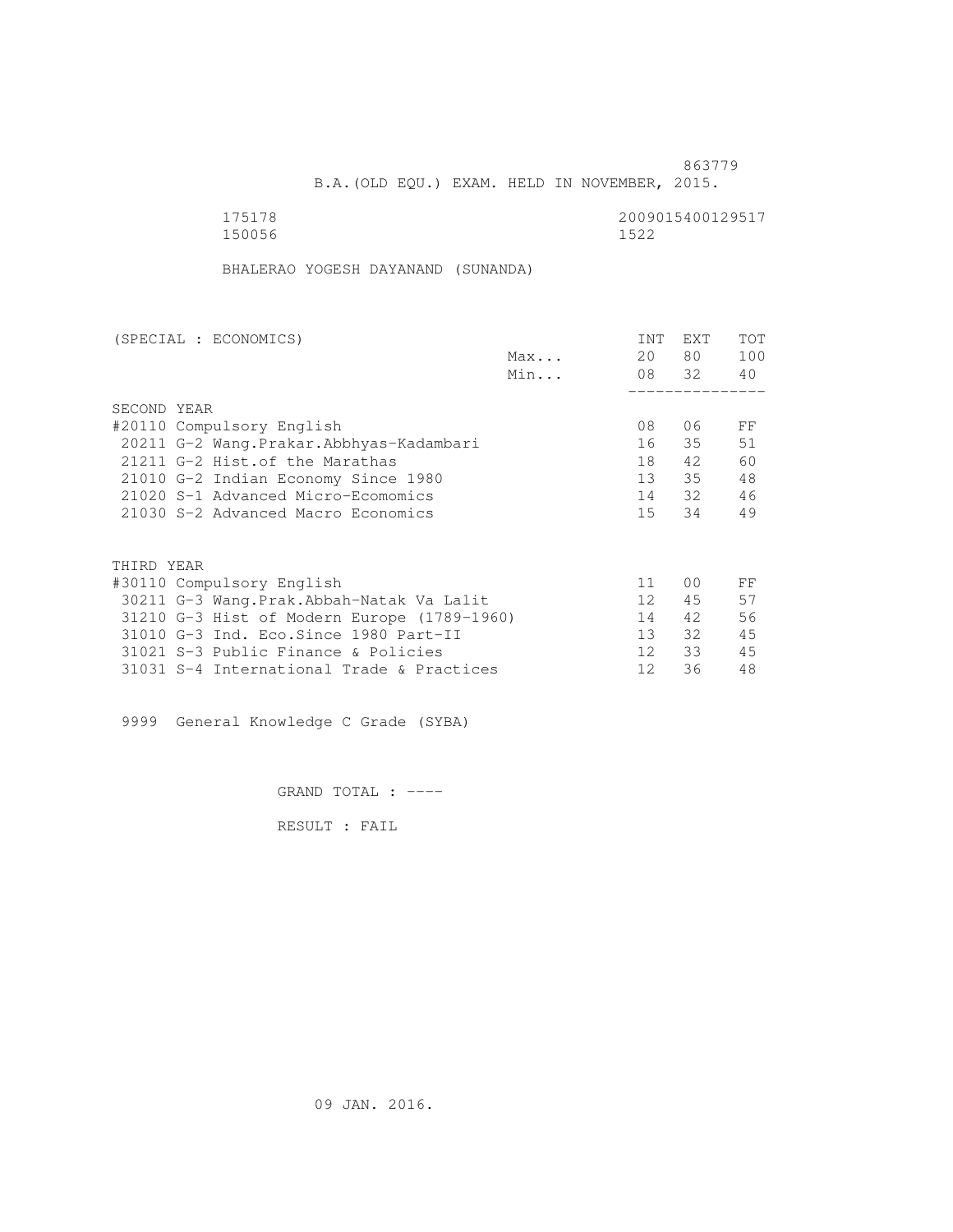B.A.(OLD EQU.) EXAM. HELD IN NOVEMBER, 2015.

 175179 2009015400128827 150056 1522

JAWALE CHETAN CHANDRAKANT (INDU)

| (SPECIAL : ECONOMICS)                       |     | <b>INT</b>      | <b>EXT</b> | TOT |
|---------------------------------------------|-----|-----------------|------------|-----|
|                                             | Max | 20              | 80         | 100 |
|                                             | Min |                 | 08 32      | 40  |
|                                             |     |                 |            |     |
| SECOND YEAR                                 |     |                 |            |     |
| #20110 Compulsory English                   |     | 08              | 0.3        | FF  |
| 20211 G-2 Wang. Prakar. Abbhyas-Kadambari   |     | 09              | 42         | 51  |
| 21211 G-2 Hist. of the Marathas             |     | 14              | 54         | 68  |
| 21010 G-2 Indian Economy Since 1980         |     | 13 <sup>7</sup> | 40         | 53  |
| 21020 S-1 Advanced Micro-Ecomomics          |     | 15              | 33         | 48  |
| 21030 S-2 Advanced Macro Economics          |     | 13 <sup>7</sup> | 32         | 45  |
|                                             |     |                 |            |     |
| THIRD YEAR                                  |     |                 |            |     |
| #30110 Compulsory English                   |     | 13 <sup>°</sup> | 0.3        | FF  |
| 30211 G-3 Wang.Prak.Abbah-Natak Va Lalit    |     | 13 <sup>°</sup> | 37         | 50  |
| 31210 G-3 Hist of Modern Europe (1789-1960) |     | 16              | 50         | 66  |
| 31010 G-3 Ind. Eco. Since 1980 Part-II      |     | 14              | 38         | 52  |
| 31021 S-3 Public Finance & Policies         |     | 13 <sup>°</sup> | 32         | 45  |
| 31031 S-4 International Trade & Practices   |     | 13              | 37         | 50  |

9999 General Knowledge B Grade (SYBA)

GRAND TOTAL : ----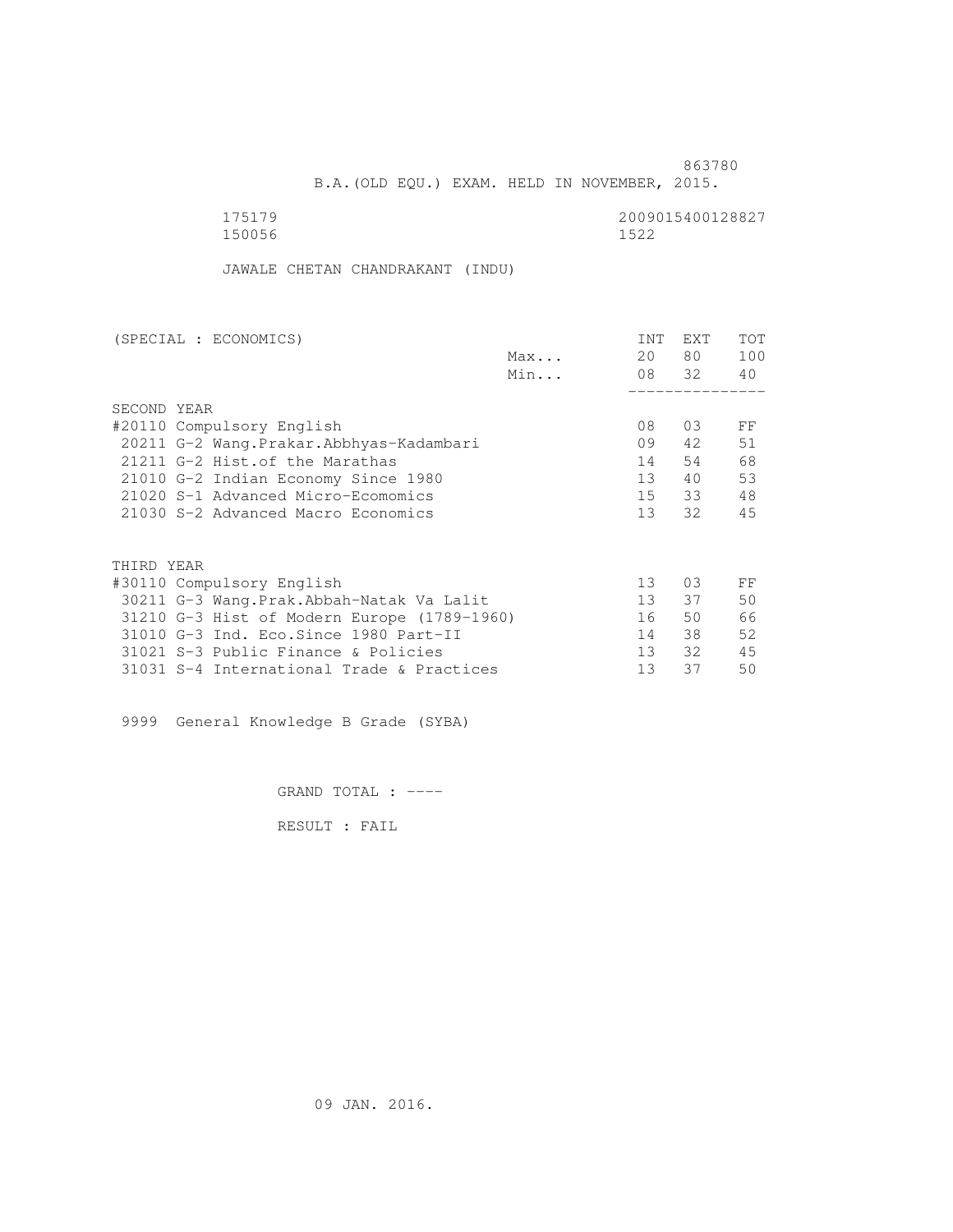B.A.(OLD EQU.) EXAM. HELD IN NOVEMBER, 2015.

| 175180 | 2009015400129227 |
|--------|------------------|
| 150056 | 1522             |

KURKURE YOGESH DINKAR (JOSHNA)

| (SPECIAL : ECONOMICS)                     | <b>INT</b>      | <b>EXT</b> | TOT |
|-------------------------------------------|-----------------|------------|-----|
| Max                                       | 20              | 80 —       | 100 |
| Min                                       |                 | 08 32      | 40  |
|                                           |                 |            |     |
| SECOND YEAR                               |                 |            |     |
| #20110 Compulsory English                 | 11              | 03         | FF  |
| 20511 G-2 Samanya Hindi                   | 09              | 32         | 41  |
| 21711 G-2 Advanced Social Psychology      | 12 <sup>°</sup> | 36         | 48  |
| 21010 G-2 Indian Economy Since 1980       | 11              | 44         | 55  |
| 21020 S-1 Advanced Micro-Ecomomics        | 13              | 46         | 59  |
| 21030 S-2 Advanced Macro Economics        | 15 <sub>1</sub> | 32         | 47  |
|                                           |                 |            |     |
| THIRD YEAR                                |                 |            |     |
| #30110 Compulsory English                 | 10              | 03         | FF  |
| 30511 G-3 Samanya Hindi                   | 10 <sup>1</sup> | 32         | 42  |
| 31711 G-3 App. Psy. & Modern Life         | 10 <sup>1</sup> | 34         | 44  |
| 31010 G-3 Ind. Eco. Since 1980 Part-II    | 11              | 32         | 43  |
| 31021 S-3 Public Finance & Policies       | 14              | 51         | 65  |
| 31031 S-4 International Trade & Practices | 14              | 41         | 55  |

9999 General Knowledge C Grade (SYBA)

GRAND TOTAL : ----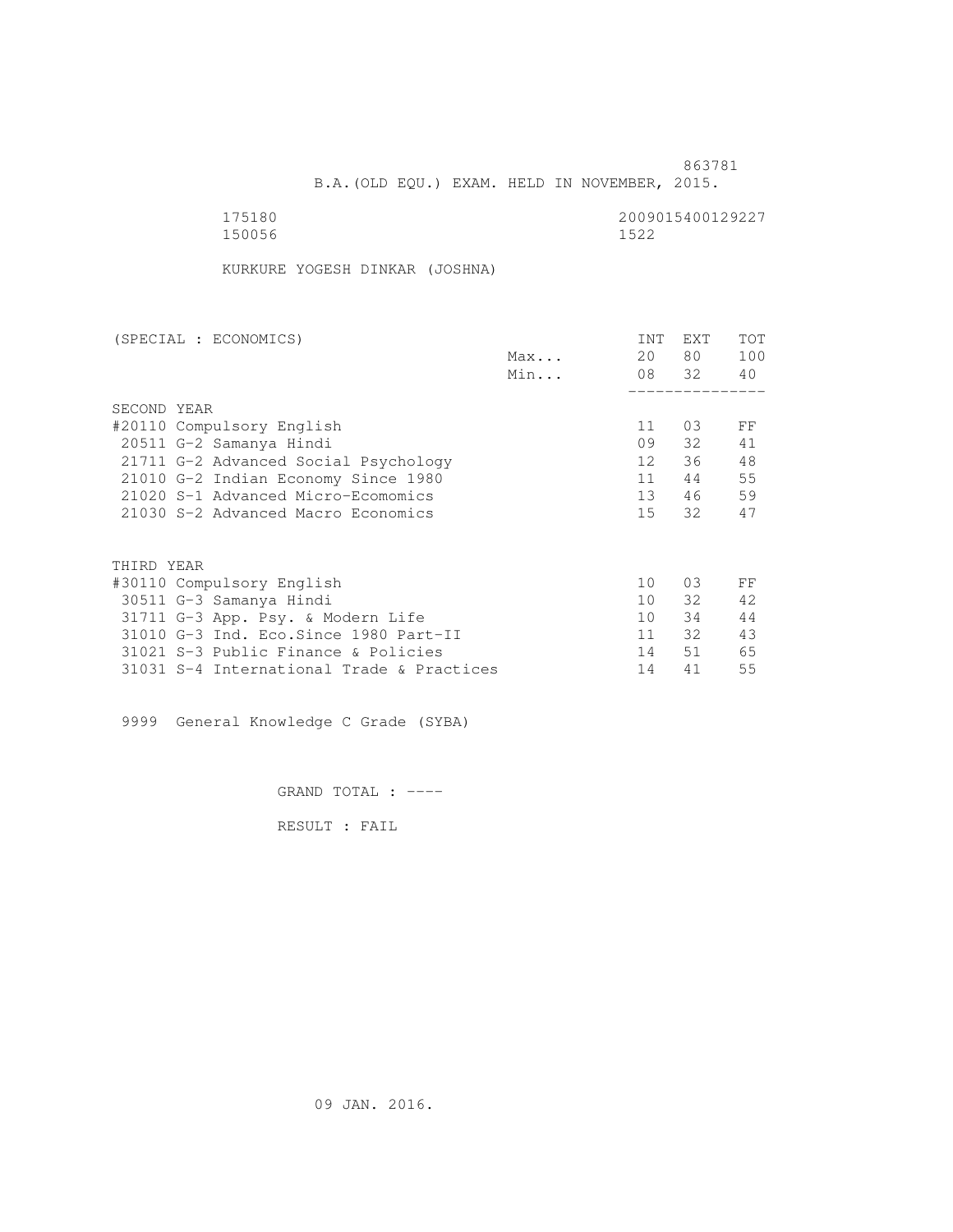B.A.(OLD EQU.) EXAM. HELD IN NOVEMBER, 2015.

| 175424 | 2008015400346312 |
|--------|------------------|
| 150056 | 1522             |

KUMBHAR ARAVIND DINKAR (NIRMALA)

| (SPECIAL : POLITICAL SCIENCE)               | INT | EXT      | TOT |
|---------------------------------------------|-----|----------|-----|
| Max                                         | 20  | 80 —     | 100 |
| Min                                         |     | 08 32 40 |     |
|                                             |     |          |     |
| SECOND YEAR                                 |     |          |     |
| 20110 Compulsory English                    | 11  | 35       | 46  |
| 21211 G-2 Hist. of the Marathas             | 15  | 44       | 59  |
| 21711 G-2 Advanced Social Psychology        | 11  | 40       | 51  |
| 21111 G-2 Indian Political Thought          | 16  | 40       | 56  |
| 21120 S-1 Modern Political Ideologies       |     | 16 39    | 55  |
| 21130 S-2 Pol.Dev. & Adm. of Maharashtra    | 16  | 47       | 63  |
|                                             |     |          |     |
| THIRD YEAR                                  |     |          |     |
| #30110 Compulsory English                   | 14  | 18       | FF  |
| 31210 G-3 Hist of Modern Europe (1789-1960) | 16  | 37       | 53  |
| 31711 G-3 App. Psy. & Modern Life           | 18  | 46       | 64  |
| 31112 G-3 Thought of Dr. B.R. Ambedkar      | 17  | 38       | 55  |
| 31120 S-3 Personal Adm. & Mgt.              | 17  | 34       | 51  |
| 31130 S-4 Modern Pol.Analysis               | 18  | 36       | 54  |

9999 General Knowledge B Grade (SYBA)

GRAND TOTAL : ----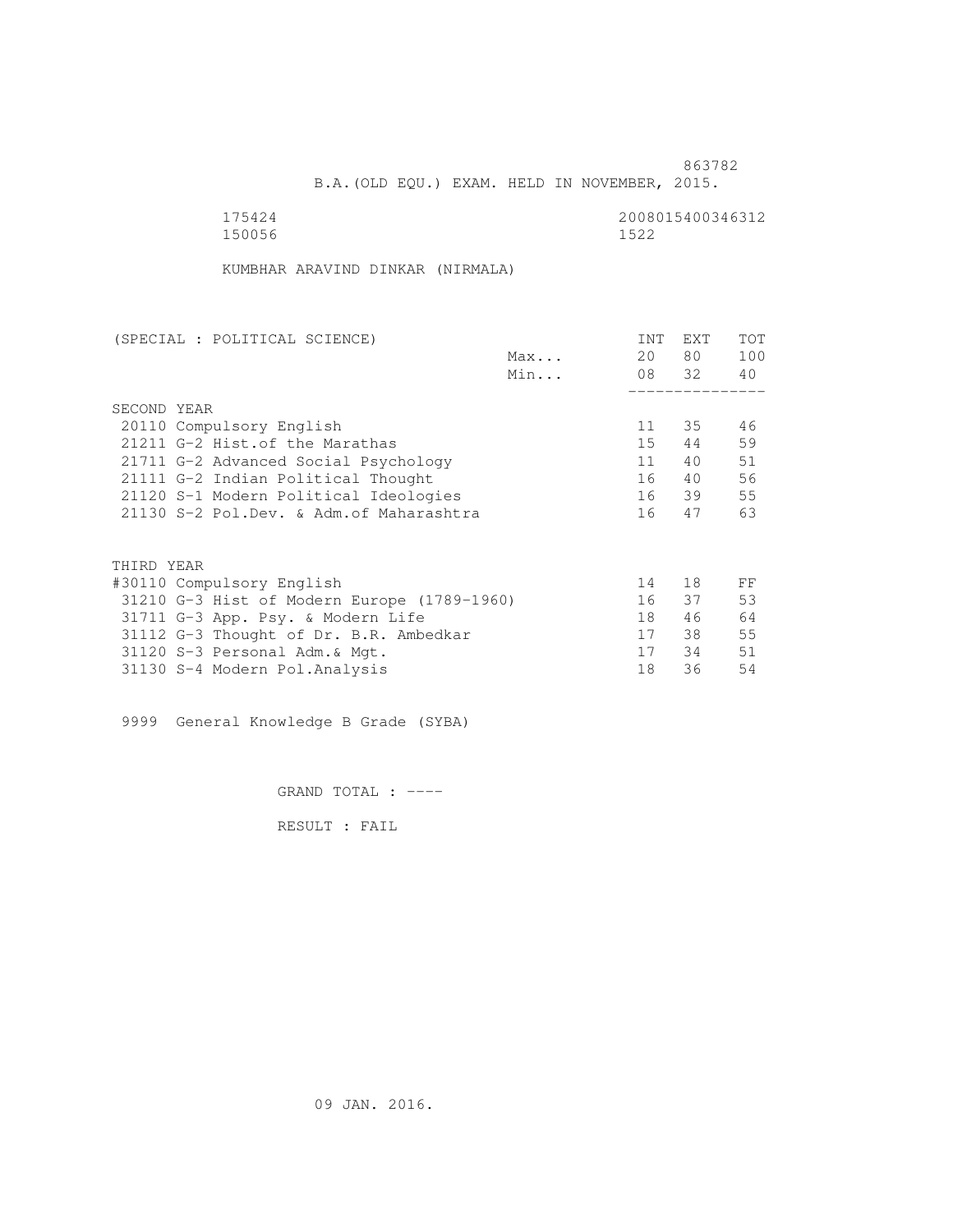863783

| 175425 | 2009015400128874 |
|--------|------------------|
| 150056 | 1522             |

SONAWANE NITIN ASHOK (ASHA)

| (SPECIAL : POLITICAL SCIENCE)             |     | INT              | EXT    | TOT |
|-------------------------------------------|-----|------------------|--------|-----|
|                                           | Max | 20               | 80 —   | 100 |
|                                           | Min |                  | 08 32  | 40  |
|                                           |     |                  |        |     |
| SECOND YEAR                               |     |                  |        |     |
| 20110 Compulsory English                  |     | 09               | 32     | 41  |
| 20211 G-2 Wang. Prakar. Abbhyas-Kadambari |     | 12 <sup>12</sup> | 42     | 54  |
| 20511 G-2 Samanya Hindi                   |     | 12               | 32     | 44  |
| 21111 G-2 Indian Political Thought        |     | 17               | 57     | 74  |
| 21120 S-1 Modern Political Ideologies     |     |                  | 16 32  | 48  |
| 21130 S-2 Pol.Dev. & Adm.of Maharashtra   |     | 17               | 42     | 59  |
| THIRD YEAR                                |     |                  |        |     |
|                                           |     | 12 <sup>°</sup>  | $15 -$ | FF  |
| #30110 Compulsory English                 |     | 14               |        | 60  |
| 30211 G-3 Wang.Prak.Abbah-Natak Va Lalit  |     |                  | 46     |     |
| 30511 G-3 Samanya Hindi                   |     | 12 <sup>1</sup>  | 42     | 54  |
| 31112 G-3 Thought of Dr. B.R. Ambedkar    |     | 16               | 44     | 60  |
| 31120 S-3 Personal Adm. & Mgt.            |     | 17               | 32     | 49  |
| 31130 S-4 Modern Pol. Analysis            |     | 16               | 32     | 48  |
|                                           |     |                  |        |     |

9999 General Knowledge C Grade (SYBA)

GRAND TOTAL : ----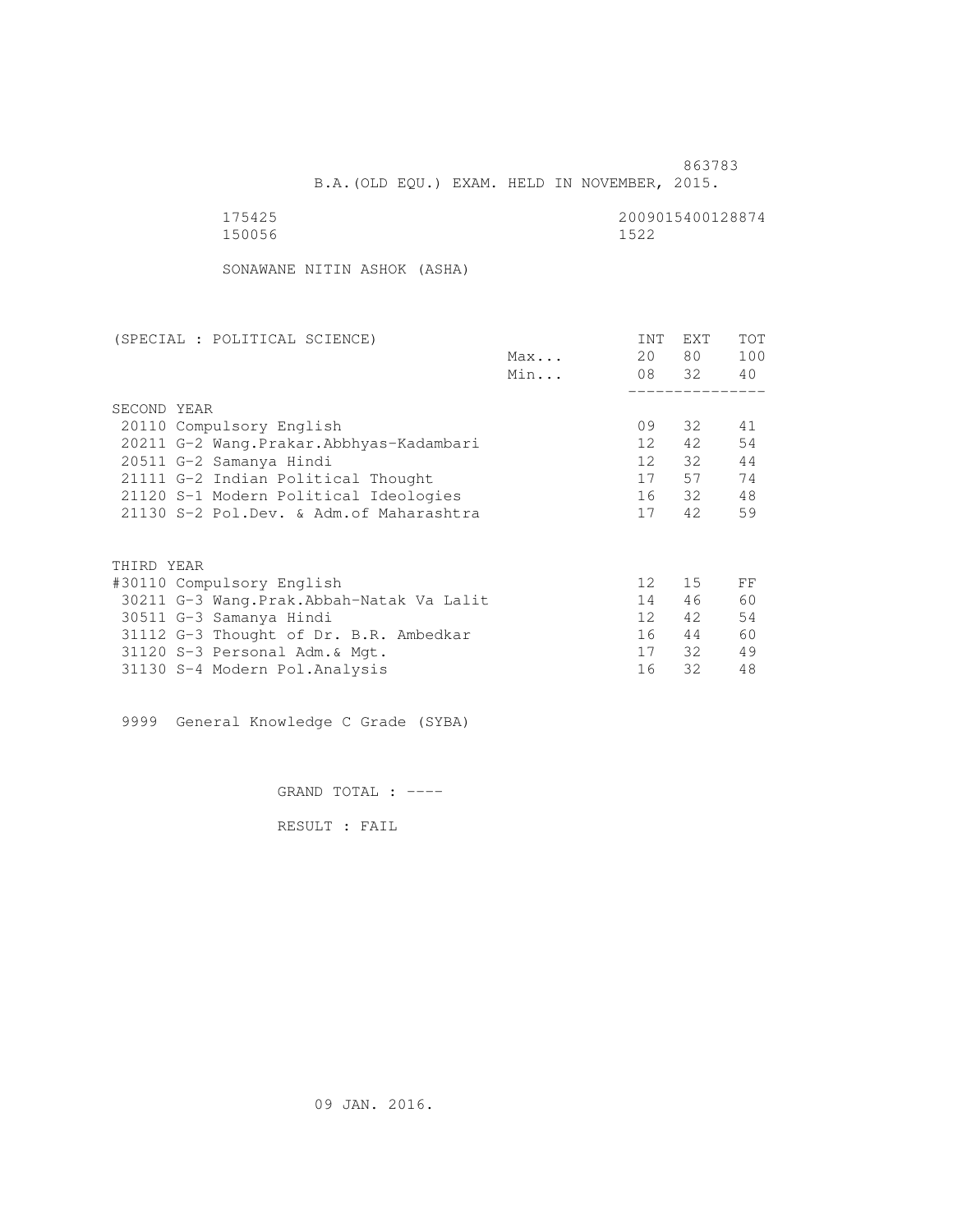| .5.<br>42.<br>h |  |
|-----------------|--|
| 5005            |  |

2008015400346231<br>1522

TADAVI FIROJ SIRAJ (ASHA)

| (SPECIAL : POLITICAL SCIENCE)               | INT             | EXT      | TOT |
|---------------------------------------------|-----------------|----------|-----|
| Max                                         | 20              | 80 —     | 100 |
| Min                                         |                 | 08 32 40 |     |
|                                             |                 |          |     |
| SECOND YEAR                                 |                 |          |     |
| 20110 Compulsory English                    | 12 <sup>°</sup> | 32       | 44  |
| 21211 G-2 Hist. of the Marathas             | 17              | 40       | 57  |
| 21711 G-2 Advanced Social Psychology        | 09              | 32       | 41  |
| 21111 G-2 Indian Political Thought          | 17              | 45       | 62  |
| 21120 S-1 Modern Political Ideologies       | 18              | 35       | 53  |
| 21130 S-2 Pol.Dev. & Adm. of Maharashtra    | 18              | 43       | 61  |
|                                             |                 |          |     |
| THIRD YEAR                                  |                 |          |     |
| #30110 Compulsory English                   | 12 <sup>°</sup> | 15       | FF  |
| 31210 G-3 Hist of Modern Europe (1789-1960) | 14              | 46       | 60  |
| 31711 G-3 App. Psy. & Modern Life           | 13 <sup>7</sup> | 32       | 45  |
| 31112 G-3 Thought of Dr. B.R. Ambedkar      | 16              | 38       | 54  |
| 31120 S-3 Personal Adm. & Mgt.              | 16              | 33       | 49  |
| 31130 S-4 Modern Pol.Analysis               | 18              | 38       | 56  |

9999 General Knowledge C Grade (SYBA)

GRAND TOTAL : ----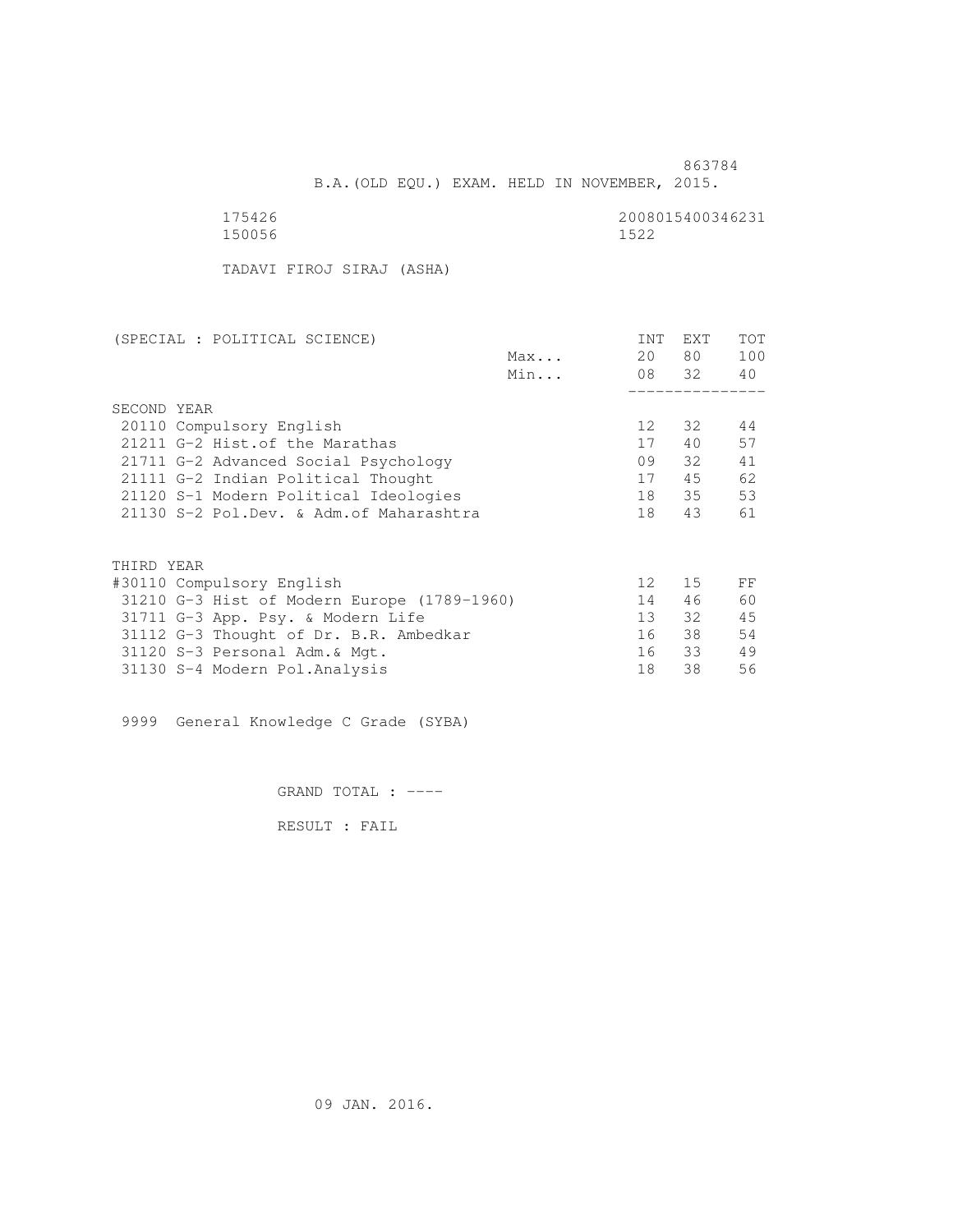| 51.<br>x |  |
|----------|--|
| 60030    |  |

2009015400039492<br>1610

VANJARI AMOL PANDURANG (SHOBHA)

| (SPECIAL : ECONOMICS)                    |     | <b>INT</b>      | <b>EXT</b>        | <b>TOT</b> |
|------------------------------------------|-----|-----------------|-------------------|------------|
|                                          | Max | 20              | 80                | 100        |
|                                          | Min |                 | 08 32             | 40         |
|                                          |     |                 |                   |            |
| SECOND YEAR                              |     |                 |                   |            |
| #20110 Compulsory English                |     | 10              | 12                | FF         |
| 20211 G-2 Wang.Prakar.Abbhyas-Kadambari  |     | 18              | 58                | 76         |
| 20511 G-2 Samanya Hindi                  |     | 08              | 48                | 56         |
| 21010 G-2 Indian Economy Since 1980      |     | 12 <sup>°</sup> | 46                | 58         |
| 21020 S-1 Advanced Micro-Ecomomics       |     | 09              | 32                | 41         |
| 21030 S-2 Advanced Macro Economics       |     | 11              | $28+4^{\wedge}39$ |            |
|                                          |     |                 |                   |            |
| THIRD YEAR                               |     |                 |                   |            |
| 30110 Compulsory English                 |     | 13 <sup>°</sup> | $25+7^{\circ}38$  |            |
| 30211 G-3 Wang.Prak.Abbah-Natak Va Lalit |     | 15              | 41                | 56         |
| 30511 G-3 Samanya Hindi                  |     | 13              | 34                | 47         |
| 31010 G-3 Ind. Eco. Since 1980 Part-II   |     | 16              | 32                | 48         |
| 31021 S-3 Public Finance & Policies      |     | 17              | 47                | 64         |

31031 S-4 International Trade & Practices 16 32 48

9999 General Knowledge C Grade (SYBA)

GRAND TOTAL : ----

RESULT : FAIL

 $^{\wedge}$  +4 O.163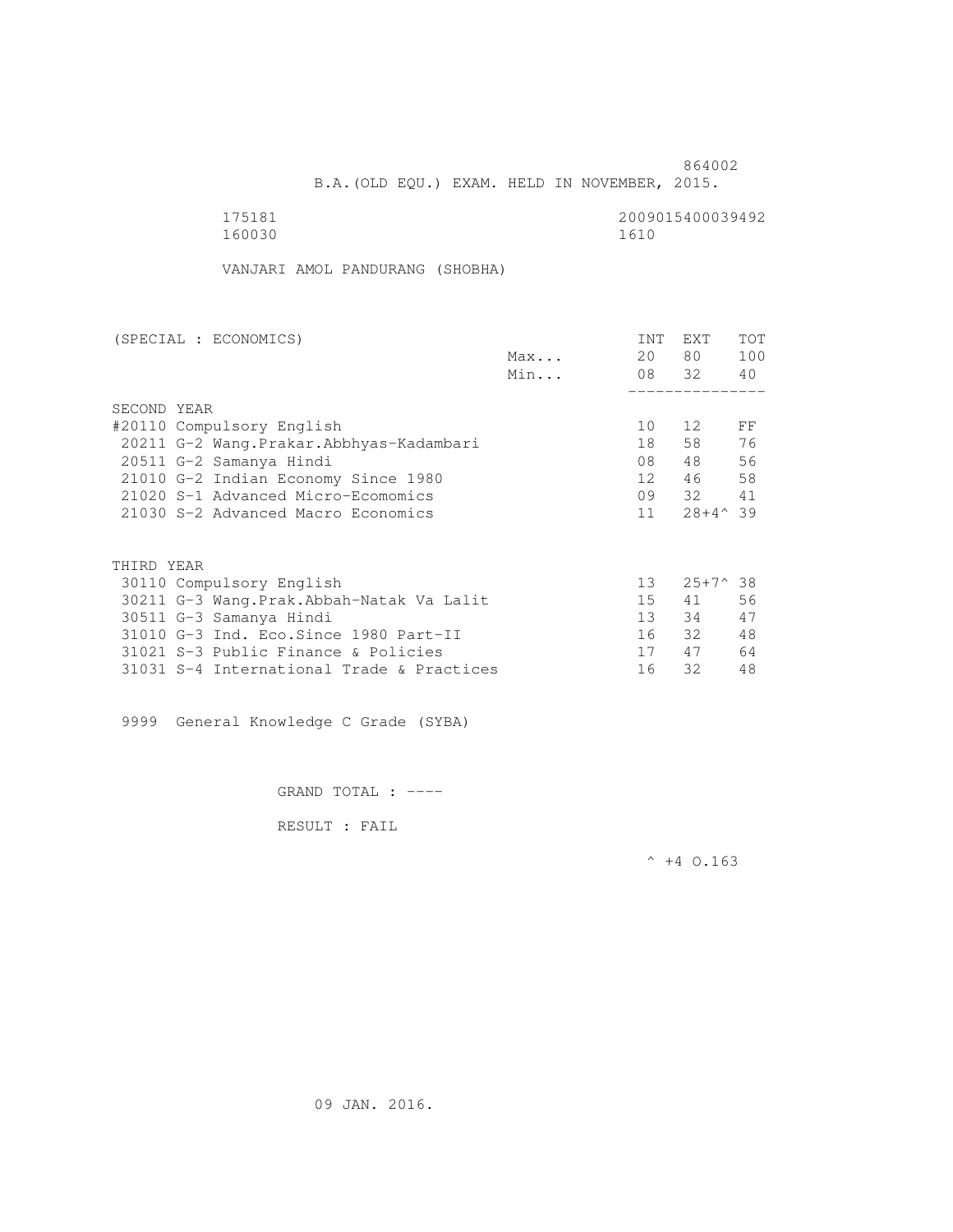B.A.(OLD EQU.) EXAM. HELD IN NOVEMBER, 2015.

| 175182 | 2008015400336542 |
|--------|------------------|
| 160030 | 1610             |

PATIL PRUTHVIRAJ BAPU (SHOBHA)

| (SPECIAL : GEOGRAPHY)                       |     | <b>INT</b>      | <b>EXT</b>      | <b>TOT</b> |
|---------------------------------------------|-----|-----------------|-----------------|------------|
|                                             | Max | 20              | 80 —            | 100        |
|                                             | Min |                 | 08 32           | 40         |
|                                             |     |                 |                 |            |
| SECOND YEAR                                 |     |                 |                 |            |
| #20110 Compulsory English                   |     | 12 <sup>°</sup> | 12 <sup>°</sup> | FF         |
| 20511 G-2 Samanya Hindi                     |     | 13 <sup>7</sup> | 32 F            | 45         |
| 21211 G-2 Hist. of the Marathas             |     | 12              | 32              | 44         |
| 21511 G-2 Economics & Human Geography       |     | 14              | 41              | 55         |
| 21521 S-1 Agricultural Geography            |     | 13 <sup>7</sup> | 40              | 53         |
| 21544 S-2 Practical Geography               |     | 16              | 60              | 76         |
|                                             |     |                 |                 |            |
| THIRD YEAR                                  |     |                 |                 |            |
| #30110 Compulsory English                   |     | 10 <sup>°</sup> | 23              | FF         |
| 30511 G-3 Samanya Hindi                     |     | 08              | 34              | 42         |
| 31210 G-3 Hist of Modern Europe (1789-1960) |     | 13 <sup>7</sup> | 32              | 45         |
| 31511 G-3 Population Geography              |     | 15              | 34              | 49         |
| 31521 S-3 Geography of Disaster Management  |     | 16              | 43              | 59         |
| 31544 S-4 Practical Geography               |     | 17              | 54              | 71         |
|                                             |     |                 |                 |            |

9999 General Knowledge C Grade (SYBA)

GRAND TOTAL : ----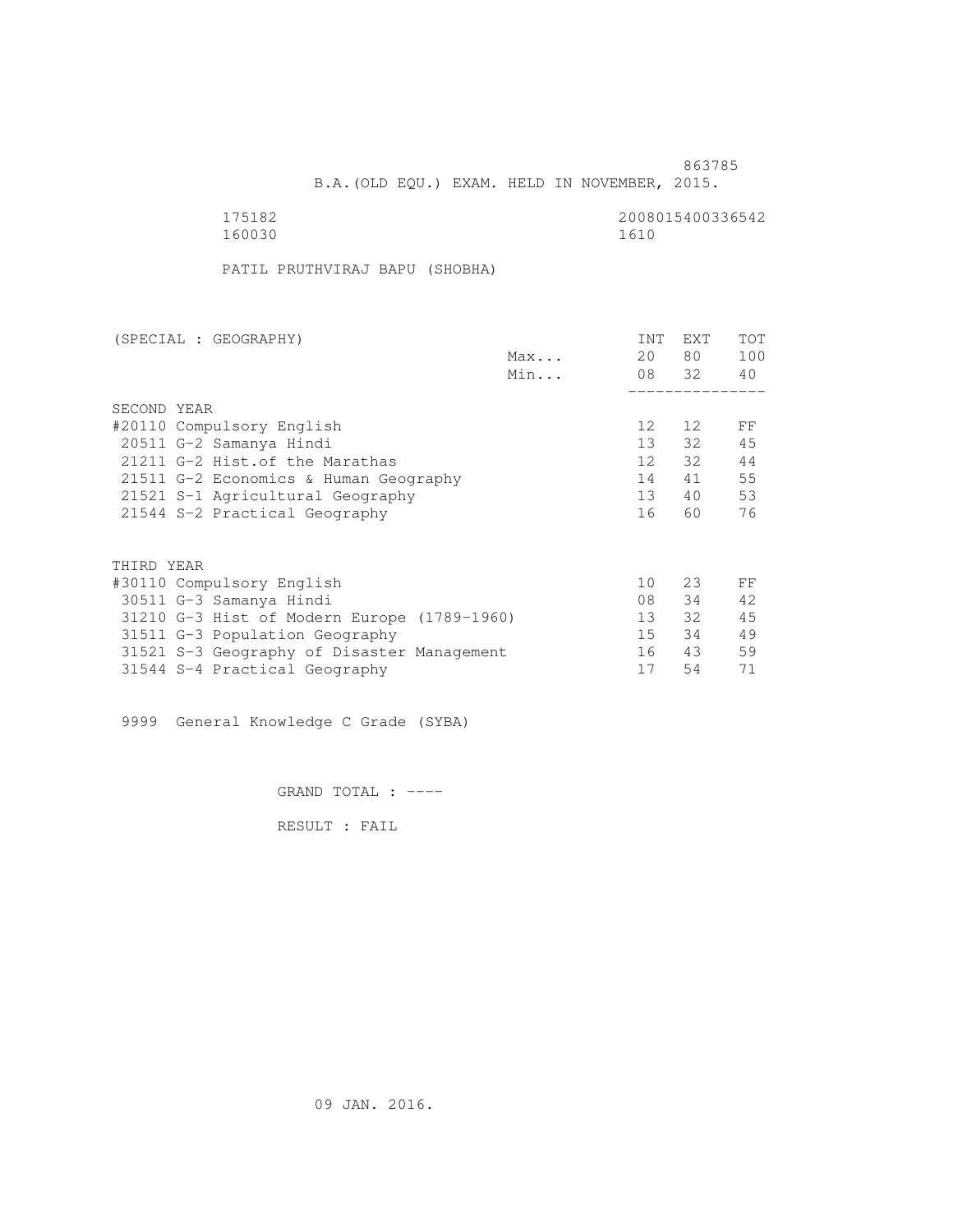B.A.(OLD EQU.) EXAM. HELD IN NOVEMBER, 2015.

| ١<br>∼<br>ſ.<br>-21<br>$\Box$ |  |
|-------------------------------|--|

2009015400219315<br>1611

NHAVI VASUDEO VINAYAK

| (SPECIAL : MARATHI)                          |     | <b>INT</b>      | <b>EXT</b>       | <b>TOT</b> |
|----------------------------------------------|-----|-----------------|------------------|------------|
|                                              | Max | 20              | 80               | 100        |
|                                              | Min |                 | 08 32            | 40         |
|                                              |     |                 |                  |            |
| SECOND YEAR                                  |     |                 |                  |            |
| 20110 Compulsory English                     |     | 09              | 33               | 42         |
| 21511 G-2 Economics & Human Geography        |     | 12 <sup>°</sup> | 46               | 58         |
| 22011 G-2 India's Internal Security          |     | 18              | 54               | 72         |
| 20212 G-2 Upoyojeet Marathi                  |     | 17              | 37               | 54         |
| 20220 S-1 Madh.Mar.Gaddya-Paddya Wang.Prakar |     | 12              | 38               | 50         |
| 20230 S-2 Arava. Mar. Wang. Itihas 1818-1920 |     | 16              | 56               | 72         |
|                                              |     |                 |                  |            |
| THIRD YEAR                                   |     |                 |                  |            |
| #30110 Compulsory English                    |     | 08              | $28+4^{\circ}36$ |            |
| #31210 G-3 Hist of Modern Europe (1789-1960) |     | 12              | 45               | 57         |
| #32012 G-3 Global Security                   |     | 08              | 45               | 53         |
| #30212 G-3 Upoyojeet Marathi                 |     | 09              | 48               | 57         |
| #30220 S-3 Sahitya Vichar                    |     | 10              | 42               | 52         |
|                                              |     |                 |                  |            |

9999 General Knowledge C Grade (SYBA)

 $\mathcal{A}$  and  $\mathcal{A}$  are the set of  $\mathcal{A}$ GRAND TOTAL : 650+15=665/1200

#30230 S-4 Samanya Bhasha ani Param. Vyakaran 08 39 47

RESULT : SECOND CLASS

 $^{\circ}$  0.163

09 JAN. 2016.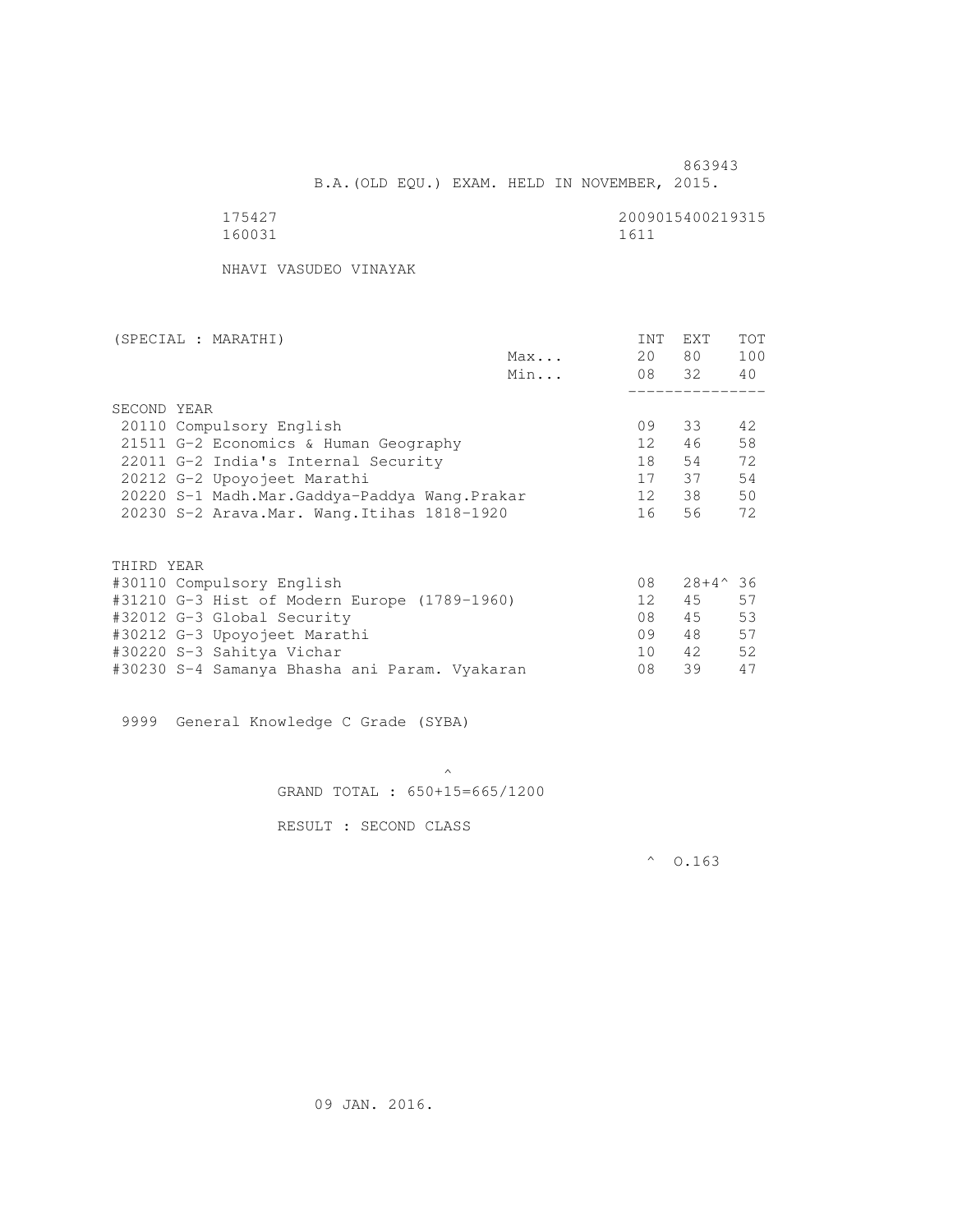B.A.(OLD EQU.) EXAM. HELD IN NOVEMBER, 2015.

 175183 2008015400300786 160031 1611

CHAUDHARI DIPALI NARAYAN (NIRMALABAI)

| (SPECIAL : MARATHI)                          | INT | EXT   | <b>TOT</b> |
|----------------------------------------------|-----|-------|------------|
| Max                                          | 20  | 80 —  | 100        |
| Min                                          |     | 08 32 | 40         |
|                                              |     |       |            |
| SECOND YEAR                                  |     |       |            |
| #20110 Compulsory English                    | 09  | 19    | FF         |
| 20511 G-2 Samanya Hindi                      | 13  | 42    | 55         |
| 21211 G-2 Hist. of the Marathas              | 14  | 49    | 63         |
| 20211 G-2 Wang.Prakar.Abbhyas-Kadambari      | 16  | 57    | 73         |
| 20220 S-1 Madh.Mar.Gaddya-Paddya Wang.Prakar | 16  | 58    | 74         |
| 20230 S-2 Arava. Mar. Wang. Itihas 1818-1920 | 17  | 66    | 83         |
|                                              |     |       |            |
| THIRD YEAR                                   |     |       |            |
| 30110 Compulsory English                     | 14  | 33    | 47         |
| 30511 G-3 Samanya Hindi                      | 16  | 46    | 62         |
| 31210 G-3 Hist of Modern Europe (1789-1960)  | 16  | 53    | 69         |
| 30211 G-3 Wang. Prak. Abbah-Natak Va Lalit   | 17  | 49    | 66         |
| 30220 S-3 Sahitya Vichar                     | 17  | 40    | 57         |
| 30230 S-4 Samanya Bhasha ani Param. Vyakaran | 18  | 35    | 53         |

9999 General Knowledge C Grade^ (SYBA)

GRAND TOTAL : ----

RESULT : FAIL

 $^{\wedge}$  +8 O.163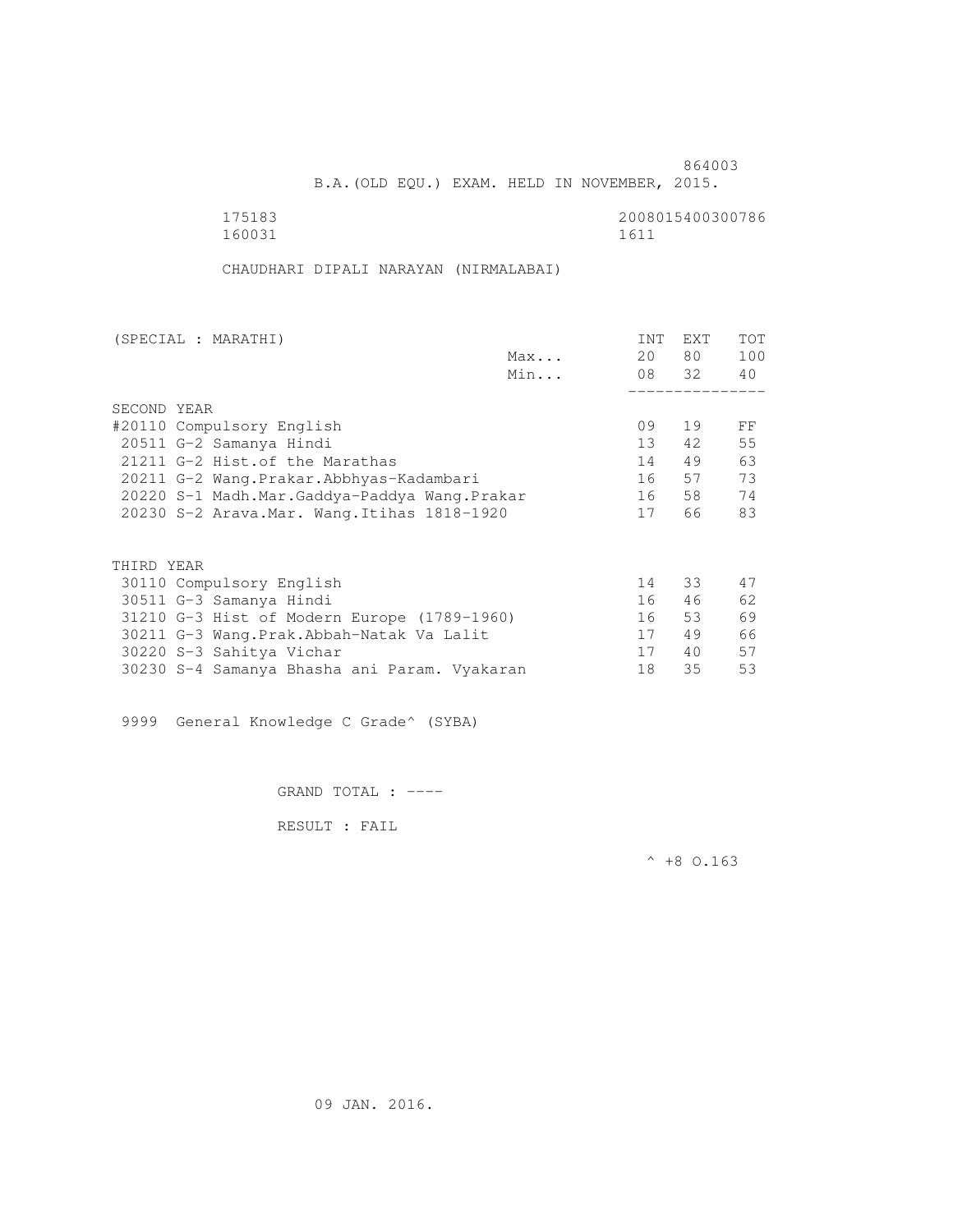B.A.(OLD EQU.) EXAM. HELD IN NOVEMBER, 2015.

| 175185 | 2007015400163454 |
|--------|------------------|
| 160031 | 1611             |

GOSAVI VINOD KASHIPURI (JIJABAI)

| (SPECIAL : MARATHI)                          |     | INT             | <b>EXT</b> | TOT |
|----------------------------------------------|-----|-----------------|------------|-----|
|                                              | Max | 20              | 80 —       | 100 |
|                                              | Min |                 | 08 32      | 40  |
|                                              |     |                 |            |     |
| SECOND YEAR                                  |     |                 |            |     |
| #20110 Compulsory English                    |     | 12              | AB         | FF  |
| 21211 G-2 Hist. of the Marathas              |     | 15              | 43         | 58  |
| 22011 G-2 India's Internal Security          |     | 13              | 49         | 62  |
| 20212 G-2 Upoyojeet Marathi                  |     | 14              | 38         | 52  |
| 20220 S-1 Madh.Mar.Gaddya-Paddya Wang.Prakar |     | 09              | 32         | 41  |
| 20230 S-2 Arava. Mar. Wang. Itihas 1818-1920 |     | 13 <sup>°</sup> | 41         | 54  |
|                                              |     |                 |            |     |
| THIRD YEAR                                   |     |                 |            |     |
| 30110 Compulsory English                     |     | 09              | 34         | 43  |
| 31210 G-3 Hist of Modern Europe (1789-1960)  |     | 08              | 52         | 60  |
| 32012 G-3 Global Security                    |     | 16              | 55         | 71  |
| 30212 G-3 Upoyojeet Marathi                  |     | 18              | 32         | 50  |
| 30220 S-3 Sahitya Vichar                     |     | 16              | 43         | 59  |
| 30230 S-4 Samanya Bhasha ani Param. Vyakaran |     | 15              | 35         | 50  |
|                                              |     |                 |            |     |

9999 General Knowledge C Grade (SYBA)

GRAND TOTAL : ----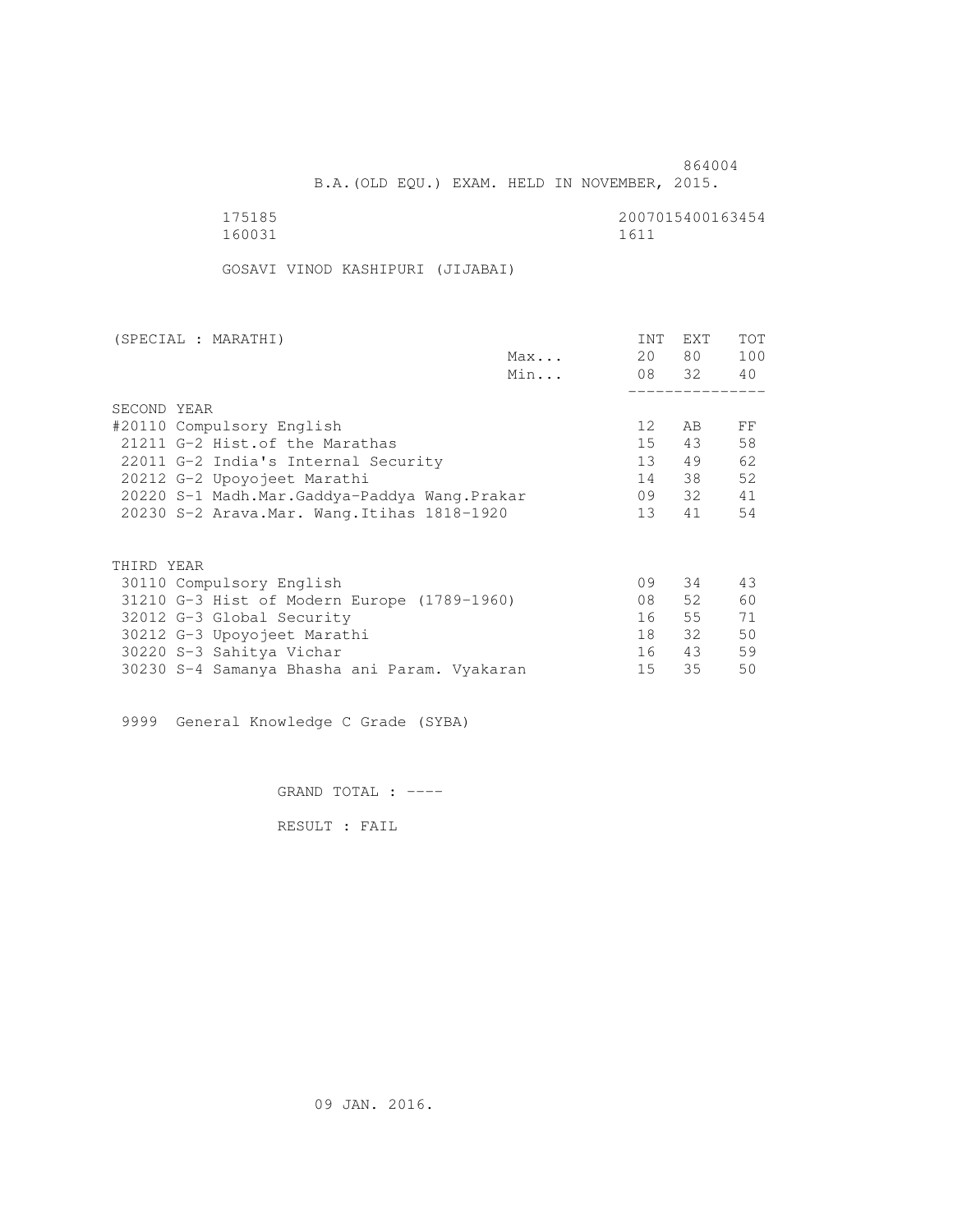B.A.(OLD EQU.) EXAM. HELD IN NOVEMBER, 2015.

| 175186 | 2007015400236296 |
|--------|------------------|
| 160031 | 1611             |

KHONDE GALU SHANKAR (SUMANBAI)

| 20              | 80 — | 100                     |
|-----------------|------|-------------------------|
|                 |      |                         |
|                 |      | 40                      |
|                 |      |                         |
|                 |      |                         |
| 10              | 16   | FF                      |
| 14              | 41   | 55                      |
| 10              |      | 43                      |
| 14              | 39   | 53                      |
| 13              |      | 49                      |
| 16              | 54   | 70                      |
|                 |      |                         |
|                 |      |                         |
| 13              | 36   | 49                      |
| 15              | 42   | 57                      |
| 12 <sup>7</sup> | 33   | 45                      |
| 14              | 40   | 54                      |
| 16              |      | 50                      |
| 15              | 34   | 49                      |
|                 |      | 08 32<br>33<br>36<br>34 |

9999 General Knowledge C Grade (SYBA)

GRAND TOTAL : ----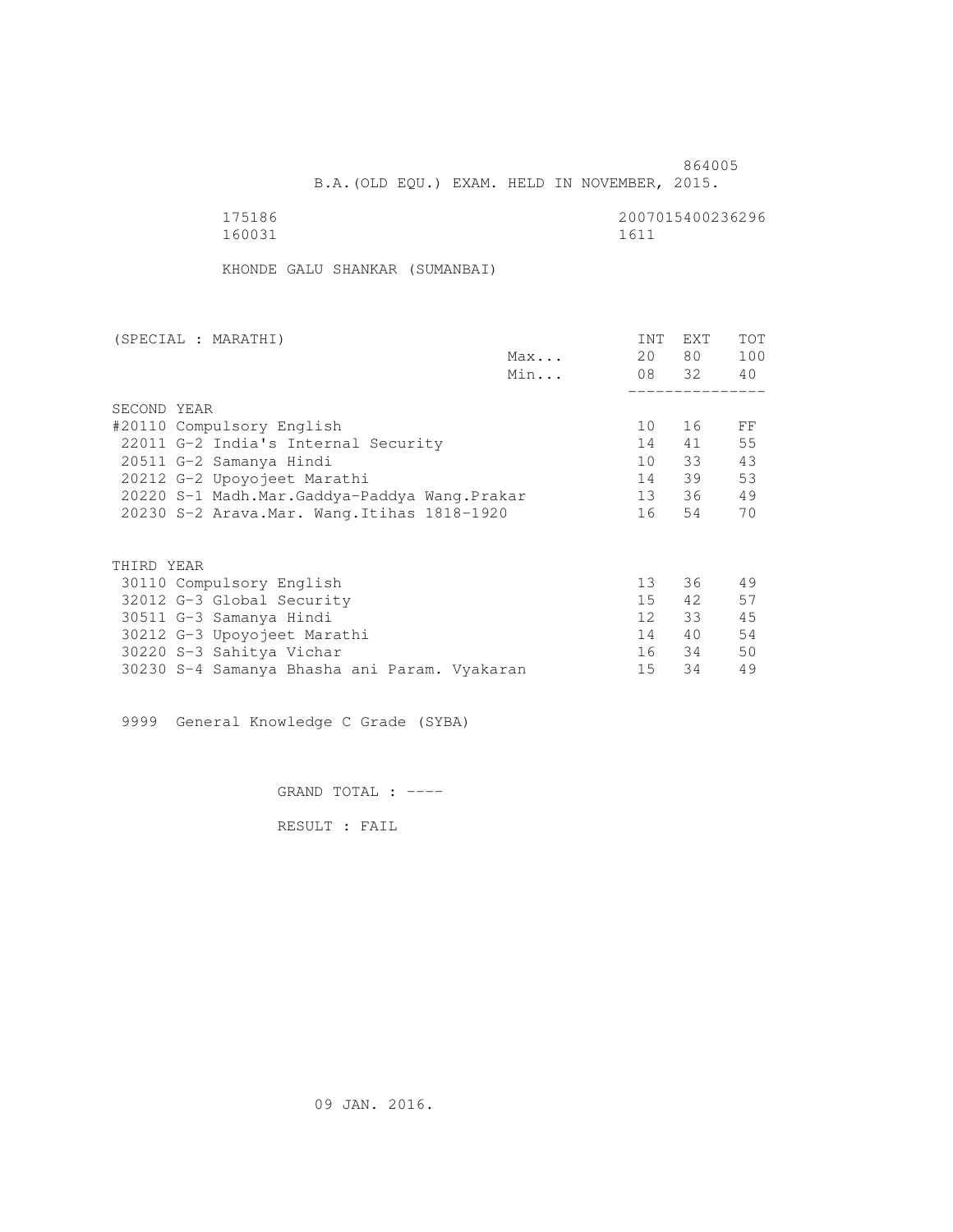B.A.(OLD EQU.) EXAM. HELD IN NOVEMBER, 2015.

 175187 2008015400300481 160031 1611

PATIL DIPIKA PRAKASH (NANDABAI)

| (SPECIAL : MARATHI)                          |     | INT | <b>EXT</b>      | TOT |
|----------------------------------------------|-----|-----|-----------------|-----|
|                                              | Max | 20  | 80 —            | 100 |
|                                              | Min |     | 08 32           | 40  |
|                                              |     |     |                 |     |
| SECOND YEAR                                  |     |     |                 |     |
| #20110 Compulsory English                    |     | 08  | 07              | FF  |
| 21211 G-2 Hist. of the Marathas              |     | 13  | 32              | 45  |
| 22011 G-2 India's Internal Security          |     | 18  | 36              | 54  |
| 20211 G-2 Wang.Prakar.Abbhyas-Kadambari      |     | 15  | 66              | 81  |
| 20220 S-1 Madh.Mar.Gaddya-Paddya Wang.Prakar |     | 16  | 53              | 69  |
| 20230 S-2 Arava. Mar. Wang. Itihas 1818-1920 |     | 18  | 51              | 69  |
|                                              |     |     |                 |     |
| THIRD YEAR                                   |     |     |                 |     |
| #30110 Compulsory English                    |     | 14  | 02 <sub>2</sub> | FF  |
| 31210 G-3 Hist of Modern Europe (1789-1960)  |     | 15  | 44              | 59  |
| 32012 G-3 Global Security                    |     | 17  | 46              | 63  |
| 30211 G-3 Wang.Prak.Abbah-Natak Va Lalit     |     | 15  | 32              | 47  |
| 30220 S-3 Sahitya Vichar                     |     | 18  | 38              | 56  |
| 30230 S-4 Samanya Bhasha ani Param. Vyakaran |     | 18  | 33              | 51  |
|                                              |     |     |                 |     |

9999 General Knowledge C Grade^ (SYBA)

GRAND TOTAL : ----

RESULT : FAIL

 $^{\wedge}$  +5 O.163

09 JAN. 2016.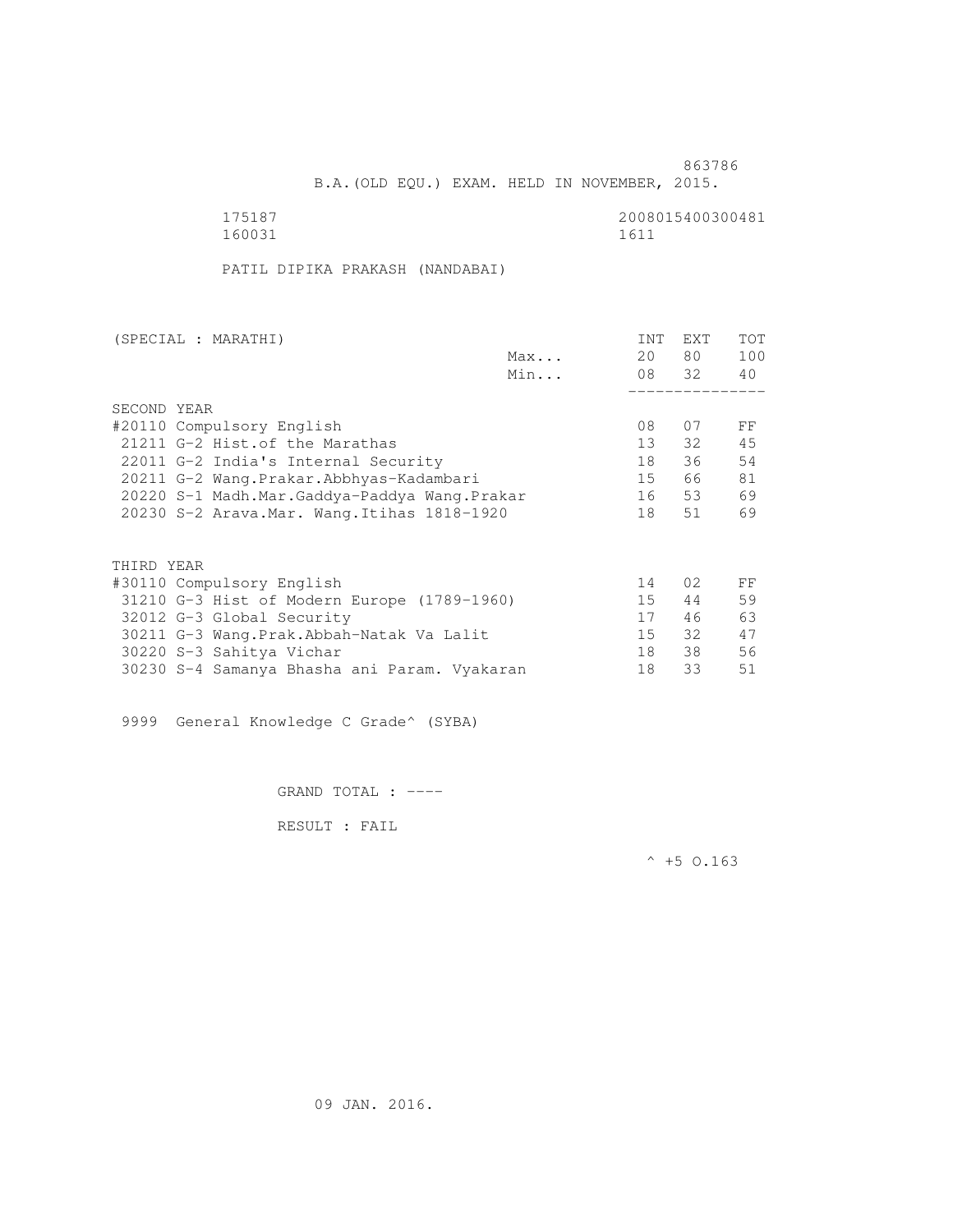B.A.(OLD EQU.) EXAM. HELD IN NOVEMBER, 2015.

| 175188 | 2008015400299935 |
|--------|------------------|
| 160031 | 1611             |

PATIL SAJANA PRALHAD (ALKA)

| (SPECIAL : MARATHI)                          |     | INT             | EXT   | <b>TOT</b> |
|----------------------------------------------|-----|-----------------|-------|------------|
|                                              | Max | 20              | 80 —  | 100        |
|                                              | Min |                 | 08 32 | 40         |
|                                              |     |                 |       |            |
| SECOND YEAR                                  |     |                 |       |            |
| #20110 Compulsory English                    |     | 11              | 32    | 43         |
| 20511 G-2 Samanya Hindi                      |     | 15              | 47    | 62         |
| 22011 G-2 India's Internal Security          |     | 17              | 49    | 66         |
| 20212 G-2 Upoyojeet Marathi                  |     | 16              | 40    | 56         |
| 20220 S-1 Madh.Mar.Gaddya-Paddya Wang.Prakar |     | 15              | 46    | 61         |
| 20230 S-2 Arava. Mar. Wang. Itihas 1818-1920 |     | 16              | 45    | 61         |
|                                              |     |                 |       |            |
| THIRD YEAR                                   |     |                 |       |            |
| #30110 Compulsory English                    |     | 11              | 07    | FF         |
| 30511 G-3 Samanya Hindi                      |     | 15 <sub>1</sub> | 37    | 52         |
| 32012 G-3 Global Security                    |     | 17              | 45    | 62         |
| 30212 G-3 Upoyojeet Marathi                  |     | 15              | 32    | 47         |
| 30220 S-3 Sahitya Vichar                     |     | 17              | 39    | 56         |
| 30230 S-4 Samanya Bhasha ani Param. Vyakaran |     | 17              | 38    | 55         |
|                                              |     |                 |       |            |

9999 General Knowledge C Grade^ (SYBA)

GRAND TOTAL : ----

RESULT : FAIL

 $^{\wedge}$  +10 0.163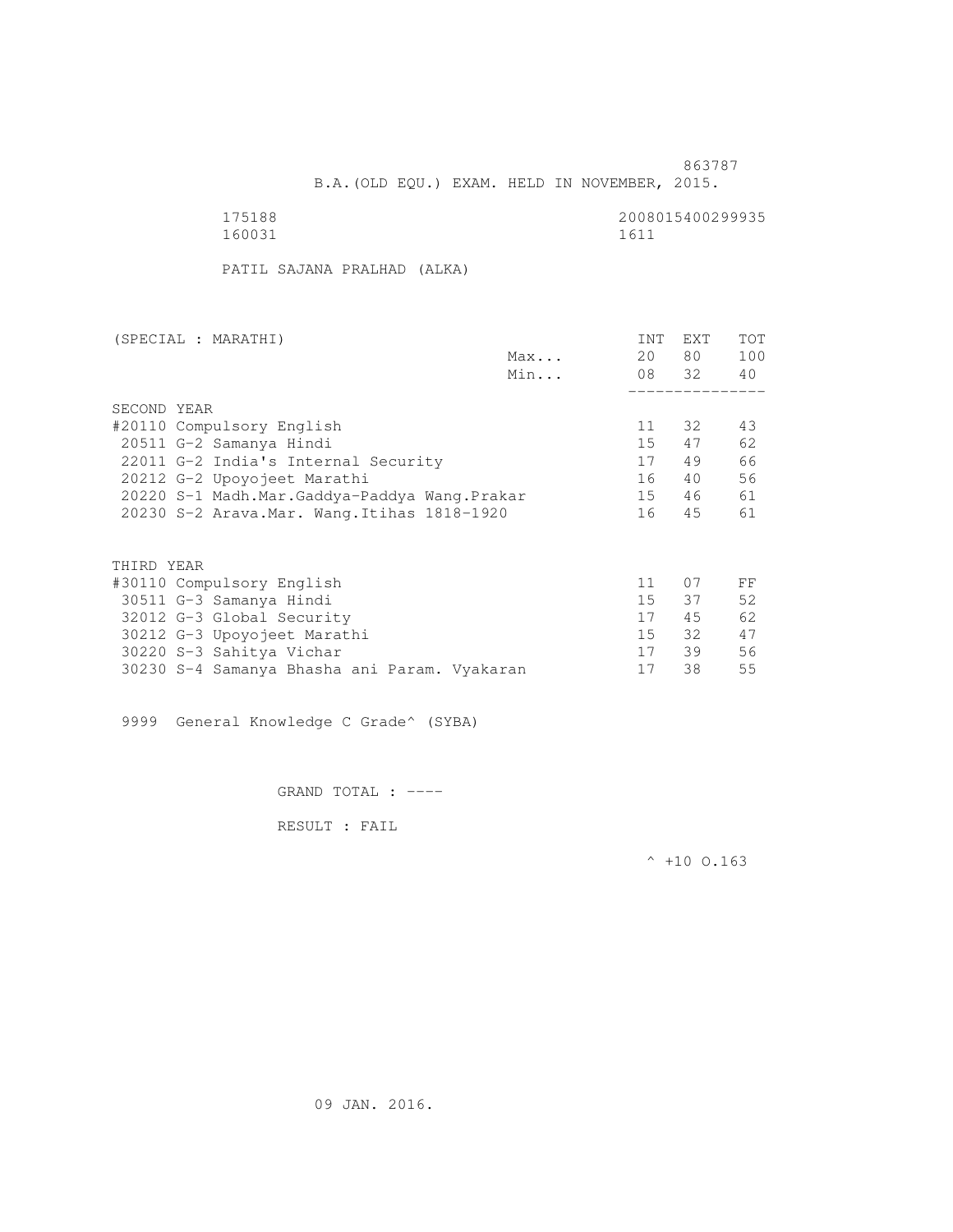B.A.(OLD EQU.) EXAM. HELD IN NOVEMBER, 2015.

| 175190 | 2007015400164883 |
|--------|------------------|
| 160031 | 1611             |

TAMBAT SHANKAR NANDU (MINA)

| (SPECIAL : ENGLISH)                             |     | INT             | <b>EXT</b> | TOT |
|-------------------------------------------------|-----|-----------------|------------|-----|
|                                                 | Max | 20              | 80 —       | 100 |
|                                                 | Min |                 | 08 32      | 40  |
|                                                 |     |                 |            |     |
| SECOND YEAR                                     |     |                 |            |     |
| #20110 Compulsory English                       |     | 08              | $24*$      | 32  |
| 20511 G-2 Samanya Hindi                         |     | 11              | 39         | 50  |
| 22011 G-2 India's Internal Security             |     | 16              | 44         | 60  |
| 22410 G-2 Int.to the Study of Eng. Lit.         |     | 09              | 37         | 46  |
| 22420 S-1 16th and 17th Century Eng. Lit.       |     | 12              | 41         | 53  |
| 22430 S-2 18th and 19th Century Eng. Lit.       |     | 13 <sup>7</sup> | 32         | 45  |
|                                                 |     |                 |            |     |
|                                                 |     |                 |            |     |
| THIRD YEAR                                      |     |                 |            |     |
| 30110 Compulsory English                        |     | 15              | 39         | 54  |
| 30511 G-3 Samanya Hindi                         |     | 15              | 38         | 53  |
| 32012 G-3 Global Security                       |     | 15              | 42         | 57  |
| 32410 G-3 The Study of Eng. Lang.               |     | 16              | - 32       | 48  |
| 32420 S-3 20th Century Eng. Lit.                |     | 16              | 32         | 48  |
| #32430 S-4 Ind. Writing in Eng. & American Lit. |     | 13              | 34         | 47  |
|                                                 |     |                 |            |     |

9999 General Knowledge C Grade (SYBA)

GRAND TOTAL : 593/1200

RESULT : PASS CLASS

\* O.4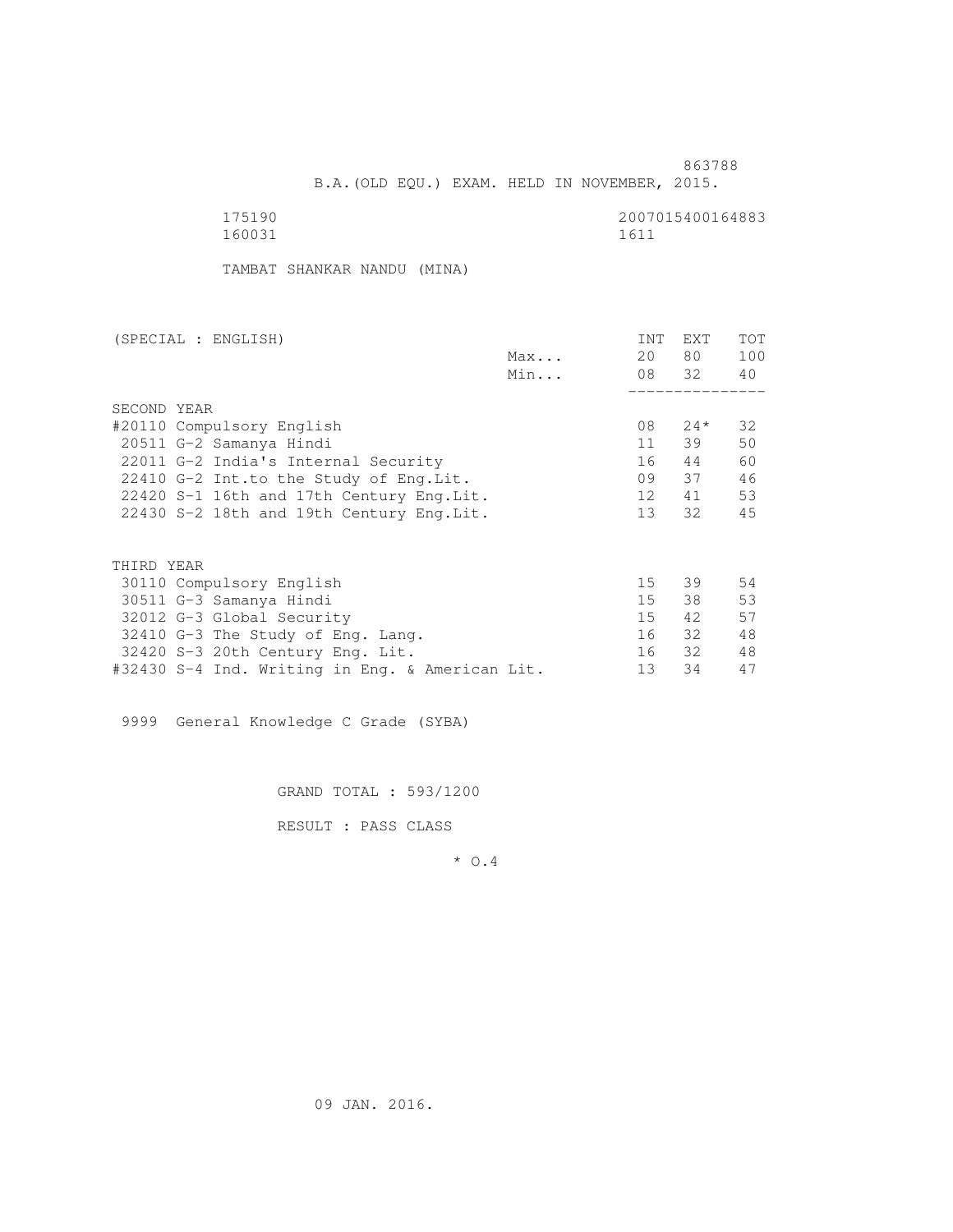| 175195 | 61169121B |
|--------|-----------|
| 170032 | 1713      |

SURYAWANSHI MAHESH DHONDU

| (SPECIAL : POLITICAL SCIENCE)               |     | INT             | EXT   | <b>TOT</b> |
|---------------------------------------------|-----|-----------------|-------|------------|
|                                             | Max | 20              | 80 —  | 100        |
|                                             | Min |                 | 08 32 | 40         |
|                                             |     |                 |       |            |
| SECOND YEAR                                 |     |                 |       |            |
| #20110 Compulsory English                   |     | 08              | 12    | FF         |
| 22810 G-2 Ind. Society: Issues and Problems |     | 11              | 48    | 59         |
| 20211 G-2 Wang. Prakar. Abbhyas-Kadambari   |     | 12              | 36    | 48         |
| 21111 G-2 Indian Political Thought          |     | 16              | 42    | 58         |
| 21120 S-1 Modern Political Ideologies       |     | 14              | 42    | 56         |
| 21130 S-2 Pol.Dev. & Adm. of Maharashtra    |     | 13 <sup>7</sup> | 32    | 45         |
|                                             |     |                 |       |            |
| THIRD YEAR                                  |     |                 |       |            |
| 30110 Compulsory English                    |     | 16              | 33    | 49         |
| 32810 G-3 Indian Society Structure & Change |     | 12              | 37    | 49         |
| 30211 G-3 Wang. Prak. Abbah-Natak Va Lalit  |     | 12 <sup>7</sup> | 37    | 49         |
| 31111 G-3 Western Political Thought         |     | 16              | 32    | 48         |
| 31120 S-3 Personal Adm. & Mgt.              |     | 14              | 52    | 66         |
| 31130 S-4 Modern Pol. Analysis              |     | 14              | 33    | 47         |

9999 General Knowledge C Grade (SYBA)

GRAND TOTAL : ----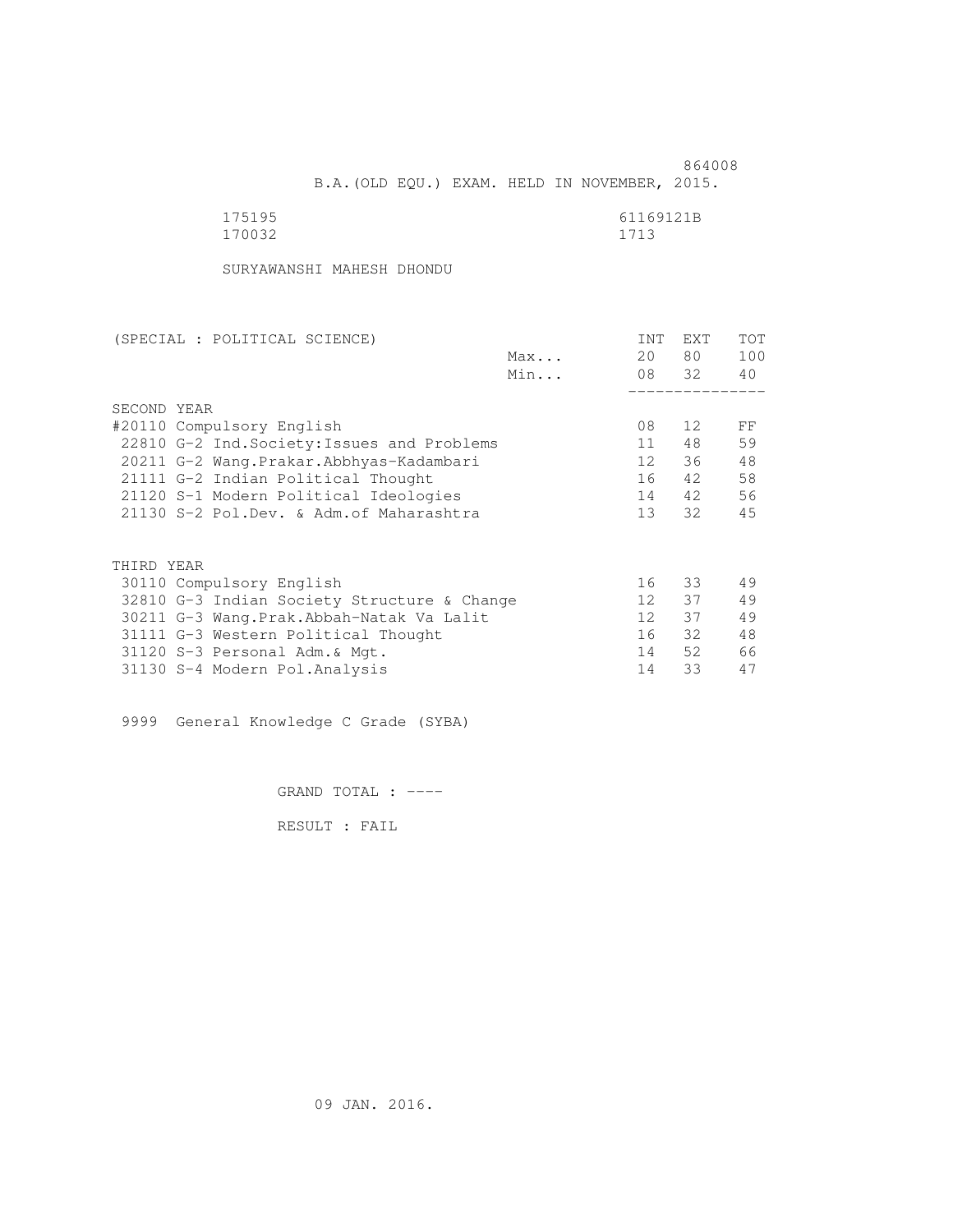B.A.(OLD EQU.) EXAM. HELD IN NOVEMBER, 2015.

 175433 2009015400354781 170032 1713

PATIL PRAMOD PANDHARINATH (SARUBAI)

| (SPECIAL : MARATHI)                          |     | INT             | EXT   | <b>TOT</b> |
|----------------------------------------------|-----|-----------------|-------|------------|
|                                              | Max | 20              | 80 —  | 100        |
|                                              | Min |                 | 08 32 | 40         |
|                                              |     |                 |       |            |
| SECOND YEAR                                  |     |                 |       |            |
| 20110 Compulsory English                     |     | 18              | 38    | 56         |
| 21211 G-2 Hist. of the Marathas              |     | 15              | 38    | 53         |
| 21512 G-2 Geography of Maharashtra           |     | 12              | 53    | 65         |
| 20211 G-2 Wang.Prakar.Abbhyas-Kadambari      |     | 13              | 57    | 70         |
| 20220 S-1 Madh.Mar.Gaddya-Paddya Wang.Prakar |     | 13              | 38    | 51         |
| 20230 S-2 Arava. Mar. Wang. Itihas 1818-1920 |     | 12 <sup>1</sup> | 59    | 71         |
|                                              |     |                 |       |            |
| THIRD YEAR                                   |     |                 |       |            |
| #30110 Compulsory English                    |     | 09              | $26*$ | 35         |
| 31210 G-3 Hist of Modern Europe (1789-1960)  |     | 17              | 32    | 49         |
| 31511 G-3 Population Geography               |     | 15              | 55    | 70         |
| 30211 G-3 Wang. Prak. Abbah-Natak Va Lalit   |     | 14              | 46    | 60         |
| 30220 S-3 Sahitya Vichar                     |     | 13 <sup>7</sup> | 54    | 67         |
| 30230 S-4 Samanya Bhasha ani Param. Vyakaran |     | 13              | 43    | 56         |

9999 General Knowledge C Grade (SYBA)

GRAND TOTAL : 703/1200

RESULT : SECOND CLASS

\* O.4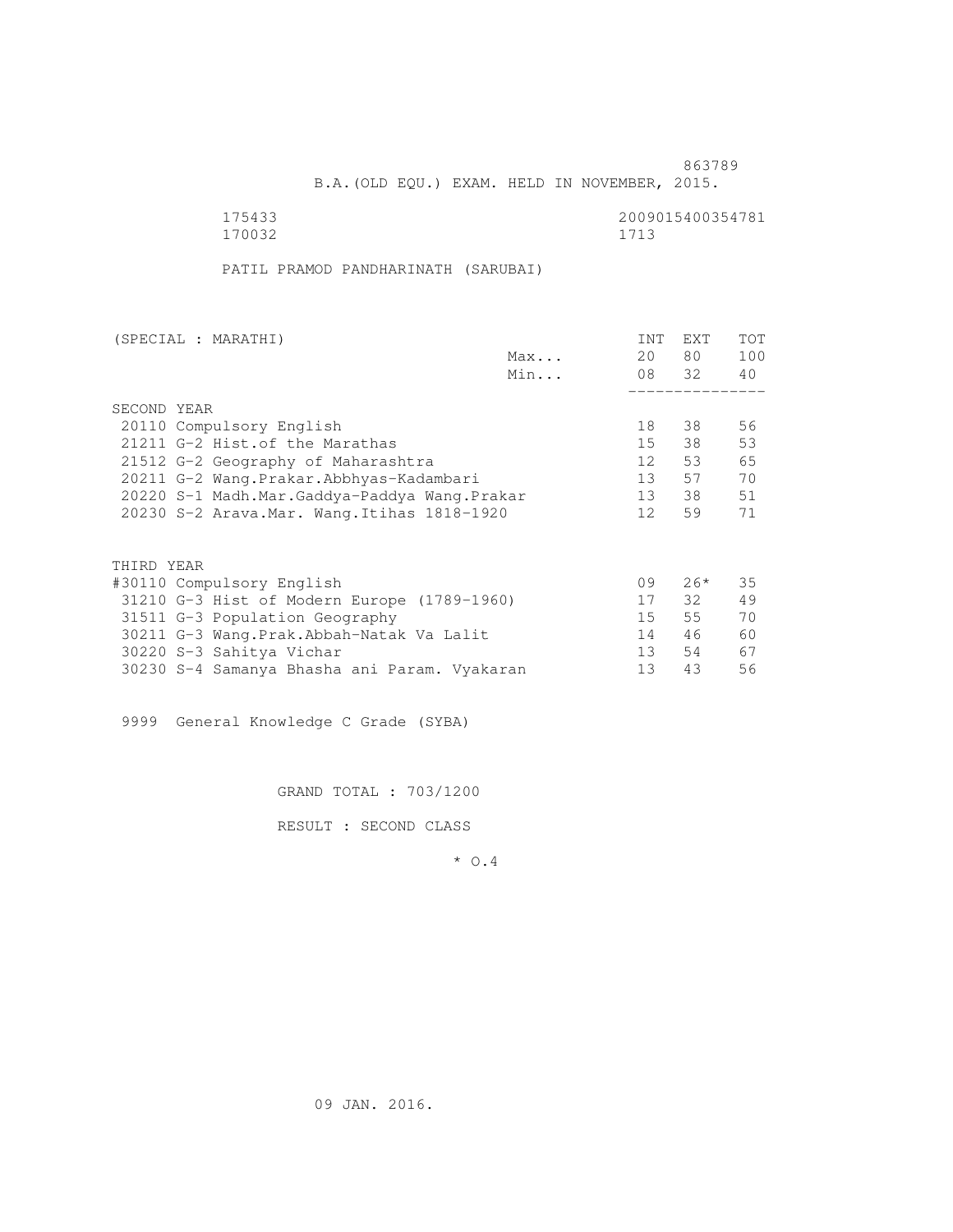B.A.(OLD EQU.) EXAM. HELD IN NOVEMBER, 2015.

170032 1713

175438 2009015400353077<br>170032 170032 1713

PATIL MADHURI RAMCHANDRA (LATA)

| (SPECIAL : POLITICAL SCIENCE)                |     | INT | <b>EXT</b> | TOT |
|----------------------------------------------|-----|-----|------------|-----|
|                                              | Max | 20  | 80         | 100 |
|                                              | Min |     | 08 32      | 40  |
|                                              |     |     |            |     |
| SECOND YEAR                                  |     |     |            |     |
| 20110 Compulsory English                     |     | 18  | 59         | 77  |
| 20211 G-2 Wang. Prakar. Abbhyas-Kadambari    |     | 17  | 64         | 81  |
| 21910 G-2 Popul'n, Family & Marrige in India |     | 14  | 63 —       | 77  |
| 21111 G-2 Indian Political Thought           |     | 18  | 68         | 86  |
| 21120 S-1 Modern Political Ideologies        |     | 18  | 58         | 76  |
| 21130 S-2 Pol.Dev. & Adm. of Maharashtra     |     | 18  | 60         | 78  |
|                                              |     |     |            |     |
|                                              |     |     |            |     |
| THIRD YEAR                                   |     |     |            |     |
| #30110 Compulsory English                    |     | 11  | 39         | 50  |
| 30211 G-3 Wang. Prak. Abbah-Natak Va Lalit   |     | 14  | 50         | 64  |
| 31910 G-3 Social Economic Probl. & Pol.      |     | 10  | 46         | 56  |
| 31111 G-3 Western Political Thought          |     | 15  | 34         | 49  |
| 31120 S-3 Personal Adm. & Mgt.               |     | 18  | 54         | 72  |
| 31130 S-4 Modern Pol.Analysis                |     | 18  | 42         | 60  |

9999 General Knowledge C Grade (SYBA)

GRAND TOTAL : 826/1200

RESULT : FIRST CLASS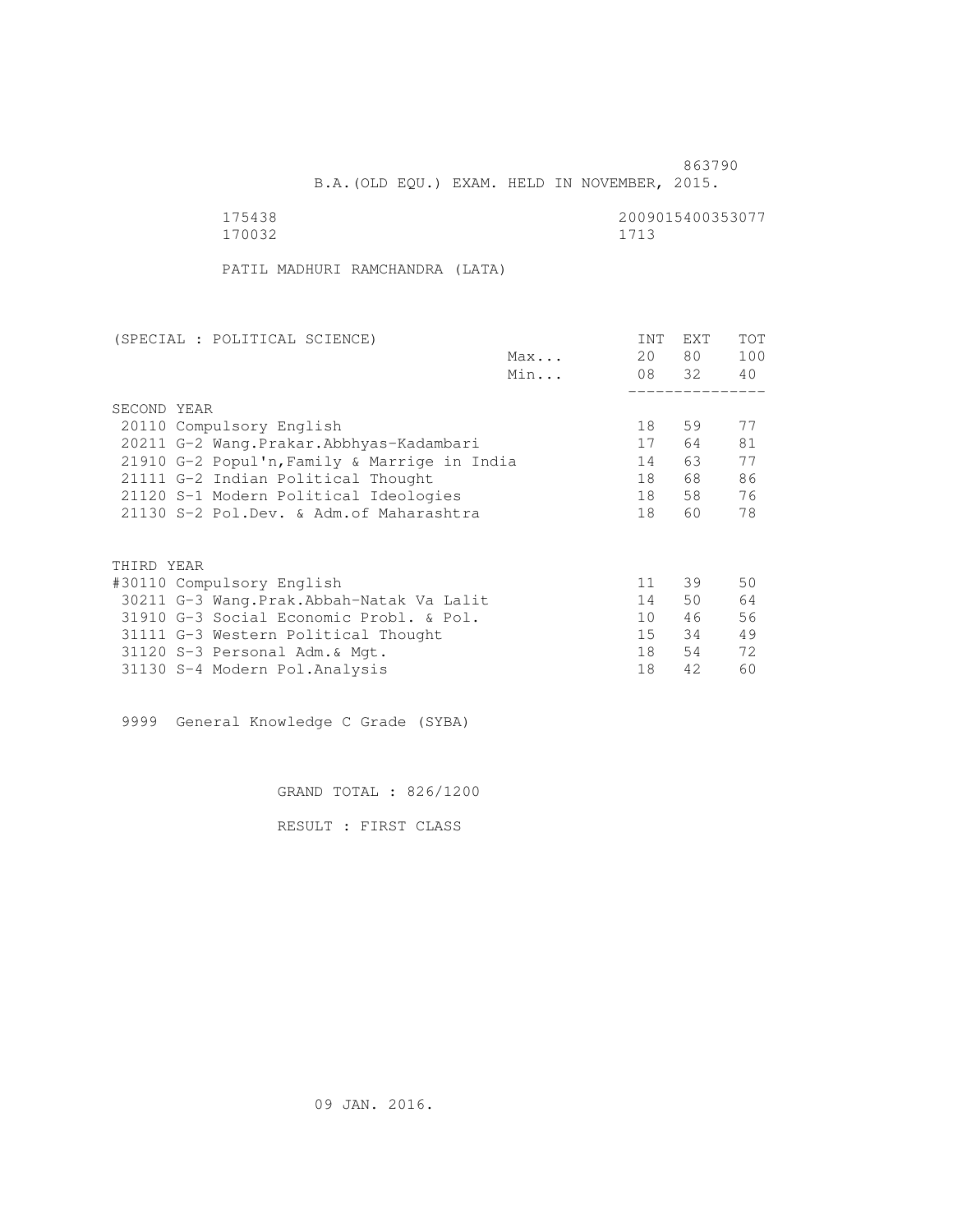B.A.(OLD EQU.) EXAM. HELD IN NOVEMBER, 2015.

175428 2009015400339681<br>170034 170034 1712 170034 1712

PATIL SUNITA CHANDRABHAN

| (SPECIAL : MARATHI)                           |     | INT | <b>EXT</b> | TOT |
|-----------------------------------------------|-----|-----|------------|-----|
|                                               | Max | 20  | 80         | 100 |
|                                               | Min |     | 08 32      | 40  |
|                                               |     |     |            |     |
| SECOND YEAR                                   |     |     |            |     |
| 20110 Compulsory English                      |     | 15  | 32         | 47  |
| 21211 G-2 Hist. of the Marathas               |     | 16  | 44         | 60  |
| 21711 G-2 Advanced Social Psychology          |     | 18  | 46         | 64  |
| 20211 G-2 Wang.Prakar.Abbhyas-Kadambari       |     | 14  | 46         | 60  |
| 20220 S-1 Madh.Mar.Gaddya-Paddya Wang.Prakar  |     | 16  | 38         | 54  |
| 20230 S-2 Arava. Mar. Wang. Itihas 1818-1920  |     | 17  | 40         | 57  |
| THIRD YEAR                                    |     |     |            |     |
| #30110 Compulsory English                     |     | 15  | 38         | 53  |
|                                               |     | 17  | 42         | 59  |
| #31210 G-3 Hist of Modern Europe (1789-1960)  |     |     |            |     |
| #31711 G-3 App. Psy. & Modern Life            |     | 14  | 42         | 56  |
| #30220 S-3 Sahitya Vichar                     |     | 16  | 41         | 57  |
| #30211 G-3 Wang.Prak.Abbah-Natak Va Lalit     |     | 16  | 38         | 54  |
| #30230 S-4 Samanya Bhasha ani Param. Vyakaran |     | 15  | 47         | 62  |

9999 General Knowledge C Grade (SYBA)

GRAND TOTAL : 683/1200

RESULT : SECOND CLASS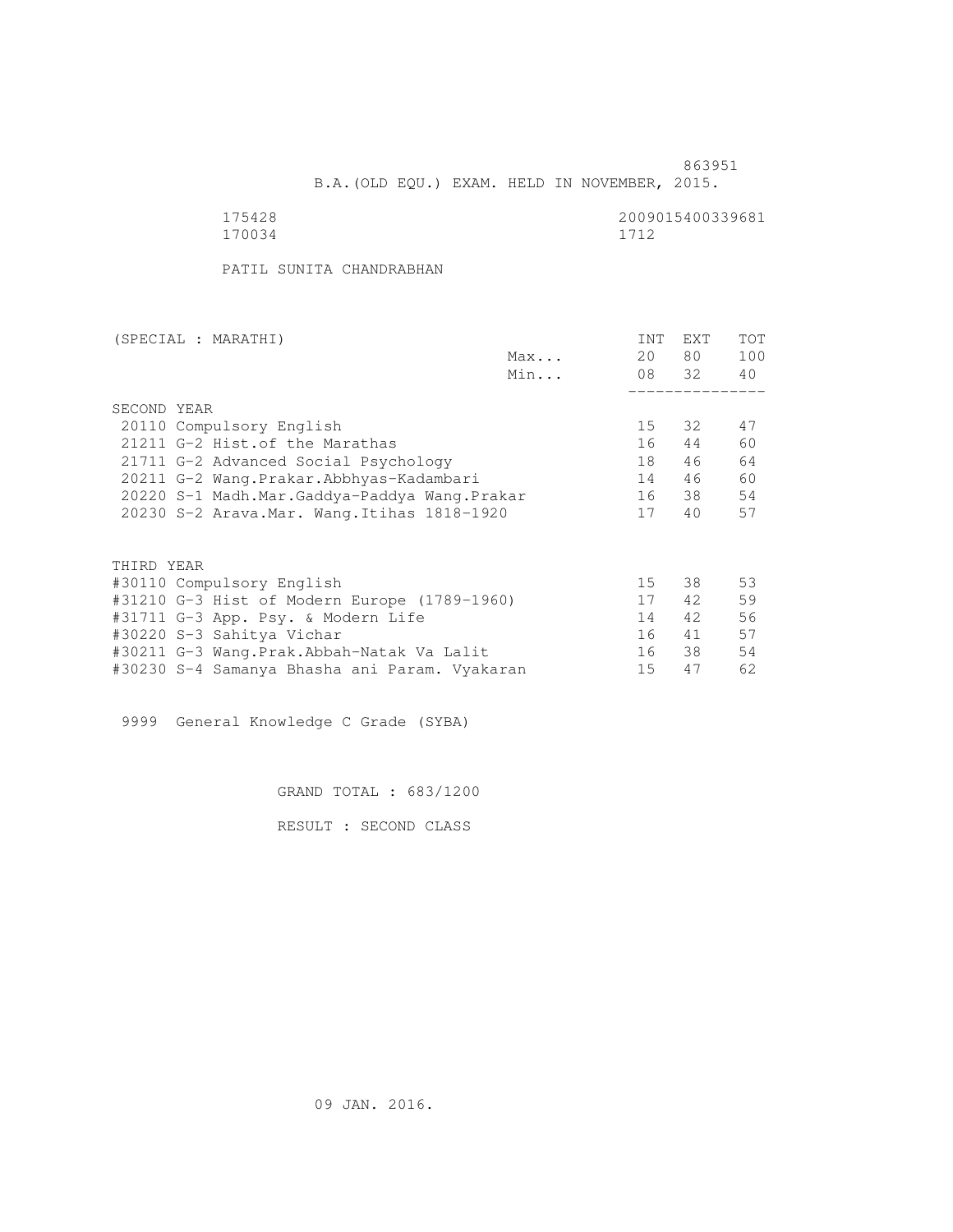B.A.(OLD EQU.) EXAM. HELD IN NOVEMBER, 2015.

170034 1712

175429<br>170034 170034<br>1712

CHAVAN ROHINI RAMESH

| (SPECIAL : POLITICAL SCIENCE)             |     | INT             | EXT   | TOT |
|-------------------------------------------|-----|-----------------|-------|-----|
|                                           | Max | 20              | 80 —  | 100 |
|                                           | Min |                 | 08 32 | 40  |
|                                           |     |                 |       |     |
| SECOND YEAR                               |     |                 |       |     |
| 20110 Compulsory English                  |     | 14              | 36    | 50  |
| 20211 G-2 Wang. Prakar. Abbhyas-Kadambari |     | 13 <sup>7</sup> | 32    | 45  |
| 21711 G-2 Advanced Social Psychology      |     | 14              | 43    | 57  |
| 21111 G-2 Indian Political Thought        |     | 17              | 36    | 53  |
| 21120 S-1 Modern Political Ideologies     |     | 12 <sup>7</sup> | 40    | 52  |
| 21130 S-2 Pol.Dev. & Adm.of Maharashtra   |     | 14              | 34    | 48  |
| THIRD YEAR                                |     |                 |       |     |
| #30110 Compulsory English                 |     | 16              | 32    | 48  |
| #30211 G-3 Wang.Prak.Abbah-Natak Va Lalit |     | 15              | 41    | 56  |
| #31111 G-3 Western Political Thought      |     | 17              | 38    | 55  |
| #31120 S-3 Personal Adm. & Mqt.           |     | 17              | 38    | 55  |
| #31130 S-4 Modern Pol.Analysis            |     | 17              | 35    | 52  |
| #31711 G-3 App. Psy. & Modern Life        |     | 15              | 52    | 67  |
|                                           |     |                 |       |     |

9999 General Knowledge C Grade (SYBA)

GRAND TOTAL : 638/1200

RESULT : SECOND CLASS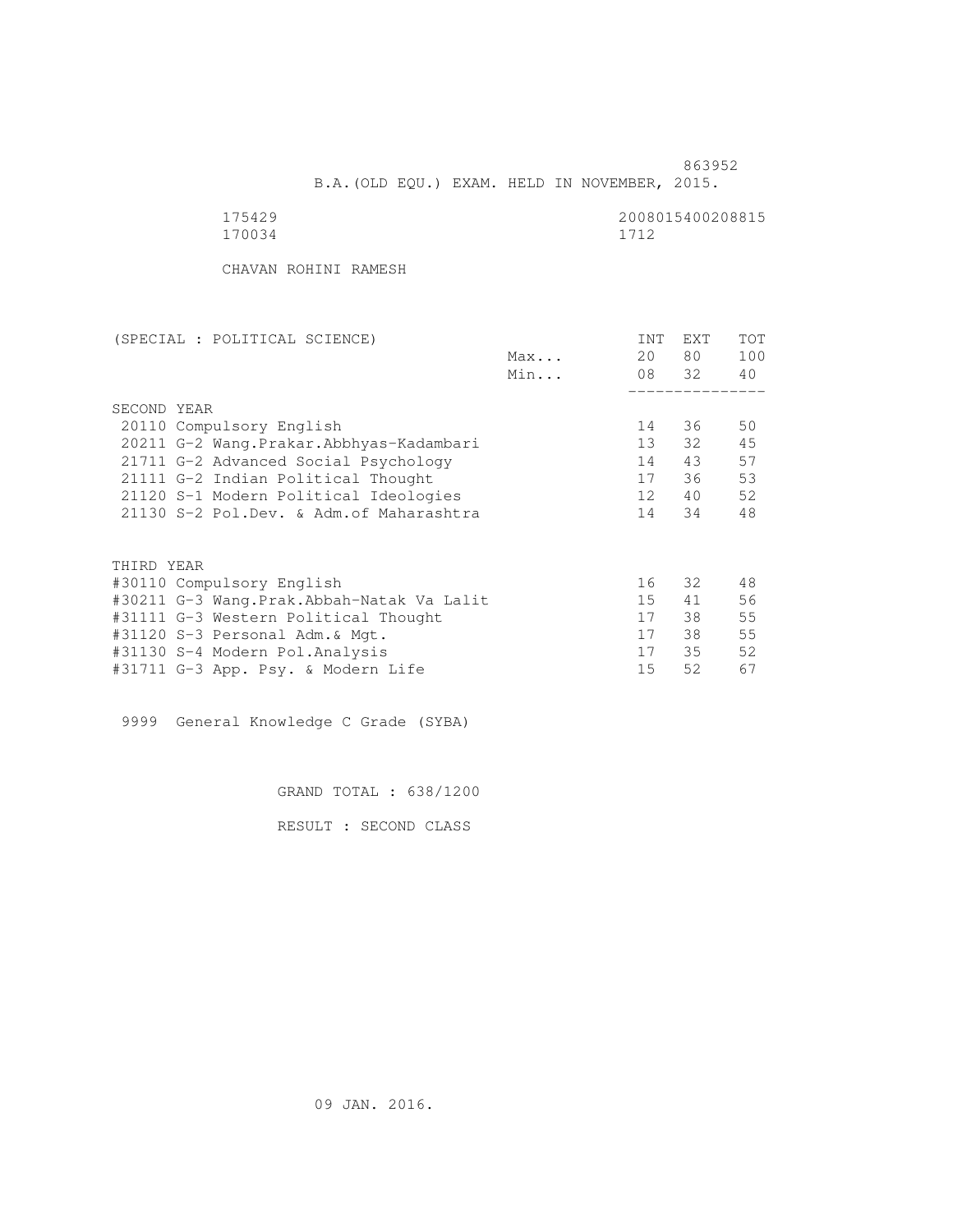B.A.(OLD EQU.) EXAM. HELD IN NOVEMBER, 2015.

175191<br>170034 170034 170034 170034 1712

WAGH SAGAR SUBHASH (LATABAI)

| (SPECIAL : MARATHI)                          |     | INT             | <b>EXT</b> | TOT |
|----------------------------------------------|-----|-----------------|------------|-----|
|                                              | Max | 20              | 80 —       | 100 |
|                                              | Min |                 | 08 32      | 40  |
|                                              |     |                 |            |     |
| SECOND YEAR                                  |     |                 |            |     |
| #20110 Compulsory English                    |     | 10              | 19         | FF  |
| 21111 G-2 Indian Political Thought           |     | 13 <sup>7</sup> | 33         | 46  |
| 21211 G-2 Hist. of the Marathas              |     | 14              | 40         | 54  |
| 20211 G-2 Wang.Prakar.Abbhyas-Kadambari      |     | 10              | 34         | 44  |
| 20220 S-1 Madh.Mar.Gaddya-Paddya Wang.Prakar |     | 13              | 62         | 75  |
| 20230 S-2 Arava. Mar. Wang. Itihas 1818-1920 |     | 15              | 47         | 62  |
|                                              |     |                 |            |     |
| THIRD YEAR                                   |     |                 |            |     |
|                                              |     |                 |            | 47  |
| 30110 Compulsory English                     |     | 15              | 32         |     |
| 31111 G-3 Western Political Thought          |     | 15              | 35         | 50  |
| 31210 G-3 Hist of Modern Europe (1789-1960)  |     | 17              | 33         | 50  |
| 30211 G-3 Wang.Prak.Abbah-Natak Va Lalit     |     | 12              | 46         | 58  |
| 30220 S-3 Sahitya Vichar                     |     | 12 <sup>1</sup> | 40         | 52  |
| 30230 S-4 Samanya Bhasha ani Param. Vyakaran |     | 14              | 32         | 46  |

9999 General Knowledge C Grade (SYBA)

GRAND TOTAL : ----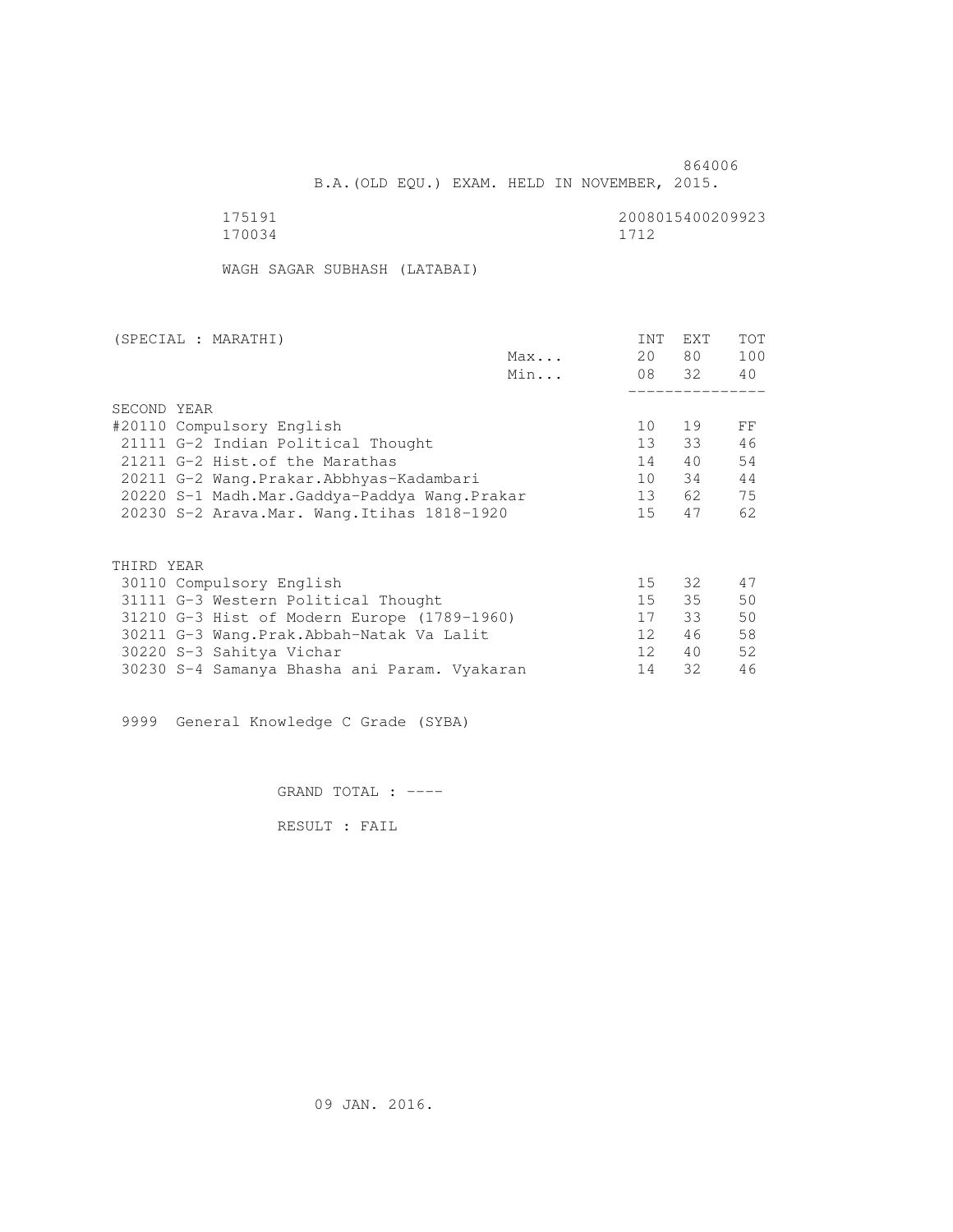B.A.(OLD EQU.) EXAM. HELD IN NOVEMBER, 2015.

175193<br>170034 170034 170034 170034 1712

SHEWARE SHIVAJI SUBHASH (SINDUBAI)

| (SPECIAL : HISTORY)                         |     | INT | EXT   | TOT |
|---------------------------------------------|-----|-----|-------|-----|
|                                             | Max | 20  | 80 —  | 100 |
|                                             | Min |     | 08 32 | 40  |
|                                             |     |     |       |     |
| SECOND YEAR                                 |     |     |       |     |
| #20110 Compulsory English                   |     | 14  | AB    | FF  |
| 21111 G-2 Indian Political Thought          |     | 18  | 45    | 63  |
| 21711 G-2 Advanced Social Psychology        |     | 16  | 48    | 64  |
| 21211 G-2 Hist. of the Marathas             |     | 10  | 64    | 74  |
| 21222 S-1 Modern India (1757-1857)          |     |     | 16 39 | 55  |
| 21230 S-2 Ancient India (Upto 1206)         |     | 17  | 41    | 58  |
|                                             |     |     |       |     |
| THIRD YEAR                                  |     |     |       |     |
| 30110 Compulsory English                    |     | 15  | 40    | 55  |
| 31111 G-3 Western Political Thought         |     | 15  | 32    | 47  |
| 31711 G-3 App. Psy. & Modern Life           |     | 18  | 44    | 62  |
| 31210 G-3 Hist of Modern Europe (1789-1960) |     | 16  | 36    | 52  |
| 31222 S-3 Exp. & fall of the Maratha Power  |     | 09  | 35    | 44  |
| 31230 S-4 Medieval India (1206-1707)        |     | 11  | 39    | 50  |
|                                             |     |     |       |     |

9999 General Knowledge C Grade (SYBA)

GRAND TOTAL : ----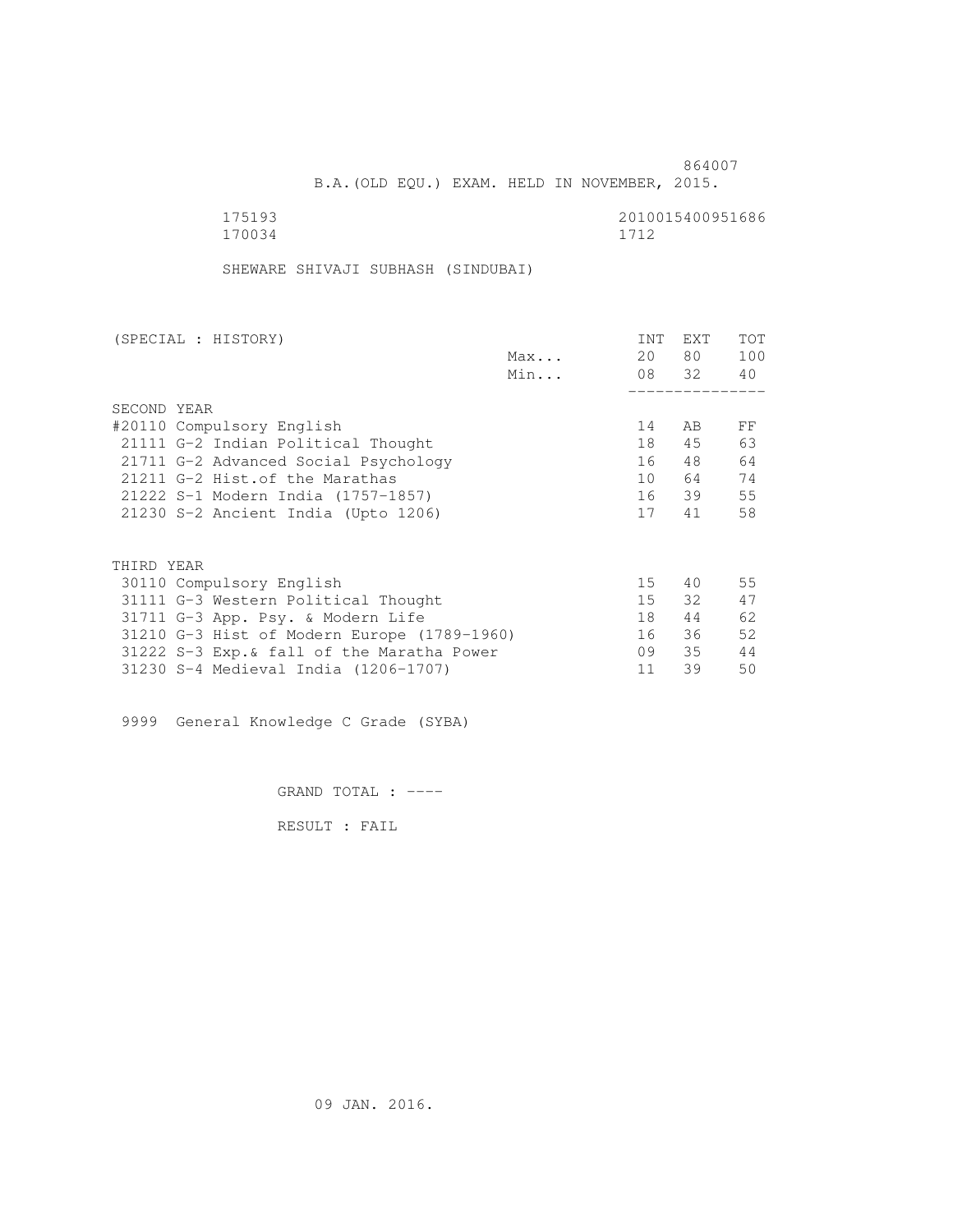B.A.(OLD EQU.) EXAM. HELD IN NOVEMBER, 2015.

170034 1712

175432 2008015400209695

PATIL KAUSTUBH AVINASH (ANITA)

| (SPECIAL : ENGLISH)                            |     | INT | EXT   | <b>TOT</b> |
|------------------------------------------------|-----|-----|-------|------------|
|                                                | Max | 20  | 80 —  | 100        |
|                                                | Min |     | 08 32 | 40         |
|                                                |     |     |       |            |
| SECOND YEAR                                    |     |     |       |            |
| 20110 Compulsory English                       |     | 17  | 40    | 57         |
| 21111 G-2 Indian Political Thought             |     | 14  | 48    | 62         |
| 21211 G-2 Hist. of the Marathas                |     | 15  | 49    | 64         |
| 22410 G-2 Int.to the Study of Eng.Lit.         |     | 16  | 32    | 48         |
| 22420 S-1 16th and 17th Century Eng.Lit.       |     | 17  | 32    | 49         |
| 22430 S-2 18th and 19th Century Eng. Lit.      |     | 17  | 40    | 57         |
| THIRD YEAR                                     |     |     |       |            |
| 30110 Compulsory English                       |     | 18  | 40    | 58         |
| 31111 G-3 Western Political Thought            |     | 15  | 52    | 67         |
| 31210 G-3 Hist of Modern Europe (1789-1960)    |     | 11  | 35    | 46         |
| #32410 G-3 The Study of Eng. Lang.             |     | 18  | 09    | FF         |
| 32420 S-3 20th Century Eng. Lit.               |     | 17  | 32    | 49         |
|                                                |     | 16  | 38    | 54         |
| 32430 S-4 Ind. Writing in Eng. & American Lit. |     |     |       |            |

9999 General Knowledge C Grade (SYBA)

GRAND TOTAL : ----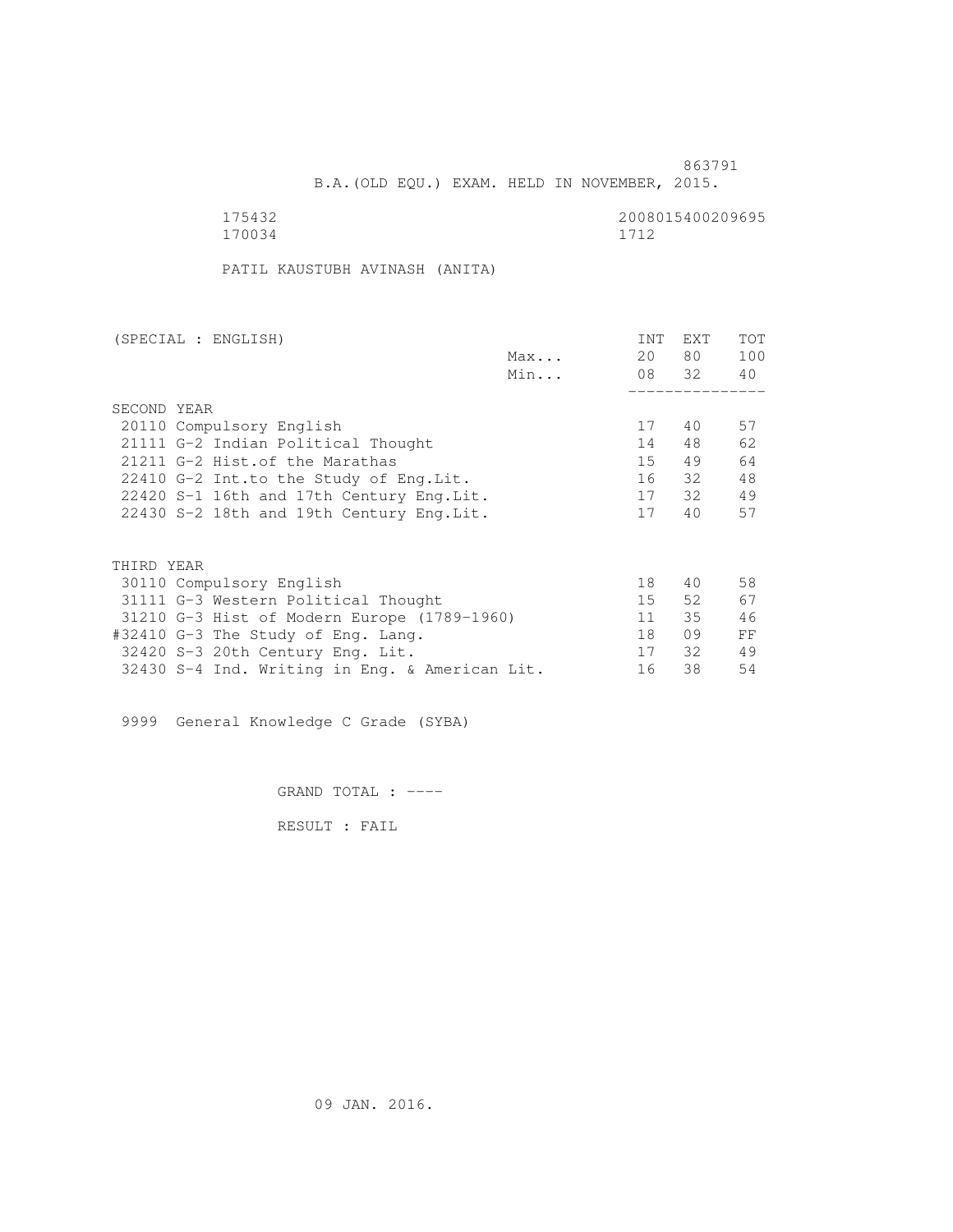| 175197 | 72118766M |
|--------|-----------|
| 180036 | 1815      |

MORE PRASHANT VASUDEO

| (SPECIAL : POLITICAL SCIENCE)               |     | INT | EXT   | TOT |
|---------------------------------------------|-----|-----|-------|-----|
|                                             | Max | 20  | 80    | 100 |
|                                             | Min |     | 08 32 | 40  |
|                                             |     |     |       |     |
| SECOND YEAR                                 |     |     |       |     |
| #20110 Compulsory English                   |     | 14  | 18    | FF  |
| 21211 G-2 Hist. of the Marathas             |     | 18  | 35    | 53  |
| 21511 G-2 Economics & Human Geography       |     | 17  | 47    | 64  |
| 21111 G-2 Indian Political Thought          |     | 16  | 51    | 67  |
| 21120 S-1 Modern Political Ideologies       |     | 17  | 40    | 57  |
| 21130 S-2 Pol.Dev. & Adm. of Maharashtra    |     | 18  | 46    | 64  |
|                                             |     |     |       |     |
| THIRD YEAR                                  |     |     |       |     |
| 30110 Compulsory English                    |     | 14  | 35    | 49  |
| 31210 G-3 Hist of Modern Europe (1789-1960) |     | 14  | 36    | 50  |
| 31511 G-3 Population Geography              |     | 09  | 47    | 56  |
| 31111 G-3 Western Political Thought         |     | 16  | 32    | 48  |
| 31120 S-3 Personal Adm. & Mgt.              |     | 17  | 50    | 67  |
| 31130 S-4 Modern Pol.Analysis               |     | 16  | 38    | 54  |

9999 General Knowledge A Grade (SYBA)

GRAND TOTAL : ----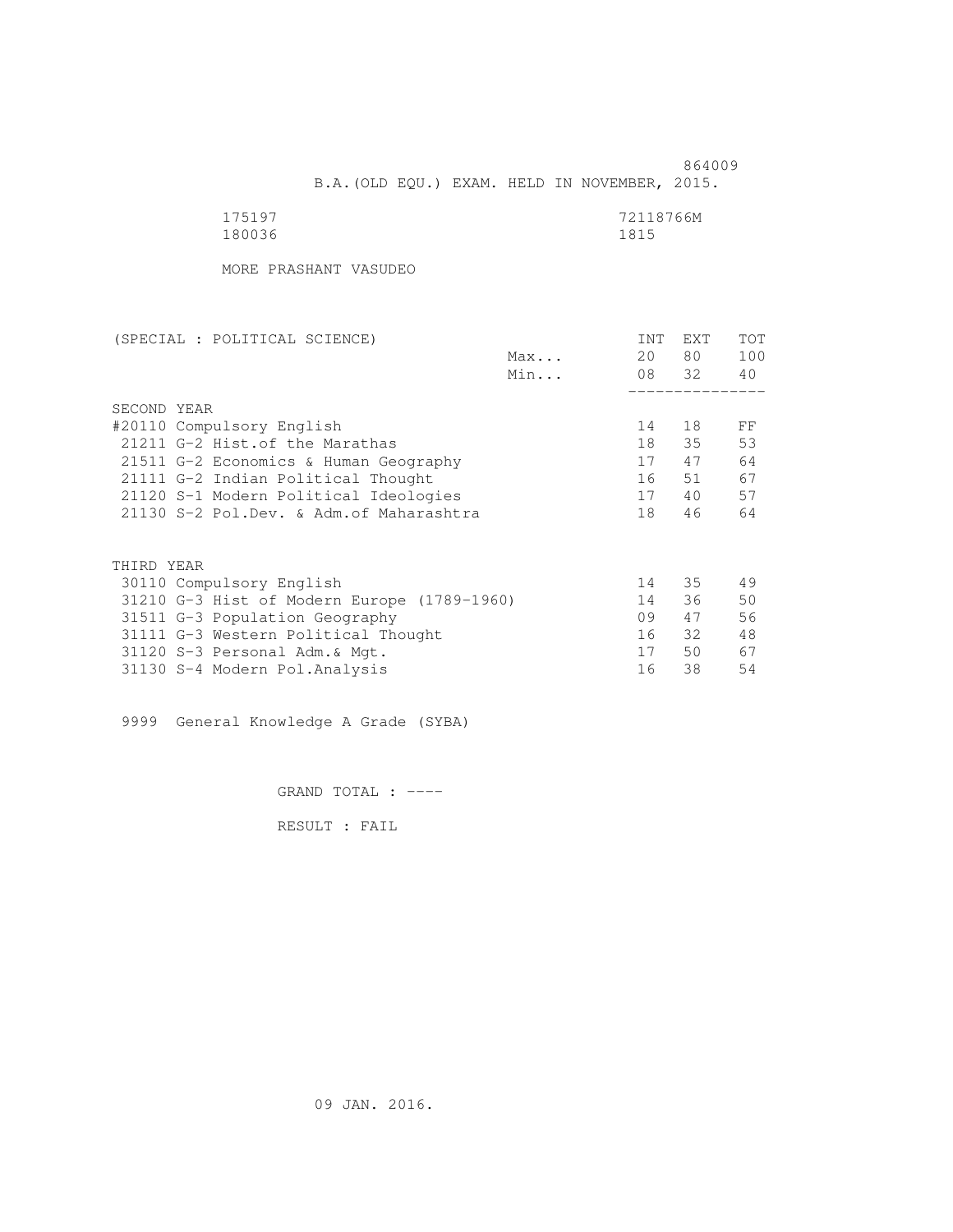B.A.(OLD EQU.) EXAM. HELD IN NOVEMBER, 2015.

 175198 2009015400207121 180036 1815

PATIL RAMESHWAR SANTOSH (KOKILABAI)

| (SPECIAL : POLITICAL SCIENCE)             |     | INT             | EXT   | TOT |
|-------------------------------------------|-----|-----------------|-------|-----|
|                                           | Max | 20              | 80    | 100 |
|                                           | Min |                 | 08 32 | 40  |
|                                           |     |                 |       |     |
| SECOND YEAR                               |     |                 |       |     |
| #20110 Compulsory English                 |     | 14              | 06    | FF  |
| 20211 G-2 Wang. Prakar. Abbhyas-Kadambari |     | 16              | 37    | 53  |
| 21511 G-2 Economics & Human Geography     |     | 15              | 32    | 47  |
| 21111 G-2 Indian Political Thought        |     | 14              | 45    | 59  |
| 21120 S-1 Modern Political Ideologies     |     | 16              | 39    | 55  |
| 21130 S-2 Pol.Dev. & Adm. of Maharashtra  |     | 16              | 34    | 50  |
|                                           |     |                 |       |     |
| THIRD YEAR                                |     |                 |       |     |
| 30110 Compulsory English                  |     | 13 <sup>°</sup> | 35    | 48  |
| 30211 G-3 Wang.Prak.Abbah-Natak Va Lalit  |     | 10              | 33    | 43  |
| 31511 G-3 Population Geography            |     | 15              | 45    | 60  |
| 31111 G-3 Western Political Thought       |     | 13 <sup>°</sup> | 36    | 49  |
| 31120 S-3 Personal Adm. & Mgt.            |     | 12 <sup>°</sup> | 40    | 52  |
| 31130 S-4 Modern Pol.Analysis             |     | 13              | 35    | 48  |

9999 General Knowledge C Grade (SYBA)

GRAND TOTAL : ----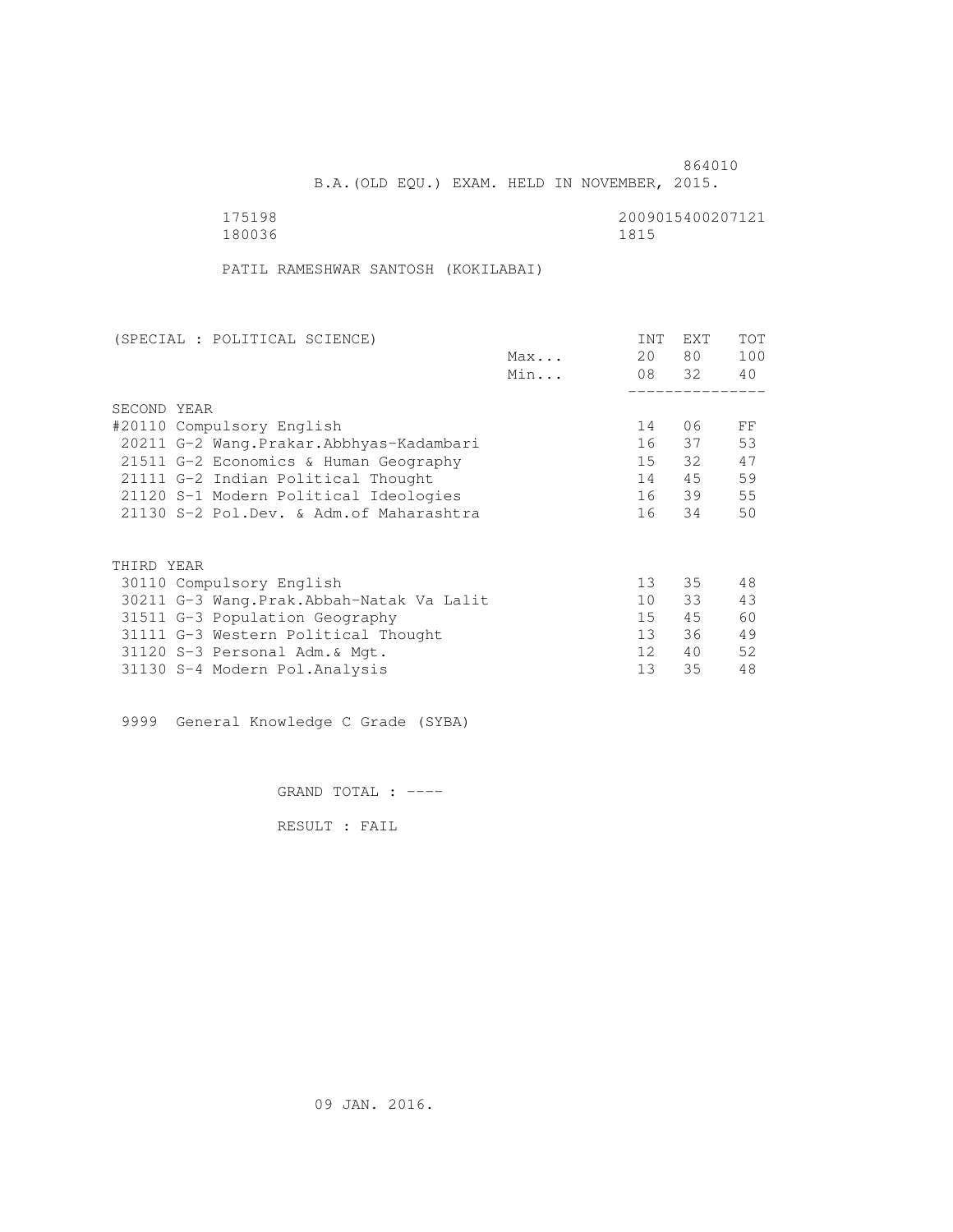B.A.(OLD EQU.) EXAM. HELD IN NOVEMBER, 2015.

 175199 2007015400173553 180036 1815

MAHAJAN TRUPTI ASHOK (NIRMALA)

| (SPECIAL : ENGLISH)                            |     | INT             | <b>EXT</b>        | TOT |
|------------------------------------------------|-----|-----------------|-------------------|-----|
|                                                | Max | 20              | 80                | 100 |
|                                                | Min |                 | 08 32             | 40  |
|                                                |     |                 |                   |     |
| SECOND YEAR                                    |     |                 |                   |     |
| 20110 Compulsory English                       |     | 15              | 34                | 49  |
| 21511 G-2 Economics & Human Geography          |     | 17              | 59                | 76  |
| 21711 G-2 Advanced Social Psychology           |     | 18              | $26+6^{\circ}$ 44 |     |
| #22410 G-2 Int.to the Study of Eng.Lit.        |     | 17              | 35                | 52  |
| 22420 S-1 16th and 17th Century Eng. Lit.      |     | 15              | $27+5^{\sim}42$   |     |
| 22430 S-2 18th and 19th Century Eng. Lit.      |     | 15              | 38                | 53  |
|                                                |     |                 |                   |     |
| THIRD YEAR                                     |     |                 |                   |     |
| 30110 Compulsory English                       |     | 16              | 40                | 56  |
| 31511 G-3 Population Geography                 |     | 18              | 33                | 51  |
| 31711 G-3 App. Psy. & Modern Life              |     | 18              | 59                | 77  |
| #32410 G-3 The Study of Eng. Lang.             |     | 12 <sup>°</sup> | 16                | FF  |
| 32420 S-3 20th Century Eng. Lit.               |     | 16              | 41                | 57  |
| 32430 S-4 Ind. Writing in Eng. & American Lit. |     | 12              | 32                | 44  |

9999 General Knowledge C Grade (SYBA)

GRAND TOTAL : ----

RESULT : FAIL

 $^{\wedge}$  +4 O.163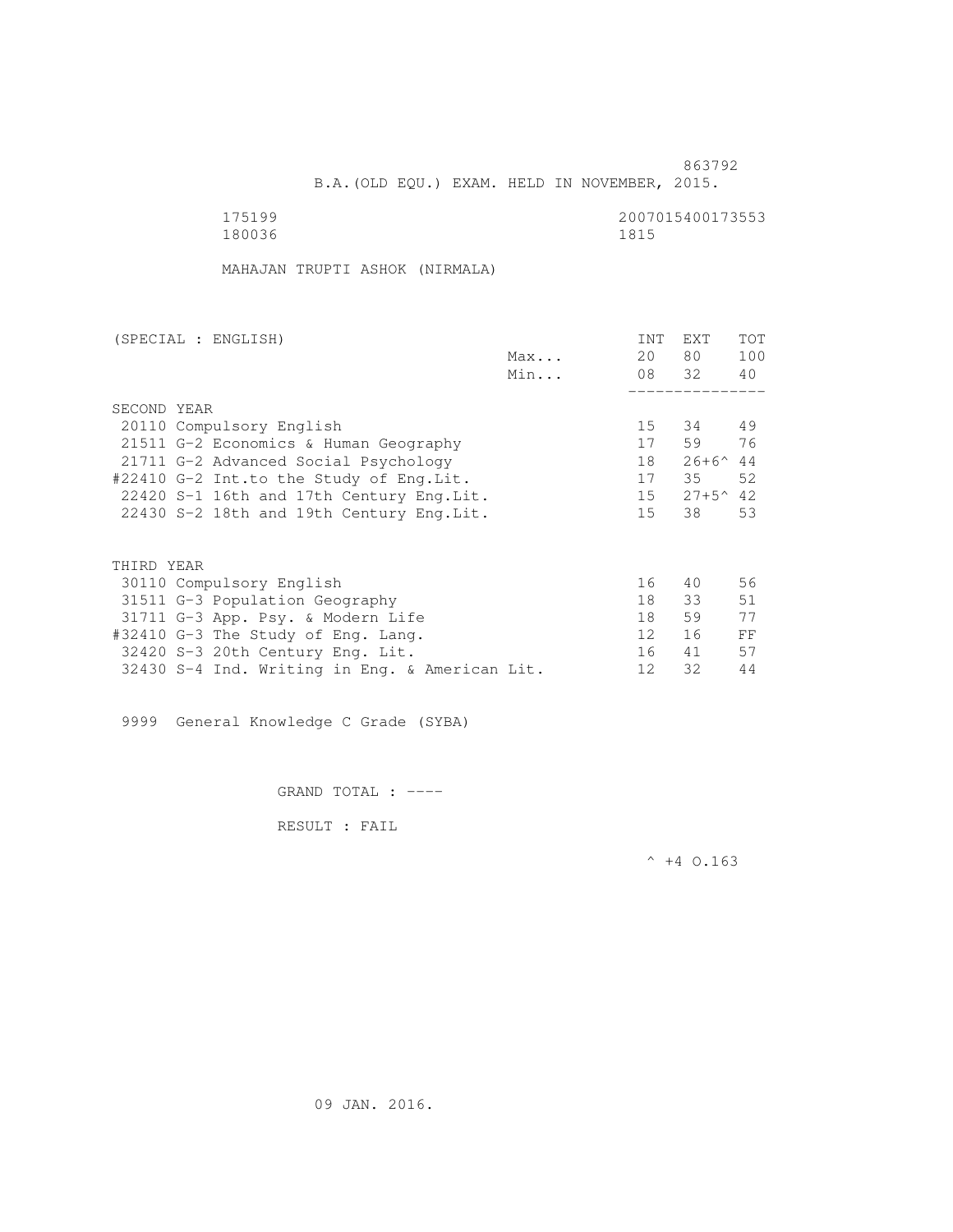B.A.(OLD EQU.) EXAM. HELD IN NOVEMBER, 2015.

| 175442 | 2007015400173561 |
|--------|------------------|
| 180036 | 1815             |

BODADE KUNAL PRAKASH (SINDHU)

| (SPECIAL : HINDI)                            |     | INT | <b>EXT</b>         | TOT |
|----------------------------------------------|-----|-----|--------------------|-----|
|                                              | Max | 20  | 80 —               | 100 |
|                                              | Min |     | 08 32              | 40  |
|                                              |     |     |                    |     |
| SECOND YEAR                                  |     |     |                    |     |
| 20110 Compulsory English                     |     | 13  | 35                 | 48  |
| 20211 G-2 Wang. Prakar. Abbhyas-Kadambari    |     | 15  | 55                 | 70  |
| 21111 G-2 Indian Political Thought           |     | 14  | 43                 | 57  |
| 20511 G-2 Samanya Hindi                      |     | 18  | 55                 | 73  |
| 20520 S-1 Kavya Shasthra                     |     |     | 16 33              | 49  |
| 20530 S-2 Uppanyas, Natak Evam Vyang         |     | 18  | 32                 | 50  |
|                                              |     |     |                    |     |
| THIRD YEAR                                   |     |     |                    |     |
| 30110 Compulsory English                     |     | 14  | 34                 | 48  |
| 30211 G-3 Wang.Prak.Abbah-Natak Va Lalit     |     | 16  | 46                 | 62  |
| 31111 G-3 Western Political Thought          |     | 16  | 38                 | 54  |
| 30511 G-3 Samanya Hindi                      |     | 17  | 52                 | 69  |
| #30520 S-3 Hindi Sahitya Ka Itihas           |     | 18  | $25+7^{\wedge}$ 43 |     |
| 30530 S-4 Bhasha Vidnyan tatha Rashtrabhasha |     | 18  | 33                 | 51  |
|                                              |     |     |                    |     |

9999 General Knowledge C Grade (SYBA)

 $\mathcal{A}$  and  $\mathcal{A}$  are the set of  $\mathcal{A}$ GRAND TOTAL : 674+15=689/1200

RESULT : SECOND CLASS

 $^{\circ}$  0.163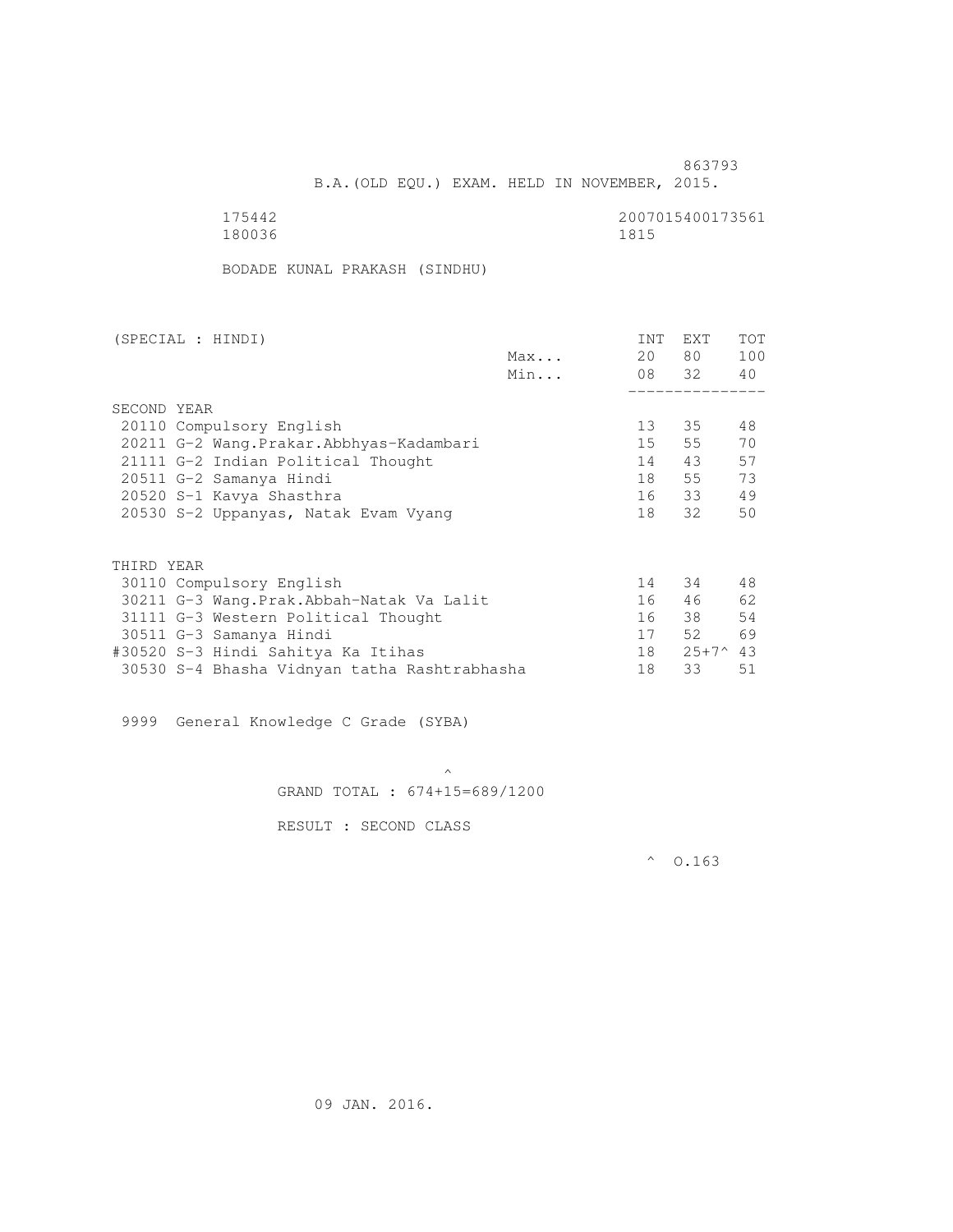B.A.(OLD EQU.) EXAM. HELD IN NOVEMBER, 2015.

 175200 2008015400277932 180037 1816

PATIL JIJABAI MADHUKAR (SUMAN)

| (SPECIAL : ENGLISH)                            | INT             | EXT   | <b>TOT</b> |
|------------------------------------------------|-----------------|-------|------------|
| Max                                            | 20              | 80 —  | 100        |
| Min                                            |                 | 08 32 | 40         |
|                                                |                 |       |            |
| SECOND YEAR                                    |                 |       |            |
| 20110 Compulsory English                       | 13 <sup>°</sup> | 32    | 45         |
| 21511 G-2 Economics & Human Geography          | 08              | 38    | 46         |
| 21711 G-2 Advanced Social Psychology           | 18              | 57    | 75         |
| #22410 G-2 Int.to the Study of Eng.Lit.        | 11              | 16    | FF         |
| 22420 S-1 16th and 17th Century Eng.Lit.       | 15              | - 36  | 51         |
| 22430 S-2 18th and 19th Century Eng. Lit.      | 15              | 40    | 55         |
| THIRD YEAR                                     |                 |       |            |
| 30110 Compulsory English                       | 08              | 35    | 43         |
|                                                | 11              | 42    | 53         |
| 31511 G-3 Population Geography                 |                 |       |            |
| 31711 G-3 App. Psy. & Modern Life              | 18              | 50    | 68         |
| #32410 G-3 The Study of Eng. Lang.             | 08              | 26    | FF         |
| 32420 S-3 20th Century Eng. Lit.               | 12 <sup>°</sup> | 33    | 45         |
| 32430 S-4 Ind. Writing in Eng. & American Lit. | 08              | 32    | 40         |

9999 General Knowledge C Grade (SYBA)

GRAND TOTAL : ----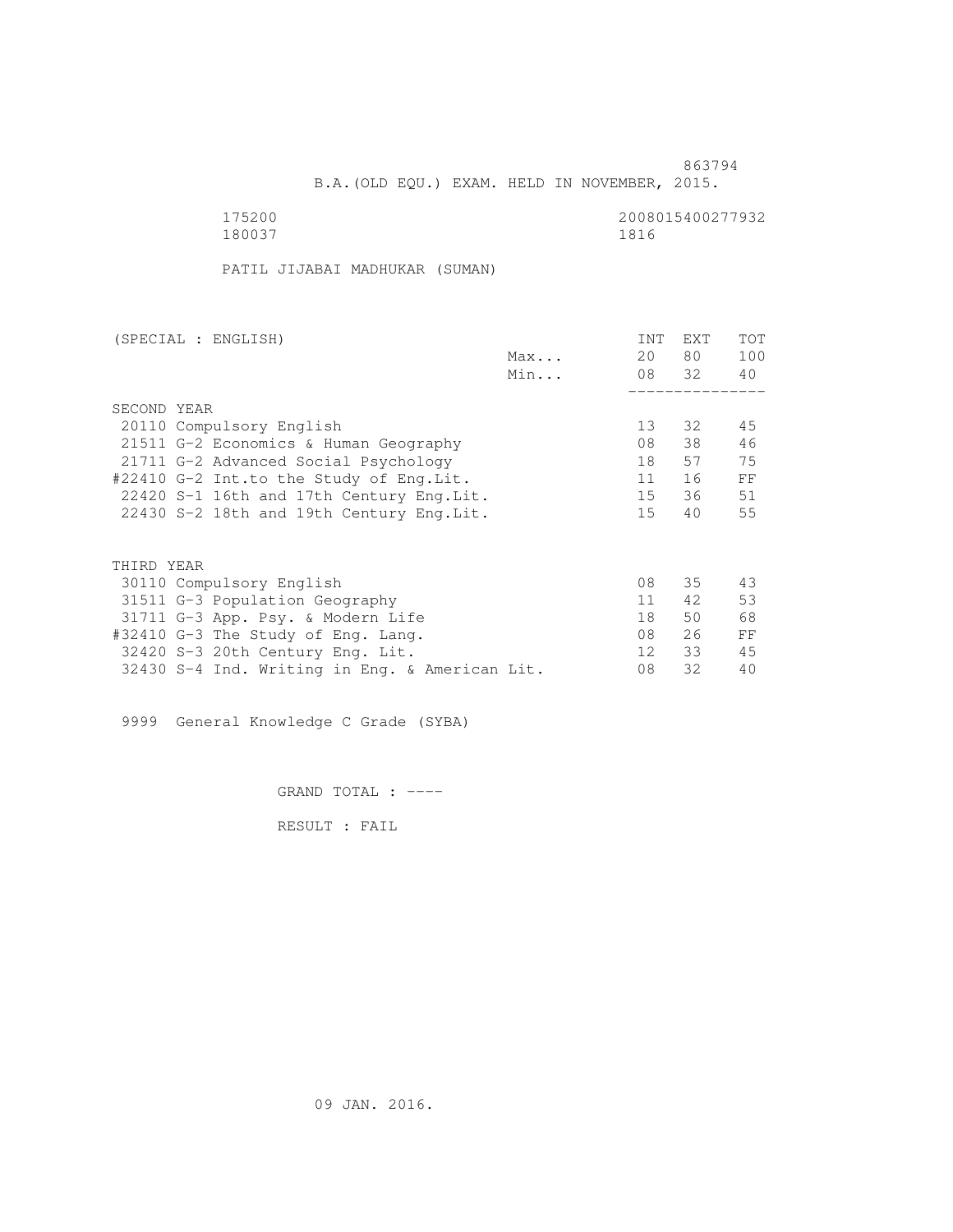B.A.(OLD EQU.) EXAM. HELD IN NOVEMBER, 2015.

 175443 2008015400104816 180049 1821

KOLI SANTOSH MURLIDHAR (MANGALA)

| (SPECIAL : MARATHI)                          |     | INT             | <b>EXT</b> | TOT |
|----------------------------------------------|-----|-----------------|------------|-----|
|                                              | Max | 20              | 80 —       | 100 |
|                                              | Min |                 | 08 32      | 40  |
|                                              |     |                 |            |     |
| SECOND YEAR                                  |     |                 |            |     |
| 20110 Compulsory English                     |     | 13              | 36         | 49  |
| 21511 G-2 Economics & Human Geography        |     | 17              | 33         | 50  |
| 21712 G-2 Development in Life-span           |     | 14              | 48         | 62  |
| 20211 G-2 Wang.Prakar.Abbhyas-Kadambari      |     | 14              | 43         | 57  |
| 20220 S-1 Madh.Mar.Gaddya-Paddya Wang.Prakar |     | 18              | 44         | 62  |
| 20230 S-2 Arava. Mar. Wang. Itihas 1818-1920 |     | 18              | 52         | 70  |
|                                              |     |                 |            |     |
| THIRD YEAR                                   |     |                 |            |     |
| #30110 Compulsory English                    |     | 12 <sup>°</sup> | 08         | FF  |
| 31511 G-3 Population Geography               |     | 16              | 34         | 50  |
|                                              |     | 14              | 36         | 50  |
| 31711 G-3 App. Psy. & Modern Life            |     |                 |            |     |
| 30211 G-3 Wang.Prak.Abbah-Natak Va Lalit     |     | 15              | 46         | 61  |
| 30220 S-3 Sahitya Vichar                     |     | 18              | 32         | 50  |
| 30230 S-4 Samanya Bhasha ani Param. Vyakaran |     | 19              | 39         | 58  |

9999 General Knowledge C Grade (SYBA)

GRAND TOTAL : ----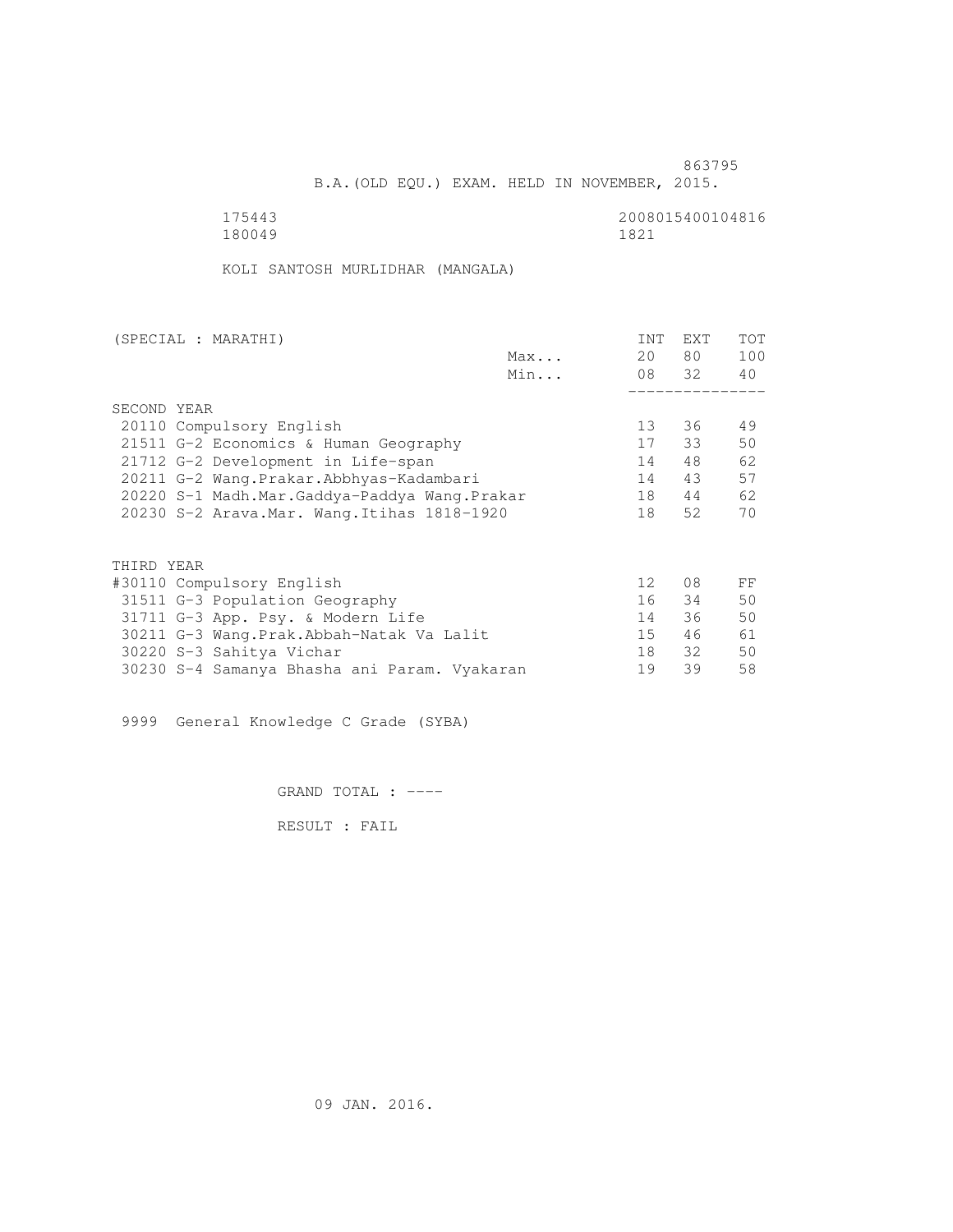B.A.(OLD EQU.) EXAM. HELD IN NOVEMBER, 2015.

 175202 2009015400191522 190040 1918

PATIL DIPAK LAKHICHAND (MAYA)

| (SPECIAL : MARATHI)                          |     | INT             | <b>EXT</b> | TOT |
|----------------------------------------------|-----|-----------------|------------|-----|
|                                              | Max | 20              | 80 —       | 100 |
|                                              | Min |                 | 08 32      | 40  |
|                                              |     |                 |            |     |
| SECOND YEAR                                  |     |                 |            |     |
| #20110 Compulsory English                    |     | 12              | $27*$      | 39  |
| 21010 G-2 Indian Economy Since 1980          |     | 16              | 36         | 52  |
| 21111 G-2 Indian Political Thought           |     | 10              | 32         | 42  |
| 20212 G-2 Upoyojeet Marathi                  |     | 17              | 32         | 49  |
| 20220 S-1 Madh.Mar.Gaddya-Paddya Wang.Prakar |     | 15              | 52         | 67  |
| 20230 S-2 Arava. Mar. Wang. Itihas 1818-1920 |     | 16              | 42         | 58  |
|                                              |     |                 |            |     |
|                                              |     |                 |            |     |
| THIRD YEAR                                   |     |                 |            |     |
| 30110 Compulsory English                     |     | 16              | 32         | 48  |
| 31010 G-3 Ind. Eco. Since 1980 Part-II       |     | 16              | 44         | 60  |
| 31111 G-3 Western Political Thought          |     | 12 <sup>°</sup> | 34         | 46  |
| 30212 G-3 Upoyojeet Marathi                  |     | 16              | 45         | 61  |
| 30220 S-3 Sahitya Vichar                     |     | 17              | 38         | 55  |
| 30230 S-4 Samanya Bhasha ani Param. Vyakaran |     | 17              | 40         | 57  |

9999 General Knowledge C Grade (SYBA)

GRAND TOTAL : 634/1200

RESULT : SECOND CLASS

\* O.4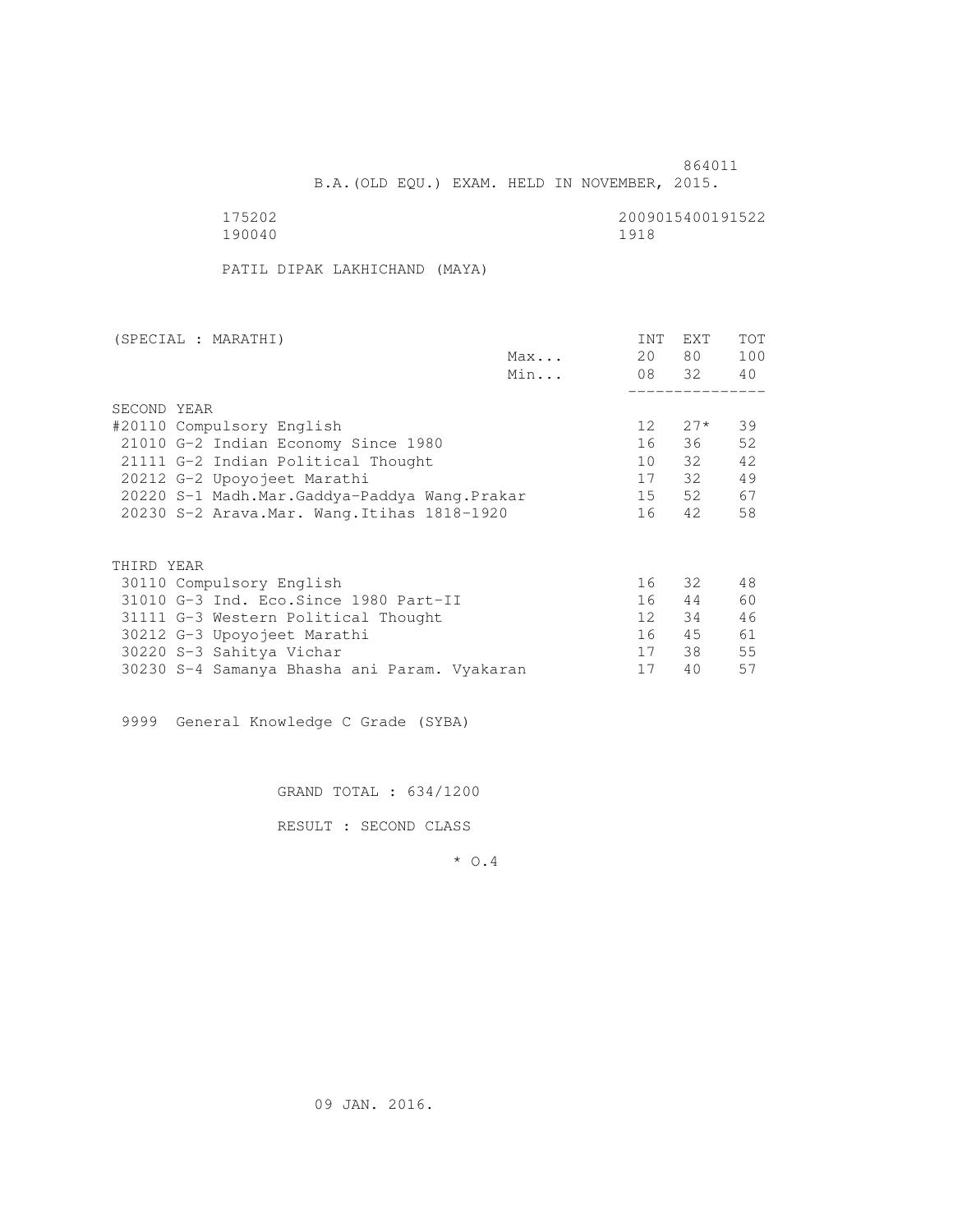B.A.(OLD EQU.) EXAM. HELD IN NOVEMBER, 2015.

190040 1918

175203 2009015400188887

SHELKAR PUSHPABAI MAHARU (PRAMILABAI)

| (SPECIAL : MARATHI)                          |     | INT             | EXT       | <b>TOT</b> |
|----------------------------------------------|-----|-----------------|-----------|------------|
|                                              | Max | 20              | 80 —      | 100        |
|                                              | Min |                 | 08 32 40  |            |
|                                              |     |                 |           |            |
| SECOND YEAR                                  |     |                 |           |            |
| #20110 Compulsory English                    |     | 15              | 31+1\$ 47 |            |
| 21211 G-2 Hist. of the Marathas              |     | 17              | 33        | 50         |
| 21511 G-2 Economics & Human Geography        |     | 09              | 37        | 46         |
| 20212 G-2 Upoyojeet Marathi                  |     | 17              | 33        | 50         |
| 20220 S-1 Madh.Mar.Gaddya-Paddya Wang.Prakar |     | 17              | 47        | 64         |
| 20230 S-2 Arava. Mar. Wang. Itihas 1818-1920 |     | 16              | 38        | 54         |
|                                              |     |                 |           |            |
| THIRD YEAR                                   |     |                 |           |            |
| 30110 Compulsory English                     |     | 14              | 41        | 55         |
| 31210 G-3 Hist of Modern Europe (1789-1960)  |     | 15              | 34        | 49         |
| 31511 G-3 Population Geography               |     | 12 <sup>1</sup> | 32        | 44         |
| 30212 G-3 Upoyojeet Marathi                  |     | 18              | 32        | 50         |
| 30220 S-3 Sahitya Vichar                     |     | 18              | 39        | 57         |
| 30230 S-4 Samanya Bhasha ani Param. Vyakaran |     | 18              | 36        | 54         |

9999 General Knowledge C Grade (SYBA)

GRAND TOTAL : 620/1200

RESULT : SECOND CLASS

\$ O.1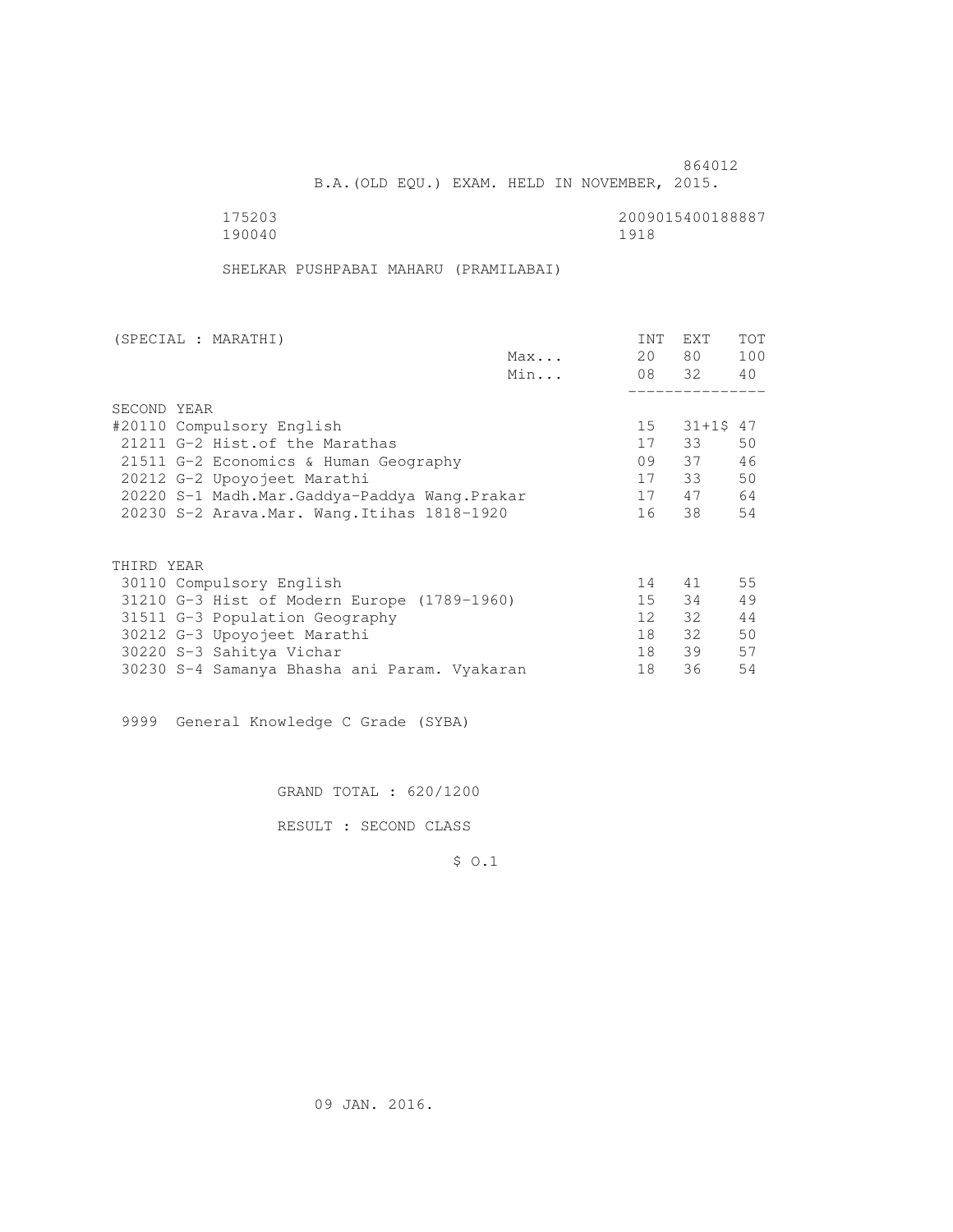175206 2008015400234704 190040 1918

BHOI JYOTI RAMESH (SHOBHABAI)

| (SPECIAL : GEOGRAPHY)                       |     | <b>INT</b>      | <b>EXT</b> | TOT |
|---------------------------------------------|-----|-----------------|------------|-----|
|                                             | Max | 20              | 80 —       | 100 |
|                                             | Min |                 | 08 32      | 40  |
|                                             |     |                 |            |     |
| SECOND YEAR                                 |     |                 |            |     |
| #20110 Compulsory English                   |     | 11              | 02         | FF  |
| 20212 G-2 Upoyojeet Marathi                 |     | 17              | 41         | 58  |
| 21211 G-2 Hist. of the Marathas             |     | 11              | 35         | 46  |
| 21511 G-2 Economics & Human Geography       |     | 15              | 45         | 60  |
| 21522 S-1 Geography of Tourism              |     | 18              | 48         | 66  |
| 21544 S-2 Practical Geography               |     | 18              | 68         | 86  |
|                                             |     |                 |            |     |
| THIRD YEAR                                  |     |                 |            |     |
| 30110 Compulsory English                    |     | 15 <sub>1</sub> | 33         | 48  |
| 30212 G-3 Upoyojeet Marathi                 |     |                 | 16 35      | 51  |
| 31210 G-3 Hist of Modern Europe (1789-1960) |     | 17              | 34         | 51  |
| 31511 G-3 Population Geography              |     | 17              | 35         | 52  |
| 31521 S-3 Geography of Disaster Management  |     | 17              | 41         | 58  |
| 31544 S-4 Practical Geography               |     | 17              | 68         | 85  |
|                                             |     |                 |            |     |

9999 General Knowledge C Grade^ (SYBA)

GRAND TOTAL : ----

RESULT : FAIL

 $^{\wedge}$  +10 O.163

864013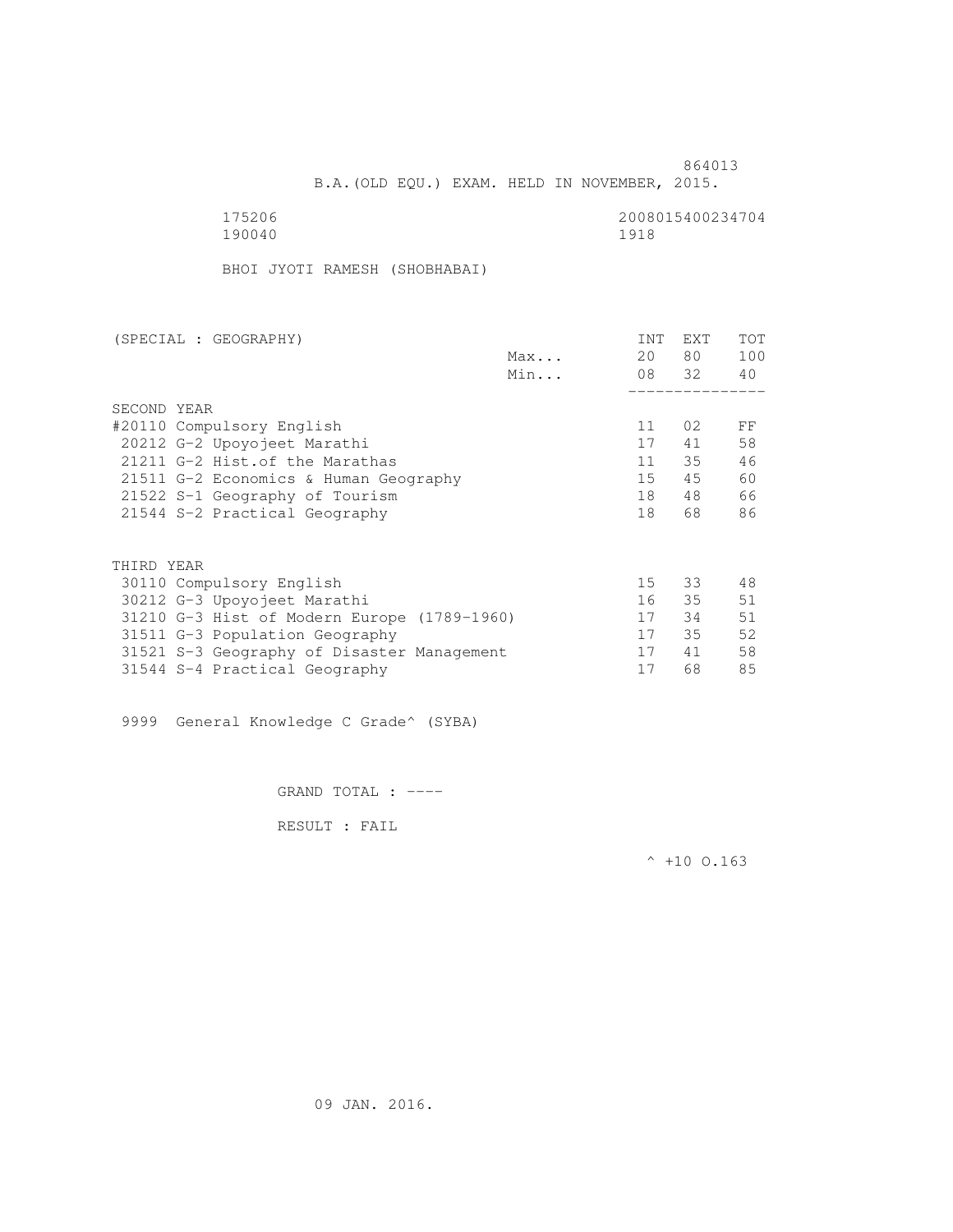B.A.(OLD EQU.) EXAM. HELD IN NOVEMBER, 2015.

 175207 2009015400188156 190040 1918

PATIL VISHAL BHIVA (ASHABAI)

| (SPECIAL : GEOGRAPHY)                       | INT | <b>EXT</b> | <b>TOT</b> |
|---------------------------------------------|-----|------------|------------|
| Max                                         | 20  | 80         | 100        |
| Min                                         |     | 08 32      | 40         |
|                                             |     |            |            |
| SECOND YEAR                                 |     |            |            |
| #20110 Compulsory English                   | 16  | 03         | FF         |
| 21111 G-2 Indian Political Thought          | 09  | 38         | 47         |
| 21211 G-2 Hist. of the Marathas             | 17  | 49         | 66         |
| 21511 G-2 Economics & Human Geography       | 16  | 43         | 59         |
| 21522 S-1 Geography of Tourism              | 18  | 47         | 65         |
| 21544 S-2 Practical Geography               | 17  | 68         | 85         |
| THIRD YEAR                                  |     |            |            |
| #30110 Compulsory English                   | 14  | 07         | FF         |
|                                             |     |            | 54         |
| 31111 G-3 Western Political Thought         | 15  | 39         |            |
| 31210 G-3 Hist of Modern Europe (1789-1960) | 16  | 34         | 50         |
| 31511 G-3 Population Geography              | 15  | 32         | 47         |
| 31521 S-3 Geography of Disaster Management  | 17  | 42         | 59         |
| 31544 S-4 Practical Geography               | 16  | 66         | 82         |

9999 General Knowledge B Grade (SYBA)

GRAND TOTAL : ----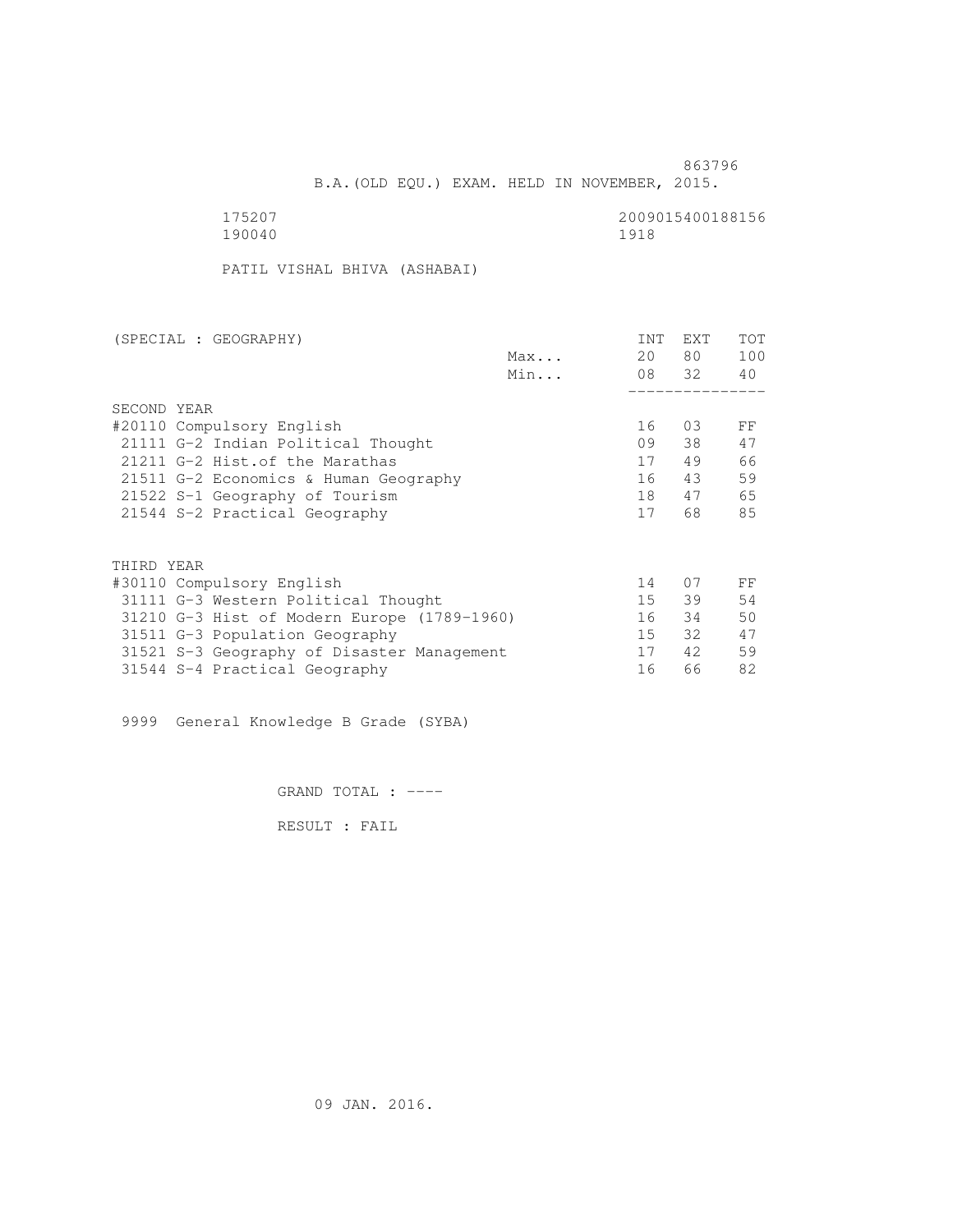B.A.(OLD EQU.) EXAM. HELD IN NOVEMBER, 2015.

| 175446 | 2007015400176056 |
|--------|------------------|
| 190041 | 1919             |

SONJE AMOL PRAKASH

|                                              | (SPECIAL : MARATHI)                           |  |    |     | INT             | EXT      | <b>TOT</b> |
|----------------------------------------------|-----------------------------------------------|--|----|-----|-----------------|----------|------------|
|                                              |                                               |  |    | Max | 20              | 80 —     | 100        |
|                                              |                                               |  |    | Min |                 | 08 32 40 |            |
|                                              |                                               |  |    |     |                 |          |            |
|                                              | SECOND YEAR                                   |  |    |     |                 |          |            |
|                                              | 20110 Compulsory English                      |  |    |     | 14              | 35       | 49         |
|                                              | 20511 G-2 Samanya Hindi                       |  |    |     | 19              | 50       | 69         |
| 21211 G-2 Hist. of the Marathas              |                                               |  |    |     | 14              | 34       | 48         |
|                                              | 20212 G-2 Upoyojeet Marathi                   |  |    |     | 13 <sup>7</sup> | 43       | 56         |
|                                              | 20220 S-1 Madh.Mar.Gaddya-Paddya Wang.Prakar  |  |    |     | 13              | 39       | 52         |
| 20230 S-2 Arava. Mar. Wang. Itihas 1818-1920 |                                               |  | 09 | 58  | 67              |          |            |
|                                              |                                               |  |    |     |                 |          |            |
|                                              | THIRD YEAR                                    |  |    |     |                 |          |            |
|                                              | #30110 Compulsory English                     |  |    |     | 12 <sup>°</sup> | 33       | 45         |
|                                              | #30511 G-3 Samanya Hindi                      |  |    |     | 16              | 45       | 61         |
|                                              | #31210 G-3 Hist of Modern Europe (1789-1960)  |  |    |     | 16              | 46       | 62         |
|                                              | #30212 G-3 Upoyojeet Marathi                  |  |    |     | 14              | 48       | 62         |
|                                              | #30220 S-3 Sahitya Vichar                     |  |    |     | 14              | 39       | 53         |
|                                              | #30230 S-4 Samanya Bhasha ani Param. Vyakaran |  |    |     | 15              | 37       | 52         |
|                                              |                                               |  |    |     |                 |          |            |

9999 General Knowledge C Grade (SYBA)

GRAND TOTAL : 676/1200

RESULT : SECOND CLASS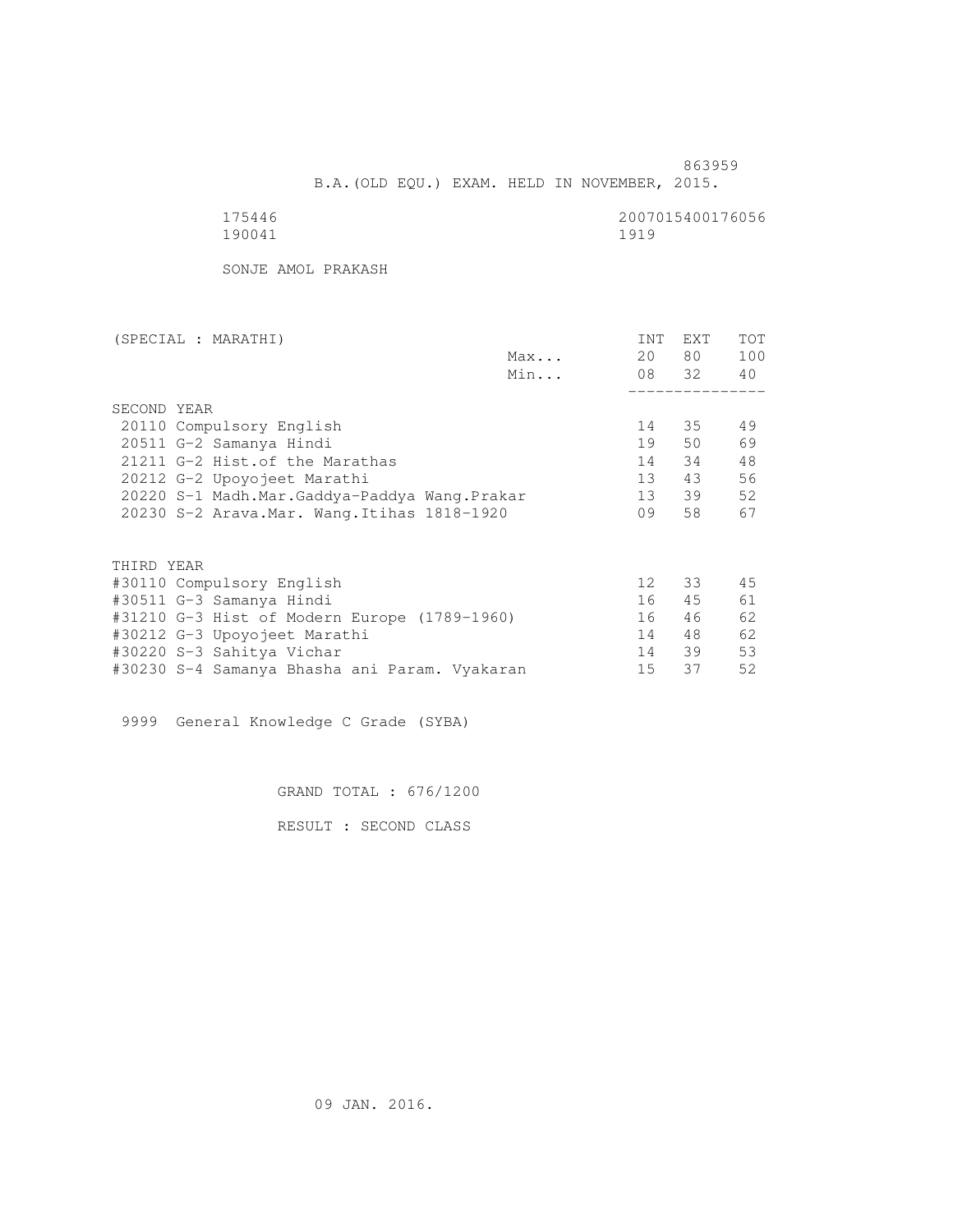B.A.(OLD EQU.) EXAM. HELD IN NOVEMBER, 2015.

 175447 2007015400177705 190041 1919

KATKAR YOGESH SHAMRAO (KAMALBAI)

| (SPECIAL : ECONOMICS)                      |     | <b>INT</b>      | <b>EXT</b>      | TOT |
|--------------------------------------------|-----|-----------------|-----------------|-----|
|                                            | Max | 20              | 80 —            | 100 |
|                                            | Min |                 | 08 32           | 40  |
|                                            |     |                 |                 |     |
| SECOND YEAR                                |     |                 |                 |     |
| 20110 Compulsory English                   |     | 12 <sup>°</sup> | 40              | 52  |
| 20212 G-2 Upoyojeet Marathi                |     | 14              | 50              | 64  |
| 21511 G-2 Economics & Human Geography      |     | 13              | 39              | 52  |
| 21010 G-2 Indian Economy Since 1980        |     | 08              | 32              | 40  |
| 21020 S-1 Advanced Micro-Ecomomics         |     | 16              | 00 <sup>o</sup> | FF  |
| 21030 S-2 Advanced Macro Economics         |     | 10              | AB              | FF  |
| THIRD YEAR                                 |     |                 |                 |     |
| #30110 Compulsory English                  |     | 09              | 09              | FF  |
| 30212 G-3 Upoyojeet Marathi                |     | 12 <sup>1</sup> | 36              | 48  |
|                                            |     | 12 <sup>°</sup> | 32              | 44  |
| 31512 G-3 Geography of Health              |     | 16              | AB              | FF  |
| #31010 G-3 Ind. Eco.Since 1980 Part-II     |     |                 |                 |     |
| #31021 S-3 Public Finance & Policies       |     | 16              | 20              | FF  |
| #31031 S-4 International Trade & Practices |     | 19              | 05              | FF  |

9999 General Knowledge F Grade (SYBA)

GRAND TOTAL : ----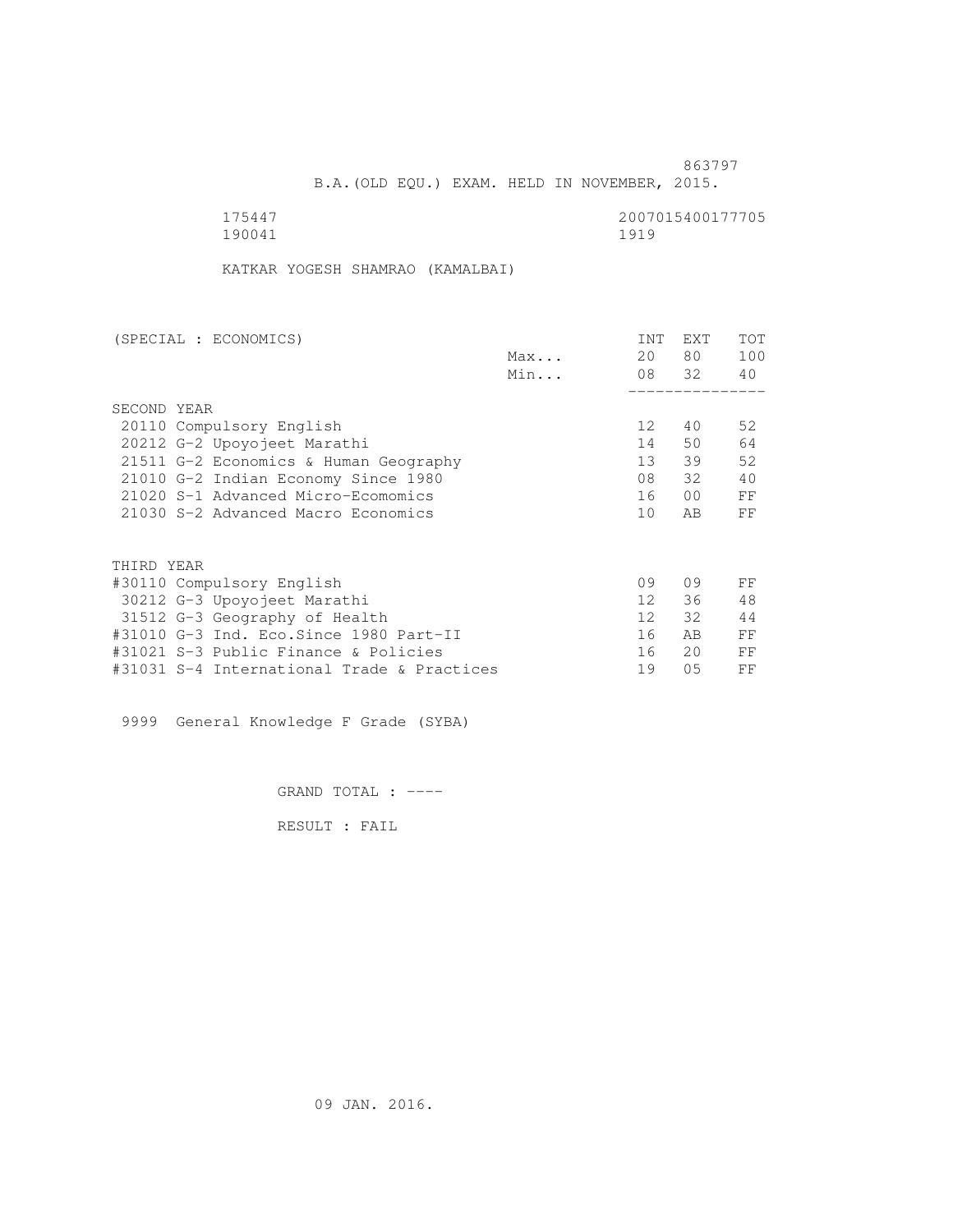B.A.(OLD EQU.) EXAM. HELD IN NOVEMBER, 2015.

190041 1919

175448 2007015400177446

SONAR RAKESH GOVINDA (KAMAL)

| (SPECIAL : HISTORY)       |                                             |     | INT | EXT      | <b>TOT</b> |
|---------------------------|---------------------------------------------|-----|-----|----------|------------|
|                           |                                             | Max | 20  | 80 —     | 100        |
|                           |                                             | Min |     | 08 32 40 |            |
|                           |                                             |     |     |          |            |
| SECOND YEAR               |                                             |     |     |          |            |
| 20110 Compulsory English  |                                             |     | 08  | 33       | 41         |
|                           | 20212 G-2 Upoyojeet Marathi                 |     | 08  | 41       | 49         |
| 20511 G-2 Samanya Hindi   |                                             |     | 10  | 45       | 55         |
|                           | 21211 G-2 Hist. of the Marathas             |     | 15  | 38       | 53         |
|                           | 21221 S-1 History of USA (1776-1970)        |     |     | 15 43    | 58         |
|                           | 21230 S-2 Ancient India (Upto 1206)         |     |     | 15 34    | 49         |
|                           |                                             |     |     |          |            |
| THIRD YEAR                |                                             |     |     |          |            |
| #30110 Compulsory English |                                             |     | 09  | 32       | 41         |
|                           | 30212 G-3 Upoyojeet Marathi                 |     | 09  | 33       | 42         |
| 30511 G-3 Samanya Hindi   |                                             |     | 15  | 32       | 47         |
|                           | 31210 G-3 Hist of Modern Europe (1789-1960) |     | 08  | 32       | 40         |
|                           | 31222 S-3 Exp. & fall of the Maratha Power  |     | 16  | 44       | 60         |
|                           | 31230 S-4 Medieval India (1206-1707)        |     | 08  | 33       | 41         |

9999 General Knowledge C Grade (SYBA)

GRAND TOTAL : 576/1200

RESULT : PASS CLASS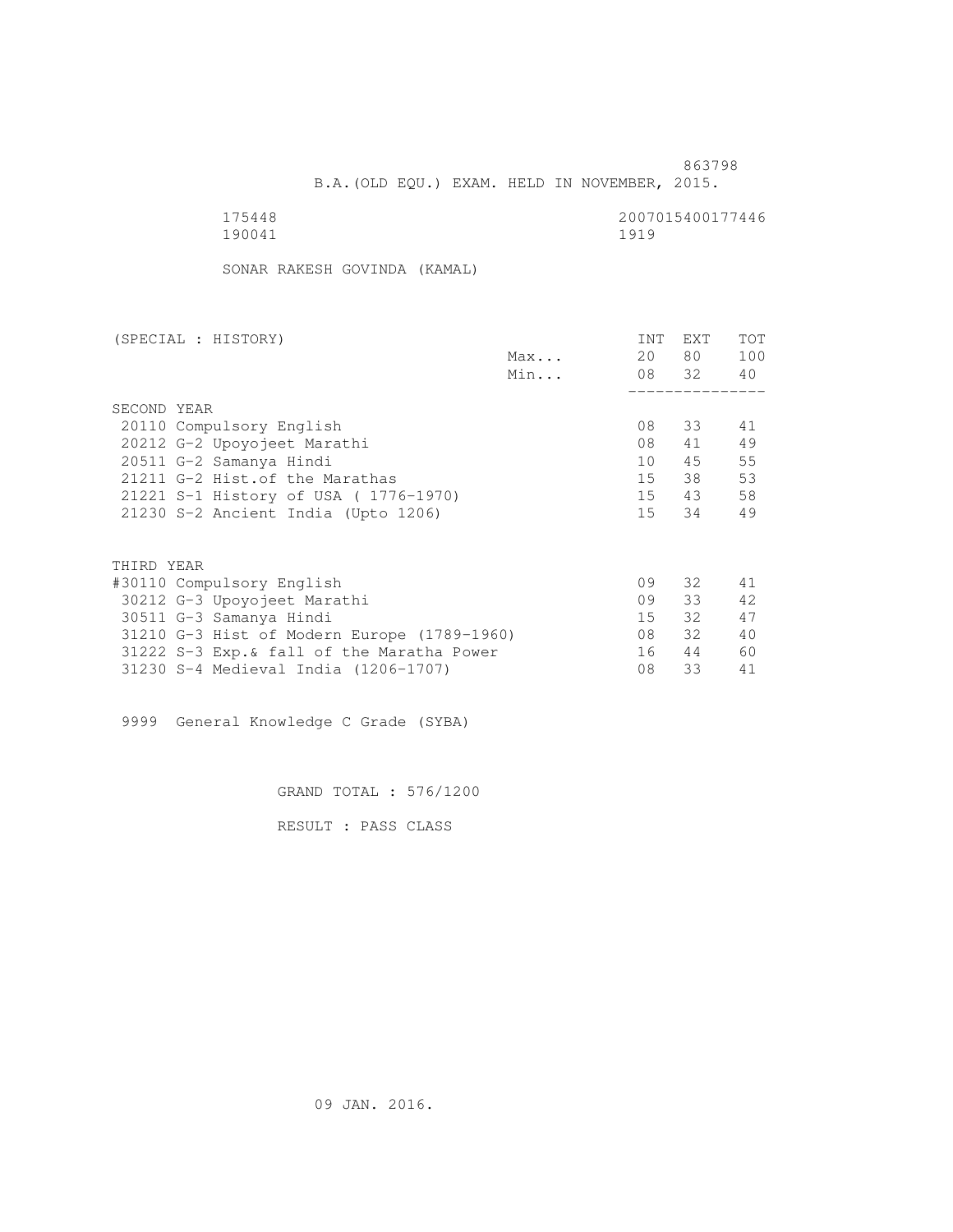B.A.(OLD EQU.) EXAM. HELD IN NOVEMBER, 2015.

 175208 2009015400077567 190042 1918

JAWRE MANGESH VALMIK (VIMALBAI)

| (SPECIAL : HISTORY)                         |     | <b>INT</b>      | <b>EXT</b> | TOT |
|---------------------------------------------|-----|-----------------|------------|-----|
|                                             | Max | 20              | 80 —       | 100 |
|                                             | Min |                 | 08 32      | 40  |
|                                             |     |                 |            |     |
| SECOND YEAR                                 |     |                 |            |     |
| #20110 Compulsory English                   |     | 16              | 09         | FF  |
| 20211 G-2 Wang.Prakar.Abbhyas-Kadambari     |     | 14              | 53         | 67  |
| 21511 G-2 Economics & Human Geography       |     | 14              | 32         | 46  |
| 21211 G-2 Hist. of the Marathas             |     | 17              | 41         | 58  |
| 21222 S-1 Modern India (1757-1857)          |     | 12              | 38         | 50  |
| 21230 S-2 Ancient India (Upto 1206)         |     | 13 <sup>°</sup> | 41         | 54  |
|                                             |     |                 |            |     |
| THIRD YEAR                                  |     |                 |            |     |
| 30110 Compulsory English                    |     | 13              | 39         | 52  |
| 30211 G-3 Wang.Prak.Abbah-Natak Va Lalit    |     | 14              | 42         | 56  |
| 31511 G-3 Population Geography              |     | 12 <sup>°</sup> | 38         | 50  |
| 31210 G-3 Hist of Modern Europe (1789-1960) |     | 14              | 35         | 49  |
| 31222 S-3 Exp. & fall of the Maratha Power  |     | 15              | 34         | 49  |
| 31230 S-4 Medieval India (1206-1707)        |     | 15              | 36         | 51  |
|                                             |     |                 |            |     |

9999 General Knowledge C Grade (SYBA)

GRAND TOTAL : ----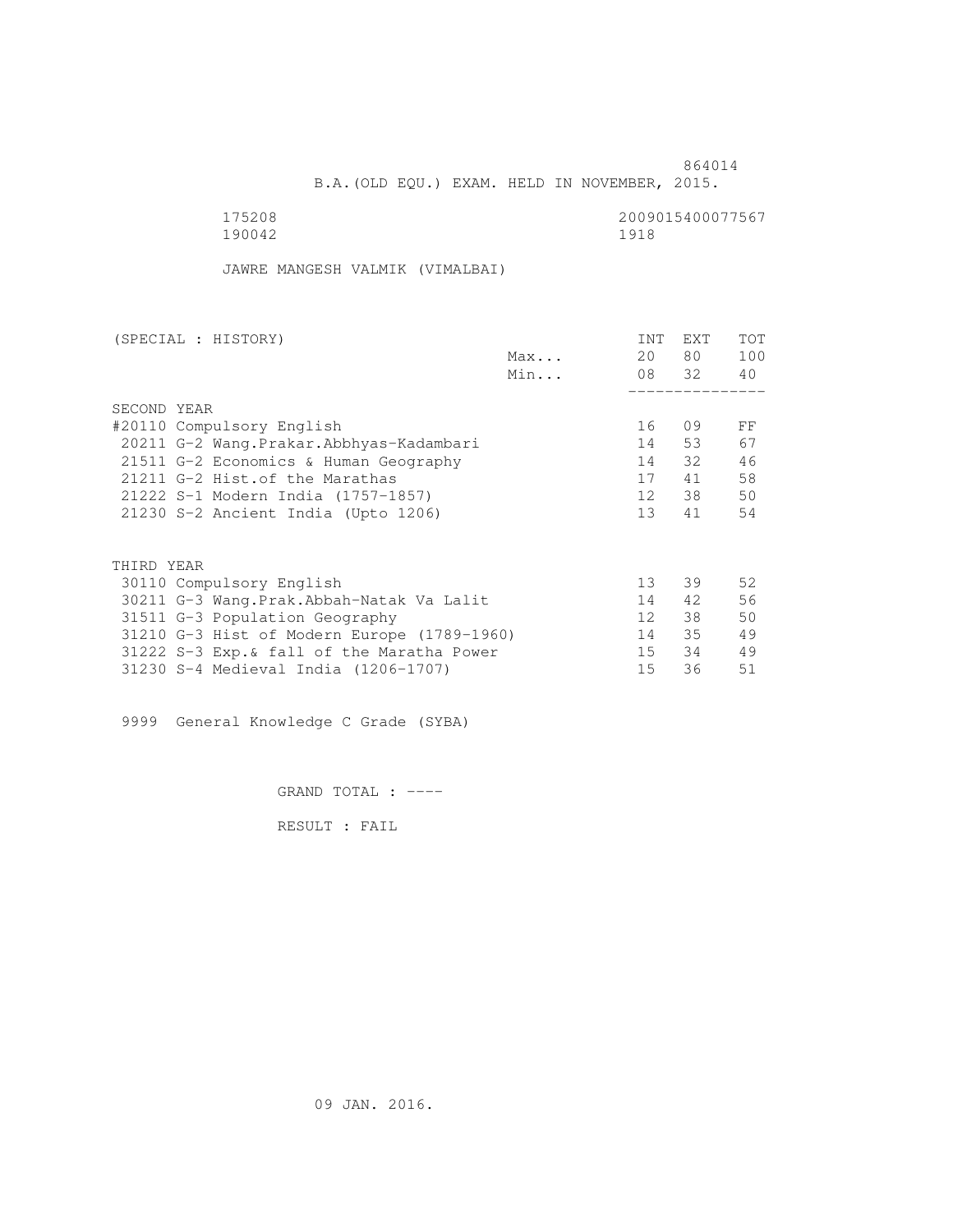B.A.(OLD EQU.) EXAM. HELD IN NOVEMBER, 2015.

175209<br>190042 190042 190042 190042 1918

PATIL RAHUL BHAIDAS (RANJANA)

| (SPECIAL : HISTORY)                         |     | <b>INT</b>      | <b>EXT</b> | <b>TOT</b> |
|---------------------------------------------|-----|-----------------|------------|------------|
|                                             | Max | 20              | 80         | 100        |
|                                             | Min |                 | 08 32      | 40         |
|                                             |     |                 |            |            |
| SECOND YEAR                                 |     |                 |            |            |
| #20110 Compulsory English                   |     | 17              | 21         | FF         |
| 20212 G-2 Upoyojeet Marathi                 |     | 10 <sup>1</sup> | 37         | 47         |
| 20511 G-2 Samanya Hindi                     |     | 13 <sup>7</sup> | 39         | 52         |
| 21211 G-2 Hist. of the Marathas             |     | 15              | 32         | 47         |
| 21222 S-1 Modern India (1757-1857)          |     | 16              | 34         | 50         |
| 21230 S-2 Ancient India (Upto 1206)         |     | 17              | 33         | 50         |
|                                             |     |                 |            |            |
| THIRD YEAR                                  |     |                 |            |            |
| 30110 Compulsory English                    |     | 10              | 36         | 46         |
| 30212 G-3 Upoyojeet Marathi                 |     | 08              | 42         | 50         |
| 30511 G-3 Samanya Hindi                     |     | 16              | 49         | 65         |
| 31210 G-3 Hist of Modern Europe (1789-1960) |     | 10              | 40         | 50         |
| 31222 S-3 Exp. & fall of the Maratha Power  |     | 15              | 47         | 62         |

31230 S-4 Medieval India (1206-1707) 14 36 50

9999 General Knowledge C Grade (SYBA)

GRAND TOTAL : ----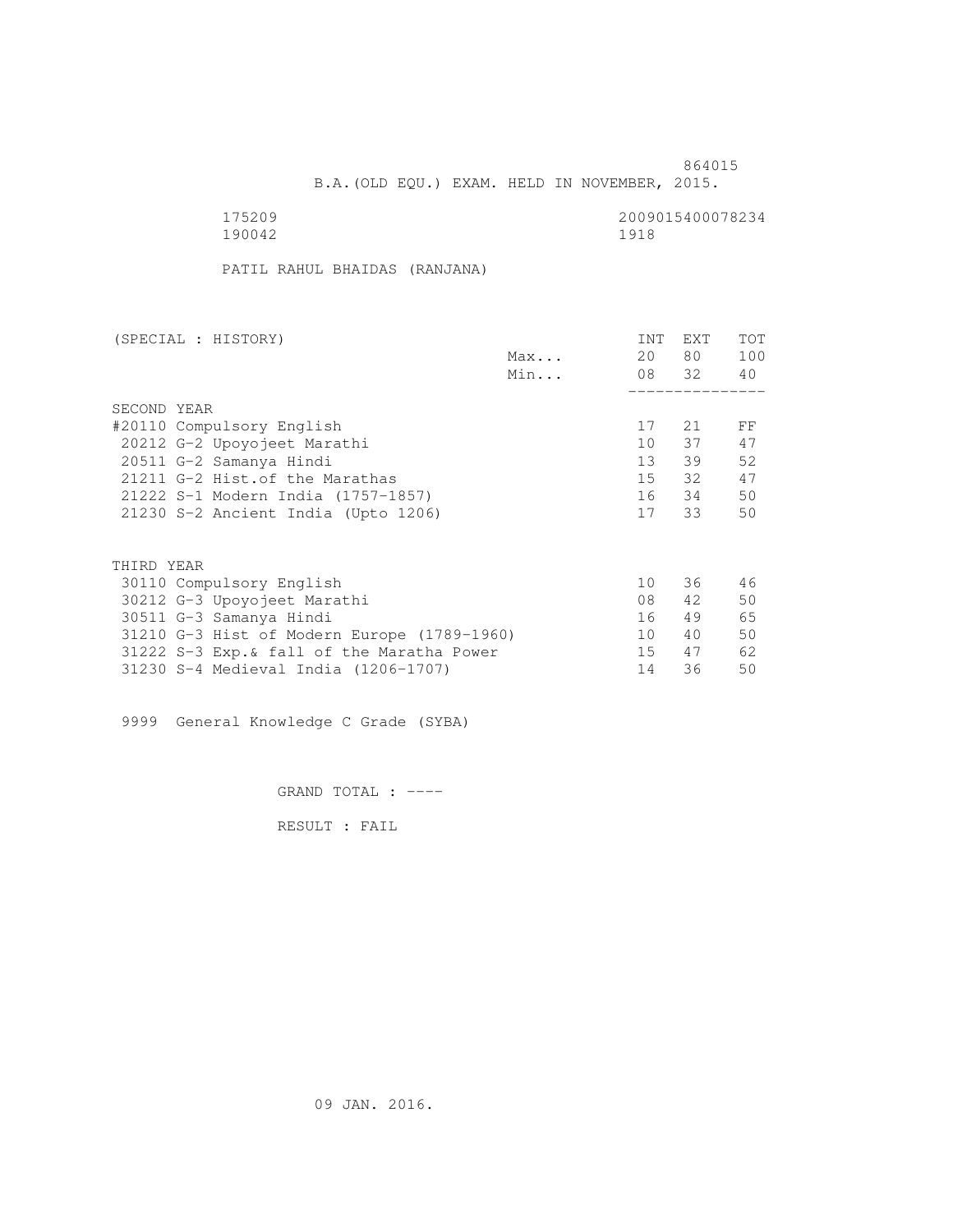B.A.(OLD EQU.) EXAM. HELD IN NOVEMBER, 2015.

175210<br>190042 190042 190042 190042 1918

RATHOD VITTHAL SAKHARAM (RAMANBAI)

| (SPECIAL : HISTORY)                         | <b>INT</b> | <b>EXT</b> | <b>TOT</b> |
|---------------------------------------------|------------|------------|------------|
| Max                                         | 20         | 80         | 100        |
| Min                                         |            | 08 32      | 40         |
|                                             |            |            |            |
| SECOND YEAR                                 |            |            |            |
| #20110 Compulsory English                   | 16         | 34         | 50         |
| 20211 G-2 Wang.Prakar.Abbhyas-Kadambari     | 18         | 42         | 60         |
| 20511 G-2 Samanya Hindi                     | 11         | 32         | 43         |
| 21211 G-2 Hist. of the Marathas             | 14         | 33         | 47         |
| 21222 S-1 Modern India (1757-1857)          | 18         | 47         | 65         |
| 21230 S-2 Ancient India (Upto 1206)         | 15         | 42         | 57         |
|                                             |            |            |            |
|                                             |            |            |            |
| THIRD YEAR                                  |            |            |            |
| 30110 Compulsory English                    | 09         | 32         | 41         |
| 30211 G-3 Wang.Prak.Abbah-Natak Va Lalit    | 16         | 52         | 68         |
| 30511 G-3 Samanya Hindi                     | 14         | 47         | 61         |
| 31210 G-3 Hist of Modern Europe (1789-1960) | 10         | 36         | 46         |
| 31222 S-3 Exp. & fall of the Maratha Power  | 15         | 36         | 51         |

31230 S-4 Medieval India (1206-1707) 13 45 58

9999 General Knowledge C Grade (SYBA)

GRAND TOTAL : 647/1200

RESULT : SECOND CLASS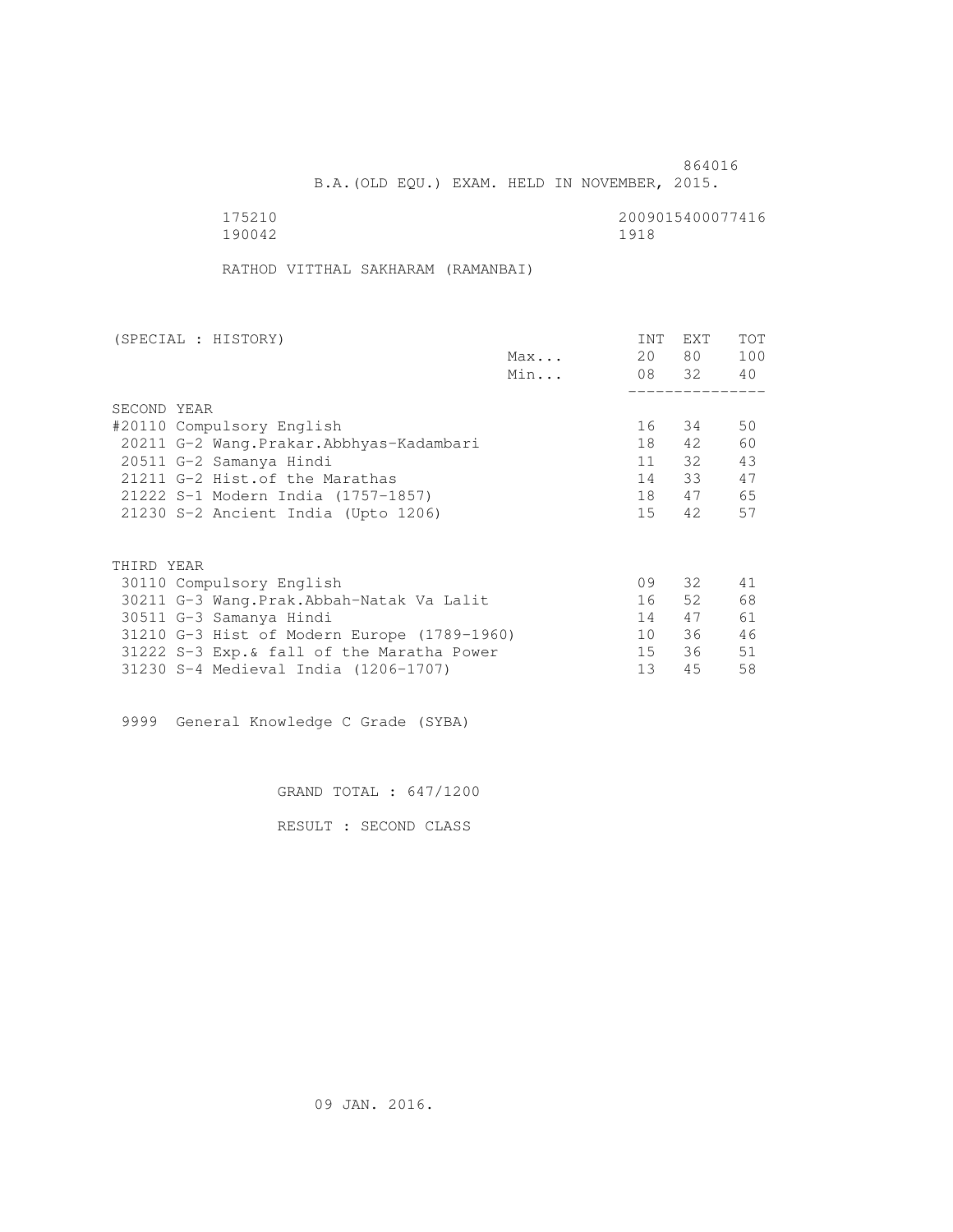B.A.(OLD EQU.) EXAM. HELD IN NOVEMBER, 2015.

 175445 2008015400312636 190042 1918

THAKARE KAILASH BHASKAR (KAMALABAI)

| (SPECIAL : ENGLISH)                            |     | <b>INT</b> | <b>EXT</b> | TOT |
|------------------------------------------------|-----|------------|------------|-----|
|                                                | Max | 20         | 80         | 100 |
|                                                | Min |            | 08 32      | 40  |
|                                                |     |            |            |     |
| SECOND YEAR                                    |     |            |            |     |
| 20110 Compulsory English                       |     | 18         | 33         | 51  |
| 21111 G-2 Indian Political Thought             |     | 17         | 37         | 54  |
| 21511 G-2 Economics & Human Geography          |     | 18         | 53         | 71  |
| 22410 G-2 Int.to the Study of Eng. Lit.        |     | 15         | 32         | 47  |
| 22420 S-1 16th and 17th Century Eng. Lit.      |     | 18         | 38         | 56  |
| 22430 S-2 18th and 19th Century Eng. Lit.      |     | 14         | 33         | 47  |
|                                                |     |            |            |     |
|                                                |     |            |            |     |
| THIRD YEAR                                     |     |            |            |     |
| 30110 Compulsory English                       |     | 16         | 32         | 48  |
| 31111 G-3 Western Political Thought            |     | 17         | 44         | 61  |
| 31511 G-3 Population Geography                 |     | 14         | 38         | 52  |
| #32410 G-3 The Study of Eng. Lang.             |     | 15         | 14         | FF  |
| 32420 S-3 20th Century Eng. Lit.               |     | 18         | 32         | 50  |
| 32430 S-4 Ind. Writing in Eng. & American Lit. |     | 18         | 34         | 52  |
|                                                |     |            |            |     |

9999 General Knowledge C Grade (SYBA)

GRAND TOTAL : ----

RESULT : FAIL

 $^{\wedge}$  +15 O.163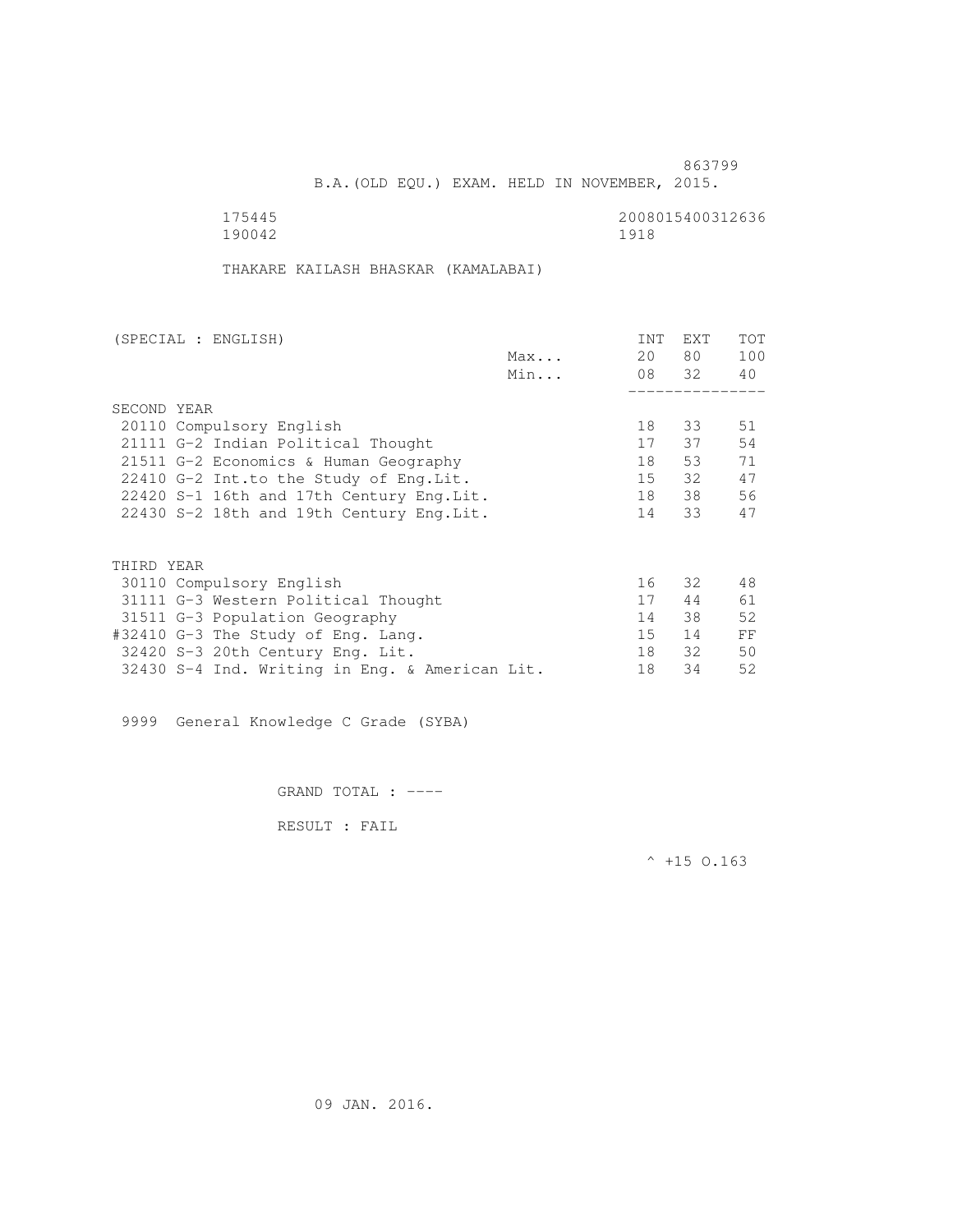B.A.(OLD EQU.) EXAM. HELD IN NOVEMBER, 2015.

175212<br>200003 200003 2000 200003 2000

CHAUDHARI BHANUDAS SUNIL (SUNANDABAI)

| (SPECIAL : HINDI) |                                              |     | <b>INT</b> | EXT             | <b>TOT</b> |
|-------------------|----------------------------------------------|-----|------------|-----------------|------------|
|                   |                                              | Max | 20         | 80 —            | 100        |
|                   |                                              | Min |            | 08 32           | 40         |
|                   |                                              |     |            |                 |            |
| SECOND YEAR       |                                              |     |            |                 |            |
|                   | #20110 Compulsory English                    |     | 09         | 06              | FF         |
|                   | 20211 G-2 Wang. Prakar. Abbhyas-Kadambari    |     | 18         | 57              | 75         |
|                   | 22011 G-2 India's Internal Security          |     | 16         | 48              | 64         |
|                   | 20511 G-2 Samanya Hindi                      |     | 17         | 53              | 70         |
|                   | 20520 S-1 Kavya Shasthra                     |     | 10         | 34              | 44         |
|                   | 20530 S-2 Uppanyas, Natak Evam Vyang         |     | 10         | 33              | 43         |
|                   |                                              |     |            |                 |            |
| THIRD YEAR        |                                              |     |            |                 |            |
|                   | 30110 Compulsory English                     |     | 08         | 35              | 43         |
|                   | 30211 G-3 Wang.Prak.Abbah-Natak Va Lalit     |     | 16         | 54              | 70         |
|                   | 32011 G-3 Disaster Management                |     | 15         | 64 —            | 79         |
|                   | 30511 G-3 Samanya Hindi                      |     | 10         | 45              | 55         |
|                   | 30520 S-3 Hindi Sahitya Ka Itihas            |     | 10         | 42              | 52         |
|                   | 30530 S-4 Bhasha Vidnyan tatha Rashtrabhasha |     | 18         | $28 + 4^{\sim}$ | 46         |

9999 General Knowledge C Grade (SYBA)

GRAND TOTAL : ----

RESULT : FAIL

 $^{\wedge}$  +6 O.163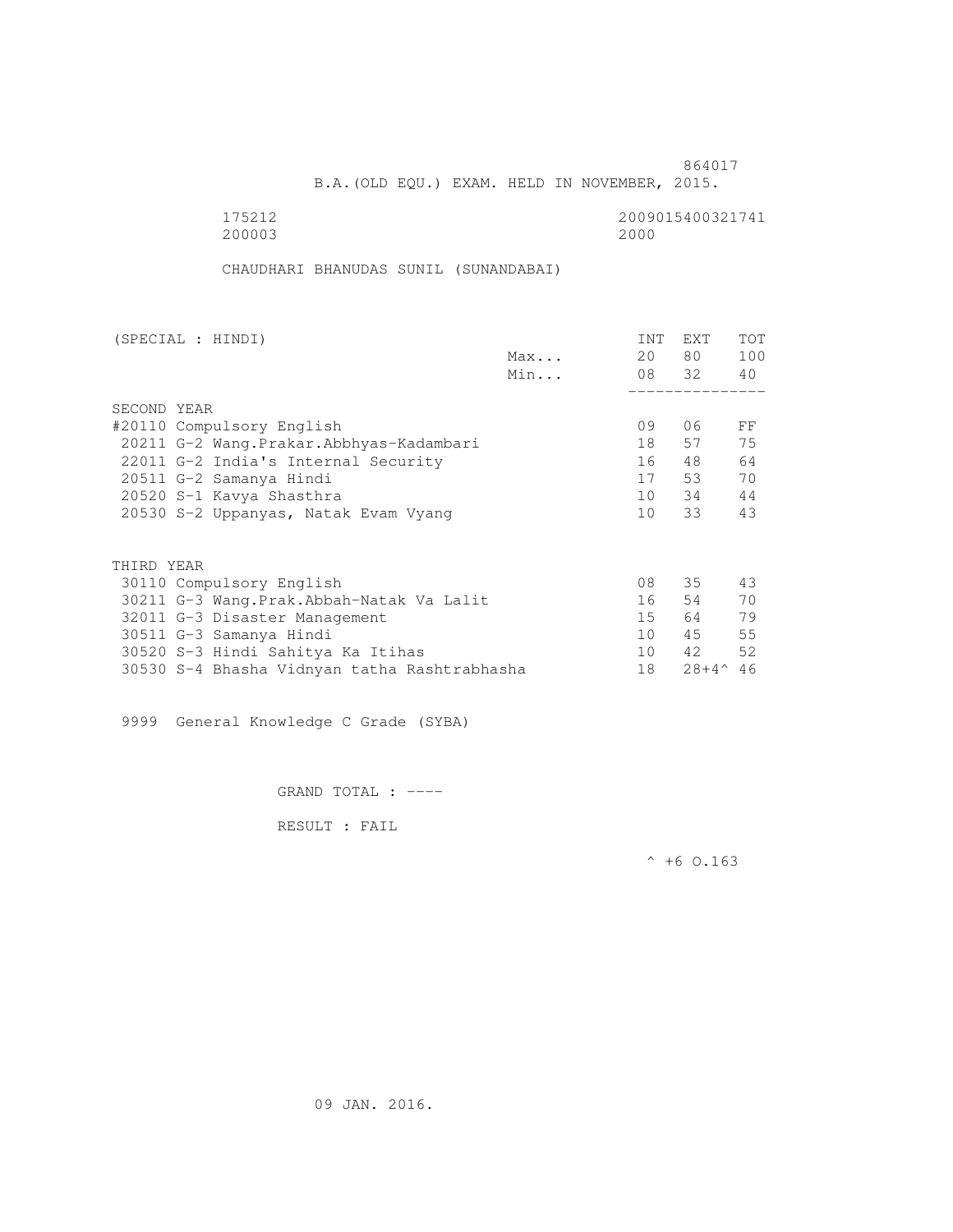B.A.(OLD EQU.) EXAM. HELD IN NOVEMBER, 2015.

 175213 2008015400407497 200003 2000

JADHAO PRASHANT ROHIDAS (JIJABAI)

| (SPECIAL : HINDI)                            |     | <b>INT</b> | <b>EXT</b> | TOT |
|----------------------------------------------|-----|------------|------------|-----|
|                                              | Max | 20         | 80 —       | 100 |
|                                              | Min |            | 08 32      | 40  |
|                                              |     |            |            |     |
| SECOND YEAR                                  |     |            |            |     |
| #20110 Compulsory English                    |     | 10         | 05         | FF  |
| 20211 G-2 Wang.Prakar.Abbhyas-Kadambari      |     | 16         | 38         | 54  |
| 21511 G-2 Economics & Human Geography        |     | 10         | 50         | 60  |
| 20511 G-2 Samanya Hindi                      |     | 14         | 43         | 57  |
| 20520 S-1 Kavya Shasthra                     |     | 08         | 32         | 40  |
| 20530 S-2 Uppanyas, Natak Evam Vyang         |     | 08         | 43         | 51  |
|                                              |     |            |            |     |
| THIRD YEAR                                   |     |            |            |     |
| 30110 Compulsory English                     |     | 08         | 39         | 47  |
| 30211 G-3 Wang.Prak.Abbah-Natak Va Lalit     |     | 18         | 55         | 73  |
| 31511 G-3 Population Geography               |     | 10         | 35         | 45  |
| 30511 G-3 Samanya Hindi                      |     | 17         | 33         | 50  |
| 30520 S-3 Hindi Sahitya Ka Itihas            |     | 14         | 36         | 50  |
| 30530 S-4 Bhasha Vidnyan tatha Rashtrabhasha |     | 15         | 32         | 47  |
|                                              |     |            |            |     |

9999 General Knowledge C Grade (SYBA)

GRAND TOTAL : ----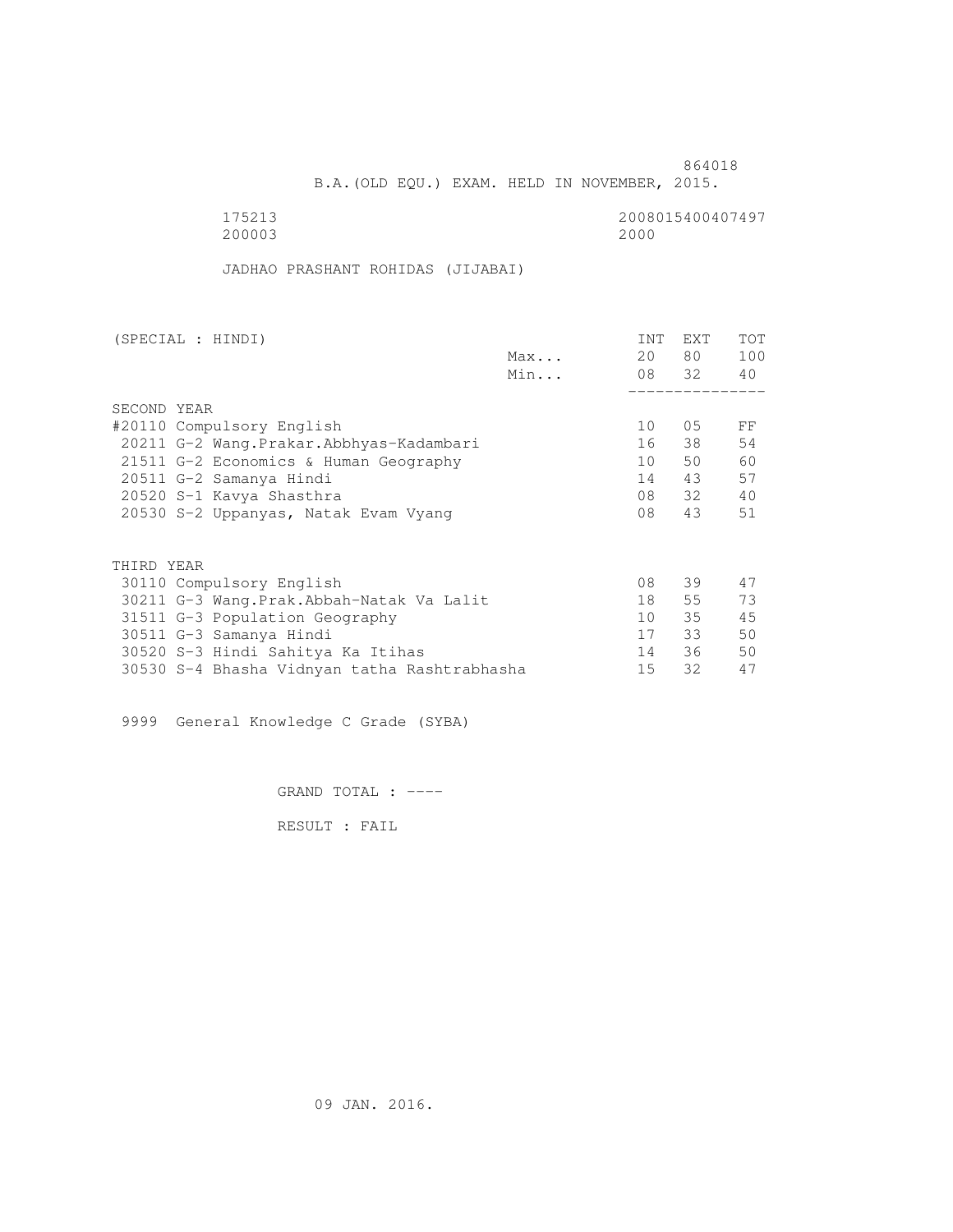B.A.(OLD EQU.) EXAM. HELD IN NOVEMBER, 2015.

 175214 2009015400318375 200003 2000

WANI KAVITA GOVIND (CHITRABAI)

| (SPECIAL : ECONOMICS)                     |              | <b>INT</b> | <b>EXT</b> | TOT |
|-------------------------------------------|--------------|------------|------------|-----|
|                                           | $Max \ldots$ | 20         | 80 —       | 100 |
|                                           | Min          |            | 08 32      | 40  |
|                                           |              |            |            |     |
| SECOND YEAR                               |              |            |            |     |
| #20110 Compulsory English                 |              | 15         | 20         | FF  |
| 20211 G-2 Wang. Prakar. Abbhyas-Kadambari |              | 18         | 53         | 71  |
| 20511 G-2 Samanya Hindi                   |              | 18         | 32         | 50  |
| 21010 G-2 Indian Economy Since 1980       |              | 18         | 39         | 57  |
| 21020 S-1 Advanced Micro-Ecomomics        |              | 17         | 36         | 53  |
| 21030 S-2 Advanced Macro Economics        |              | 18         | 33         | 51  |
|                                           |              |            |            |     |
|                                           |              |            |            |     |
| THIRD YEAR                                |              |            |            |     |
| 30110 Compulsory English                  |              | 14         | 32         | 46  |
| 30211 G-3 Wang.Prak.Abbah-Natak Va Lalit  |              | 18         | 44         | 62  |
| 30511 G-3 Samanya Hindi                   |              | 19         | 52         | 71  |
| 31010 G-3 Ind. Eco. Since 1980 Part-II    |              | 18         | 44         | 62  |
| 31021 S-3 Public Finance & Policies       |              | 18         | 37         | 55  |
| 31031 S-4 International Trade & Practices |              | 15         | 32         | 47  |

9999 General Knowledge C Grade (SYBA)

GRAND TOTAL : ----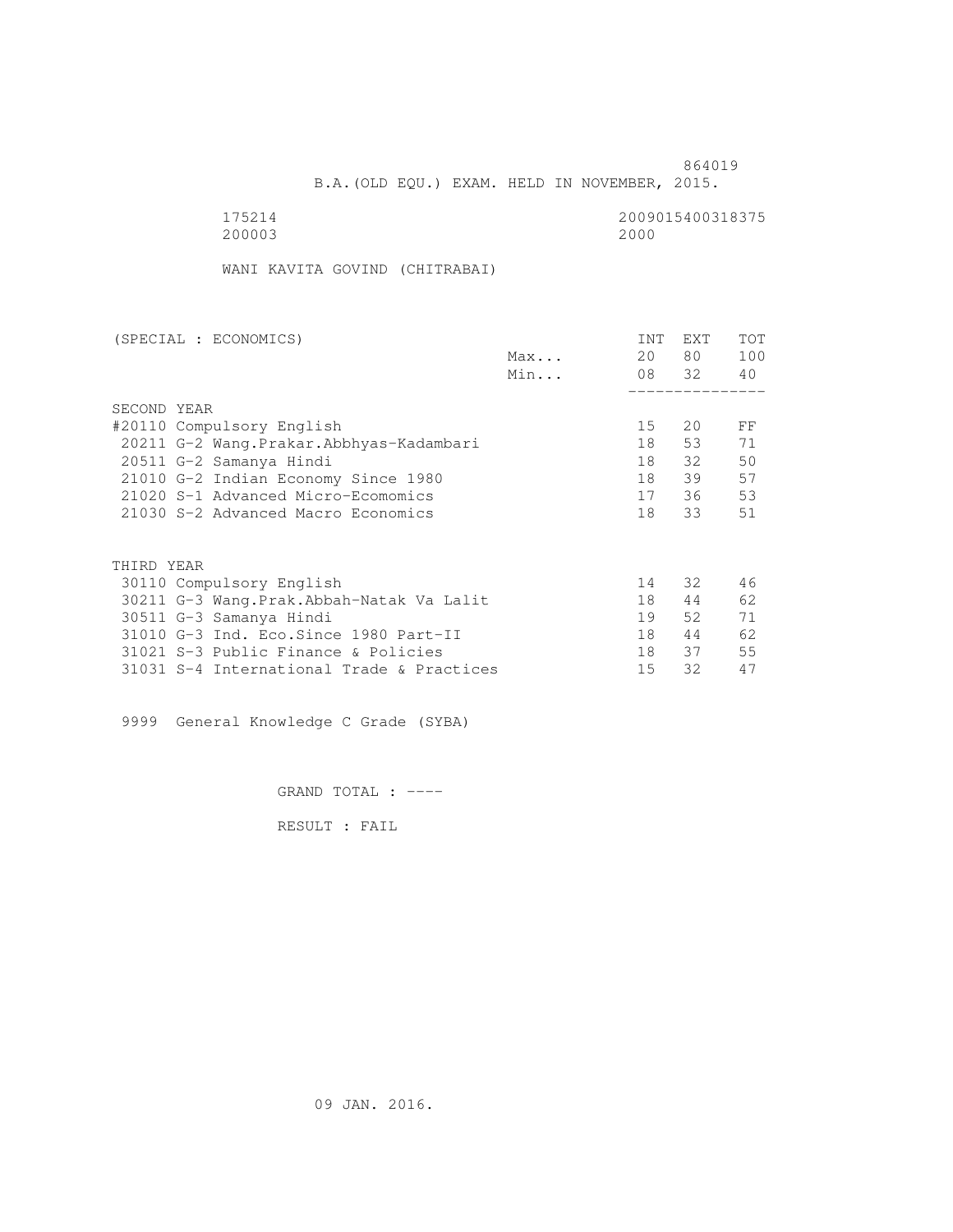B.A.(OLD EQU.) EXAM. HELD IN NOVEMBER, 2015.

 175215 2008015400406432 200003 2000

ARIFSHEKH ISMAIL MANYAR (FIROJA)

| (SPECIAL : POLITICAL SCIENCE)               |     | <b>INT</b>        | <b>EXT</b> | TOT |
|---------------------------------------------|-----|-------------------|------------|-----|
|                                             | Max | 20                | 80         | 100 |
|                                             | Min |                   | 08 32      | 40  |
|                                             |     |                   |            |     |
| SECOND YEAR                                 |     |                   |            |     |
| #20110 Compulsory English                   |     | $12 \overline{ }$ | AB         | FF  |
| 20211 G-2 Wang. Prakar. Abbhyas-Kadambari   |     | 16                | 51         | 67  |
| 21211 G-2 Hist. of the Marathas             |     | 15                | 52         | 67  |
| 21111 G-2 Indian Political Thought          |     | 14                | 36         | 50  |
| 21120 S-1 Modern Political Ideologies       |     | 12                | 43         | 55  |
| 21130 S-2 Pol.Dev. & Adm. of Maharashtra    |     | 13                | 54         | 67  |
|                                             |     |                   |            |     |
| THIRD YEAR                                  |     |                   |            |     |
| #30110 Compulsory English                   |     | 08                | AB         | FF  |
| 30211 G-3 Wang.Prak.Abbah-Natak Va Lalit    |     | 11                | 32         | 43  |
| 31210 G-3 Hist of Modern Europe (1789-1960) |     | 09                | 32         | 41  |
| 31111 G-3 Western Political Thought         |     | 08                | 59         | 67  |
| 31120 S-3 Personal Adm. & Mgt.              |     | 08                | 34         | 42. |
| 31130 S-4 Modern Pol.Analysis               |     | 08                | 39         | 47  |

9999 General Knowledge C Grade (SYBA)

GRAND TOTAL : ----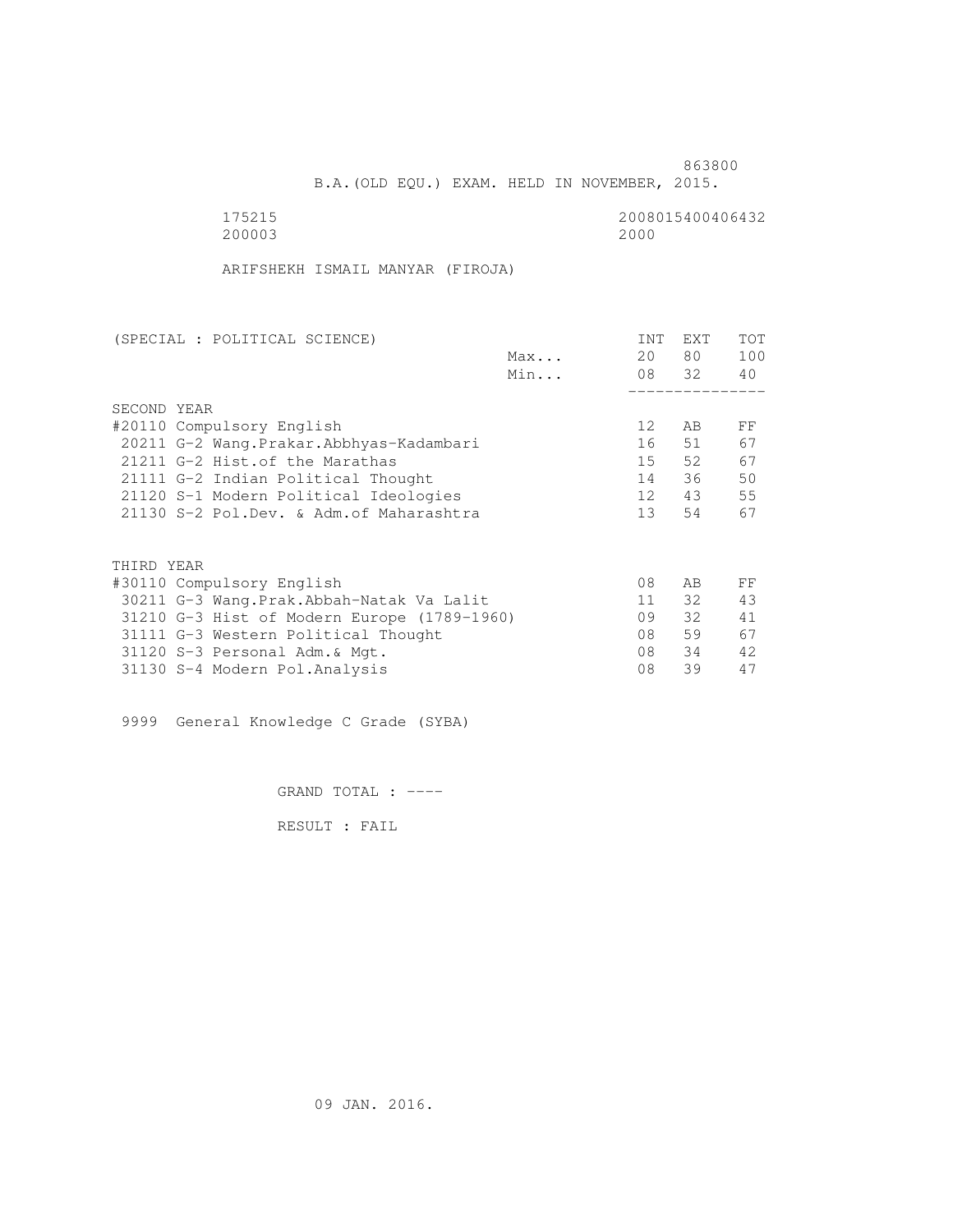B.A.(OLD EQU.) EXAM. HELD IN NOVEMBER, 2015.

| 20000 |  |
|-------|--|

2007015400155427<br>2000

MAHALE HITESH DILIP

| (SPECIAL : HISTORY)                         | INT | EXT   | <b>TOT</b> |
|---------------------------------------------|-----|-------|------------|
| Max                                         | 20  | 80 —  | 100        |
| Min                                         |     | 08 32 | 40         |
|                                             |     |       |            |
| SECOND YEAR                                 |     |       |            |
| #20110 Compulsory English                   | 10  | 10    | FF         |
| 20211 G-2 Wang. Prakar. Abbhyas-Kadambari   | 18  | 40    | 58         |
| 20511 G-2 Samanya Hindi                     | 17  | 46    | 63         |
| 21211 G-2 Hist. of the Marathas             | 16  | 32    | 48         |
| 21222 S-1 Modern India (1757-1857)          | 09  | 32    | 41         |
| 21230 S-2 Ancient India (Upto 1206)         | 17  | 36    | 53         |
|                                             |     |       |            |
| THIRD YEAR                                  |     |       |            |
| #30110 Compulsory English                   | 10  | 19    | FF         |
| 30211 G-3 Wang.Prak.Abbah-Natak Va Lalit    | 18  | 48    | 66         |
| 30511 G-3 Samanya Hindi                     | 12  | 45    | 57         |
| 31210 G-3 Hist of Modern Europe (1789-1960) | 18  | 36    | 54         |
| 31222 S-3 Exp. & fall of the Maratha Power  | 19  | 32    | 51         |
| 31230 S-4 Medieval India (1206-1707)        | 18  | 40    | 58         |

9999 General Knowledge C Grade (SYBA)

GRAND TOTAL : ----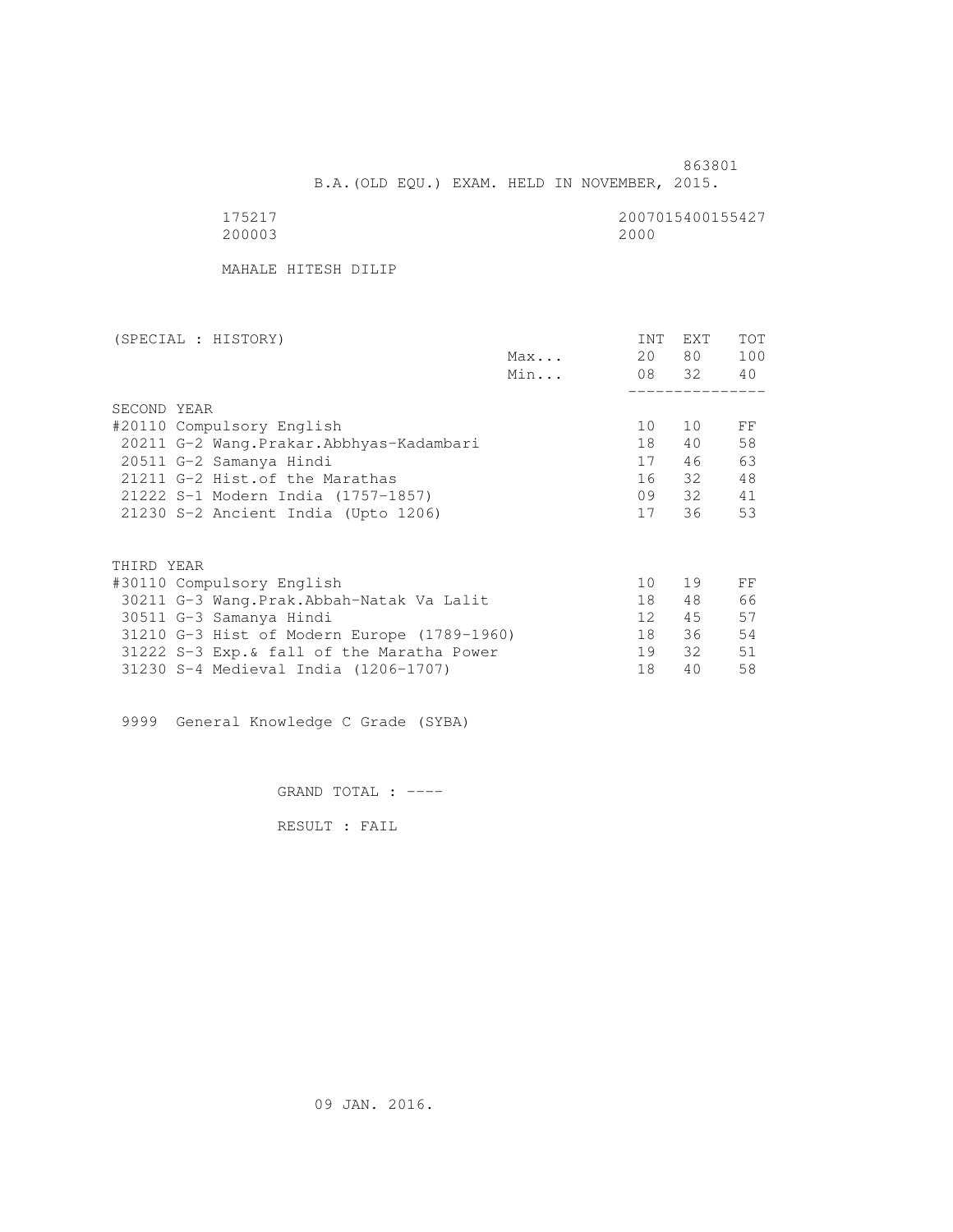B.A.(OLD EQU.) EXAM. HELD IN NOVEMBER, 2015.

175450<br>200003 200003 2000 200003 2000

SONAWANE PRASHANT UTTAM (LATABAI)

| (SPECIAL : HINDI)                            |     | <b>INT</b> | <b>EXT</b> | TOT |
|----------------------------------------------|-----|------------|------------|-----|
|                                              | Max | 20         | 80 —       | 100 |
|                                              | Min |            | 08 32      | 40  |
|                                              |     |            |            |     |
| SECOND YEAR                                  |     |            |            |     |
| 20110 Compulsory English                     |     | 14         | 41         | 55  |
| 20211 G-2 Wang.Prakar.Abbhyas-Kadambari      |     | 17         | 49         | 66  |
| 21010 G-2 Indian Economy Since 1980          |     | 16         | 42         | 58  |
| 20511 G-2 Samanya Hindi                      |     | 15         | 52         | 67  |
| 20520 S-1 Kavya Shasthra                     |     |            | 15 32      | 47  |
| 20530 S-2 Uppanyas, Natak Evam Vyang         |     | 15         | 54         | 69  |
|                                              |     |            |            |     |
| THIRD YEAR                                   |     |            |            |     |
| 30110 Compulsory English                     |     | 14         | 35         | 49  |
| 30211 G-3 Wang.Prak.Abbah-Natak Va Lalit     |     | 15         | 57         | 72  |
| #31010 G-3 Ind. Eco.Since 1980 Part-II       |     | 14         | 36         | 50  |
| 30511 G-3 Samanya Hindi                      |     | 09         | 35         | 44  |
| 30520 S-3 Hindi Sahitya Ka Itihas            |     | 15         | 34         | 49  |
| 30530 S-4 Bhasha Vidnyan tatha Rashtrabhasha |     | 18         | 38         | 56  |
|                                              |     |            |            |     |

9999 General Knowledge B Grade (SYBA)

GRAND TOTAL : 682/1200

RESULT : SECOND CLASS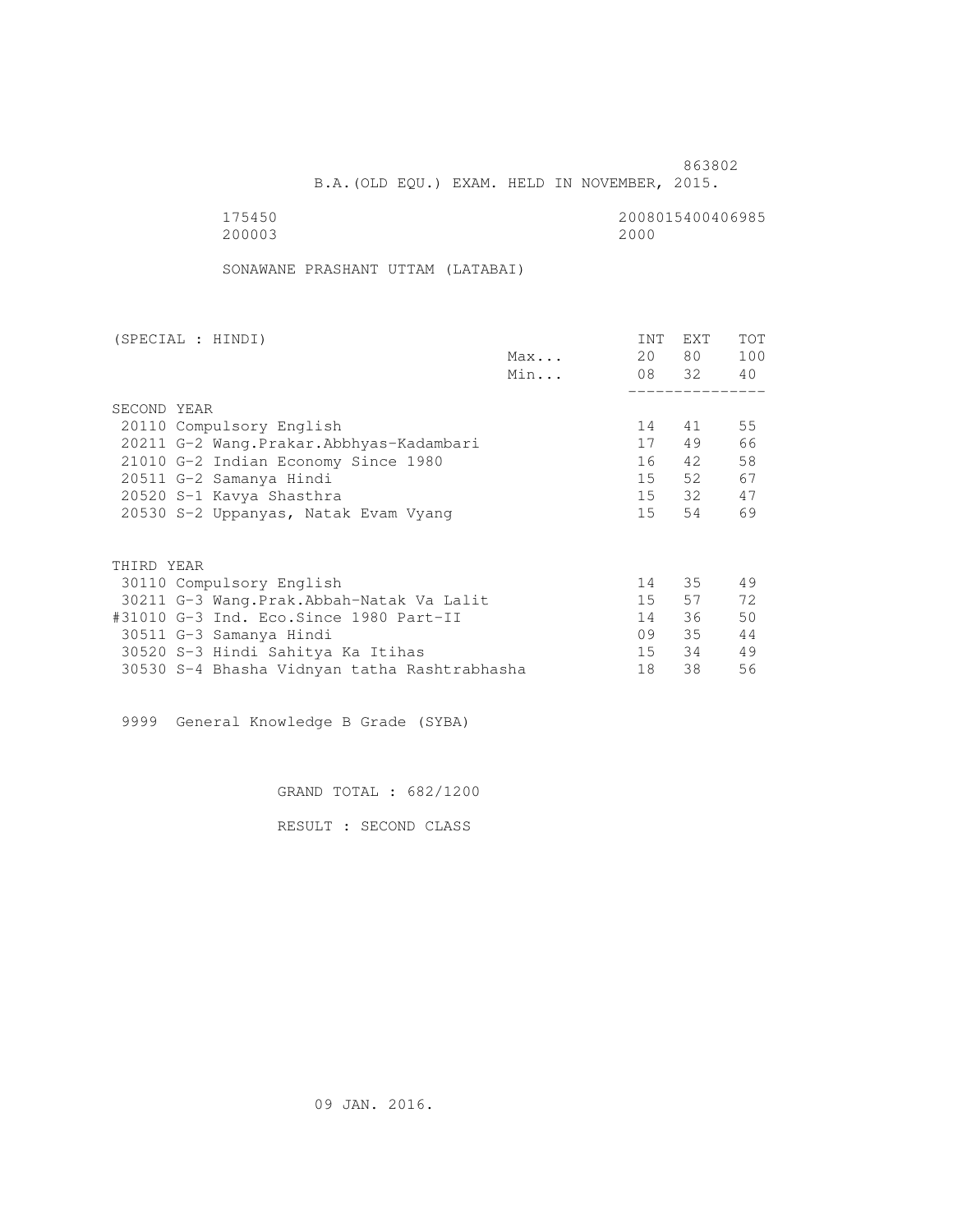B.A.(OLD EQU.) EXAM. HELD IN NOVEMBER, 2015.

175451<br>200003 200003 2000 200003 2000

PATIL NARENDRA ANANDA (SHAKUNTALA)

| (SPECIAL : ECONOMICS)                     |     | <b>INT</b>        | <b>EXT</b> | TOT |
|-------------------------------------------|-----|-------------------|------------|-----|
|                                           | Max | 20                | 80         | 100 |
|                                           | Min | 08 32             |            | 40  |
|                                           |     |                   |            |     |
| SECOND YEAR                               |     |                   |            |     |
| 20110 Compulsory English                  |     | $12 \overline{ }$ | 32         | 44  |
| 20211 G-2 Wang. Prakar. Abbhyas-Kadambari |     | 16                | 43         | 59  |
| 21111 G-2 Indian Political Thought        |     | 14                | 55         | 69  |
| 21010 G-2 Indian Economy Since 1980       |     | 14                | 49         | 63  |
| 21020 S-1 Advanced Micro-Ecomomics        |     | 16                | - 32       | 48  |
| 21030 S-2 Advanced Macro Economics        |     | 14                | 33         | 47  |
|                                           |     |                   |            |     |
| THIRD YEAR                                |     |                   |            |     |
| #30110 Compulsory English                 |     | 10                | 10         | FF  |
| 30211 G-3 Wang.Prak.Abbah-Natak Va Lalit  |     | 19                | 59         | 78  |
| 31111 G-3 Western Political Thought       |     | 14                | 56         | 70  |
| 31010 G-3 Ind. Eco. Since 1980 Part-II    |     | 12 <sup>°</sup>   | 37         | 49  |
| 31021 S-3 Public Finance & Policies       |     | 14                | 40         | 54  |
| 31031 S-4 International Trade & Practices |     | 15                | 32         | 47  |

9999 General Knowledge C Grade (SYBA)

GRAND TOTAL : ----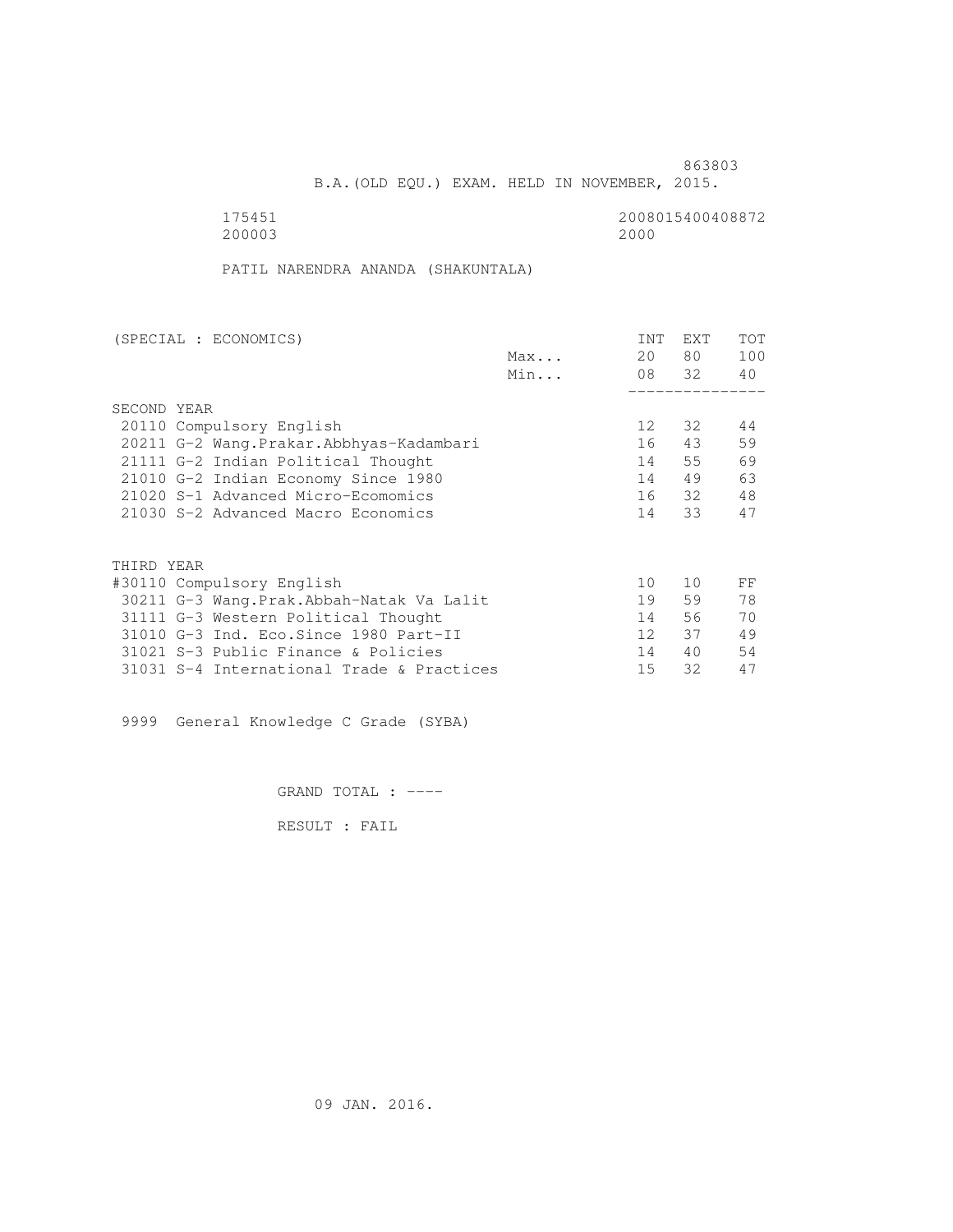863804 B.A.(OLD EQU.) EXAM. HELD IN NOVEMBER, 2015.

| 175452 | 71159819P |
|--------|-----------|
| 200003 | 2000      |

LANDGE PRASHANT LOTAN

| (SPECIAL : GEOGRAPHY)                      |     | <b>INT</b>      | <b>EXT</b> | TOT |
|--------------------------------------------|-----|-----------------|------------|-----|
|                                            | Max | 20              | 80 —       | 100 |
|                                            | Min |                 | 08 32      | 40  |
|                                            |     |                 |            |     |
| SECOND YEAR                                |     |                 |            |     |
| 20110 Compulsory English                   |     | 10              | 32         | 42  |
| 20511 G-2 Samanya Hindi                    |     | 12              | 51         | 63  |
| 21111 G-2 Indian Political Thought         |     | 12 <sup>°</sup> | 40         | 52  |
| 21511 G-2 Economics & Human Geography      |     | 08              | 49         | 57  |
| 21522 S-1 Geography of Tourism             |     | 09              | 48         | 57  |
| 21544 S-2 Practical Geography              |     | 09              | 52         | 61  |
|                                            |     |                 |            |     |
| THIRD YEAR                                 |     |                 |            |     |
| #30110 Compulsory English                  |     | $10^{-}$        | 07         | FF  |
| 30511 G-3 Samanya Hindi                    |     | 10 <sup>1</sup> | 51         | 61  |
| 31111 G-3 Western Political Thought        |     | 14              | 39         | 53  |
| 31511 G-3 Population Geography             |     | 09              | 40         | 49  |
| 31521 S-3 Geography of Disaster Management |     | 10              | 45         | 55  |
| 31544 S-4 Practical Geography              |     | 08              | 46         | 54  |
|                                            |     |                 |            |     |

9999 General Knowledge C Grade (SYBA)

GRAND TOTAL : ----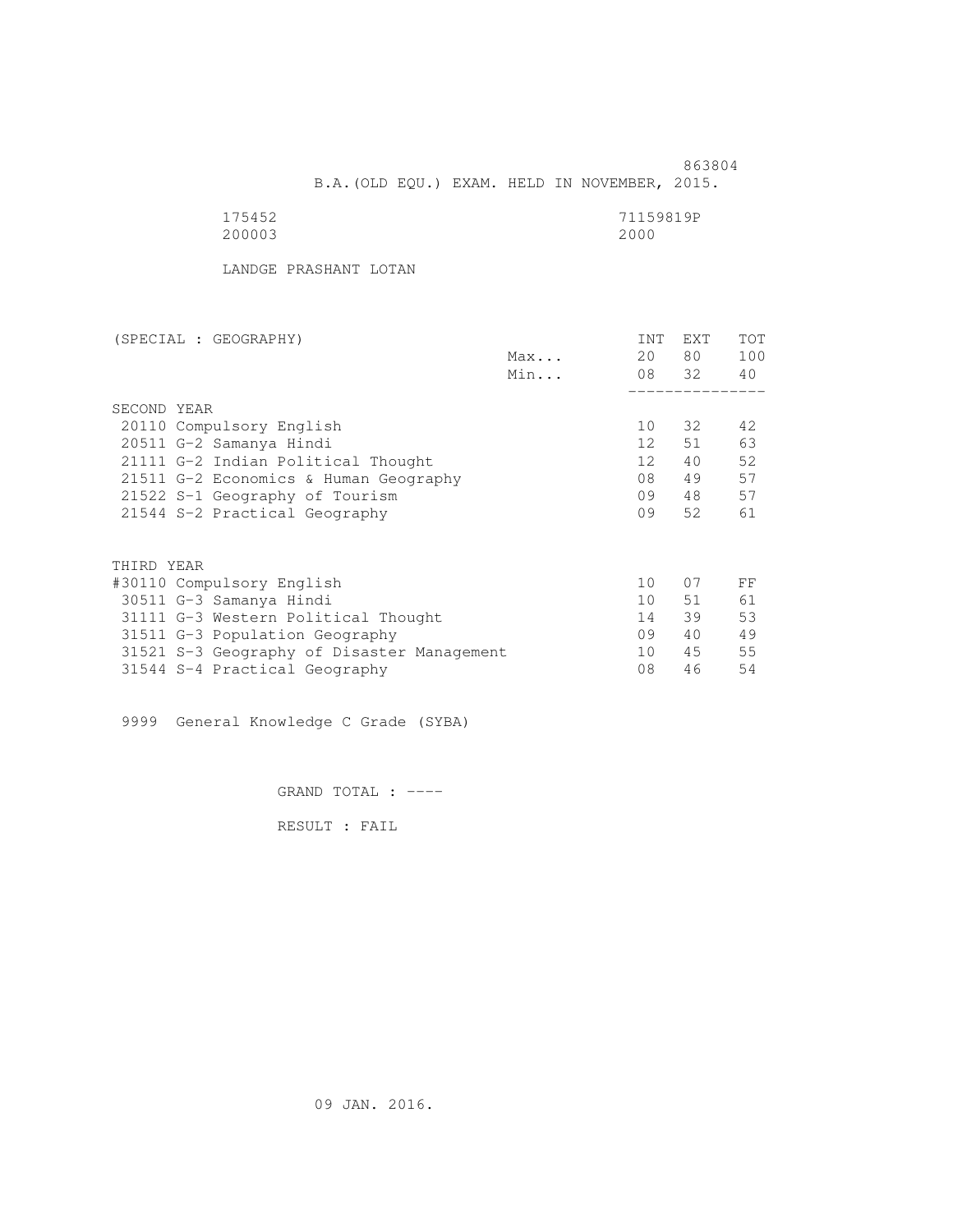863805 B.A.(OLD EQU.) EXAM. HELD IN NOVEMBER, 2015.

| 175453 | 71159711G |
|--------|-----------|
| 200003 | 2000      |

DEORE LALITKUMAR MANGALDAS

| (SPECIAL : SOCIOLOGY)                         | <b>INT</b>      | <b>EXT</b> | TOT |
|-----------------------------------------------|-----------------|------------|-----|
| Max                                           | 20              | 80         | 100 |
| Min                                           |                 | 08 32      | 40  |
|                                               |                 |            |     |
| SECOND YEAR                                   |                 |            |     |
| 20110 Compulsory English                      | 12 <sup>°</sup> | 32         | 44  |
| 20211 G-2 Wang. Prakar. Abbhyas-Kadambari     | 08              | 32         | 40  |
| 21111 G-2 Indian Political Thought            | 09              | 35         | 44  |
| 22810 G-2 Ind. Society: Issues and Problems   | 15              | 32         | 47  |
| 22820 S-1 Found'n of Soc. Thought             | 17              | 35         | 52  |
| 22832 S-2 Tribal Society In India             | 17              | 49         | 66  |
|                                               |                 |            |     |
| THIRD YEAR                                    |                 |            |     |
| #30110 Compulsory English                     | 10              | 08         | FF  |
| 30211 G-3 Wang. Prak. Abbah-Natak Va Lalit    | 18              | 38         | 56  |
| 31111 G-3 Western Political Thought           | 10 <sup>1</sup> | 32         | 42. |
| 32810 G-3 Indian Society Structure & Change   | 12              | 34         | 46  |
| 32820 S-3 Techniques of Sociological Research | 12 <sup>1</sup> | 32         | 44  |
| 32831 S-4 Rural & Urban Sociology             | 12              | 32         | 44  |

9999 General Knowledge C Grade (SYBA)

GRAND TOTAL : ----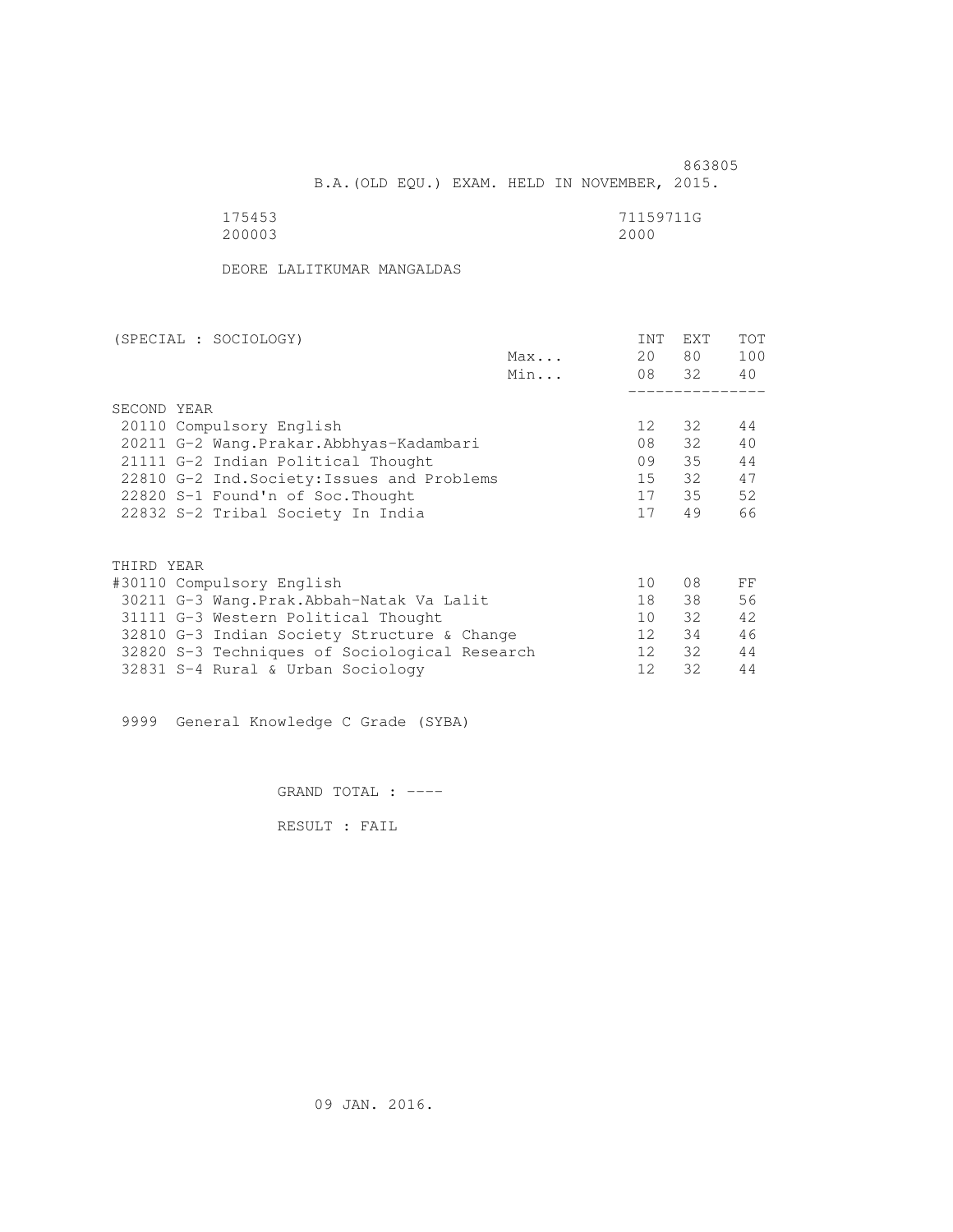B.A.(OLD EQU.) EXAM. HELD IN NOVEMBER, 2015.

 175454 2009015400320536 200003 2000

PALVE PANKAJ BHANUDAS (SHEELA)

| (SPECIAL : SOCIOLOGY)                         |     | <b>INT</b>        | <b>EXT</b>     | <b>TOT</b> |
|-----------------------------------------------|-----|-------------------|----------------|------------|
|                                               | Max | 20                | 80             | 100        |
|                                               | Min | 08 32             |                | 40         |
|                                               |     |                   |                |            |
| SECOND YEAR                                   |     |                   |                |            |
| 20110 Compulsory English                      |     | 13                | 35             | 48         |
| 20211 G-2 Wang. Prakar. Abbhyas-Kadambari     |     | 17                | 44             | 61         |
| 22011 G-2 India's Internal Security           |     | 17                | 34             | 51         |
| 22810 G-2 Ind. Society: Issues and Problems   |     | 17                | 42             | 59         |
| 22820 S-1 Found'n of Soc. Thought             |     | 17                | $25+7^{\circ}$ | 42         |
| 22832 S-2 Tribal Society In India             |     | 17                | 42             | 59         |
|                                               |     |                   |                |            |
| THIRD YEAR                                    |     |                   |                |            |
| #30110 Compulsory English                     |     | 11                | 06             | FF         |
| 30211 G-3 Wang.Prak.Abbah-Natak Va Lalit      |     | 19                | 44             | 63         |
| 32011 G-3 Disaster Management                 |     | $12 \overline{ }$ | 49             | 61         |
| 32810 G-3 Indian Society Structure & Change   |     | 18                | 44             | 62         |
| 32820 S-3 Techniques of Sociological Research |     | 18                | 43             | 61         |

32831 S-4 Rural & Urban Sociology 17 36 53

9999 General Knowledge C Grade^ (SYBA)

GRAND TOTAL : ----

RESULT : FAIL

 $^{\wedge}$  +5 O.163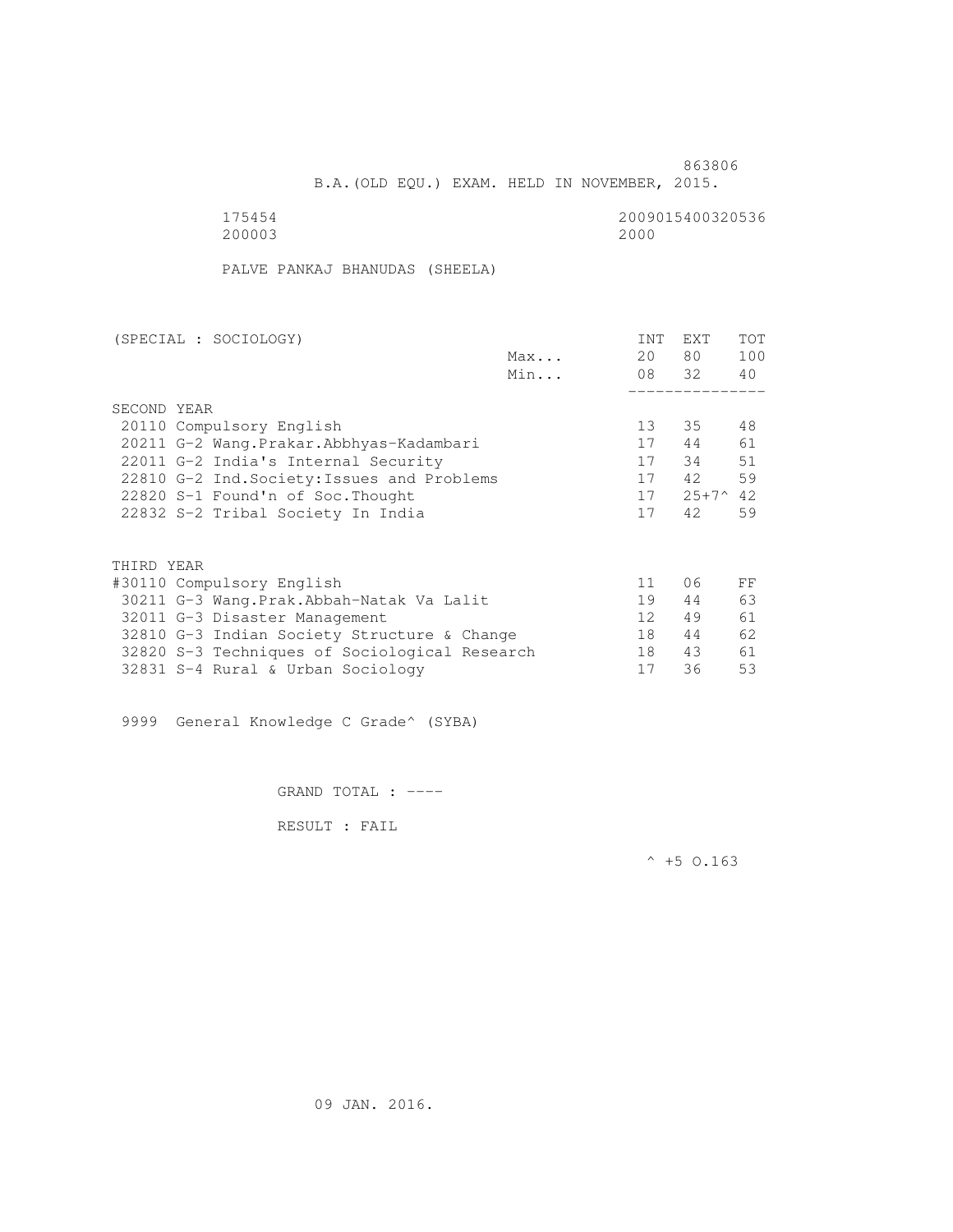B.A.(OLD EQU.) EXAM. HELD IN NOVEMBER, 2015.

175455<br>200003 200003 2000 200003 2000

SAWANT NITIN RAMCHANDRA (RATNA)

| (SPECIAL : SOCIOLOGY)                         |     | <b>INT</b>      | <b>EXT</b> | TOT |
|-----------------------------------------------|-----|-----------------|------------|-----|
|                                               | Max | 20              | 80         | 100 |
|                                               | Min |                 | 08 32      | 40  |
|                                               |     |                 |            |     |
| SECOND YEAR                                   |     |                 |            |     |
| 20110 Compulsory English                      |     | 18              | 33         | 51  |
| 22011 G-2 India's Internal Security           |     | 12              | 39         | 51  |
| 21511 G-2 Economics & Human Geography         |     | 13              | 40         | 53  |
| 22810 G-2 Ind. Society: Issues and Problems   |     | 14              | 43         | 57  |
| 22820 S-1 Found'n of Soc. Thought             |     | 16              | - 32       | 48  |
| 22832 S-2 Tribal Society In India             |     | 16              | 39         | 55  |
|                                               |     |                 |            |     |
| THIRD YEAR                                    |     |                 |            |     |
| #30110 Compulsory English                     |     | 15 <sub>1</sub> | 14         | FF  |
| 32011 G-3 Disaster Management                 |     | 17              | 50         | 67  |
| 31511 G-3 Population Geography                |     | 13              | 45         | 58  |
| 32810 G-3 Indian Society Structure & Change   |     | 18              | 50         | 68  |
| 32820 S-3 Techniques of Sociological Research |     | 18              | 37         | 55  |
| 32831 S-4 Rural & Urban Sociology             |     | 18              | 40         | 58  |

9999 General Knowledge B Grade (SYBA)

GRAND TOTAL : ----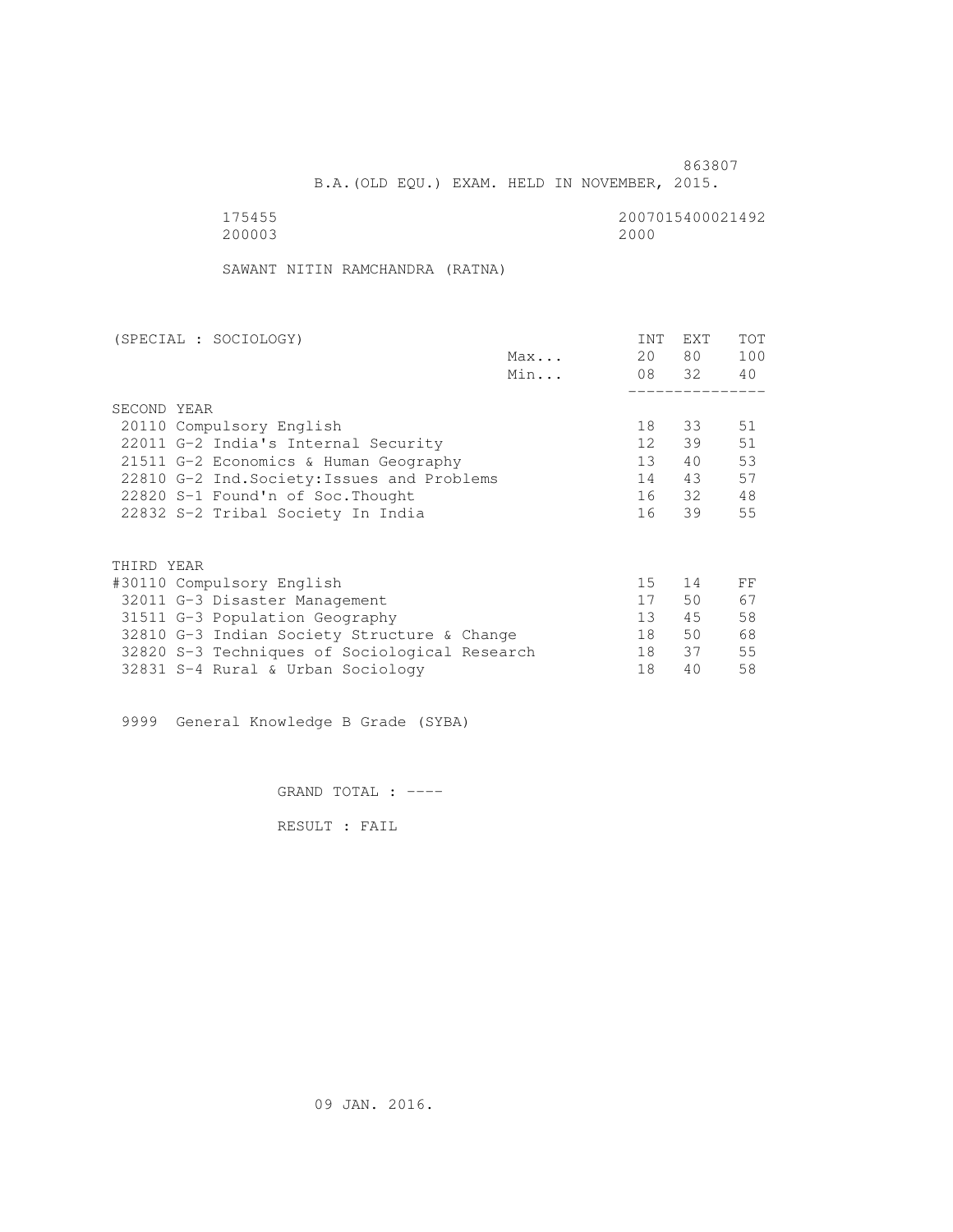B.A.(OLD EQU.) EXAM. HELD IN NOVEMBER, 2015.

 175456 2008015400411007 200003 2000

THORAT MADHAVI HIRALAL (LATA)

| (SPECIAL : SOCIOLOGY)                        | <b>INT</b> | <b>EXT</b>       | <b>TOT</b> |
|----------------------------------------------|------------|------------------|------------|
| Max                                          | 20         | 80               | 100        |
| Min                                          |            | 08 32            | 40         |
|                                              |            |                  |            |
| SECOND YEAR                                  |            |                  |            |
| 20110 Compulsory English                     | 14         | 36               | 50         |
| 20511 G-2 Samanya Hindi                      | 17         | 35               | 52         |
| 21511 G-2 Economics & Human Geography        | 13         | 38               | 51         |
| 22810 G-2 Ind. Society: Issues and Problems  | 18         | 37               | 55         |
| 22820 S-1 Found'n of Soc. Thought            | 18         | 32               | 50         |
| 22832 S-2 Tribal Society In India            | 18         | 59               | 77         |
|                                              |            |                  |            |
| THIRD YEAR                                   |            |                  |            |
| #30110 Compulsory English                    | 11         | 04               | FF         |
| 30511 G-3 Samanya Hindi                      | 09         | $26+6^{\circ}35$ |            |
| #31511 G-3 Population Geography              | 14         | 0.5              | FF         |
| #32810 G-3 Indian Society Structure & Change | 17         | AB               | FF         |

 #32820 S-3 Techniques of Sociological Research 17 AB FF #32831 S-4 Rural & Urban Sociology 17 AB FF

9999 General Knowledge C Grade (SYBA)

GRAND TOTAL : ----

RESULT : FAIL

 $^{\wedge}$  +9 O.163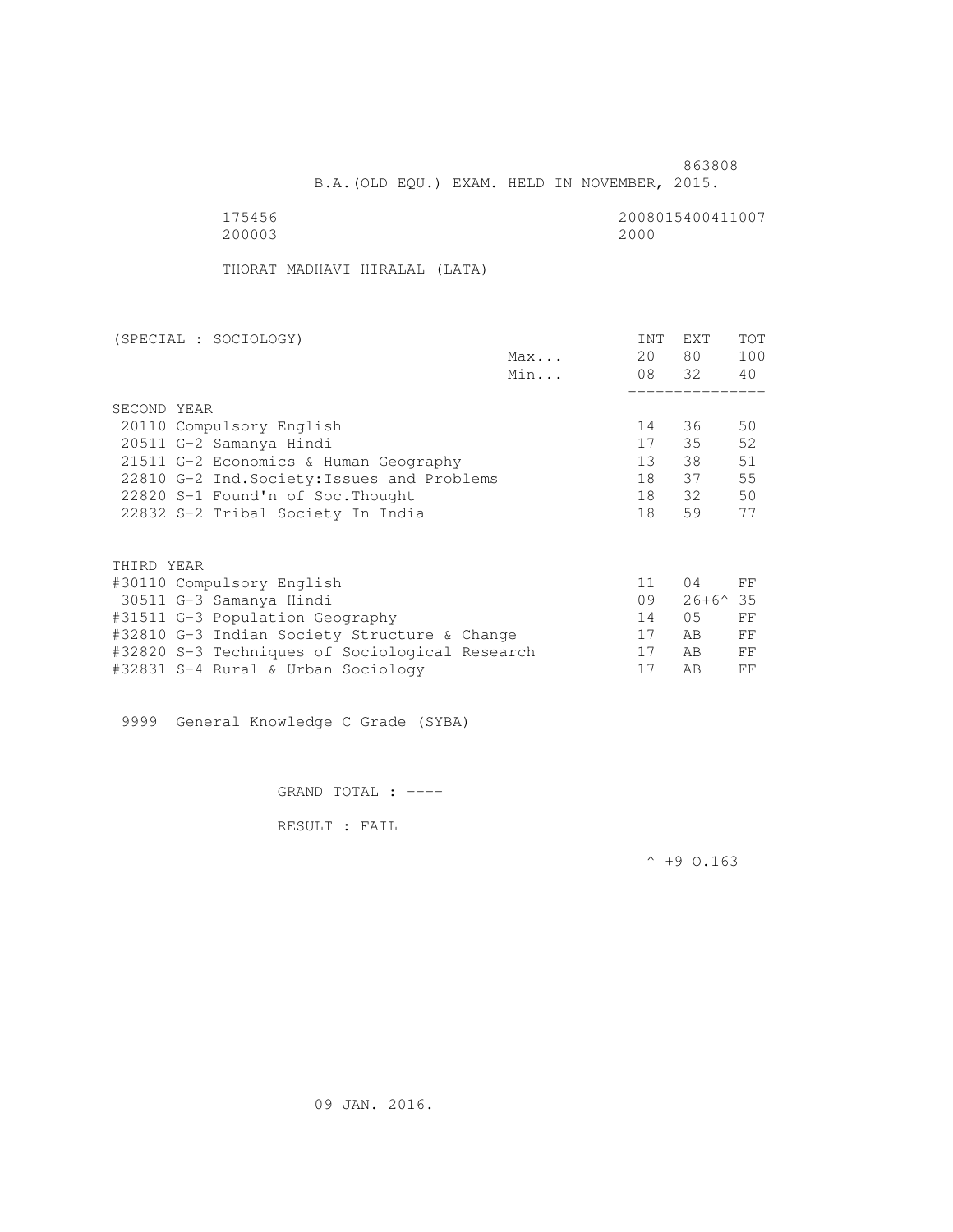B.A.(OLD EQU.) EXAM. HELD IN NOVEMBER, 2015.

 175218 2009015400137803 200005 2000

PATIL DINESH ANKUSH (ANJANABAI)

| (SPECIAL : GEOGRAPHY)                       |     | <b>INT</b>      | <b>EXT</b>      | TOT |
|---------------------------------------------|-----|-----------------|-----------------|-----|
|                                             | Max | 20              | 80 —            | 100 |
|                                             | Min |                 | 08 32           | 40  |
|                                             |     |                 |                 |     |
| SECOND YEAR                                 |     |                 |                 |     |
| #20110 Compulsory English                   |     | 10              | 0 <sup>0</sup>  | FF  |
| 20212 G-2 Upoyojeet Marathi                 |     | 08              | 40              | 48  |
| 23810 G-2 Wang. Prakar Abb.-Tripitaksahitya |     | 18              | 53              | 71  |
| 21511 G-2 Economics & Human Geography       |     | 13              | 46              | 59  |
| 21522 S-1 Geography of Tourism              |     | 14              | 56              | 70  |
| 21544 S-2 Practical Geography               |     | 10 <sup>1</sup> | 50              | 60  |
|                                             |     |                 |                 |     |
| THIRD YEAR                                  |     |                 |                 |     |
| #30110 Compulsory English                   |     | 14              | 02 <sub>2</sub> | FF  |
| 30212 G-3 Upoyojeet Marathi                 |     | 13 <sup>7</sup> | 34              | 47  |
| 33810 G-3 Wang. Prakar Abbah. - Tripitaksah |     | 18              | $32 -$          | 50  |
| 31512 G-3 Geography of Health               |     | 11              | 50              | 61  |
| 31521 S-3 Geography of Disaster Management  |     | 13 <sup>°</sup> | 46              | 59  |
| 31544 S-4 Practical Geography               |     | 11              | 50              | 61  |
|                                             |     |                 |                 |     |

9999 General Knowledge C Grade (SYBA)

GRAND TOTAL : ----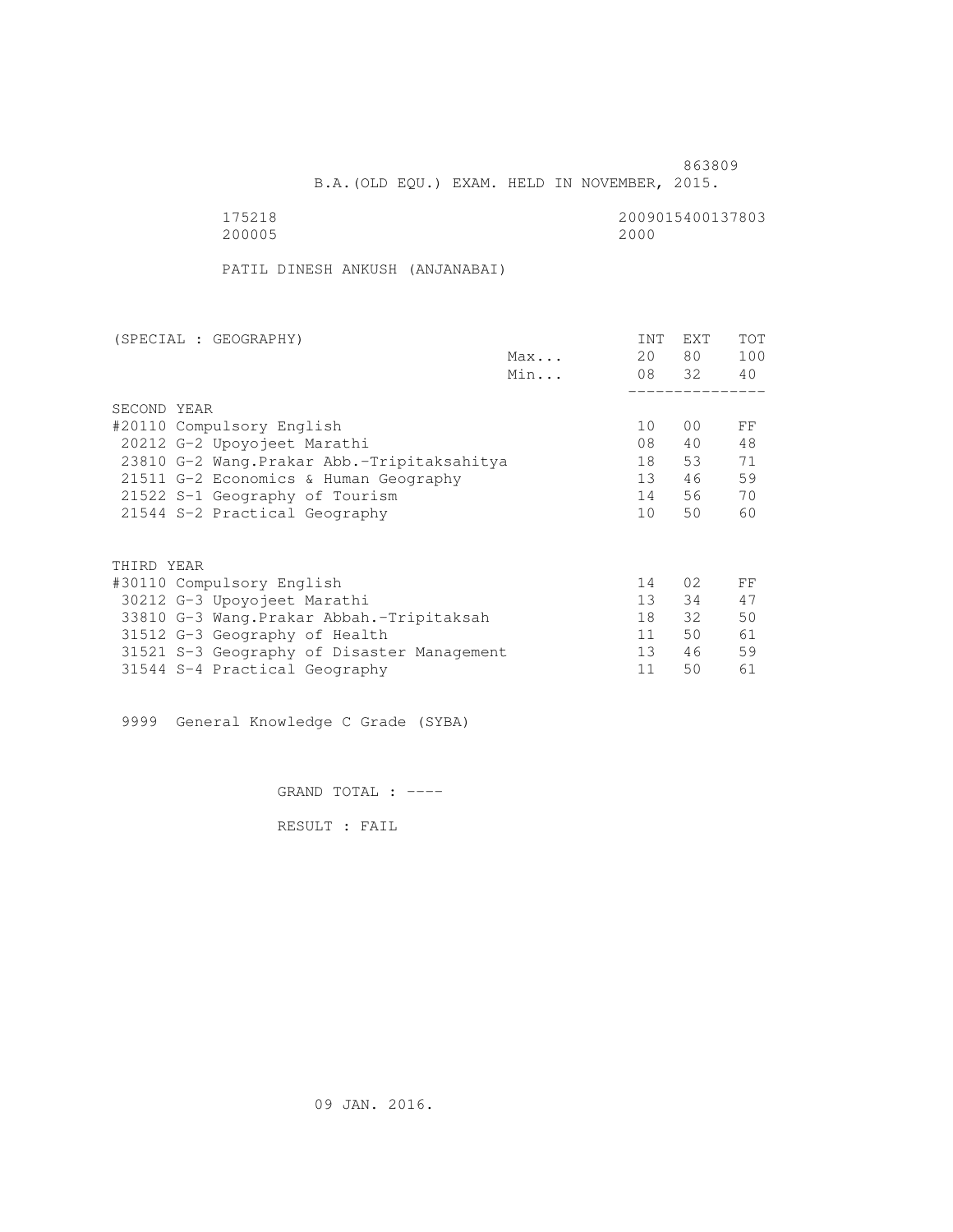B.A.(OLD EQU.) EXAM. HELD IN NOVEMBER, 2015.

200005 2000

175219 2008015400005076

BHOPE MAHESH ANANDA (RUKHMABAI)

| (SPECIAL : PSYCHOLOGY)                |     | PR.               | <b>INT</b>      | <b>EXT</b> | TOT |
|---------------------------------------|-----|-------------------|-----------------|------------|-----|
|                                       | Max | 20                | 20              | 80         | 100 |
|                                       | Min | 08                |                 | 08 32      | 40  |
|                                       |     |                   |                 |            |     |
| SECOND YEAR                           |     |                   |                 |            |     |
| #20110 Compulsory English             |     | $- -$             | 08              | 17         | FF  |
| 20512 G-2 Prayojanmulak Hindi         |     | $- -$             | 18              | 40         | 58  |
| 23310 G-2 Indian Philosophy           |     | $\qquad \qquad -$ | 16              | 61         | 77  |
| 21711 G-2 Advanced Social Psychology  |     | $-\,-$            | 14              | 35         | 49  |
| 21720 S-1 Psychopathology             |     | 14                | 14              | 33         | 61  |
| 21731 S-2 Counselling Psychology@     |     | 12                | 14              | 29         | 55  |
|                                       |     |                   |                 |            |     |
| THIRD YEAR                            |     |                   |                 |            |     |
| #30110 Compulsory English             |     |                   | 08              | 15         | FF  |
| 30512 G-3 Prayojanmulak Hindi         |     | $\qquad \qquad -$ | 15 <sub>1</sub> | 47         | 62  |
| 33310 G-3 Modern Western Philosophy   |     | $\qquad \qquad -$ | 16              | 32         | 48  |
| 31711 G-3 App. Psy. & Modern Life     |     | $\qquad \qquad -$ | 09              | 34         | 43  |
| 31721 S-3 Exp. Research Methodology   |     | $- -$             | 12 <sup>°</sup> | 36         | 48  |
| 31730 S-4 Exp. Psychology (Practical) |     |                   | 12              | 40         | 52  |
|                                       |     |                   |                 |            |     |

9999 General Knowledge C Grade (SYBA)

 $( @ - EXT: 24/60 )$ 

GRAND TOTAL : ----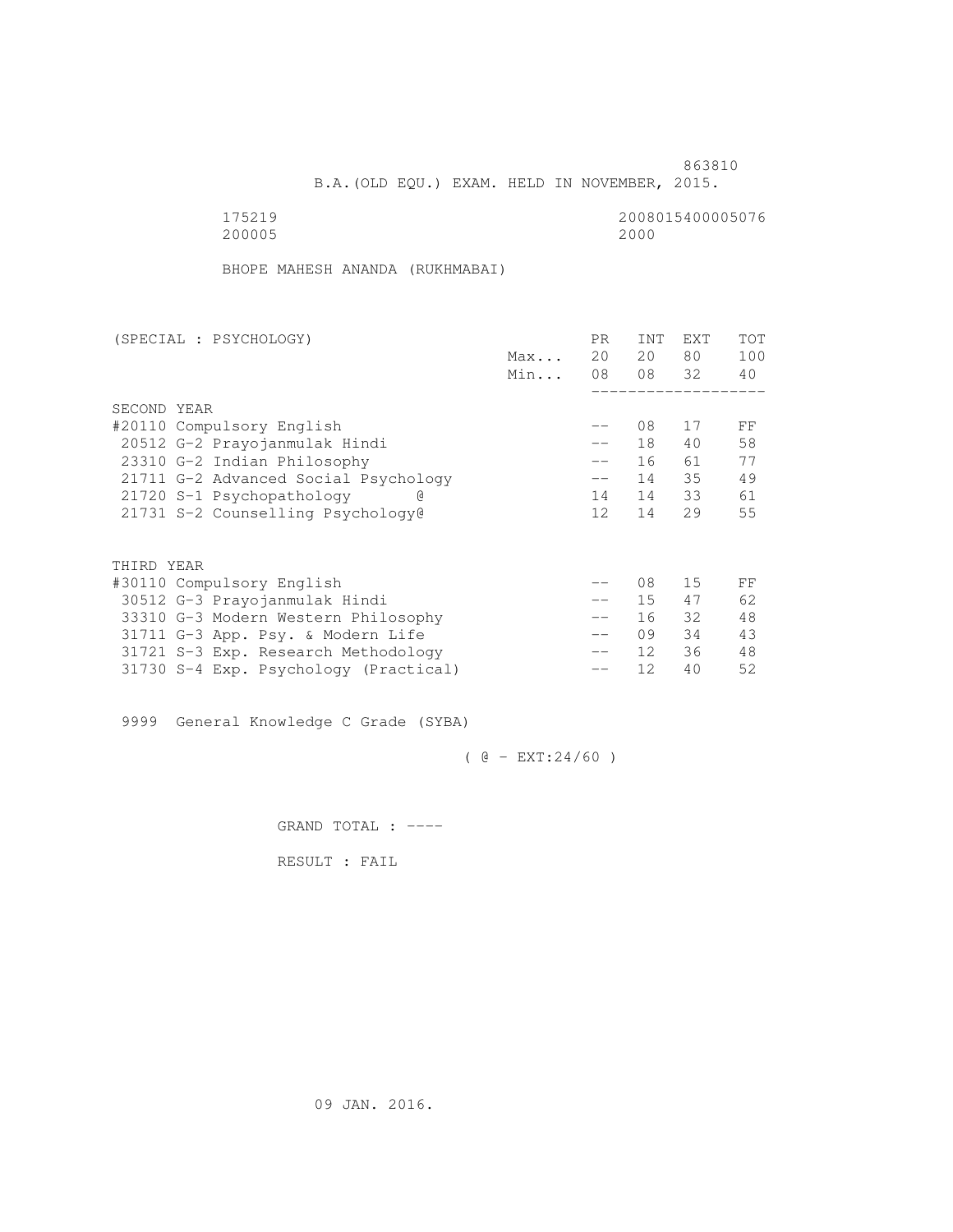B.A.(OLD EQU.) EXAM. HELD IN NOVEMBER, 2015.

 175220 2008015400005865 200005 2000

SHRIKHANDE SAGAR BHAURAO (BABYBAI)

| (SPECIAL : PSYCHOLOGY)                      |     | PR.               | <b>INT</b> | <b>EXT</b> | TOT |
|---------------------------------------------|-----|-------------------|------------|------------|-----|
|                                             | Max | 20                | 20         | 80         | 100 |
|                                             | Min | 08                | 08 32      |            | 40  |
|                                             |     |                   |            |            |     |
| SECOND YEAR                                 |     |                   |            |            |     |
| #20110 Compulsory English                   |     | $- -$             | 08         | $25*$      | 33  |
| 20211 G-2 Wang.Prakar.Abbhyas-Kadambari     |     |                   | 15         | 43         | 58  |
| 23810 G-2 Wang. Prakar Abb.-Tripitaksahitya |     | $\qquad \qquad -$ | 18         | 33         | 51  |
| 21711 G-2 Advanced Social Psychology        |     | $\qquad \qquad -$ | 14         | 43         | 57  |
| 21720 S-1 Psychopathology<br>G)             |     | 14                | 15         | 27         | 56  |
| 21731 S-2 Counselling Psychology@           |     | 14                | 15         | 33         | 62  |
|                                             |     |                   |            |            |     |
|                                             |     |                   |            |            |     |
| THIRD YEAR                                  |     |                   |            |            |     |
| 30110 Compulsory English                    |     |                   | 13         | 33         | 46  |
| 30211 G-3 Wang. Prak. Abbah-Natak Va Lalit  |     | $\qquad \qquad -$ | 09         | 34         | 43  |
| 33810 G-3 Wang. Prakar Abbah. - Tripitaksah |     | $- -$             | 16         | 33         | 49  |
| 31711 G-3 App. Psy. & Modern Life           |     | $- -$             | 16         | 33         | 49  |
| 31721 S-3 Exp. Research Methodology         |     |                   | 14         | 32         | 46  |
| 31730 S-4 Exp. Psychology (Practical)       |     |                   | 13         | 58         | 71  |
|                                             |     |                   |            |            |     |

9999 General Knowledge C Grade (SYBA)

 $( @ - EXT: 24/60 )$ 

GRAND TOTAL : 621/1200

RESULT : SECOND CLASS

\* O.4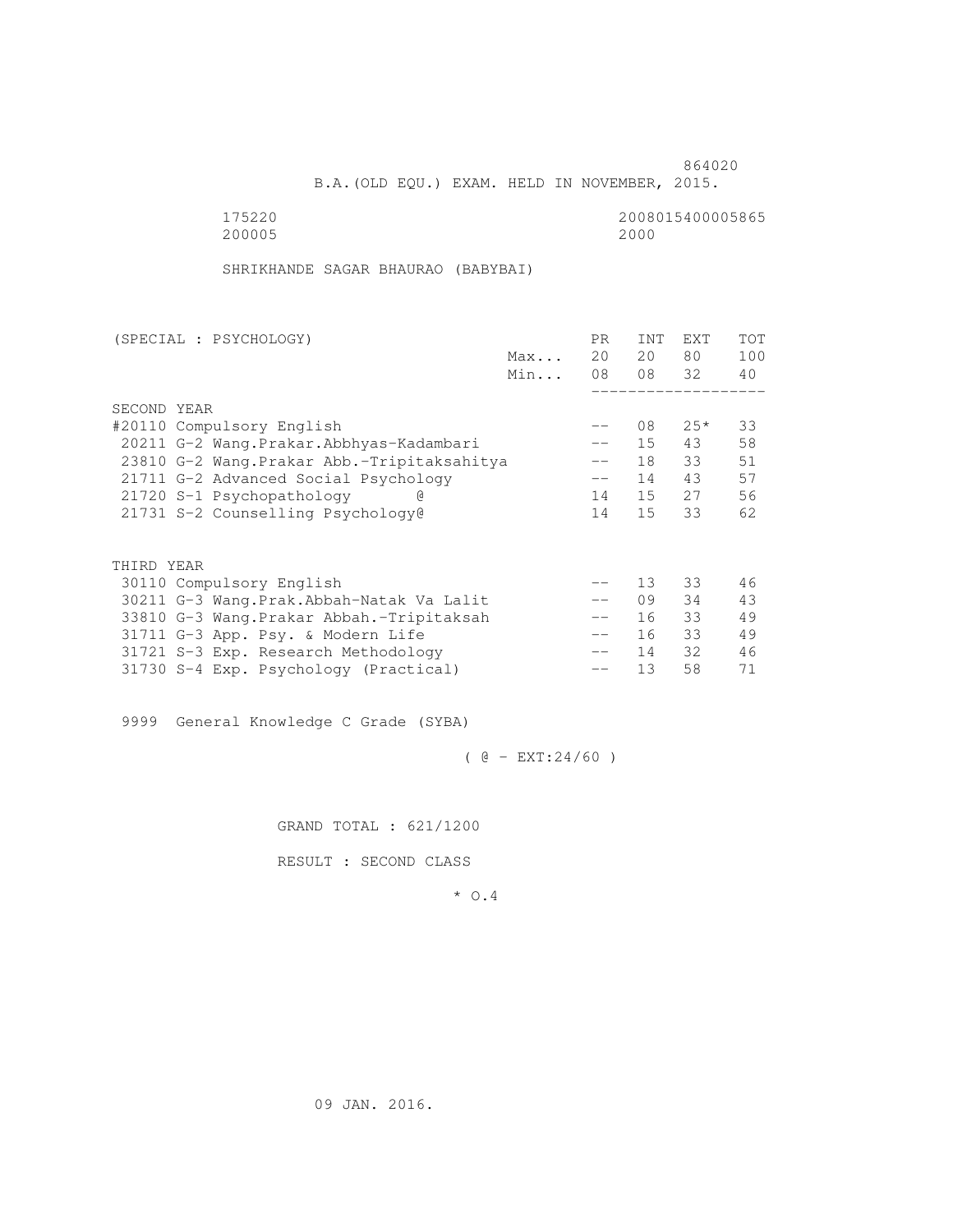B.A.(OLD EQU.) EXAM. HELD IN NOVEMBER, 2015.

 175221 2009015400138211 200005 2000

MASULE YOGESWAR PANDIT (KALPANABAI)

| (SPECIAL : ENGLISH)                            | INT             | <b>EXT</b> | TOT |
|------------------------------------------------|-----------------|------------|-----|
| Max                                            | 20              | 80 —       | 100 |
| Min                                            |                 | 08 32      | 40  |
|                                                |                 |            |     |
| SECOND YEAR                                    |                 |            |     |
| 20110 Compulsory English                       | 11              | 32         | 43  |
| 20211 G-2 Wang. Prakar. Abbhyas-Kadambari      | 14              | 50         | 64  |
| 22710 G-2 Advanced Modern Logic                | 17              | 32         | 49  |
| 22410 G-2 Int.to the Study of Eng. Lit.        | 14              | 32         | 46  |
| 22420 S-1 16th and 17th Century Eng. Lit.      | 11              | 41         | 52  |
| #22430 S-2 18th and 19th Century Eng.Lit.      | 13 <sup>1</sup> | 35         | 48  |
|                                                |                 |            |     |
|                                                |                 |            |     |
| THIRD YEAR                                     |                 |            |     |
| 30110 Compulsory English                       | 08              | 33         | 41  |
| 30211 G-3 Wang.Prak.Abbah-Natak Va Lalit       | 11              | 33         | 44  |
| 32710 G-3 Logic & Methodology of Science       | 16              | 34         | 50  |
| 32410 G-3 The Study of Eng. Lang.              | 15              | 37         | 52  |
| 32420 S-3 20th Century Eng. Lit.               | 13 <sup>°</sup> | 40         | 53  |
| 32430 S-4 Ind. Writing in Eng. & American Lit. | 14              | 33         | 47  |

9999 General Knowledge C Grade (SYBA)

GRAND TOTAL : 589/1200

RESULT : PASS CLASS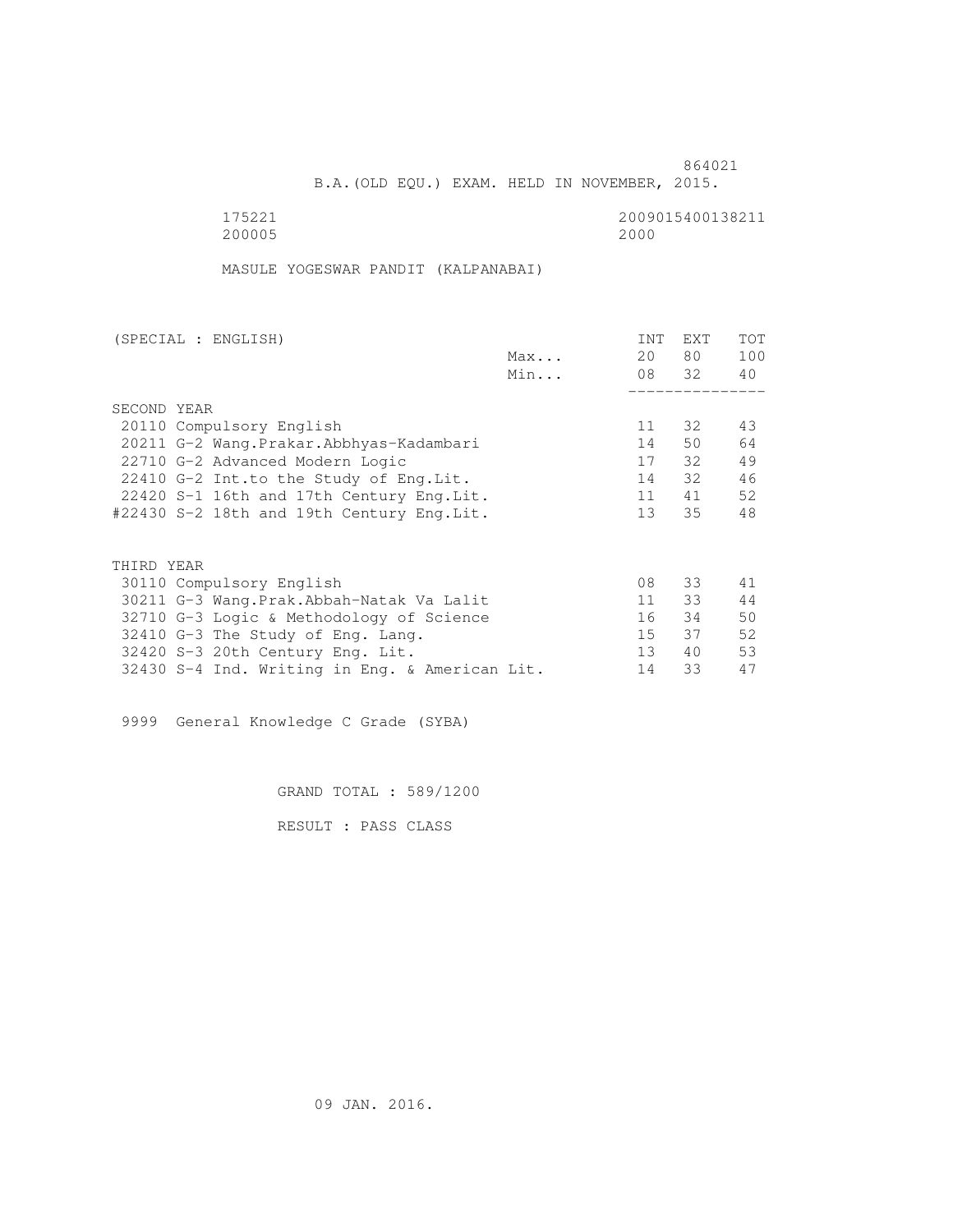B.A.(OLD EQU.) EXAM. HELD IN NOVEMBER, 2015.

 175222 2009015400138474 200005 2000

RAJPUT SUNITA INDRASING (USHA)

| (SPECIAL : ENGLISH)                            |     | INT             | <b>EXT</b> | TOT |
|------------------------------------------------|-----|-----------------|------------|-----|
|                                                | Max | 20              | 80         | 100 |
|                                                | Min |                 | 08 32      | 40  |
|                                                |     |                 |            |     |
| SECOND YEAR                                    |     |                 |            |     |
| 20110 Compulsory English                       |     | 12 <sup>°</sup> | 32         | 44  |
| 23310 G-2 Indian Philosophy                    |     | 16              | 48         | 64  |
| 23810 G-2 Wang. Prakar Abb.-Tripitaksahitya    |     | 18              | 35         | 53  |
| 22410 G-2 Int.to the Study of Eng.Lit.         |     | 16              | 35         | 51  |
| 22420 S-1 16th and 17th Century Eng. Lit.      |     | 12              | 39         | 51  |
| #22430 S-2 18th and 19th Century Eng.Lit.      |     | 14              | 20         | FF  |
|                                                |     |                 |            |     |
| THIRD YEAR                                     |     |                 |            |     |
| 30110 Compulsory English                       |     | 16              | 37         | 53  |
| 33310 G-3 Modern Western Philosophy            |     | 17              | 54         | 71  |
| 33810 G-3 Wang.Prakar Abbah.-Tripitaksah       |     | 16              | 63 —       | 79  |
| 32410 G-3 The Study of Eng. Lang.              |     | 16              | 33         | 49  |
| 32420 S-3 20th Century Eng. Lit.               |     | 12 <sup>°</sup> | 39         | 51  |
| 32430 S-4 Ind. Writing in Eng. & American Lit. |     | 14              | 32         | 46  |
|                                                |     |                 |            |     |

9999 General Knowledge B Grade (SYBA)

GRAND TOTAL : ----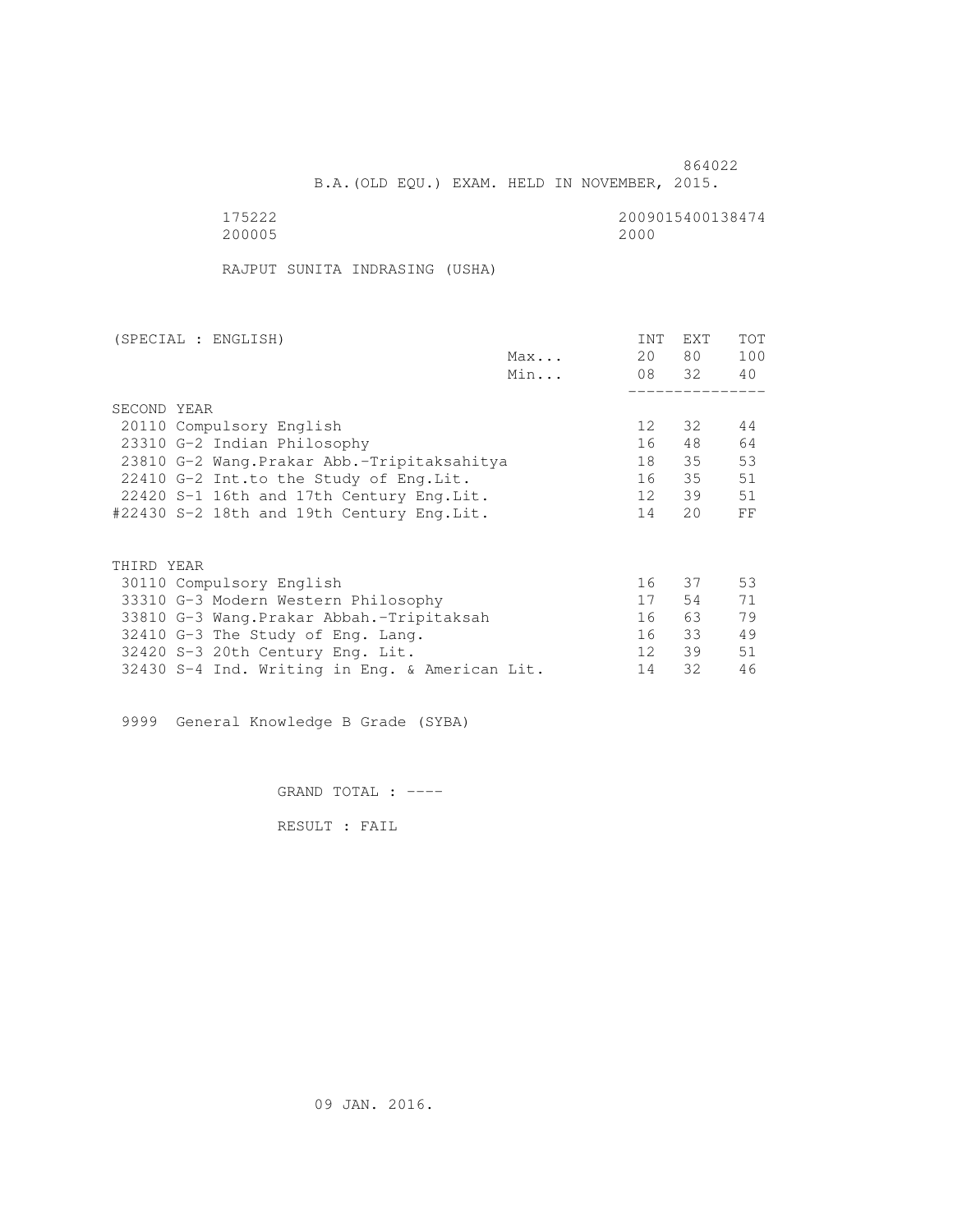B.A.(OLD EQU.) EXAM. HELD IN NOVEMBER, 2015.

 175457 2009015400139021 200005 2000

SURYAWANSHI BHUPENDRA VIJAY (MAMTA)

| (SPECIAL : HINDI)             |                                              |     | INT             | EXT   | <b>TOT</b> |
|-------------------------------|----------------------------------------------|-----|-----------------|-------|------------|
|                               |                                              | Max | 20              | 80 —  | 100        |
|                               |                                              | Min |                 | 08 32 | 40         |
|                               |                                              |     |                 |       |            |
| SECOND YEAR                   |                                              |     |                 |       |            |
| 20110 Compulsory English      |                                              |     | 11              | 32    | 43         |
|                               | 21511 G-2 Economics & Human Geography        |     | 12              | 41    | 53         |
|                               | 22011 G-2 India's Internal Security          |     | 16              | 43    | 59         |
| 20512 G-2 Prayojanmulak Hindi |                                              |     | 18              | 60    | 78         |
| 20520 S-1 Kavya Shasthra      |                                              |     |                 | 15 32 | 47         |
|                               | 20530 S-2 Uppanyas, Natak Evam Vyang         |     | 15              | 32    | 47         |
|                               |                                              |     |                 |       |            |
| THIRD YEAR                    |                                              |     |                 |       |            |
| #30110 Compulsory English     |                                              |     | 11              | AB    | FF         |
| 31512 G-3 Geography of Health |                                              |     | 10 <sup>1</sup> | 47    | 57         |
| 32012 G-3 Global Security     |                                              |     | 18              | 49    | 67         |
| 30512 G-3 Prayojanmulak Hindi |                                              |     | 16              | 44    | 60         |
|                               | 30520 S-3 Hindi Sahitya Ka Itihas            |     | 16              | 51    | 67         |
|                               | 30530 S-4 Bhasha Vidnyan tatha Rashtrabhasha |     | 16              | 43    | 59         |

9999 General Knowledge C Grade (SYBA)

GRAND TOTAL : ----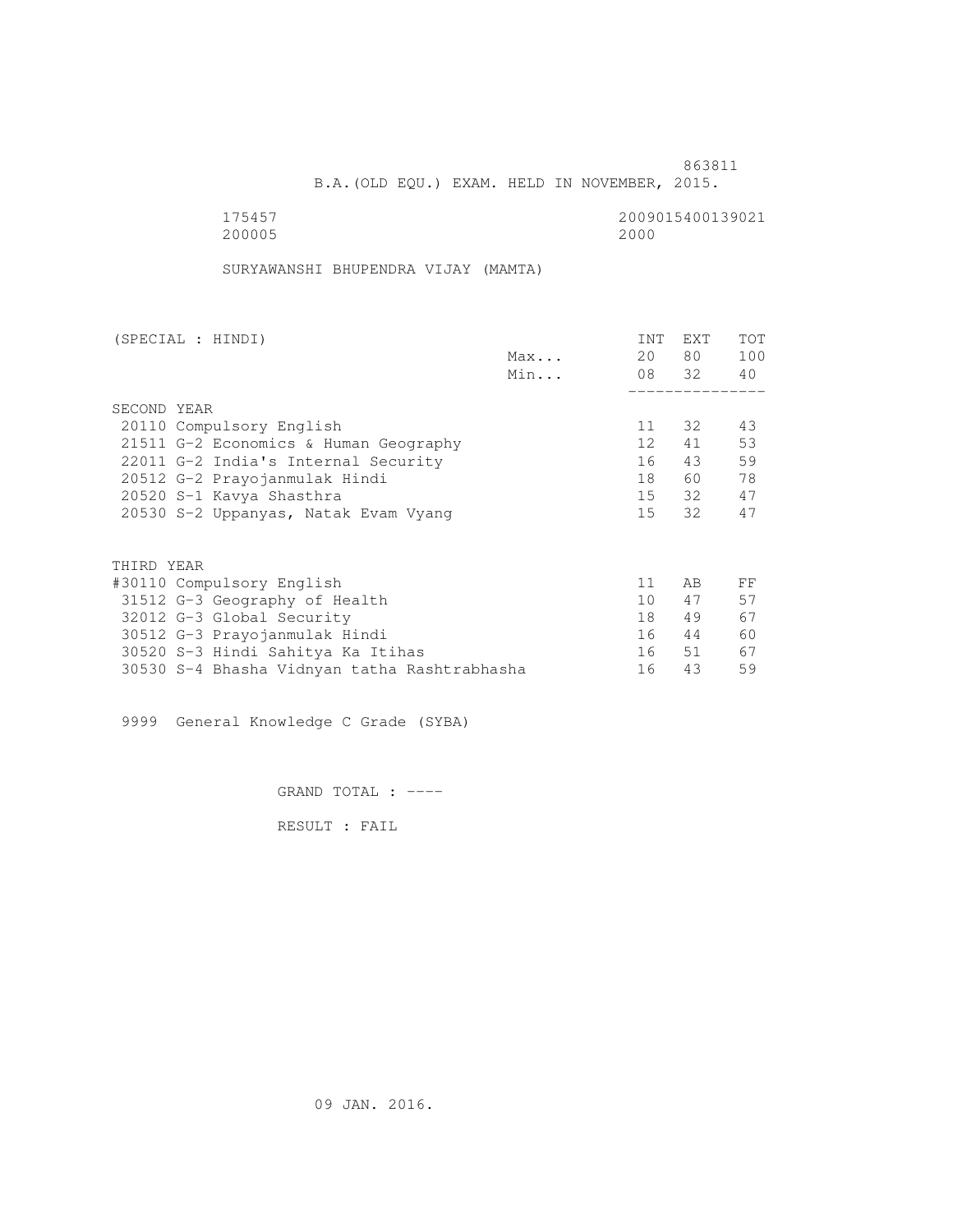B.A.(OLD EQU.) EXAM. HELD IN NOVEMBER, 2015.

200005 2000

175458 2008015400005293

PATIL PRAFULLAKUMAR RAMCHANDRA (PRAFULLAKUMAR)

| (SPECIAL : HISTORY)                         |     | INT | <b>EXT</b> | TOT |
|---------------------------------------------|-----|-----|------------|-----|
|                                             | Max | 20  | 80 —       | 100 |
|                                             | Min |     | 08 32      | 40  |
|                                             |     |     |            |     |
| SECOND YEAR                                 |     |     |            |     |
| #20110 Compulsory English                   |     | 11  | 18         | FF  |
| 20211 G-2 Wang. Prakar. Abbhyas-Kadambari   |     | 11  | 41         | 52  |
| 21111 G-2 Indian Political Thought          |     | 16  | 51         | 67  |
| 21211 G-2 Hist. of the Marathas             |     | 10  | 39         | 49  |
| 21222 S-1 Modern India (1757-1857)          |     | 11  | 45         | 56  |
| 21230 S-2 Ancient India (Upto 1206)         |     | 08  | 32         | 40  |
|                                             |     |     |            |     |
| THIRD YEAR                                  |     |     |            |     |
| 30110 Compulsory English                    |     | 16  | 35         | 51  |
| 30211 G-3 Wang.Prak.Abbah-Natak Va Lalit    |     | 13  | 35         | 48  |
| 31111 G-3 Western Political Thought         |     | 19  | 34         | 53  |
| 31210 G-3 Hist of Modern Europe (1789-1960) |     | 10  | 33         | 43  |
| #31222 S-3 Exp.& fall of the Maratha Power  |     | 08  | 19         | FF  |
| 31230 S-4 Medieval India (1206-1707)        |     | 13  | 38         | 51  |
|                                             |     |     |            |     |

9999 General Knowledge C Grade (SYBA)

GRAND TOTAL : ----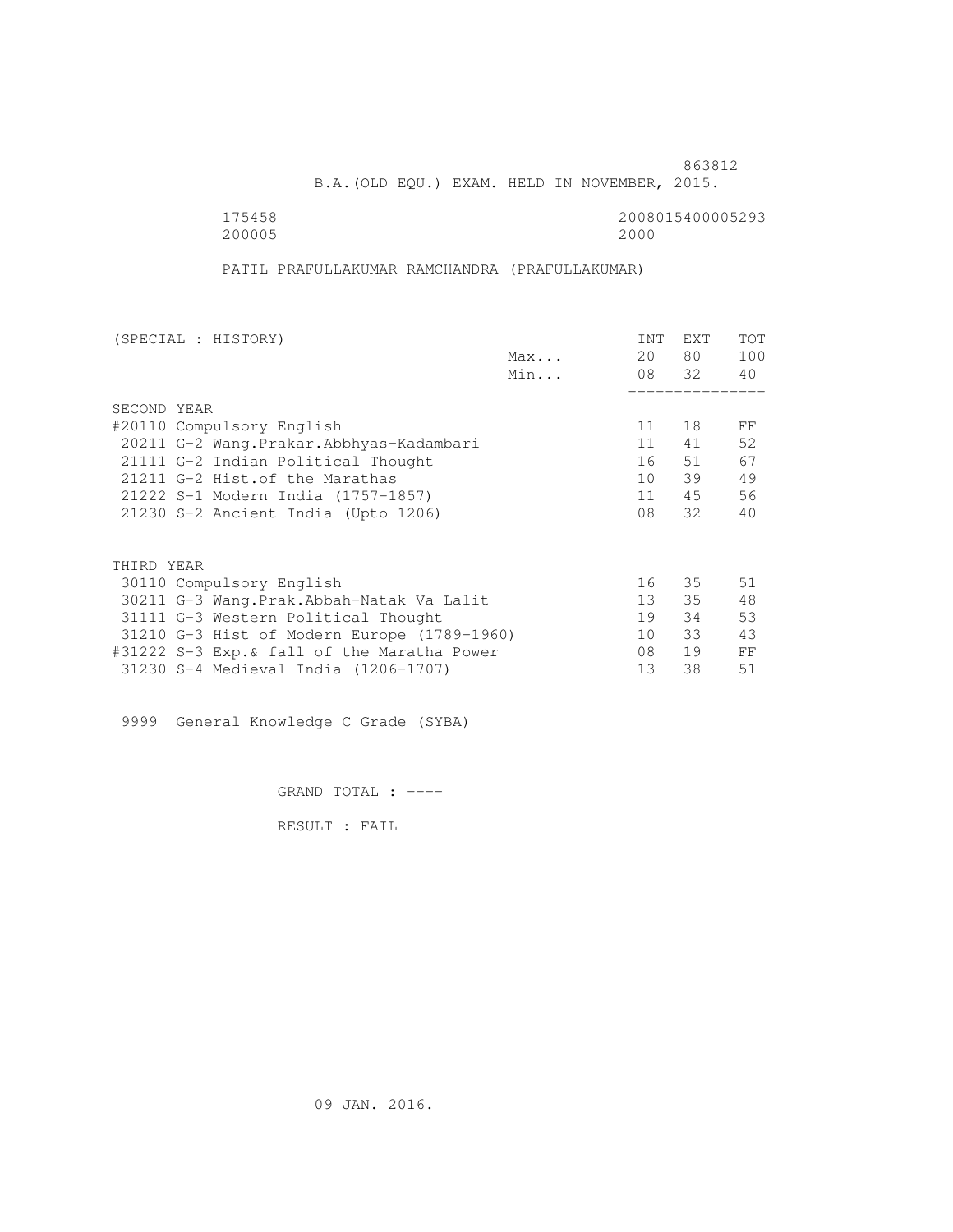B.A.(OLD EQU.) EXAM. HELD IN NOVEMBER, 2015.

 175459 2008015400008152 200005 2000

SHAIKH IMRAN SALIM (JAIBU)

| (SPECIAL : HISTORY)                         |              | INT             | EXT   | TOT |
|---------------------------------------------|--------------|-----------------|-------|-----|
|                                             | $Max \ldots$ | 20              | 80 —  | 100 |
|                                             | Min          |                 | 08 32 | 40  |
|                                             |              |                 |       |     |
| SECOND YEAR                                 |              |                 |       |     |
| 20110 Compulsory English                    |              | 12              | 32    | 44  |
| 21111 G-2 Indian Political Thought          |              | 17              | 37    | 54  |
| 22710 G-2 Advanced Modern Logic             |              | 14              | 40    | 54  |
| 21211 G-2 Hist. of the Marathas             |              | 11              | 44    | 55  |
| 21222 S-1 Modern India (1757-1857)          |              | 14              | 38    | 52  |
| 21230 S-2 Ancient India (Upto 1206)         |              | 09              | 32    | 41  |
|                                             |              |                 |       |     |
| THIRD YEAR                                  |              |                 |       |     |
| #30110 Compulsory English                   |              | 12 <sup>°</sup> | 14    | FF  |
| #31111 G-3 Western Political Thought        |              | 15              | AB    | FF  |
| #32710 G-3 Logic & Methodology of Science   |              | 16              | AB.   | FF  |
| 31210 G-3 Hist of Modern Europe (1789-1960) |              | 08              | 33    | 41  |
| 31222 S-3 Exp. & fall of the Maratha Power  |              | 11              | 32    | 43  |
| 31230 S-4 Medieval India (1206-1707)        |              | 14              | 35    | 49  |
|                                             |              |                 |       |     |

9999 General Knowledge C Grade (SYBA)

GRAND TOTAL : ----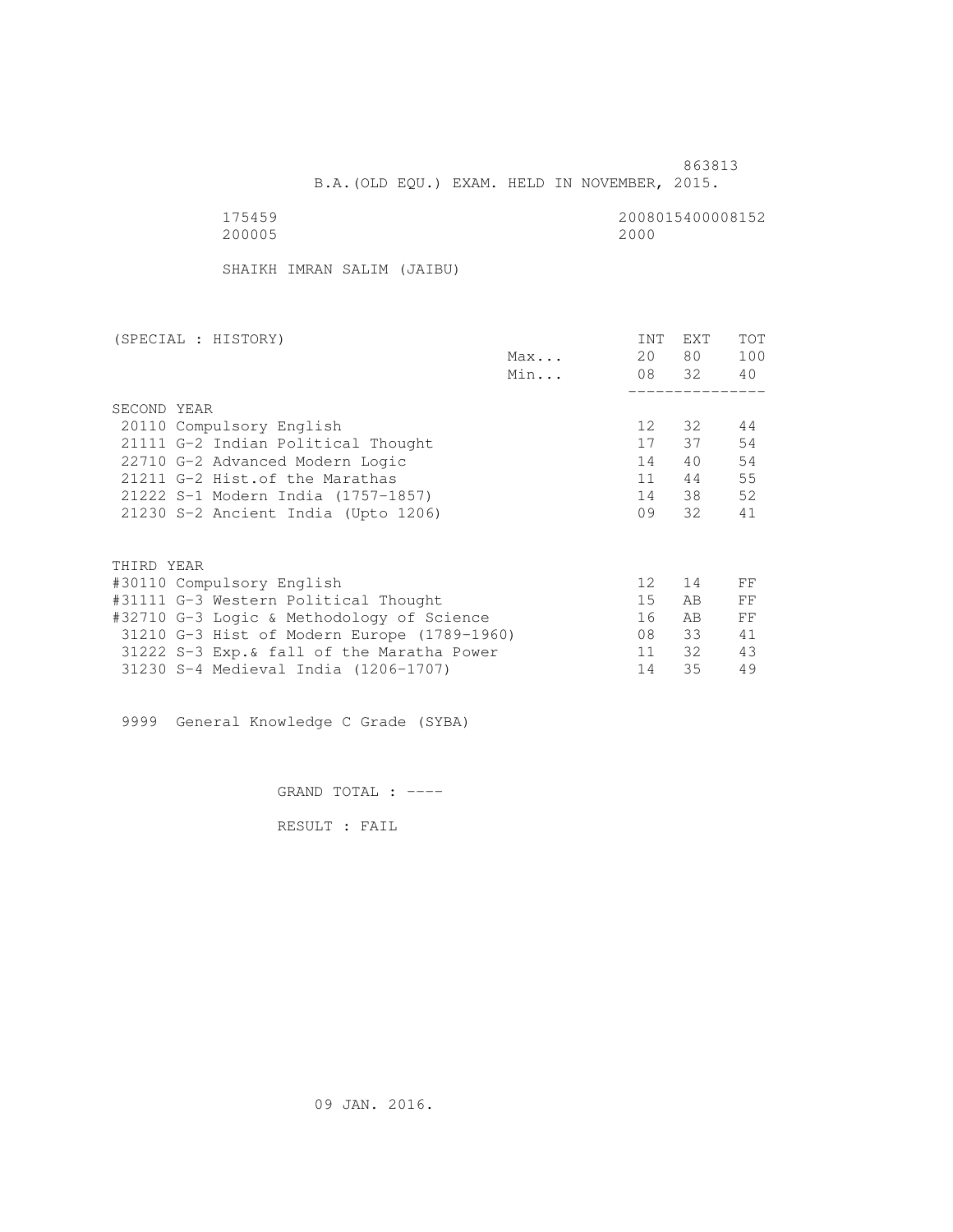B.A.(OLD EQU.) EXAM. HELD IN NOVEMBER, 2015.

175460<br>200009 200000 20000 2000 200009 2000

TELE UJWALA VITTHAL

| (SPECIAL : MARATHI)                           |     | INT | <b>EXT</b> | <b>TOT</b> |
|-----------------------------------------------|-----|-----|------------|------------|
|                                               | Max | 20  | 80 —       | 100        |
|                                               | Min |     | 08 32      | 40         |
|                                               |     |     |            |            |
| SECOND YEAR                                   |     |     |            |            |
| 20110 Compulsory English                      |     | 13  | 35         | 48         |
| 21010 G-2 Indian Economy Since 1980           |     | 18  | 43         | 61         |
| 21111 G-2 Indian Political Thought            |     | 17  | 50         | 67         |
| 20211 G-2 Wang.Prakar.Abbhyas-Kadambari       |     | 18  | 51         | 69         |
| 20220 S-1 Madh.Mar.Gaddya-Paddya Wang.Prakar  |     | 19  | 49         | 68         |
| 20230 S-2 Arava. Mar. Wang. Itihas 1818-1920  |     | 17  | 61         | 78         |
|                                               |     |     |            |            |
|                                               |     |     |            |            |
| THIRD YEAR                                    |     |     |            |            |
| #30110 Compulsory English                     |     | 08  | 41         | 49         |
| #31010 G-3 Ind. Eco.Since 1980 Part-II        |     | 12  | 47         | 59         |
| #31111 G-3 Western Political Thought          |     | 14  | 51         | 65         |
| #30211 G-3 Wang.Prak.Abbah-Natak Va Lalit     |     | 15  | 53         | 68         |
| #30220 S-3 Sahitya Vichar                     |     | 09  | 54         | 63         |
| #30230 S-4 Samanya Bhasha ani Param. Vyakaran |     | 16  | 45         | 61         |
|                                               |     |     |            |            |

9999 General Knowledge C Grade (SYBA)

GRAND TOTAL : 756/1200

RESULT : FIRST CLASS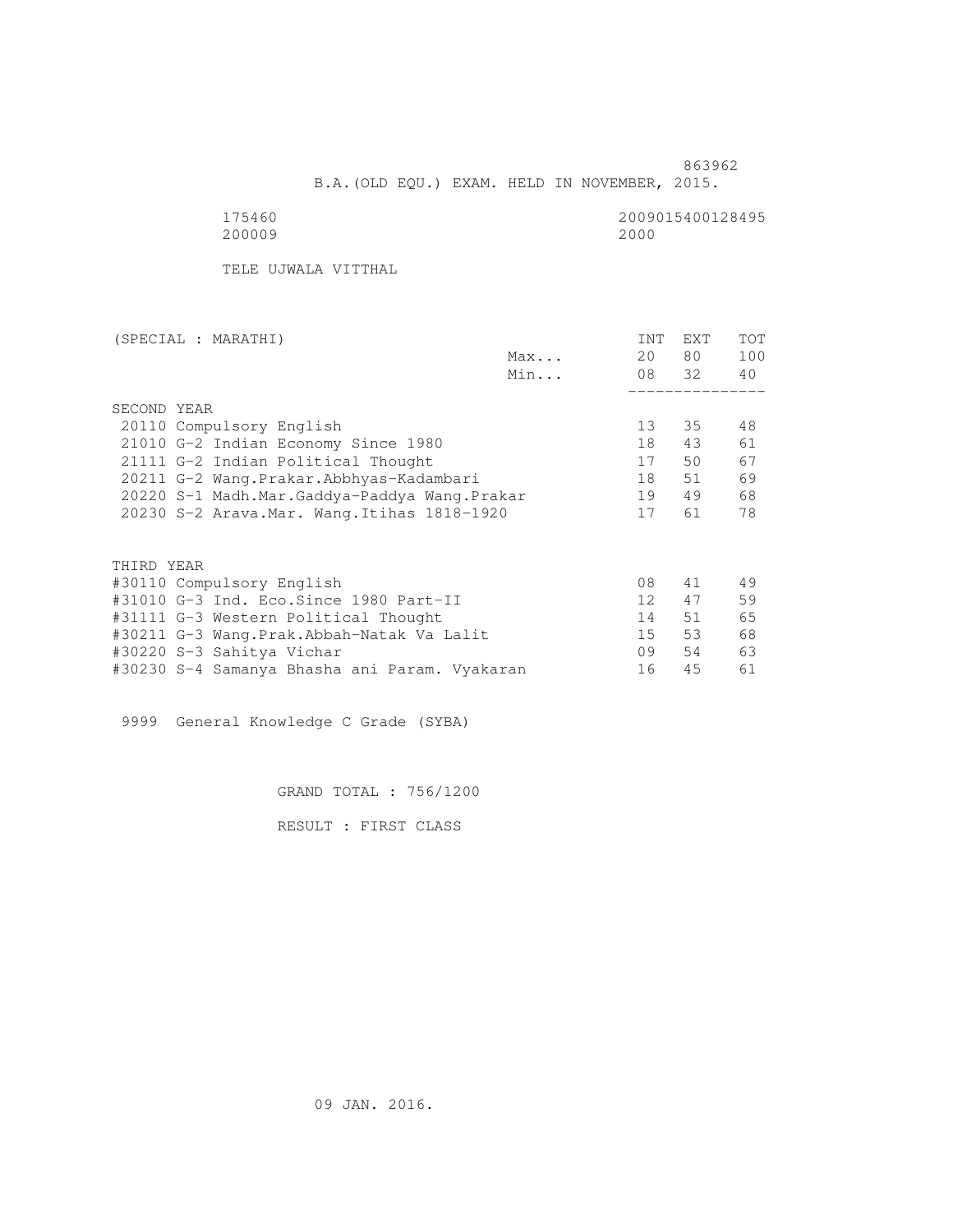B.A.(OLD EQU.) EXAM. HELD IN NOVEMBER, 2015.

 175223 2009015400127414 200009 2000

PATIL RUPALI RAMESH (SHOBHA)

| (SPECIAL : POLITICAL SCIENCE)               |     | INT             | <b>EXT</b> | TOT |
|---------------------------------------------|-----|-----------------|------------|-----|
|                                             | Max | 20              | 80         | 100 |
|                                             | Min |                 | 08 32      | 40  |
|                                             |     |                 |            |     |
| SECOND YEAR                                 |     |                 |            |     |
| #20110 Compulsory English                   |     | 11              | 13         | FF  |
| 21211 G-2 Hist. of the Marathas             |     | 14              | 32         | 46  |
| 21511 G-2 Economics & Human Geography       |     | 08              | 32         | 40  |
| 21111 G-2 Indian Political Thought          |     | 13              | 41         | 54  |
| 21120 S-1 Modern Political Ideologies       |     | 12              | 45         | 57  |
| 21130 S-2 Pol.Dev. & Adm. of Maharashtra    |     | 15 <sub>1</sub> | 32         | 47  |
|                                             |     |                 |            |     |
| THIRD YEAR                                  |     |                 |            |     |
| #30110 Compulsory English                   |     | 10              | 26         | FF  |
| 31210 G-3 Hist of Modern Europe (1789-1960) |     | 15              | 32         | 47  |
| 31511 G-3 Population Geography              |     | 13 <sup>°</sup> | 33         | 46  |
| 31111 G-3 Western Political Thought         |     | 17              | 38         | 55  |
| 31120 S-3 Personal Adm. & Mgt.              |     | 14              | 34         | 48  |
| 31130 S-4 Modern Pol.Analysis               |     | 17              | 35         | 52  |
|                                             |     |                 |            |     |

9999 General Knowledge C Grade (SYBA)

GRAND TOTAL : ----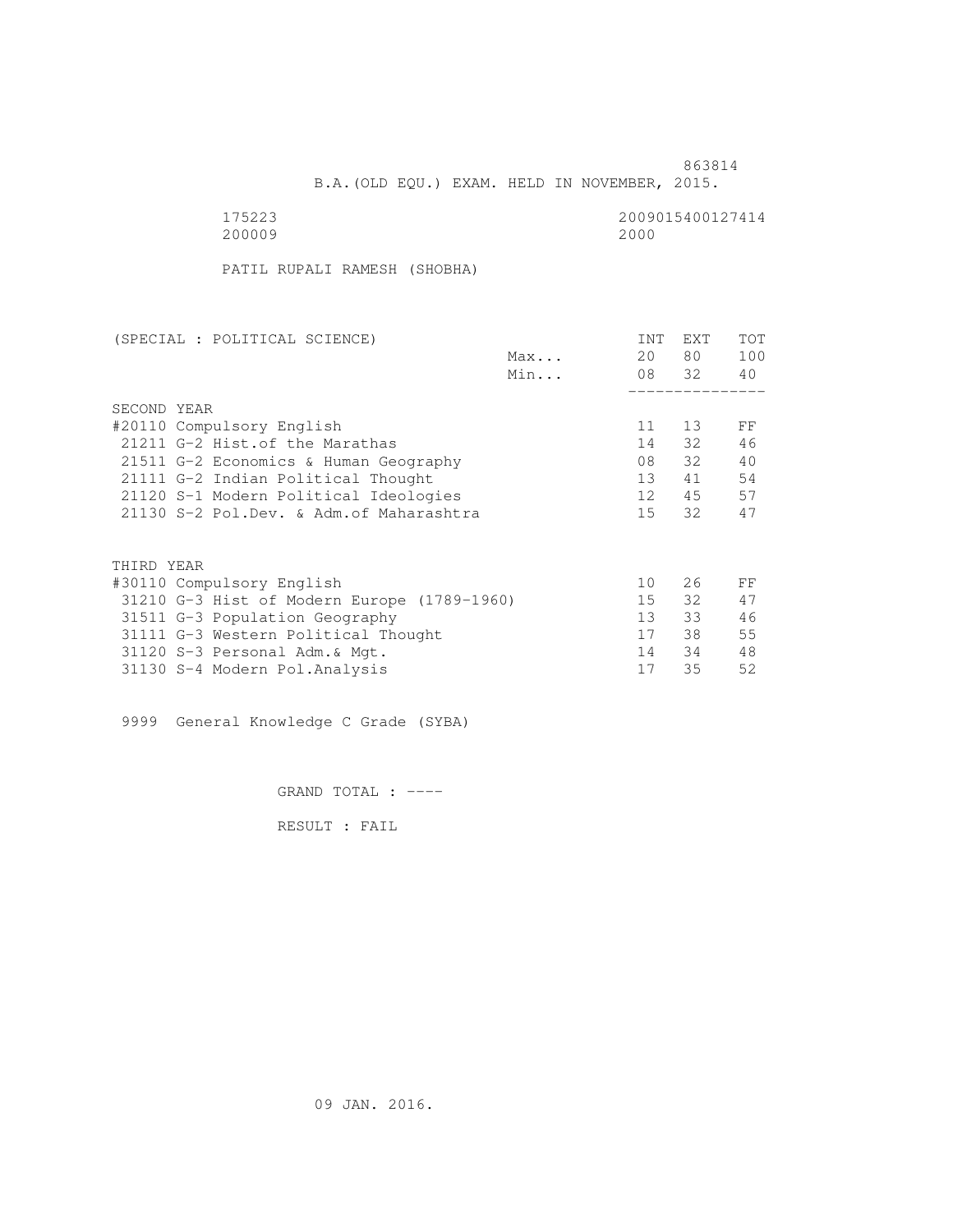B.A.(OLD EQU.) EXAM. HELD IN NOVEMBER, 2015.

175224<br>200009 200000 20000 2000 200009 2000

KHAIRNAR SIMA SAHEBRAO (ARUNA)

| (SPECIAL : GEOGRAPHY)                       |     | <b>INT</b>      | <b>EXT</b> | TOT |
|---------------------------------------------|-----|-----------------|------------|-----|
|                                             | Max | 20              | 80 —       | 100 |
|                                             | Min |                 | 08 32      | 40  |
|                                             |     |                 |            |     |
| SECOND YEAR                                 |     |                 |            |     |
| #20110 Compulsory English                   |     | 17              | 16         | FF  |
| 20511 G-2 Samanya Hindi                     |     | 15              | 39         | 54  |
| 21211 G-2 Hist. of the Marathas             |     | 14              | 42         | 56  |
| 21511 G-2 Economics & Human Geography       |     | 10              | 32         | 42  |
| 21522 S-1 Geography of Tourism              |     | 08              | 43         | 51  |
| 21544 S-2 Practical Geography               |     | 12 <sup>1</sup> | 47         | 59  |
|                                             |     |                 |            |     |
| THIRD YEAR                                  |     |                 |            |     |
| 30110 Compulsory English                    |     | 13 <sup>°</sup> | 32 F       | 45  |
| 30511 G-3 Samanya Hindi                     |     | 17              | 37         | 54  |
| 31210 G-3 Hist of Modern Europe (1789-1960) |     | 14              | 33         | 47  |
| 31511 G-3 Population Geography              |     | 15              | 32         | 47  |
| 31521 S-3 Geography of Disaster Management  |     | 18              | 32         | 50  |
| 31544 S-4 Practical Geography               |     | 17              | 64         | 81  |
|                                             |     |                 |            |     |

9999 General Knowledge C Grade (SYBA)

GRAND TOTAL : ----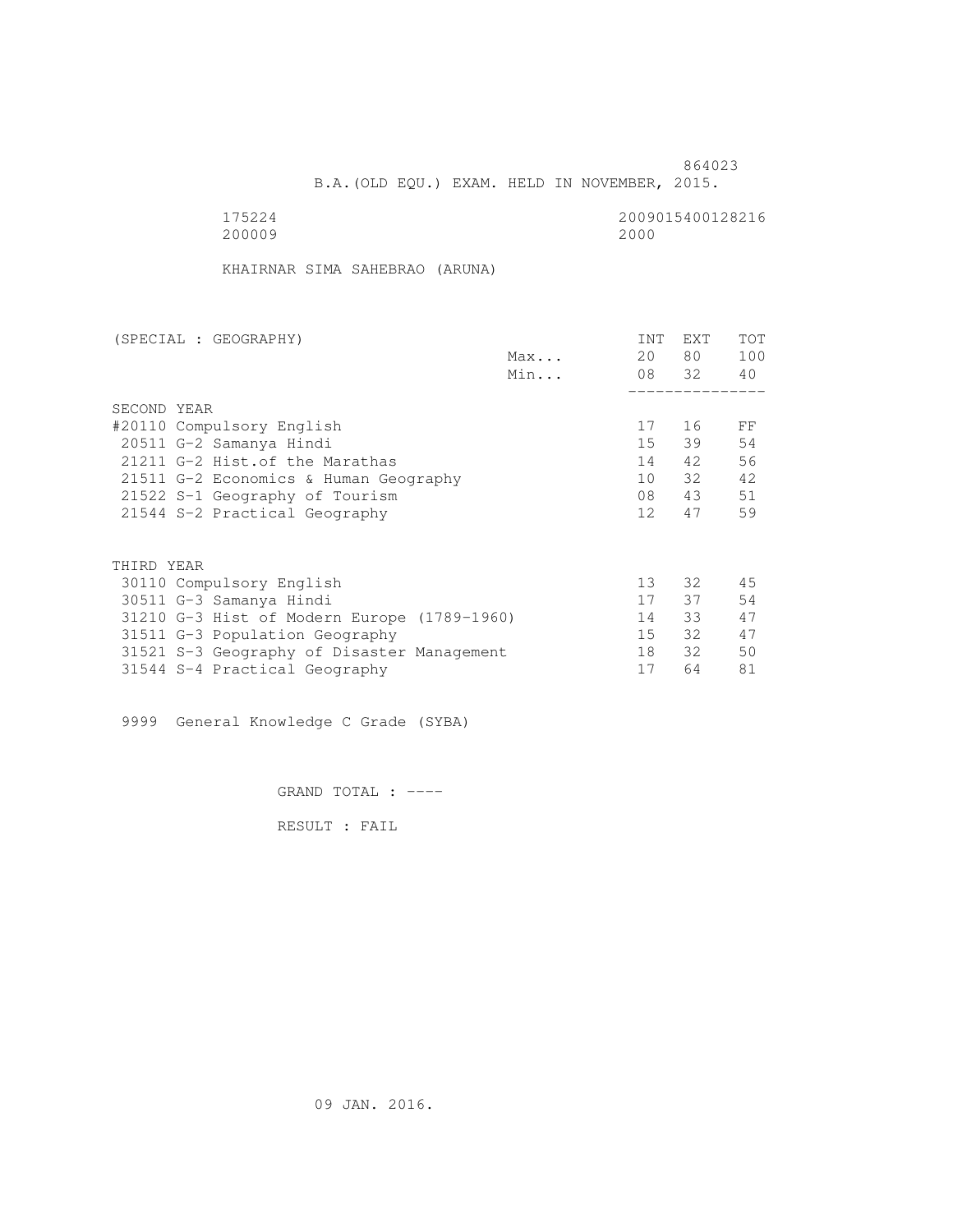B.A.(OLD EQU.) EXAM. HELD IN NOVEMBER, 2015.

175461<br>200009 20000 2000 2000 200009 2000

MARATHE SEEMA BHIKA (JIJABAI)

| (SPECIAL : GEOGRAPHY)                      |     | <b>INT</b>      | <b>EXT</b> | <b>TOT</b> |
|--------------------------------------------|-----|-----------------|------------|------------|
|                                            | Max | 20              | 80         | 100        |
|                                            | Min |                 | 08 32      | 40         |
|                                            |     |                 |            |            |
| SECOND YEAR                                |     |                 |            |            |
| 20110 Compulsory English                   |     | 15              | 38         | 53         |
| 20211 G-2 Wang. Prakar. Abbhyas-Kadambari  |     | 15              | 36         | 51         |
| 21111 G-2 Indian Political Thought         |     | 16              | 40         | 56         |
| 21511 G-2 Economics & Human Geography      |     | 12              | 35         | 47         |
| 21522 S-1 Geography of Tourism             |     | 14              | 33         | 47         |
| 21544 S-2 Practical Geography              |     | 10 <sup>°</sup> | 55         | 65         |
|                                            |     |                 |            |            |
| THIRD YEAR                                 |     |                 |            |            |
| #30110 Compulsory English                  |     | 14              | AB         | FF         |
| 30211 G-3 Wang. Prak. Abbah-Natak Va Lalit |     | 18              | 42         | 60         |
| 31111 G-3 Western Political Thought        |     | 09              | 35         | 44         |
| 31511 G-3 Population Geography             |     | 16              | 32         | 48         |
| 31521 S-3 Geography of Disaster Management |     | 10              | 45         | 55         |
| 31544 S-4 Practical Geography              |     | 08              | 48         | 56         |
|                                            |     |                 |            |            |

9999 General Knowledge B Grade (SYBA)

GRAND TOTAL : ----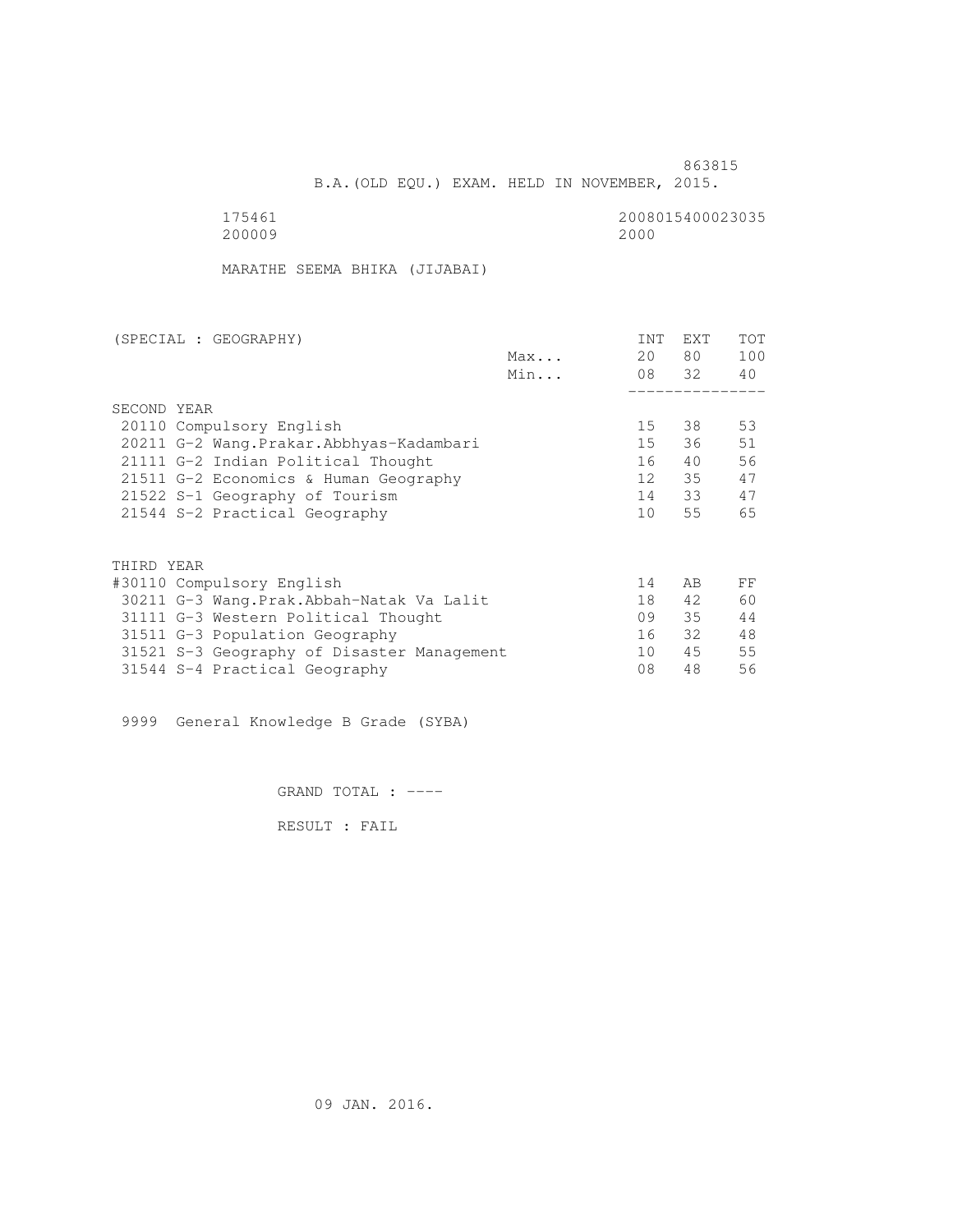B.A.(OLD EQU.) EXAM. HELD IN NOVEMBER, 2015.

200018 2002

175237 2008015400098582

SHEVALE RAHUL RAJENDRA (REKHA)

| (SPECIAL : HISTORY)                         |     | <b>INT</b>      | <b>EXT</b> | TOT |
|---------------------------------------------|-----|-----------------|------------|-----|
|                                             | Max | 20              | 80 —       | 100 |
|                                             | Min |                 | 08 32      | 40  |
|                                             |     |                 |            |     |
| SECOND YEAR                                 |     |                 |            |     |
| #20110 Compulsory English                   |     | 14              | 18         | FF  |
| 21111 G-2 Indian Political Thought          |     | 17              | 36         | 53  |
| 21511 G-2 Economics & Human Geography       |     | 14              | 32         | 46  |
| 21211 G-2 Hist. of the Marathas             |     | 13              | 39         | 52  |
| 21221 S-1 History of USA (1776-1970)        |     | 17              | 44         | 61  |
| 21230 S-2 Ancient India (Upto 1206)         |     | 12 <sup>7</sup> | 32         | 44  |
|                                             |     |                 |            |     |
| THIRD YEAR                                  |     |                 |            |     |
| 30110 Compulsory English                    |     | 08              | 38         | 46  |
| 31111 G-3 Western Political Thought         |     | 16              | 36         | 52  |
| 31511 G-3 Population Geography              |     | 16              | 44         | 60  |
| 31210 G-3 Hist of Modern Europe (1789-1960) |     | 18              | 33         | 51  |
| 31222 S-3 Exp. & fall of the Maratha Power  |     | 17              | 40         | 57  |
| 31230 S-4 Medieval India (1206-1707)        |     | 17              | 47         | 64  |
|                                             |     |                 |            |     |

9999 General Knowledge C Grade (SYBA)

GRAND TOTAL : ----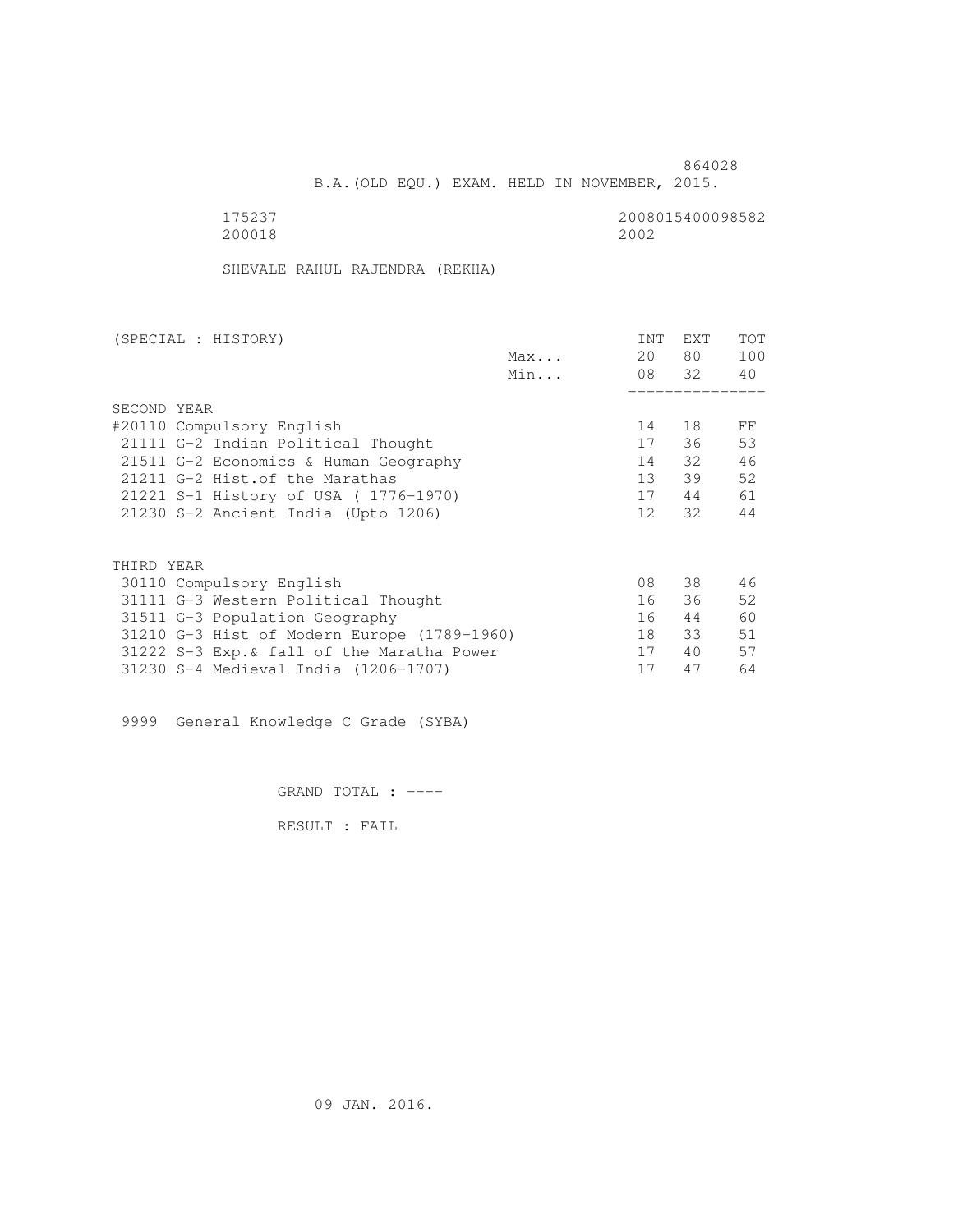B.A.(OLD EQU.) EXAM. HELD IN NOVEMBER, 2015.

 175238 2009015400268443 200018 2002

SHINDE HARSHALA RAMESH (SUNANDA)

| (SPECIAL : HISTORY)                         |     | <b>INT</b>      | <b>EXT</b> | TOT |
|---------------------------------------------|-----|-----------------|------------|-----|
|                                             | Max | 20              | 80 —       | 100 |
|                                             | Min |                 | 08 32      | 40  |
|                                             |     |                 |            |     |
| SECOND YEAR                                 |     |                 |            |     |
| #20110 Compulsory English                   |     | 16              | 24         | FF  |
| 20211 G-2 Wang. Prakar. Abbhyas-Kadambari   |     | 18              | 36         | 54  |
| 21111 G-2 Indian Political Thought          |     | 19              | 44         | 63  |
| 21211 G-2 Hist. of the Marathas             |     | 12 <sup>7</sup> | 32         | 44  |
| 21221 S-1 History of USA (1776-1970)        |     | 17              | 50         | 67  |
| 21230 S-2 Ancient India (Upto 1206)         |     | 17              | 47         | 64  |
|                                             |     |                 |            |     |
| THIRD YEAR                                  |     |                 |            |     |
| #30110 Compulsory English                   |     | 08              | 23         | FF  |
| 30211 G-3 Wang.Prak.Abbah-Natak Va Lalit    |     | 14              | 32         | 46  |
| 31111 G-3 Western Political Thought         |     | 16              | 36         | 52  |
| 31210 G-3 Hist of Modern Europe (1789-1960) |     | 17              | 47         | 64  |
| 31222 S-3 Exp. & fall of the Maratha Power  |     | 16              | 51         | 67  |
| 31230 S-4 Medieval India (1206-1707)        |     | 16              | 52         | 68  |
|                                             |     |                 |            |     |

9999 General Knowledge C Grade (SYBA)

GRAND TOTAL : ----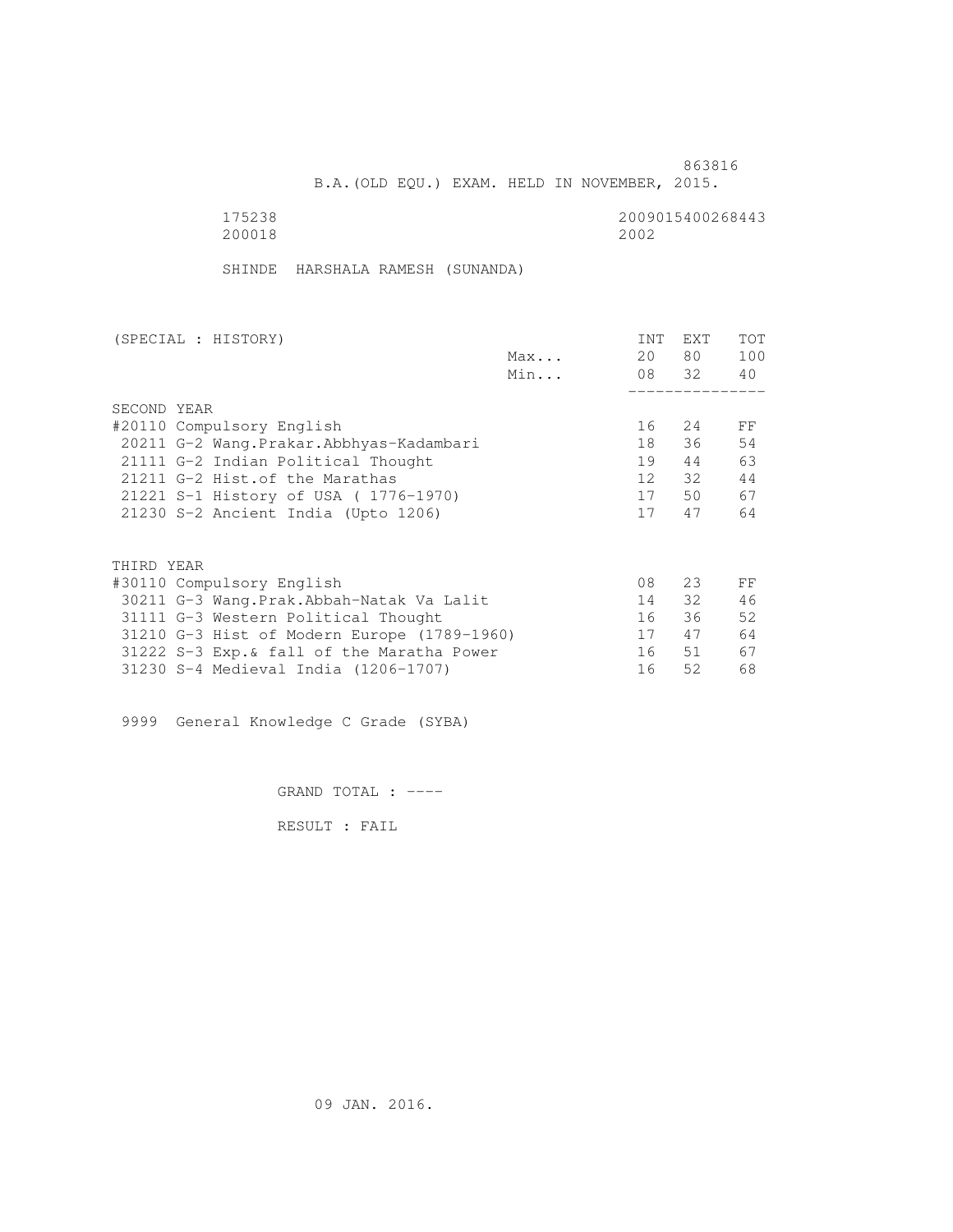B.A.(OLD EQU.) EXAM. HELD IN NOVEMBER, 2015.

 175239 2007015400042952 200018 2002

WANKHEDE RUPESH JAYSING (GITABAI)

| (SPECIAL : HISTORY)                         | <b>INT</b> | EXT   | TOT |
|---------------------------------------------|------------|-------|-----|
| Max                                         | 20         | 80 —  | 100 |
| Min                                         |            | 08 32 | 40  |
|                                             |            |       |     |
| SECOND YEAR                                 |            |       |     |
| #20110 Compulsory English                   | 08         | 17    | FF  |
| 20211 G-2 Wang. Prakar. Abbhyas-Kadambari   | 08         | 32    | 40  |
| 21511 G-2 Economics & Human Geography       | 14         | 41    | 55  |
| 21211 G-2 Hist. of the Marathas             | 08         | 49    | 57  |
| 21221 S-1 History of USA (1776-1970)        | 15         | 41    | 56  |
| 21230 S-2 Ancient India (Upto 1206)         | 16         | 35    | 51  |
|                                             |            |       |     |
| THIRD YEAR                                  |            |       |     |
| 30110 Compulsory English                    | 08         | 34    | 42  |
| 30211 G-3 Wang.Prak.Abbah-Natak Va Lalit    | 11         | 32    | 43  |
| 31511 G-3 Population Geography              | 17         | 45    | 62  |
| 31210 G-3 Hist of Modern Europe (1789-1960) | 17         | 35    | 52  |
| 31222 S-3 Exp. & fall of the Maratha Power  | 16         | 48    | 64  |
| 31230 S-4 Medieval India (1206-1707)        | 16         | 50    | 66  |

9999 General Knowledge B Grade (SYBA)

GRAND TOTAL : ----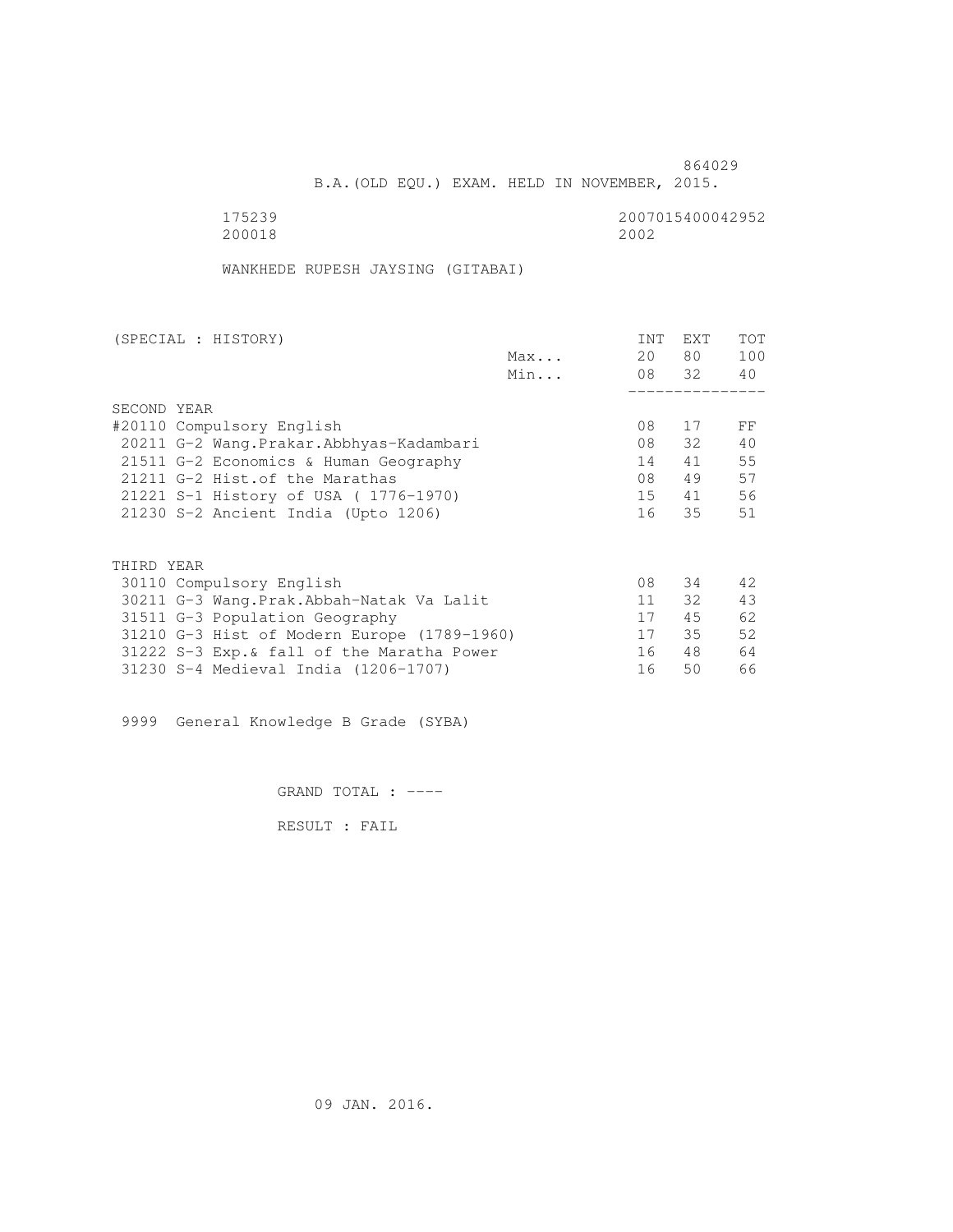B.A.(OLD EQU.) EXAM. HELD IN NOVEMBER, 2015.

200018 2002

175463<br>200018 200018 200018

KHALANE MONALI PRABHAKAR (LATABAI)

| (SPECIAL : HISTORY) |                                             |     | <b>INT</b> | <b>EXT</b> | TOT |
|---------------------|---------------------------------------------|-----|------------|------------|-----|
|                     |                                             | Max | 20         | 80 —       | 100 |
|                     |                                             | Min |            | 08 32      | 40  |
|                     |                                             |     |            |            |     |
| SECOND YEAR         |                                             |     |            |            |     |
|                     | 20110 Compulsory English                    |     | $15 -$     | 24+8^39    |     |
|                     | 20211 G-2 Wang. Prakar. Abbhyas-Kadambari   |     | 18         | 57         | 75  |
|                     | 21111 G-2 Indian Political Thought          |     | 18         | 41         | 59  |
|                     | 21211 G-2 Hist. of the Marathas             |     | 14         | 40         | 54  |
|                     | 21221 S-1 History of USA (1776-1970)        |     | 17         | 47         | 64  |
|                     | 21230 S-2 Ancient India (Upto 1206)         |     | 17         | 47         | 64  |
|                     |                                             |     |            |            |     |
|                     |                                             |     |            |            |     |
| THIRD YEAR          |                                             |     |            |            |     |
|                     | #30110 Compulsory English                   |     | 14         | 19         | FF  |
|                     | 30211 G-3 Wang.Prak.Abbah-Natak Va Lalit    |     | 17         | 43         | 60  |
|                     | 31111 G-3 Western Political Thought         |     | 18         | 45         | 63  |
|                     | 31210 G-3 Hist of Modern Europe (1789-1960) |     | 18         | 32         | 50  |
|                     | 31222 S-3 Exp. & fall of the Maratha Power  |     | 17         | 34         | 51  |
|                     | 31230 S-4 Medieval India (1206-1707)        |     | 17         | 36         | 53  |

9999 General Knowledge C Grade (SYBA)

GRAND TOTAL : ----

RESULT : FAIL

 $^{\wedge}$  +2 O.163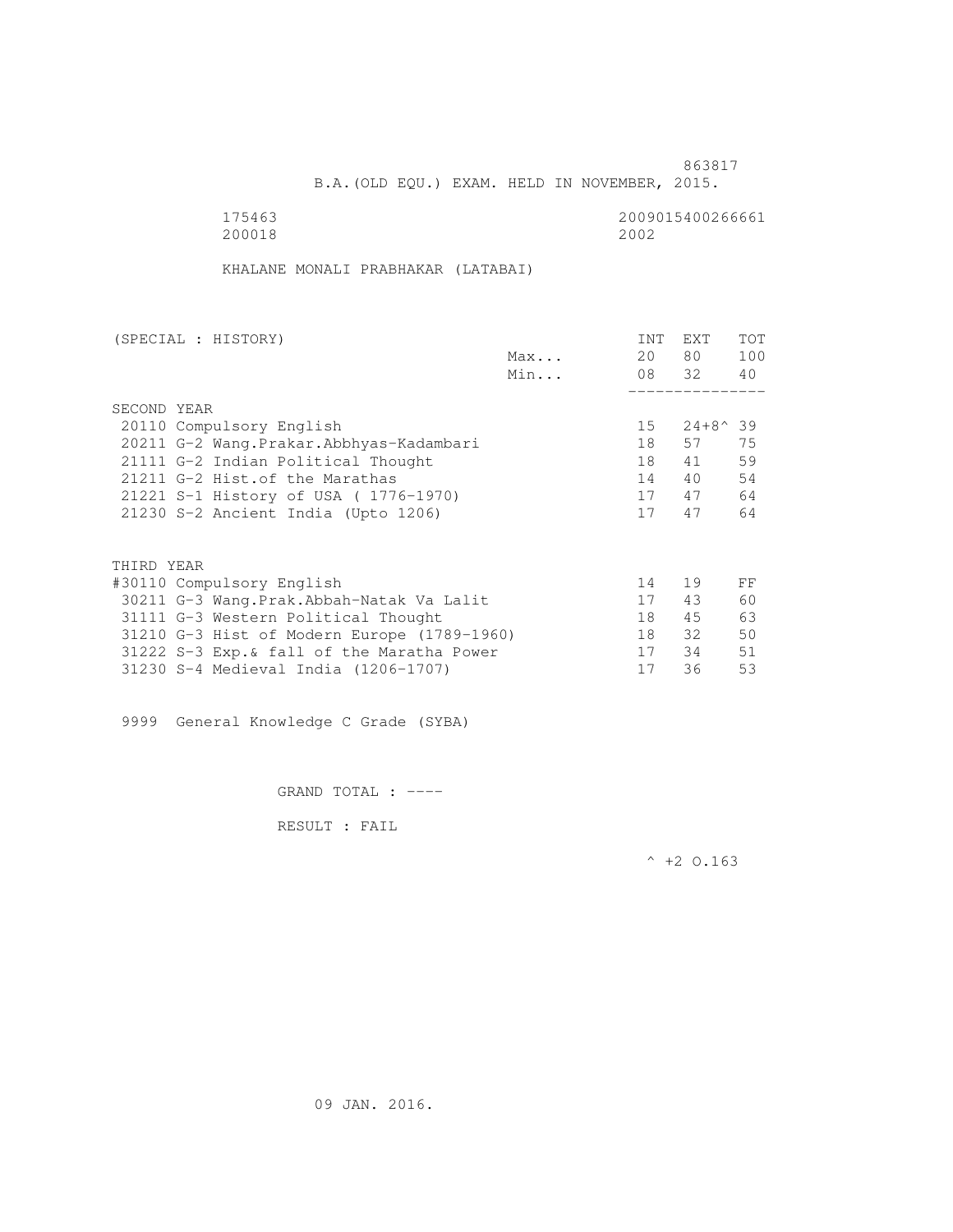B.A.(OLD EQU.) EXAM. HELD IN NOVEMBER, 2015.

 175228 2009015400182345 200057 2001

MISTARI BHARAT ATMARAM (BHRATIBAI)

|             | (SPECIAL : HINDI)                            |     | <b>INT</b>      | <b>EXT</b> | TOT |
|-------------|----------------------------------------------|-----|-----------------|------------|-----|
|             |                                              | Max | 20              | 80 —       | 100 |
|             |                                              | Min |                 | 08 32 40   |     |
|             |                                              |     |                 |            |     |
| SECOND YEAR |                                              |     |                 |            |     |
|             | #20110 Compulsory English                    |     | 08              | AB         | FF  |
|             | 21211 G-2 Hist. of the Marathas              |     | 13 <sup>7</sup> | 58         | 71  |
|             | 22011 G-2 India's Internal Security          |     | 18              | 42         | 60  |
|             | 20511 G-2 Samanya Hindi                      |     | 16              | 53         | 69  |
|             | 20520 S-1 Kavya Shasthra                     |     | 13              | 32         | 45  |
|             | 20530 S-2 Uppanyas, Natak Evam Vyang         |     | 12 <sup>1</sup> | 39         | 51  |
|             |                                              |     |                 |            |     |
| THIRD YEAR  |                                              |     |                 |            |     |
|             | #30110 Compulsory English                    |     | 09              | AB         | FF  |
|             | 31210 G-3 Hist of Modern Europe (1789-1960)  |     | 10              | 55         | 65  |
|             | 32011 G-3 Disaster Management                |     | 14              | 63         | 77  |
|             | 30511 G-3 Samanya Hindi                      |     | 08              | 45         | 53  |
|             | #30520 S-3 Hindi Sahitya Ka Itihas           |     | 08              | AB.        | FF  |
|             | 30530 S-4 Bhasha Vidnyan tatha Rashtrabhasha |     | 08              | 42         | 50  |

9999 General Knowledge C Grade (SYBA)

GRAND TOTAL : ----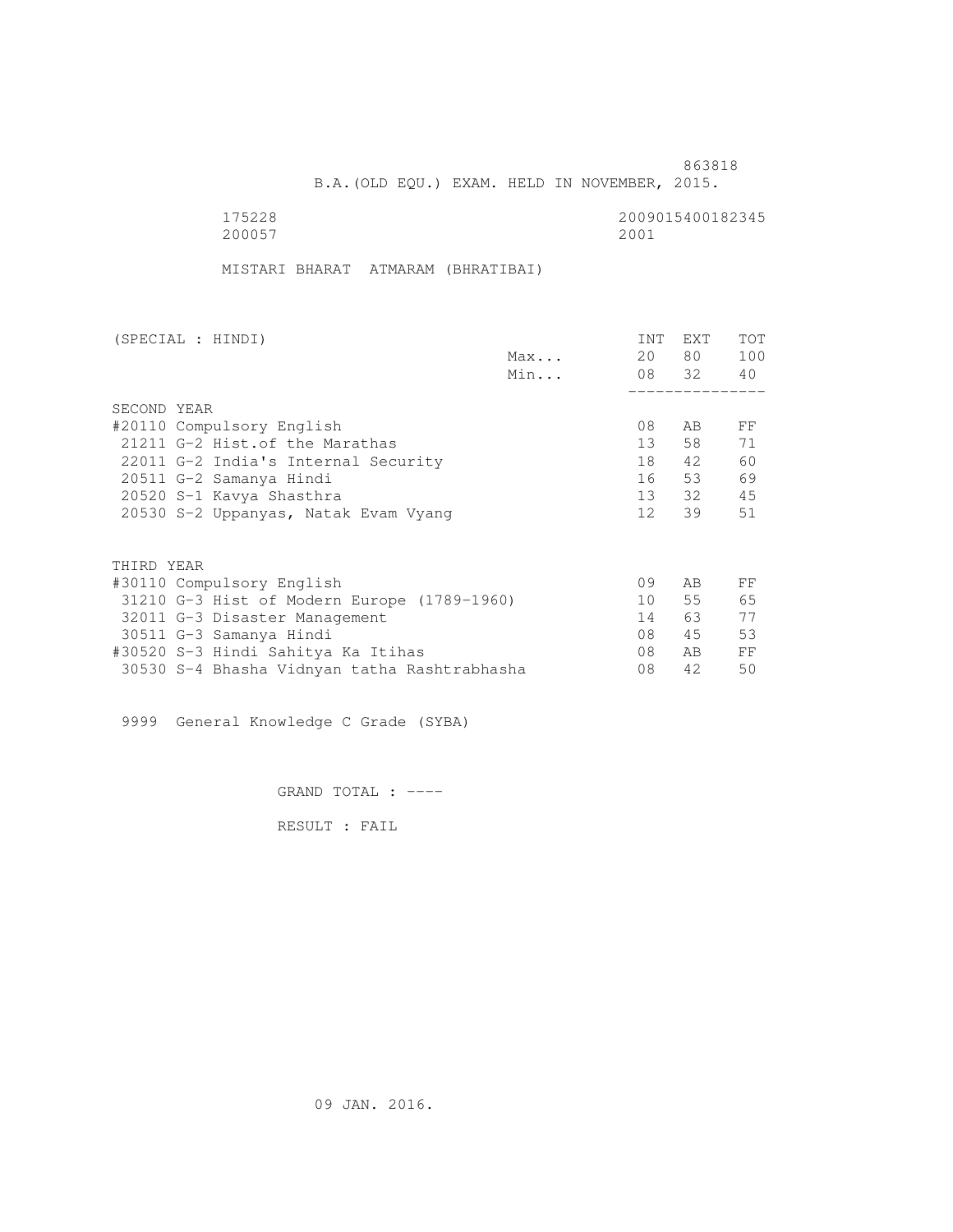B.A.(OLD EQU.) EXAM. HELD IN NOVEMBER, 2015.

200057 2001

175229 2008015400052681

CHAUDHARI GOPAL BHAGWAN (LATABAI)

| (SPECIAL : ECONOMICS)                       |     | <b>INT</b>      | <b>EXT</b> | TOT |
|---------------------------------------------|-----|-----------------|------------|-----|
|                                             | Max | 20              | 80 —       | 100 |
|                                             | Min |                 | 08 32      | 40  |
|                                             |     |                 |            |     |
| SECOND YEAR                                 |     |                 |            |     |
| 20110 Compulsory English                    |     | 08              | 32         | 40  |
| 20511 G-2 Samanya Hindi                     |     | 08              | 32         | 40  |
| 21211 G-2 Hist. of the Marathas             |     | 10              | 40         | 50  |
| 21010 G-2 Indian Economy Since 1980         |     | 14              | 32         | 46  |
| #21020 S-1 Advanced Micro-Ecomomics         |     | 13              | $28*$      | 41  |
| 21030 S-2 Advanced Macro Economics          |     | 15 <sub>1</sub> | 44         | 59  |
|                                             |     |                 |            |     |
| THIRD YEAR                                  |     |                 |            |     |
| 30110 Compulsory English                    |     | 12 <sup>°</sup> | 35         | 47  |
| 30511 G-3 Samanya Hindi                     |     | 13 <sup>7</sup> | 42         | 55  |
| 31210 G-3 Hist of Modern Europe (1789-1960) |     | 11              | 32         | 43  |
| 31010 G-3 Ind. Eco. Since 1980 Part-II      |     | 16              | 32         | 48  |
| #31021 S-3 Public Finance & Policies        |     | 18              | 32         | 50  |
| 31031 S-4 International Trade & Practices   |     | 18              | 33         | 51  |

9999 General Knowledge C Grade (SYBA)

GRAND TOTAL : 570/1200

RESULT : PASS CLASS

\* O.4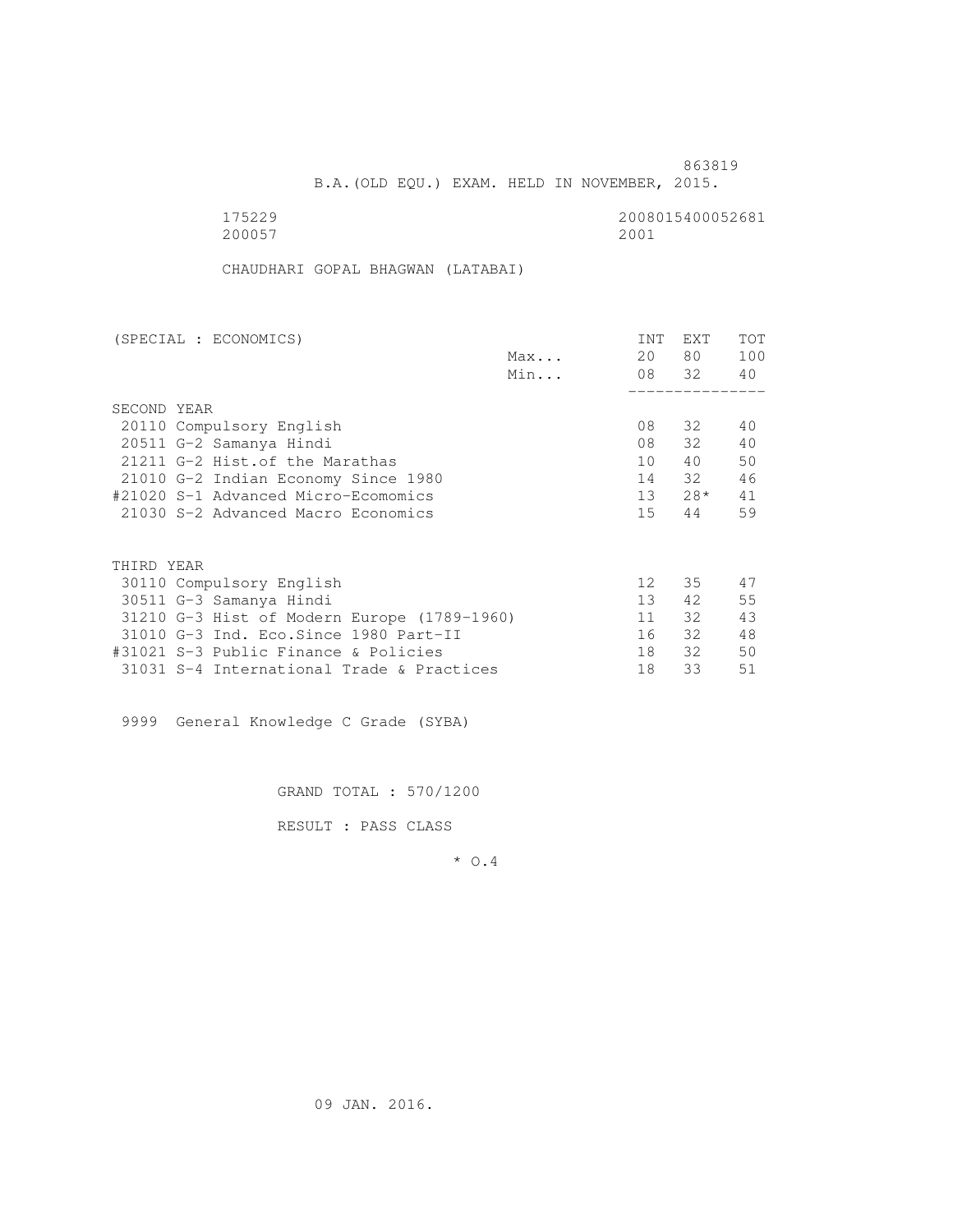B.A.(OLD EQU.) EXAM. HELD IN NOVEMBER, 2015.

 175230 2008015400052707 200057 2001

THORAT RUPESH SUBHASH (KAMAL)

| (SPECIAL : ECONOMICS)                       |     | <b>INT</b>      | <b>EXT</b> | TOT |
|---------------------------------------------|-----|-----------------|------------|-----|
|                                             | Max | 20              | 80 —       | 100 |
|                                             | Min |                 | 08 32      | 40  |
|                                             |     |                 |            |     |
| SECOND YEAR                                 |     |                 |            |     |
| 20110 Compulsory English                    |     | 08              | 32         | 40  |
| 20211 G-2 Wang. Prakar. Abbhyas-Kadambari   |     | 08              | 43         | 51  |
| 21211 G-2 Hist. of the Marathas             |     | 12 <sup>°</sup> | 45         | 57  |
| 21010 G-2 Indian Economy Since 1980         |     | 14              | 32         | 46  |
| #21020 S-1 Advanced Micro-Ecomomics         |     | 15              | $24*$      | 39  |
| 21030 S-2 Advanced Macro Economics          |     | 16              | 32         | 48  |
|                                             |     |                 |            |     |
| THIRD YEAR                                  |     |                 |            |     |
| 30110 Compulsory English                    |     | 13              | 32         | 45  |
| 30211 G-3 Wang.Prak.Abbah-Natak Va Lalit    |     | 10              | 43         | 53  |
| 31210 G-3 Hist of Modern Europe (1789-1960) |     | 08              | 46         | 54  |
| 31010 G-3 Ind. Eco. Since 1980 Part-II      |     | 19              | 32         | 51  |
| 31021 S-3 Public Finance & Policies         |     | 18              | 32         | 50  |
| 31031 S-4 International Trade & Practices   |     | 16              | 32         | 48  |
|                                             |     |                 |            |     |

9999 General Knowledge C Grade (SYBA)

GRAND TOTAL : 582/1200

RESULT : PASS CLASS

\* O.4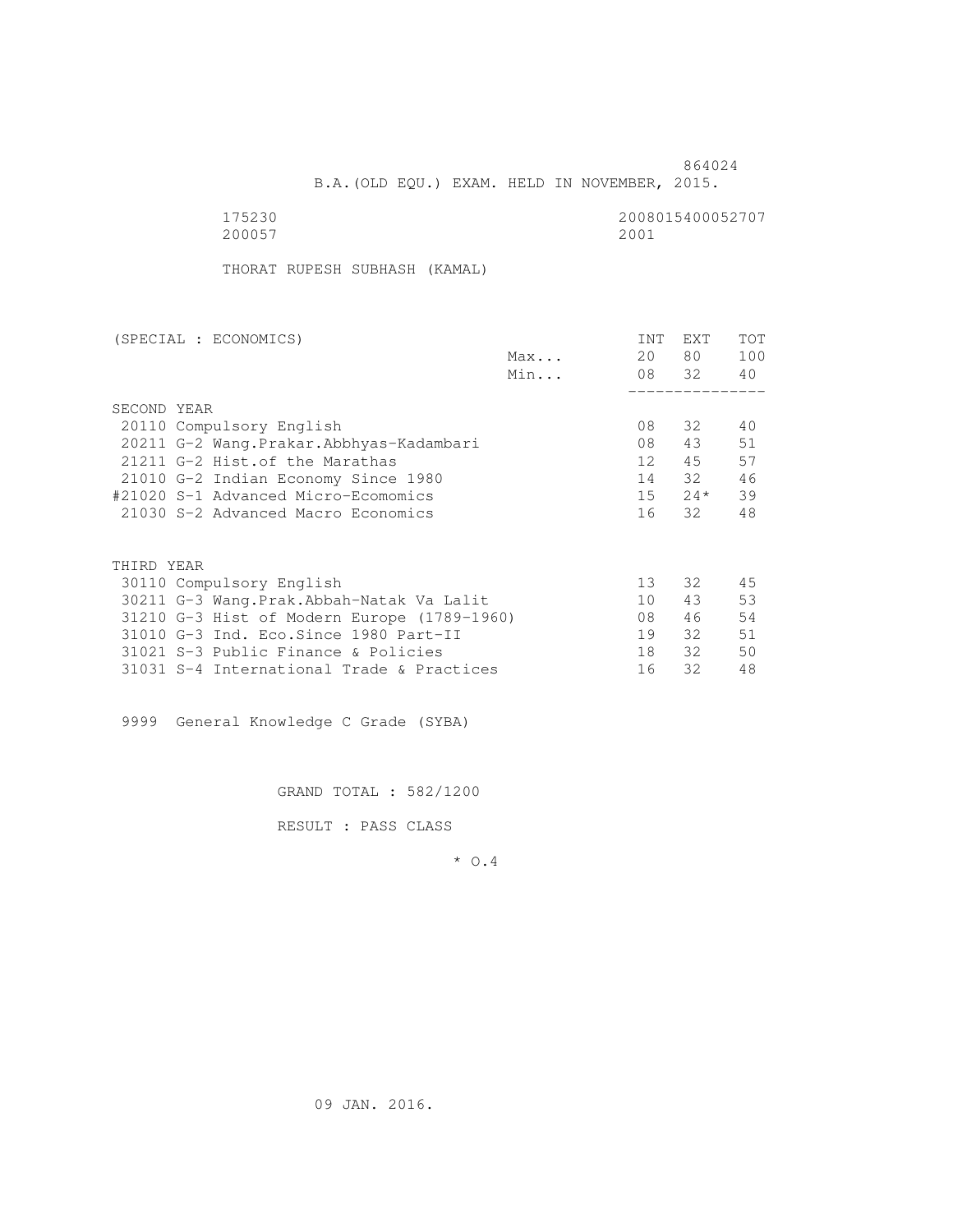B.A.(OLD EQU.) EXAM. HELD IN NOVEMBER, 2015.

 175231 2008015400053057 200057 2001

CHAUDHARI RAHUL PRATAP (LATABAI)

| (SPECIAL : HISTORY)                         |     | INT | EXT   | TOT |
|---------------------------------------------|-----|-----|-------|-----|
|                                             | Max | 20  | 80    | 100 |
|                                             | Min |     | 08 32 | 40  |
|                                             |     |     |       |     |
| SECOND YEAR                                 |     |     |       |     |
| #20110 Compulsory English                   |     | 10  | 2.2   | FF  |
| 21511 G-2 Economics & Human Geography       |     | 09  | 56    | 65  |
| 22011 G-2 India's Internal Security         |     | 10  | 57    | 67  |
| 21211 G-2 Hist. of the Marathas             |     | 16  | 44    | 60  |
| 21222 S-1 Modern India (1757-1857)          |     | 16  | 51    | 67  |
| 21230 S-2 Ancient India (Upto 1206)         |     | 16  | 47    | 63  |
|                                             |     |     |       |     |
| THIRD YEAR                                  |     |     |       |     |
| 30110 Compulsory English                    |     | 08  | 42    | 50  |
| 31511 G-3 Population Geography              |     | 16  | 33    | 49  |
| 32011 G-3 Disaster Management               |     | 08  | 40    | 48  |
| 31210 G-3 Hist of Modern Europe (1789-1960) |     | 14  | 32    | 46  |
| 31222 S-3 Exp. & fall of the Maratha Power  |     | 14  | 43    | 57  |
| 31230 S-4 Medieval India (1206-1707)        |     | 11  | 40    | 51  |

9999 General Knowledge C Grade (SYBA)

GRAND TOTAL : ----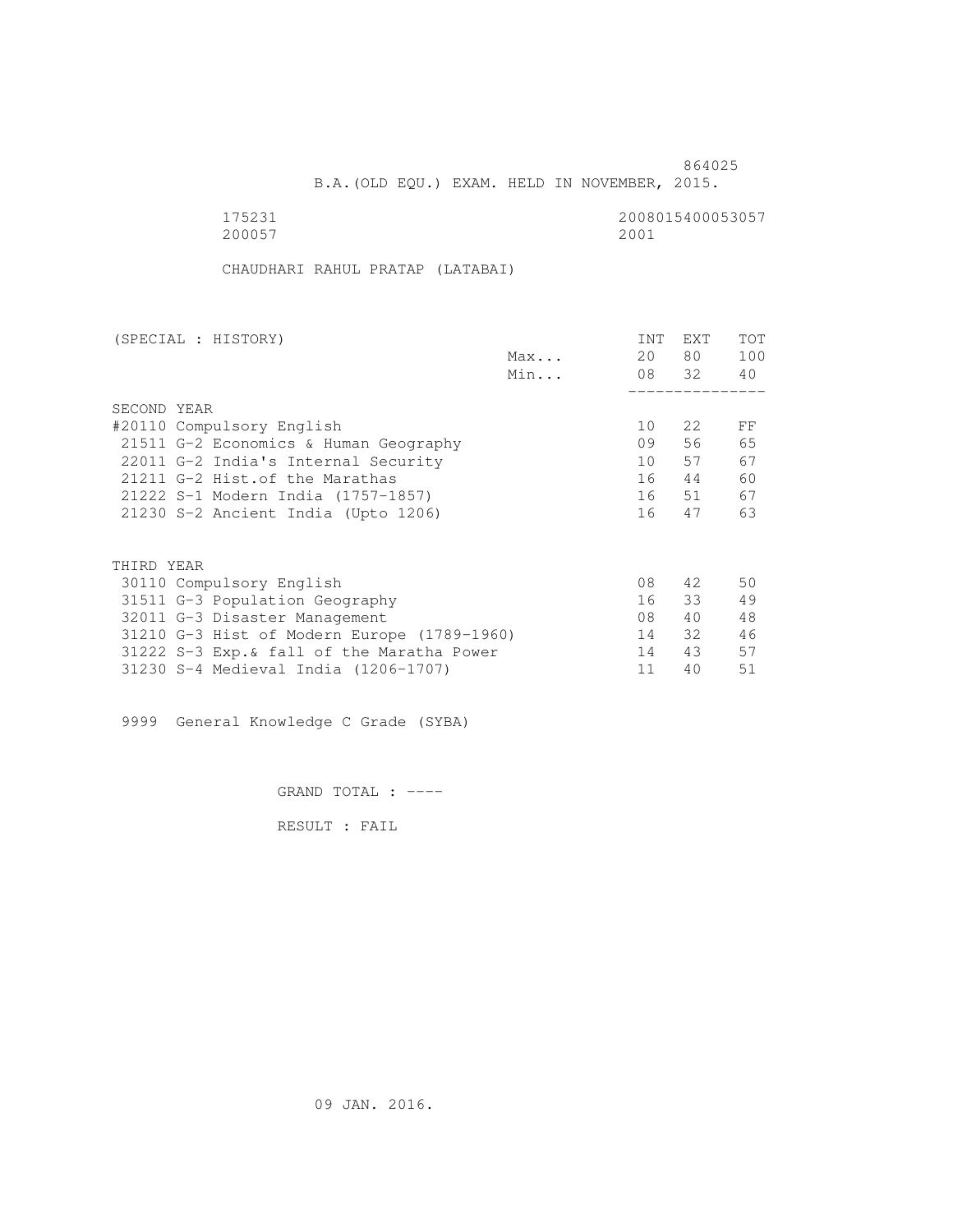B.A.(OLD EQU.) EXAM. HELD IN NOVEMBER, 2015.

 175232 2009015400180621 200057 2001

GAWANDE SAGAR KAILAS (LALITA)

| (SPECIAL : HISTORY)                          |     | INT             | EXT   | TOT |
|----------------------------------------------|-----|-----------------|-------|-----|
|                                              | Max | 20              | 80 —  | 100 |
|                                              | Min |                 | 08 32 | 40  |
|                                              |     |                 |       |     |
| SECOND YEAR                                  |     |                 |       |     |
| #20110 Compulsory English                    |     | 13              | AB    | FF  |
| 20511 G-2 Samanya Hindi                      |     | 17              | 51    | 68  |
| 22011 G-2 India's Internal Security          |     | 16              | 38    | 54  |
| 21211 G-2 Hist. of the Marathas              |     | 15              | 45    | 60  |
| 21222 S-1 Modern India (1757-1857)           |     | 18              | 34    | 52  |
| 21230 S-2 Ancient India (Upto 1206)          |     | 16              | 36    | 52  |
|                                              |     |                 |       |     |
| THIRD YEAR                                   |     |                 |       |     |
| #30110 Compulsory English                    |     | 12 <sup>°</sup> | 09    | FF  |
| #30511 G-3 Samanya Hindi                     |     | 18              | 43    | 61  |
| 32011 G-3 Disaster Management                |     | 14              | 33    | 47  |
| #31210 G-3 Hist of Modern Europe (1789-1960) |     | 15              | 16    | FF  |
| #31222 S-3 Exp. & fall of the Maratha Power  |     | 16              | 29    | FF  |
| #31230 S-4 Medieval India (1206-1707)        |     | 17              | 51    | 68  |
|                                              |     |                 |       |     |

9999 General Knowledge C Grade (SYBA)

GRAND TOTAL : ----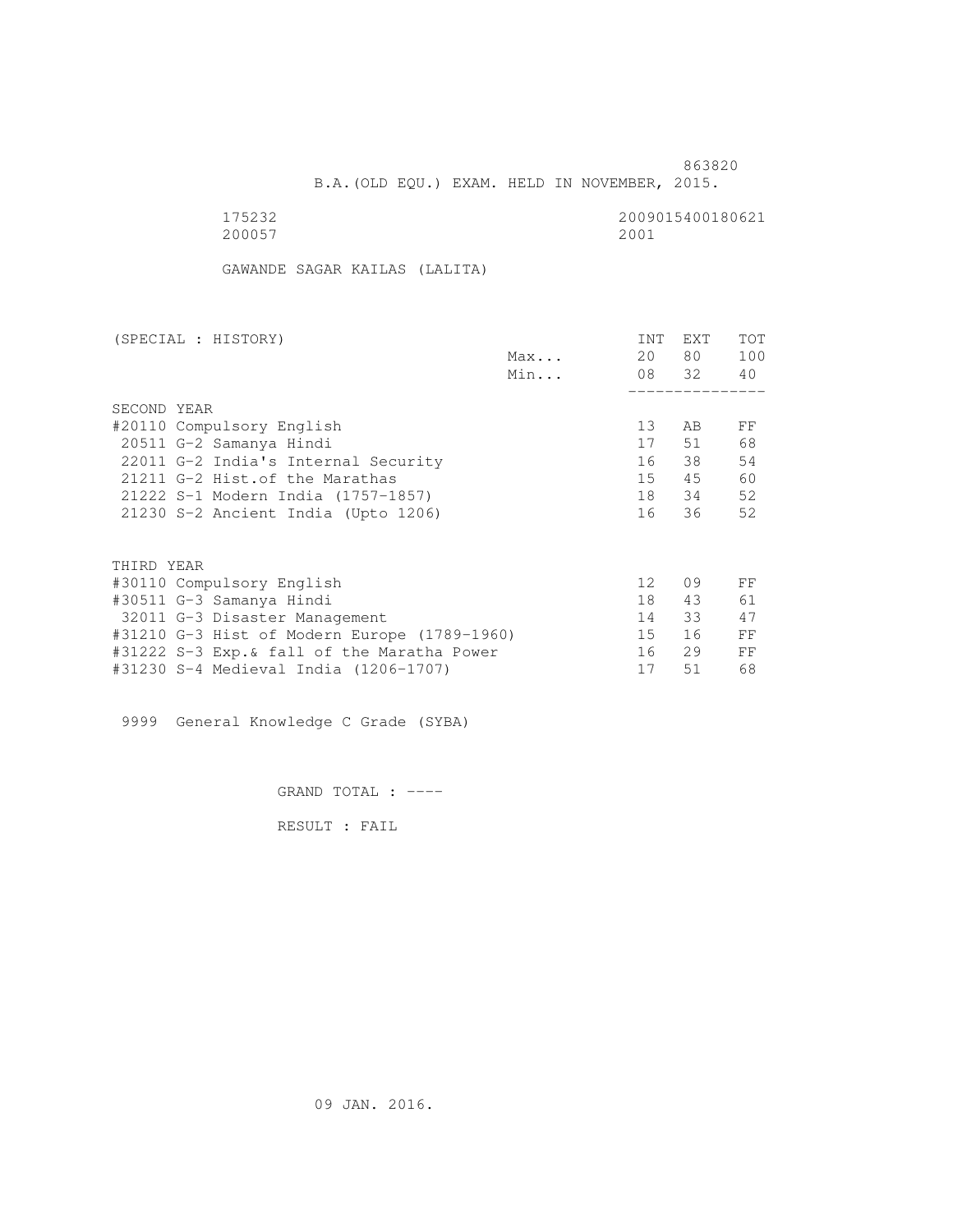B.A.(OLD EQU.) EXAM. HELD IN NOVEMBER, 2015.

 175234 2009015400181535 200057 2001

PINJARI ARIF JUMMA (MAHIMUDABI)

| (SPECIAL : HISTORY)                         | INT             | EXT   | <b>TOT</b> |
|---------------------------------------------|-----------------|-------|------------|
| Max                                         | 20              | 80 —  | 100        |
| Min                                         |                 | 08 32 | 40         |
|                                             |                 |       |            |
| SECOND YEAR                                 |                 |       |            |
| #20110 Compulsory English                   | 11              | 08    | FF         |
| 20511 G-2 Samanya Hindi                     | 12              | 42    | 54         |
| 22011 G-2 India's Internal Security         | 08              | 32    | 40         |
| 21211 G-2 Hist. of the Marathas             | 15              | 48    | 63         |
| 21222 S-1 Modern India (1757-1857)          | 16              | 52    | 68         |
| 21230 S-2 Ancient India (Upto 1206)         | 11              | 32    | 43         |
|                                             |                 |       |            |
| THIRD YEAR                                  |                 |       |            |
| 30110 Compulsory English                    | 10              | 32    | 42         |
| 30511 G-3 Samanya Hindi                     | 11              | 32    | 43         |
| 32011 G-3 Disaster Management               | 12 <sup>1</sup> | 40    | 52         |
| 31210 G-3 Hist of Modern Europe (1789-1960) | 10              | 39    | 49         |
| 31222 S-3 Exp. & fall of the Maratha Power  | 16              | 37    | 53         |
| 31230 S-4 Medieval India (1206-1707)        | 13              | 33    | 46         |

9999 General Knowledge C Grade (SYBA)

GRAND TOTAL : ----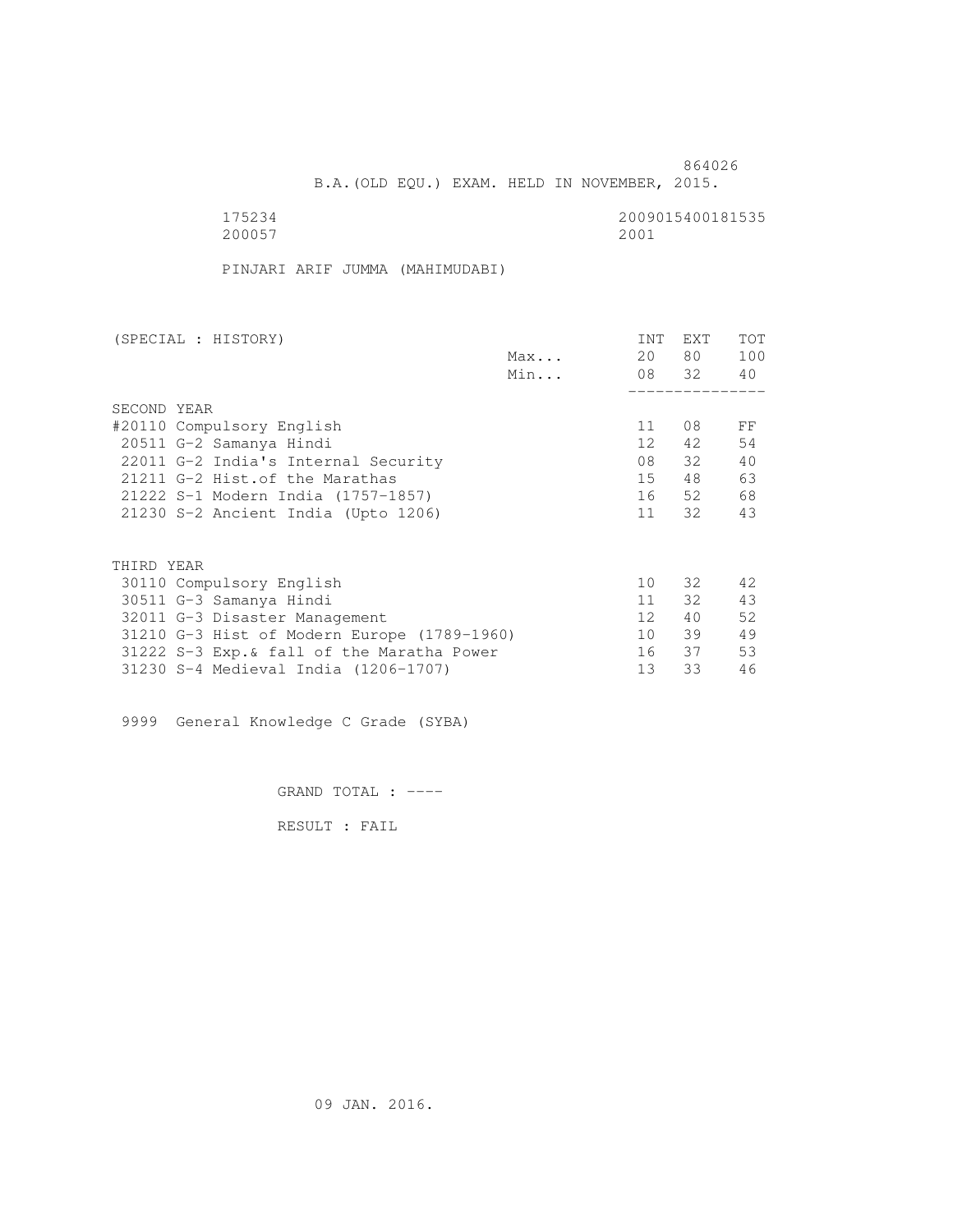B.A.(OLD EQU.) EXAM. HELD IN NOVEMBER, 2015.

 175235 2009015400180814 200057 2001

THAKARE HEMRAJ MURALIDHAR (RAJUBAI)

| (SPECIAL : HISTORY) |                                             |     | INT             | EXT      | <b>TOT</b> |
|---------------------|---------------------------------------------|-----|-----------------|----------|------------|
|                     |                                             | Max | 20              | 80 —     | 100        |
|                     |                                             | Min |                 | 08 32 40 |            |
|                     |                                             |     |                 |          |            |
| SECOND YEAR         |                                             |     |                 |          |            |
|                     | #20110 Compulsory English                   |     | 13 <sup>°</sup> | 17       | FF         |
|                     | 20211 G-2 Wang. Prakar. Abbhyas-Kadambari   |     | 08              | 55       | 63         |
|                     | 20511 G-2 Samanya Hindi                     |     | 16              | 41       | 57         |
|                     | 21211 G-2 Hist. of the Marathas             |     | 14              | 51       | 65         |
|                     | 21222 S-1 Modern India (1757-1857)          |     | 15              | 46       | 61         |
|                     | 21230 S-2 Ancient India (Upto 1206)         |     | 14              | 34       | 48         |
|                     |                                             |     |                 |          |            |
| THIRD YEAR          |                                             |     |                 |          |            |
|                     | 30110 Compulsory English                    |     | 14              | 39       | 53         |
|                     | 30211 G-3 Wang.Prak.Abbah-Natak Va Lalit    |     | 12 <sup>7</sup> | 56       | 68         |
|                     | 30511 G-3 Samanya Hindi                     |     | 10 <sup>1</sup> | 47       | 57         |
|                     | 31210 G-3 Hist of Modern Europe (1789-1960) |     | $13 -$          | 32       | 45         |
|                     | 31222 S-3 Exp. & fall of the Maratha Power  |     | 10              | 36       | 46         |
|                     | 31230 S-4 Medieval India (1206-1707)        |     | 11              | 41       | 52         |

9999 General Knowledge C Grade (SYBA)

GRAND TOTAL : ----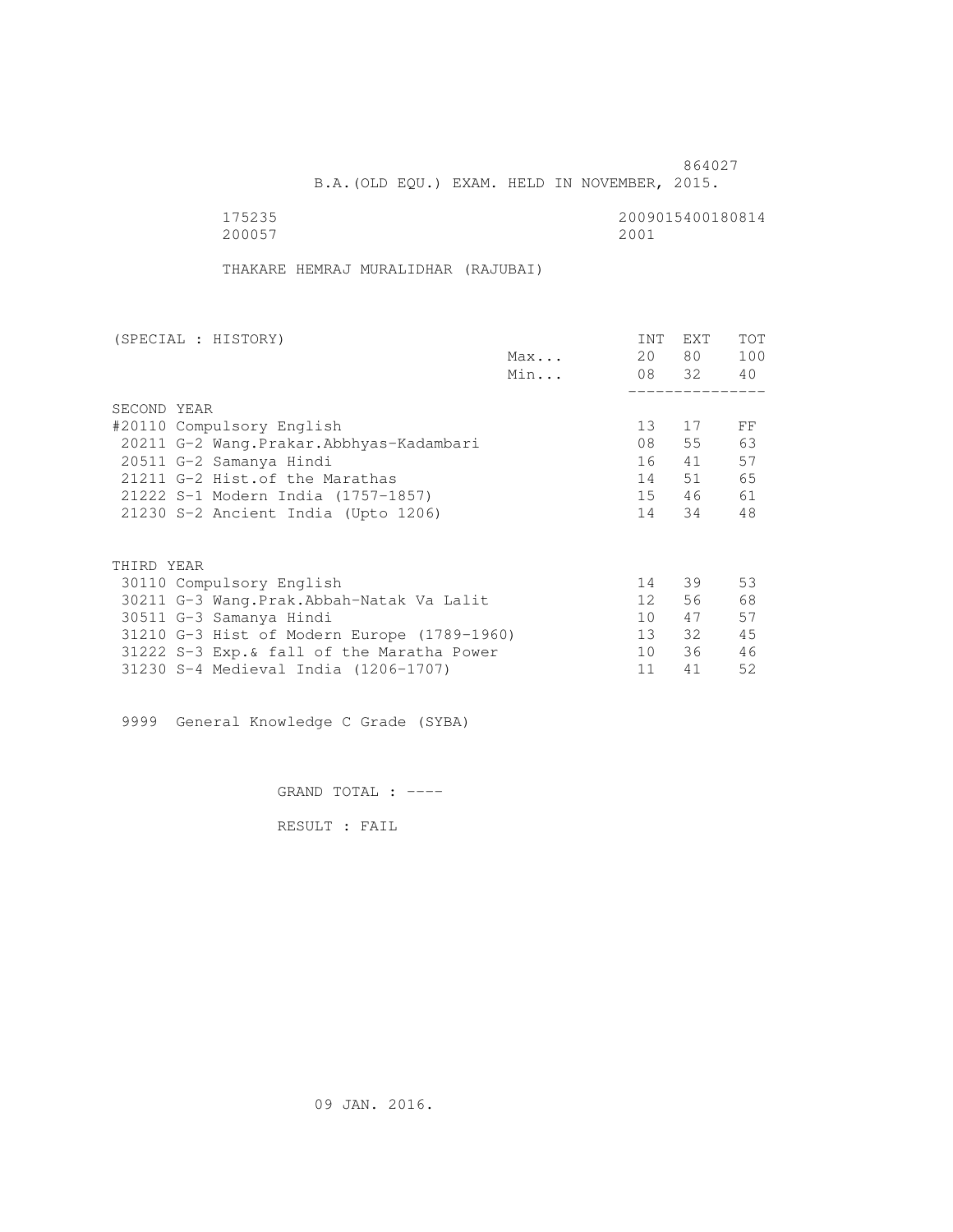B.A.(OLD EQU.) EXAM. HELD IN NOVEMBER, 2015.

 175241 2007015400156705 200058 2003

THAKARE SATISH YUWRAJ

| (SPECIAL : HINDI)                             |     | INT | EXT      | <b>TOT</b> |
|-----------------------------------------------|-----|-----|----------|------------|
|                                               | Max | 20  | 80 —     | 100        |
|                                               | Min |     | 08 32 40 |            |
|                                               |     |     |          |            |
| SECOND YEAR                                   |     |     |          |            |
| 20110 Compulsory English                      |     | 10  | 34       | 44         |
| 21010 G-2 Indian Economy Since 1980           |     | 15  | 35       | 50         |
| 21211 G-2 Hist. of the Marathas               |     | 16  | 51       | 67         |
| 20511 G-2 Samanya Hindi                       |     | 13  | 51       | 64         |
| #20520 S-1 Kavya Shasthra                     |     | 14  | 17       | FF         |
| 20530 S-2 Uppanyas, Natak Evam Vyang          |     | 09  | 34       | 43         |
|                                               |     |     |          |            |
| THIRD YEAR                                    |     |     |          |            |
| #30110 Compulsory English                     |     |     | 16 37    | 53         |
| #31010 G-3 Ind. Eco.Since 1980 Part-II        |     |     | 16 37    | 53         |
| #31210 G-3 Hist of Modern Europe (1789-1960)  |     | 16  | 51       | 67         |
| #30511 G-3 Samanya Hindi                      |     | 15  | 39       | 54         |
| #30520 S-3 Hindi Sahitya Ka Itihas            |     | 15  | 46       | 61         |
| #30530 S-4 Bhasha Vidnyan tatha Rashtrabhasha |     | 15  | 37       | 52         |

9999 General Knowledge C Grade (SYBA)

GRAND TOTAL : ----

RESULT : FAIL

F.Y.B.A. RESULT : A.T.K.T.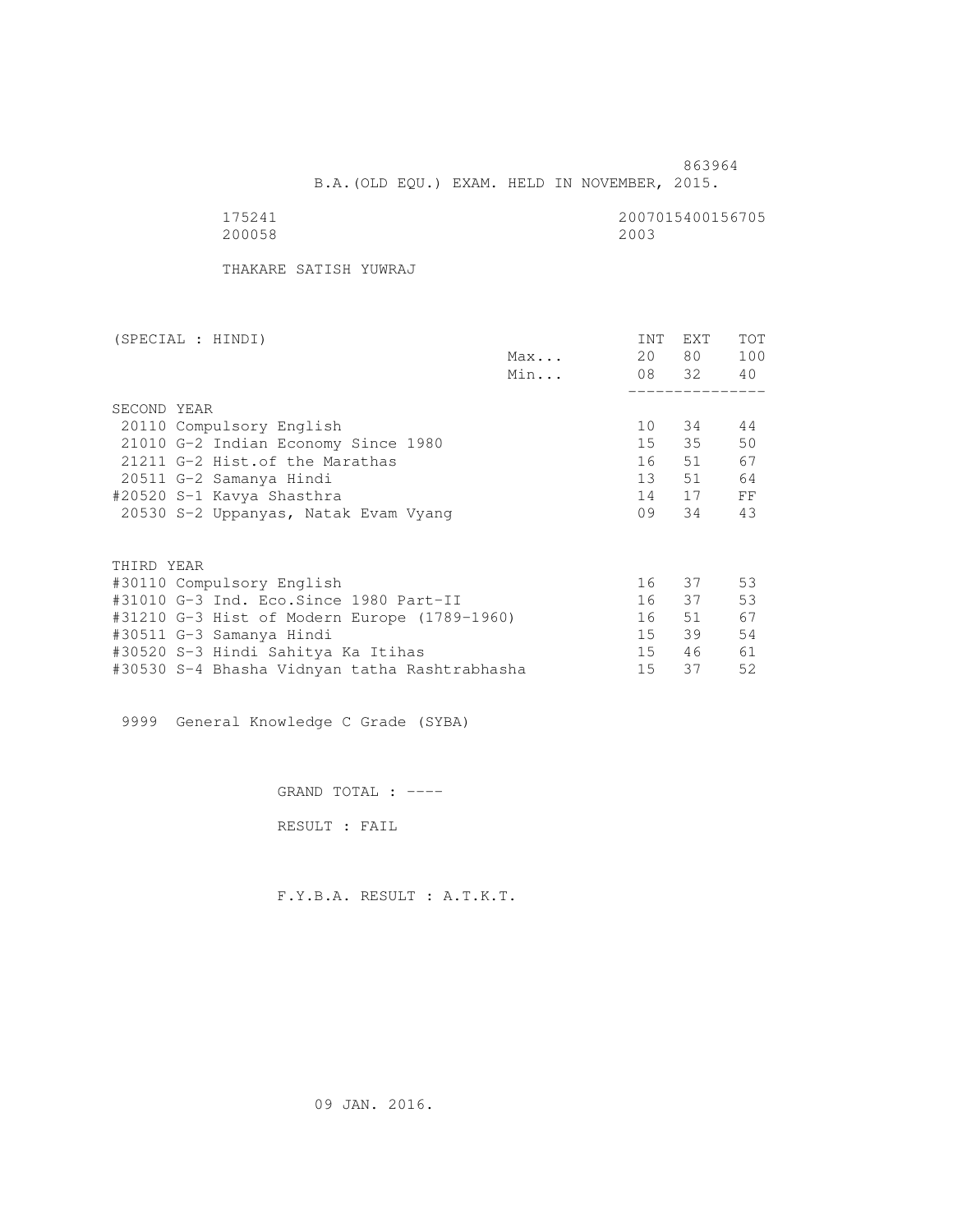B.A.(OLD EQU.) EXAM. HELD IN NOVEMBER, 2015.

 175464 2007015400155393 200058 2003

KULKARNI MANGESH DILIP

| (SPECIAL : MARATHI)                           | INT | EXT   | <b>TOT</b> |
|-----------------------------------------------|-----|-------|------------|
| Max                                           | 20  | 80 —  | 100        |
| Min                                           |     | 08 32 | 40         |
|                                               |     |       |            |
| SECOND YEAR                                   |     |       |            |
| 20110 Compulsory English                      | 14  | 35    | 49         |
| 20511 G-2 Samanya Hindi                       | 18  | 45    | 63         |
| 21010 G-2 Indian Economy Since 1980           | 18  | 44    | 62         |
| 20211 G-2 Wang.Prakar.Abbhyas-Kadambari       | 10  | 38    | 48         |
| 20220 S-1 Madh.Mar.Gaddya-Paddya Wang.Prakar  | 18  | 32    | 50         |
| 20230 S-2 Arava. Mar. Wang. Itihas 1818-1920  | 10  | 33    | 43         |
|                                               |     |       |            |
| THIRD YEAR                                    |     |       |            |
| #30110 Compulsory English                     | 15  | 38    | 53         |
| #30511 G-3 Samanya Hindi                      | 15  | 44    | 59         |
| #31010 G-3 Ind. Eco.Since 1980 Part-II        | 16  | 37    | 53         |
| #30211 G-3 Wang.Prak.Abbah-Natak Va Lalit     | 18  | 45    | 63         |
| #30220 S-3 Sahitya Vichar                     | 16  | 32    | 48         |
| #30230 S-4 Samanya Bhasha ani Param. Vyakaran | 18  | 32    | 50         |

9999 General Knowledge B Grade (SYBA)

GRAND TOTAL : 641/1200

RESULT : SECOND CLASS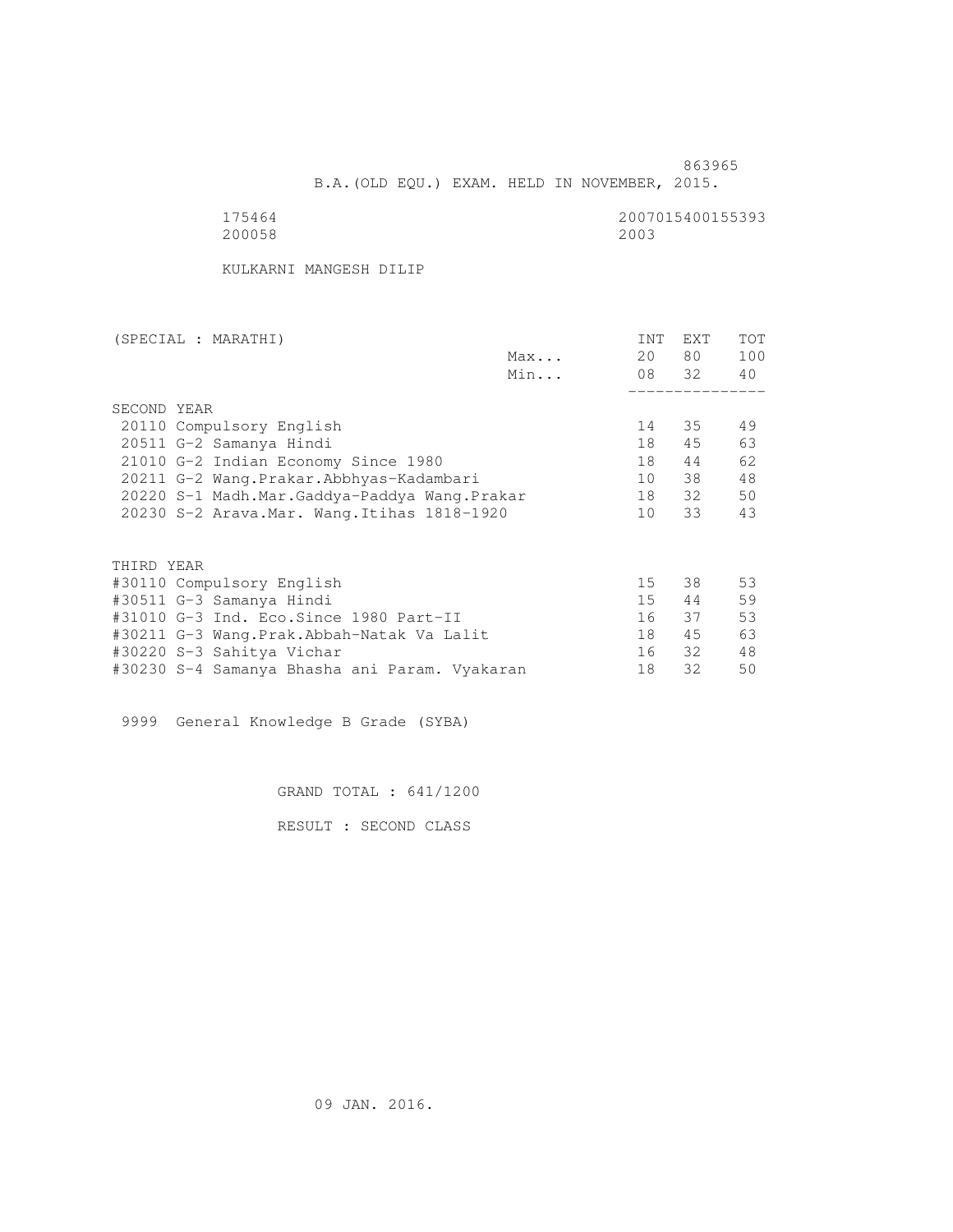B.A.(OLD EQU.) EXAM. HELD IN NOVEMBER, 2015.

 175240 2009015400142352 200058 2003

PATIL SAMBHAJI BHASKAR (CHANDANBAI)

| (SPECIAL : HINDI) |                                              |     | INT   | EXT      | <b>TOT</b> |
|-------------------|----------------------------------------------|-----|-------|----------|------------|
|                   |                                              | Max | 20    | 80 —     | 100        |
|                   |                                              | Min |       | 08 32 40 |            |
|                   |                                              |     |       |          |            |
| SECOND YEAR       |                                              |     |       |          |            |
|                   | 20110 Compulsory English                     |     | 11    | 35       | 46         |
|                   | 21211 G-2 Hist. of the Marathas              |     | 19    | 43       | 62         |
|                   | 22011 G-2 India's Internal Security          |     | 15    | 36       | 51         |
|                   | 20511 G-2 Samanya Hindi                      |     | 15    | 39       | 54         |
|                   | #20520 S-1 Kavya Shasthra                    |     | 16 22 |          | FF         |
|                   | 20530 S-2 Uppanyas, Natak Evam Vyang         |     | 16 34 |          | 50         |
|                   |                                              |     |       |          |            |
| THIRD YEAR        |                                              |     |       |          |            |
|                   | 30110 Compulsory English                     |     |       | 16 32    | 48         |
|                   | 31210 G-3 Hist of Modern Europe (1789-1960)  |     | 16    | 54       | 70         |
|                   | 32012 G-3 Global Security                    |     | 16    | 49       | 65         |
|                   | 30511 G-3 Samanya Hindi                      |     | 18    | 32       | 50         |
|                   | 30520 S-3 Hindi Sahitya Ka Itihas            |     | 18    | 37       | 55         |
|                   | 30530 S-4 Bhasha Vidnyan tatha Rashtrabhasha |     | 17    | 52       | 69         |

9999 General Knowledge C Grade (SYBA)

GRAND TOTAL : ----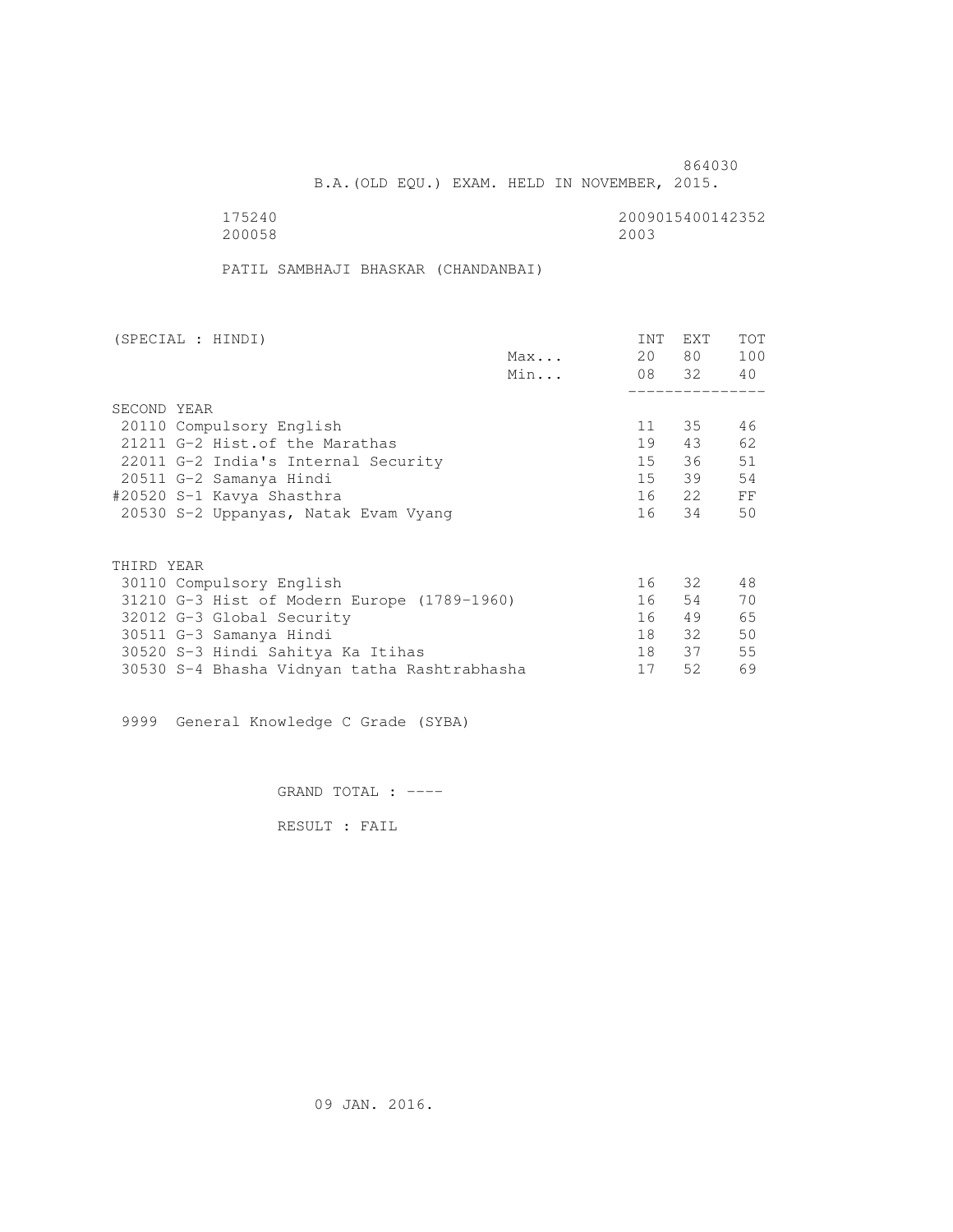B.A.(OLD EQU.) EXAM. HELD IN NOVEMBER, 2015.

 175244 2007015400156423 200058 2003

SALUNKHE RAJESHARI PRATAPSING (SHOBHA)

| (SPECIAL : ENGLISH)                            |     | INT             | <b>EXT</b> | TOT |
|------------------------------------------------|-----|-----------------|------------|-----|
|                                                | Max | 20              | 80         | 100 |
|                                                | Min |                 | 08 32      | 40  |
|                                                |     |                 |            |     |
| SECOND YEAR                                    |     |                 |            |     |
| 20110 Compulsory English                       |     | 13              | 34         | 47  |
| 20211 G-2 Wang. Prakar. Abbhyas-Kadambari      |     | 14              | 43         | 57  |
| 22810 G-2 Ind. Society: Issues and Problems    |     | 18              | 43         | 61  |
| 22410 G-2 Int.to the Study of Eng. Lit.        |     | 15              | 32         | 47  |
| 22420 S-1 16th and 17th Century Eng. Lit.      |     | 14              | 32         | 46  |
| #22430 S-2 18th and 19th Century Eng.Lit.      |     | 14              | 27         | FF  |
|                                                |     |                 |            |     |
| THIRD YEAR                                     |     |                 |            |     |
| 30110 Compulsory English                       |     | 17              | 34         | 51  |
| 30211 G-3 Wang.Prak.Abbah-Natak Va Lalit       |     | 18              | 48         | 66  |
| 32810 G-3 Indian Society Structure & Change    |     | 10 <sup>°</sup> | 51         | 61  |
| #32410 G-3 The Study of Eng. Lang.             |     | 14              | 22         | FF  |
| 32420 S-3 20th Century Eng. Lit.               |     | 15              | 43         | 58  |
| 32430 S-4 Ind. Writing in Eng. & American Lit. |     | 17              | 32         | 49  |
|                                                |     |                 |            |     |

9999 General Knowledge C Grade (SYBA)

GRAND TOTAL : ----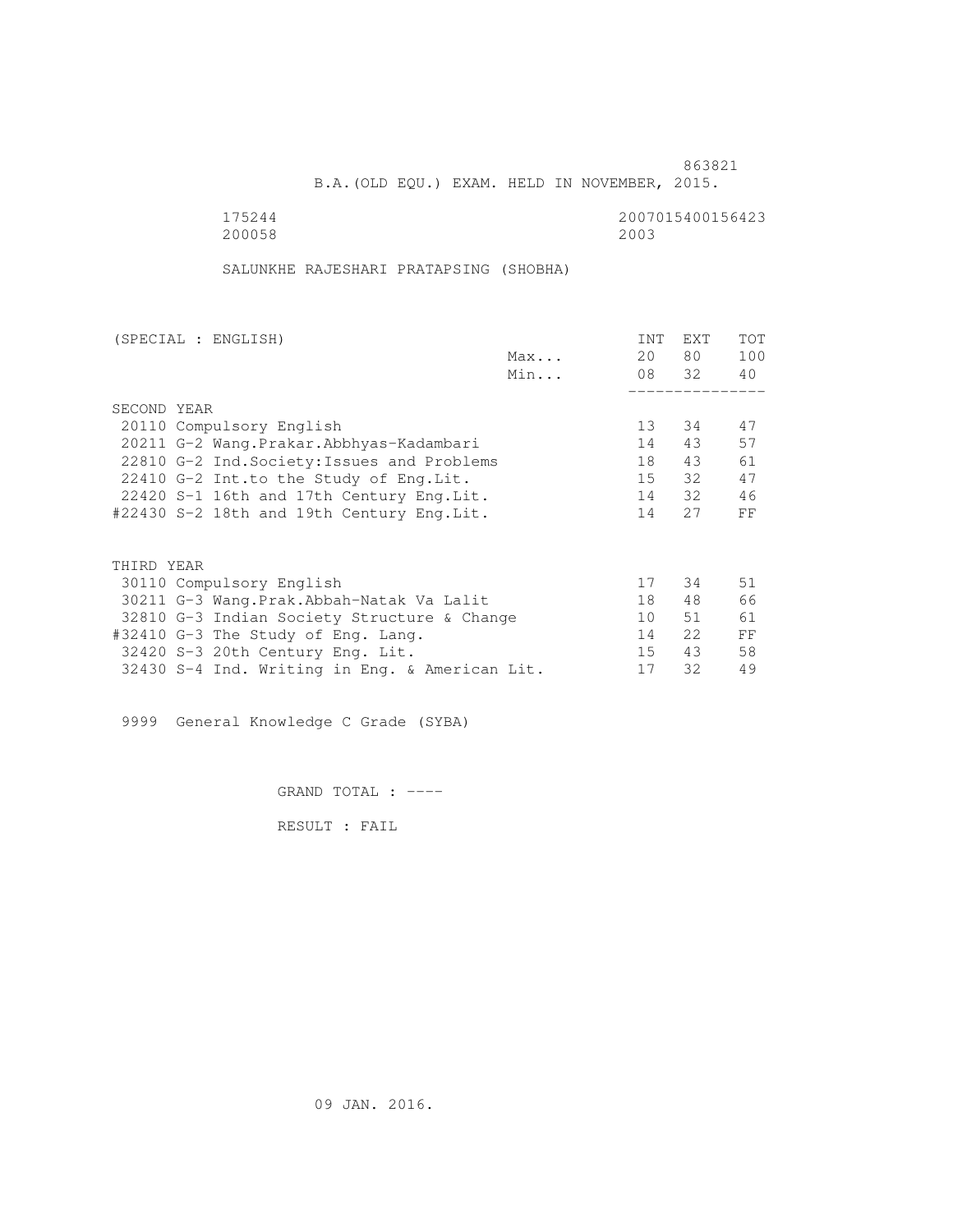B.A.(OLD EQU.) EXAM. HELD IN NOVEMBER, 2015.

175465<br>200058 200058 200058 200058 200058 2003

BHIL JAYARAM ANKUSH (RAMANBAI)

| (SPECIAL : HISTORY) |                                                                                                                                                                                                                                                                                                                                                                                                                                                                |     | INT | EXT      | <b>TOT</b> |
|---------------------|----------------------------------------------------------------------------------------------------------------------------------------------------------------------------------------------------------------------------------------------------------------------------------------------------------------------------------------------------------------------------------------------------------------------------------------------------------------|-----|-----|----------|------------|
|                     |                                                                                                                                                                                                                                                                                                                                                                                                                                                                | Max | 20  | 80 —     | 100        |
|                     |                                                                                                                                                                                                                                                                                                                                                                                                                                                                | Min |     | 08 32 40 |            |
|                     |                                                                                                                                                                                                                                                                                                                                                                                                                                                                |     |     |          |            |
| SECOND YEAR         |                                                                                                                                                                                                                                                                                                                                                                                                                                                                |     |     |          |            |
|                     |                                                                                                                                                                                                                                                                                                                                                                                                                                                                |     | 11  | 32       | 43         |
|                     |                                                                                                                                                                                                                                                                                                                                                                                                                                                                |     | 15  | 48       | 63         |
|                     |                                                                                                                                                                                                                                                                                                                                                                                                                                                                |     | 13  | 52       | 65         |
|                     |                                                                                                                                                                                                                                                                                                                                                                                                                                                                |     | 19  | 57       | 76         |
|                     |                                                                                                                                                                                                                                                                                                                                                                                                                                                                |     | 19  | 48       | 67         |
|                     |                                                                                                                                                                                                                                                                                                                                                                                                                                                                |     | 19  | 45       | 64         |
|                     |                                                                                                                                                                                                                                                                                                                                                                                                                                                                |     |     |          |            |
| THIRD YEAR          |                                                                                                                                                                                                                                                                                                                                                                                                                                                                |     |     |          |            |
|                     | 20110 Compulsory English<br>20511 G-2 Samanya Hindi<br>22810 G-2 Ind. Society: Issues and Problems<br>21211 G-2 Hist. of the Marathas<br>21222 S-1 Modern India (1757-1857)<br>21230 S-2 Ancient India (Upto 1206)<br>#30110 Compulsory English<br>30511 G-3 Samanya Hindi<br>32810 G-3 Indian Society Structure & Change<br>31210 G-3 Hist of Modern Europe (1789-1960)<br>31222 S-3 Exp. & fall of the Maratha Power<br>31230 S-4 Medieval India (1206-1707) | 17  | 15  | FF       |            |
|                     |                                                                                                                                                                                                                                                                                                                                                                                                                                                                |     | 17  | 51       | 68         |
|                     |                                                                                                                                                                                                                                                                                                                                                                                                                                                                |     | 16  | 42       | 58         |
|                     |                                                                                                                                                                                                                                                                                                                                                                                                                                                                |     | 18  | 42       | 60         |
|                     |                                                                                                                                                                                                                                                                                                                                                                                                                                                                |     | 18  | 37       | 55         |
|                     |                                                                                                                                                                                                                                                                                                                                                                                                                                                                |     | 19  | 37       | 56         |

9999 General Knowledge C Grade (SYBA)

GRAND TOTAL : ----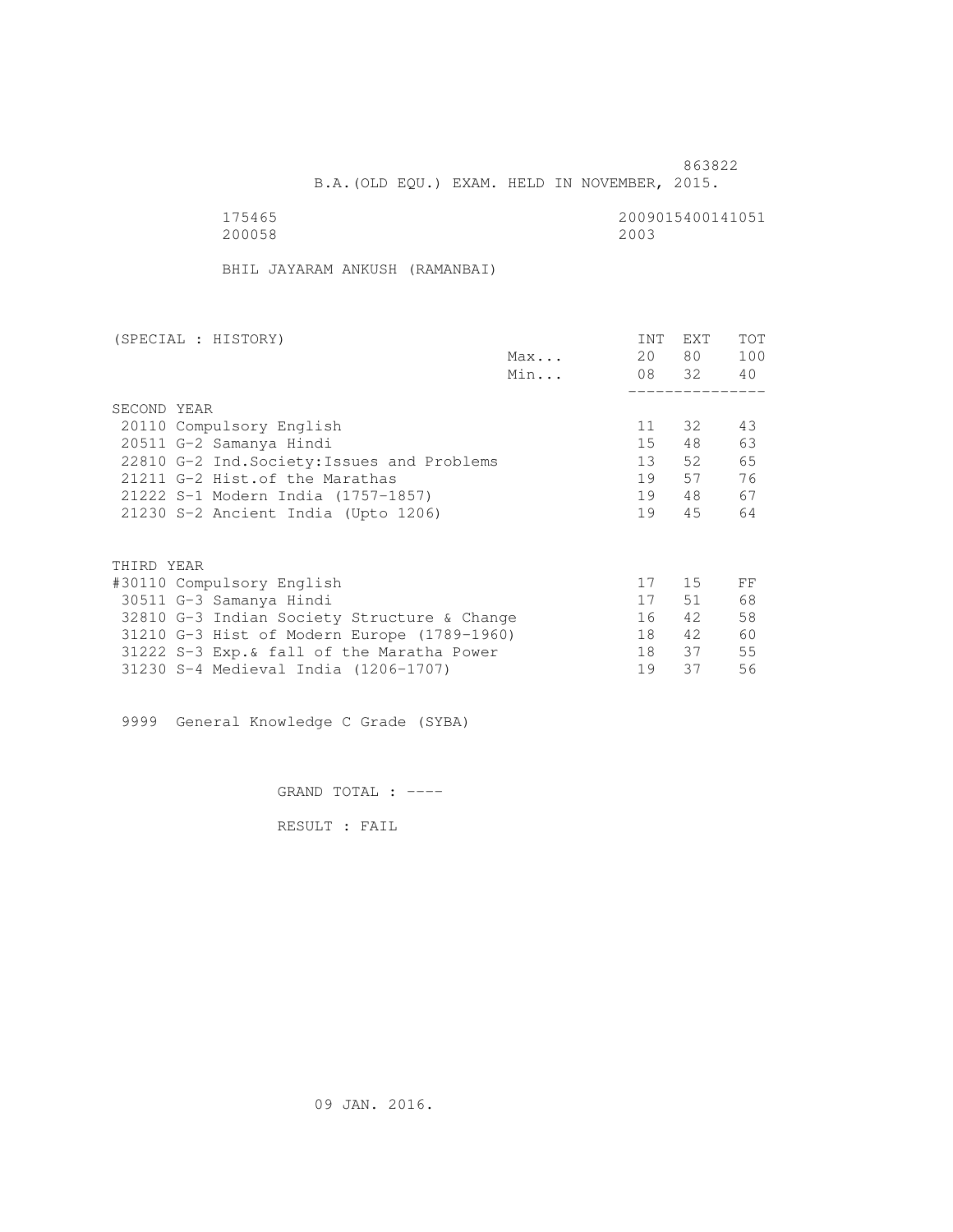B.A.(OLD EQU.) EXAM. HELD IN NOVEMBER, 2015.

| 175247 | 2007015400123557 |
|--------|------------------|
| 200073 | 2023             |

WANI GANESH DAMODHAR

| (SPECIAL : HINDI)                            |     | INT             | EXT      | TOT |
|----------------------------------------------|-----|-----------------|----------|-----|
|                                              | Max | 20              | 80 —     | 100 |
|                                              | Min |                 | 08 32 40 |     |
|                                              |     |                 |          |     |
| SECOND YEAR                                  |     |                 |          |     |
| #20110 Compulsory English                    |     | 12 <sup>°</sup> | 18       | FF  |
| 21111 G-2 Indian Political Thought           |     | 16              | 56       | 72  |
| 22810 G-2 Ind. Society: Issues and Problems  |     | 15              | 37       | 52  |
| 20511 G-2 Samanya Hindi                      |     | 16              | 44       | 60  |
| #20520 S-1 Kavya Shasthra                    |     | 14              | 29       | FF  |
| 20530 S-2 Uppanyas, Natak Evam Vyang         |     |                 | 14 32    | 46  |
|                                              |     |                 |          |     |
| THIRD YEAR                                   |     |                 |          |     |
| 30110 Compulsory English                     |     |                 | 15 32    | 47  |
| 31111 G-3 Western Political Thought          |     | 14              | 34       | 48  |
| 32810 G-3 Indian Society Structure & Change  |     | 15              | 46       | 61  |
| 30511 G-3 Samanya Hindi                      |     | 16              | 46       | 62  |
| 30520 S-3 Hindi Sahitya Ka Itihas            |     | 15              | 32       | 47  |
| 30530 S-4 Bhasha Vidnyan tatha Rashtrabhasha |     | 14              | 32       | 46  |
|                                              |     |                 |          |     |

9999 General Knowledge B Grade (SYBA)

GRAND TOTAL : ----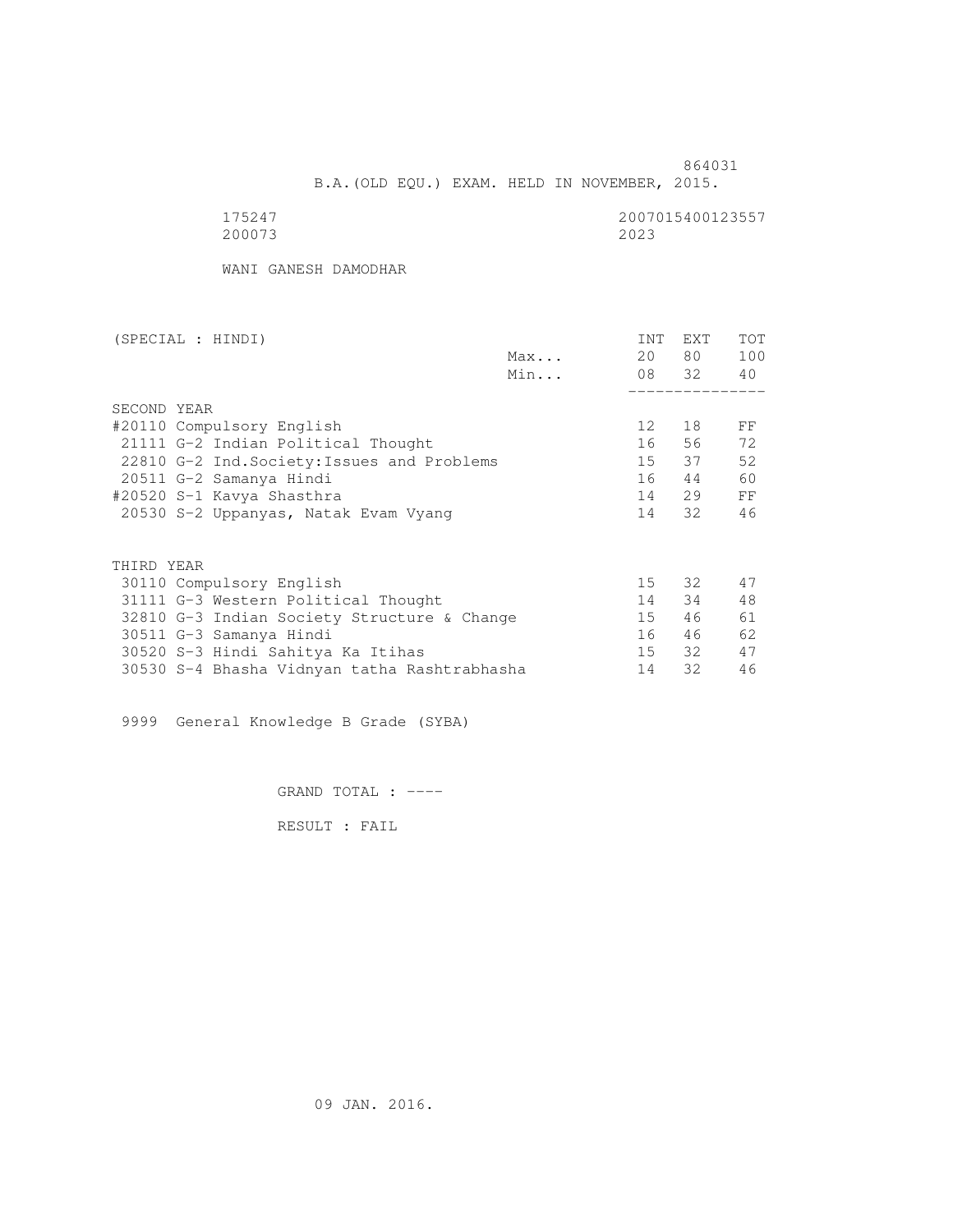B.A.(OLD EQU.) EXAM. HELD IN NOVEMBER, 2015.

175245<br>200073 200073 200073 200073 2023

KHAIRNAR SAMADHAN SUBHASH (KALPANA)

|                                              | <b>INT</b>      | EXT            | <b>TOT</b>    |
|----------------------------------------------|-----------------|----------------|---------------|
| Max                                          | 20              |                | 100           |
| Min                                          |                 |                | 40            |
|                                              |                 |                |               |
|                                              |                 |                |               |
|                                              | 11              | 16             | FF            |
| 21111 G-2 Indian Political Thought           | 18              | 57             | 75            |
| 22810 G-2 Ind. Society: Issues and Problems  | 09              | 39             | 48            |
| 20211 G-2 Wang.Prakar.Abbhyas-Kadambari      |                 | 32             | 46            |
| 20220 S-1 Madh.Mar.Gaddya-Paddya Wang.Prakar |                 | 44             | 60            |
| 20230 S-2 Arava. Mar. Wang. Itihas 1818-1920 |                 | 48             | 57            |
|                                              |                 |                |               |
|                                              |                 |                |               |
|                                              | 12 <sup>°</sup> | 08             | FF            |
| 31111 G-3 Western Political Thought          | 15              | 32             | 47            |
| 32810 G-3 Indian Society Structure & Change  | 15              | 33             | 48            |
| 30211 G-3 Wang. Prak. Abbah-Natak Va Lalit   | 15              | 34             | 49            |
|                                              | 09              | 37             | 46            |
| 30230 S-4 Samanya Bhasha ani Param. Vyakaran | 15              | 33             | 48            |
|                                              |                 | 14<br>16<br>09 | 80 —<br>08 32 |

9999 General Knowledge B Grade (SYBA)

GRAND TOTAL : ----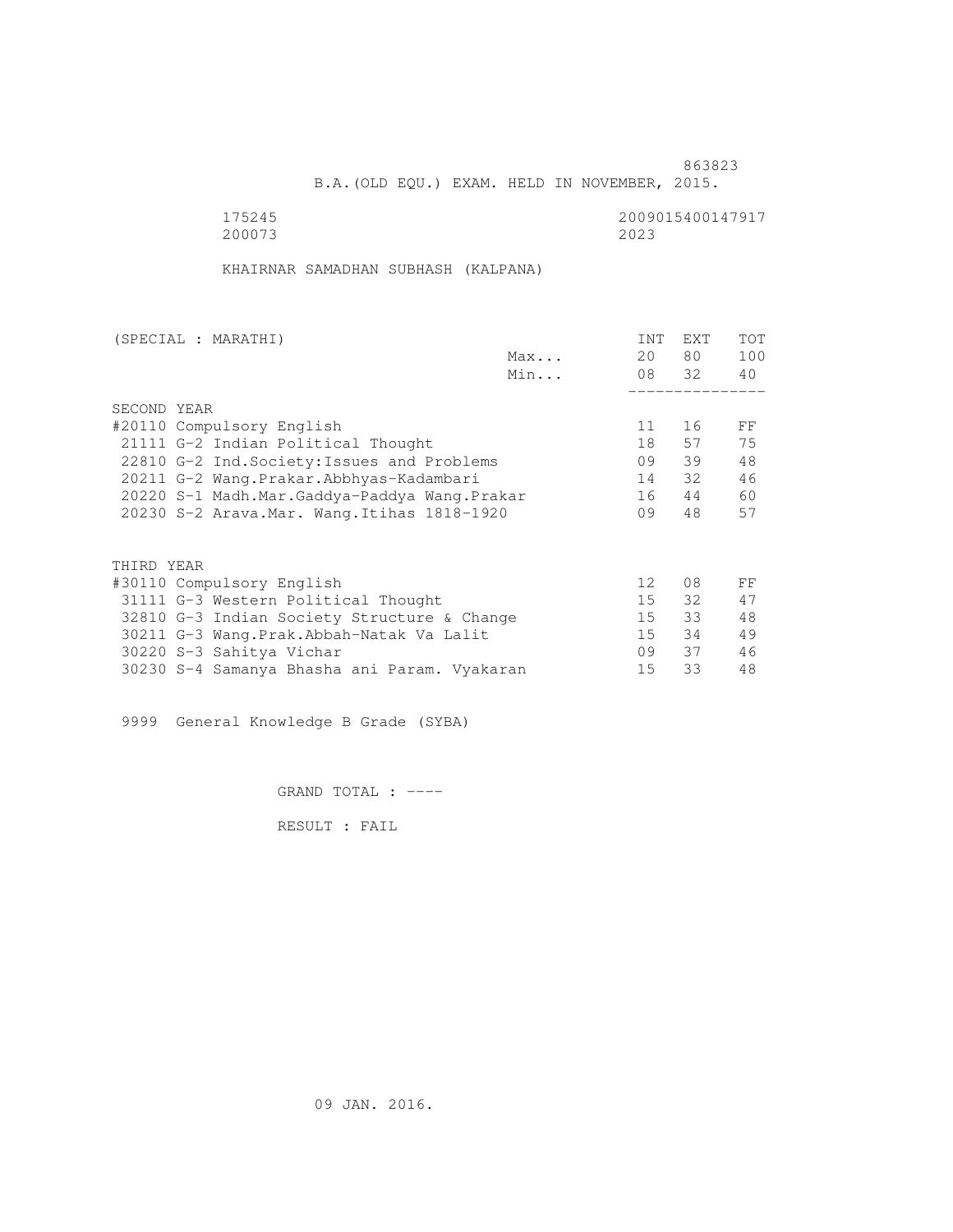B.A.(OLD EQU.) EXAM. HELD IN NOVEMBER, 2015.

175246<br>200073 200073 200073 200073 2023

KHAIRNAR YOGESH GENDILAL (SARLA)

| (SPECIAL : HINDI)                            |     | INT             | EXT      | <b>TOT</b> |
|----------------------------------------------|-----|-----------------|----------|------------|
|                                              | Max | 20              | 80 —     | 100        |
|                                              | Min |                 | 08 32 40 |            |
|                                              |     |                 |          |            |
| SECOND YEAR                                  |     |                 |          |            |
| #20110 Compulsory English                    |     | 12 <sup>°</sup> | 16       | FF         |
| 21010 G-2 Indian Economy Since 1980          |     | 16              | 46       | 62         |
| 22810 G-2 Ind. Society: Issues and Problems  |     | 14              | 44       | 58         |
| 20511 G-2 Samanya Hindi                      |     | $13 -$          | 42       | 55         |
| 20520 S-1 Kavya Shasthra                     |     |                 | 14 34    | 48         |
| 20530 S-2 Uppanyas, Natak Evam Vyang         |     |                 | 14 32    | 46         |
|                                              |     |                 |          |            |
| THIRD YEAR                                   |     |                 |          |            |
| #30110 Compulsory English                    |     | 11              | 16       | FF         |
| 31010 G-3 Ind. Eco. Since 1980 Part-II       |     | 16              | 40       | 56         |
| 32810 G-3 Indian Society Structure & Change  |     | 08              | 47       | 55         |
| 30511 G-3 Samanya Hindi                      |     | 14              | 33       | 47         |
| 30520 S-3 Hindi Sahitya Ka Itihas            |     | 14              | 51       | 65         |
| 30530 S-4 Bhasha Vidnyan tatha Rashtrabhasha |     | 14              | 49       | 63         |
|                                              |     |                 |          |            |

9999 General Knowledge C Grade (SYBA)

GRAND TOTAL : ----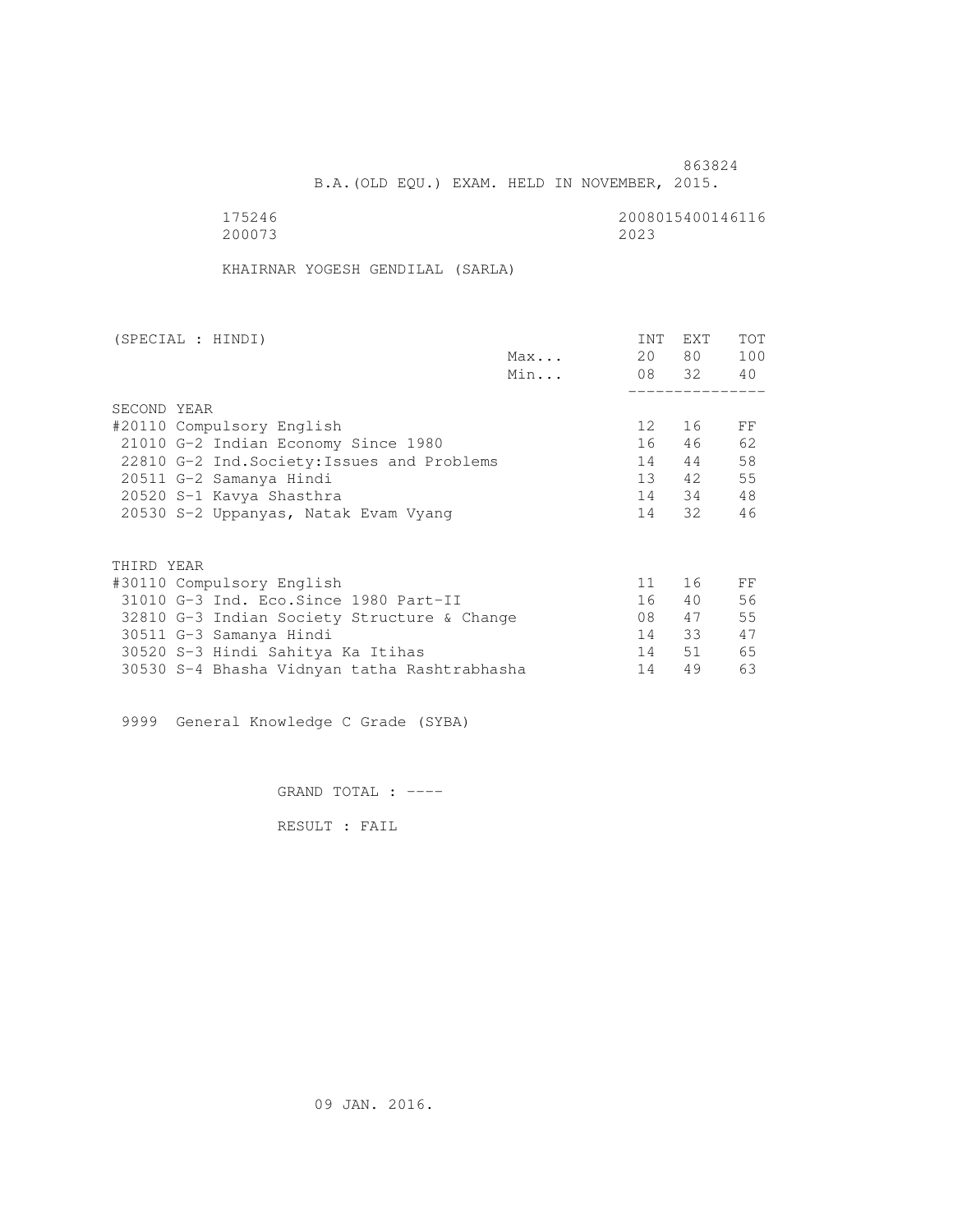B.A.(OLD EQU.) EXAM. HELD IN NOVEMBER, 2015.

| 175248 | 2009015400150676 |
|--------|------------------|
| 200073 | 2023             |

BAVISKAR BHAVIK ARUN (ANITA)

| (SPECIAL : GEOGRAPHY)                      |     | <b>INT</b> | EXT   | <b>TOT</b> |
|--------------------------------------------|-----|------------|-------|------------|
|                                            | Max | 20         | 80 —  | 100        |
|                                            | Min |            | 08 32 | 40         |
|                                            |     |            |       |            |
| SECOND YEAR                                |     |            |       |            |
| #20110 Compulsory English                  |     | 11         | 08    | FF         |
| 20511 G-2 Samanya Hindi                    |     | 17         | 55    | 72         |
| 21010 G-2 Indian Economy Since 1980        |     | 17         | 59    | 76         |
| 21511 G-2 Economics & Human Geography      |     | 17         | 52.   | 69         |
| 21522 S-1 Geography of Tourism             |     | 16         | 45    | 61         |
| 21544 S-2 Practical Geography              |     | 17         | 38    | 55         |
|                                            |     |            |       |            |
| THIRD YEAR                                 |     |            |       |            |
| 30110 Compulsory English                   |     | 14         | 35    | 49         |
| 30511 G-3 Samanya Hindi                    |     | 16         | 32    | 48         |
| 31010 G-3 Ind. Eco. Since 1980 Part-II     |     | 18         | 38    | 56         |
| 31511 G-3 Population Geography             |     | 14         | 42    | 56         |
| 31521 S-3 Geography of Disaster Management |     | 14         | 40    | 54         |
| 31544 S-4 Practical Geography              |     | 14         | 60    | 74         |

9999 General Knowledge C Grade (SYBA)

GRAND TOTAL : ----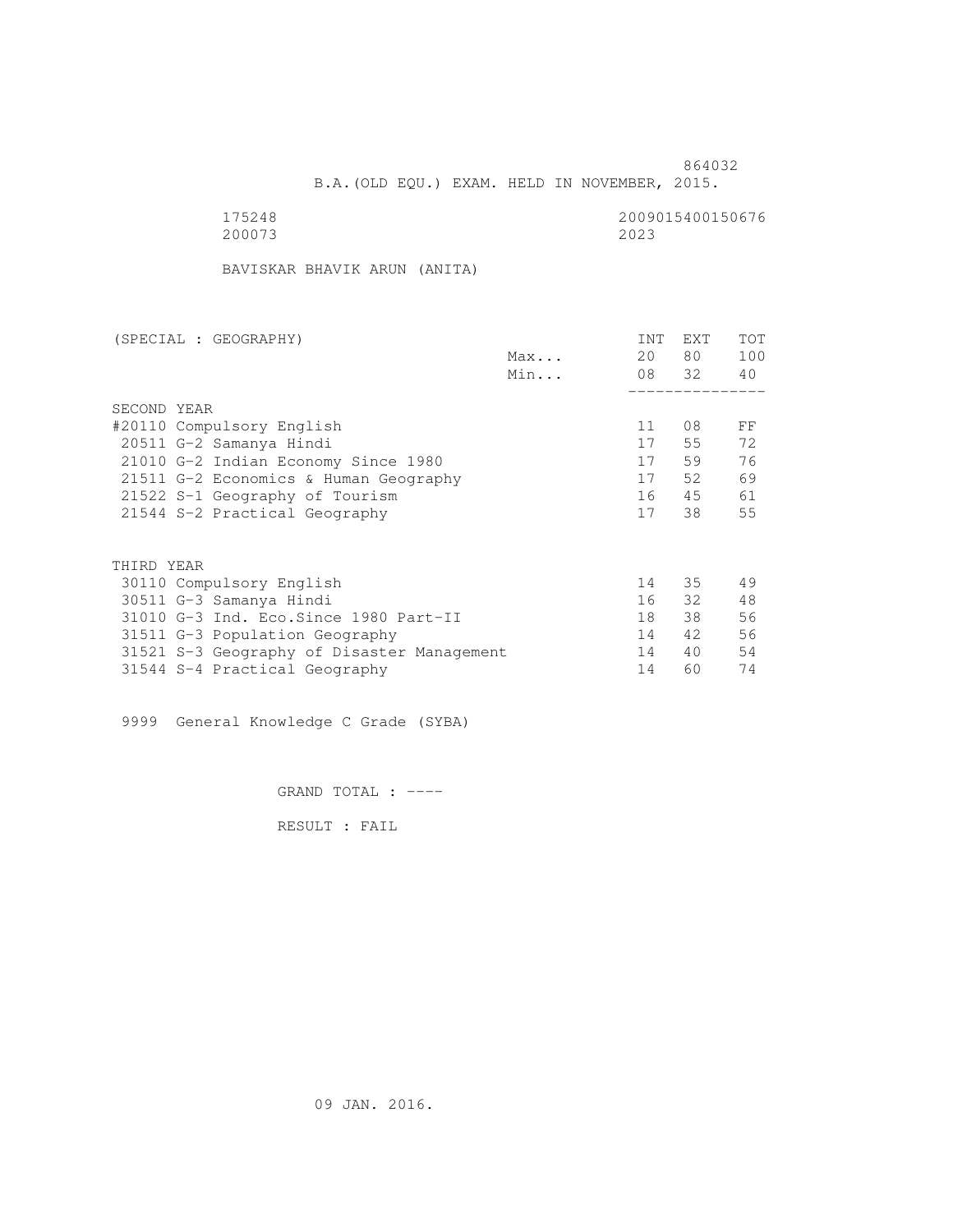<u>863825</u>

B.A.(OLD EQU.) EXAM. HELD IN NOVEMBER, 2015.

200073 2023

175249<br>200073 200073 200073

DESALE ISHWAR ARUN (USHABAI)

| (SPECIAL : GEOGRAPHY)                        |     | <b>INT</b>      | <b>EXT</b> | TOT |
|----------------------------------------------|-----|-----------------|------------|-----|
|                                              | Max | 20              | 80         | 100 |
|                                              | Min |                 | 08 32      | 40  |
|                                              |     |                 |            |     |
| SECOND YEAR                                  |     |                 |            |     |
| #20110 Compulsory English                    |     | 08              | 20         | FF  |
| 21211 G-2 Hist. of the Marathas              |     | 16              | 50         | 66  |
| 21010 G-2 Indian Economy Since 1980          |     | 10              | 43         | 53  |
| 21511 G-2 Economics & Human Geography        |     | 17              | 36         | 53  |
| 21522 S-1 Geography of Tourism               |     | 17              | 48         | 65  |
| 21544 S-2 Practical Geography                |     | 13 <sup>°</sup> | 49         | 62  |
|                                              |     |                 |            |     |
| THIRD YEAR                                   |     |                 |            |     |
| 30110 Compulsory English                     |     | 14              | 32         | 46  |
| #31210 G-3 Hist of Modern Europe (1789-1960) |     | 18              | 39         | 57  |
| 31010 G-3 Ind. Eco. Since 1980 Part-II       |     | 17              | 44         | 61  |
| 31511 G-3 Population Geography               |     | 16              | 43         | 59  |
| 31521 S-3 Geography of Disaster Management   |     | 10              | 43         | 53  |
| 31544 S-4 Practical Geography                |     | 16              | 64         | 80  |

9999 General Knowledge B Grade (SYBA)

GRAND TOTAL : ----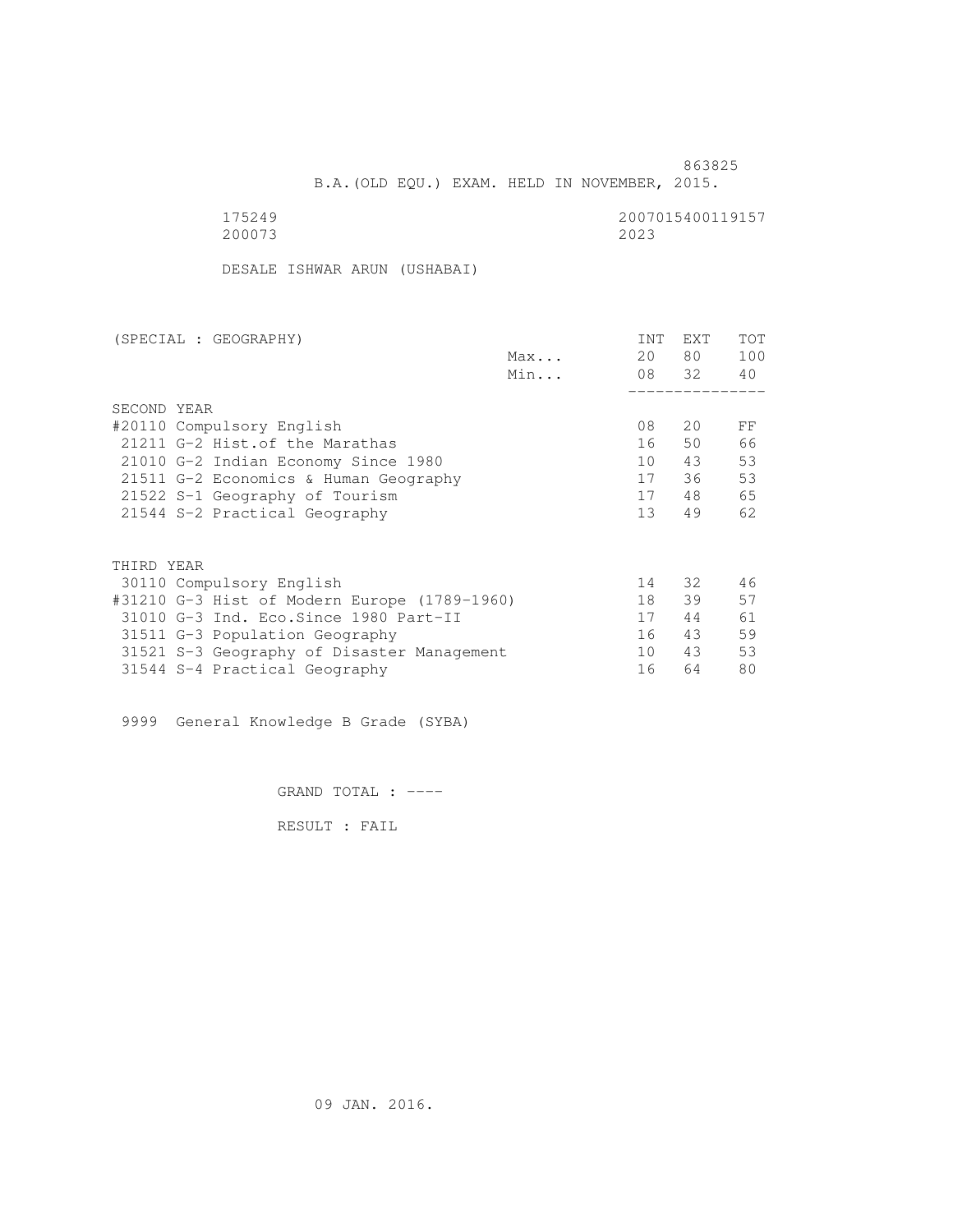B.A.(OLD EQU.) EXAM. HELD IN NOVEMBER, 2015.

175466<br>200073 200073 200073 200073 2023

KOLI BHARAT SAJAN (HIRABAI)

| (SPECIAL : MARATHI)                          |     | <b>INT</b> | <b>EXT</b> | TOT |
|----------------------------------------------|-----|------------|------------|-----|
|                                              | Max | 20         | 80 —       | 100 |
|                                              | Min |            | 08 32      | 40  |
|                                              |     |            |            |     |
| SECOND YEAR                                  |     |            |            |     |
| 20110 Compulsory English                     |     | 14         | 39         | 53  |
| 21010 G-2 Indian Economy Since 1980          |     | 17         | 35         | 52  |
| 21211 G-2 Hist. of the Marathas              |     | 16         | 43         | 59  |
| 20211 G-2 Wang.Prakar.Abbhyas-Kadambari      |     | 18         | 44         | 62  |
| 20220 S-1 Madh.Mar.Gaddya-Paddya Wang.Prakar |     | 17         | 32         | 49  |
| 20230 S-2 Arava. Mar. Wang. Itihas 1818-1920 |     | 11         | 56         | 67  |
|                                              |     |            |            |     |
| THIRD YEAR                                   |     |            |            |     |
| #30110 Compulsory English                    |     | 11         | 14         | FF  |
| 31010 G-3 Ind. Eco. Since 1980 Part-II       |     | 15         | 38         | 53  |
| 31210 G-3 Hist of Modern Europe (1789-1960)  |     | 14         | 39         | 53  |
| 30211 G-3 Wang.Prak.Abbah-Natak Va Lalit     |     | 14         | 40         | 54  |
| 30220 S-3 Sahitya Vichar                     |     | 08         | 47         | 55  |
| 30230 S-4 Samanya Bhasha ani Param. Vyakaran |     | 14         | 47         | 61  |
|                                              |     |            |            |     |

9999 General Knowledge C Grade (SYBA)

GRAND TOTAL : ----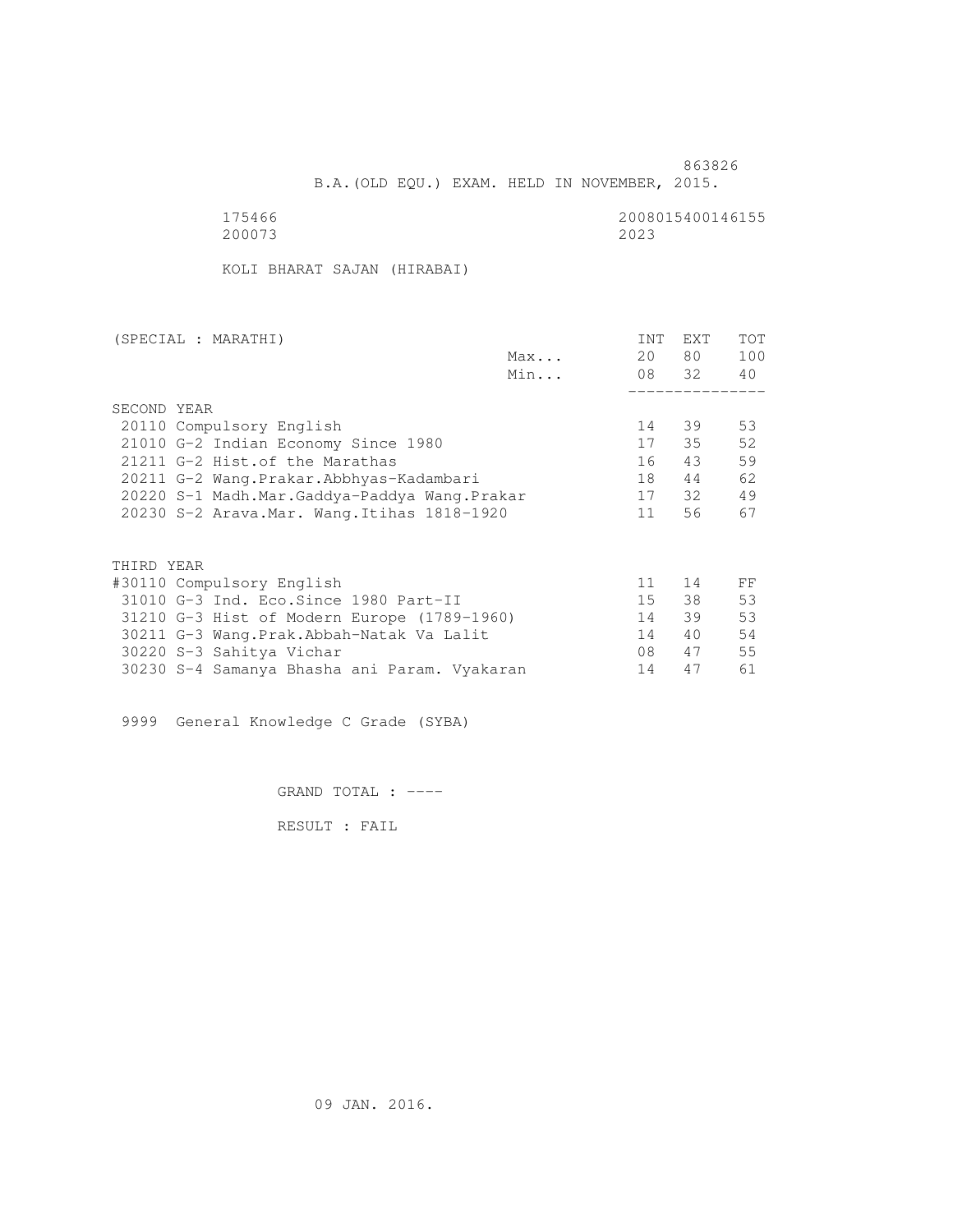B.A.(OLD EQU.) EXAM. HELD IN NOVEMBER, 2015.

175462<br>200094<br>200094<br>2000 200094 2000

DEORE VIKAS ADHIKAR (RATNABAI)

| (SPECIAL : MARATHI)                          |     | <b>INT</b> | EXT   | <b>TOT</b> |
|----------------------------------------------|-----|------------|-------|------------|
|                                              | Max | 20         | 80 —  | 100        |
|                                              | Min |            | 08 32 | 40         |
|                                              |     |            |       |            |
| SECOND YEAR                                  |     |            |       |            |
| 20110 Compulsory English                     |     | 16         | 35    | 51         |
| 21511 G-2 Economics & Human Geography        |     | 14         | 45    | 59         |
| 22810 G-2 Ind. Society: Issues and Problems  |     | 15         | 50    | 65         |
| 20211 G-2 Wang.Prakar.Abbhyas-Kadambari      |     | 18         | 58    | 76         |
| 20220 S-1 Madh.Mar.Gaddya-Paddya Wang.Prakar |     | 18         | 51    | 69         |
| 20230 S-2 Arava. Mar. Wang. Itihas 1818-1920 |     | 18         | 41    | 59         |
|                                              |     |            |       |            |
| THIRD YEAR                                   |     |            |       |            |
| #30110 Compulsory English                    |     | 14         | $28*$ | 42.        |
| 31511 G-3 Population Geography               |     | 15         | 46    | 61         |
| 32810 G-3 Indian Society Structure & Change  |     | 17         | 62 —  | 79         |
| 30211 G-3 Wang. Prak. Abbah-Natak Va Lalit   |     | 17         | 61 —  | 78         |
| 30220 S-3 Sahitya Vichar                     |     | 17         | 50    | 67         |
| 30230 S-4 Samanya Bhasha ani Param. Vyakaran |     | 18         | 40    | 58         |

9999 General Knowledge C Grade (SYBA)

GRAND TOTAL : 764/1200

RESULT : FIRST CLASS

\* O.4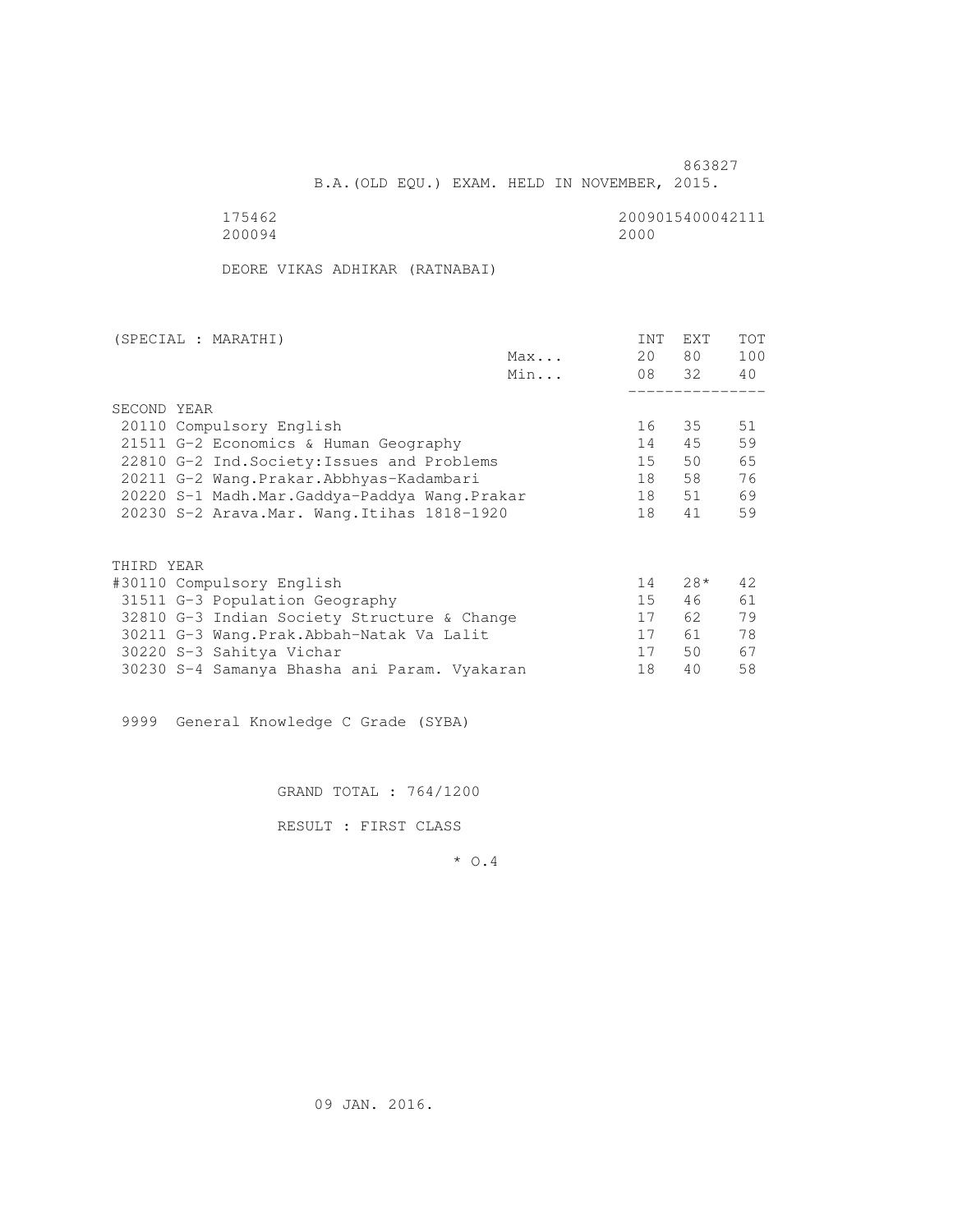B.A.(OLD EQU.) EXAM. HELD IN NOVEMBER, 2015.

210026 2105

175252<br>210026 210026 210026

DESALE TANUJA RAVINDRA

| (SPECIAL : HISTORY)                          |     | <b>INT</b> | <b>EXT</b> | TOT |
|----------------------------------------------|-----|------------|------------|-----|
|                                              | Max | 20         | 80         | 100 |
|                                              | Min |            | 08 32      | 40  |
|                                              |     |            |            |     |
| SECOND YEAR                                  |     |            |            |     |
| #20110 Compulsory English                    |     | 08         | 08         | FF  |
| 20211 G-2 Wang.Prakar.Abbhyas-Kadambari      |     | 13         | 32         | 45  |
| 22810 G-2 Ind. Society: Issues and Problems  |     | 17         | 43         | 60  |
| 21211 G-2 Hist. of the Marathas              |     | 17         | 49         | 66  |
| #21222 S-1 Modern India (1757-1857)          |     | 16         | AB         | FF  |
| 21230 S-2 Ancient India (Upto 1206)          |     | 16         | 36         | 52  |
|                                              |     |            |            |     |
|                                              |     |            |            |     |
| THIRD YEAR                                   |     |            |            |     |
| #30110 Compulsory English                    |     | 10         | 02         | FF  |
| 30211 G-3 Wang.Prak.Abbah-Natak Va Lalit     |     | 14         | 47         | 61  |
| 32810 G-3 Indian Society Structure & Change  |     | 15         | 47         | 62  |
| #31210 G-3 Hist of Modern Europe (1789-1960) |     | 13         | 16         | FF  |
| 31222 S-3 Exp. & fall of the Maratha Power   |     | 13         | 35         | 48  |
| 31230 S-4 Medieval India (1206-1707)         |     | 13         | 41         | 54  |
|                                              |     |            |            |     |

9999 General Knowledge F Grade (SYBA)

GRAND TOTAL : ----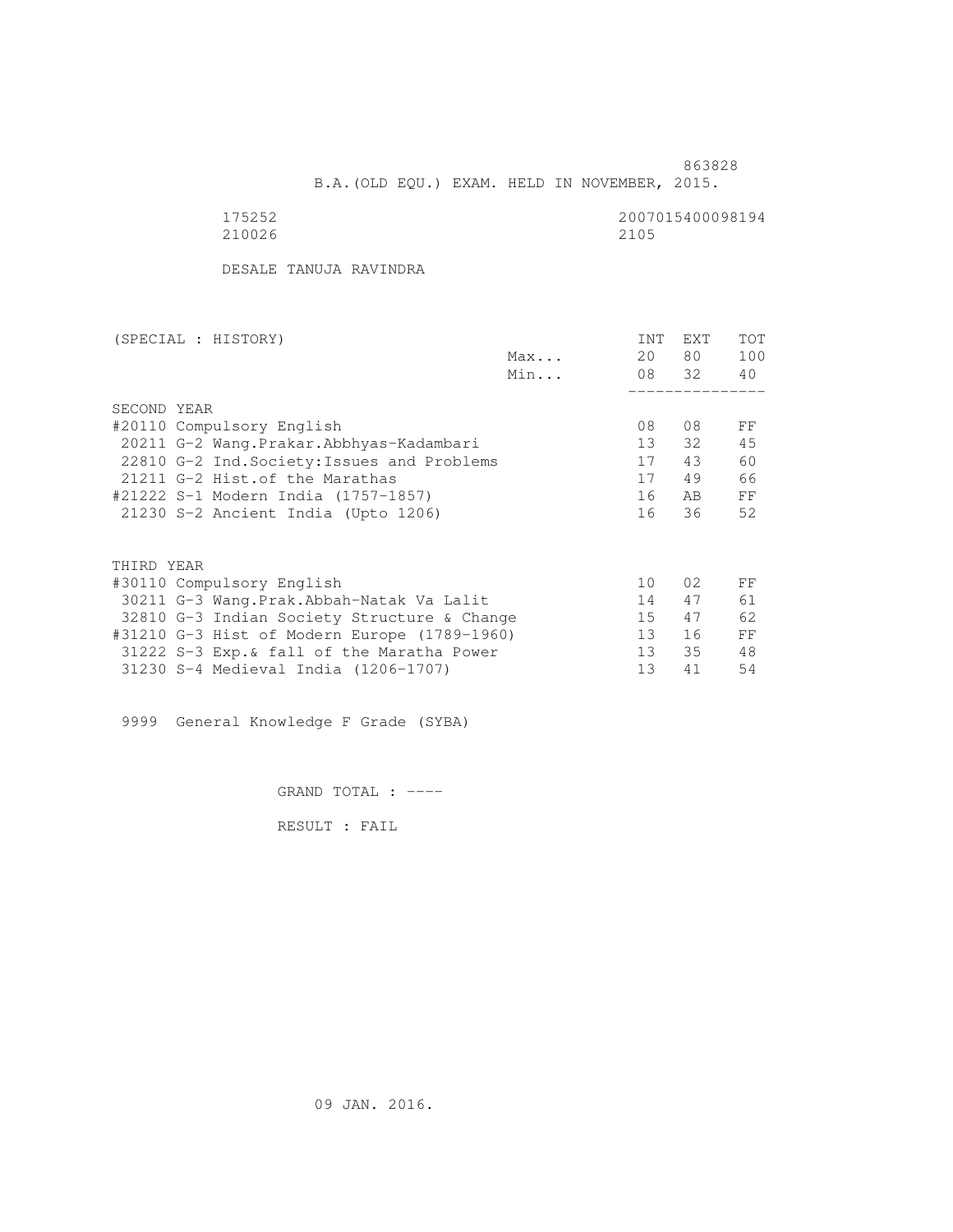B.A.(OLD EQU.) EXAM. HELD IN NOVEMBER, 2015.

175467<br>210026 210026 210026 210026 2105

GAIKAWAD KAILASRAO YASHVANTRAO (LAXMIBAI)

| (SPECIAL : GEOGRAPHY)                       |     | <b>INT</b> | <b>EXT</b>        | TOT |
|---------------------------------------------|-----|------------|-------------------|-----|
|                                             | Max | 20         | 80 —              | 100 |
|                                             | Min |            | 08 32             | 40  |
|                                             |     |            |                   |     |
| SECOND YEAR                                 |     |            |                   |     |
| 20110 Compulsory English                    |     | 10         | 41                | 51  |
| 20211 G-2 Wang. Prakar. Abbhyas-Kadambari   |     | 14         | 32                | 46  |
| 22810 G-2 Ind. Society: Issues and Problems |     | 15         | 47                | 62  |
| 21512 G-2 Geography of Maharashtra          |     | 16         | $26+6^{\wedge}42$ |     |
| 21521 S-1 Agricultural Geography            |     |            | 16 32             | 48  |
| 21544 S-2 Practical Geography               |     | 16         | 71                | 87  |
|                                             |     |            |                   |     |
| THIRD YEAR                                  |     |            |                   |     |
| #30110 Compulsory English                   |     | 11         | 09                | FF  |
| 30211 G-3 Wang.Prak.Abbah-Natak Va Lalit    |     | 14         | 32                | 46  |
| 32810 G-3 Indian Society Structure & Change |     | 15         | 36                | 51  |
| 31511 G-3 Population Geography              |     | 14         | 33                | 47  |
| 31521 S-3 Geography of Disaster Management  |     | 16         | 44                | 60  |
| 31544 S-4 Practical Geography               |     | 17         | 58                | 75  |
|                                             |     |            |                   |     |

9999 General Knowledge C Grade (SYBA)

GRAND TOTAL : ----

RESULT : FAIL

 $^{\wedge}$  +4 O.163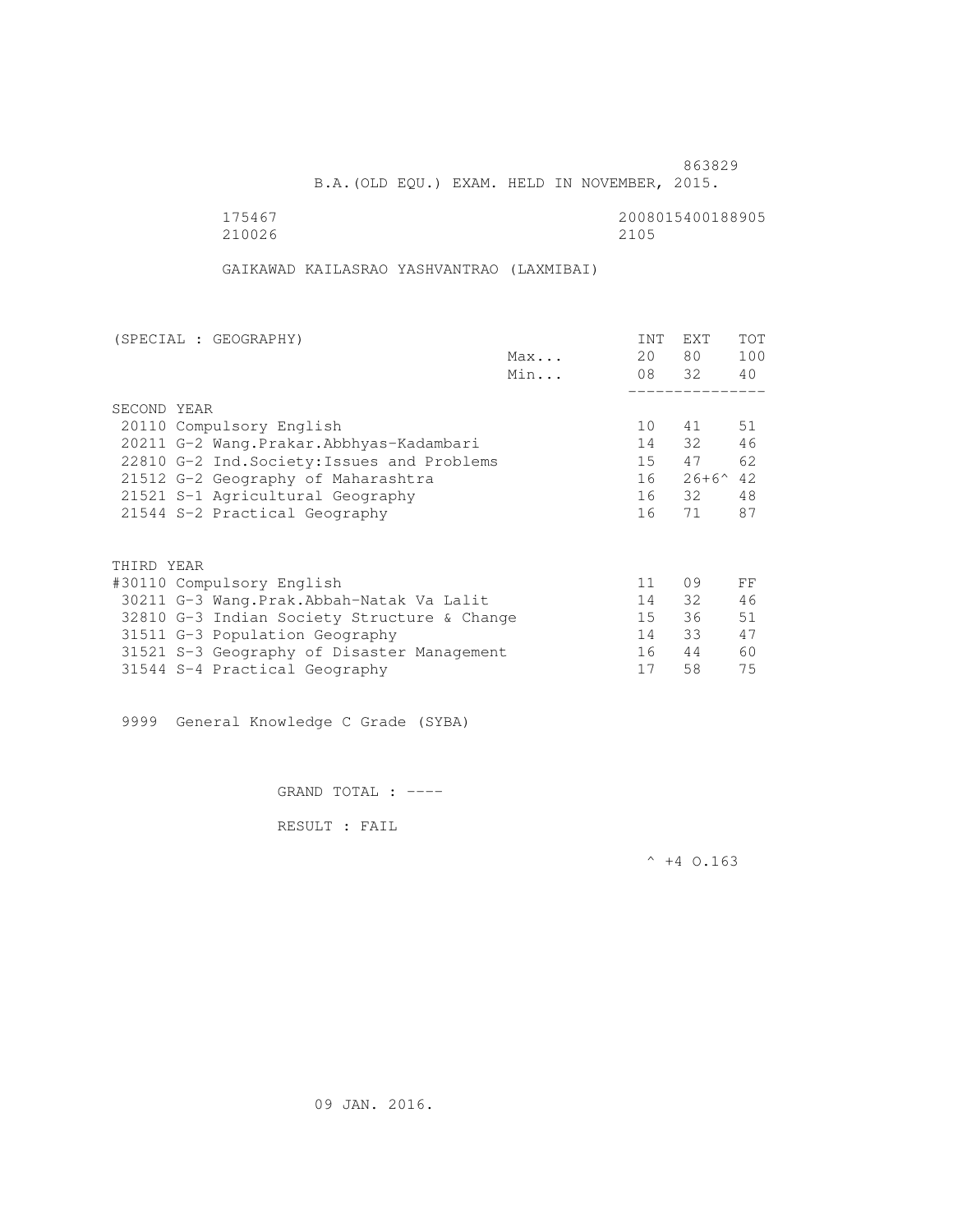B.A.(OLD EQU.) EXAM. HELD IN NOVEMBER, 2015.

175311<br>210027 210027 2100 210027 2106

MAVCHI NIRMALA KESHAV (DEVLIBAI)

| (SPECIAL : MARATHI)                          |     | <b>INT</b>      | EXT   | <b>TOT</b> |
|----------------------------------------------|-----|-----------------|-------|------------|
|                                              | Max | 20              | 80 —  | 100        |
|                                              | Min |                 | 08 32 | 40         |
|                                              |     |                 |       |            |
| SECOND YEAR                                  |     |                 |       |            |
| #20110 Compulsory English                    |     | 08              | 12    | FF         |
| 21111 G-2 Indian Political Thought           |     | 18              | 49    | 67         |
| 21511 G-2 Economics & Human Geography        |     | 15              | 59    | 74         |
| 20211 G-2 Wang.Prakar.Abbhyas-Kadambari      |     | 14              | 61    | 75         |
| 20220 S-1 Madh.Mar.Gaddya-Paddya Wang.Prakar |     | 15              | 55    | 70         |
| 20230 S-2 Arava. Mar. Wang. Itihas 1818-1920 |     | 15              | 55    | 70         |
|                                              |     |                 |       |            |
| THIRD YEAR                                   |     |                 |       |            |
| 30110 Compulsory English                     |     | 16              | 36    | 52         |
| 31111 G-3 Western Political Thought          |     | 19              | 41    | 60         |
| 31511 G-3 Population Geography               |     | 13 <sup>°</sup> | 56    | 69         |
| 30211 G-3 Wang. Prak. Abbah-Natak Va Lalit   |     | 14              | 46    | 60         |
| 30220 S-3 Sahitya Vichar                     |     | 18              | 34    | 52         |
| 30230 S-4 Samanya Bhasha ani Param. Vyakaran |     | 18              | 45    | 63         |

9999 General Knowledge C Grade^ (SYBA)

GRAND TOTAL : ----

RESULT : FAIL

 $^{\wedge}$  +9 O.163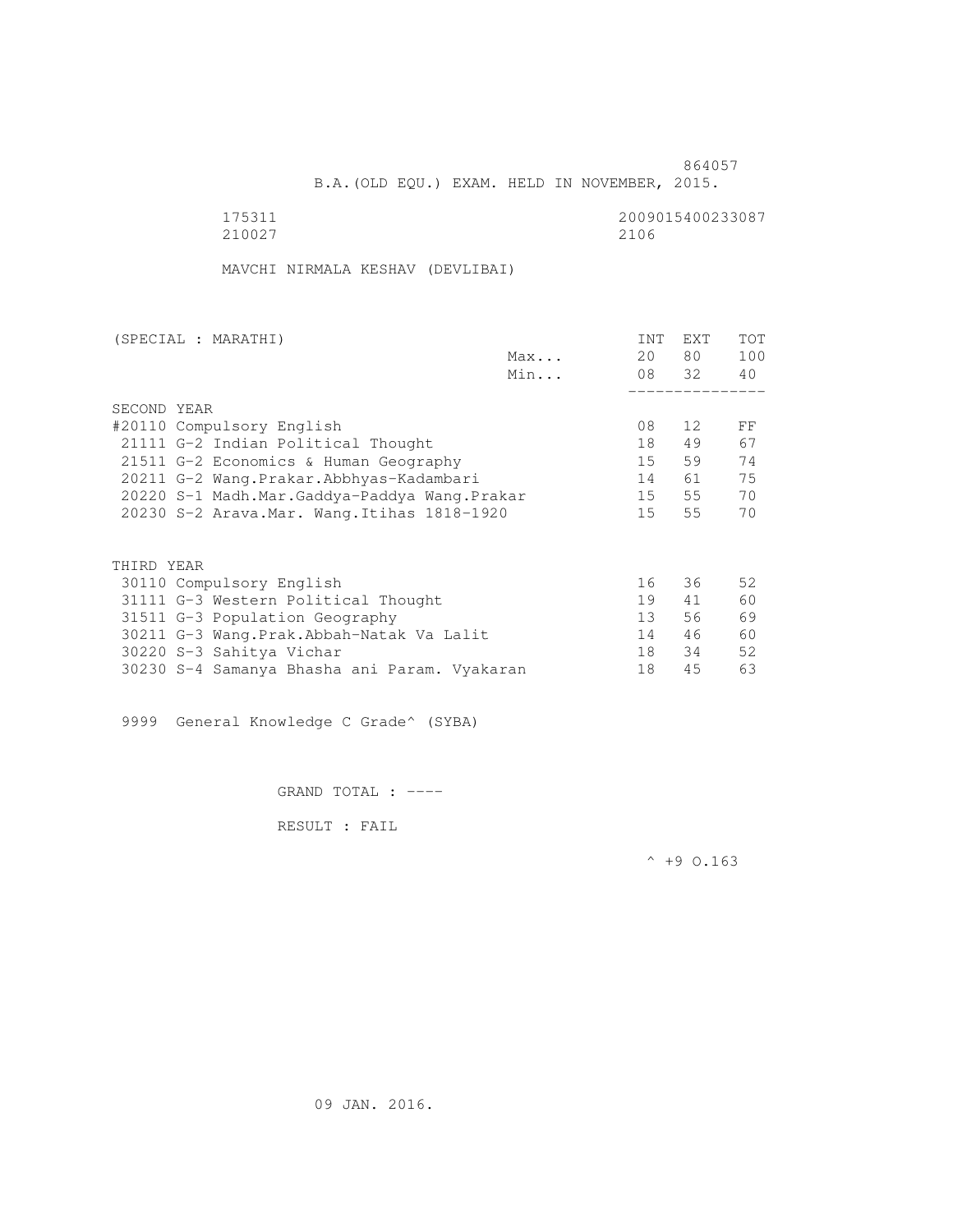B.A.(OLD EQU.) EXAM. HELD IN NOVEMBER, 2015.

| 175312 | 2009015400231363 |
|--------|------------------|
| 210027 | 2106             |

CHAURE VIKAS NARAYAN (KAMALBAI)

| (SPECIAL : HINDI)         |                                              |     | INT             | EXT   | <b>TOT</b> |
|---------------------------|----------------------------------------------|-----|-----------------|-------|------------|
|                           |                                              | Max | 20              | 80 —  | 100        |
|                           |                                              | Min |                 | 08 32 | 40         |
|                           |                                              |     |                 |       |            |
| SECOND YEAR               |                                              |     |                 |       |            |
| #20110 Compulsory English |                                              |     | 08              | 17    | FF         |
|                           | 21211 G-2 Hist. of the Marathas              |     | 11              | 53    | 64         |
|                           | 21511 G-2 Economics & Human Geography        |     | 15              | 54    | 69         |
| 20511 G-2 Samanya Hindi   |                                              |     | 15              | 44    | 59         |
| 20520 S-1 Kavya Shasthra  |                                              |     |                 | 17 32 | 49         |
|                           | 20530 S-2 Uppanyas, Natak Evam Vyang         |     | 16              | 33    | 49         |
|                           |                                              |     |                 |       |            |
| THIRD YEAR                |                                              |     |                 |       |            |
| 30110 Compulsory English  |                                              |     | 13 <sup>°</sup> | 37    | 50         |
|                           | 31210 G-3 Hist of Modern Europe (1789-1960)  |     | 14              | 44    | 58         |
|                           | 31511 G-3 Population Geography               |     | 15              | 47    | 62         |
| 30511 G-3 Samanya Hindi   |                                              |     | 19              | 33    | 52         |
|                           | 30520 S-3 Hindi Sahitya Ka Itihas            |     | 18              | 35    | 53         |
|                           | 30530 S-4 Bhasha Vidnyan tatha Rashtrabhasha |     | 18              | 37    | 55         |

9999 General Knowledge C Grade (SYBA)

GRAND TOTAL : ----

RESULT : FAIL

 $^{\wedge}$  +10 O.163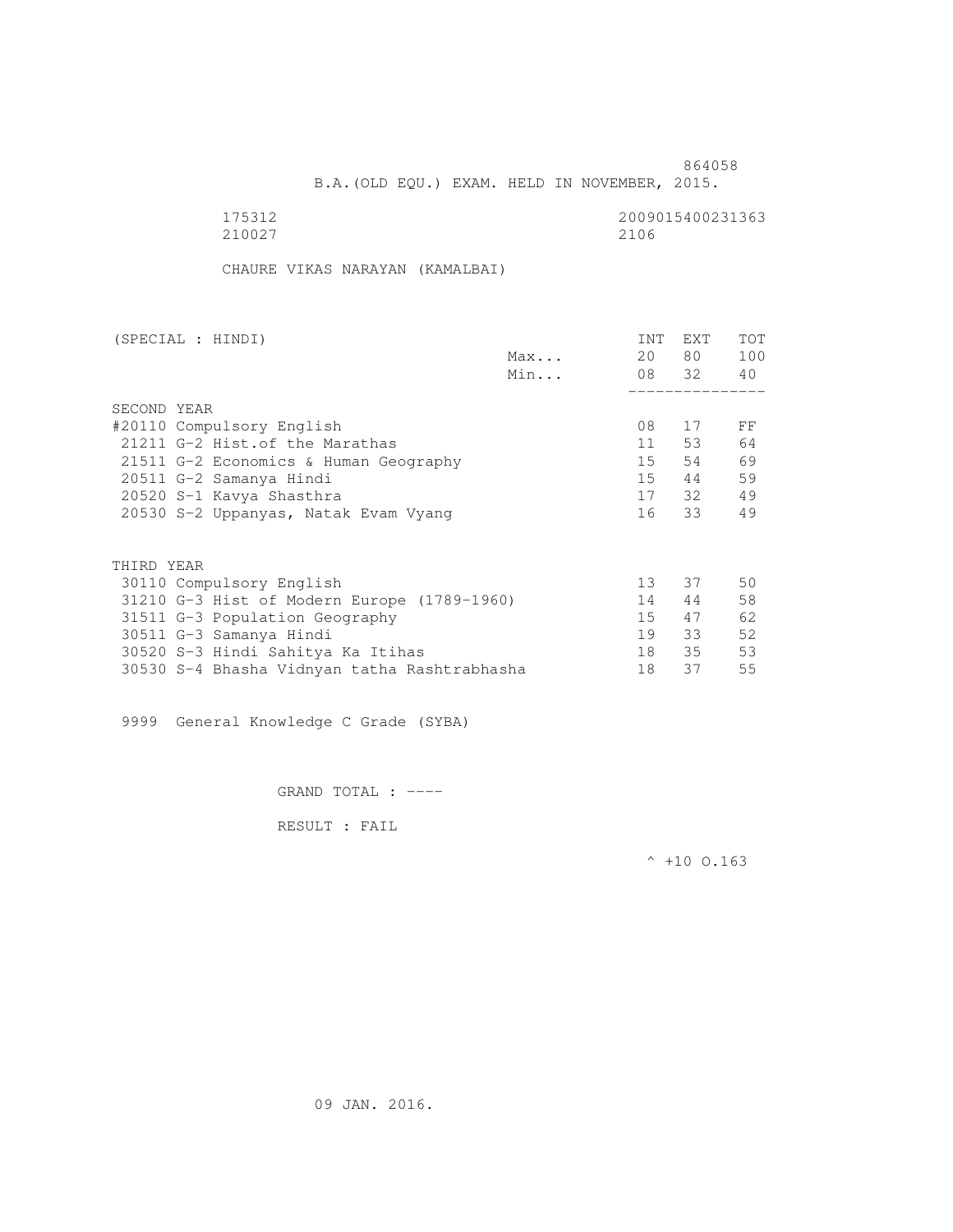B.A.(OLD EQU.) EXAM. HELD IN NOVEMBER, 2015.

| 175313 | 2009015400232633 |
|--------|------------------|
| 210027 | 2106             |

GAIKAWAD DINESH MAHARU (MANUBAI)

| (SPECIAL : MARATHI)                          | INT             | EXT   | <b>TOT</b> |
|----------------------------------------------|-----------------|-------|------------|
| Max                                          | 20              | 80 —  | 100        |
| Min                                          |                 | 08 32 | 40         |
|                                              |                 |       |            |
| SECOND YEAR                                  |                 |       |            |
| #20110 Compulsory English                    | 08              | 18    | FF         |
| 21010 G-2 Indian Economy Since 1980          | 16              | 39    | 55         |
| 21211 G-2 Hist. of the Marathas              | 10              | 47    | 57         |
| 20211 G-2 Wang.Prakar.Abbhyas-Kadambari      | 13 <sup>7</sup> | 60    | 73         |
| 20220 S-1 Madh.Mar.Gaddya-Paddya Wang.Prakar | 12              | 52    | 64         |
| 20230 S-2 Arava. Mar. Wang. Itihas 1818-1920 | 12 <sup>1</sup> | 50    | 62         |
|                                              |                 |       |            |
| THIRD YEAR                                   |                 |       |            |
| #30110 Compulsory English                    | 12 <sup>°</sup> | 23    | FF         |
| 31010 G-3 Ind. Eco. Since 1980 Part-II       | 15              | 50    | 65         |
| 31210 G-3 Hist of Modern Europe (1789-1960)  | 16              | 32    | 48         |
| 30211 G-3 Wang. Prak. Abbah-Natak Va Lalit   | 15              | 45    | 60         |
| 30220 S-3 Sahitya Vichar                     | 17              | 37    | 54         |
| 30230 S-4 Samanya Bhasha ani Param. Vyakaran | 18              | 35    | 53         |

9999 General Knowledge C Grade (SYBA)

GRAND TOTAL : ----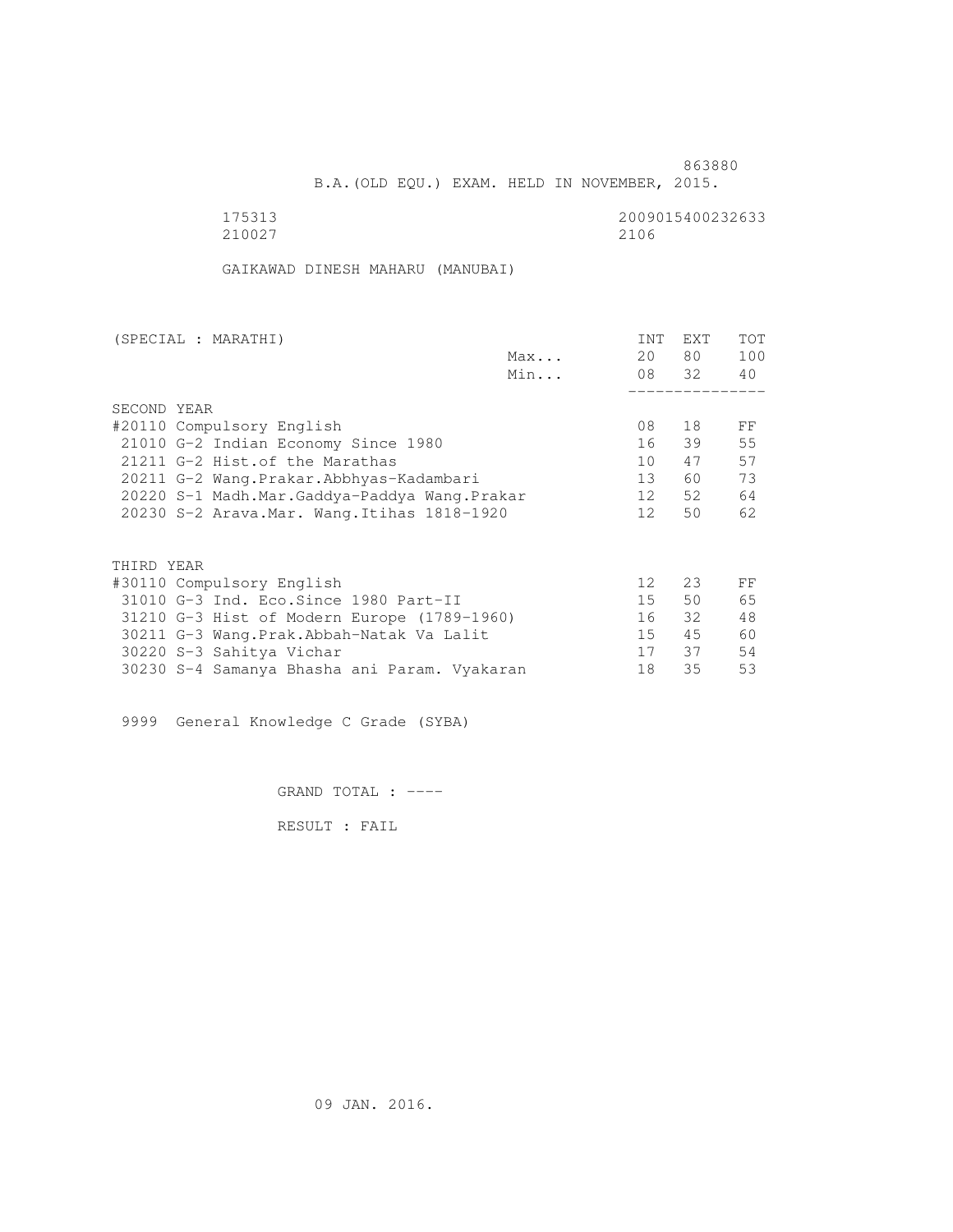B.A.(OLD EQU.) EXAM. HELD IN NOVEMBER, 2015.

175509<br>210027 210027 2100 210027 2106

THAKARE GANESH NAMDEO (SUNITA)

| (SPECIAL : MARATHI)                          |     | <b>INT</b>      | <b>EXT</b>       | TOT |
|----------------------------------------------|-----|-----------------|------------------|-----|
|                                              | Max | 20              | 80 —             | 100 |
|                                              | Min |                 | 08 32            | 40  |
|                                              |     |                 |                  |     |
| SECOND YEAR                                  |     |                 |                  |     |
| 20110 Compulsory English                     |     | 08              | $25+7^{\circ}33$ |     |
| 21211 G-2 Hist. of the Marathas              |     | 13              | 59               | 72  |
| 21511 G-2 Economics & Human Geography        |     | 13              | 44               | 57  |
| 20211 G-2 Wang.Prakar.Abbhyas-Kadambari      |     | 13              | 59               | 72  |
| 20220 S-1 Madh.Mar.Gaddya-Paddya Wang.Prakar |     | 14              | 54               | 68  |
| 20230 S-2 Arava. Mar. Wang. Itihas 1818-1920 |     | 13 <sup>7</sup> | 56               | 69  |
|                                              |     |                 |                  |     |
| THIRD YEAR                                   |     |                 |                  |     |
| #30110 Compulsory English                    |     | 12 <sup>°</sup> | 23               | FF  |
| 31210 G-3 Hist of Modern Europe (1789-1960)  |     | 15              | 37               | 52  |
| 31511 G-3 Population Geography               |     | 14              | 42               | 56  |
| 30211 G-3 Wang.Prak.Abbah-Natak Va Lalit     |     | 15              | 41               | 56  |
| 30220 S-3 Sahitya Vichar                     |     | 18              | 34               | 52  |
| 30230 S-4 Samanya Bhasha ani Param. Vyakaran |     | 18              | 40               | 58  |
|                                              |     |                 |                  |     |

9999 General Knowledge C Grade^ (SYBA)

GRAND TOTAL : ----

RESULT : FAIL

 $^{\wedge}$  +5 O.163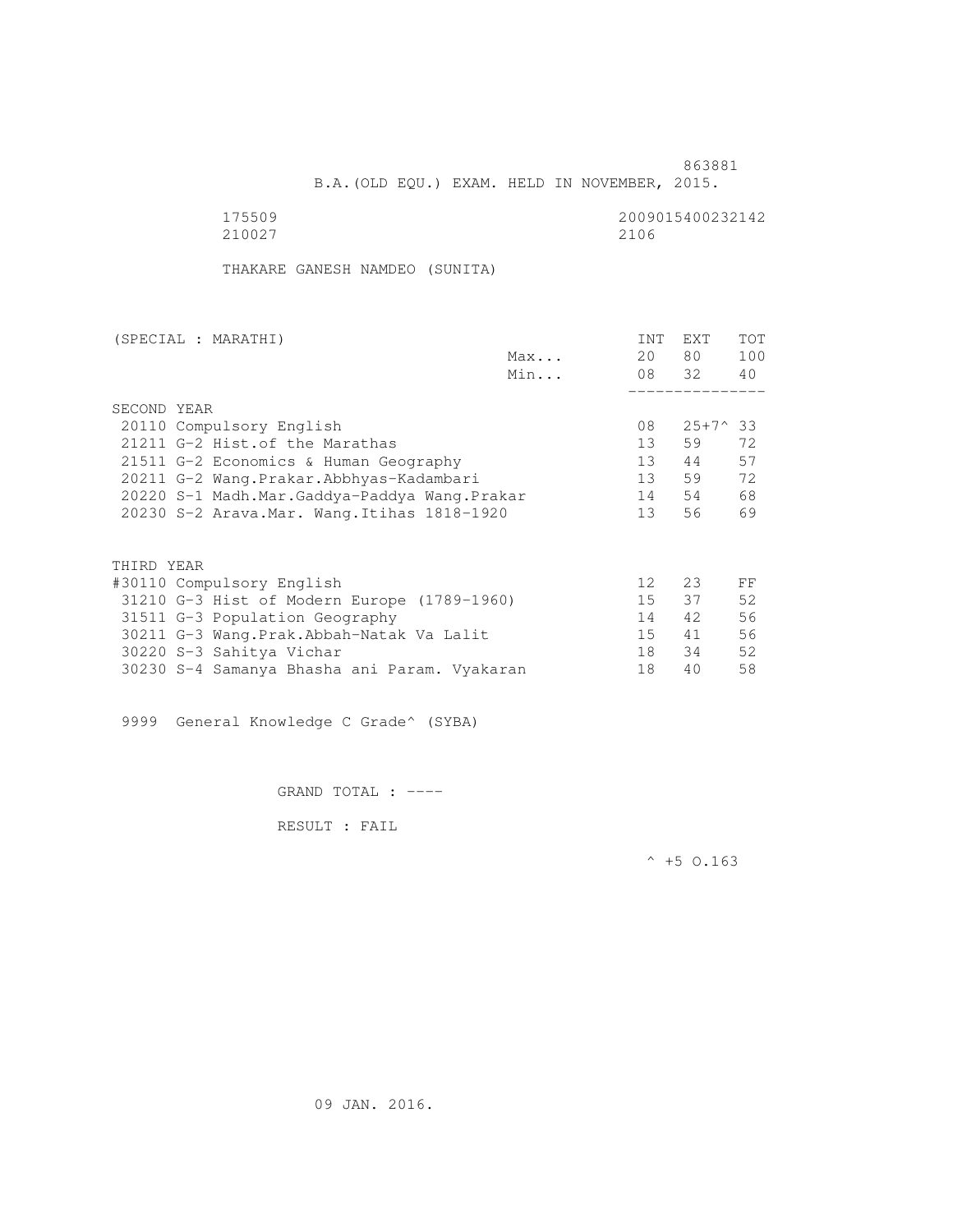B.A.(OLD EQU.) EXAM. HELD IN NOVEMBER, 2015.

| 175510 | 2009015400231862 |
|--------|------------------|
| 210027 | 2106             |

THAKARE KASHINATH RAMESH (ANUSAYABAI)

| (SPECIAL : HISTORY)                         |     | INT             | <b>EXT</b>       | TOT |
|---------------------------------------------|-----|-----------------|------------------|-----|
|                                             | Max | 20              | 80 —             | 100 |
|                                             | Min |                 | 08 32 40         |     |
|                                             |     |                 |                  |     |
| SECOND YEAR                                 |     |                 |                  |     |
| 20110 Compulsory English                    |     | 08              | $28+4^{\circ}36$ |     |
| 20511 G-2 Samanya Hindi                     |     | 12              | 52.              | 64  |
| 21511 G-2 Economics & Human Geography       |     | 13              | 41               | 54  |
| 21211 G-2 Hist. of the Marathas             |     |                 | 13 37            | 50  |
| 21221 S-1 History of USA (1776-1970)        |     |                 | 14 32            | 46  |
| 21230 S-2 Ancient India (Upto 1206)         |     | 14              | 44               | 58  |
|                                             |     |                 |                  |     |
| THIRD YEAR                                  |     |                 |                  |     |
| #30110 Compulsory English                   |     | 12 <sup>°</sup> | 32               | 44  |
| 30511 G-3 Samanya Hindi                     |     | 18              | 49               | 67  |
| 31511 G-3 Population Geography              |     | 15              | 44               | 59  |
| 31210 G-3 Hist of Modern Europe (1789-1960) |     | 15              | 40               | 55  |
| 31221 S-3 Hist of China & Japan (1840-1960) |     | 15              | 46               | 61  |
| 31230 S-4 Medieval India (1206-1707)        |     | 17              | 54               | 71  |
|                                             |     |                 |                  |     |

9999 General Knowledge C Grade (SYBA)

 $\mathcal{A}$  and  $\mathcal{A}$  are the set of  $\mathcal{A}$ GRAND TOTAL : 665+15=680/1200

RESULT : SECOND CLASS

 $^{\circ}$  0.163

09 JAN. 2016.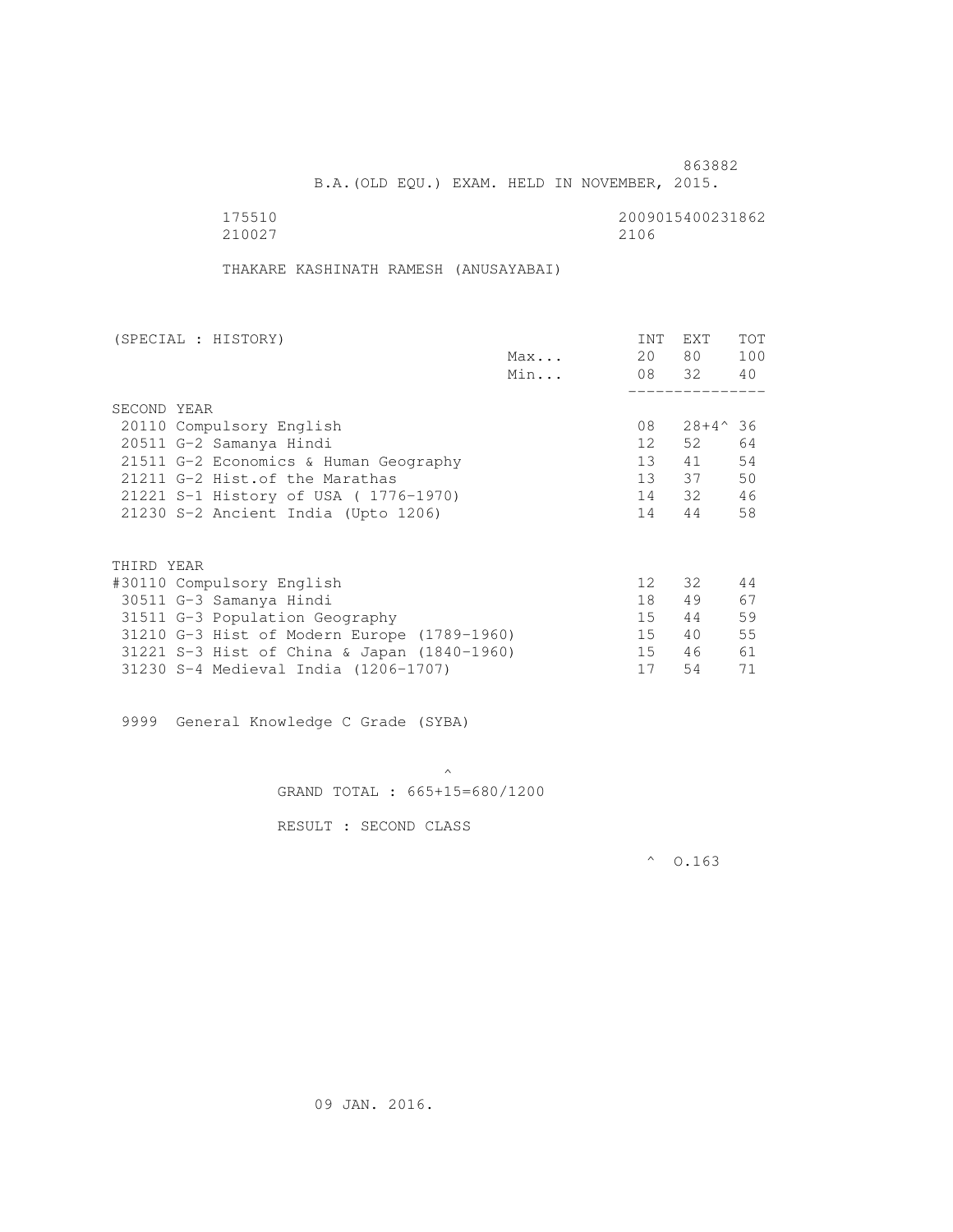B.A.(OLD EQU.) EXAM. HELD IN NOVEMBER, 2015.

 175468 2009015400247203 210068 2121

PATIL SHIDDHARTH BHIKAN (KHATABAI)

| (SPECIAL : GEOGRAPHY)                       |     | <b>INT</b>      | <b>EXT</b> | <b>TOT</b> |
|---------------------------------------------|-----|-----------------|------------|------------|
|                                             | Max | 20              | 80         | 100        |
|                                             | Min |                 | 08 32      | 40         |
|                                             |     |                 |            |            |
| SECOND YEAR                                 |     |                 |            |            |
| 20110 Compulsory English                    |     | 15 <sub>1</sub> | 33         | 48         |
| 20211 G-2 Wang. Prakar. Abbhyas-Kadambari   |     | 14              | 40         | 54         |
| 21211 G-2 Hist. of the Marathas             |     | 12 <sup>°</sup> | 44         | 56         |
| 21512 G-2 Geography of Maharashtra          |     | 11              | 45         | 56         |
| 21521 S-1 Agricultural Geography            |     | 11              | 40         | 51         |
| 21544 S-2 Practical Geography               |     | 14              | 60         | 74         |
|                                             |     |                 |            |            |
| THIRD YEAR                                  |     |                 |            |            |
| #30110 Compulsory English                   |     | 14              | 03         | FF         |
| 30211 G-3 Wang.Prak.Abbah-Natak Va Lalit    |     | 15              | 52         | 67         |
| 31210 G-3 Hist of Modern Europe (1789-1960) |     | 12              | 38         | 50         |
| 31511 G-3 Population Geography              |     | 14              | 32         | 46         |
| 31521 S-3 Geography of Disaster Management  |     | 14              | 48         | 62         |
| 31544 S-4 Practical Geography               |     | 18              | 60         | 78         |

9999 General Knowledge C Grade (SYBA)

GRAND TOTAL : ----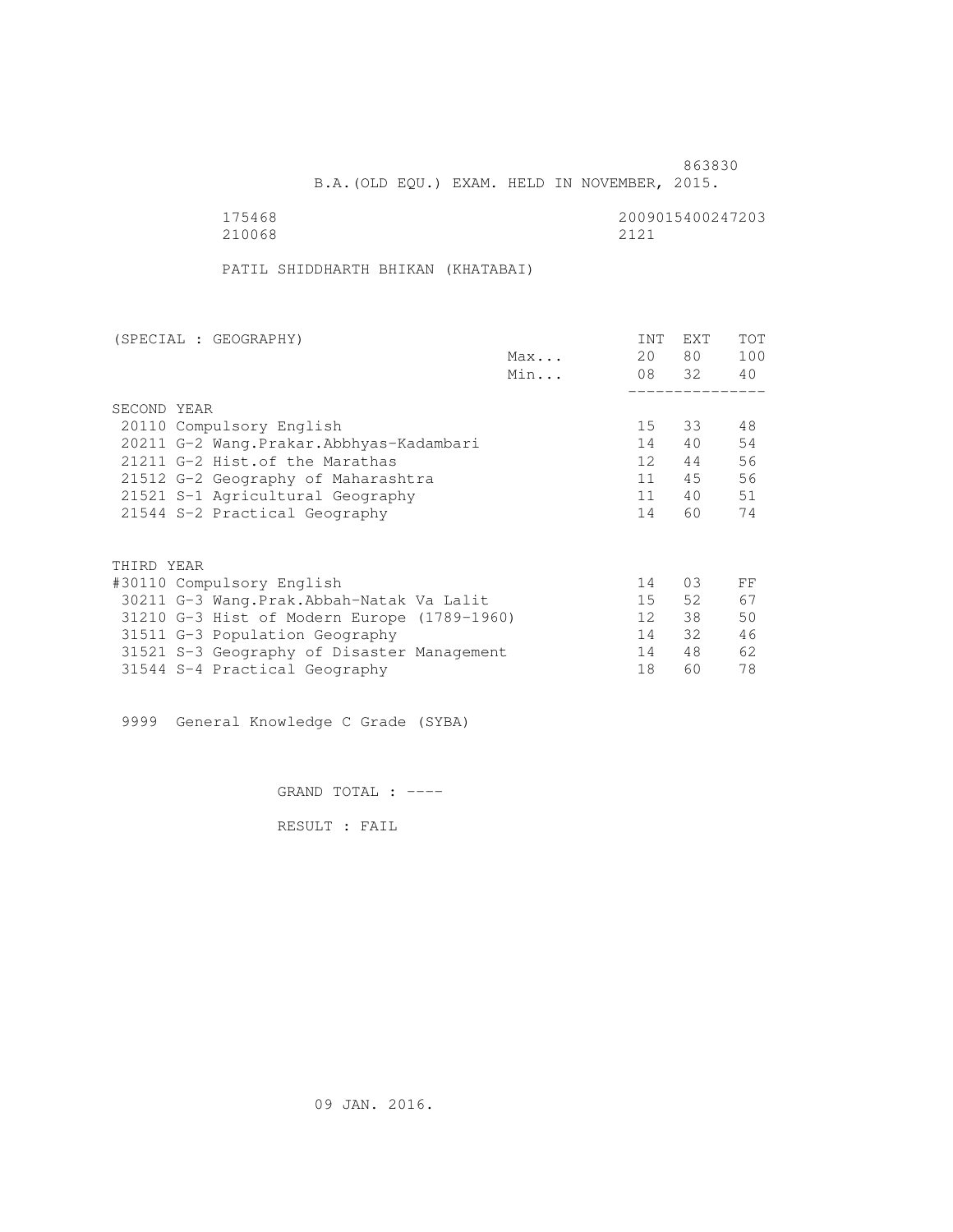B.A.(OLD EQU.) EXAM. HELD IN NOVEMBER, 2015.

175254<br>210075 210075 2124 210075 2124

PATIL DHIRAJ SUDHAKAR (PRATIBHA)

| (SPECIAL : MARATHI)                          |     | <b>INT</b>      | <b>EXT</b> | TOT |
|----------------------------------------------|-----|-----------------|------------|-----|
|                                              | Max | 20              | 80 —       | 100 |
|                                              | Min |                 | 08 32      | 40  |
|                                              |     |                 |            |     |
| SECOND YEAR                                  |     |                 |            |     |
| #20110 Compulsory English                    |     | 13 <sup>°</sup> | 2.2        | FF  |
| 21111 G-2 Indian Political Thought           |     | 14              | 42         | 56  |
| 21211 G-2 Hist. of the Marathas              |     | 16              | 43         | 59  |
| 20211 G-2 Wang.Prakar.Abbhyas-Kadambari      |     | 14              | 36         | 50  |
| 20220 S-1 Madh.Mar.Gaddya-Paddya Wang.Prakar |     | 14              | 39         | 53  |
| 20230 S-2 Arava. Mar. Wang. Itihas 1818-1920 |     | 15              | 33         | 48  |
|                                              |     |                 |            |     |
| THIRD YEAR                                   |     |                 |            |     |
| 30110 Compulsory English                     |     | 13 <sup>°</sup> | 33         | 46  |
| 31111 G-3 Western Political Thought          |     | 16              | 39         | 55  |
| 31210 G-3 Hist of Modern Europe (1789-1960)  |     | 16              | 38         | 54  |
| 30211 G-3 Wang.Prak.Abbah-Natak Va Lalit     |     | 16              | 33         | 49  |
| 30220 S-3 Sahitya Vichar                     |     | 16              | 36         | 52  |
| 30230 S-4 Samanya Bhasha ani Param. Vyakaran |     | 17              | 35         | 52  |
|                                              |     |                 |            |     |

9999 General Knowledge C Grade (SYBA)

GRAND TOTAL : ----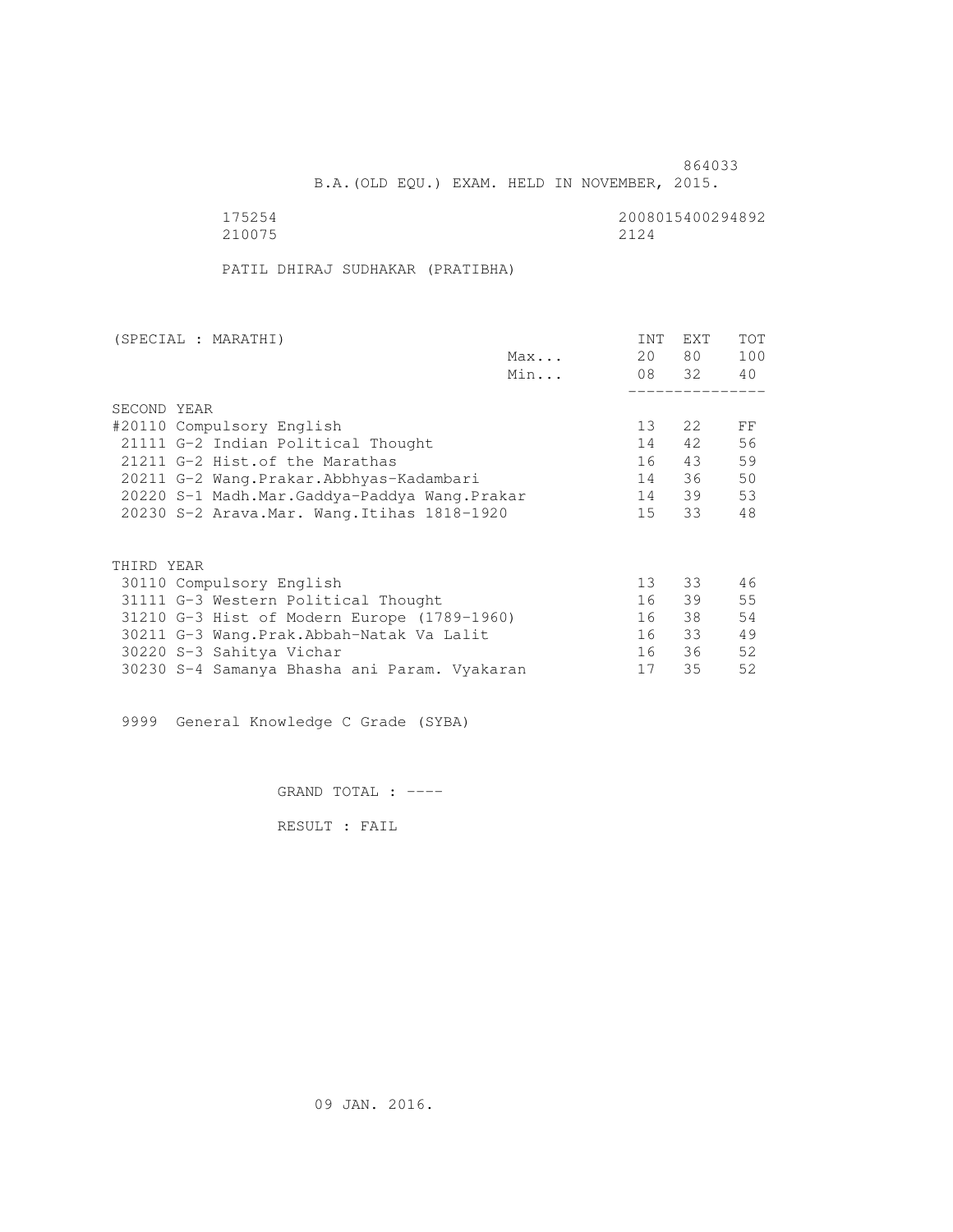863831 B.A.(OLD EQU.) EXAM. HELD IN NOVEMBER, 2015.

| 175253 | 2008015400075505 |
|--------|------------------|
| 210076 | 2105             |

SHEKHA FIROZ BABODEEN (RUBINA)

| (SPECIAL : GEOGRAPHY)                      |     | INT | <b>EXT</b> | TOT |
|--------------------------------------------|-----|-----|------------|-----|
|                                            | Max | 20  | 80 —       | 100 |
|                                            | Min |     | 08 32      | 40  |
|                                            |     |     |            |     |
| SECOND YEAR                                |     |     |            |     |
| #20110 Compulsory English                  |     | 17  | 2.2        | FF  |
| 20211 G-2 Wang.Prakar.Abbhyas-Kadambari    |     | 16  | 51         | 67  |
| 20511 G-2 Samanya Hindi                    |     | 17  | 38         | 55  |
| 21512 G-2 Geography of Maharashtra         |     | 18  | 37         | 55  |
| 21522 S-1 Geography of Tourism             |     | 17  | 47         | 64  |
| 21544 S-2 Practical Geography              |     | 18  | 70         | 88  |
|                                            |     |     |            |     |
| THIRD YEAR                                 |     |     |            |     |
| #30110 Compulsory English                  |     | 18  | 18         | FF  |
| 30211 G-3 Wang. Prak. Abbah-Natak Va Lalit |     | 18  | 36         | 54  |
| 30511 G-3 Samanya Hindi                    |     | 18  | 32         | 50  |
| 31511 G-3 Population Geography             |     | 18  | 37         | 55  |
| 31521 S-3 Geography of Disaster Management |     | 18  | 46         | 64  |
| 31544 S-4 Practical Geography              |     | 15  | 70         | 85  |
|                                            |     |     |            |     |

9999 General Knowledge C Grade (SYBA)

GRAND TOTAL : ----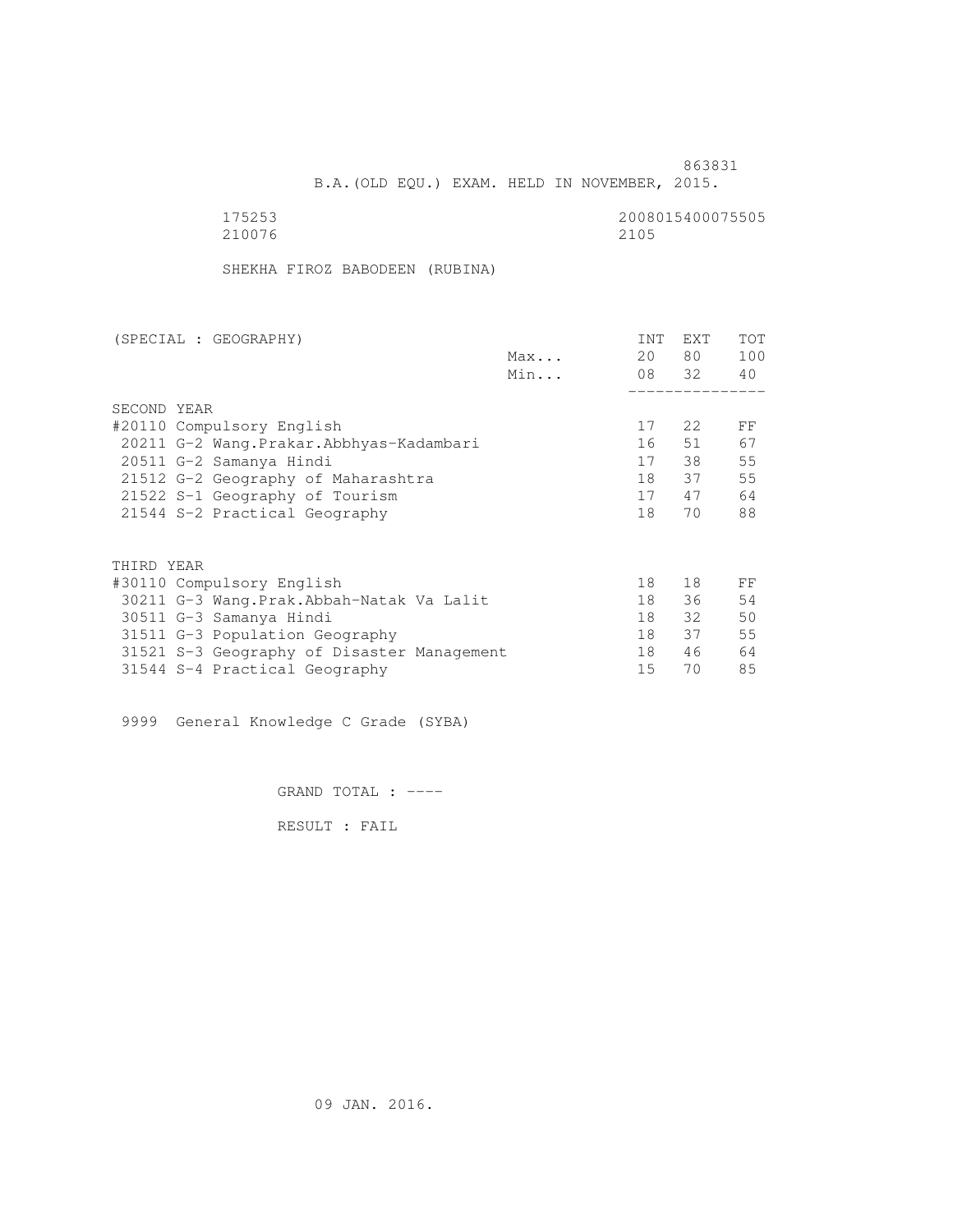864034 B.A.(OLD EQU.) EXAM. HELD IN NOVEMBER, 2015.

| 175255 | 71163256F |
|--------|-----------|
| 220028 | 2207      |

KOKANI PRAVIN DHEDU

| (SPECIAL : MARATHI)                          |     | <b>INT</b>      | EXT   | <b>TOT</b> |
|----------------------------------------------|-----|-----------------|-------|------------|
|                                              | Max | 20              | 80 —  | 100        |
|                                              | Min |                 | 08 32 | 40         |
|                                              |     |                 |       |            |
| SECOND YEAR                                  |     |                 |       |            |
| #20110 Compulsory English                    |     | 12 <sup>°</sup> | 05    | FF         |
| 21111 G-2 Indian Political Thought           |     | 12              | 50    | 62         |
| 21211 G-2 Hist. of the Marathas              |     | 13 <sup>7</sup> | 37    | 50         |
| 20211 G-2 Wang.Prakar.Abbhyas-Kadambari      |     | 15              | 51    | 66         |
| 20220 S-1 Madh.Mar.Gaddya-Paddya Wang.Prakar |     | 15              | 39    | 54         |
| 20230 S-2 Arava. Mar. Wang. Itihas 1818-1920 |     | 14              | 48    | 62         |
|                                              |     |                 |       |            |
| THIRD YEAR                                   |     |                 |       |            |
| 30110 Compulsory English                     |     | 16              | 34    | 50         |
| 31111 G-3 Western Political Thought          |     | 17              | 32    | 49         |
| 31210 G-3 Hist of Modern Europe (1789-1960)  |     | 16              | 46    | 62         |
| 30211 G-3 Wang. Prak. Abbah-Natak Va Lalit   |     | 15              | 52    | 67         |
| 30220 S-3 Sahitya Vichar                     |     | 16              | 43    | 59         |
| 30230 S-4 Samanya Bhasha ani Param. Vyakaran |     | 16              | 39    | 55         |

9999 General Knowledge C Grade (SYBA)

GRAND TOTAL : ----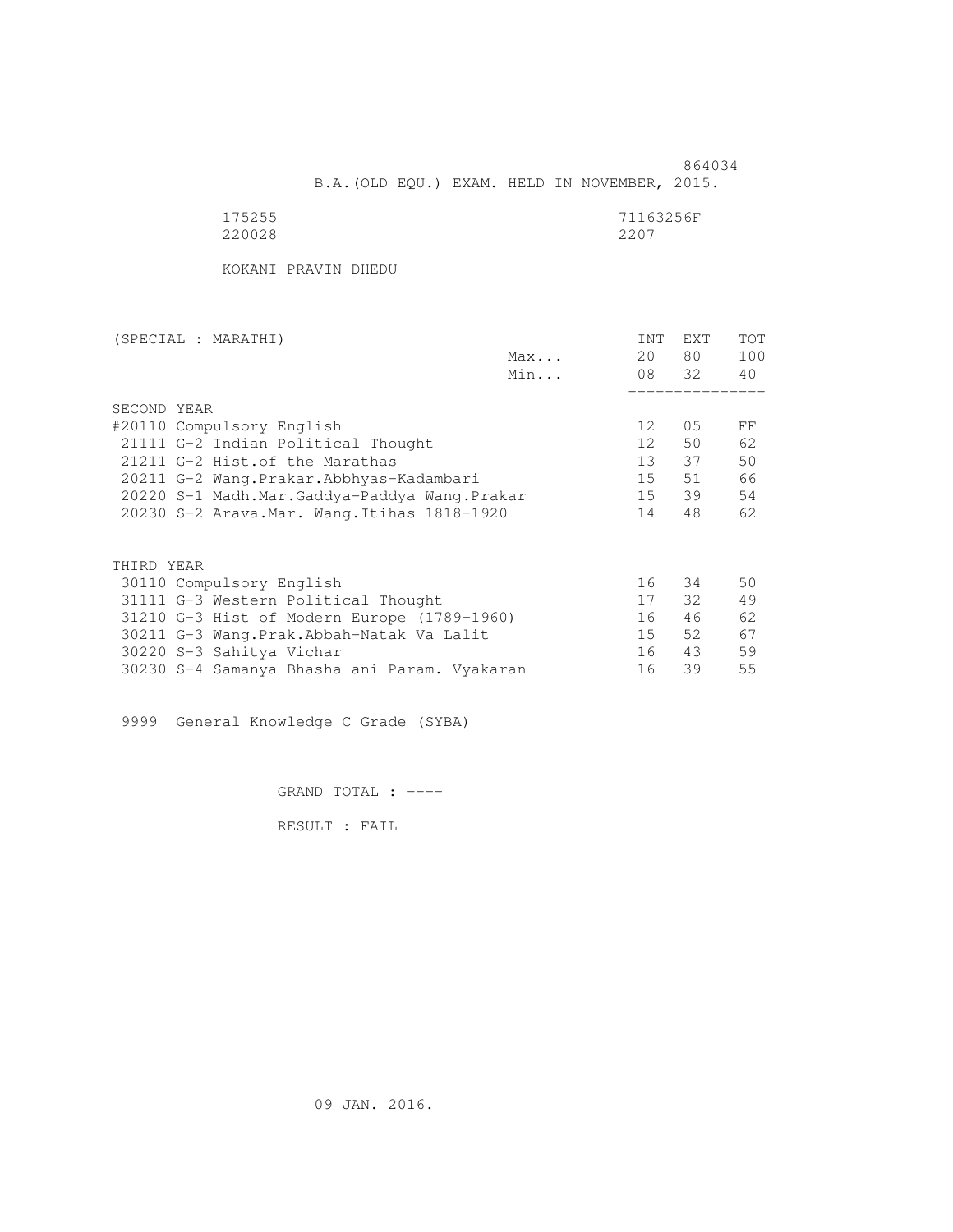B.A.(OLD EQU.) EXAM. HELD IN NOVEMBER, 2015.

 175256 2008015400217957 220028 2207

KOKANI UMESH CHANDRA (MELUBAI)

| (SPECIAL : MARATHI)                          |     | <b>INT</b>      | <b>EXT</b> | TOT |
|----------------------------------------------|-----|-----------------|------------|-----|
|                                              | Max | 20              | 80 —       | 100 |
|                                              | Min |                 | 08 32      | 40  |
|                                              |     |                 |            |     |
| SECOND YEAR                                  |     |                 |            |     |
| #20110 Compulsory English                    |     | 14              | 03         | FF  |
| 21111 G-2 Indian Political Thought           |     | 15              | 39         | 54  |
| 21211 G-2 Hist. of the Marathas              |     | 16              | 42         | 58  |
| 20211 G-2 Wang.Prakar.Abbhyas-Kadambari      |     | 16              | 46         | 62  |
| 20220 S-1 Madh.Mar.Gaddya-Paddya Wang.Prakar |     | 14              | 49         | 63  |
| 20230 S-2 Arava. Mar. Wang. Itihas 1818-1920 |     | 14              | 48         | 62  |
|                                              |     |                 |            |     |
| THIRD YEAR                                   |     |                 |            |     |
| 30110 Compulsory English                     |     | 15              | 32         | 47  |
| 31111 G-3 Western Political Thought          |     | 16              | 32         | 48  |
|                                              |     |                 |            |     |
| 31210 G-3 Hist of Modern Europe (1789-1960)  |     | 13 <sup>7</sup> | 37         | 50  |
| 30211 G-3 Wang.Prak.Abbah-Natak Va Lalit     |     | 15              | 54         | 69  |
| 30220 S-3 Sahitya Vichar                     |     | 14              | 33         | 47  |
| 30230 S-4 Samanya Bhasha ani Param. Vyakaran |     | 15              | 41         | 56  |

9999 General Knowledge C Grade (SYBA)

GRAND TOTAL : ----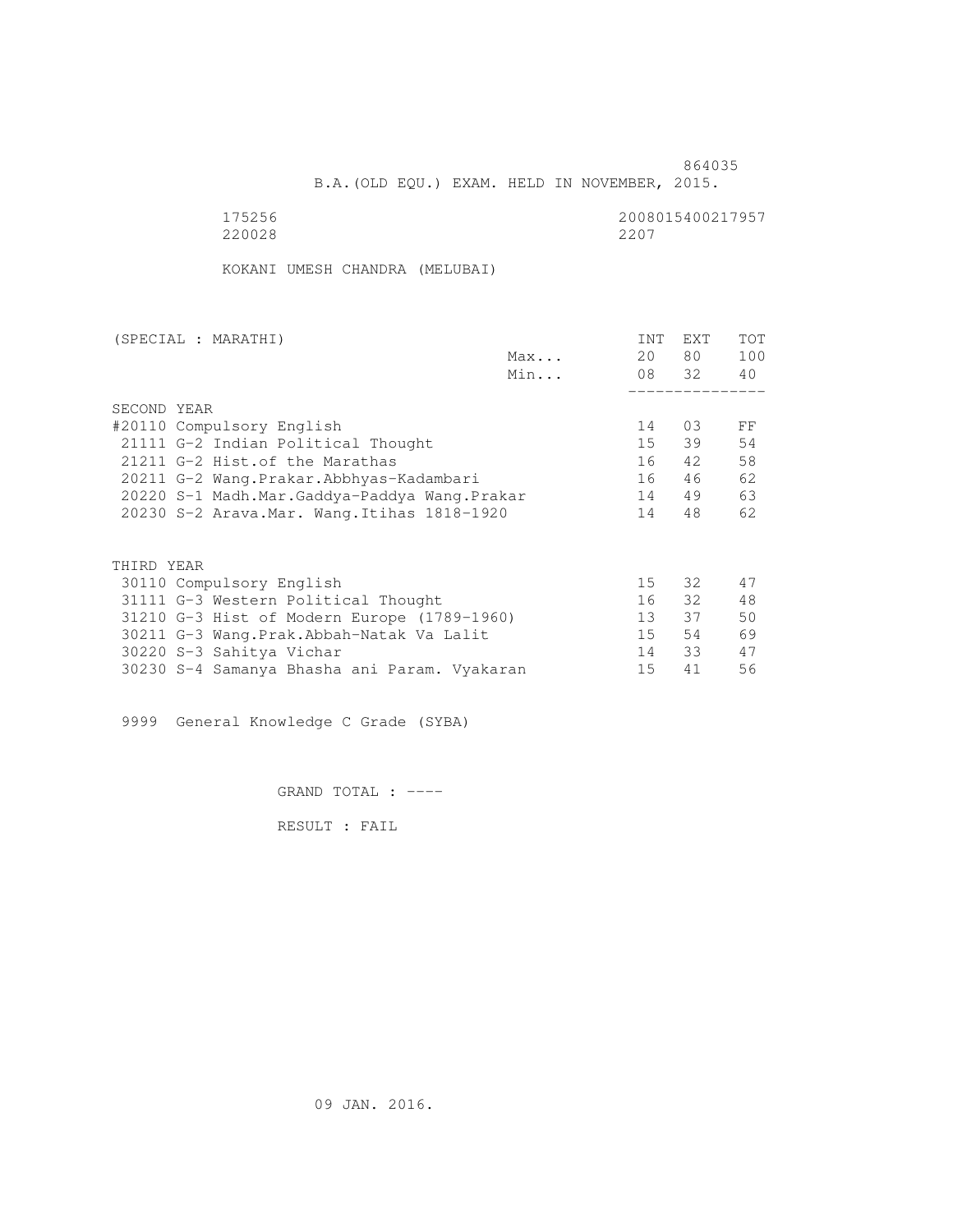B.A.(OLD EQU.) EXAM. HELD IN NOVEMBER, 2015.

 175257 2009015400387797 220028 2207

MARATHE BHARATI HIRAMAN (INDUBAI)

| (SPECIAL : MARATHI)                          |     | <b>INT</b> | EXT   | <b>TOT</b> |
|----------------------------------------------|-----|------------|-------|------------|
|                                              | Max | 20         | 80 —  | 100        |
|                                              | Min |            | 08 32 | 40         |
|                                              |     |            |       |            |
| SECOND YEAR                                  |     |            |       |            |
| #20110 Compulsory English                    |     | 17         | 06    | FF         |
| 21211 G-2 Hist. of the Marathas              |     | 17         | 45    | 62         |
| 22011 G-2 India's Internal Security          |     | 17         | 60    | 77         |
| 20211 G-2 Wang.Prakar.Abbhyas-Kadambari      |     | 17         | 51    | 68         |
| 20220 S-1 Madh.Mar.Gaddya-Paddya Wang.Prakar |     | 16         | 56    | 72         |
| 20230 S-2 Arava. Mar. Wang. Itihas 1818-1920 |     | 17         | 44    | 61         |
|                                              |     |            |       |            |
| THIRD YEAR                                   |     |            |       |            |
| 30110 Compulsory English                     |     | 14         | 34    | 48         |
| 31210 G-3 Hist of Modern Europe (1789-1960)  |     | 16         | 45    | 61         |
| 32011 G-3 Disaster Management                |     | 17         | 54    | 71         |
| 30211 G-3 Wang.Prak.Abbah-Natak Va Lalit     |     | 17         | 47    | 64         |
| 30220 S-3 Sahitya Vichar                     |     | 16         | 39    | 55         |
| 30230 S-4 Samanya Bhasha ani Param. Vyakaran |     | 18         | 34    | 52         |

9999 General Knowledge C Grade^ (SYBA)

GRAND TOTAL : ----

RESULT : FAIL

 $^{\wedge}$  +12 O.163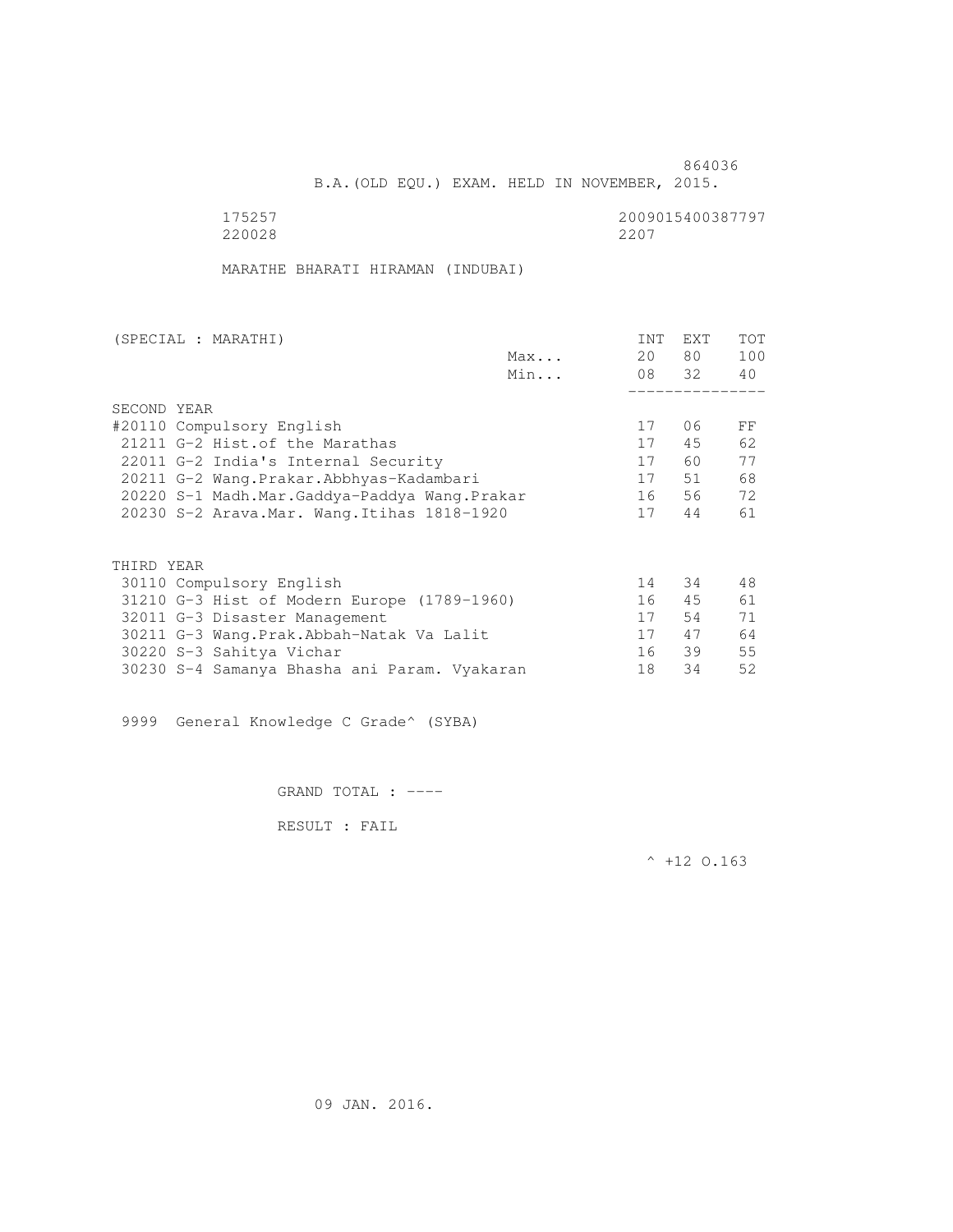B.A.(OLD EQU.) EXAM. HELD IN NOVEMBER, 2015.

 175258 2007015400127501 220028 2207

SHINDE MANOJ PANDIT (RADABAI)

| (SPECIAL : MARATHI)                          |     | <b>INT</b>      | <b>EXT</b> | TOT |
|----------------------------------------------|-----|-----------------|------------|-----|
|                                              | Max | 20              | 80         | 100 |
|                                              | Min |                 | 08 32      | 40  |
|                                              |     |                 |            |     |
| SECOND YEAR                                  |     |                 |            |     |
| #20110 Compulsory English                    |     | 10              | 03         | FF  |
| 21711 G-2 Advanced Social Psychology         |     | 15              | 35         | 50  |
| 21511 G-2 Economics & Human Geography        |     | 11              | 47         | 58  |
| 20211 G-2 Wang.Prakar.Abbhyas-Kadambari      |     | 12              | 44         | 56  |
| 20220 S-1 Madh.Mar.Gaddya-Paddya Wang.Prakar |     | 13              | 36         | 49  |
| 20230 S-2 Arava. Mar. Wang. Itihas 1818-1920 |     | 09              | 32         | 41  |
| THIRD YEAR                                   |     |                 |            |     |
|                                              |     | 13 <sup>°</sup> | 34         | 47  |
| 30110 Compulsory English                     |     |                 |            |     |
| 31711 G-3 App. Psy. & Modern Life            |     | 14              | 43         | 57  |
| 31511 G-3 Population Geography               |     | 16              | 39         | 55  |
| 30211 G-3 Wang.Prak.Abbah-Natak Va Lalit     |     | 13              | 45         | 58  |
| 30220 S-3 Sahitya Vichar                     |     | 12 <sup>°</sup> | 35         | 47  |
| 30230 S-4 Samanya Bhasha ani Param. Vyakaran |     | 12              | 45         | 57  |

9999 General Knowledge B Grade (SYBA)

GRAND TOTAL : ----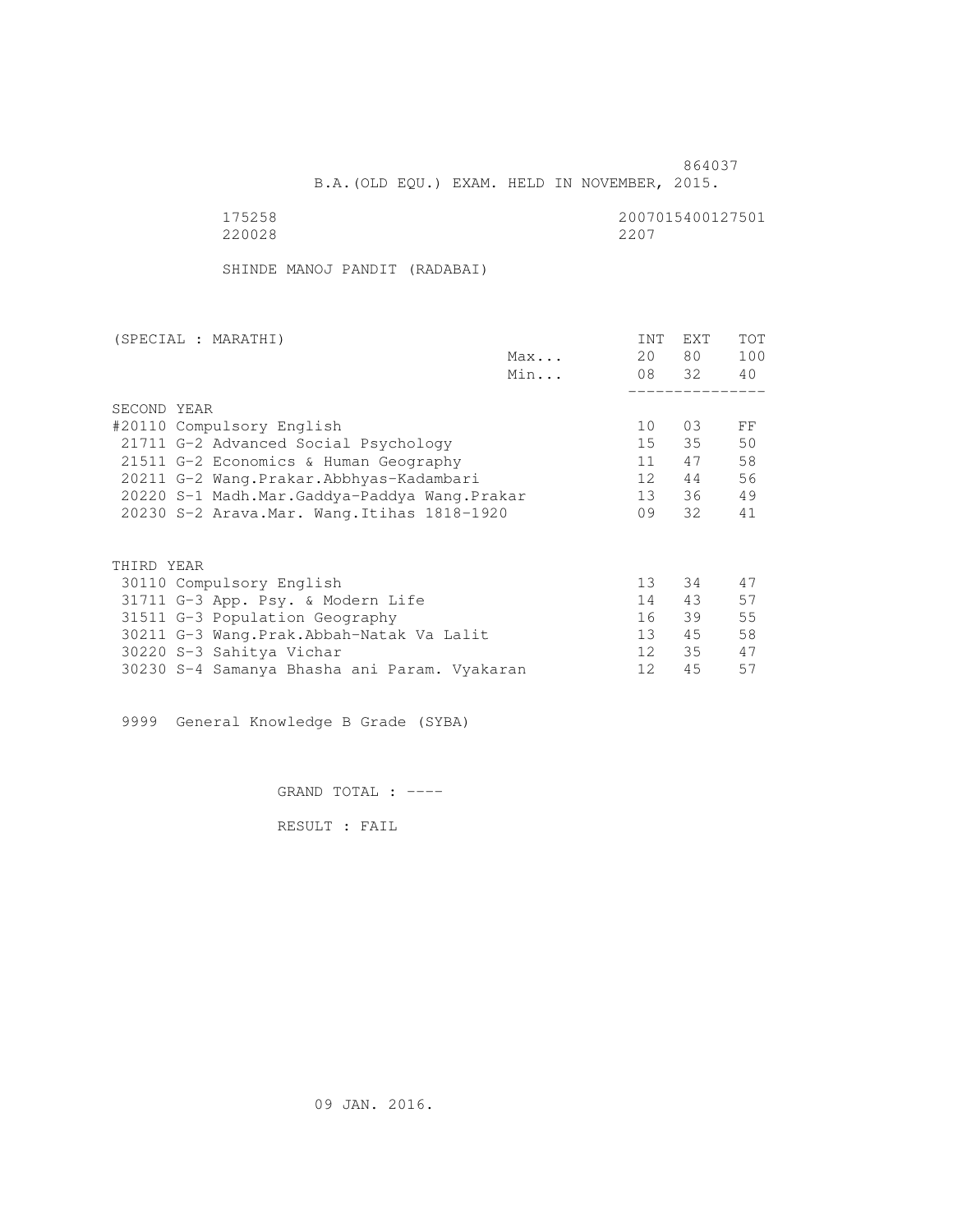B.A.(OLD EQU.) EXAM. HELD IN NOVEMBER, 2015.

 175259 2007015400181927 220028 2207

VALVI VIRSING JAYANT (SUPADIBAI)

| (SPECIAL : MARATHI)                          |     | INT | EXT   | <b>TOT</b> |
|----------------------------------------------|-----|-----|-------|------------|
|                                              | Max | 20  | 80 —  | 100        |
|                                              | Min |     | 08 32 | 40         |
|                                              |     |     |       |            |
| SECOND YEAR                                  |     |     |       |            |
| #20110 Compulsory English                    |     | 11  | 05    | FF         |
| 21511 G-2 Economics & Human Geography        |     | 14  | 38    | 52         |
| 21010 G-2 Indian Economy Since 1980          |     | 18  | 42    | 60         |
| 20211 G-2 Wang. Prakar. Abbhyas-Kadambari    |     | 18  | 47    | 65         |
| 20220 S-1 Madh.Mar.Gaddya-Paddya Wang.Prakar |     | 17  | 37    | 54         |
| 20230 S-2 Arava. Mar. Wang. Itihas 1818-1920 |     | 18  | 32    | 50         |
| THIRD YEAR                                   |     |     |       |            |
| #30110 Compulsory English                    |     | 15  | 06    | FF         |
|                                              |     | 15  | 41    | 56         |
| 31511 G-3 Population Geography               |     |     |       |            |
| 31010 G-3 Ind. Eco. Since 1980 Part-II       |     | 18  | 32    | 50         |
| 30211 G-3 Wang.Prak.Abbah-Natak Va Lalit     |     | 18  | 46    | 64         |
| 30220 S-3 Sahitya Vichar                     |     | 18  | 38    | 56         |
| 30230 S-4 Samanya Bhasha ani Param. Vyakaran |     | 18  | 32    | 50         |
|                                              |     |     |       |            |

9999 General Knowledge C Grade (SYBA)

GRAND TOTAL : ----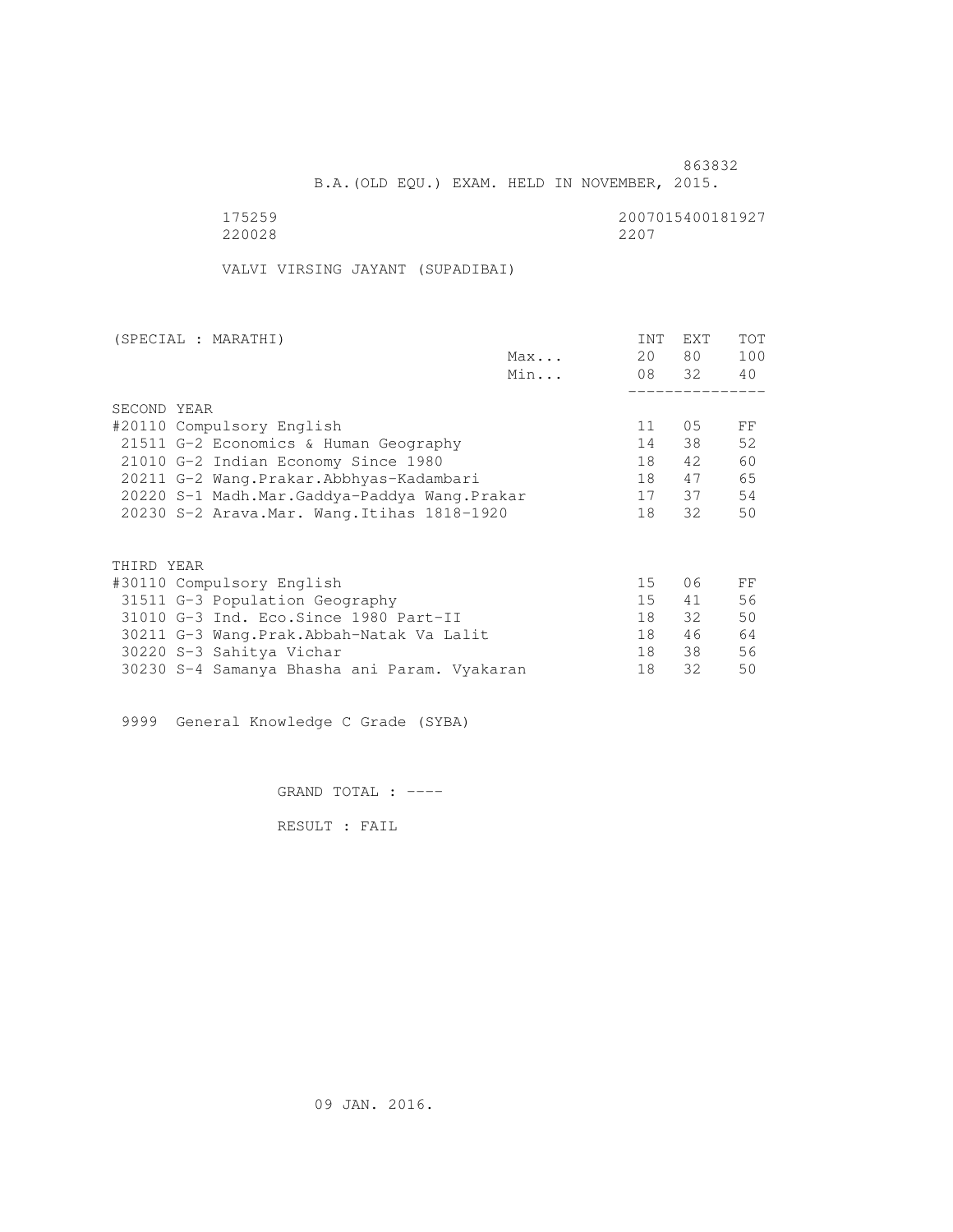864038 B.A.(OLD EQU.) EXAM. HELD IN NOVEMBER, 2015.

| 175260 | 71163258H |
|--------|-----------|
| 220028 | 2207      |

KOKANI SUNIL MAHARU

| 20<br>Max<br>Min<br>SECOND YEAR<br>15<br>#20110 Compulsory English<br>20211 G-2 Wang.Prakar.Abbhyas-Kadambari<br>11 <sup>1</sup><br>17<br>21511 G-2 Economics & Human Geography<br>18<br>21211 G-2 Hist. of the Marathas<br>16<br>21222 S-1 Modern India (1757-1857)<br>21230 S-2 Ancient India (Upto 1206)<br>14 | <b>EXT</b><br><b>INT</b> | TOT |
|-------------------------------------------------------------------------------------------------------------------------------------------------------------------------------------------------------------------------------------------------------------------------------------------------------------------|--------------------------|-----|
|                                                                                                                                                                                                                                                                                                                   | 80 —                     | 100 |
|                                                                                                                                                                                                                                                                                                                   | 08 32                    | 40  |
|                                                                                                                                                                                                                                                                                                                   |                          |     |
|                                                                                                                                                                                                                                                                                                                   |                          |     |
|                                                                                                                                                                                                                                                                                                                   | 11                       | FF  |
|                                                                                                                                                                                                                                                                                                                   | 41                       | 52  |
|                                                                                                                                                                                                                                                                                                                   | 32                       | 49  |
|                                                                                                                                                                                                                                                                                                                   | 32                       | 50  |
|                                                                                                                                                                                                                                                                                                                   | 32                       | 48  |
|                                                                                                                                                                                                                                                                                                                   | 32                       | 46  |
|                                                                                                                                                                                                                                                                                                                   |                          |     |
| THIRD YEAR                                                                                                                                                                                                                                                                                                        |                          |     |
| 14<br>30110 Compulsory English                                                                                                                                                                                                                                                                                    | 32                       | 46  |
| 16<br>30211 G-3 Wang.Prak.Abbah-Natak Va Lalit                                                                                                                                                                                                                                                                    | 46                       | 62  |
| 16<br>31511 G-3 Population Geography                                                                                                                                                                                                                                                                              | 32                       | 48  |
| 31210 G-3 Hist of Modern Europe (1789-1960)<br>11                                                                                                                                                                                                                                                                 | 32                       | 43  |
| 15<br>31222 S-3 Exp. & fall of the Maratha Power                                                                                                                                                                                                                                                                  | 32                       | 47  |
| 31230 S-4 Medieval India (1206-1707)<br>18                                                                                                                                                                                                                                                                        | 32                       | 50  |

9999 General Knowledge C Grade (SYBA)

GRAND TOTAL : ----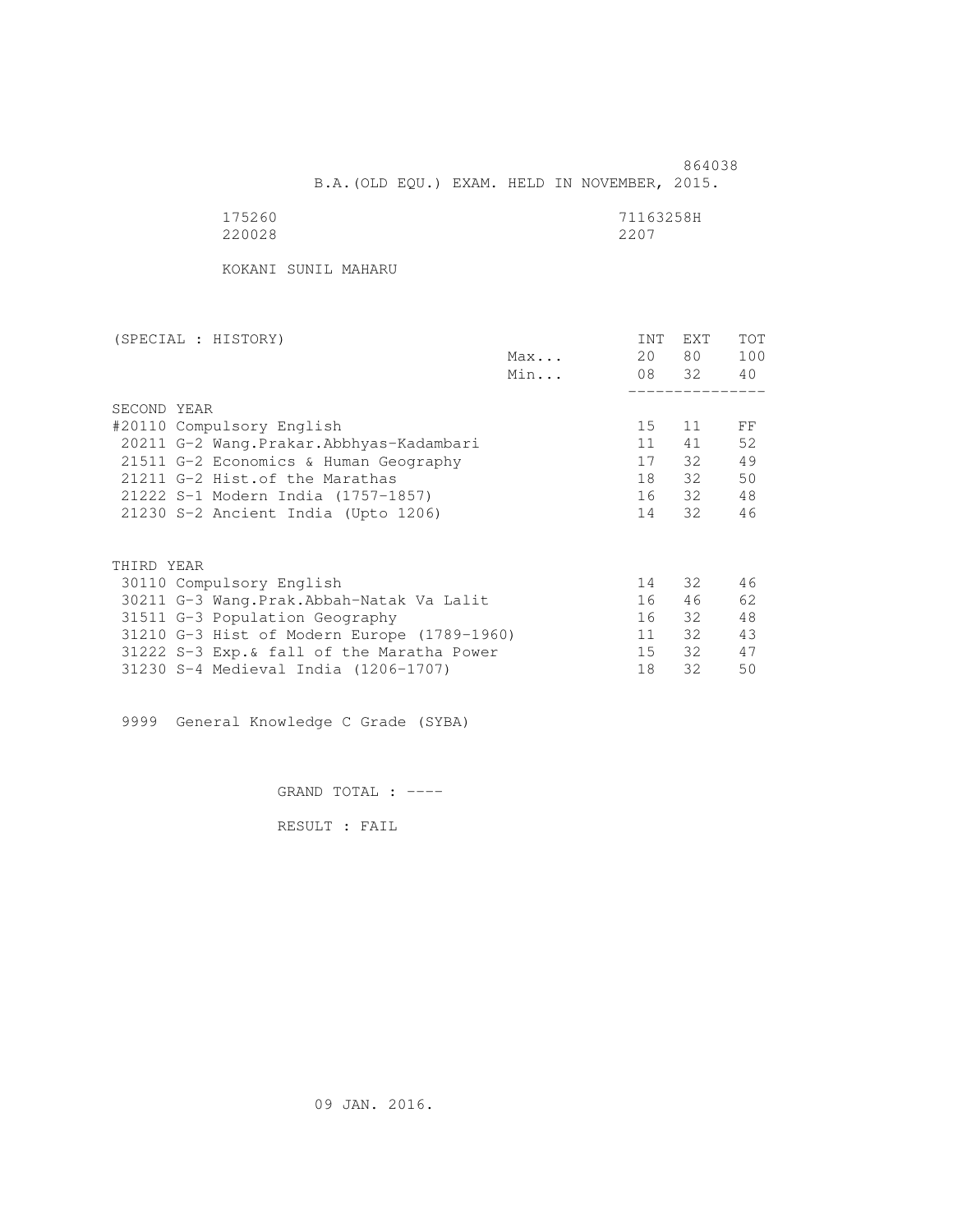B.A.(OLD EQU.) EXAM. HELD IN NOVEMBER, 2015.

| $\sim$ |  |
|--------|--|
| 220028 |  |

2009015400388754<br>2207

KOKANI SUNIL UPAS

| (SPECIAL : HISTORY)                         | <b>INT</b>      | <b>EXT</b> | TOT |
|---------------------------------------------|-----------------|------------|-----|
| Max                                         | 20              | 80 —       | 100 |
| Min                                         |                 | 08 32      | 40  |
|                                             |                 |            |     |
| SECOND YEAR                                 |                 |            |     |
| #20110 Compulsory English                   | 14              | 11         | FF  |
| 20211 G-2 Wang. Prakar. Abbhyas-Kadambari   | 16              | 34         | 50  |
| 21511 G-2 Economics & Human Geography       | 17              | 49         | 66  |
| 21211 G-2 Hist.of the Marathas              | 16              | 41         | 57  |
| 21222 S-1 Modern India (1757-1857)          | 15              | 51         | 66  |
| 21230 S-2 Ancient India (Upto 1206)         | 14              | 46         | 60  |
|                                             |                 |            |     |
| THIRD YEAR                                  |                 |            |     |
| 30110 Compulsory English                    | 13 <sup>°</sup> | 33         | 46  |
| 30211 G-3 Wang.Prak.Abbah-Natak Va Lalit    | 12 <sup>°</sup> | 41         | 53  |
| 31511 G-3 Population Geography              | 16              | 32         | 48  |
| 31210 G-3 Hist of Modern Europe (1789-1960) | 15              | 45         | 60  |
| 31230 S-4 Medieval India (1206-1707)        | 15 <sub>1</sub> | 45         | 60  |
| 31222 S-3 Exp. & fall of the Maratha Power  | 15              | 37         | 52  |

9999 General Knowledge C Grade (SYBA)

GRAND TOTAL : ----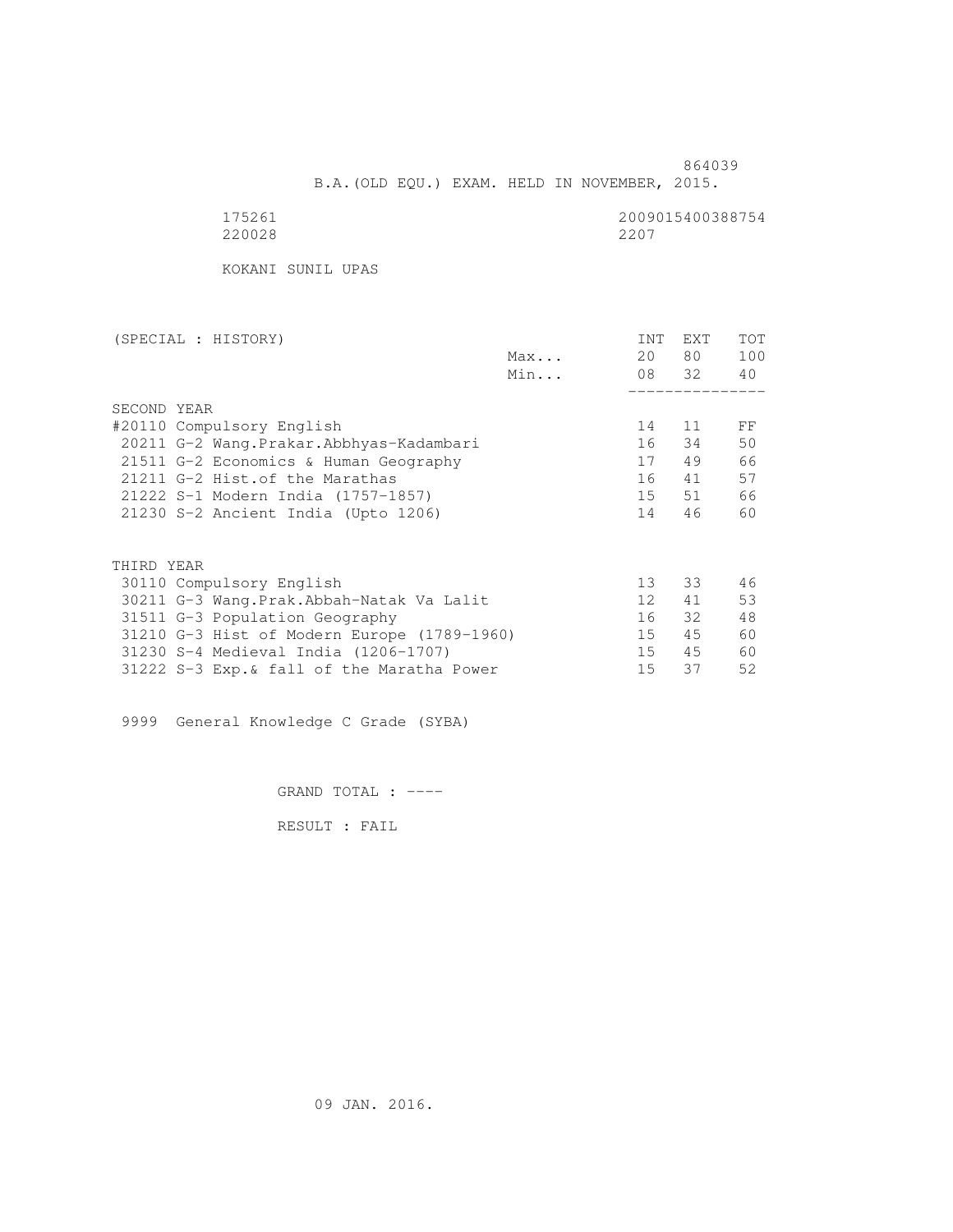B.A.(OLD EQU.) EXAM. HELD IN NOVEMBER, 2015.

 175469 2009015400387542 220028 2207

SAMUDRE NILESH KISAN (GOKULBAI)

| (SPECIAL : PSYCHOLOGY)              |                                             |     | PR.               | <b>INT</b>      | <b>EXT</b> | TOT |
|-------------------------------------|---------------------------------------------|-----|-------------------|-----------------|------------|-----|
|                                     |                                             | Max | 20                | 20              | 80         | 100 |
|                                     |                                             | Min | 08                |                 | 08 32      | 40  |
|                                     |                                             |     |                   |                 |            |     |
| SECOND YEAR                         |                                             |     |                   |                 |            |     |
| 20110 Compulsory English            |                                             |     | $- -$             | 17              | 32         | 49  |
| 21211 G-2 Hist. of the Marathas     |                                             |     | $- -$             | 15              | 52         | 67  |
| 22011 G-2 India's Internal Security |                                             |     | $\qquad \qquad -$ | 14              | 40         | 54  |
|                                     | 21711 G-2 Advanced Social Psychology        |     | $\qquad \qquad -$ | 15              | 34         | 49  |
| 21720 S-1 Psychopathology           |                                             |     | 10                | 14              | 40         | 64  |
| 21731 S-2 Counselling Psychology@   |                                             |     | 10                | 14              | 32         | 56  |
|                                     |                                             |     |                   |                 |            |     |
|                                     |                                             |     |                   |                 |            |     |
| THIRD YEAR                          |                                             |     |                   |                 |            |     |
| #30110 Compulsory English           |                                             |     |                   | 13              | 20         | FF  |
|                                     | 31210 G-3 Hist of Modern Europe (1789-1960) |     |                   | 13              | 54         | 67  |
| 32011 G-3 Disaster Management       |                                             |     | $- -$             | 14              | 54         | 68  |
| 31711 G-3 App. Psy. & Modern Life   |                                             |     | $\qquad \qquad -$ | 13 <sup>7</sup> | 36         | 49  |
| 31721 S-3 Exp. Research Methodology |                                             |     | $- -$             | 14              | 32         | 46  |
|                                     | 31730 S-4 Exp. Psychology (Practical)       |     |                   | 15              | 49         | 64  |
|                                     |                                             |     |                   |                 |            |     |

9999 General Knowledge B Grade (SYBA)

 $( @ - EXT: 24/60 )$ 

GRAND TOTAL : ----

RESULT : FAIL

 $^{\wedge}$  +10 0.163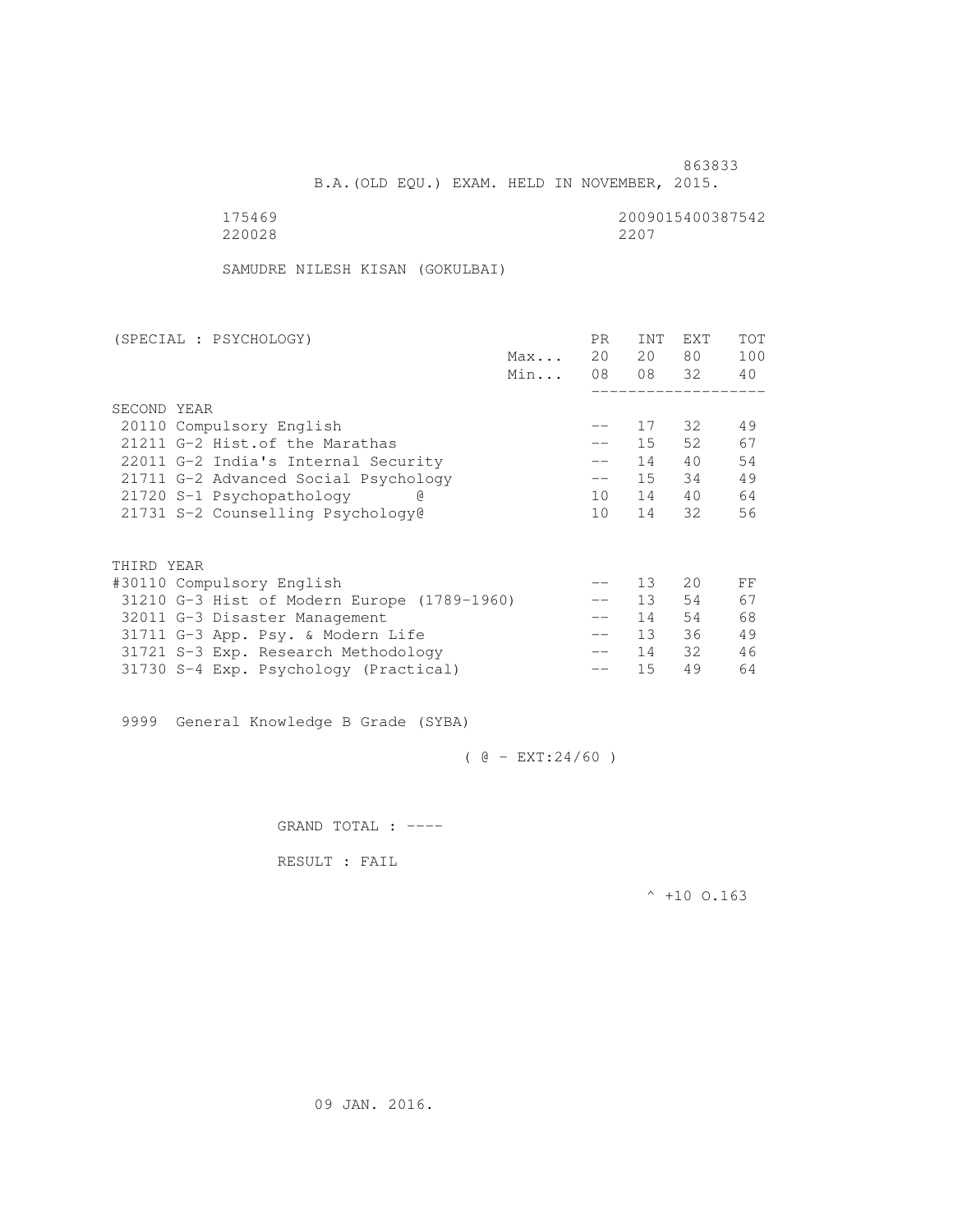B.A.(OLD EQU.) EXAM. HELD IN NOVEMBER, 2015.

175470<br>220028 220028 2200 220028 2207

AHIRE SUNITA RAMESH (AASHA)

|                                           | (SPECIAL : ENGLISH)                            |     | <b>INT</b>      | <b>EXT</b> | TOT |
|-------------------------------------------|------------------------------------------------|-----|-----------------|------------|-----|
|                                           |                                                | Max | 20              | 80 —       | 100 |
|                                           |                                                | Min |                 | 08 32      | 40  |
|                                           |                                                |     |                 |            |     |
|                                           | SECOND YEAR                                    |     |                 |            |     |
|                                           | 20110 Compulsory English                       |     | 18              | 44         | 62  |
|                                           | 20211 G-2 Wang. Prakar. Abbhyas-Kadambari      |     | 16              | 63         | 79  |
|                                           | 21211 G-2 Hist. of the Marathas                |     | 19              | 64         | 83  |
| 22410 G-2 Int.to the Study of Eng. Lit.   |                                                | 18  | 38              | 56         |     |
| 22420 S-1 16th and 17th Century Eng. Lit. |                                                | 18  | 36              | 54         |     |
|                                           | 22430 S-2 18th and 19th Century Eng. Lit.      |     | 18              | 38         | 56  |
|                                           |                                                |     |                 |            |     |
|                                           |                                                |     |                 |            |     |
|                                           | THIRD YEAR                                     |     |                 |            |     |
|                                           | 30110 Compulsory English                       |     | 10 <sup>°</sup> | 49         | 59  |
|                                           | 30211 G-3 Wang.Prak.Abbah-Natak Va Lalit       |     | 08              | 56         | 64  |
|                                           | #31210 G-3 Hist of Modern Europe (1789-1960)   |     | 14              | 60         | 74  |
|                                           | 32410 G-3 The Study of Eng. Lang.              |     | 11              | 38         | 49  |
|                                           | 32420 S-3 20th Century Eng. Lit.               |     | 10 <sup>1</sup> | 37         | 47  |
|                                           | 32430 S-4 Ind. Writing in Eng. & American Lit. |     | 10              | 56         | 66  |
|                                           |                                                |     |                 |            |     |

9999 General Knowledge C Grade (SYBA)

GRAND TOTAL : 749/1200

RESULT : FIRST CLASS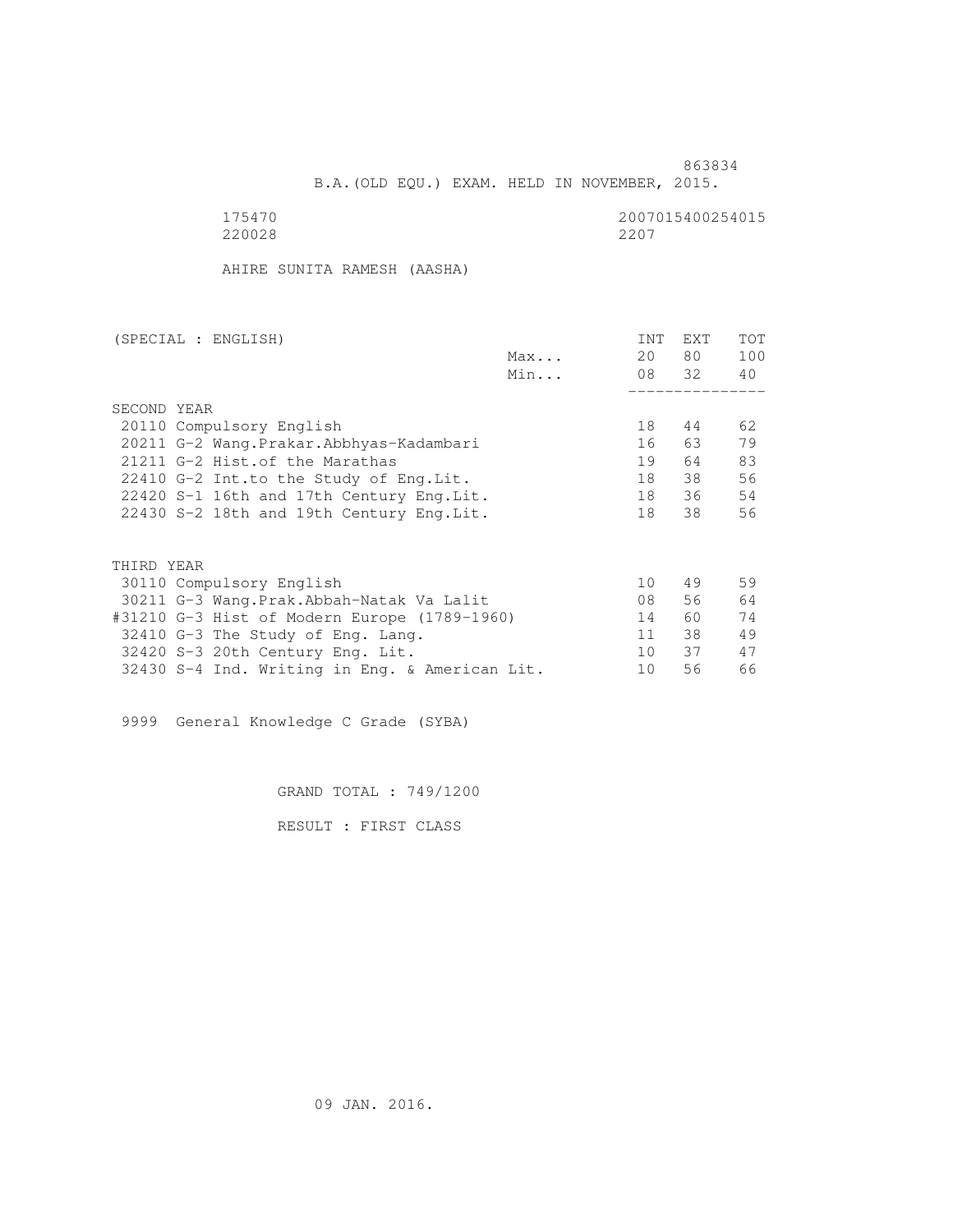B.A.(OLD EQU.) EXAM. HELD IN NOVEMBER, 2015.

175263<br>220029 220029 2200 220029 2207

SHIRSATH LALITA ASHOK (VAJANTABAI)

| (SPECIAL : HINDI)                            |     | INT | EXT   | <b>TOT</b> |
|----------------------------------------------|-----|-----|-------|------------|
|                                              | Max | 20  | 80 —  | 100        |
|                                              | Min |     | 08 32 | 40         |
|                                              |     |     |       |            |
| SECOND YEAR                                  |     |     |       |            |
| #20110 Compulsory English                    |     | 18  | 19    | FF         |
| 21511 G-2 Economics & Human Geography        |     | 17  | 35    | 52         |
| 22810 G-2 Ind. Society: Issues and Problems  |     | 19  | 51    | 70         |
| 20511 G-2 Samanya Hindi                      |     | 17  | 51    | 68         |
| 20520 S-1 Kavya Shasthra                     |     |     | 13 37 | 50         |
| 20530 S-2 Uppanyas, Natak Evam Vyang         |     | 16  | 57    | 73         |
|                                              |     |     |       |            |
| THIRD YEAR                                   |     |     |       |            |
| 30110 Compulsory English                     |     | 14  | 33    | 47         |
| 31511 G-3 Population Geography               |     | 19  | 66    | 85         |
| 32810 G-3 Indian Society Structure & Change  |     | 17  | 48    | 65         |
| 30511 G-3 Samanya Hindi                      |     | 17  | 45    | 62         |
| 30520 S-3 Hindi Sahitya Ka Itihas            |     | 16  | 48    | 64         |
| 30530 S-4 Bhasha Vidnyan tatha Rashtrabhasha |     | 17  | 47    | 64         |

9999 General Knowledge B Grade (SYBA)

GRAND TOTAL : ----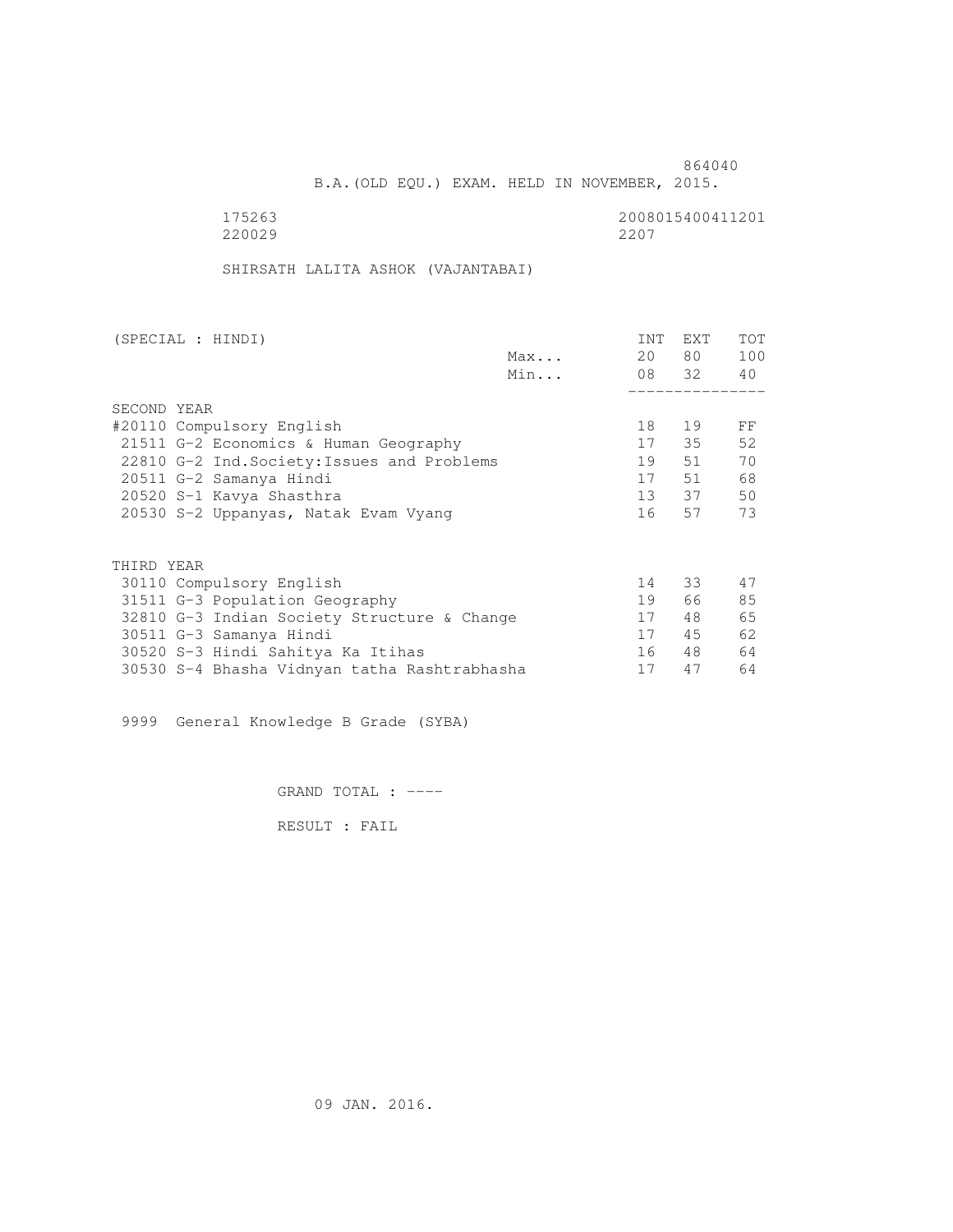B.A.(OLD EQU.) EXAM. HELD IN NOVEMBER, 2015.

220029 2207

175264<br>220029 220029 2200

PATALE VANDANA MAKA (DWARKI)

| (SPECIAL : HISTORY)                         |     | <b>INT</b> | <b>EXT</b> | TOT |
|---------------------------------------------|-----|------------|------------|-----|
|                                             | Max | 20         | 80 —       | 100 |
|                                             | Min |            | 08 32      | 40  |
|                                             |     |            |            |     |
| SECOND YEAR                                 |     |            |            |     |
| #20110 Compulsory English                   |     | 14         | 00         | FF  |
| 20211 G-2 Wang.Prakar.Abbhyas-Kadambari     |     | 16         | 52         | 68  |
| 21511 G-2 Economics & Human Geography       |     | 19         | 35         | 54  |
| 21211 G-2 Hist. of the Marathas             |     | 16         | 44         | 60  |
| 21221 S-1 History of USA (1776-1970)        |     |            | 17 32      | 49  |
| 21230 S-2 Ancient India (Upto 1206)         |     | 17         | 32         | 49  |
|                                             |     |            |            |     |
| THIRD YEAR                                  |     |            |            |     |
| 30110 Compulsory English                    |     | 15         | 41         | 56  |
| 30211 G-3 Wang.Prak.Abbah-Natak Va Lalit    |     | 14         | 35         | 49  |
| 31511 G-3 Population Geography              |     | 18         | 32         | 50  |
| 31210 G-3 Hist of Modern Europe (1789-1960) |     | 16         | 36         | 52  |
| 31222 S-3 Exp. & fall of the Maratha Power  |     | 16         | 43         | 59  |
| 31230 S-4 Medieval India (1206-1707)        |     | 16         | 37         | 53  |
|                                             |     |            |            |     |

9999 General Knowledge C Grade (SYBA)

GRAND TOTAL : ----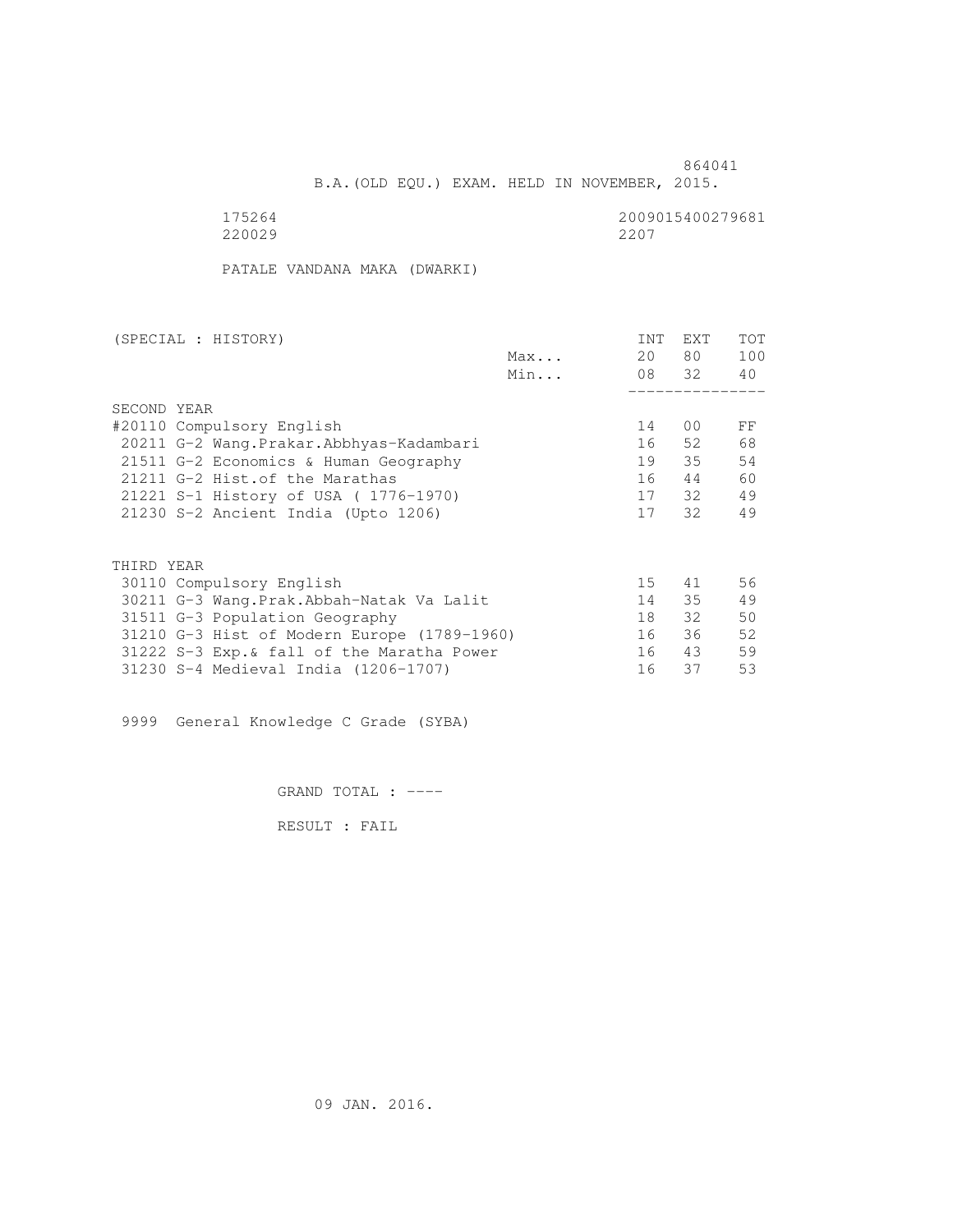864042 B.A.(OLD EQU.) EXAM. HELD IN NOVEMBER, 2015.

175266<br>220029 220029 220029 220029 2207

MORE SONAL GORAKH (ASHA)

| (SPECIAL : PSYCHOLOGY)                      | PR.    | <b>INT</b> | <b>EXT</b> | TOT |
|---------------------------------------------|--------|------------|------------|-----|
| Max                                         | 20     | 20         | 80         | 100 |
| Min                                         | 08     |            | 08 32      | 40  |
|                                             |        |            |            |     |
| SECOND YEAR                                 |        |            |            |     |
| #20110 Compulsory English                   | $- -$  | 13         | AB         | FF  |
| 21211 G-2 Hist. of the Marathas             | $- -$  | 17         | 44         | 61  |
| 22011 G-2 India's Internal Security         |        | 19         | 39         | 58  |
| 21712 G-2 Development in Life-span          | $-\,-$ | 18         | 46         | 64  |
| 21720 S-1 Psychopathology                   | 17     | 18         | 30         | 65  |
| 21731 S-2 Counselling Psychology@           | 17     | 18         | 2.4        | 59  |
|                                             |        |            |            |     |
| THIRD YEAR                                  |        |            |            |     |
| 30110 Compulsory English                    | $- -$  | 15         | 37         | 52  |
| 31210 G-3 Hist of Modern Europe (1789-1960) |        | 17         | 40         | 57  |
| 32011 G-3 Disaster Management               | $- -$  | 19         | 54         | 73  |
| 31711 G-3 App. Psy. & Modern Life           | $- -$  | 17         | 34         | 51  |
| 31721 S-3 Exp. Research Methodology         | $- -$  | 17         | 43         | 60  |
| 31730 S-4 Exp. Psychology (Practical)       |        | 18         | 49         | 67  |

9999 General Knowledge C Grade (SYBA)

 $( @ - EXT: 24/60 )$ 

GRAND TOTAL : ----

RESULT : FAIL

 $^{\wedge}$  +15 O.163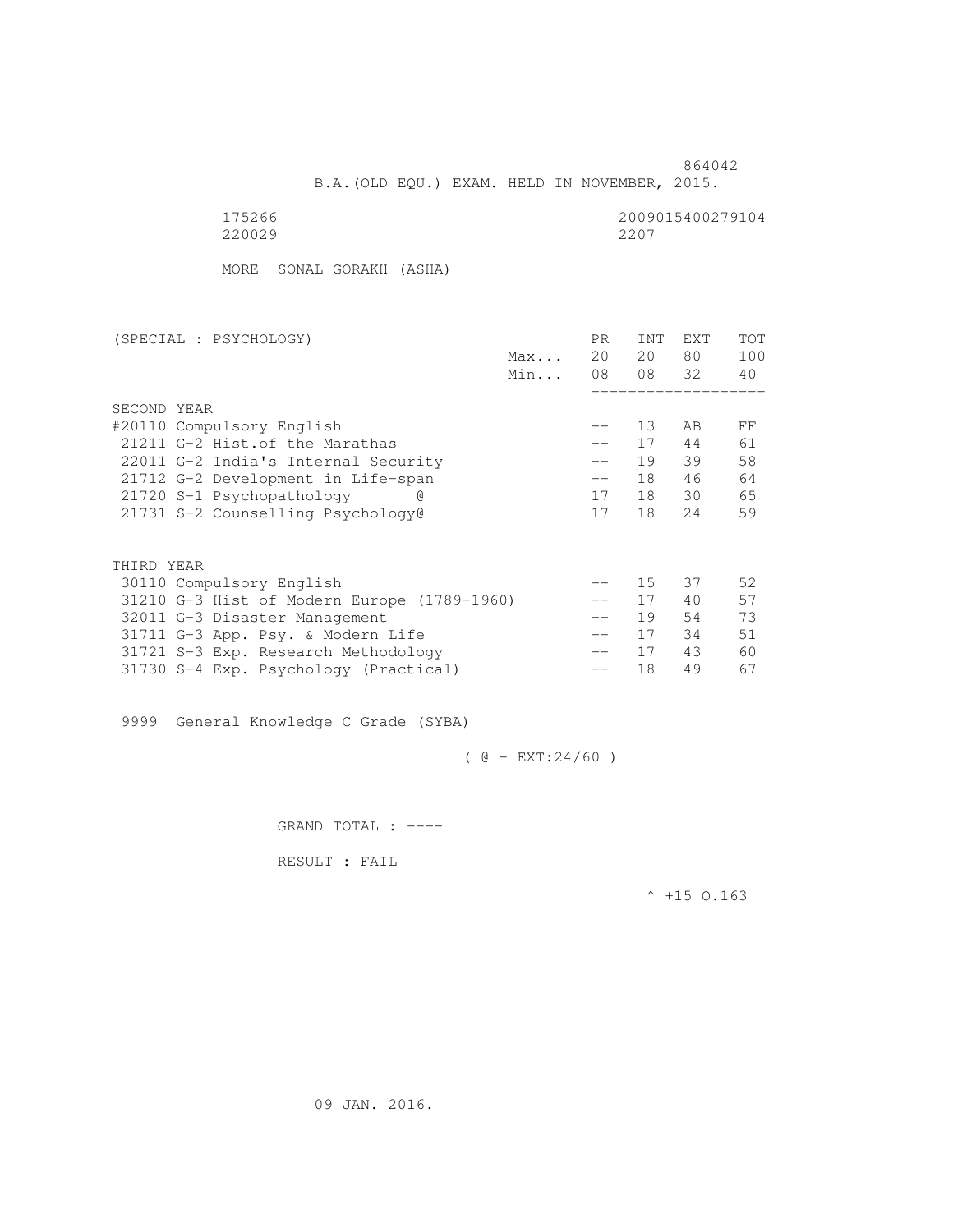B.A.(OLD EQU.) EXAM. HELD IN NOVEMBER, 2015.

175471 2007015400111243<br>220029 2207 220029 2207

PATIL MAMATA SHAMRAO (LAXMI)

| (SPECIAL : ECONOMICS)                     | <b>INT</b>      | <b>EXT</b>     | TOT |
|-------------------------------------------|-----------------|----------------|-----|
| Max                                       | 20              | 80             | 100 |
| Min                                       | 08 32           |                | 40  |
|                                           |                 |                |     |
| SECOND YEAR                               |                 |                |     |
| 20110 Compulsory English                  | 13 <sup>°</sup> | $27+5^{\circ}$ | 40  |
| 21511 G-2 Economics & Human Geography     | 18              | 52             | 70  |
| 21111 G-2 Indian Political Thought        | 15              | 40             | 55  |
| 21010 G-2 Indian Economy Since 1980       | 19              | 45             | 64  |
| 21020 S-1 Advanced Micro-Ecomomics        | 19              | 55             | 74  |
| 21030 S-2 Advanced Macro Economics        | 19              | 54             | 73  |
|                                           |                 |                |     |
| THIRD YEAR                                |                 |                |     |
| #30110 Compulsory English                 | 17              | AB             | FF  |
| 31511 G-3 Population Geography            | 18              | 49             | 67  |
| 31111 G-3 Western Political Thought       | 17              | 56             | 73  |
| 31010 G-3 Ind. Eco. Since 1980 Part-II    | 17              | 37             | 54  |
| 31021 S-3 Public Finance & Policies       | 17              | 38             | 55  |
| 31031 S-4 International Trade & Practices | 18              | 32             | 50  |

9999 General Knowledge B Grade (SYBA)

GRAND TOTAL : ----

RESULT : FAIL

 $^{\wedge}$  +10 O.163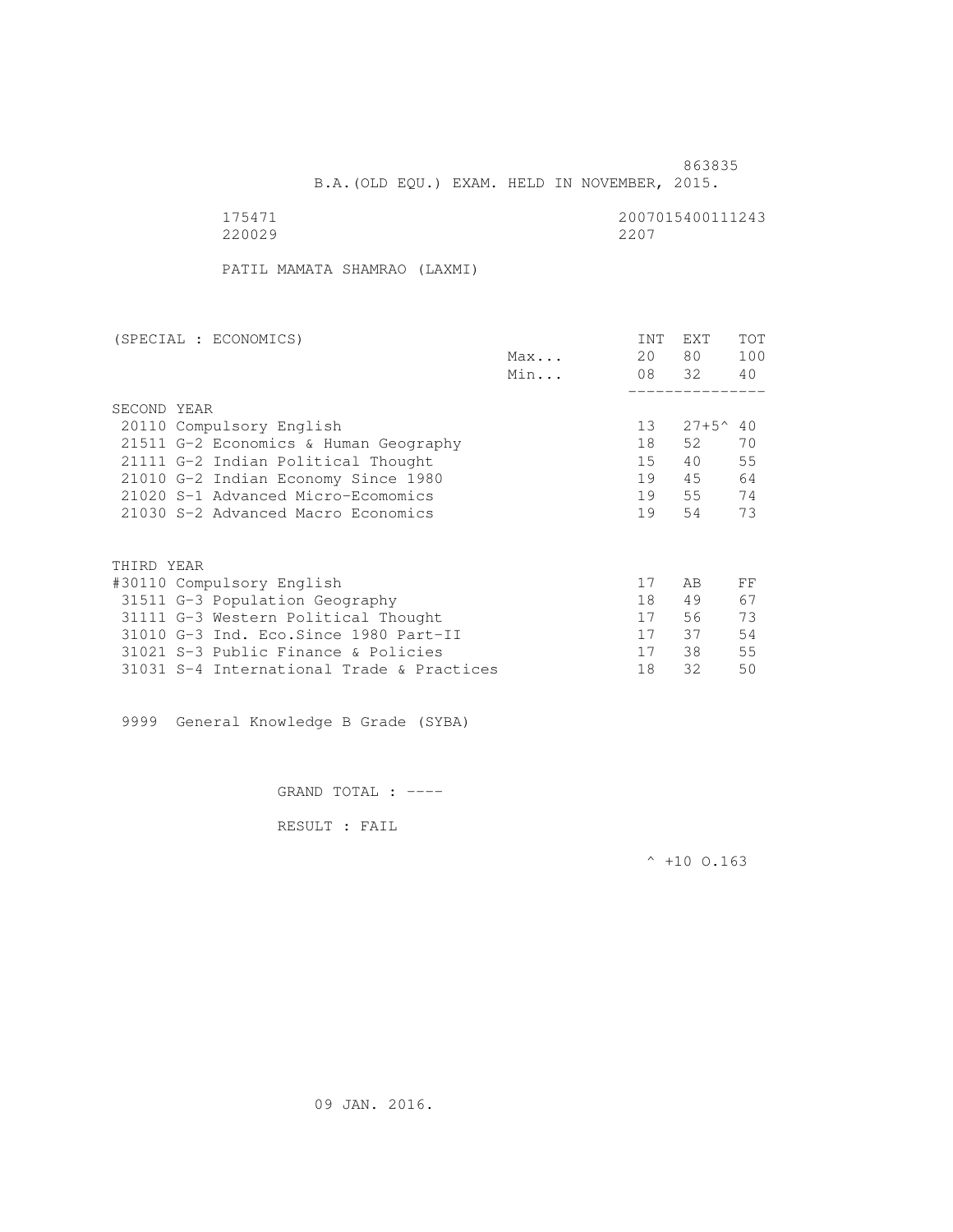B.A.(OLD EQU.) EXAM. HELD IN NOVEMBER, 2015.

 175267 2008015400285057 220053 2207

JADHAV MUKESH KAILASHSING (HIRABAI)

| (SPECIAL : ECONOMICS)                     |     | <b>INT</b>      | <b>EXT</b> | TOT |
|-------------------------------------------|-----|-----------------|------------|-----|
|                                           | Max | 20              | 80 —       | 100 |
|                                           | Min |                 | 08 32      | 40  |
|                                           |     |                 |            |     |
| SECOND YEAR                               |     |                 |            |     |
| #20110 Compulsory English                 |     | 09              | 14         | FF  |
| 20511 G-2 Samanya Hindi                   |     | 08              | 34         | 42  |
| 22011 G-2 India's Internal Security       |     | 13 <sup>7</sup> | 38         | 51  |
| 21010 G-2 Indian Economy Since 1980       |     | 08              | 32         | 40  |
| 21020 S-1 Advanced Micro-Ecomomics        |     | 14              | 32         | 46  |
| 21030 S-2 Advanced Macro Economics        |     | 12 <sup>1</sup> | 33         | 45  |
|                                           |     |                 |            |     |
| THIRD YEAR                                |     |                 |            |     |
| 30110 Compulsory English                  |     | 08              | 32         | 40  |
| 30511 G-3 Samanya Hindi                   |     | 08              | 47         | 55  |
| 32012 G-3 Global Security                 |     | 11              | 56         | 67  |
| 31010 G-3 Ind. Eco. Since 1980 Part-II    |     | 13 <sup>7</sup> | 43         | 56  |
| 31021 S-3 Public Finance & Policies       |     | 10              | 32         | 42  |
| 31031 S-4 International Trade & Practices |     | 16              | 37         | 53  |

9999 General Knowledge C Grade (SYBA)

GRAND TOTAL : ----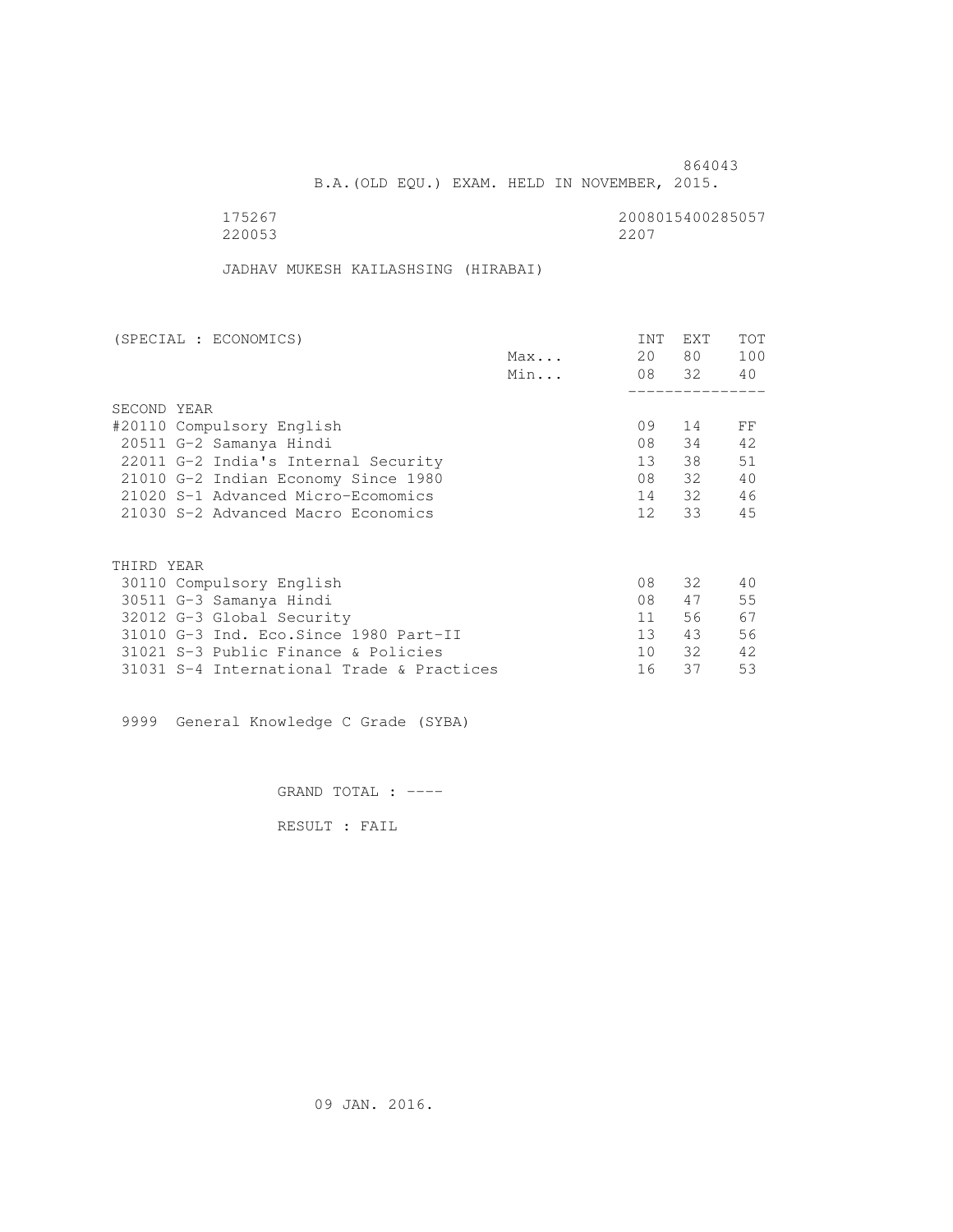B.A.(OLD EQU.) EXAM. HELD IN NOVEMBER, 2015.

| 175268 | 2009015400271967 |
|--------|------------------|
| 220053 | 2207             |

PARDESHI DARSHAN SURESH (KIRAN)

|     | <b>INT</b>      | <b>EXT</b> | TOT   |
|-----|-----------------|------------|-------|
| Max | 20              | 80 —       | 100   |
| Min |                 |            | 40    |
|     |                 |            |       |
|     |                 |            |       |
|     | 12 <sup>°</sup> | 14         | FF    |
|     | 15              | 32         | 47    |
|     | 13 <sup>°</sup> | 44         | 57    |
|     | 14              | 38         | 52    |
|     | 17              | 20         | FF    |
|     | 17              | 33         | 50    |
|     |                 |            |       |
|     |                 |            |       |
|     | 13              | 05         | FF    |
|     | 12 <sup>°</sup> | 47         | 59    |
|     | 14              | 45         | 59    |
|     | 16              | 40         | 56    |
|     | 15              | 43         | 58    |
|     | 15              | 32         | 47    |
|     |                 |            | 08 32 |

9999 General Knowledge C Grade (SYBA)

GRAND TOTAL : ----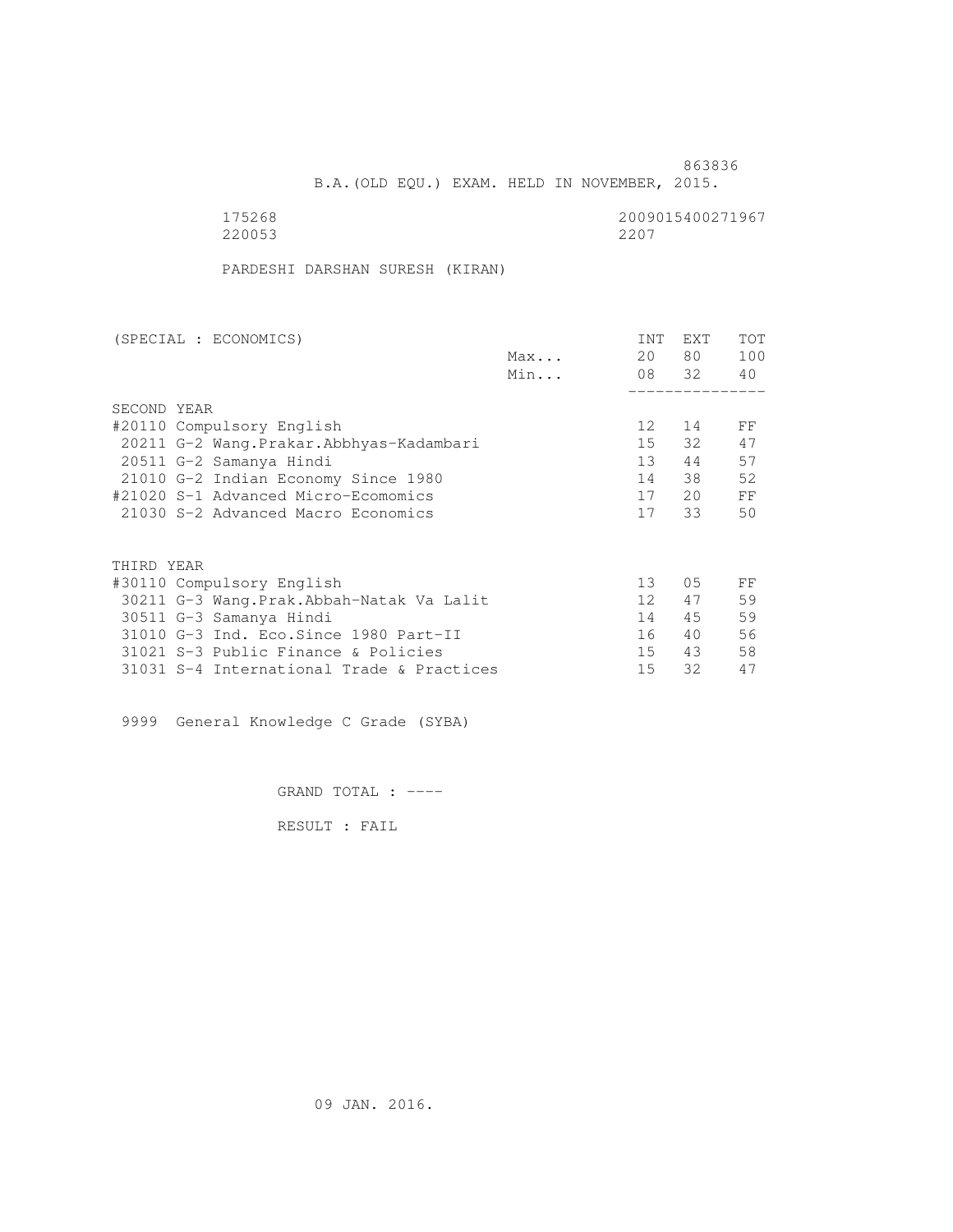B.A.(OLD EQU.) EXAM. HELD IN NOVEMBER, 2015.

 175474 2009015400272023 220053 2207

KHEDKAR SAPANA DILIP (NILIMA)

| 80<br>20<br>Max<br>08 32<br>Min<br>SECOND YEAR<br>$28+4^{\wedge}39$<br>20110 Compulsory English<br>11<br>13 <sup>°</sup><br>43<br>20511 G-2 Samanya Hindi<br>38<br>14<br>21512 G-2 Geography of Maharashtra<br>32<br>20211 G-2 Wang.Prakar.Abbhyas-Kadambari<br>17<br>32<br>$15 -$<br>20220 S-1 Madh.Mar.Gaddya-Paddya Wang.Prakar | <b>TOT</b> |
|------------------------------------------------------------------------------------------------------------------------------------------------------------------------------------------------------------------------------------------------------------------------------------------------------------------------------------|------------|
|                                                                                                                                                                                                                                                                                                                                    | 100        |
|                                                                                                                                                                                                                                                                                                                                    | 40         |
|                                                                                                                                                                                                                                                                                                                                    |            |
|                                                                                                                                                                                                                                                                                                                                    |            |
|                                                                                                                                                                                                                                                                                                                                    |            |
|                                                                                                                                                                                                                                                                                                                                    | 56         |
|                                                                                                                                                                                                                                                                                                                                    | 52         |
|                                                                                                                                                                                                                                                                                                                                    | 49         |
|                                                                                                                                                                                                                                                                                                                                    | 47         |
| 37<br>17<br>20230 S-2 Arava.Mar. Wang.Itihas 1818-1920                                                                                                                                                                                                                                                                             | 54         |
|                                                                                                                                                                                                                                                                                                                                    |            |
| THIRD YEAR                                                                                                                                                                                                                                                                                                                         |            |
| 0.3<br>#30110 Compulsory English<br>14                                                                                                                                                                                                                                                                                             | FF         |
| 12 <sup>°</sup><br>38<br>30511 G-3 Samanya Hindi                                                                                                                                                                                                                                                                                   | 50         |
| 15<br>44<br>31511 G-3 Population Geography                                                                                                                                                                                                                                                                                         | 59         |
| 34<br>16<br>30211 G-3 Wang.Prak.Abbah-Natak Va Lalit                                                                                                                                                                                                                                                                               | 50         |
| 32<br>18<br>30220 S-3 Sahitya Vichar                                                                                                                                                                                                                                                                                               | 50         |

30230 S-4 Samanya Bhasha ani Param. Vyakaran 13 35 48

9999 General Knowledge C Grade^ (SYBA)

GRAND TOTAL : ----

RESULT : FAIL

 $^{\wedge}$  +7 0.163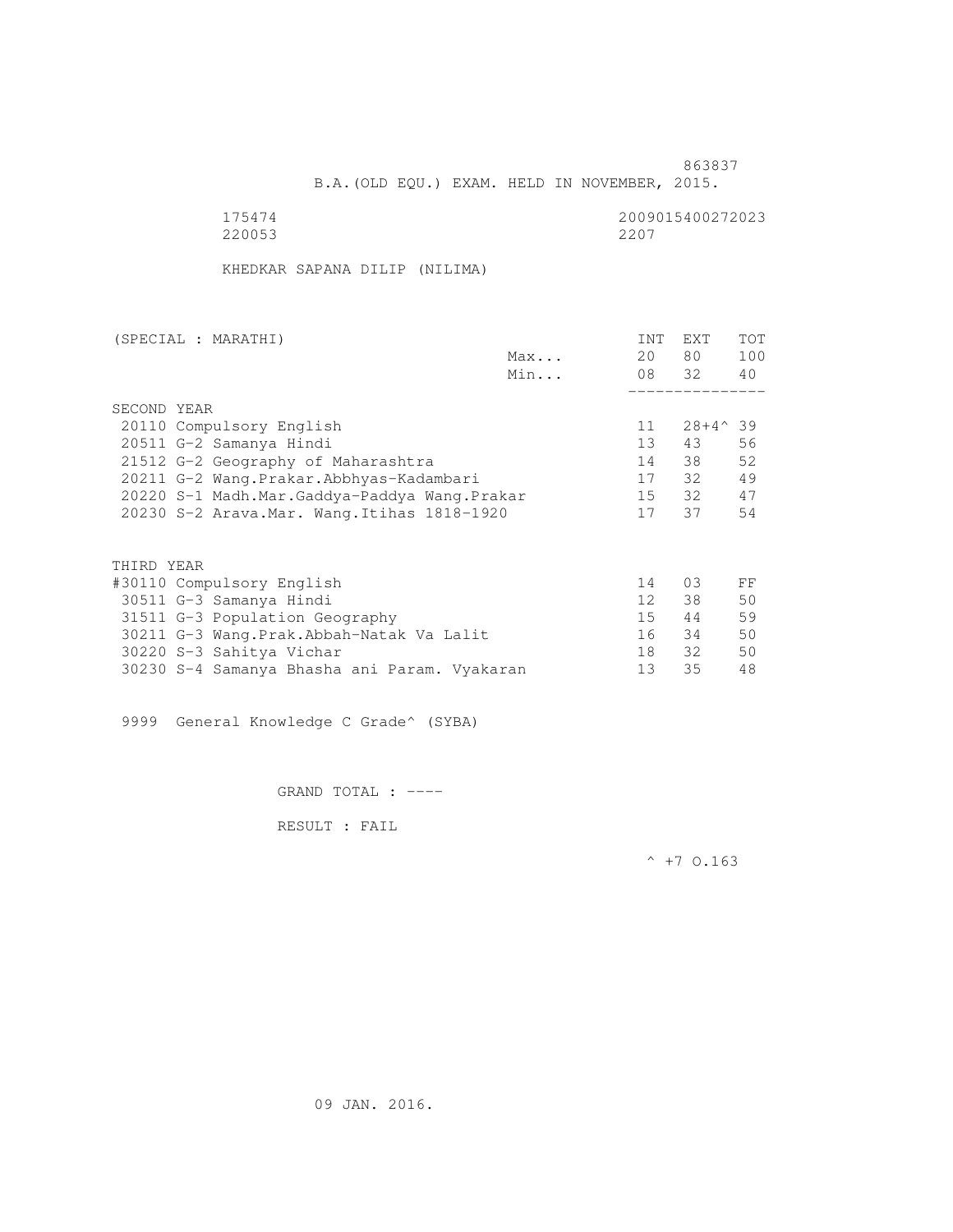B.A.(OLD EQU.) EXAM. HELD IN NOVEMBER, 2015.

 175475 2009015400273734 220053 2207

SURYAVANSHI SUREKHA VEDU (KAMLABAI)

| (SPECIAL : MARATHI)                          |     | <b>INT</b> | <b>EXT</b> | TOT |
|----------------------------------------------|-----|------------|------------|-----|
|                                              | Max | 20         | 80 —       | 100 |
|                                              | Min |            | 08 32      | 40  |
|                                              |     |            |            |     |
| SECOND YEAR                                  |     |            |            |     |
| 20110 Compulsory English                     |     | 11         | 32         | 43  |
| 21111 G-2 Indian Political Thought           |     | 16         | 44         | 60  |
| 21211 G-2 Hist. of the Marathas              |     | 18         | 48         | 66  |
| 20211 G-2 Wang.Prakar.Abbhyas-Kadambari      |     | 18         | 58         | 76  |
| 20220 S-1 Madh.Mar.Gaddya-Paddya Wang.Prakar |     | 14         | 51         | 65  |
| 20230 S-2 Arava. Mar. Wang. Itihas 1818-1920 |     | 18         | 46         | 64  |
|                                              |     |            |            |     |
| THIRD YEAR                                   |     |            |            |     |
| #30110 Compulsory English                    |     | 15         | 13         | FF  |
| 31111 G-3 Western Political Thought          |     | 18         | 32         | 50  |
| 31210 G-3 Hist of Modern Europe (1789-1960)  |     | $15 -$     | 37         | 52  |
| 30211 G-3 Wang.Prak.Abbah-Natak Va Lalit     |     | 18         | 34         | 52  |
| 30220 S-3 Sahitya Vichar                     |     | 17         | 43         | 60  |
| 30230 S-4 Samanya Bhasha ani Param. Vyakaran |     | 15         | 44         | 59  |
|                                              |     |            |            |     |

9999 General Knowledge C Grade (SYBA)

GRAND TOTAL : ----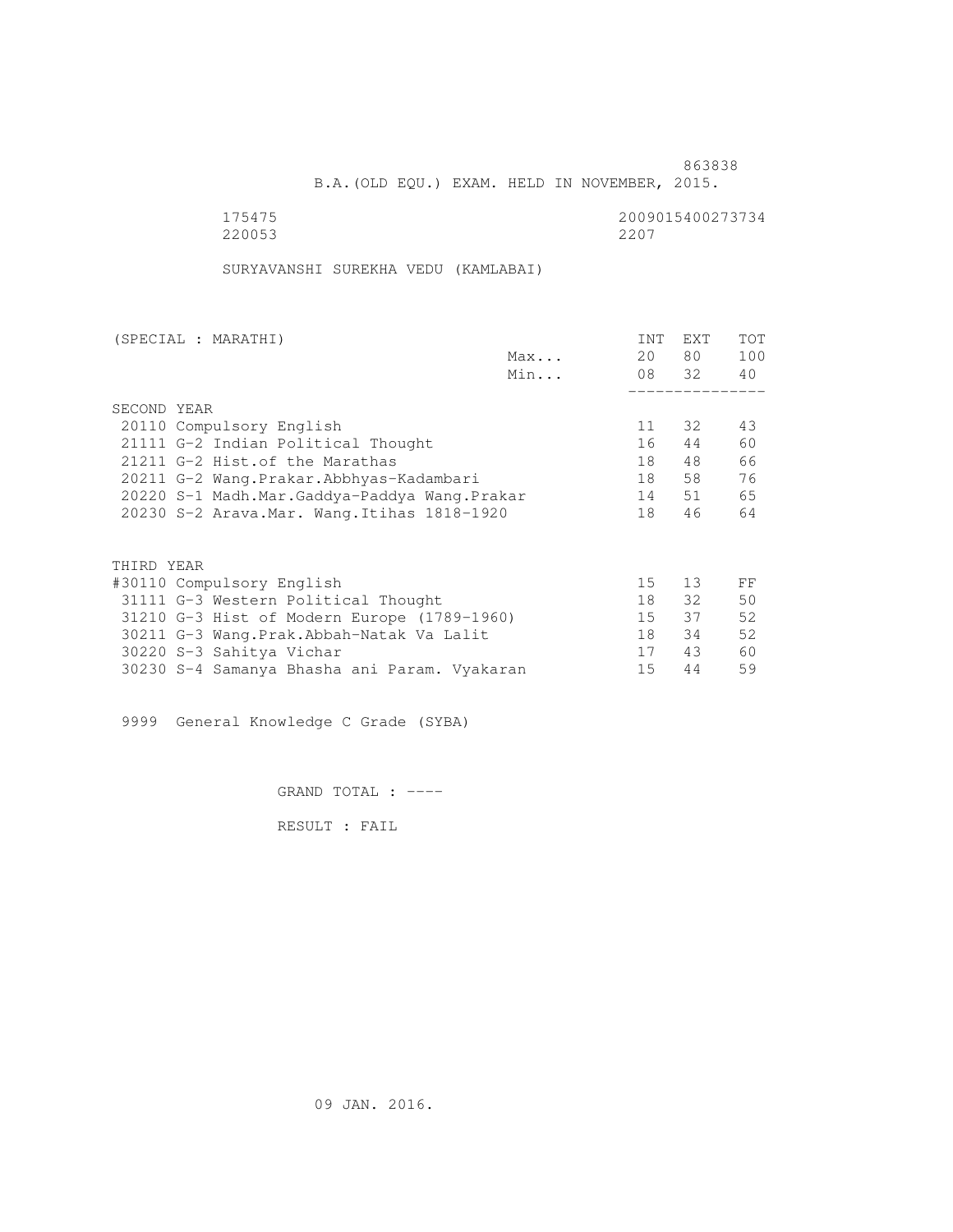B.A.(OLD EQU.) EXAM. HELD IN NOVEMBER, 2015.

 175477 2008015400287137 220053 2207

PATIL MAHENDRA SHAMRAO (SUMANBAI)

| (SPECIAL : HINDI)                            |     | INT    | EXT   | <b>TOT</b> |
|----------------------------------------------|-----|--------|-------|------------|
|                                              | Max | 20     | 80 —  | 100        |
|                                              | Min |        | 08 32 | 40         |
|                                              |     |        |       |            |
| SECOND YEAR                                  |     |        |       |            |
| 20110 Compulsory English                     |     | 10     | 32    | 42         |
| 20211 G-2 Wang. Prakar. Abbhyas-Kadambari    |     | 14     | 49    | 63         |
| 21512 G-2 Geography of Maharashtra           |     | 15     | 55    | 70         |
| 20511 G-2 Samanya Hindi                      |     | 14     | 51    | 65         |
| 20520 S-1 Kavya Shasthra                     |     |        | 11 37 | 48         |
| 20530 S-2 Uppanyas, Natak Evam Vyang         |     | 16     | 47    | 63         |
|                                              |     |        |       |            |
| THIRD YEAR                                   |     |        |       |            |
| #30110 Compulsory English                    |     | 10     | 02    | FF         |
| 30211 G-3 Wang.Prak.Abbah-Natak Va Lalit     |     | 15     | 32    | 47         |
| 31511 G-3 Population Geography               |     | $15 -$ | 34    | 49         |
| 30511 G-3 Samanya Hindi                      |     | 10     | 48    | 58         |
| 30520 S-3 Hindi Sahitya Ka Itihas            |     | 13     | 38    | 51         |
| 30530 S-4 Bhasha Vidnyan tatha Rashtrabhasha |     | 17     | 35    | 52         |

9999 General Knowledge C Grade (SYBA)

GRAND TOTAL : ----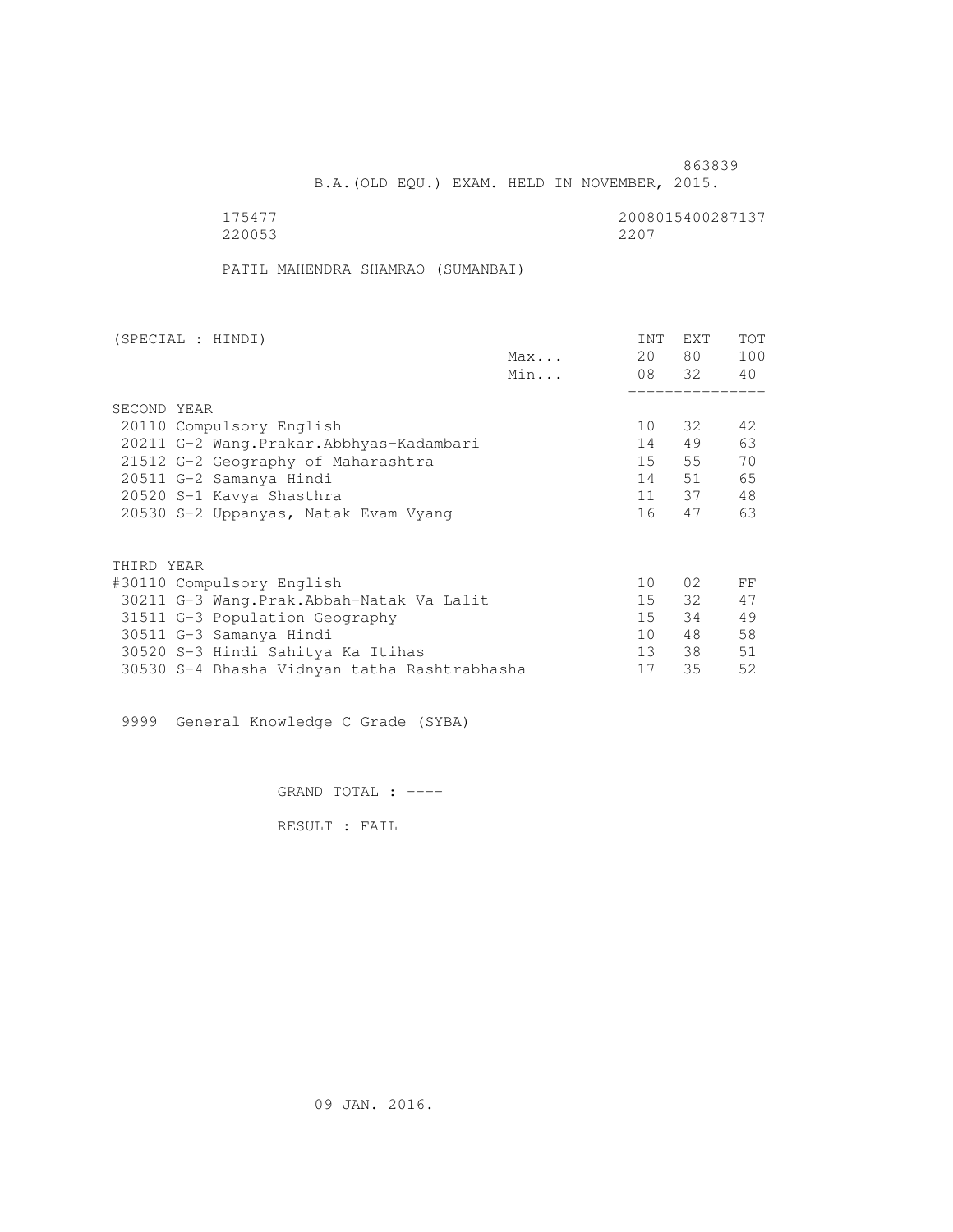B.A.(OLD EQU.) EXAM. HELD IN NOVEMBER, 2015.

175478<br>220053 220053 220053 220053 2207

NAIK SAGAR VIJAY (SHANKUNTALABAI)

| (SPECIAL : HISTORY) |                                             |     | <b>INT</b> | EXT              | TOT |
|---------------------|---------------------------------------------|-----|------------|------------------|-----|
|                     |                                             | Max | 20         | 80 —             | 100 |
|                     |                                             | Min |            | 08 32            | 40  |
|                     |                                             |     |            |                  |     |
| SECOND YEAR         |                                             |     |            |                  |     |
|                     | 20110 Compulsory English                    |     | 14         | $24+8^{\circ}38$ |     |
|                     | 21111 G-2 Indian Political Thought          |     | 09         | 50               | 59  |
|                     | 21512 G-2 Geography of Maharashtra          |     | 16         | 51               | 67  |
|                     | 21211 G-2 Hist. of the Marathas             |     | 15         | 46               | 61  |
|                     | 21222 S-1 Modern India (1757-1857)          |     | 16         | 35               | 51  |
|                     | 21230 S-2 Ancient India (Upto 1206)         |     | 17         | 35               | 52  |
|                     |                                             |     |            |                  |     |
| THIRD YEAR          |                                             |     |            |                  |     |
|                     | #30110 Compulsory English                   |     | 14         | 02               | FF  |
|                     |                                             |     |            |                  | 56  |
|                     | 31111 G-3 Western Political Thought         |     | 16         | 40               |     |
|                     | 31511 G-3 Population Geography              |     | 14         | 47               | 61  |
|                     | 31210 G-3 Hist of Modern Europe (1789-1960) |     | 17         | 46               | 63  |
|                     | 31222 S-3 Exp. & fall of the Maratha Power  |     | 16         | 64               | 80  |
|                     | 31230 S-4 Medieval India (1206-1707)        |     | 16         | 40               | 56  |

9999 General Knowledge C Grade^ (SYBA)

GRAND TOTAL : ----

RESULT : FAIL

 $^{\wedge}$  +4 O.163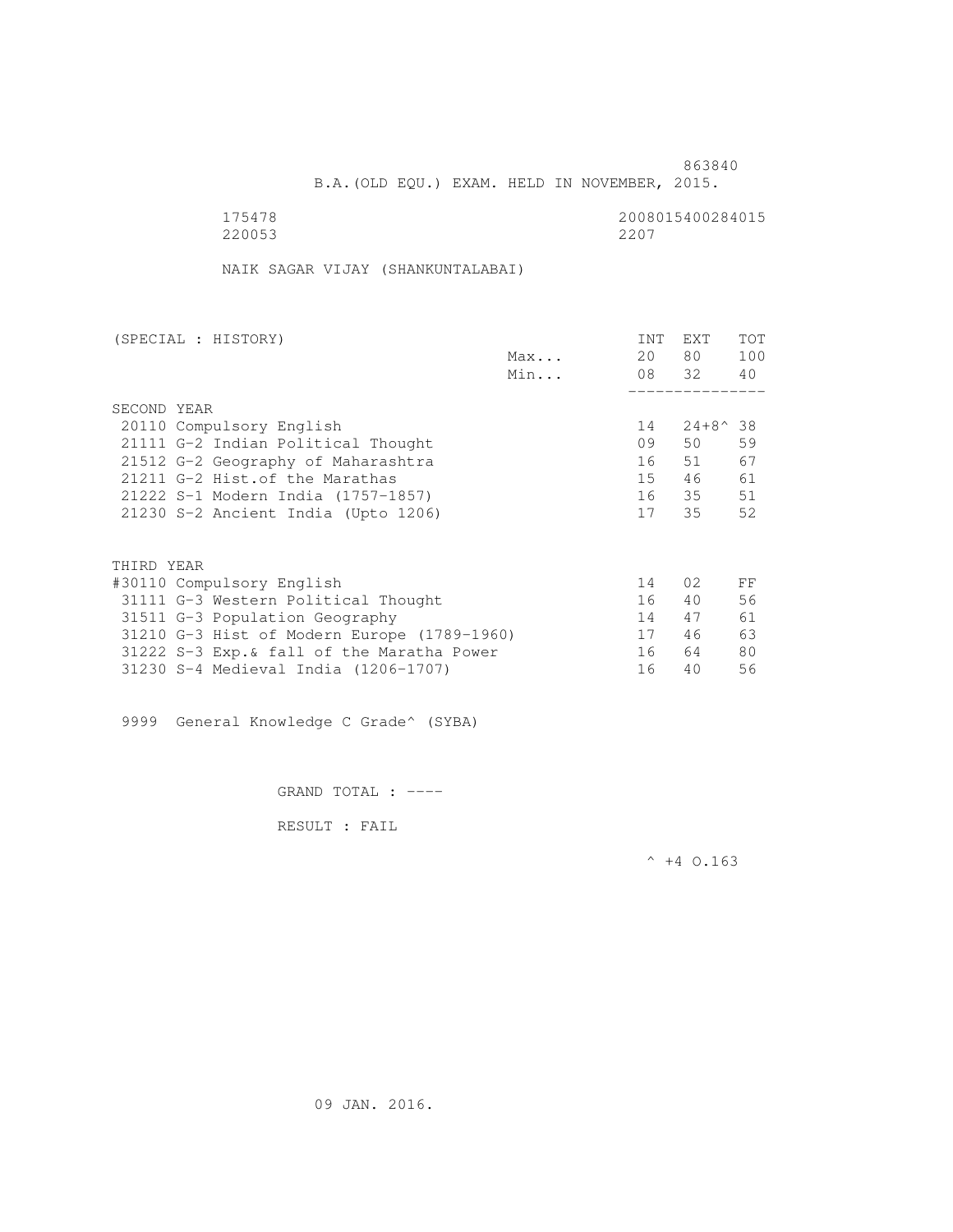B.A.(OLD EQU.) EXAM. HELD IN NOVEMBER, 2015.

| 175479 | 2007015400241467 |
|--------|------------------|
| 220053 | 2207             |

SONAWANE RAVINDRA HIRALAL (LILABAI)

| (SPECIAL : DEFENCE & STRATEGIC STUD.)       | INT | EXT   | <b>TOT</b> |
|---------------------------------------------|-----|-------|------------|
| Max                                         | 20  | 80 —  | 100        |
| Min                                         |     | 08 32 | 40         |
|                                             |     |       |            |
| SECOND YEAR                                 |     |       |            |
| 20110 Compulsory English                    | 15  | 38    | 53         |
| 20211 G-2 Wang. Prakar. Abbhyas-Kadambari   | 14  | 33    | 47         |
| 21211 G-2 Hist.of the Marathas              | 13  | 43    | 56         |
| 22011 G-2 India's Internal Security         | 12  | 51    | 63         |
| 22021 S-1 Modern Warfare                    |     | 16 33 | 49         |
| 22031 S-2 Defence Organisation of India     |     | 14 32 | 46         |
| THIRD YEAR                                  |     |       |            |
| #30110 Compulsory English                   | 08  | 14    | FF         |
| 30211 G-3 Wang.Prak.Abbah-Natak Va Lalit    | 16  | 38    | 54         |
| 31210 G-3 Hist of Modern Europe (1789-1960) | 17  | 33    | 50         |
| 32012 G-3 Global Security                   | 16  | 40    | 56         |
|                                             | 18  | 44    | 62         |
| 32021 S-3 Contemporary Study of War & Peace |     |       |            |
| 32031 S-4 Geopolitics & Military Geography  | 16  | 40    | 56         |

9999 General Knowledge C Grade (SYBA)

GRAND TOTAL : ----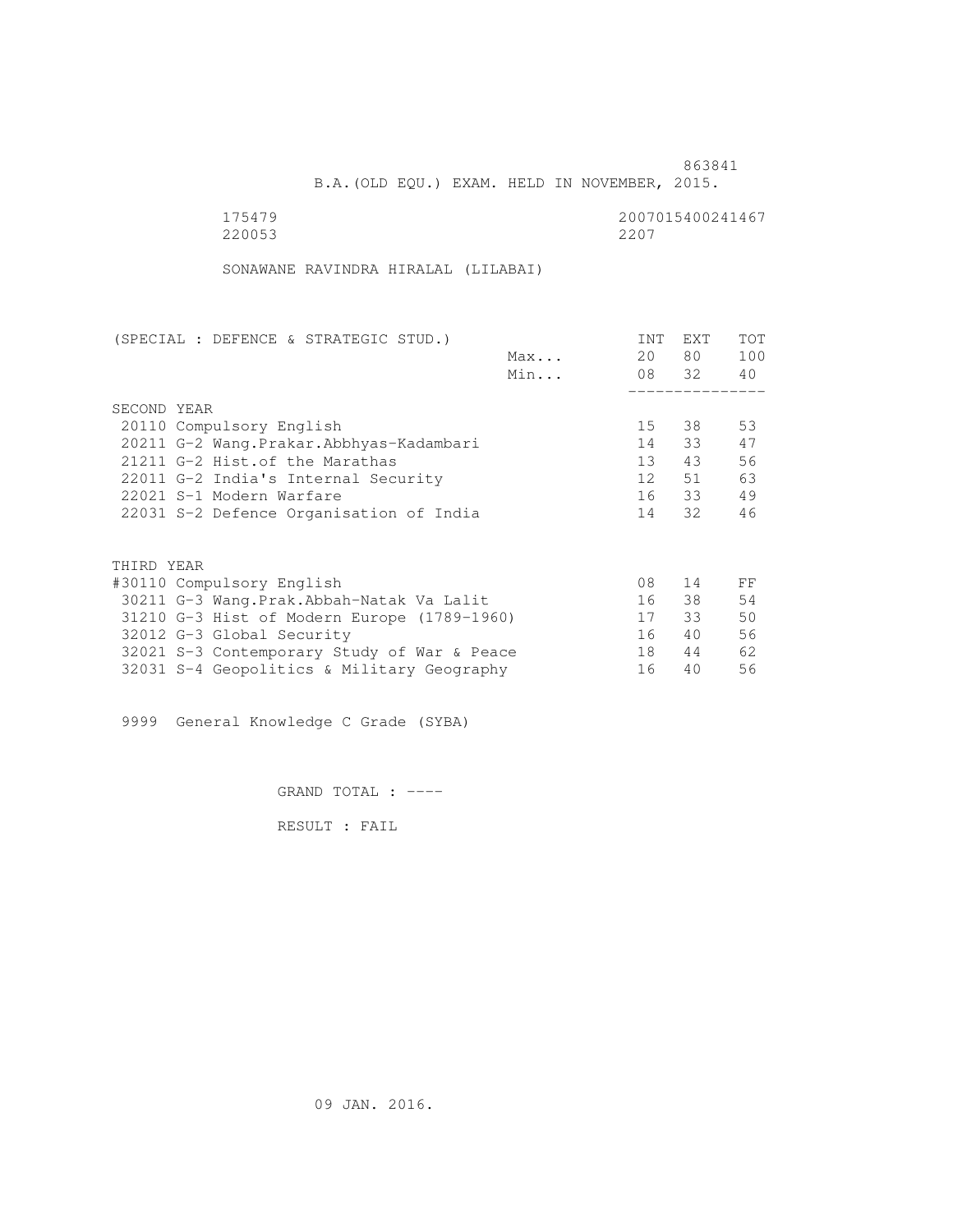B.A.(OLD EQU.) EXAM. HELD IN NOVEMBER, 2015.

175270<br>220087 220087 220087 220087 2207

GAVIT PRAVIN PRALHAD (DURGABAI)

| (SPECIAL : MARATHI)                          | <b>INT</b> | <b>EXT</b> | TOT |
|----------------------------------------------|------------|------------|-----|
| Max                                          | 20         | 80 —       | 100 |
| Min                                          |            | 08 32      | 40  |
|                                              |            |            |     |
| SECOND YEAR                                  |            |            |     |
| #20110 Compulsory English                    | 09         | 11         | FF  |
| 21010 G-2 Indian Economy Since 1980          | 18         | 39         | 57  |
| 21511 G-2 Economics & Human Geography        | 12         | 49         | 61  |
| 20211 G-2 Wang.Prakar.Abbhyas-Kadambari      | 16         | 56         | 72  |
| 20220 S-1 Madh.Mar.Gaddya-Paddya Wang.Prakar | 16         | 41         | 57  |
| 20230 S-2 Arava. Mar. Wang. Itihas 1818-1920 | 17         | 50         | 67  |
| THIRD YEAR                                   |            |            |     |
|                                              | 17         | 16         |     |
| #30110 Compulsory English                    |            |            | FF  |
| 31010 G-3 Ind. Eco. Since 1980 Part-II       | 15         | 41         | 56  |
| 31511 G-3 Population Geography               | $15 -$     | 52         | 67  |
| 30211 G-3 Wang.Prak.Abbah-Natak Va Lalit     | 18         | 42         | 60  |
| 30220 S-3 Sahitya Vichar                     | 16         | 49         | 65  |
| 30230 S-4 Samanya Bhasha ani Param. Vyakaran | 17         | 43         | 60  |

9999 General Knowledge C Grade (SYBA)

GRAND TOTAL : ----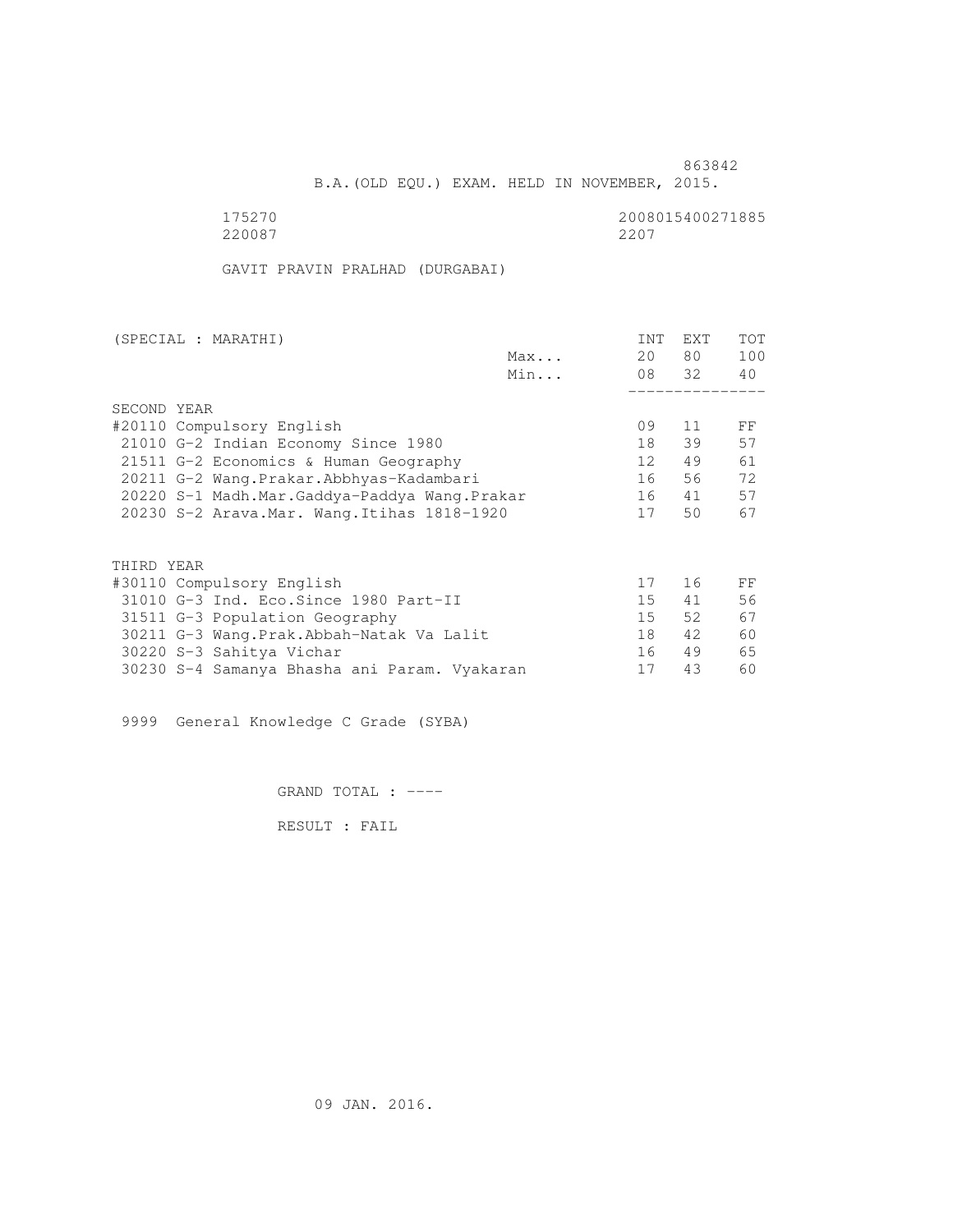B.A.(OLD EQU.) EXAM. HELD IN NOVEMBER, 2015.

175272<br>220087 220087 220087 220087 2207

AHIRE VIJAY RAMAN (SAKUBAI)

| (SPECIAL : HISTORY)                         |     | <b>INT</b>      | <b>EXT</b> | TOT |
|---------------------------------------------|-----|-----------------|------------|-----|
|                                             | Max | 20              | 80 —       | 100 |
|                                             | Min |                 | 08 32      | 40  |
|                                             |     |                 |            |     |
| SECOND YEAR                                 |     |                 |            |     |
| #20110 Compulsory English                   |     | 15              | 10         | FF  |
| 21511 G-2 Economics & Human Geography       |     | 15              | 47         | 62  |
| 20211 G-2 Wang.Prakar.Abbhyas-Kadambari     |     | 13              | 42         | 55  |
| 21211 G-2 Hist. of the Marathas             |     | 16              | 37         | 53  |
| 21221 S-1 History of USA (1776-1970)        |     | 16              | 40         | 56  |
| 21230 S-2 Ancient India (Upto 1206)         |     | 14              | 48         | 62  |
|                                             |     |                 |            |     |
| THIRD YEAR                                  |     |                 |            |     |
| #30110 Compulsory English                   |     | 13 <sup>°</sup> | 08         | FF  |
| 31511 G-3 Population Geography              |     | 14              | 46         | 60  |
| 30211 G-3 Wang. Prak. Abbah-Natak Va Lalit  |     | 10 <sup>1</sup> | 46         | 56  |
| 31210 G-3 Hist of Modern Europe (1789-1960) |     | 12              | 33         | 45  |
| 31221 S-3 Hist of China & Japan (1840-1960) |     | 14              | 43         | 57  |
| 31230 S-4 Medieval India (1206-1707)        |     | 12              | 33         | 45  |
|                                             |     |                 |            |     |

9999 General Knowledge C Grade (SYBA)

GRAND TOTAL : ----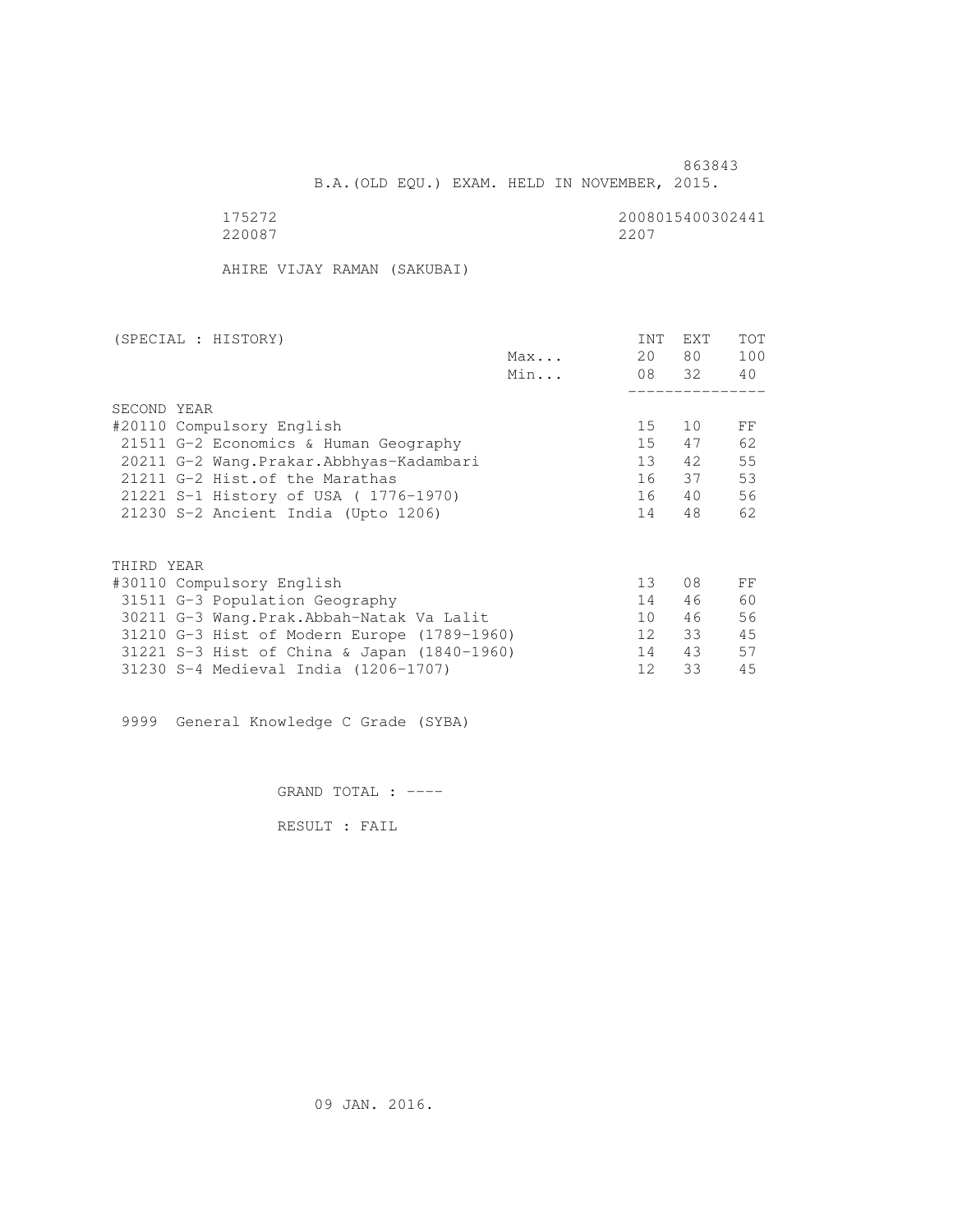B.A.(OLD EQU.) EXAM. HELD IN NOVEMBER, 2015.

175481<br>220087 220087 220087 220087 2207

VALVI DIPMALA VIKRAMSING (KALUBAI)

| Max<br>Min<br>SECOND YEAR<br>20110 Compulsory English<br>21111 G-2 Indian Political Thought | 20              | 80 —<br>08 32 | 100<br>40 |
|---------------------------------------------------------------------------------------------|-----------------|---------------|-----------|
|                                                                                             |                 |               |           |
|                                                                                             |                 |               |           |
|                                                                                             |                 |               |           |
|                                                                                             |                 |               |           |
|                                                                                             | 16              | 42            | 58        |
|                                                                                             | 12 <sup>1</sup> | 57            | 69        |
| 21211 G-2 Hist. of the Marathas                                                             | 15              | 41            | 56        |
| 20211 G-2 Wang.Prakar.Abbhyas-Kadambari                                                     | 17              | 47            | 64        |
| 20220 S-1 Madh.Mar.Gaddya-Paddya Wang.Prakar                                                | 17              | 51            | 68        |
| 20230 S-2 Arava. Mar. Wang. Itihas 1818-1920                                                | 16              | 46            | 62        |
|                                                                                             |                 |               |           |
| THIRD YEAR                                                                                  |                 |               |           |
|                                                                                             | 17              | $28*$         | 45        |
| #30110 Compulsory English                                                                   |                 |               |           |
| 31111 G-3 Western Political Thought                                                         | 16              | 48            | 64        |
| 31210 G-3 Hist of Modern Europe (1789-1960)                                                 | 14              | 47            | 61        |
| 30211 G-3 Wang.Prak.Abbah-Natak Va Lalit                                                    | 16              | 55            | 71        |
| 30220 S-3 Sahitya Vichar                                                                    | 14              | 50            | 64        |
| 30230 S-4 Samanya Bhasha ani Param. Vyakaran                                                | 14              | 40            | 54        |

9999 General Knowledge C Grade (SYBA)

GRAND TOTAL : 736/1200

RESULT : FIRST CLASS

\* O.4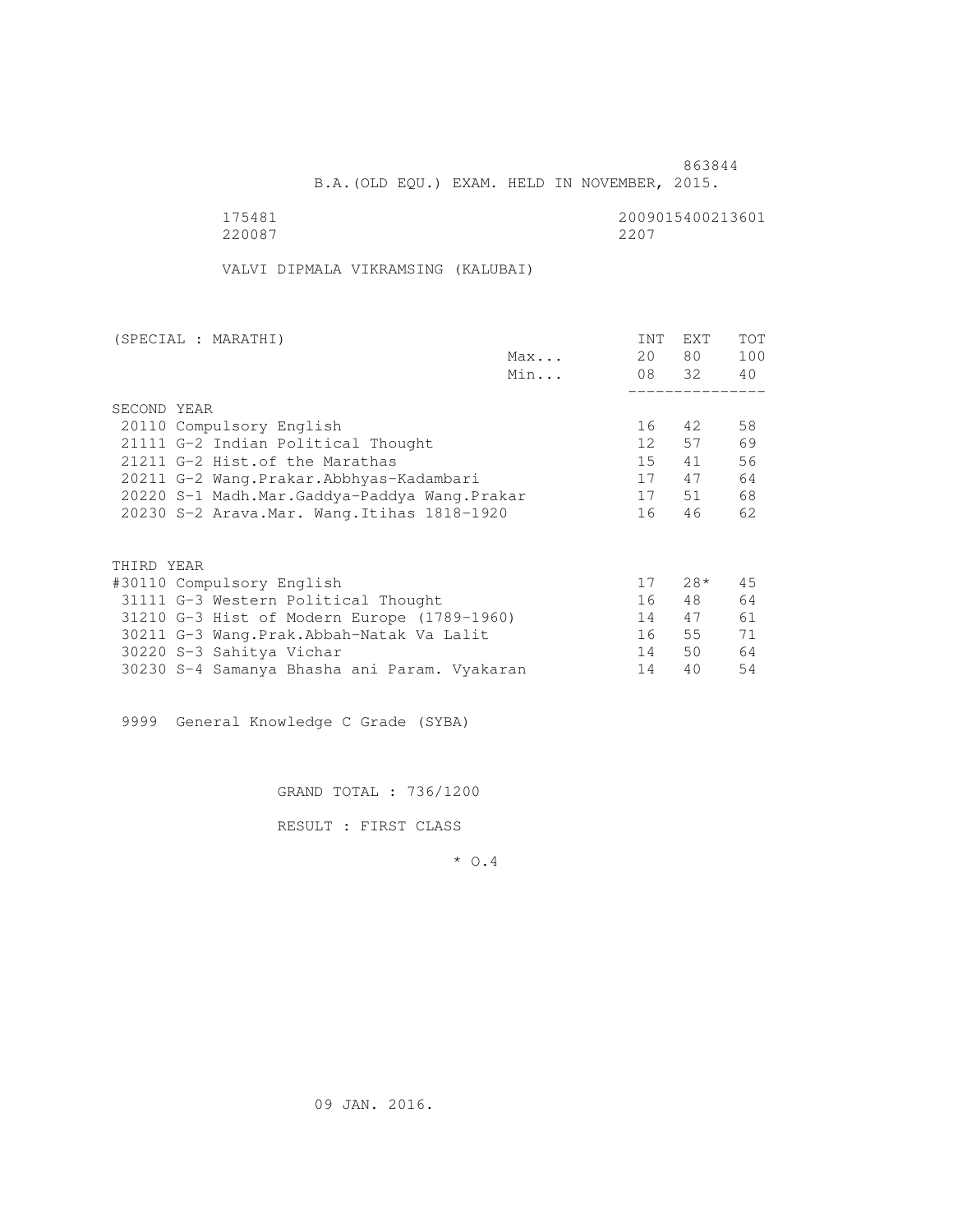B.A.(OLD EQU.) EXAM. HELD IN NOVEMBER, 2015.

 175482 2008015400302553 220087 2207

VALVI SUMITRA ASHOK (NIRMALABAI)

| (SPECIAL : HINDI)                            |     | <b>INT</b> | EXT   | TOT |
|----------------------------------------------|-----|------------|-------|-----|
|                                              | Max | 20         | 80 —  | 100 |
|                                              | Min |            | 08 32 | 40  |
|                                              |     |            |       |     |
| SECOND YEAR                                  |     |            |       |     |
| 20110 Compulsory English                     |     | 15         | 32    | 47  |
| 21111 G-2 Indian Political Thought           |     | 18         | 53    | 71  |
| 21511 G-2 Economics & Human Geography        |     | 14         | 42    | 56  |
| 20511 G-2 Samanya Hindi                      |     | 17         | 50    | 67  |
| 20520 S-1 Kavya Shasthra                     |     | 11         | 43    | 54  |
| 20530 S-2 Uppanyas, Natak Evam Vyang         |     | 14         | 46    | 60  |
|                                              |     |            |       |     |
| THIRD YEAR                                   |     |            |       |     |
| #30110 Compulsory English                    |     | 17         | 09    | FF  |
| 31111 G-3 Western Political Thought          |     | 18         | 46    | 64  |
| 31511 G-3 Population Geography               |     | 18         | 36    | 54  |
| 30511 G-3 Samanya Hindi                      |     | 18         | 47    | 65  |
| 30520 S-3 Hindi Sahitya Ka Itihas            |     | 18         | 43    | 61  |
| 30530 S-4 Bhasha Vidnyan tatha Rashtrabhasha |     | 14         | 46    | 60  |
|                                              |     |            |       |     |

9999 General Knowledge F Grade (SYBA)

GRAND TOTAL : ----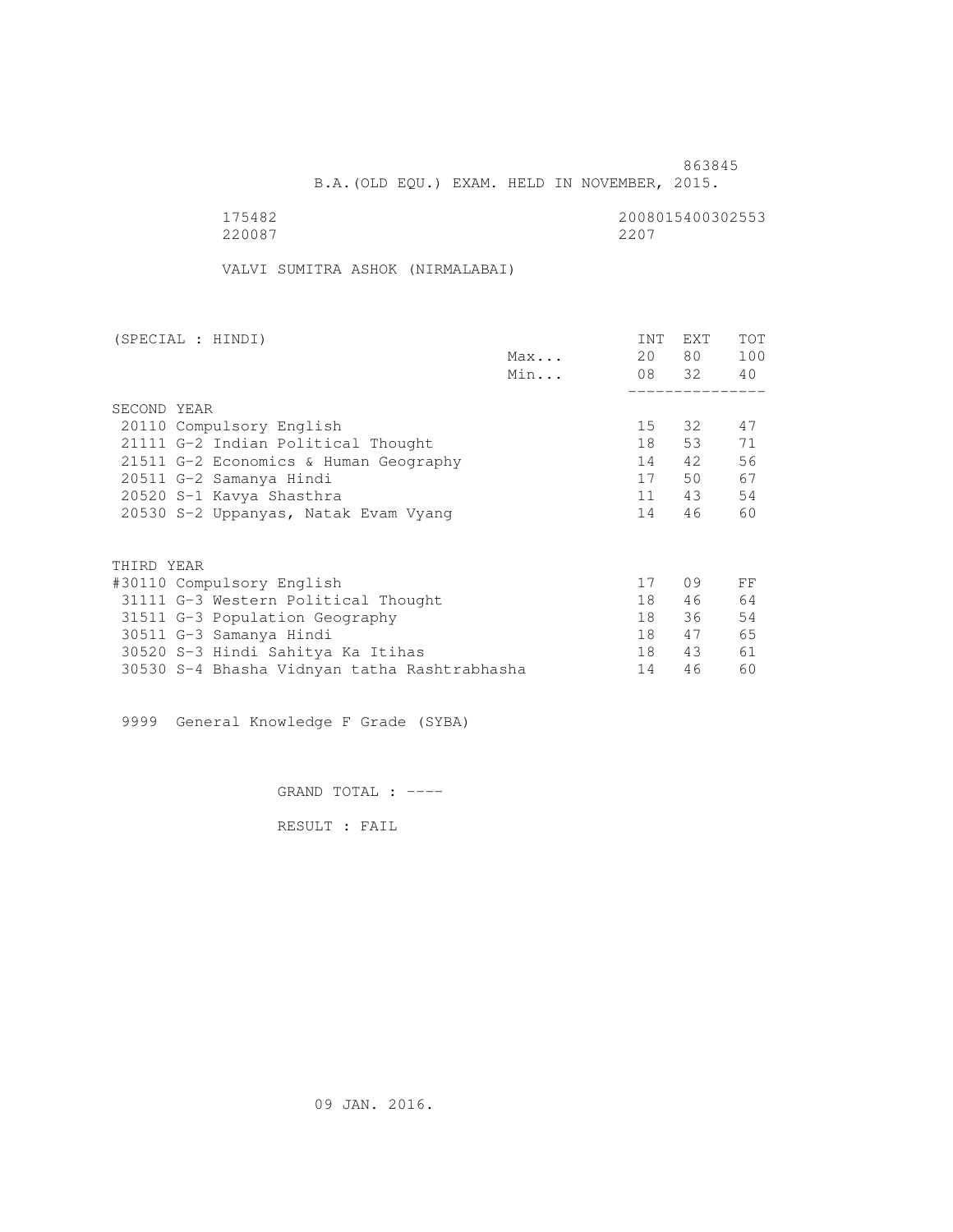B.A.(OLD EQU.) EXAM. HELD IN NOVEMBER, 2015.

 175483 2009015400213914 220087 2207

THAKARE ANIL UDDHAV (ASHABAI)

| Max<br>Min<br>SECOND YEAR<br>20110 Compulsory English<br>20511 G-2 Samanya Hindi<br>21712 G-2 Development in Life-span<br>21211 G-2 Hist. of the Marathas<br>21221 S-1 History of USA (1776-1970)<br>21230 S-2 Ancient India (Upto 1206) | 20     | 80 —     |     |
|------------------------------------------------------------------------------------------------------------------------------------------------------------------------------------------------------------------------------------------|--------|----------|-----|
|                                                                                                                                                                                                                                          |        |          | 100 |
|                                                                                                                                                                                                                                          |        | 08 32 40 |     |
|                                                                                                                                                                                                                                          |        |          |     |
|                                                                                                                                                                                                                                          |        |          |     |
|                                                                                                                                                                                                                                          | 17     | 32       | 49  |
|                                                                                                                                                                                                                                          | 17     | 36       | 53  |
|                                                                                                                                                                                                                                          | 15     | 36       | 51  |
|                                                                                                                                                                                                                                          | 14     | 48       | 62  |
|                                                                                                                                                                                                                                          | 14     | 41       | 55  |
|                                                                                                                                                                                                                                          | 17     | 35       | 52  |
|                                                                                                                                                                                                                                          |        |          |     |
| THIRD YEAR                                                                                                                                                                                                                               |        |          |     |
| #30110 Compulsory English                                                                                                                                                                                                                | 14     | 09       | FF  |
| 30511 G-3 Samanya Hindi                                                                                                                                                                                                                  | 17     | 42       | 59  |
| 31711 G-3 App. Psy. & Modern Life                                                                                                                                                                                                        | $15 -$ | 39       | 54  |
| 31210 G-3 Hist of Modern Europe (1789-1960)                                                                                                                                                                                              | 16     | 48       | 64  |
| 31221 S-3 Hist of China & Japan (1840-1960)                                                                                                                                                                                              | 15     | 37       | 52  |
| 16<br>31230 S-4 Medieval India (1206-1707)                                                                                                                                                                                               |        | 34       | 50  |

9999 General Knowledge C Grade (SYBA)

GRAND TOTAL : ----

RESULT : FAIL

 $^{\wedge}$  +15 O.163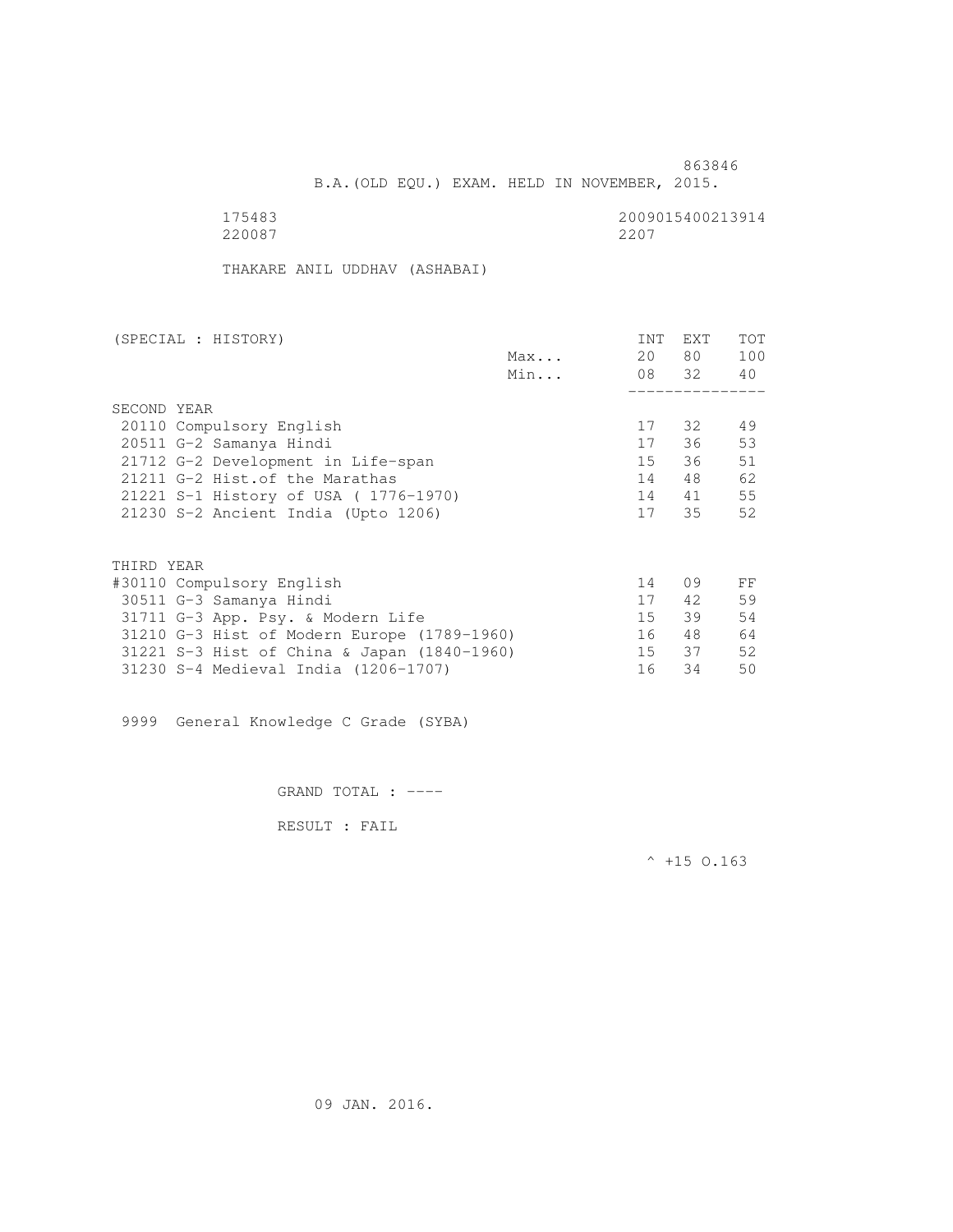B.A.(OLD EQU.) EXAM. HELD IN NOVEMBER, 2015.

 175484 2007015400189954 220087 2207

VALVI YOGESH NARPATSING (BHAMINI)

| (SPECIAL : HISTORY)                         |     | <b>INT</b>      | <b>EXT</b> | TOT |
|---------------------------------------------|-----|-----------------|------------|-----|
|                                             | Max | 20              | 80 —       | 100 |
|                                             | Min |                 | 08 32      | 40  |
|                                             |     |                 |            |     |
| SECOND YEAR                                 |     |                 |            |     |
| 20110 Compulsory English                    |     | 12              | 36         | 48  |
| 21511 G-2 Economics & Human Geography       |     | 12 <sup>°</sup> | 32         | 44  |
| 21712 G-2 Development in Life-span          |     | 14              | 46         | 60  |
| 21211 G-2 Hist. of the Marathas             |     | 16              | 42         | 58  |
| 21221 S-1 History of USA (1776-1970)        |     | 16              | 50         | 66  |
| 21230 S-2 Ancient India (Upto 1206)         |     | 16              | 36         | 52  |
|                                             |     |                 |            |     |
| THIRD YEAR                                  |     |                 |            |     |
| #30110 Compulsory English                   |     | 16              | 07         | FF  |
| 31511 G-3 Population Geography              |     | 16              | 36         | 52  |
| 31711 G-3 App. Psy. & Modern Life           |     | 16              | 45         | 61  |
| 31210 G-3 Hist of Modern Europe (1789-1960) |     | 17              | 43         | 60  |
| 31221 S-3 Hist of China & Japan (1840-1960) |     | 17              | 62         | 79  |
| 31230 S-4 Medieval India (1206-1707)        |     | 15              | 50         | 65  |
|                                             |     |                 |            |     |

9999 General Knowledge C Grade (SYBA)

GRAND TOTAL : ----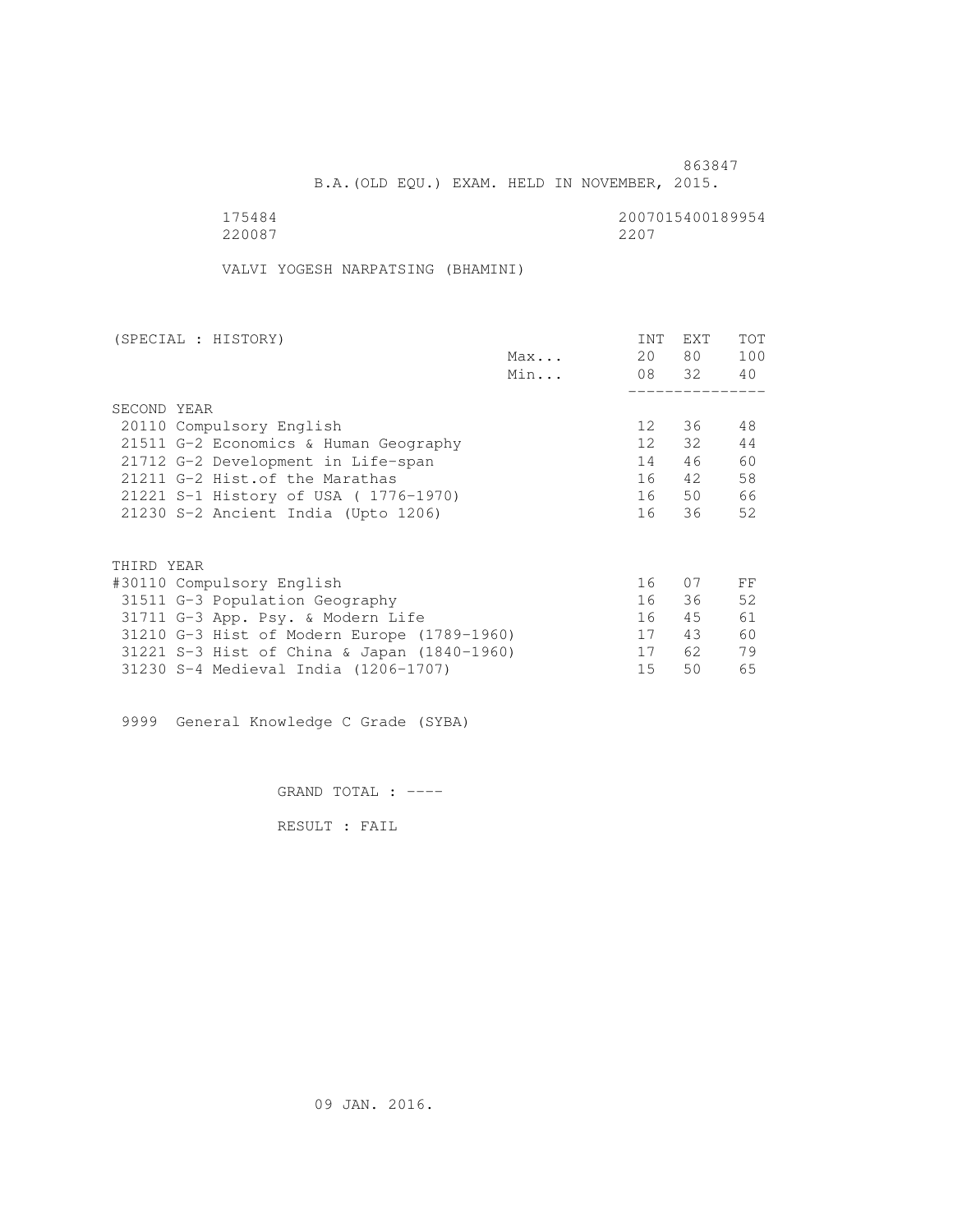B.A.(OLD EQU.) EXAM. HELD IN NOVEMBER, 2015.

 175273 2007015400093517 230033 2308

PADVI JALSING RAMJI (DAHARIBAI)

| (SPECIAL : MARATHI)                          |     | <b>INT</b> | <b>EXT</b> | TOT |
|----------------------------------------------|-----|------------|------------|-----|
|                                              | Max | 20         | 80 —       | 100 |
|                                              | Min |            | 08 32      | 40  |
|                                              |     |            |            |     |
| SECOND YEAR                                  |     |            |            |     |
| #20110 Compulsory English                    |     | 11         | 16         | FF  |
| 21111 G-2 Indian Political Thought           |     | 17         | 38         | 55  |
| 21211 G-2 Hist. of the Marathas              |     | 17         | 42         | 59  |
| 20211 G-2 Wang.Prakar.Abbhyas-Kadambari      |     | 18         | 52         | 70  |
| 20220 S-1 Madh.Mar.Gaddya-Paddya Wang.Prakar |     | 16         | 40         | 56  |
| 20230 S-2 Arava. Mar. Wang. Itihas 1818-1920 |     | 18         | 50         | 68  |
|                                              |     |            |            |     |
|                                              |     |            |            |     |
| THIRD YEAR                                   |     |            |            |     |
| #30110 Compulsory English                    |     | 11         | 08         | FF  |
| 31112 G-3 Thought of Dr. B.R. Ambedkar       |     | 18         | 55         | 73  |
| 31210 G-3 Hist of Modern Europe (1789-1960)  |     | 18         | 44         | 62  |
| 30211 G-3 Wang.Prak.Abbah-Natak Va Lalit     |     | 18         | 47         | 65  |
| 30220 S-3 Sahitya Vichar                     |     | 18         | 36         | 54  |
| 30230 S-4 Samanya Bhasha ani Param. Vyakaran |     | 18         | 36         | 54  |

9999 General Knowledge C Grade (SYBA)

GRAND TOTAL : ----

RESULT : FAIL

 $^{\wedge}$  +15 O.163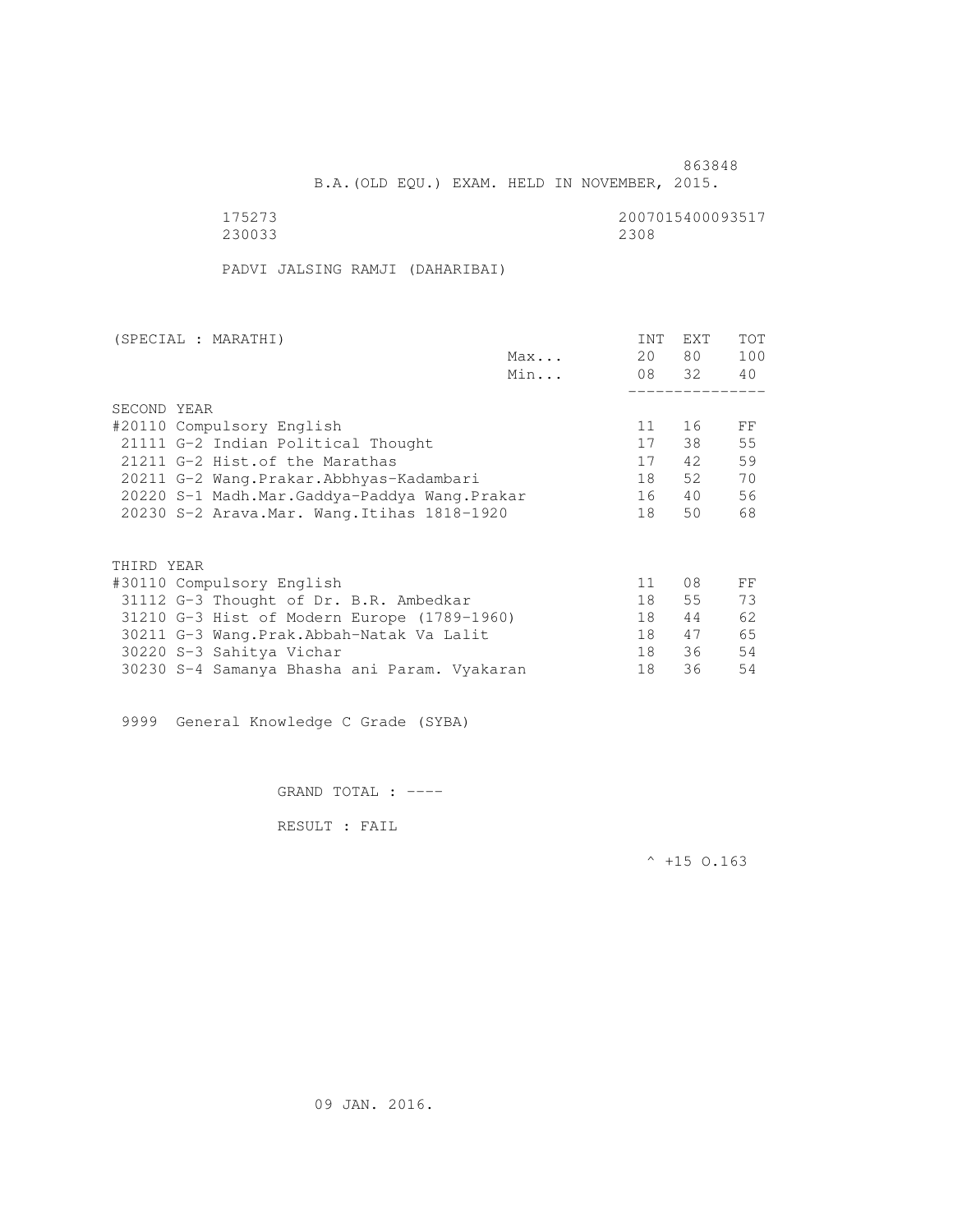864044 B.A.(OLD EQU.) EXAM. HELD IN NOVEMBER, 2015.

| 175274 | 71164817J |
|--------|-----------|
| 230033 | 2308      |

VALAVI RUPSING BAJYA

| (SPECIAL : MARATHI)                          |     | <b>INT</b>      | EXT   | <b>TOT</b> |
|----------------------------------------------|-----|-----------------|-------|------------|
|                                              | Max | 20              | 80 —  | 100        |
|                                              | Min |                 | 08 32 | 40         |
|                                              |     |                 |       |            |
| SECOND YEAR                                  |     |                 |       |            |
| #20110 Compulsory English                    |     | 12              | 17    | FF         |
| 21111 G-2 Indian Political Thought           |     | 17              | 38    | 55         |
| 21511 G-2 Economics & Human Geography        |     | 17              | 54    | 71         |
| 20211 G-2 Wang.Prakar.Abbhyas-Kadambari      |     | 18              | 45    | 63         |
| 20220 S-1 Madh.Mar.Gaddya-Paddya Wang.Prakar |     | 17              | 37    | 54         |
| 20230 S-2 Arava. Mar. Wang. Itihas 1818-1920 |     | 08              | 55    | 63         |
|                                              |     |                 |       |            |
| THIRD YEAR                                   |     |                 |       |            |
| 30110 Compulsory English                     |     | 13              | 33    | 46         |
| 31112 G-3 Thought of Dr. B.R. Ambedkar       |     | 17              | 55    | 72         |
| 31511 G-3 Population Geography               |     | 13 <sup>°</sup> | 38    | 51         |
| 30211 G-3 Wang.Prak.Abbah-Natak Va Lalit     |     | 18              | 50    | 68         |
| 30220 S-3 Sahitya Vichar                     |     | 18              | 32    | 50         |
| 30230 S-4 Samanya Bhasha ani Param. Vyakaran |     | 17              | 36    | 53         |
|                                              |     |                 |       |            |

#9999 General Knowledge F Grade (SYBA)

GRAND TOTAL : ----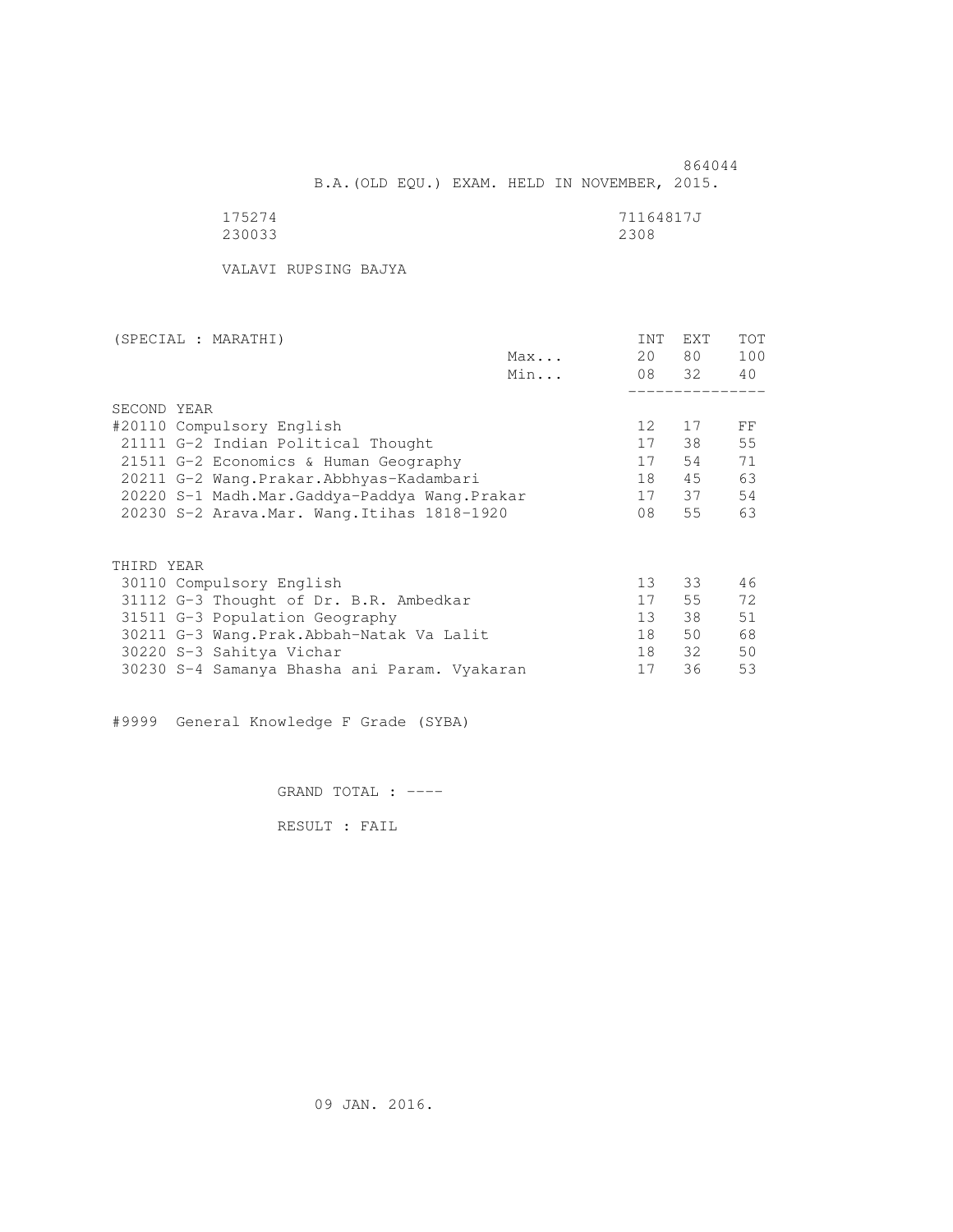B.A.(OLD EQU.) EXAM. HELD IN NOVEMBER, 2015.

| 175279 | 2008015400220484 |
|--------|------------------|
| 230056 | 2308             |

BANJARA BHARATSING DEVIDAS

| (SPECIAL : GEOGRAPHY)                       | <b>INT</b>      | <b>EXT</b> | TOT |
|---------------------------------------------|-----------------|------------|-----|
| Max                                         | 20              | 80         | 100 |
| Min                                         |                 | 08 32      | 40  |
|                                             |                 |            |     |
| SECOND YEAR                                 |                 |            |     |
| #20110 Compulsory English                   | 13 <sup>°</sup> | 36         | 49  |
| 20211 G-2 Wang. Prakar. Abbhyas-Kadambari   | 15              | 44         | 59  |
| 21111 G-2 Indian Political Thought          | 18              | 45         | 63  |
| 21511 G-2 Economics & Human Geography       | 17              | 61         | 78  |
| 21521 S-1 Agricultural Geography            | 16              | 55         | 71  |
| 21544 S-2 Practical Geography               | 17              | 67         | 84  |
|                                             |                 |            |     |
| THIRD YEAR                                  |                 |            |     |
| #30110 Compulsory English                   | 12 <sup>°</sup> | 38         | 50  |
| #30211 G-3 Wang.Prak.Abbah-Natak Va Lalit   | 09              | 52         | 61  |
| #31111 G-3 Western Political Thought        | 08              | 35         | 43  |
| #31511 G-3 Population Geography             | 11              | 43         | 54  |
| #31521 S-3 Geography of Disaster Management | 12 <sup>°</sup> | 41         | 53  |
| #31544 S-4 Practical Geography              | 14              | 55         | 69  |

9999 General Knowledge C Grade (SYBA)

GRAND TOTAL : 734/1200

RESULT : FIRST CLASS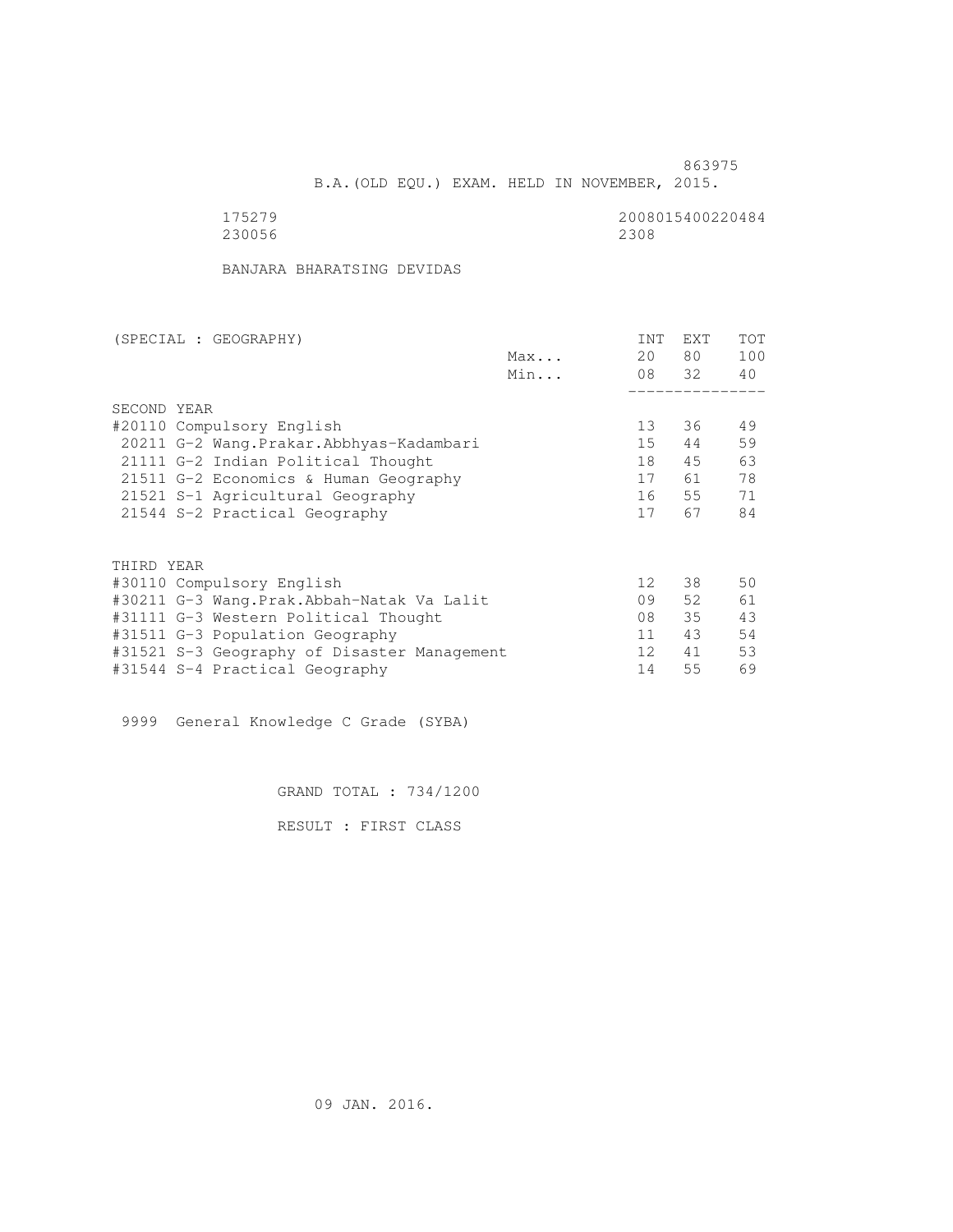863976 B.A.(OLD EQU.) EXAM. HELD IN NOVEMBER, 2015.

| 175487 | 711648850 |
|--------|-----------|
| 230056 | 2308      |

AHIRE DIPAK SITARAM

| (SPECIAL : HINDI)                             |     | INT | EXT      | <b>TOT</b> |
|-----------------------------------------------|-----|-----|----------|------------|
|                                               | Max | 20  | 80 —     | 100        |
|                                               | Min |     | 08 32 40 |            |
|                                               |     |     |          |            |
| SECOND YEAR                                   |     |     |          |            |
| 20110 Compulsory English                      |     | 08  | 37       | 45         |
| 21211 G-2 Hist. of the Marathas               |     | 15  | 35       | 50         |
| 21111 G-2 Indian Political Thought            |     | 15  | 32       | 47         |
| 20511 G-2 Samanya Hindi                       |     | 09  | 47       | 56         |
| 20520 S-1 Kavya Shasthra                      |     | 12  | 45       | 57         |
| 20530 S-2 Uppanyas, Natak Evam Vyang          |     | 08  | 40       | 48         |
|                                               |     |     |          |            |
| THIRD YEAR                                    |     |     |          |            |
| #30110 Compulsory English                     |     | 10  | 33       | 43         |
| #30511 G-3 Samanya Hindi                      |     | 11  | 49       | 60         |
| #30520 S-3 Hindi Sahitya Ka Itihas            |     | 16  | 46       | 62         |
| #30530 S-4 Bhasha Vidnyan tatha Rashtrabhasha |     | 11  | 38       | 49         |
| #31111 G-3 Western Political Thought          |     | 14  | 40       | 54         |
| #31210 G-3 Hist of Modern Europe (1789-1960)  |     | 16  | 59       | 75         |

9999 General Knowledge C Grade (SYBA)

GRAND TOTAL : 646/1200

RESULT : SECOND CLASS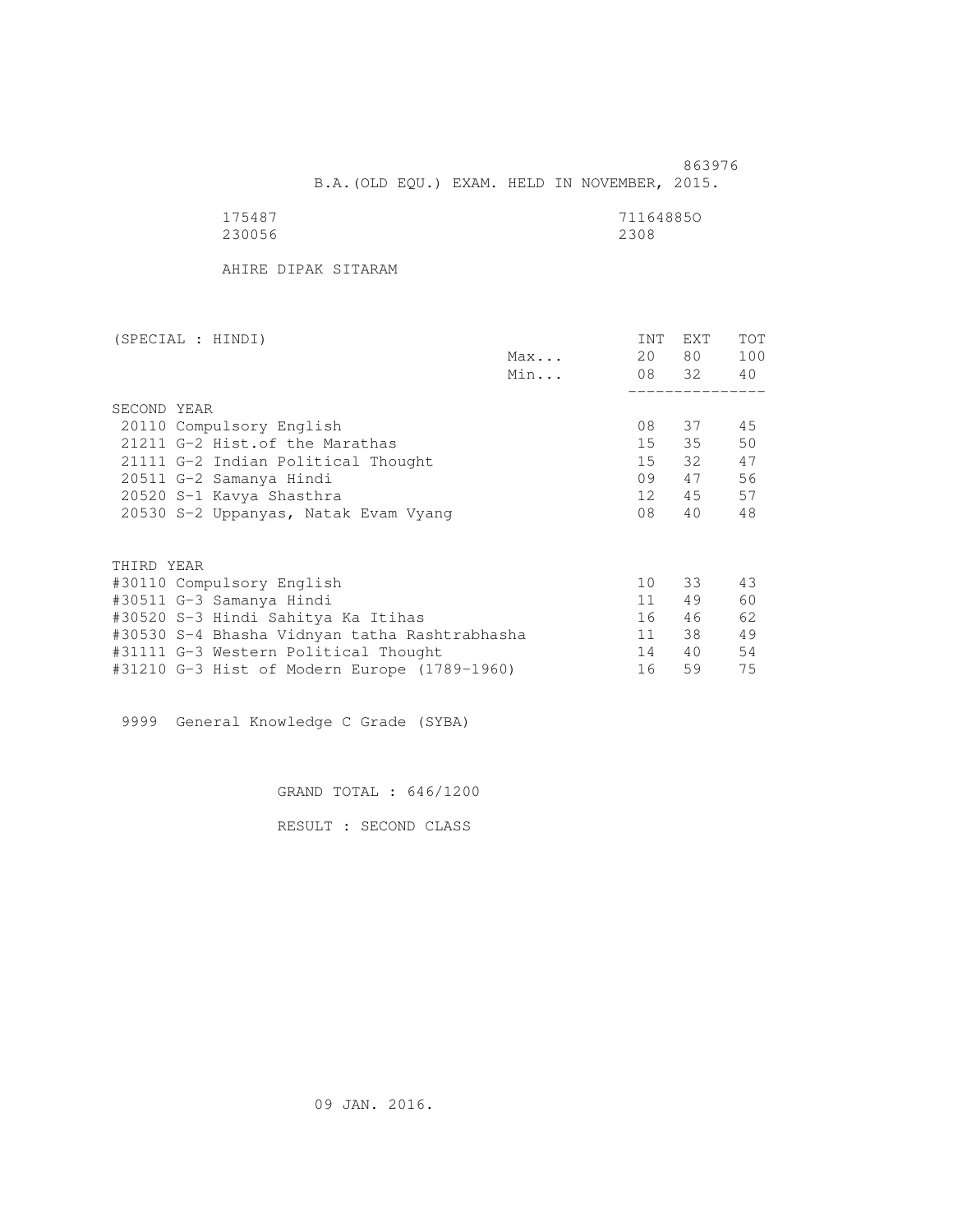864045 B.A.(OLD EQU.) EXAM. HELD IN NOVEMBER, 2015.

| 175275 | 20090 |
|--------|-------|
| 230056 | 2308  |

2009015400327215<br>2308

BAGUL SUKRAM JAYSING (SUMAN)

| (SPECIAL : MARATHI)                          |     | <b>INT</b>      | <b>EXT</b> | TOT |
|----------------------------------------------|-----|-----------------|------------|-----|
|                                              | Max | 20              | 80 —       | 100 |
|                                              | Min |                 | 08 32      | 40  |
|                                              |     |                 |            |     |
| SECOND YEAR                                  |     |                 |            |     |
| #20110 Compulsory English                    |     | 12 <sup>°</sup> | AB         | FF  |
| 20511 G-2 Samanya Hindi                      |     | 16              | 52.        | 68  |
| 21111 G-2 Indian Political Thought           |     | 15              | 37         | 52  |
| 20211 G-2 Wang.Prakar.Abbhyas-Kadambari      |     | 16              | 59         | 75  |
| 20220 S-1 Madh.Mar.Gaddya-Paddya Wang.Prakar |     | 15              | 44         | 59  |
| 20230 S-2 Arava. Mar. Wang. Itihas 1818-1920 |     | 14              | 32         | 46  |
|                                              |     |                 |            |     |
| THIRD YEAR                                   |     |                 |            |     |
| 30110 Compulsory English                     |     | 15              | 32         | 47  |
| 30511 G-3 Samanya Hindi                      |     | 16              | 32         | 48  |
| 31111 G-3 Western Political Thought          |     | 18              | 41         | 59  |
| 30211 G-3 Wang.Prak.Abbah-Natak Va Lalit     |     | 17              | 50         | 67  |
| 30220 S-3 Sahitya Vichar                     |     | 17              | 35         | 52  |
| 30230 S-4 Samanya Bhasha ani Param. Vyakaran |     | 18              | 37         | 55  |
|                                              |     |                 |            |     |

9999 General Knowledge B Grade (SYBA)

GRAND TOTAL : ----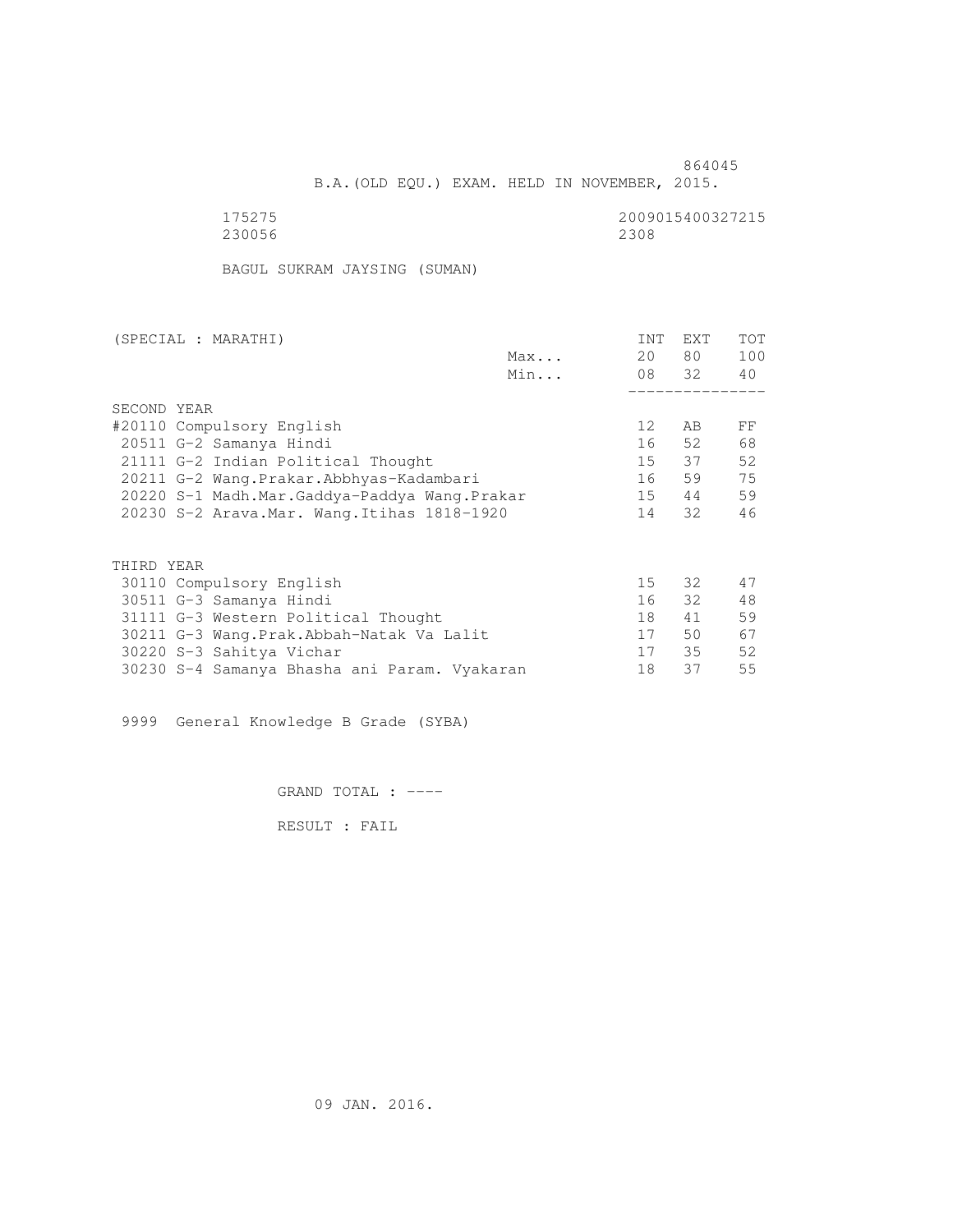B.A.(OLD EQU.) EXAM. HELD IN NOVEMBER, 2015.

| 175277 | 2008015400221487 |
|--------|------------------|
| 230056 | 2308             |

NIKUMBH SATISH YUVARAJ (JIJABAI)

| (SPECIAL : ECONOMICS)                     |     | <b>INT</b>      | <b>EXT</b> | TOT |
|-------------------------------------------|-----|-----------------|------------|-----|
|                                           | Max | 20              | 80 —       | 100 |
|                                           | Min |                 | 08 32      | 40  |
|                                           |     |                 |            |     |
| SECOND YEAR                               |     |                 |            |     |
| #20110 Compulsory English                 |     | 10              | AB         | FF  |
| 20511 G-2 Samanya Hindi                   |     | 14              | 32         | 46  |
| 21511 G-2 Economics & Human Geography     |     | 16              | 44         | 60  |
| 21010 G-2 Indian Economy Since 1980       |     | 16              | 44         | 60  |
| 21020 S-1 Advanced Micro-Ecomomics        |     |                 | 16 32      | 48  |
| 21030 S-2 Advanced Macro Economics        |     | 14              | 33         | 47  |
|                                           |     |                 |            |     |
| THIRD YEAR                                |     |                 |            |     |
| 30110 Compulsory English                  |     | 12 <sup>°</sup> | 32         | 44  |
| 30511 G-3 Samanya Hindi                   |     | 12 <sup>°</sup> | 45         | 57  |
| 31511 G-3 Population Geography            |     | 14              | 44         | 58  |
| 31010 G-3 Ind. Eco. Since 1980 Part-II    |     | 13 <sup>7</sup> | 33         | 46  |
| 31021 S-3 Public Finance & Policies       |     | 17              | 34         | 51  |
| 31031 S-4 International Trade & Practices |     | 13              | 42         | 55  |

9999 General Knowledge C Grade (SYBA)

GRAND TOTAL : ----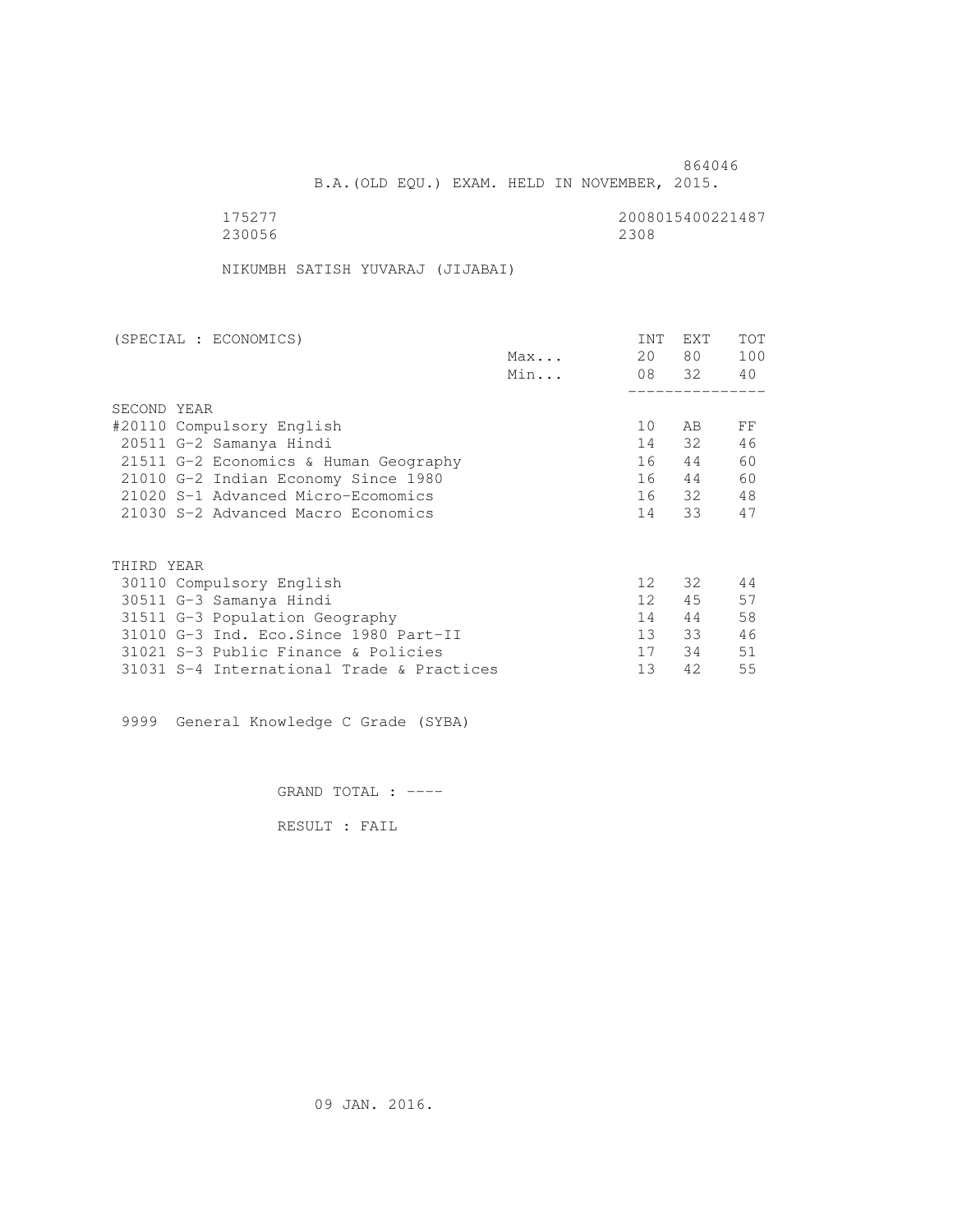B.A.(OLD EQU.) EXAM. HELD IN NOVEMBER, 2015.

 175486 2008015400221835 230056 2308

THAKARE RAJESH MANGA (YASHODA)

| (SPECIAL : MARATHI)                          |     | <b>INT</b>      | EXT   | <b>TOT</b> |
|----------------------------------------------|-----|-----------------|-------|------------|
|                                              | Max | 20              | 80 —  | 100        |
|                                              | Min |                 | 08 32 | 40         |
|                                              |     |                 |       |            |
| SECOND YEAR                                  |     |                 |       |            |
| 20110 Compulsory English                     |     | 12 <sup>°</sup> | 41    | 53         |
| 21111 G-2 Indian Political Thought           |     | 18              | 40    | 58         |
| 21211 G-2 Hist. of the Marathas              |     | 13 <sup>°</sup> | 52    | 65         |
| 20211 G-2 Wang.Prakar.Abbhyas-Kadambari      |     | 12 <sup>°</sup> | 48    | 60         |
| 20220 S-1 Madh.Mar.Gaddya-Paddya Wang.Prakar |     | 17              | 56    | 73         |
| 20230 S-2 Arava. Mar. Wang. Itihas 1818-1920 |     | 12 <sup>°</sup> | 43    | 55         |
|                                              |     |                 |       |            |
| THIRD YEAR                                   |     |                 |       |            |
| #30110 Compulsory English                    |     | 14              | 01    | FF         |
| 31111 G-3 Western Political Thought          |     | 17              | 46    | 63         |
| 31210 G-3 Hist of Modern Europe (1789-1960)  |     | 18              | 36    | 54         |
| 30211 G-3 Wang. Prak. Abbah-Natak Va Lalit   |     | 17              | 53    | 70         |
| 30220 S-3 Sahitya Vichar                     |     | 16              | 44    | 60         |
| 30230 S-4 Samanya Bhasha ani Param. Vyakaran |     | 16              | 34    | 50         |

9999 General Knowledge C Grade (SYBA)

GRAND TOTAL : ----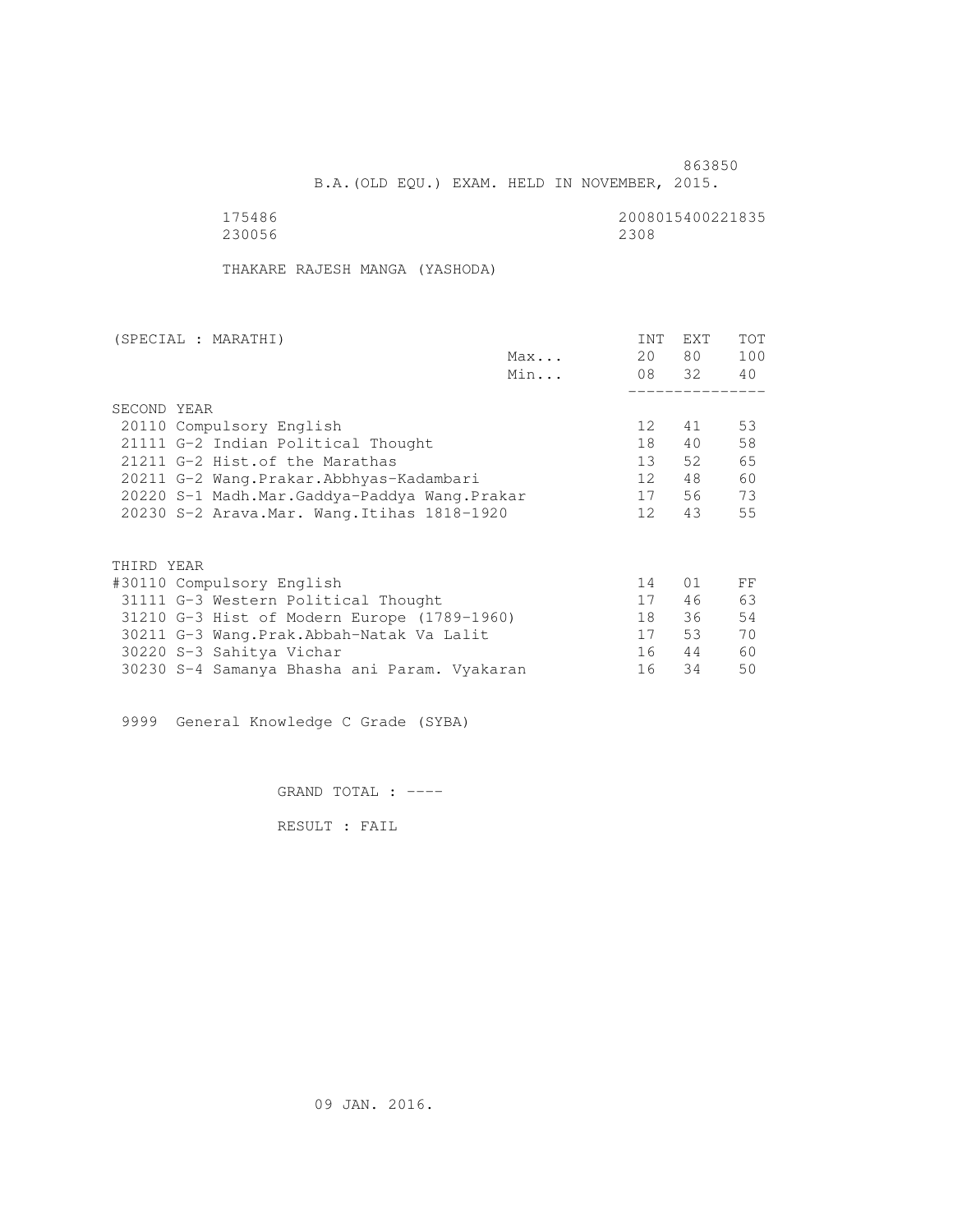B.A.(OLD EQU.) EXAM. HELD IN NOVEMBER, 2015.

 175488 2007015400118042 230056 2308

MAHAJAN SURYABHAN BHIMRAO (HIRABAI)

| (SPECIAL : HINDI)                            |     | <b>INT</b> | <b>EXT</b> | TOT |
|----------------------------------------------|-----|------------|------------|-----|
|                                              | Max | 20         | 80 —       | 100 |
|                                              | Min |            | 08 32      | 40  |
|                                              |     |            |            |     |
| SECOND YEAR                                  |     |            |            |     |
| 20110 Compulsory English                     |     | 14         | 32         | 46  |
| 21511 G-2 Economics & Human Geography        |     | 15         | 38         | 53  |
| 21111 G-2 Indian Political Thought           |     | 14         | 32         | 46  |
| 20511 G-2 Samanya Hindi                      |     | 16         | 46         | 62  |
| 20520 S-1 Kavya Shasthra                     |     |            | 14 34      | 48  |
| 20530 S-2 Uppanyas, Natak Evam Vyang         |     | 15         | 43         | 58  |
|                                              |     |            |            |     |
| THIRD YEAR                                   |     |            |            |     |
| #30110 Compulsory English                    |     | 13         | 14         | FF  |
| 31511 G-3 Population Geography               |     | 16         | 55         | 71  |
| 31111 G-3 Western Political Thought          |     | 14         | 36         | 50  |
| 30511 G-3 Samanya Hindi                      |     | 15         | 39         | 54  |
| 30520 S-3 Hindi Sahitya Ka Itihas            |     | 15         | - 32       | 47  |
| 30530 S-4 Bhasha Vidnyan tatha Rashtrabhasha |     | 14         | 32         | 46  |
|                                              |     |            |            |     |

9999 General Knowledge B Grade (SYBA)

GRAND TOTAL : ----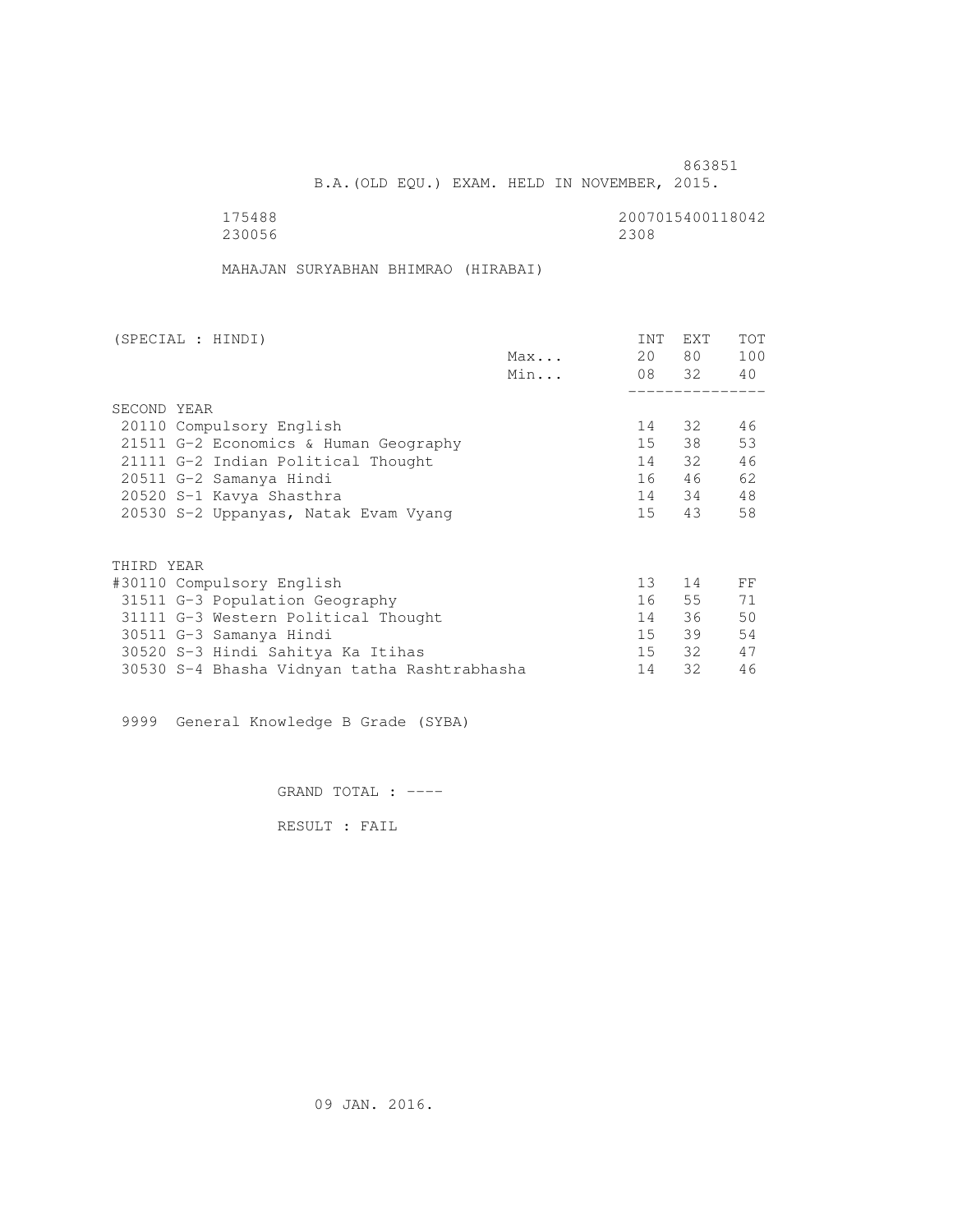B.A.(OLD EQU.) EXAM. HELD IN NOVEMBER, 2015.

| 175489 | 2008015400220445 |
|--------|------------------|
| 230056 | 2308             |

MALICH MUNNA RAJU (VIMALBAI)

| (SPECIAL : HINDI)                            |     | INT             | <b>EXT</b>   | TOT |
|----------------------------------------------|-----|-----------------|--------------|-----|
|                                              | Max | 20              | 80 —         | 100 |
|                                              | Min |                 | 08 32 40     |     |
|                                              |     |                 |              |     |
| SECOND YEAR                                  |     |                 |              |     |
| 20110 Compulsory English                     |     | 10              | 32           | 42  |
| 21211 G-2 Hist. of the Marathas              |     | 13 <sup>7</sup> | 35           | 48  |
| 21511 G-2 Economics & Human Geography        |     | 17              | 36           | 53  |
| 20511 G-2 Samanya Hindi                      |     | 12              | 32           | 44  |
| 20520 S-1 Kavya Shasthra                     |     |                 | 15 33        | 48  |
| 20530 S-2 Uppanyas, Natak Evam Vyang         |     | 12              | 33           | 45  |
|                                              |     |                 |              |     |
| THIRD YEAR                                   |     |                 |              |     |
| #30110 Compulsory English                    |     | 15 <sub>1</sub> | $20^{\circ}$ | FF  |
| 31210 G-3 Hist of Modern Europe (1789-1960)  |     | 18              | 39           | 57  |
| 31511 G-3 Population Geography               |     | 16              | 41           | 57  |
| 30511 G-3 Samanya Hindi                      |     | 15              | 32           | 47  |
| 30520 S-3 Hindi Sahitya Ka Itihas            |     | 14              | 41           | 55  |
| 30530 S-4 Bhasha Vidnyan tatha Rashtrabhasha |     | 14              | 41           | 55  |
|                                              |     |                 |              |     |

9999 General Knowledge C Grade (SYBA)

GRAND TOTAL : ----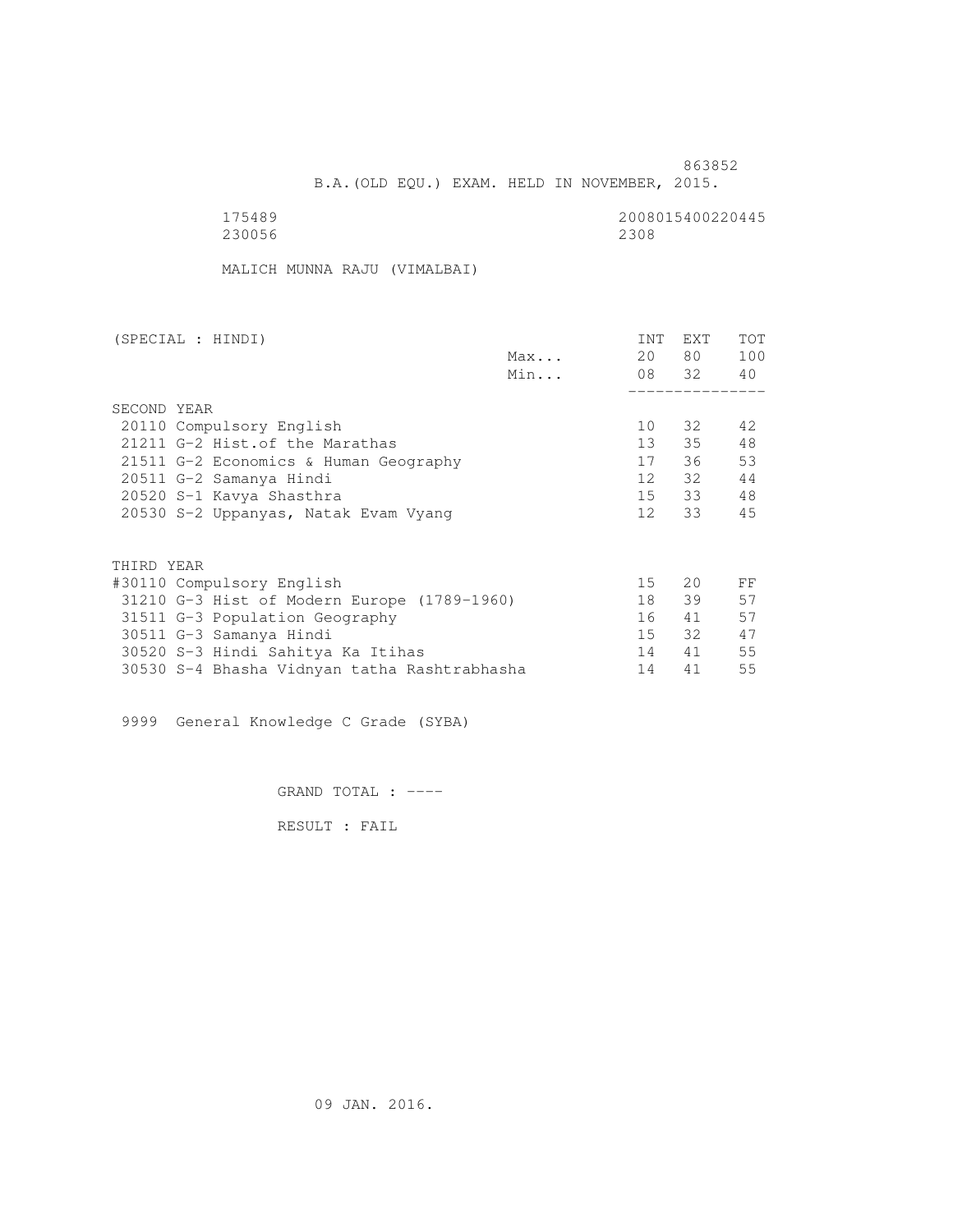B.A.(OLD EQU.) EXAM. HELD IN NOVEMBER, 2015.

175490<br>230056 230056 2300 2009015400328017 230056 2308

DHODARE RAJENDRA MAKKAN (RUKHMABAI)

| (SPECIAL : ENGLISH)                            |     | <b>INT</b>      | <b>EXT</b> | TOT |
|------------------------------------------------|-----|-----------------|------------|-----|
|                                                | Max | 20              | 80 —       | 100 |
|                                                | Min |                 | 08 32      | 40  |
|                                                |     |                 |            |     |
| SECOND YEAR                                    |     |                 |            |     |
| 20110 Compulsory English                       |     | 12 <sup>°</sup> | 32         | 44  |
| 21211 G-2 Hist. of the Marathas                |     | 15              | 39         | 54  |
| 21511 G-2 Economics & Human Geography          |     | 08              | 57         | 65  |
| 22410 G-2 Int.to the Study of Eng.Lit.         |     | 10              | 48         | 58  |
| 22420 S-1 16th and 17th Century Eng. Lit.      |     | 12              | 39         | 51  |
| 22430 S-2 18th and 19th Century Eng. Lit.      |     | 13 <sup>7</sup> | 36         | 49  |
|                                                |     |                 |            |     |
| THIRD YEAR                                     |     |                 |            |     |
| 30110 Compulsory English                       |     | 16              | 36         | 52  |
| 31210 G-3 Hist of Modern Europe (1789-1960)    |     | 18              | 50         | 68  |
| 31511 G-3 Population Geography                 |     | 16              | 49         | 65  |
| #32410 G-3 The Study of Eng. Lang.             |     | 15              | $25*$      | 40  |
| 32420 S-3 20th Century Eng. Lit.               |     | 15              | 42         | 57  |
| 32430 S-4 Ind. Writing in Eng. & American Lit. |     | 15              | 44         | 59  |
|                                                |     |                 |            |     |

9999 General Knowledge C Grade (SYBA)

GRAND TOTAL : 662/1200

RESULT : SECOND CLASS

\* O.4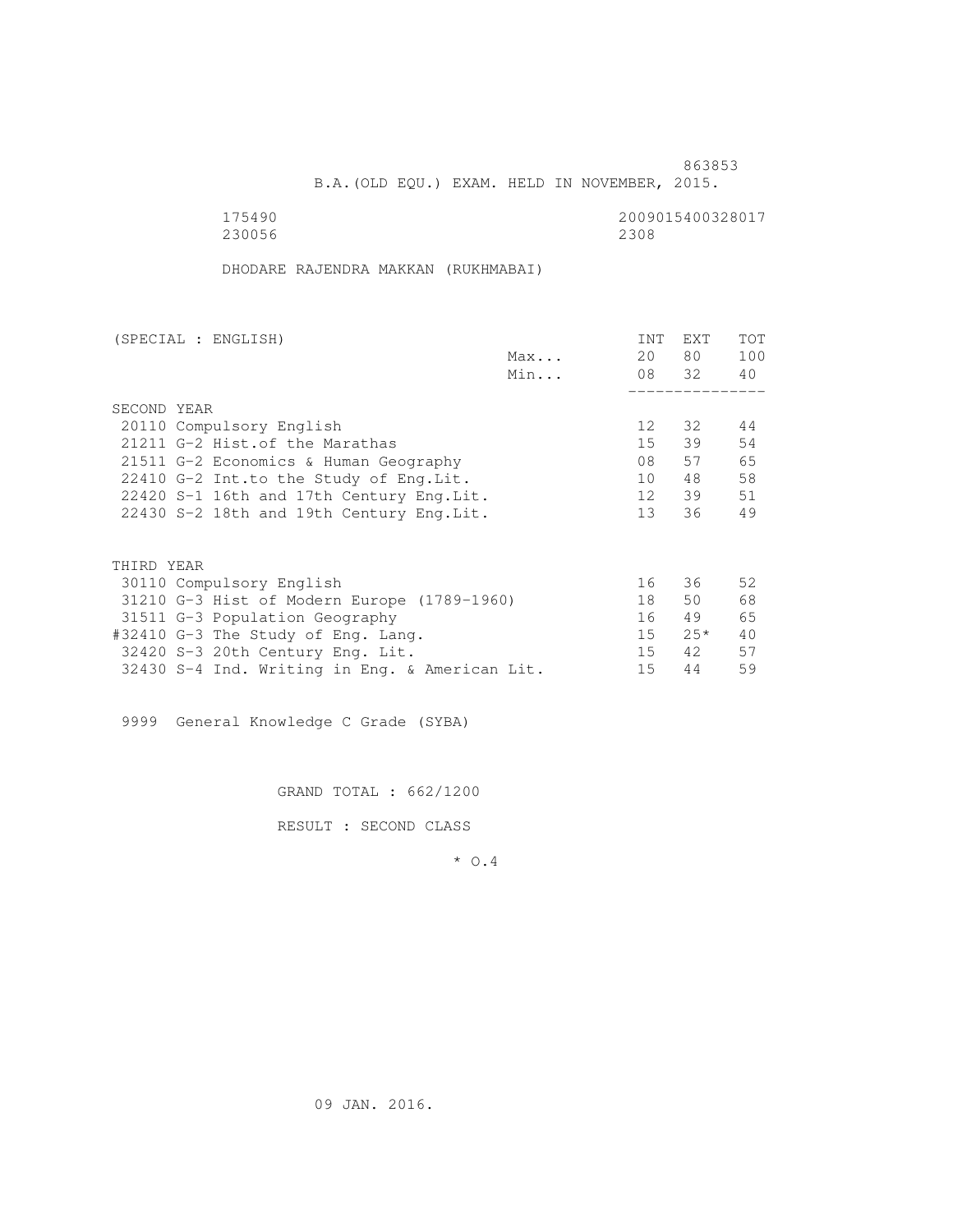B.A.(OLD EQU.) EXAM. HELD IN NOVEMBER, 2015.

 175491 2009015400404322 230066 2319

PATIL ARCHANA RAMESH

| (SPECIAL : MARATHI)                           |     | INT             | <b>EXT</b> | <b>TOT</b> |
|-----------------------------------------------|-----|-----------------|------------|------------|
|                                               | Max | 20              | 80 —       | 100        |
|                                               | Min |                 | 08 32 40   |            |
|                                               |     |                 |            |            |
| SECOND YEAR                                   |     |                 |            |            |
| 20110 Compulsory English                      |     | 17              | 38         | 55         |
| 20511 G-2 Samanya Hindi                       |     | 10 <sup>1</sup> | 48         | 58         |
| 21211 G-2 Hist. of the Marathas               |     | 18              | 60 —       | 78         |
| 20211 G-2 Wang. Prakar. Abbhyas-Kadambari     |     | 19              | 55         | 74         |
| 20220 S-1 Madh.Mar.Gaddya-Paddya Wang.Prakar  |     | 19              | 46         | 65         |
| 20230 S-2 Arava. Mar. Wang. Itihas 1818-1920  |     | 19              | 48         | 67         |
|                                               |     |                 |            |            |
|                                               |     |                 |            |            |
| THIRD YEAR                                    |     |                 |            |            |
| #30110 Compulsory English                     |     | 11              | 34         | 45         |
| #31210 G-3 Hist of Modern Europe (1789-1960)  |     | 14              | 51         | 65         |
| #30211 G-3 Wang.Prak.Abbah-Natak Va Lalit     |     | 15              | 60 — 10    | 75         |
| #30220 S-3 Sahitya Vichar                     |     | 16              | 39         | 55         |
| #30230 S-4 Samanya Bhasha ani Param. Vyakaran |     | 15              | 52         | 67         |
| #30511 G-3 Samanya Hindi                      |     | 12              | 49         | 61         |
|                                               |     |                 |            |            |

9999 General Knowledge C Grade (SYBA)

GRAND TOTAL : 765/1200

RESULT : FIRST CLASS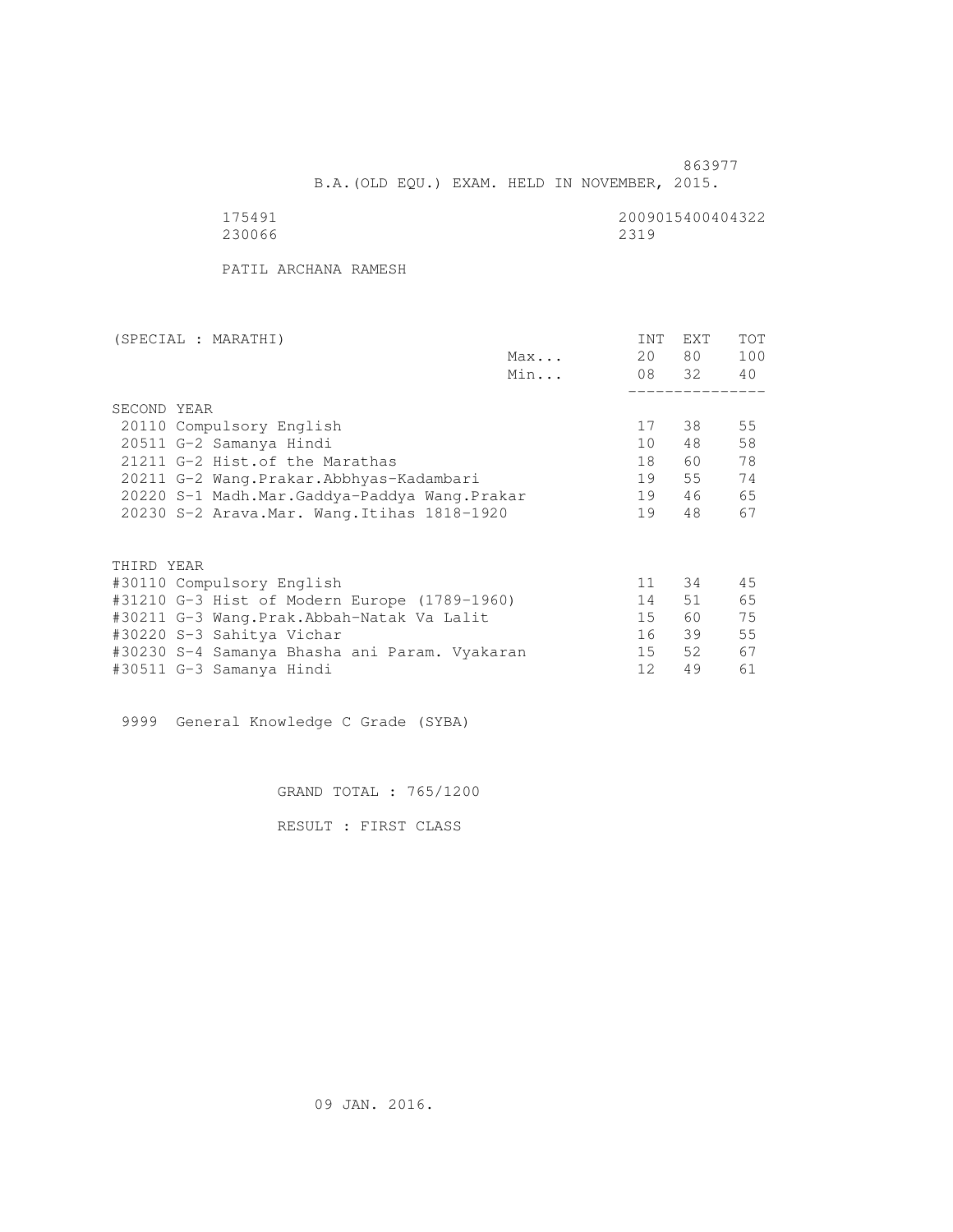B.A.(OLD EQU.) EXAM. HELD IN NOVEMBER, 2015.

 175286 2009015400404264 230066 2319

GIRASE GOPALSING BHARATSING (MANGALKOKARBAI)

| (SPECIAL : HINDI)                            |     | INT    | <b>EXT</b> | TOT |
|----------------------------------------------|-----|--------|------------|-----|
|                                              | Max | 20     | 80 —       | 100 |
|                                              | Min |        | 08 32 40   |     |
|                                              |     |        |            |     |
| SECOND YEAR                                  |     |        |            |     |
| #20110 Compulsory English                    |     | 15     | 19         | FF  |
| 21211 G-2 Hist. of the Marathas              |     | 17     | 39         | 56  |
| 21511 G-2 Economics & Human Geography        |     | 17     | 44         | 61  |
| 20511 G-2 Samanya Hindi                      |     | 18     | 39         | 57  |
| 20520 S-1 Kavya Shasthra                     |     |        | 16 32      | 48  |
| 20530 S-2 Uppanyas, Natak Evam Vyang         |     | 19     | 32         | 51  |
|                                              |     |        |            |     |
| THIRD YEAR                                   |     |        |            |     |
| #30110 Compulsory English                    |     | 15     | 06         | FF  |
| 31210 G-3 Hist of Modern Europe (1789-1960)  |     | 17     | 41         | 58  |
| 31511 G-3 Population Geography               |     | $15 -$ | 35         | 50  |
| 30511 G-3 Samanya Hindi                      |     | 10     | 37         | 47  |
| 30520 S-3 Hindi Sahitya Ka Itihas            |     | $15 -$ | 46         | 61  |
| 30530 S-4 Bhasha Vidnyan tatha Rashtrabhasha |     | 12     | 37         | 49  |
|                                              |     |        |            |     |

9999 General Knowledge C Grade^ (SYBA)

GRAND TOTAL : ----

RESULT : FAIL

 $^{\wedge}$  +6 0.163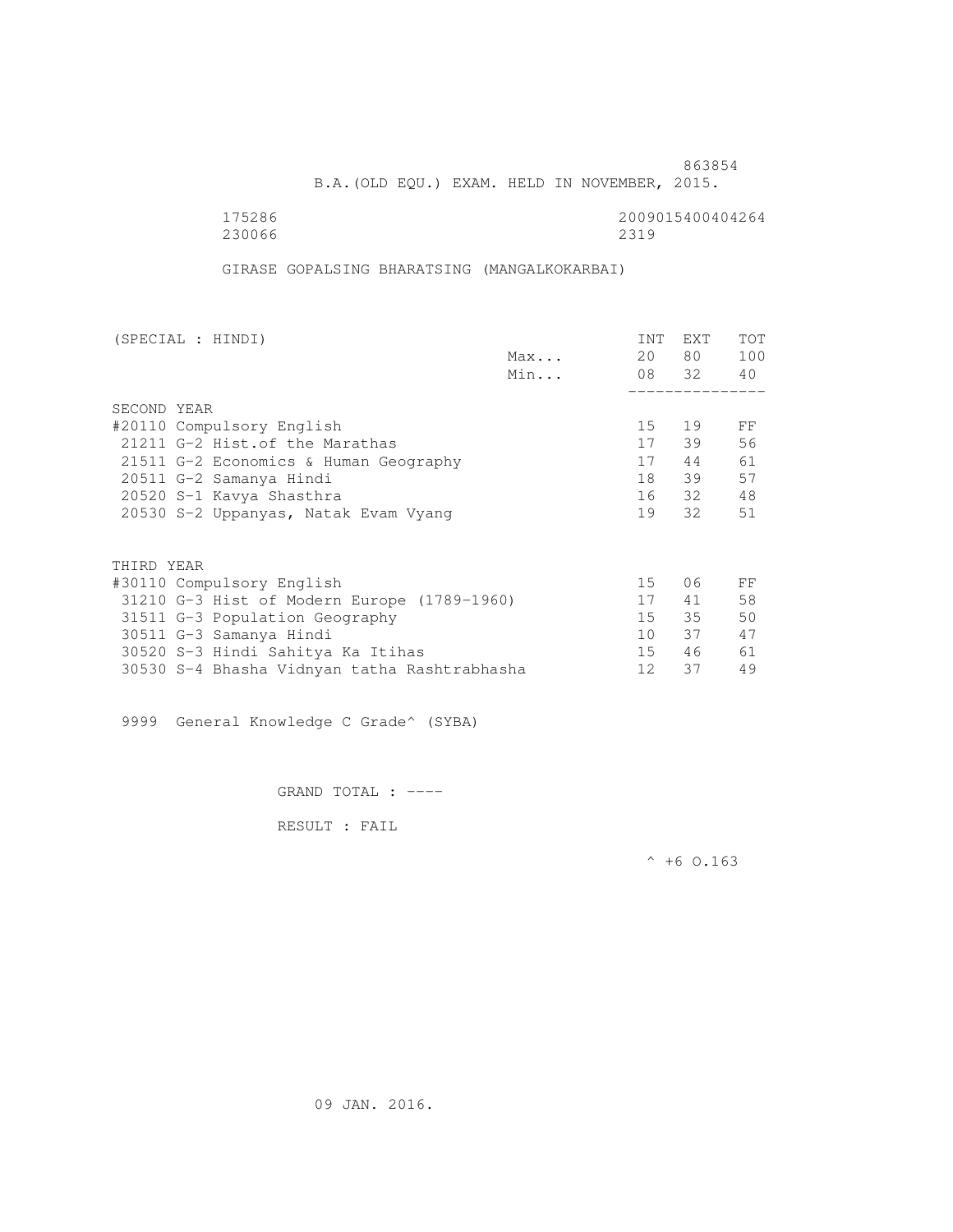B.A.(OLD EQU.) EXAM. HELD IN NOVEMBER, 2015.

230069

175281 2009015400329922

BHIL PARVATA TUKARAM

| (SPECIAL : MARATHI) |                                              |     | INT             | EXT            | <b>TOT</b> |
|---------------------|----------------------------------------------|-----|-----------------|----------------|------------|
|                     |                                              | Max | 20              | 80 —           | 100        |
|                     |                                              | Min |                 | 08 32          | 40         |
|                     |                                              |     |                 |                |            |
| SECOND YEAR         |                                              |     |                 |                |            |
|                     | #20110 Compulsory English                    |     | 15              | 14             | FF         |
|                     | 21111 G-2 Indian Political Thought           |     | 18              | 55             | 73         |
|                     | 21211 G-2 Hist. of the Marathas              |     | 16              | 44             | 60         |
|                     | 20211 G-2 Wang.Prakar.Abbhyas-Kadambari      |     | 11              | 63             | 74         |
|                     | 20220 S-1 Madh.Mar.Gaddya-Paddya Wang.Prakar |     | 15              | 59             | 74         |
|                     | 20230 S-2 Arava. Mar. Wang. Itihas 1818-1920 |     | 13 <sup>7</sup> | 32             | 45         |
|                     |                                              |     |                 |                |            |
| THIRD YEAR          |                                              |     |                 |                |            |
|                     | #30110 Compulsory English                    |     | 15              | 15             | FF         |
|                     | 31111 G-3 Western Political Thought          |     | 18              | 50             | 68         |
|                     | 31210 G-3 Hist of Modern Europe (1789-1960)  |     | 18              | 33             | 51         |
|                     | 30211 G-3 Wang. Prak. Abbah-Natak Va Lalit   |     | 18              | 42             | 60         |
|                     | 30220 S-3 Sahitya Vichar                     |     | 18              | 32             | 50         |
|                     | 30230 S-4 Samanya Bhasha ani Param. Vyakaran |     | 18              | $25+7^{\circ}$ | 43         |

9999 General Knowledge C Grade^ (SYBA)

GRAND TOTAL : ----

RESULT : FAIL

 $^{\wedge}$  +6 O.163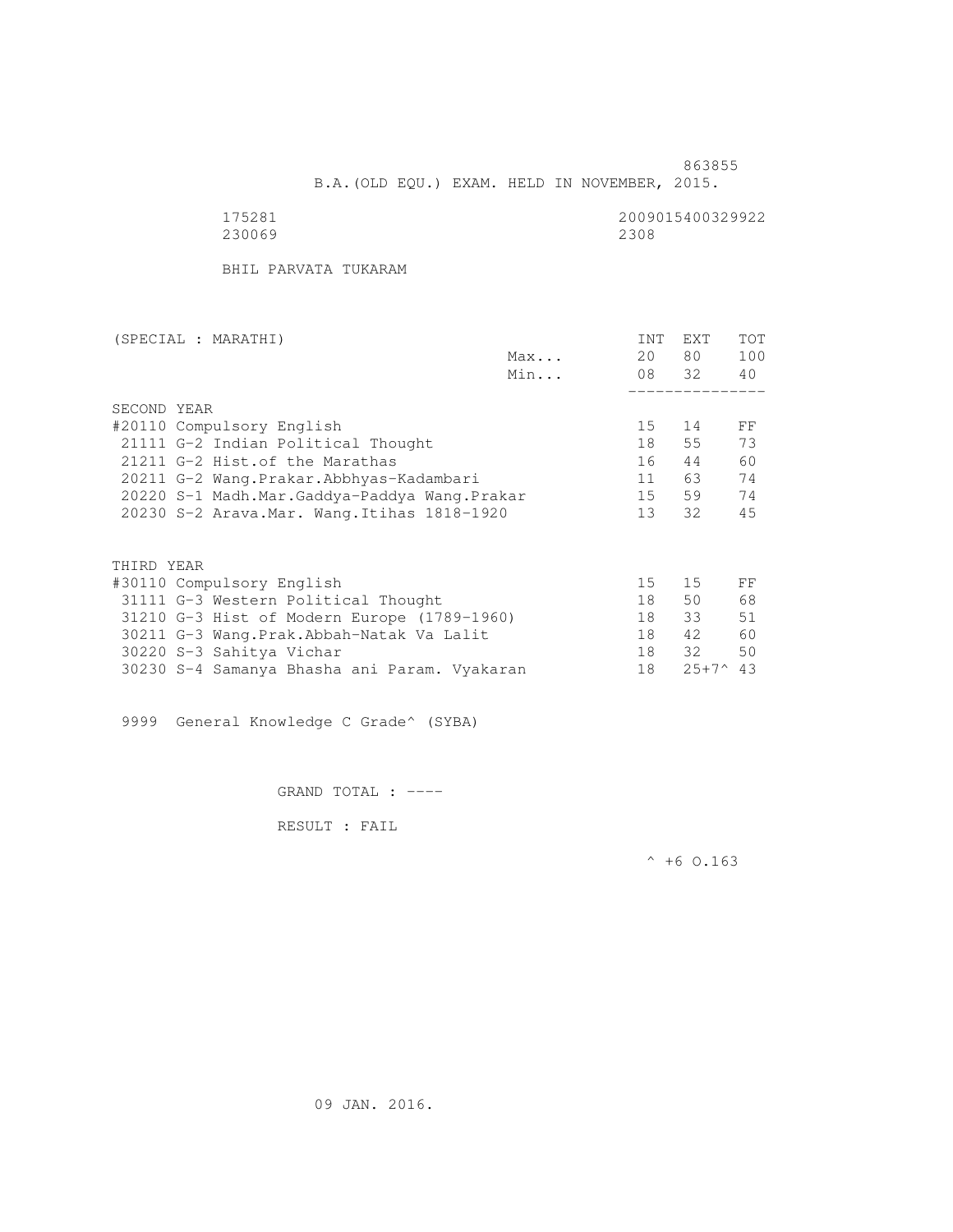B.A.(OLD EQU.) EXAM. HELD IN NOVEMBER, 2015.

| 5282        |  |
|-------------|--|
| 2300.<br>69 |  |

2009015400329992<br>2308

PADAVI MAYA MANSURAM

| (SPECIAL : MARATHI)                          |     | <b>INT</b>      | <b>EXT</b> | TOT |
|----------------------------------------------|-----|-----------------|------------|-----|
|                                              | Max | 20              | 80 —       | 100 |
|                                              | Min |                 | 08 32      | 40  |
|                                              |     |                 |            |     |
| SECOND YEAR                                  |     |                 |            |     |
| #20110 Compulsory English                    |     | 15              | 10         | FF  |
| 21111 G-2 Indian Political Thought           |     | 18              | 42         | 60  |
| 21211 G-2 Hist. of the Marathas              |     | 18              | 57         | 75  |
| 20211 G-2 Wang.Prakar.Abbhyas-Kadambari      |     | 09              | 58         | 67  |
| 20220 S-1 Madh.Mar.Gaddya-Paddya Wang.Prakar |     | 15              | 56         | 71  |
| 20230 S-2 Arava. Mar. Wang. Itihas 1818-1920 |     | 13 <sup>°</sup> | 43         | 56  |
|                                              |     |                 |            |     |
| THIRD YEAR                                   |     |                 |            |     |
| #30110 Compulsory English                    |     | 15              | 25         | FF  |
| 31111 G-3 Western Political Thought          |     | 19              | 39         | 58  |
|                                              |     | 18              | 42         | 60  |
| 31210 G-3 Hist of Modern Europe (1789-1960)  |     |                 |            |     |
| 30211 G-3 Wang.Prak.Abbah-Natak Va Lalit     |     | 18              | 56         | 74  |
| 30220 S-3 Sahitya Vichar                     |     | 18              | 35         | 53  |
| 30230 S-4 Samanya Bhasha ani Param. Vyakaran |     | 18              | 32         | 50  |

9999 General Knowledge B Grade (SYBA)

GRAND TOTAL : ----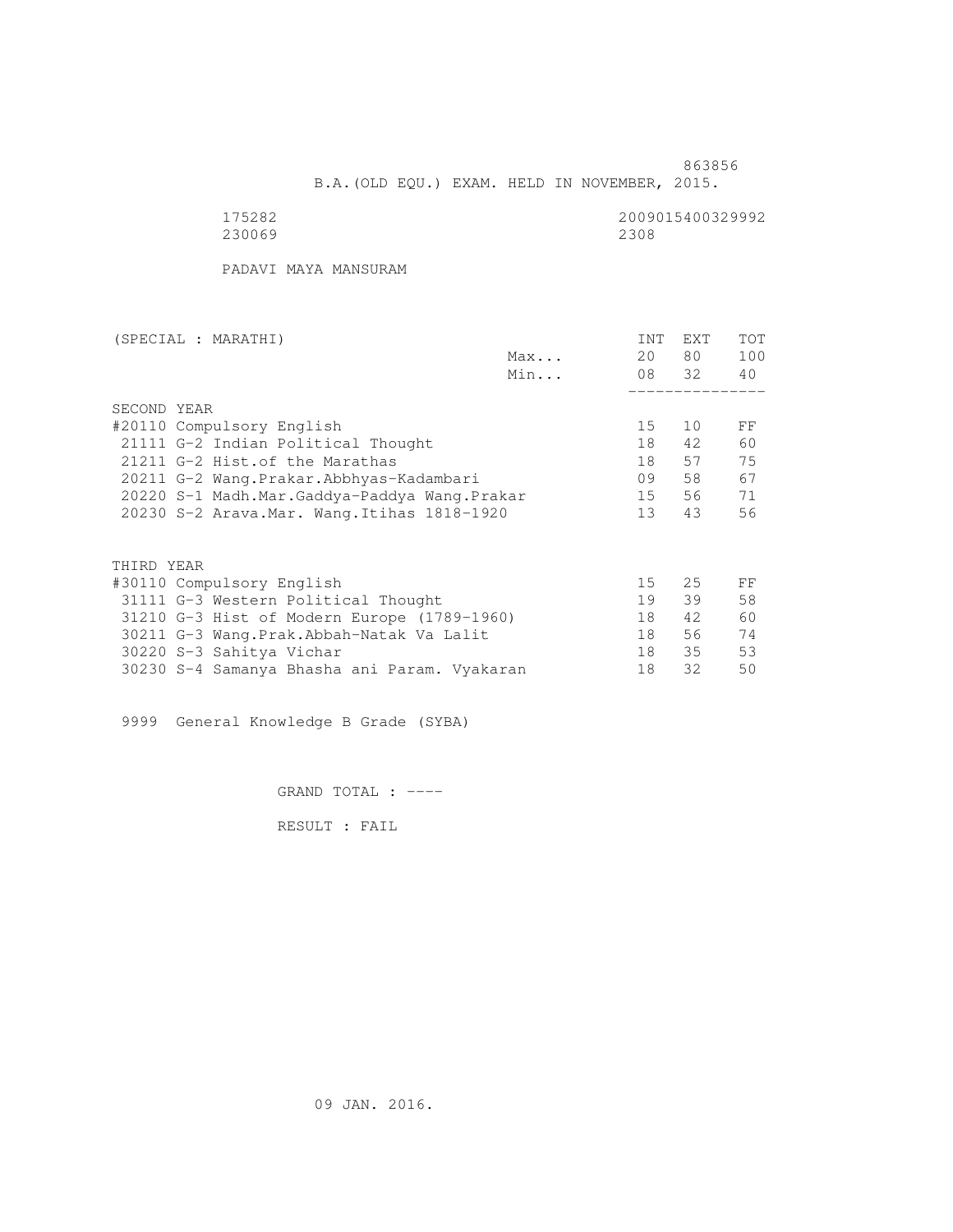863857 B.A.(OLD EQU.) EXAM. HELD IN NOVEMBER, 2015.

| 175283 | 2008015400064515 |
|--------|------------------|
| 230069 | 2308             |

ISHI RAVINA ASHOK

| (SPECIAL : HINDI)                             |     | INT | <b>EXT</b> | TOT |
|-----------------------------------------------|-----|-----|------------|-----|
|                                               | Max | 20  | 80 —       | 100 |
|                                               | Min |     | 08 32 40   |     |
|                                               |     |     |            |     |
| SECOND YEAR                                   |     |     |            |     |
| #20110 Compulsory English                     |     | 15  | AB         | FF  |
| 21111 G-2 Indian Political Thought            |     | 19  | 35         | 54  |
| 21211 G-2 Hist. of the Marathas               |     | 18  | 45         | 63  |
| 20511 G-2 Samanya Hindi                       |     | 16  | 45         | 61  |
| 20520 S-1 Kavya Shasthra                      |     |     | 16 35      | 51  |
| 20530 S-2 Uppanyas, Natak Evam Vyang          |     | 16  | 47         | 63  |
|                                               |     |     |            |     |
| THIRD YEAR                                    |     |     |            |     |
| #30110 Compulsory English                     |     | 16  | AB         | FF  |
| 31111 G-3 Western Political Thought           |     | 19  | 37         | 56  |
| 31210 G-3 Hist of Modern Europe (1789-1960)   |     | 18  | 32         | 50  |
| 30511 G-3 Samanya Hindi                       |     | 17  | 41         | 58  |
| 30520 S-3 Hindi Sahitya Ka Itihas             |     | 19  | 43         | 62  |
| #30530 S-4 Bhasha Vidnyan tatha Rashtrabhasha |     | 17  | AB         | FF  |
|                                               |     |     |            |     |

9999 General Knowledge C Grade (SYBA)

GRAND TOTAL : ----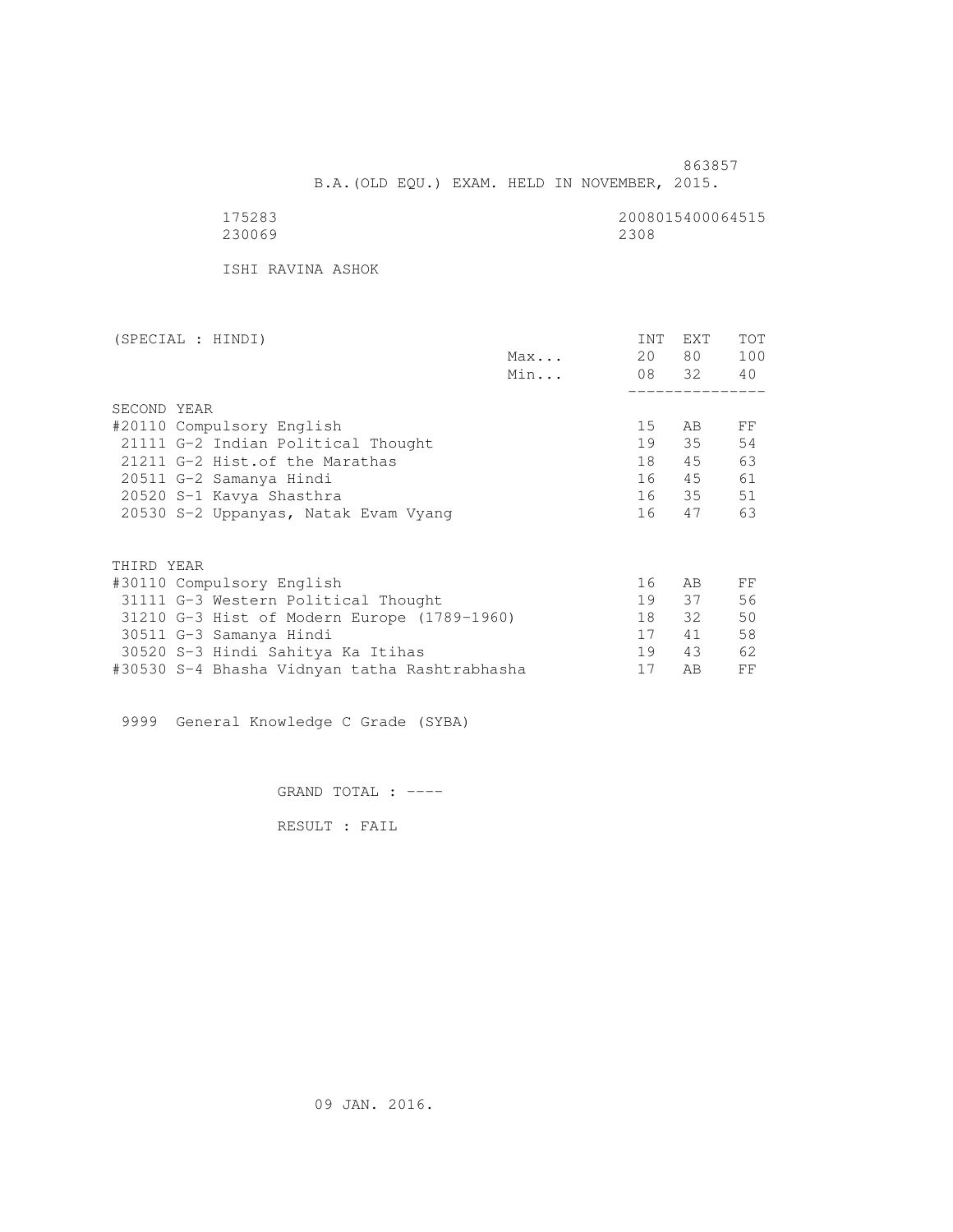B.A.(OLD EQU.) EXAM. HELD IN NOVEMBER, 2015.

| 528<br>↵ |
|----------|
| 230069   |

2008015400064403<br>2308

AHIRE BHARATI CHINDHU

| (SPECIAL : POLITICAL SCIENCE)               | <b>INT</b> | <b>EXT</b> | TOT |
|---------------------------------------------|------------|------------|-----|
| Max                                         | 20         | 80 —       | 100 |
| Min                                         |            | 08 32      | 40  |
|                                             |            |            |     |
| SECOND YEAR                                 |            |            |     |
| #20110 Compulsory English                   | 14         | 06         | FF  |
| 20511 G-2 Samanya Hindi                     | 16         | 56         | 72  |
| 21211 G-2 Hist. of the Marathas             | 16         | 42         | 58  |
| 21111 G-2 Indian Political Thought          | 19         | 40         | 59  |
| 21120 S-1 Modern Political Ideologies       | 19         | 32         | 51  |
| 21130 S-2 Pol.Dev. & Adm. of Maharashtra    | 19         | 37         | 56  |
|                                             |            |            |     |
|                                             |            |            |     |
| THIRD YEAR                                  |            |            |     |
| #30110 Compulsory English                   | 16         | 02         | FF  |
| 30511 G-3 Samanya Hindi                     | 17         | 39         | 56  |
| 31210 G-3 Hist of Modern Europe (1789-1960) | 18         | 33         | 51  |
| 31111 G-3 Western Political Thought         | 18         | 58         | 76  |
| 31120 S-3 Personal Adm. & Mgt.              | 18         | 32         | 50  |
| 31130 S-4 Modern Pol.Analysis               | 18         | 36         | 54  |

9999 General Knowledge C Grade (SYBA)

GRAND TOTAL : ----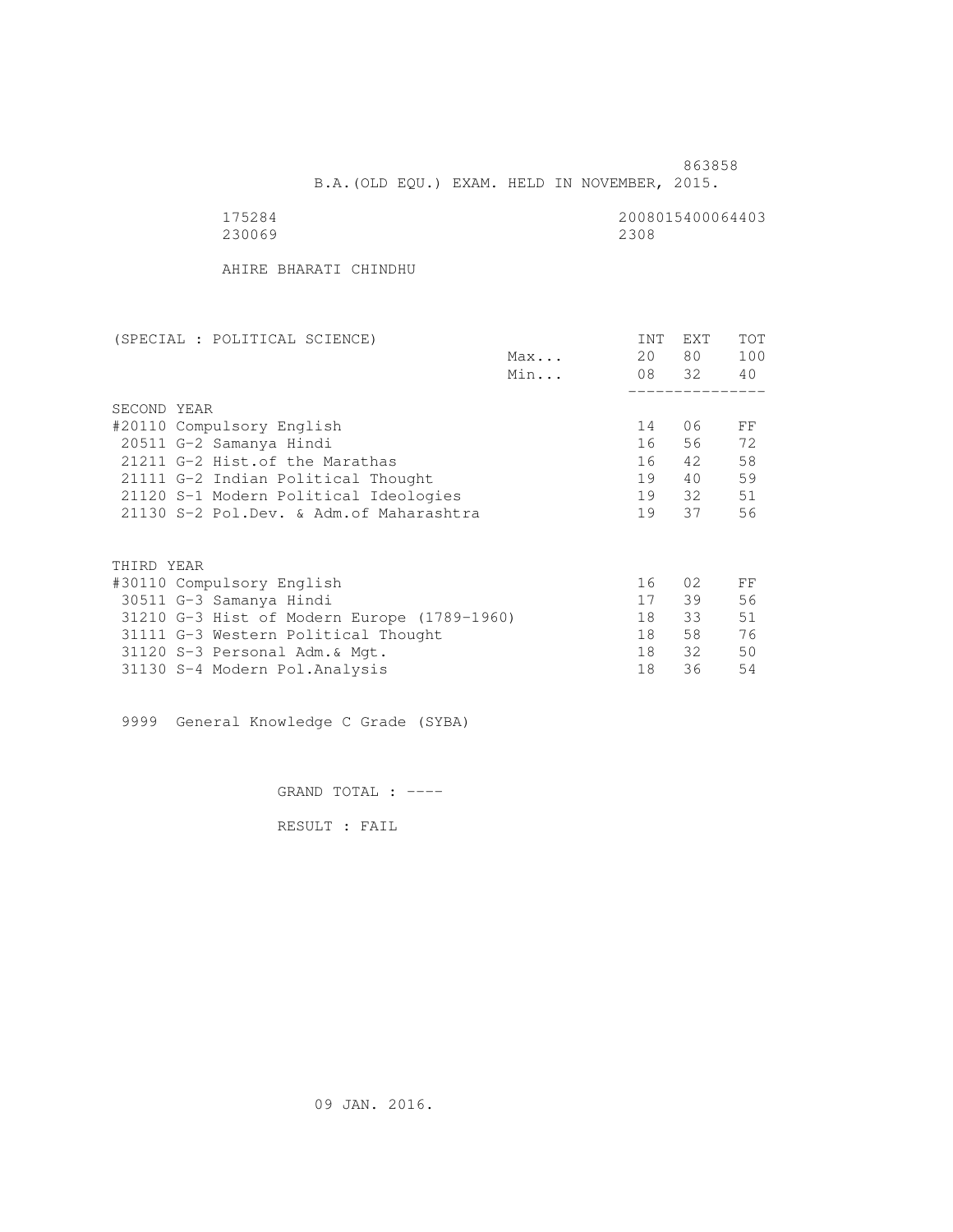863859 B.A.(OLD EQU.) EXAM. HELD IN NOVEMBER, 2015.

| 175285 | 2008015400066472 |
|--------|------------------|
| 230069 | 2308             |

JADHAV KARUNA DASHARATH

| (SPECIAL : POLITICAL SCIENCE)               |     | <b>INT</b>      | EXT   | TOT |
|---------------------------------------------|-----|-----------------|-------|-----|
|                                             | Max | 20              | 80 —  | 100 |
|                                             | Min |                 | 08 32 | 40  |
|                                             |     |                 |       |     |
| SECOND YEAR                                 |     |                 |       |     |
| #20110 Compulsory English                   |     | 15 <sub>1</sub> | 08    | FF  |
| 20511 G-2 Samanya Hindi                     |     | 16              | 38    | 54  |
| 21211 G-2 Hist. of the Marathas             |     | 17              | 34    | 51  |
| 21111 G-2 Indian Political Thought          |     | 19              | 34    | 53  |
| 21120 S-1 Modern Political Ideologies       |     | 19              | 33    | 52  |
| 21130 S-2 Pol.Dev. & Adm. of Maharashtra    |     | 19              | 38    | 57  |
|                                             |     |                 |       |     |
| THIRD YEAR                                  |     |                 |       |     |
| #30110 Compulsory English                   |     | 16              | 17    | FF  |
| 30511 G-3 Samanya Hindi                     |     | 17              | 40    | 57  |
| 31210 G-3 Hist of Modern Europe (1789-1960) |     | 19              | 45    | 64  |
| 31111 G-3 Western Political Thought         |     | 19              | 36    | 55  |
| 31120 S-3 Personal Adm. & Mgt.              |     | 19              | 38    | 57  |
| 31130 S-4 Modern Pol.Analysis               |     | 19              | 36    | 55  |

9999 General Knowledge C Grade (SYBA)

GRAND TOTAL : ----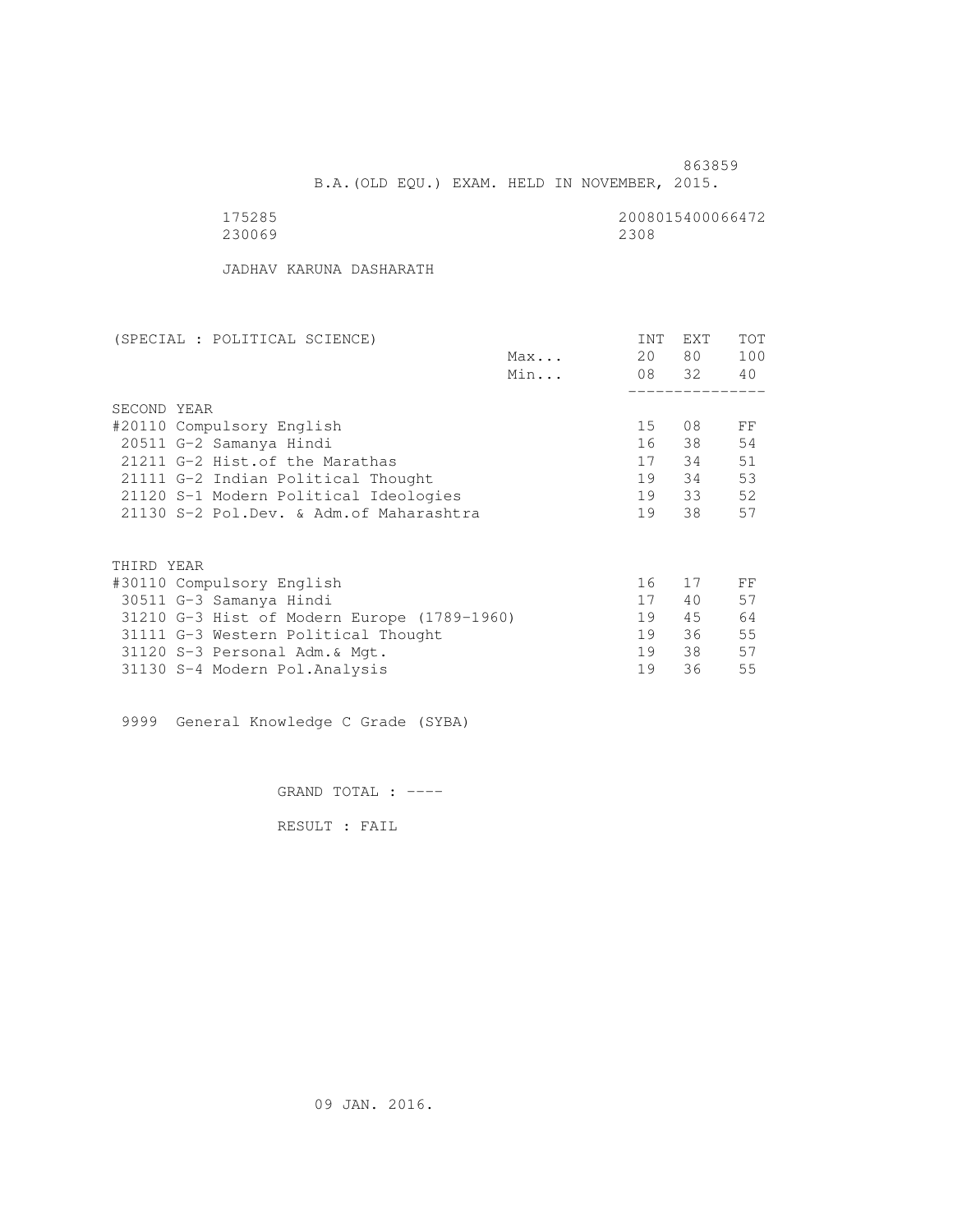**863861 863861** B.A.(OLD EQU.) EXAM. HELD IN NOVEMBER, 2015.

| 175493 | 2008015400268071 |
|--------|------------------|
| 240036 | 2409             |

PARDHI DIPAK POPAT (RAJKORBAI)

| (SPECIAL : DEFENCE & STRATEGIC STUD.)       | <b>INT</b>        | EXT   | TOT |
|---------------------------------------------|-------------------|-------|-----|
| Max                                         | 20                | 80    | 100 |
| Min                                         |                   | 08 32 | 40  |
|                                             |                   |       |     |
| SECOND YEAR                                 |                   |       |     |
| 20110 Compulsory English                    | $12 \overline{ }$ | 05    | FF  |
| 21111 G-2 Indian Political Thought          | 14                | 38    | 52  |
| 21511 G-2 Economics & Human Geography       | 08                | 32    | 40  |
| 22011 G-2 India's Internal Security         | 17                | 58    | 75  |
| 22021 S-1 Modern Warfare                    | 15                | 60    | 75  |
| 22031 S-2 Defence Organisation of India     | 16                | 55    | 71  |
|                                             |                   |       |     |
| THIRD YEAR                                  |                   |       |     |
| #30110 Compulsory English                   | 08                | AB    | FF  |
| 31111 G-3 Western Political Thought         | 08                | 34    | 42  |
| 31511 G-3 Population Geography              | 08                | 34    | 42  |
| 32011 G-3 Disaster Management               | 08                | 46    | 54  |
| 32021 S-3 Contemporary Study of War & Peace | 14                | 55    | 69  |
| 32031 S-4 Geopolitics & Military Geography  | 12                | 48    | 60  |

9999 General Knowledge C Grade (SYBA)

GRAND TOTAL : ----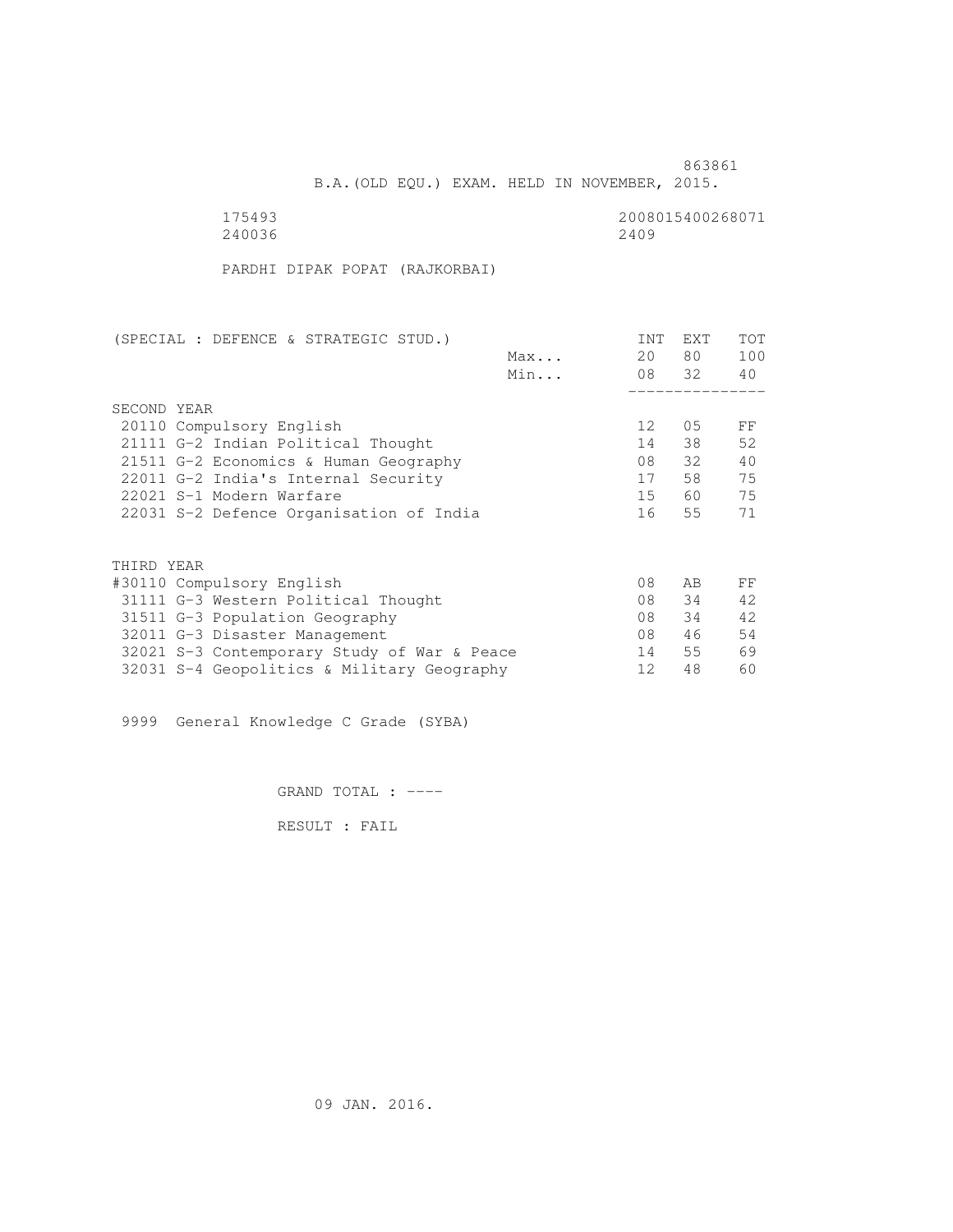B.A.(OLD EQU.) EXAM. HELD IN NOVEMBER, 2015.

 175287 2008015400263611 240036 2409

MALI ANANDA TARACHAND (SHOBHABAI)

| (SPECIAL : MARATHI)                          |     | <b>INT</b>      | EXT   | <b>TOT</b> |
|----------------------------------------------|-----|-----------------|-------|------------|
|                                              | Max | 20              | 80 —  | 100        |
|                                              | Min |                 | 08 32 | 40         |
|                                              |     |                 |       |            |
| SECOND YEAR                                  |     |                 |       |            |
| #20110 Compulsory English                    |     | 12 <sup>°</sup> | 18    | FF         |
| 21711 G-2 Advanced Social Psychology         |     | 15              | 37    | 52         |
| 23810 G-2 Wang. Prakar Abb.-Tripitaksahitya  |     | 14              | 60    | 74         |
| 20211 G-2 Wang.Prakar.Abbhyas-Kadambari      |     | 15              | 48    | 63         |
| 20220 S-1 Madh.Mar.Gaddya-Paddya Wang.Prakar |     | 14              | 50    | 64         |
| 20230 S-2 Arava. Mar. Wang. Itihas 1818-1920 |     | 16              | 43    | 59         |
|                                              |     |                 |       |            |
| THIRD YEAR                                   |     |                 |       |            |
| 30110 Compulsory English                     |     | 13              | 33    | 46         |
| 31711 G-3 App. Psy. & Modern Life            |     | 13              | 36    | 49         |
| 33810 G-3 Wang. Prakar Abbah. - Tripitaksah  |     | 19              | 56    | 75         |
| 30211 G-3 Wang. Prak. Abbah-Natak Va Lalit   |     | 18              | 43    | 61         |
| 30220 S-3 Sahitya Vichar                     |     | 13              | 46    | 59         |
| 30230 S-4 Samanya Bhasha ani Param. Vyakaran |     | 08              | 32    | 40         |

9999 General Knowledge C Grade (SYBA)

GRAND TOTAL : ----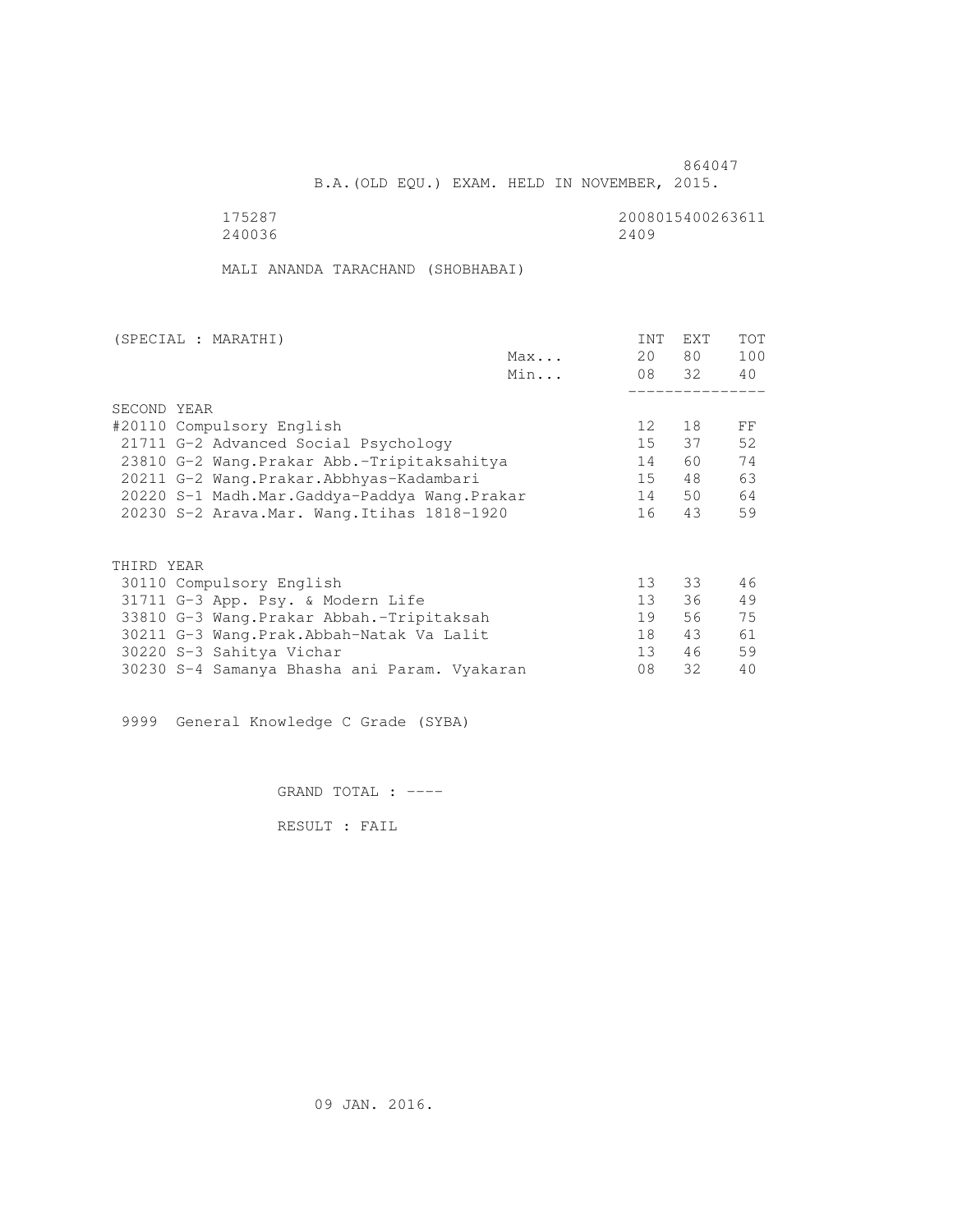B.A.(OLD EQU.) EXAM. HELD IN NOVEMBER, 2015.

| 175288 | 2009015400200392 |
|--------|------------------|
| 240036 | 2409             |

PATIL SUVARNA DILIP (USHABAI)

| (SPECIAL : HINDI)                            |     | <b>INT</b> | <b>EXT</b> | TOT |
|----------------------------------------------|-----|------------|------------|-----|
|                                              | Max | 20         | 80 —       | 100 |
|                                              | Min |            | 08 32      | 40  |
|                                              |     |            |            |     |
| SECOND YEAR                                  |     |            |            |     |
| #20110 Compulsory English                    |     | 14         | 04         | FF  |
| 20211 G-2 Wang.Prakar.Abbhyas-Kadambari      |     | 19         | 37         | 56  |
| 21511 G-2 Economics & Human Geography        |     | 13         | 35         | 48  |
| 20511 G-2 Samanya Hindi                      |     | 16         | 42         | 58  |
| 20520 S-1 Kavya Shasthra                     |     | 16         | 45         | 61  |
| 20530 S-2 Uppanyas, Natak Evam Vyang         |     | 15         | 50         | 65  |
|                                              |     |            |            |     |
| THIRD YEAR                                   |     |            |            |     |
| 30110 Compulsory English                     |     | 14         | 35         | 49  |
| 30211 G-3 Wang.Prak.Abbah-Natak Va Lalit     |     | 19         | 38         | 57  |
| 31511 G-3 Population Geography               |     | 14         | 40         | 54  |
| 30511 G-3 Samanya Hindi                      |     | 16         | 33         | 49  |
| #30520 S-3 Hindi Sahitya Ka Itihas           |     | 13         | 12         | FF  |
| 30530 S-4 Bhasha Vidnyan tatha Rashtrabhasha |     | 16         | 38         | 54  |

#9999 General Knowledge F Grade (SYBA)

GRAND TOTAL : ----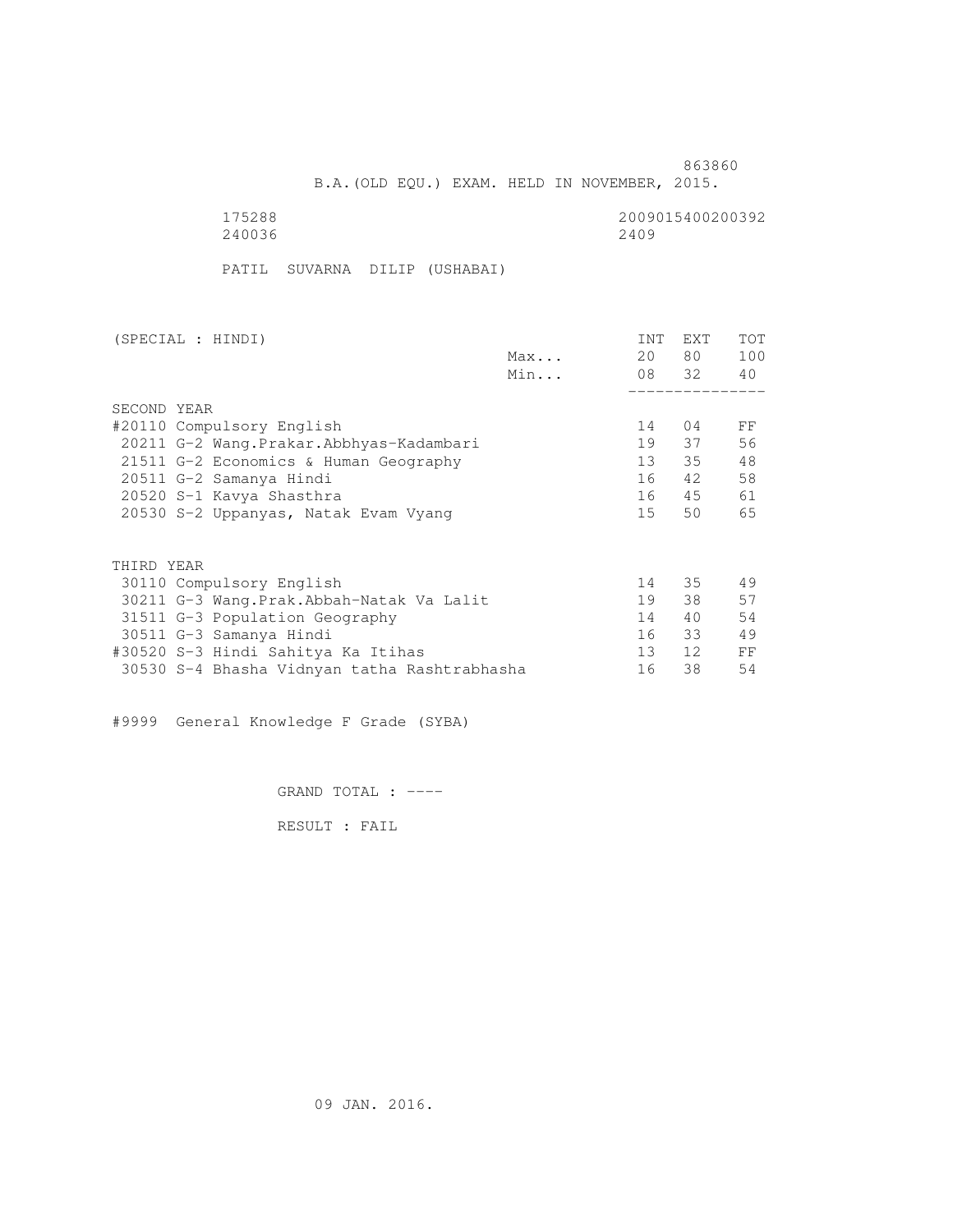B.A.(OLD EQU.) EXAM. HELD IN NOVEMBER, 2015.

240036 2409

175289<br>240036 240036 240036 25008015400269871

JADHAV JAIRAM SHRAWAN (KASTURBAI)

| (SPECIAL : POLITICAL SCIENCE)               |     | <b>INT</b>      | <b>EXT</b> | TOT |
|---------------------------------------------|-----|-----------------|------------|-----|
|                                             | Max | 20              | 80 —       | 100 |
|                                             | Min |                 | 08 32      | 40  |
|                                             |     |                 |            |     |
| SECOND YEAR                                 |     |                 |            |     |
| #20110 Compulsory English                   |     | 10              | $27*$      | 37  |
| 20211 G-2 Wang. Prakar. Abbhyas-Kadambari   |     | 15              | 32         | 47  |
| 21211 G-2 Hist. of the Marathas             |     | 12 <sup>°</sup> | 32         | 44  |
| 21111 G-2 Indian Political Thought          |     | 11              | 43         | 54  |
| 21120 S-1 Modern Political Ideologies       |     | 14              | 40         | 54  |
| 21130 S-2 Pol.Dev. & Adm. of Maharashtra    |     | 08              | 43         | 51  |
|                                             |     |                 |            |     |
| THIRD YEAR                                  |     |                 |            |     |
| 30110 Compulsory English                    |     | 15              | 43         | 58  |
| 30211 G-3 Wang.Prak.Abbah-Natak Va Lalit    |     | 18              | 38         | 56  |
| 31210 G-3 Hist of Modern Europe (1789-1960) |     | 15              | 50         | 65  |
| 31111 G-3 Western Political Thought         |     | 14              | 32         | 46  |
| 31120 S-3 Personal Adm. & Mgt.              |     | 16              | 52         | 68  |
| 31130 S-4 Modern Pol.Analysis               |     | 15              | 42         | 57  |
|                                             |     |                 |            |     |

9999 General Knowledge C Grade (SYBA)

GRAND TOTAL : 637/1200

RESULT : SECOND CLASS

\* O.4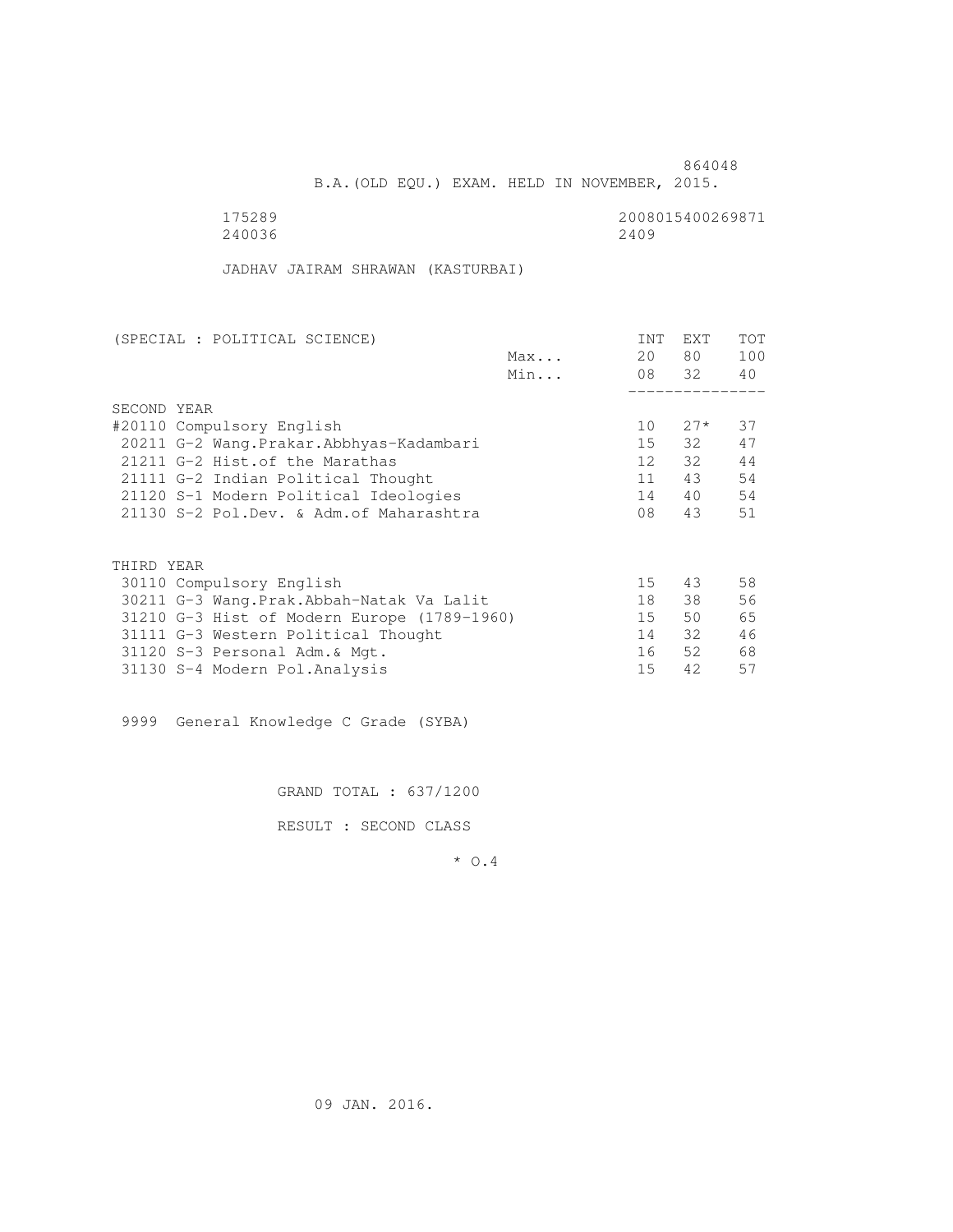B.A.(OLD EQU.) EXAM. HELD IN NOVEMBER, 2015.

175290<br>240036 240036 240036 2500 2600 2710 272 2809 240036 2409

PATIL BHUSHAN SUBHASH (SUBHASH)

| (SPECIAL : ENGLISH)                            |     | <b>INT</b>      | <b>EXT</b> | TOT |
|------------------------------------------------|-----|-----------------|------------|-----|
|                                                | Max | 20              | 80         | 100 |
|                                                | Min |                 | 08 32      | 40  |
|                                                |     |                 |            |     |
| SECOND YEAR                                    |     |                 |            |     |
| 20110 Compulsory English                       |     | 08              | 32         | 40  |
| 20211 G-2 Wang. Prakar. Abbhyas-Kadambari      |     | 08              | 45         | 53  |
| 22011 G-2 India's Internal Security            |     | 08              | 64         | 72  |
| #22410 G-2 Int.to the Study of Eng.Lit.        |     | 08              | 39         | 47  |
| 22420 S-1 16th and 17th Century Eng. Lit.      |     | 08              | 38         | 46  |
| 22430 S-2 18th and 19th Century Eng. Lit.      |     | 09              | 42         | 51  |
|                                                |     |                 |            |     |
| THIRD YEAR                                     |     |                 |            |     |
| 30110 Compulsory English                       |     | 08              | 42         | 50  |
| 30211 G-3 Wang.Prak.Abbah-Natak Va Lalit       |     | 09              | 45         | 54  |
| 32011 G-3 Disaster Management                  |     | 08              | 58         | 66  |
| 32410 G-3 The Study of Eng. Lang.              |     | 12 <sup>°</sup> | 38         | 50  |
| 32420 S-3 20th Century Eng. Lit.               |     | 09              | 42         | 51  |
| 32430 S-4 Ind. Writing in Eng. & American Lit. |     | 10              | 43         | 53  |

9999 General Knowledge C Grade (SYBA)

GRAND TOTAL : 633/1200

RESULT : SECOND CLASS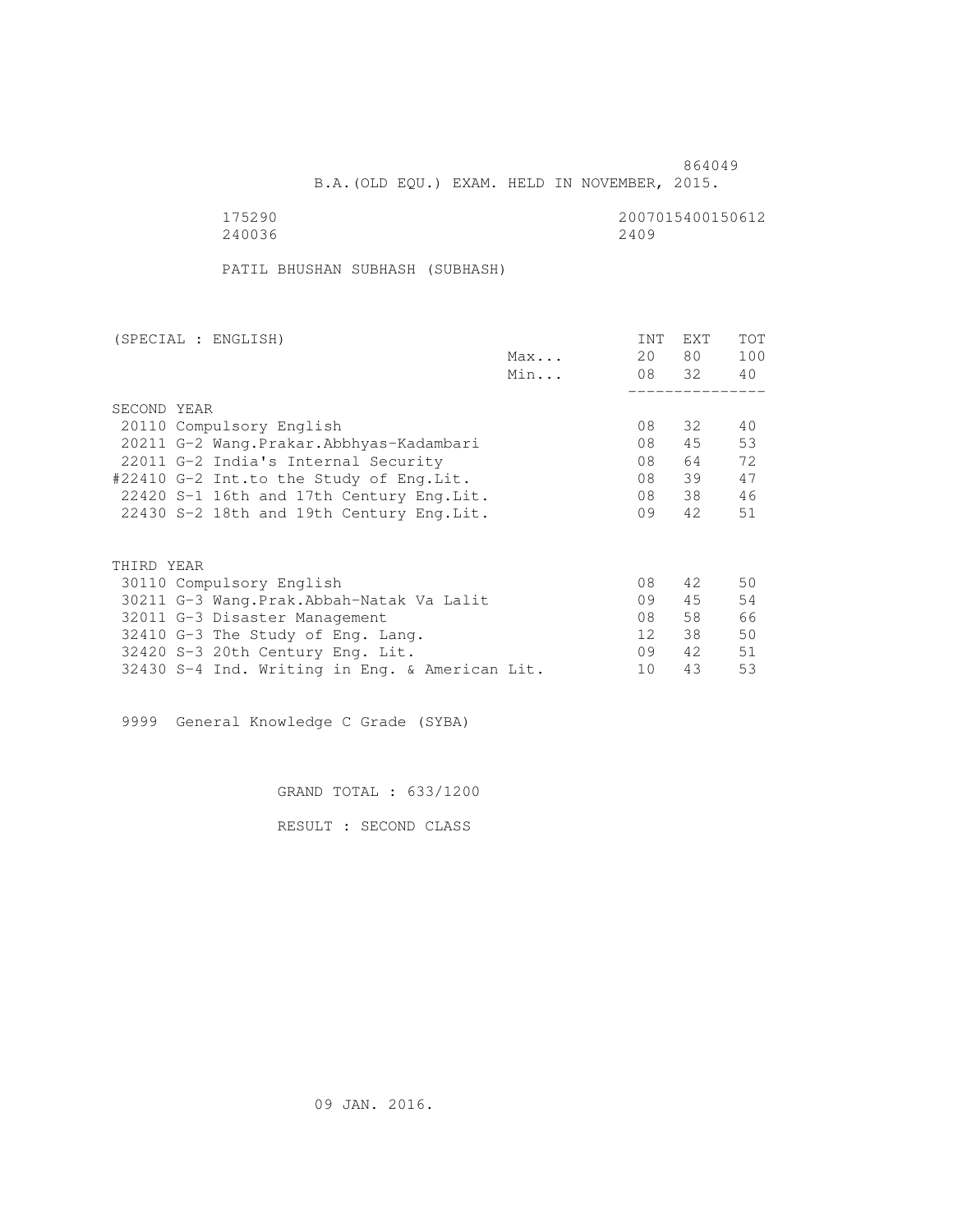B.A.(OLD EQU.) EXAM. HELD IN NOVEMBER, 2015.

175291<br>240039 240039 240039 240039

PATIL PALLAVI BHASKAR (ARUNABAI)

| (SPECIAL : HISTORY)                         |     | <b>INT</b>        | EXT   | TOT |
|---------------------------------------------|-----|-------------------|-------|-----|
|                                             | Max | 20                | 80    | 100 |
|                                             | Min |                   | 08 32 | 40  |
|                                             |     |                   |       |     |
| SECOND YEAR                                 |     |                   |       |     |
| #20110 Compulsory English                   |     | $12 \overline{ }$ | 07    | FF  |
| 22011 G-2 India's Internal Security         |     | 13                | 47    | 60  |
| 22210 G-2 Edu.& Human Development           |     | 14                | 54    | 68  |
| 21211 G-2 Hist. of the Marathas             |     | 13                | 52    | 65  |
| 21222 S-1 Modern India (1757-1857)          |     | 14                | 39    | 53  |
| 21230 S-2 Ancient India (Upto 1206)         |     | 14                | 37    | 51  |
|                                             |     |                   |       |     |
| THIRD YEAR                                  |     |                   |       |     |
| 30110 Compulsory English                    |     | 11                | 32    | 43  |
| 32011 G-3 Disaster Management               |     | 13                | 65    | 78  |
| 32210 G-3 Education & Indian Heritage       |     | 17                | 60    | 77  |
| 31210 G-3 Hist of Modern Europe (1789-1960) |     | 18                | 40    | 58  |
| 31222 S-3 Exp. & fall of the Maratha Power  |     | 18                | 37    | 55  |
| 31230 S-4 Medieval India (1206-1707)        |     | 17                | 44    | 61  |

9999 General Knowledge C Grade^ (SYBA)

GRAND TOTAL : ----

RESULT : FAIL

 $^{\wedge}$  +13 O.163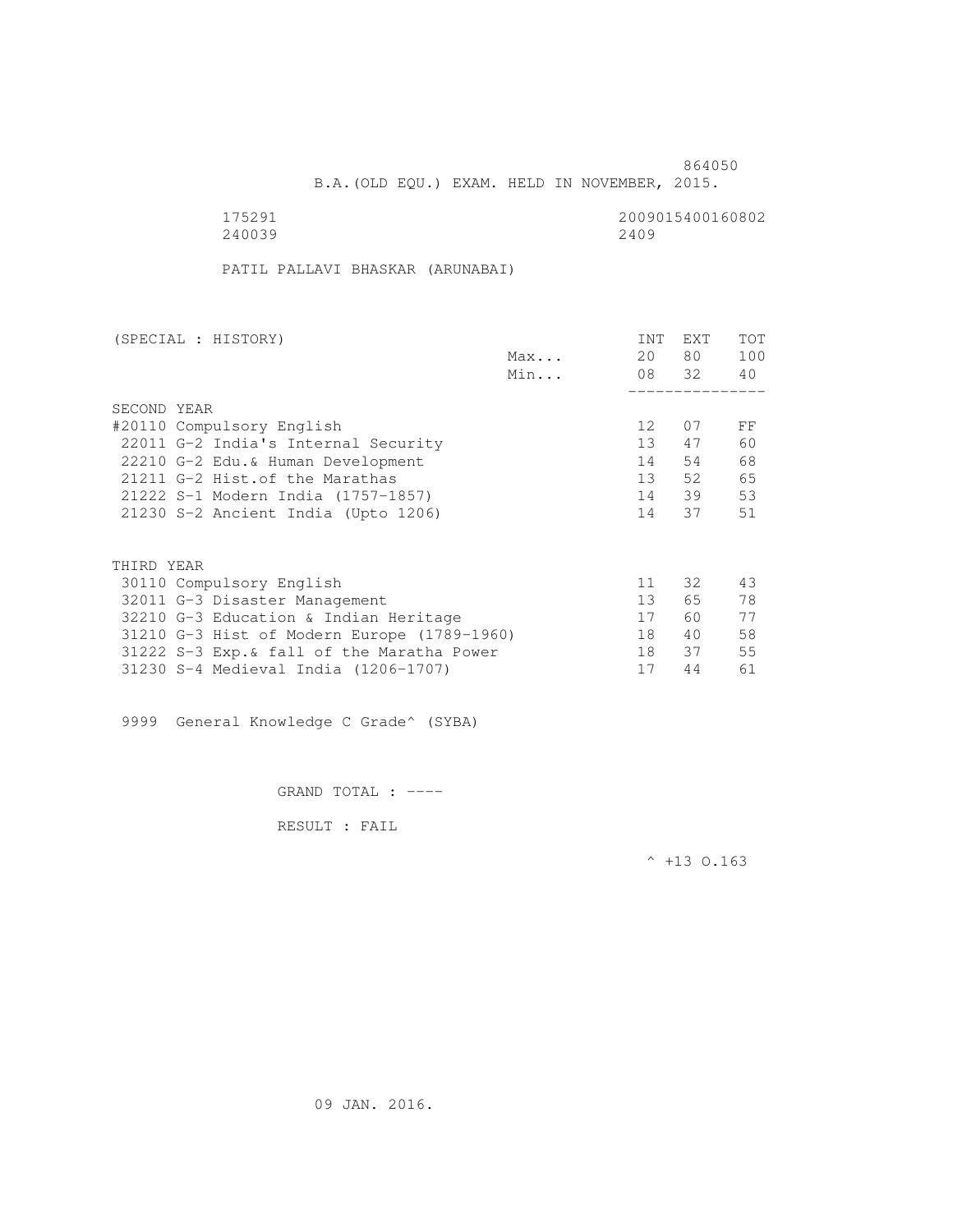B.A.(OLD EQU.) EXAM. HELD IN NOVEMBER, 2015.

240039 2409

175494<br>240039 240039 2400

DHOBI BHAGYASHRI MANSARAM (MEENA)

| (SPECIAL : HISTORY)       |                                             |     | INT | <b>EXT</b> | TOT |
|---------------------------|---------------------------------------------|-----|-----|------------|-----|
|                           |                                             | Max | 20  | 80 —       | 100 |
|                           |                                             | Min |     | 08 32      | 40  |
|                           |                                             |     |     |            |     |
| SECOND YEAR               |                                             |     |     |            |     |
|                           | 20110 Compulsory English                    |     | 11  | 32         | 43  |
|                           | 20211 G-2 Wang. Prakar. Abbhyas-Kadambari   |     | 14  | 40         | 54  |
|                           | 22210 G-2 Edu.& Human Development           |     | 15  | - 32       | 47  |
|                           | 21211 G-2 Hist. of the Marathas             |     | 15  | 32         | 47  |
|                           | 21222 S-1 Modern India (1757-1857)          |     | 14  | 46         | 60  |
|                           | 21230 S-2 Ancient India (Upto 1206)         |     | 16  | 35         | 51  |
|                           |                                             |     |     |            |     |
| THIRD YEAR                |                                             |     |     |            |     |
| #30110 Compulsory English |                                             |     | 11  | $26*$      | 37  |
|                           | 30211 G-3 Wang.Prak.Abbah-Natak Va Lalit    |     | 12  | 32         | 44  |
|                           | 32210 G-3 Education & Indian Heritage       |     | 17  | 48         | 65  |
|                           | 31210 G-3 Hist of Modern Europe (1789-1960) |     | 19  | 36         | 55  |
|                           | 31222 S-3 Exp. & fall of the Maratha Power  |     | 19  | 32         | 51  |
|                           | 31230 S-4 Medieval India (1206-1707)        |     | 17  | 37         | 54  |
|                           |                                             |     |     |            |     |

9999 General Knowledge B Grade (SYBA)

GRAND TOTAL : 608/1200

RESULT : SECOND CLASS

\* O.4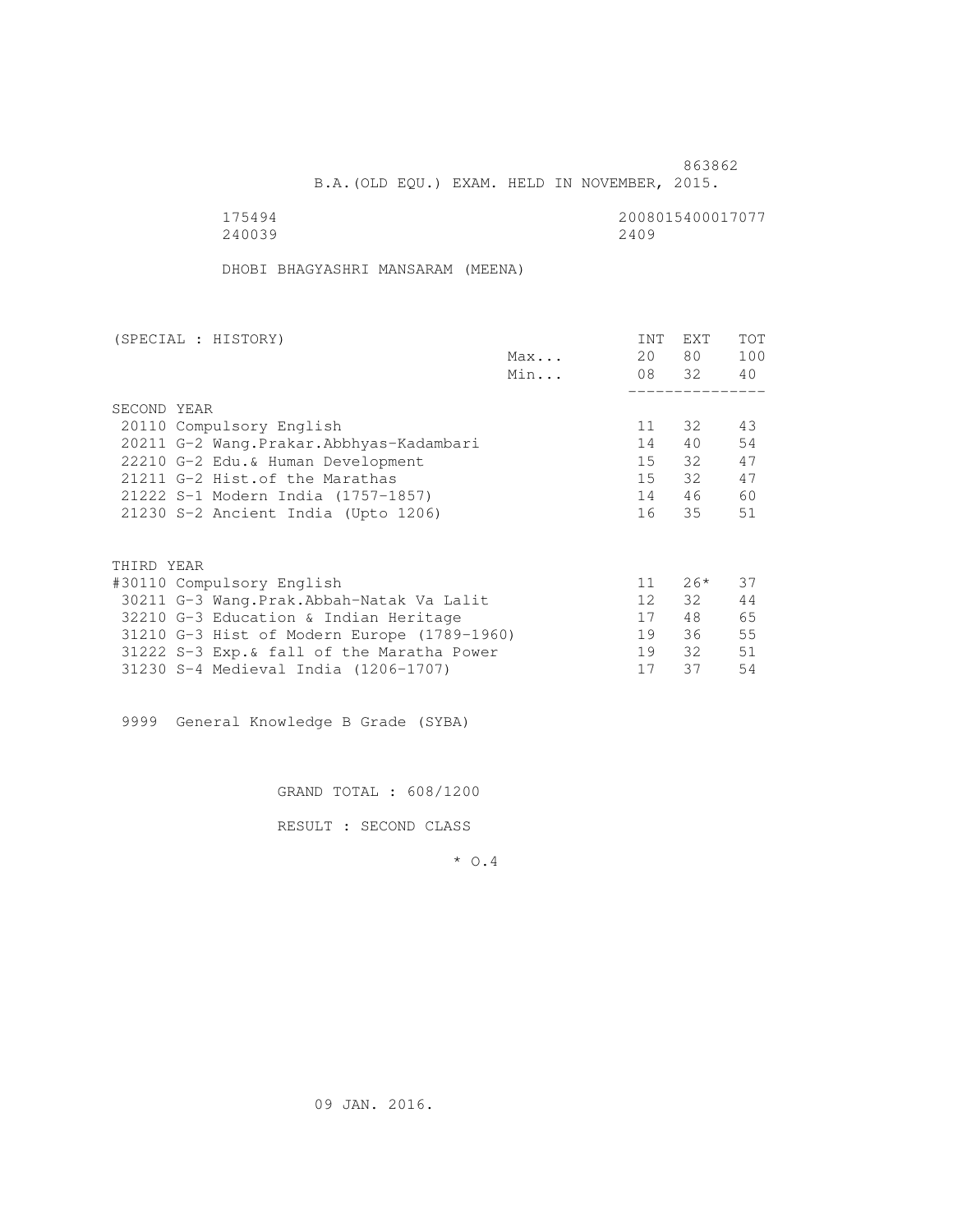B.A.(OLD EQU.) EXAM. HELD IN NOVEMBER, 2015.

| 175292 | 2009015400283477 |
|--------|------------------|
| 240051 | 2409             |

SANER RAKESH DATTU (ASHA)

| (SPECIAL : HINDI)                             |     | INT | EXT      | TOT |
|-----------------------------------------------|-----|-----|----------|-----|
|                                               | Max | 20  | 80 —     | 100 |
|                                               | Min |     | 08 32 40 |     |
|                                               |     |     |          |     |
| SECOND YEAR                                   |     |     |          |     |
| 20110 Compulsory English                      |     | 14  | 32       | 46  |
| #21711 G-2 Advanced Social Psychology         |     | 18  | AB.      | FF  |
| 22011 G-2 India's Internal Security           |     | 17  | 33       | 50  |
| 20511 G-2 Samanya Hindi                       |     | 19  | 38       | 57  |
| 20520 S-1 Kavya Shasthra                      |     | 19  | 34       | 53  |
| 20530 S-2 Uppanyas, Natak Evam Vyang          |     | 19  | 32       | 51  |
|                                               |     |     |          |     |
| THIRD YEAR                                    |     | 09  | AB       |     |
| #30110 Compulsory English                     |     |     |          | FF  |
| #31711 G-3 App. Psy. & Modern Life            |     | 17  | AB.      | FF  |
| 32012 G-3 Global Security                     |     | 16  | 33       | 49  |
| #30511 G-3 Samanya Hindi                      |     | 18  | AB       | FF  |
| #30520 S-3 Hindi Sahitya Ka Itihas            |     | 18  | AB.      | FF  |
| #30530 S-4 Bhasha Vidnyan tatha Rashtrabhasha |     | 16  | AB       | FF  |

9999 General Knowledge C Grade (SYBA)

GRAND TOTAL : ----

RESULT : FAIL

 $^{\wedge}$  +15 O.163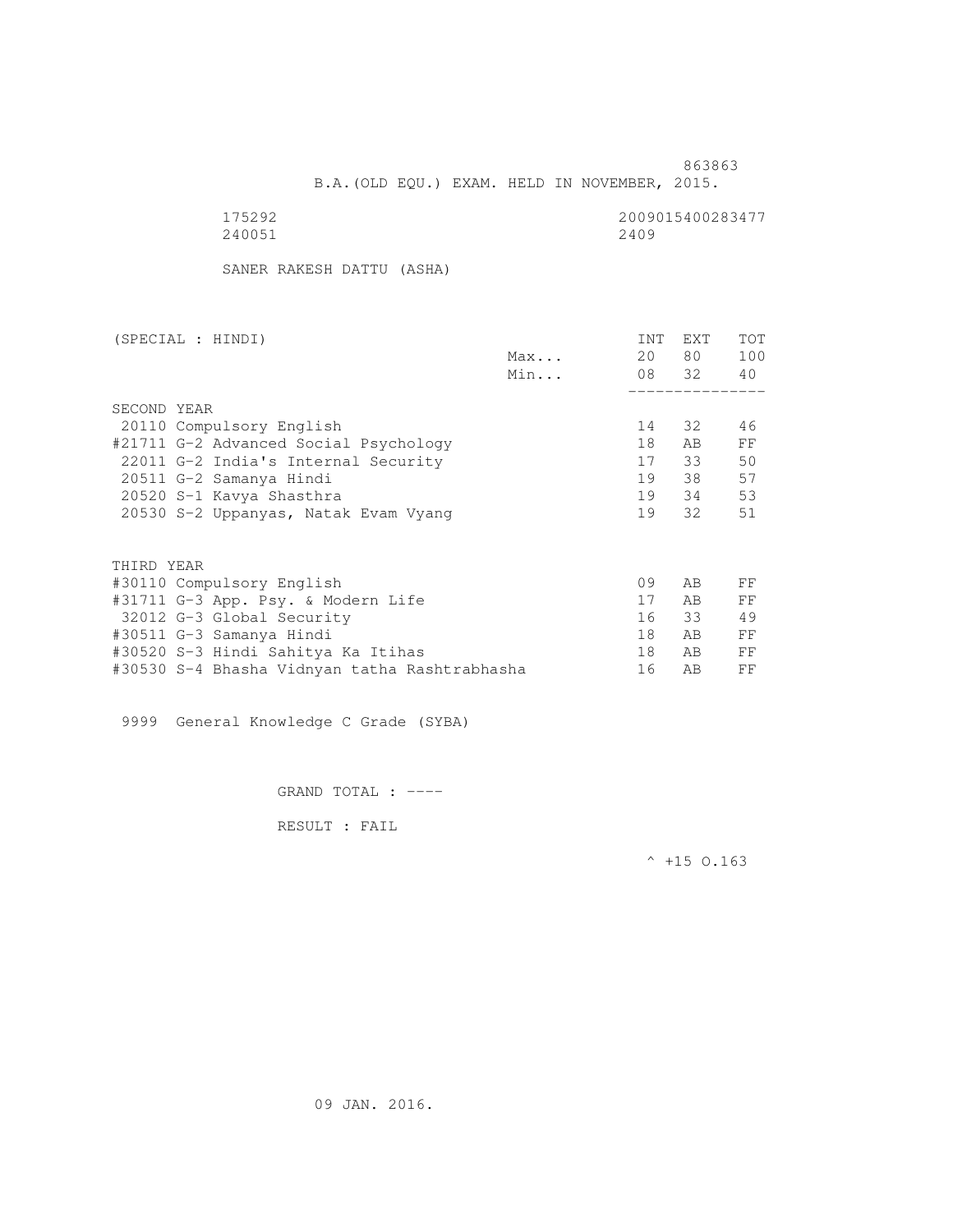B.A.(OLD EQU.) EXAM. HELD IN NOVEMBER, 2015.

175495<br>240051 240051 240051 240051 240051 2400 2400 22400 22400 22400 22400 22400 22400 22400 22400 22400 22400 22400 22400 22400 22400 22

PANDAV AJAY JAYRAJ (PRATIBHABAI)

| (SPECIAL : HINDI)                            |     | INT             | <b>EXT</b> | TOT |
|----------------------------------------------|-----|-----------------|------------|-----|
|                                              | Max | 20              | 80 —       | 100 |
|                                              | Min |                 | 08 32 40   |     |
|                                              |     |                 |            |     |
| SECOND YEAR                                  |     |                 |            |     |
| 20110 Compulsory English                     |     | 12              | 39         | 51  |
| 21111 G-2 Indian Political Thought           |     | 15              | 34         | 49  |
| 21211 G-2 Hist. of the Marathas              |     | 12              | 37         | 49  |
| 20511 G-2 Samanya Hindi                      |     | 16              | 55         | 71  |
| 20520 S-1 Kavya Shasthra                     |     |                 | 17 33      | 50  |
| 20530 S-2 Uppanyas, Natak Evam Vyang         |     | 17              | 44         | 61  |
|                                              |     |                 |            |     |
| THIRD YEAR                                   |     |                 |            |     |
| #30110 Compulsory English                    |     | 12 <sup>°</sup> | AB.        | FF  |
| 31111 G-3 Western Political Thought          |     | 16              | 42         | 58  |
| 31210 G-3 Hist of Modern Europe (1789-1960)  |     | 16              | 38         | 54  |
| 30511 G-3 Samanya Hindi                      |     | 18              | 40         | 58  |
| 30520 S-3 Hindi Sahitya Ka Itihas            |     | 18              | - 36       | 54  |
| 30530 S-4 Bhasha Vidnyan tatha Rashtrabhasha |     | 19              | 45         | 64  |
|                                              |     |                 |            |     |

9999 General Knowledge C Grade^ (SYBA)

GRAND TOTAL : ----

RESULT : FAIL

 $^{\wedge}$  +8 O.163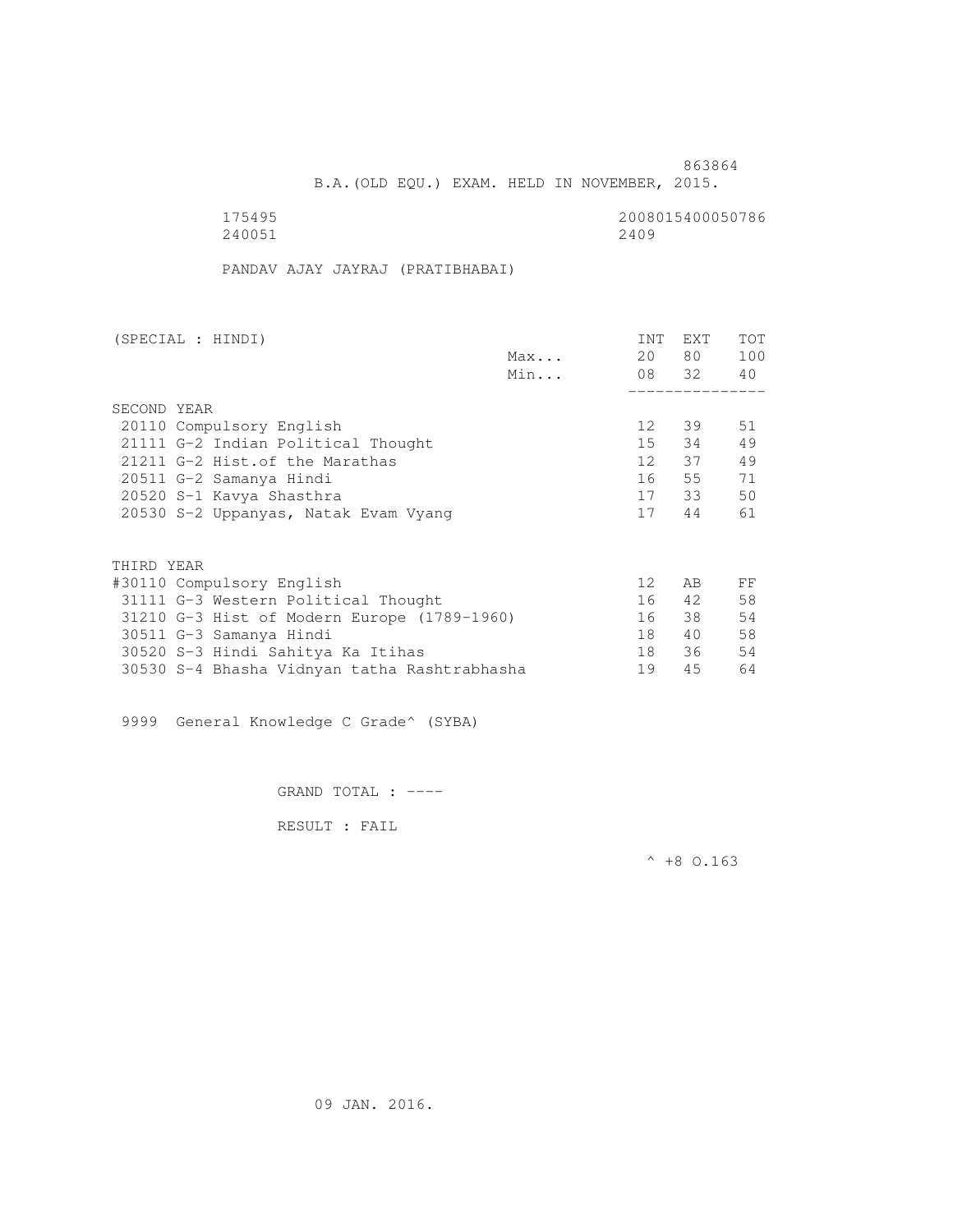B.A.(OLD EQU.) EXAM. HELD IN NOVEMBER, 2015.

 175293 2009015400308775 240080 2425

KOLI SAMBAJI BABURAO (JAYAVANTABAI)

| (SPECIAL : MARATHI)                          |     | <b>INT</b> | <b>EXT</b>        | <b>TOT</b> |
|----------------------------------------------|-----|------------|-------------------|------------|
|                                              | Max | 20         | 80                | 100        |
|                                              | Min | 08 32      |                   | 40         |
|                                              |     |            |                   |            |
| SECOND YEAR                                  |     |            |                   |            |
| #20110 Compulsory English                    |     | 19         | 10                | FF         |
| 21111 G-2 Indian Political Thought           |     | 19         | 52                | 71         |
| 22011 G-2 India's Internal Security          |     | 18         | 55                | 73         |
| 20211 G-2 Wang.Prakar.Abbhyas-Kadambari      |     | 18         | 53                | 71         |
| 20220 S-1 Madh.Mar.Gaddya-Paddya Wang.Prakar |     | 18         | 42                | 60         |
| 20230 S-2 Arava. Mar. Wang. Itihas 1818-1920 |     | 18         | 42                | 60         |
|                                              |     |            |                   |            |
|                                              |     |            |                   |            |
| THIRD YEAR                                   |     |            |                   |            |
| 30110 Compulsory English                     |     | 18         | $25+7^{\circ}$ 43 |            |
| 31111 G-3 Western Political Thought          |     | 19         | 58                | 77         |
| 32011 G-3 Disaster Management                |     | 18         | 47                | 65         |
| 30211 G-3 Wang.Prak.Abbah-Natak Va Lalit     |     | 18         | 50                | 68         |
| 30220 S-3 Sahitya Vichar                     |     | 18         | 47                | 65         |

30230 S-4 Samanya Bhasha ani Param. Vyakaran 19 35 54

9999 General Knowledge C Grade^ (SYBA)

GRAND TOTAL : ----

RESULT : FAIL

 $^{\wedge}$  +6 O.163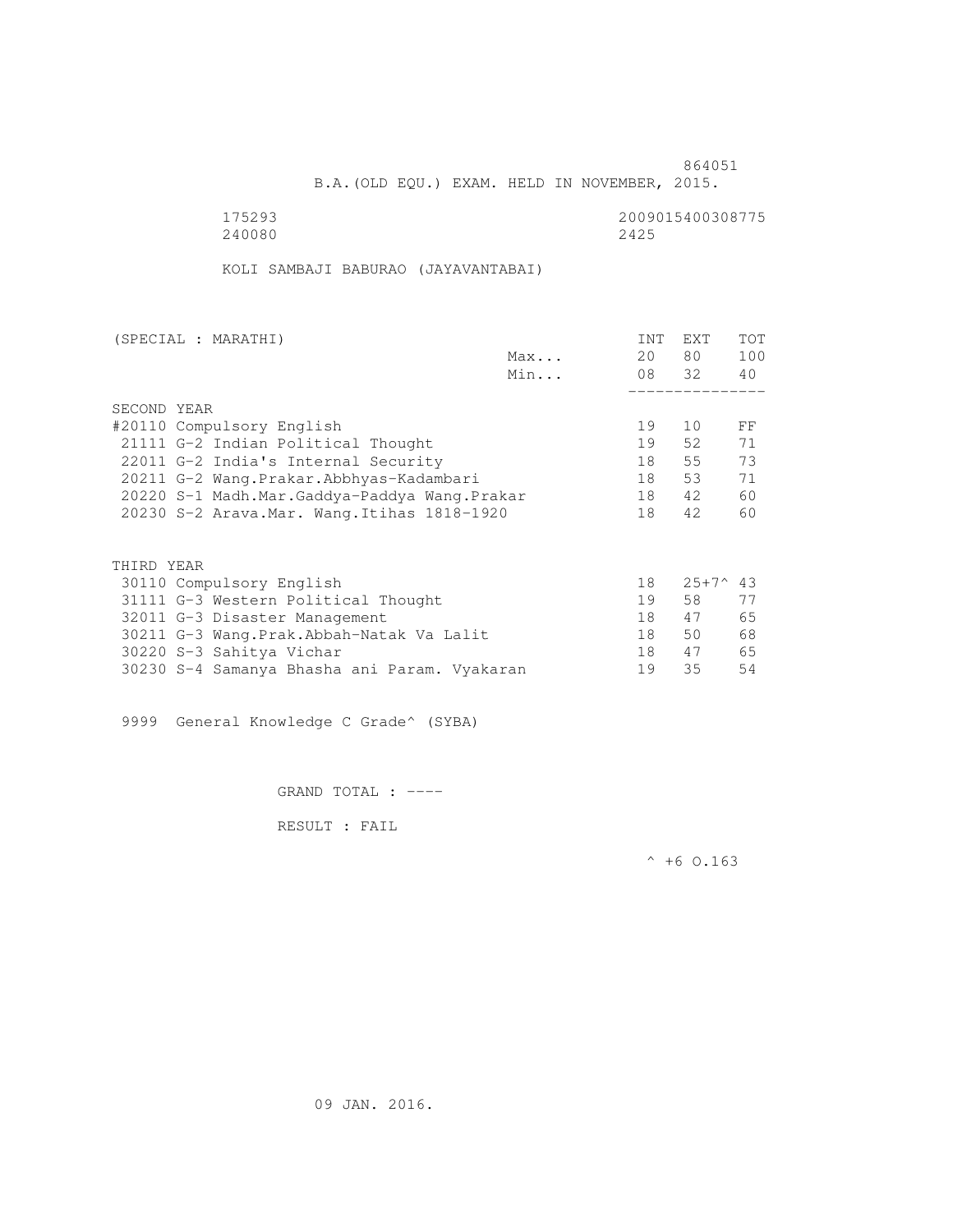864052 B.A.(OLD EQU.) EXAM. HELD IN NOVEMBER, 2015.

| 175295 | 61176971M |
|--------|-----------|
| 250042 | 2511      |

THAKUR HITESH GOTU

| (SPECIAL : GEOGRAPHY)                      |     | INT             | <b>EXT</b>     | TOT |
|--------------------------------------------|-----|-----------------|----------------|-----|
|                                            | Max | 20              | 80 —           | 100 |
|                                            | Min |                 | 08 32          | 40  |
|                                            |     |                 |                |     |
| SECOND YEAR                                |     |                 |                |     |
| #20110 Compulsory English                  |     | 10              | 0 <sup>0</sup> | FF  |
| 20211 G-2 Wang.Prakar.Abbhyas-Kadambari    |     | 11              | 45             | 56  |
| 20511 G-2 Samanya Hindi                    |     | 11              | 52             | 63  |
| 21511 G-2 Economics & Human Geography      |     | 12 <sup>7</sup> | 47             | 59  |
| 21521 S-1 Agricultural Geography           |     | 13              | 50             | 63  |
| 21544 S-2 Practical Geography              |     | 16              | 59             | 75  |
|                                            |     |                 |                |     |
| THIRD YEAR                                 |     |                 |                |     |
| 30110 Compulsory English                   |     | 14              | 32             | 46  |
| 30211 G-3 Wang.Prak.Abbah-Natak Va Lalit   |     | 10              | 44             | 54  |
| 30511 G-3 Samanya Hindi                    |     | 08              | 43             | 51  |
| 31511 G-3 Population Geography             |     | 08              | 33             | 41  |
| 31521 S-3 Geography of Disaster Management |     | 08              | 32             | 40  |
| 31544 S-4 Practical Geography              |     | 08              | 40             | 48  |
|                                            |     |                 |                |     |

9999 General Knowledge C Grade (SYBA)

GRAND TOTAL : ----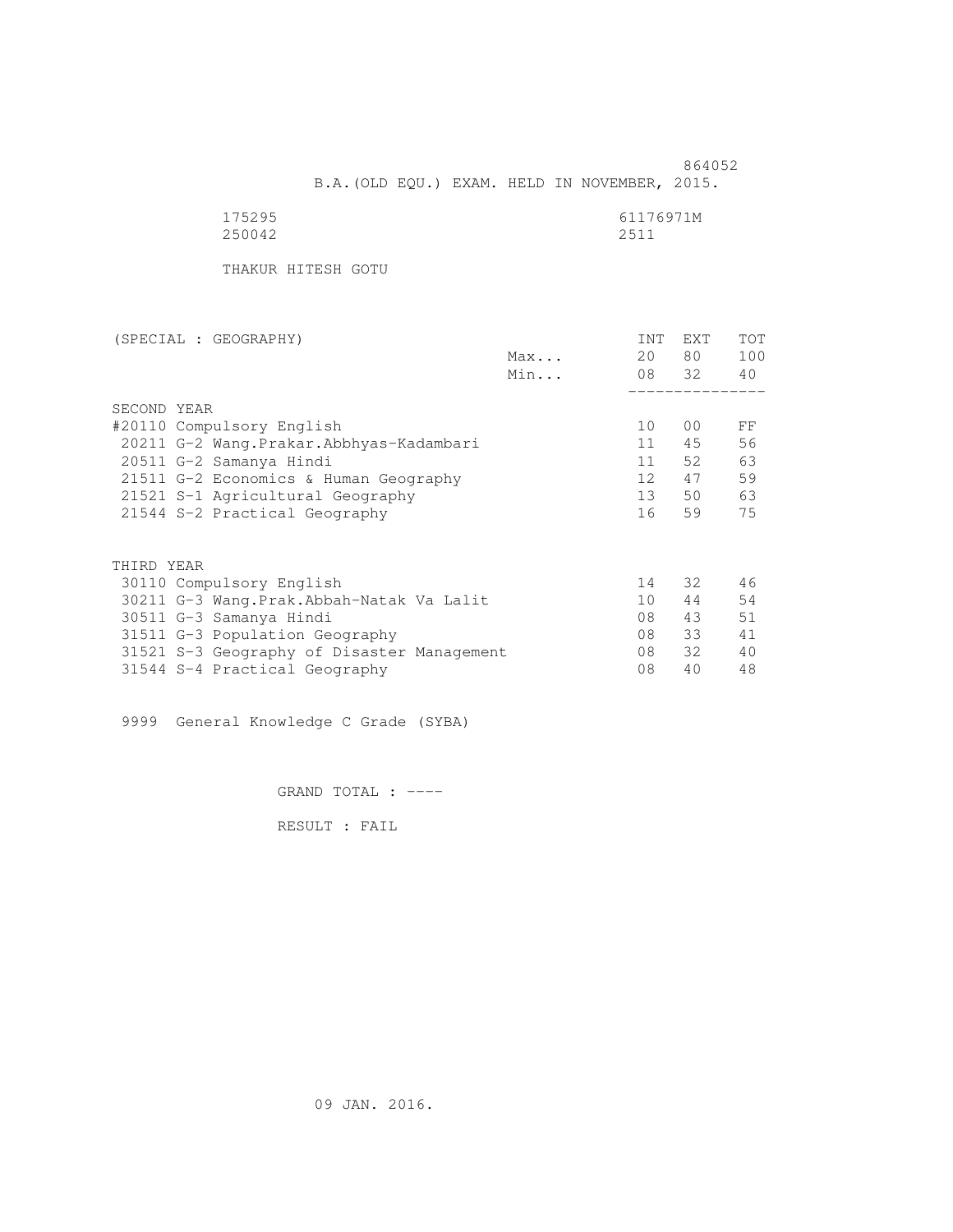B.A.(OLD EQU.) EXAM. HELD IN NOVEMBER, 2015.

 175298 2009015400131524 250043 2512

GOSAVI SATISHAGIR RAJENDRAGIR (CHHAYABAI)

| (SPECIAL : ENGLISH)                            |     | INT             | EXT    | <b>TOT</b> |
|------------------------------------------------|-----|-----------------|--------|------------|
|                                                | Max | 20              | 80 —   | 100        |
|                                                | Min |                 | 08 32  | 40         |
|                                                |     |                 |        |            |
| SECOND YEAR                                    |     |                 |        |            |
| 20110 Compulsory English                       |     | 12 <sup>°</sup> | 32     | 44         |
| 20211 G-2 Wang. Prakar. Abbhyas-Kadambari      |     | 09              | $32 -$ | 41         |
| 21211 G-2 Hist. of the Marathas                |     | 17              | 41     | 58         |
| #22410 G-2 Int.to the Study of Eng.Lit.        |     | 18              | 04     | FF         |
| #22420 S-1 16th and 17th Century Eng.Lit.      |     | 15              | AB.    | FF         |
| #22430 S-2 18th and 19th Century Eng.Lit.      |     | 17              | AB.    | FF         |
|                                                |     |                 |        |            |
| THIRD YEAR                                     |     |                 |        |            |
| 30110 Compulsory English                       |     | 12 <sup>°</sup> | 32     | 44         |
| 30211 G-3 Wang.Prak.Abbah-Natak Va Lalit       |     | 15              | 34     | 49         |
| 31210 G-3 Hist of Modern Europe (1789-1960)    |     | 13 <sup>1</sup> | 41     | 54         |
| #32410 G-3 The Study of Eng. Lang.             |     | $15 -$          | 34     | 49         |
| 32420 S-3 20th Century Eng. Lit.               |     | 15              | 32     | 47         |
| 32430 S-4 Ind. Writing in Eng. & American Lit. |     | 16              | 32     | 48         |
|                                                |     |                 |        |            |

9999 General Knowledge C Grade (SYBA)

GRAND TOTAL : ----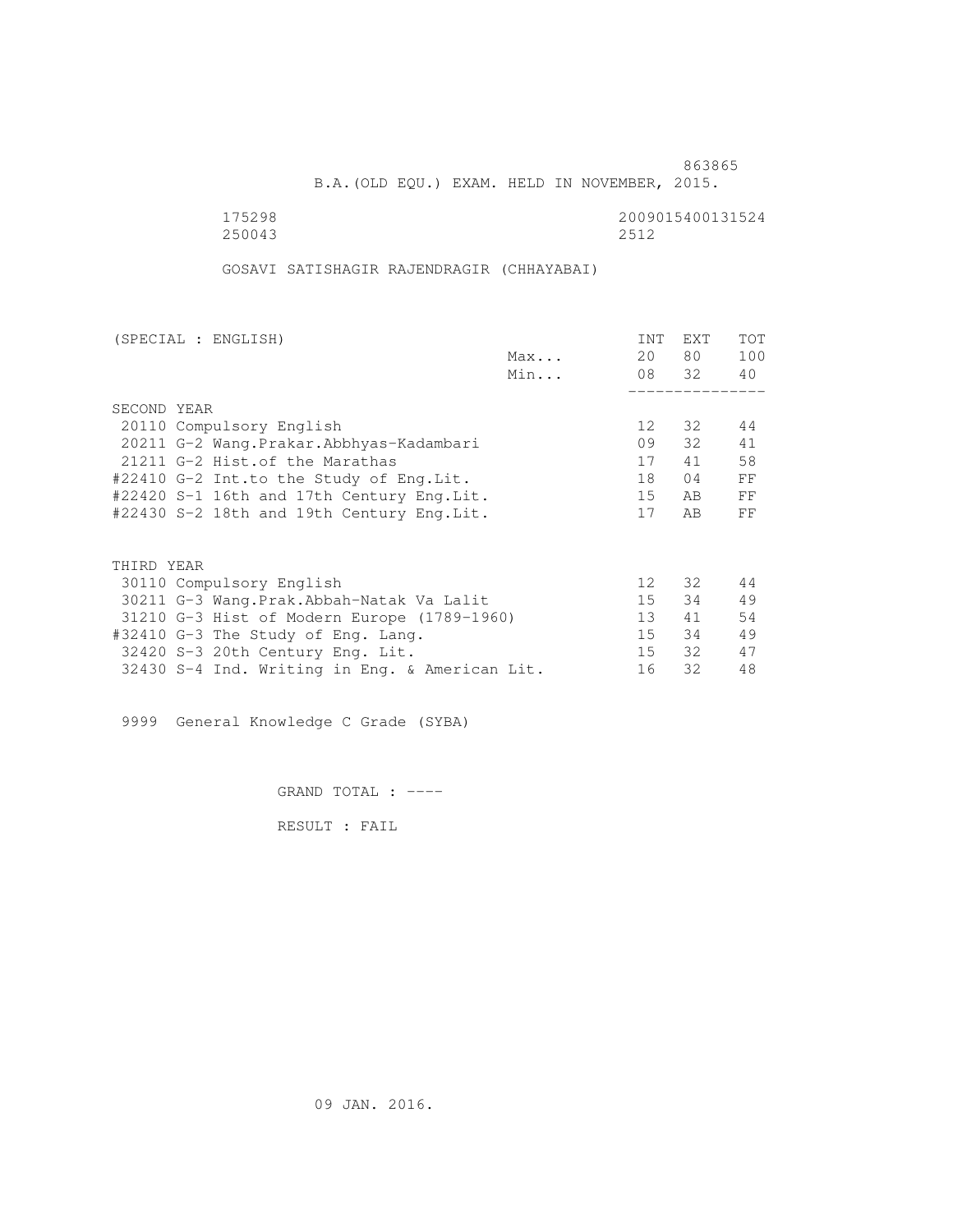B.A.(OLD EQU.) EXAM. HELD IN NOVEMBER, 2015.

175496<br>250044 250044 250044 250044 2512

PURANIK KAPIL RAVINDRA (MANGALA)

| (SPECIAL : MARATHI)                          |     | INT | EXT   | <b>TOT</b> |
|----------------------------------------------|-----|-----|-------|------------|
|                                              | Max | 20  | 80 —  | 100        |
|                                              | Min |     | 08 32 | 40         |
|                                              |     |     |       |            |
| SECOND YEAR                                  |     |     |       |            |
| 20110 Compulsory English                     |     | 16  | 36    | 52         |
| 21010 G-2 Indian Economy Since 1980          |     | 18  | 34    | 52         |
| 21211 G-2 Hist. of the Marathas              |     | 17  | 40    | 57         |
| 20211 G-2 Wang.Prakar.Abbhyas-Kadambari      |     | 16  | 49    | 65         |
| 20220 S-1 Madh.Mar.Gaddya-Paddya Wang.Prakar |     | 16  | 32    | 48         |
| 20230 S-2 Arava. Mar. Wang. Itihas 1818-1920 |     | 16  | 52    | 68         |
|                                              |     |     |       |            |
| THIRD YEAR                                   |     |     |       |            |
|                                              |     | 14  | 06    | FF         |
| #30110 Compulsory English                    |     |     |       |            |
| 31010 G-3 Ind. Eco. Since 1980 Part-II       |     | 15  | 32    | 47         |
| 31210 G-3 Hist of Modern Europe (1789-1960)  |     | 16  | 32    | 48         |
| 30211 G-3 Wang. Prak. Abbah-Natak Va Lalit   |     | 18  | 45    | 63         |
| 30220 S-3 Sahitya Vichar                     |     | 16  | 32    | 48         |
| 30230 S-4 Samanya Bhasha ani Param. Vyakaran |     | 15  | 32    | 47         |

9999 General Knowledge C Grade (SYBA)

GRAND TOTAL : ----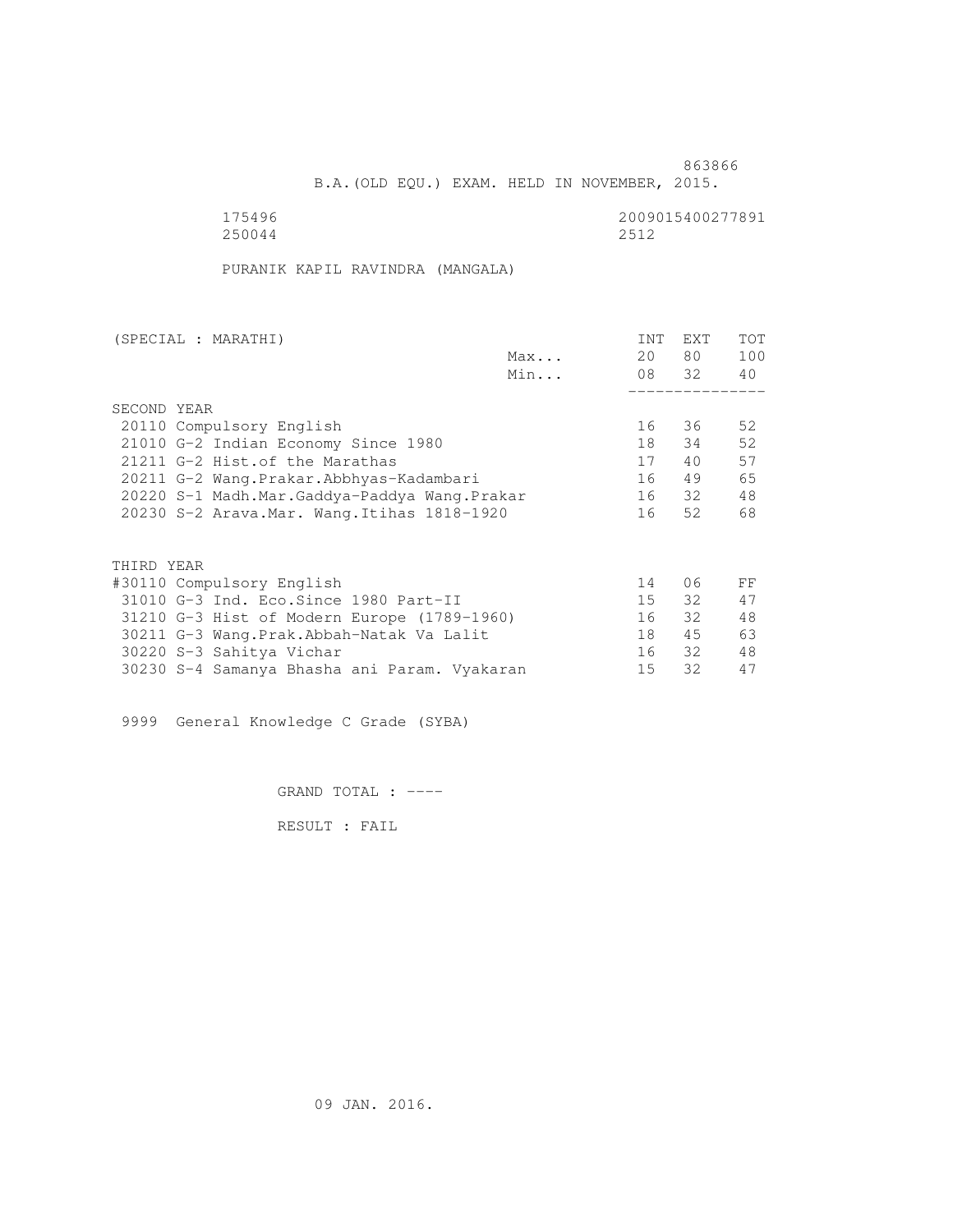B.A.(OLD EQU.) EXAM. HELD IN NOVEMBER, 2015.

175498 2007015400143794 2007015400143794 250044 2512

PATIL CHATUR HIRALAL (KEVALBAI)

| (SPECIAL : HISTORY)                         |     | INT | EXT      | TOT |
|---------------------------------------------|-----|-----|----------|-----|
|                                             | Max | 20  | 80 —     | 100 |
|                                             | Min |     | 08 32 40 |     |
|                                             |     |     |          |     |
| SECOND YEAR                                 |     |     |          |     |
| 20110 Compulsory English                    |     | 13  | 44       | 57  |
| 20212 G-2 Upoyojeet Marathi                 |     | 17  | 32       | 49  |
| 21111 G-2 Indian Political Thought          |     | 14  | 35       | 49  |
| 21211 G-2 Hist. of the Marathas             |     | 18  | 34       | 52  |
| 21221 S-1 History of USA (1776-1970)        |     | 18  | 35       | 53  |
| 21230 S-2 Ancient India (Upto 1206)         |     | 18  | 44       | 62  |
|                                             |     |     |          |     |
| THIRD YEAR                                  |     |     |          |     |
| #30110 Compulsory English                   |     | 16  | 09       | FF  |
| 30212 G-3 Upoyojeet Marathi                 |     | 17  | 35       | 52  |
| 31111 G-3 Western Political Thought         |     | 15  | 35       | 50  |
| 31210 G-3 Hist of Modern Europe (1789-1960) |     | 16  | 38       | 54  |
| 31222 S-3 Exp. & fall of the Maratha Power  |     | 18  | 32       | 50  |
| 31230 S-4 Medieval India (1206-1707)        |     | 17  | 33       | 50  |
|                                             |     |     |          |     |

9999 General Knowledge C Grade (SYBA)

GRAND TOTAL : ----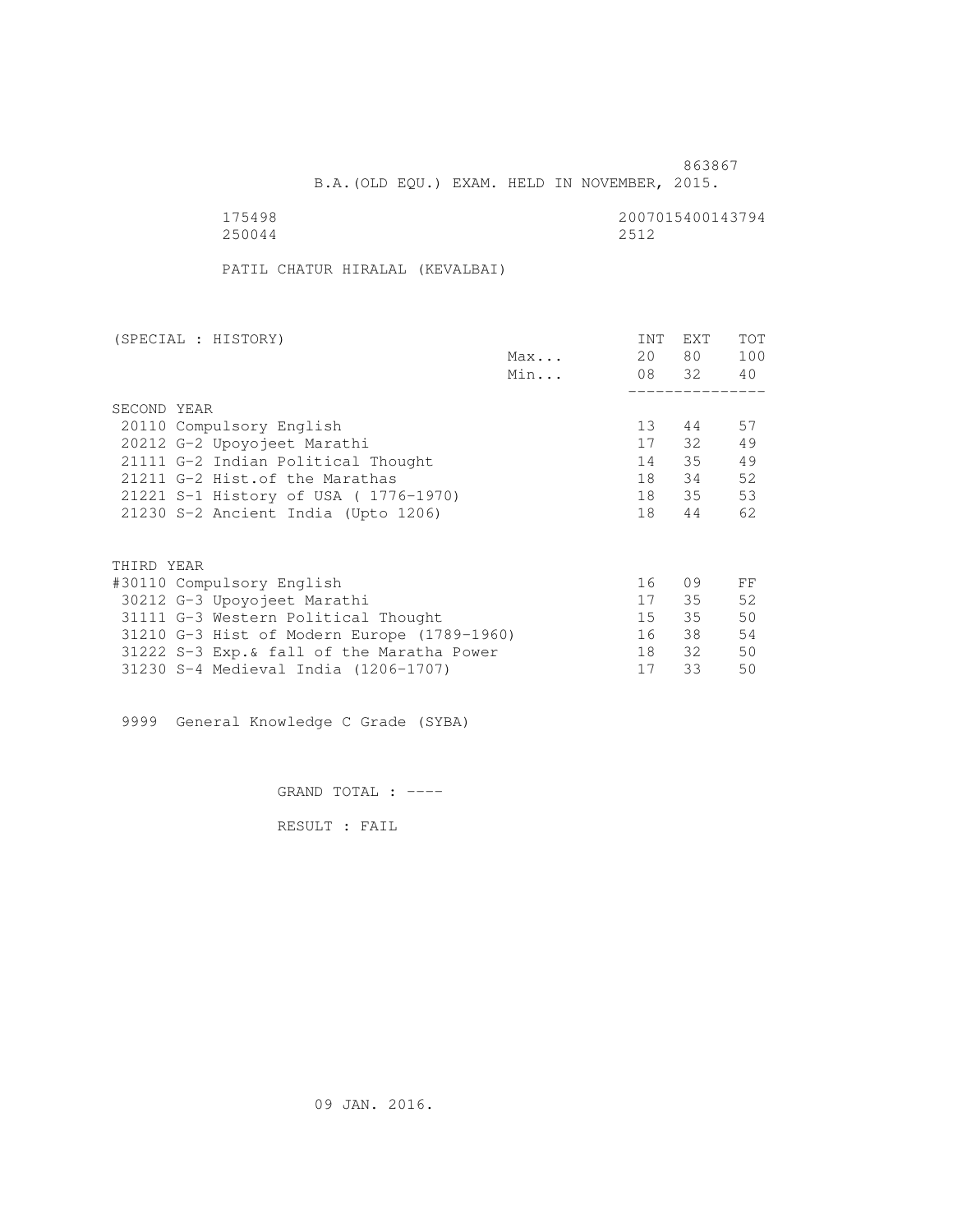B.A.(OLD EQU.) EXAM. HELD IN NOVEMBER, 2015.

| 5.<br>499  |  |
|------------|--|
| 2600<br>49 |  |

2009015400305386<br>2614

PADVI INSAN KELUSING

| (SPECIAL : HISTORY)                          |     | INT             | <b>EXT</b> | <b>TOT</b> |
|----------------------------------------------|-----|-----------------|------------|------------|
|                                              | Max | 20              | 80 —       | 100        |
|                                              | Min |                 | 08 32      | 40         |
|                                              |     |                 |            |            |
| SECOND YEAR                                  |     |                 |            |            |
| 20110 Compulsory English                     |     | 12 <sup>°</sup> | 41         | 53         |
| 22810 G-2 Ind. Society: Issues and Problems  |     | 17              | 43         | 60         |
| 23310 G-2 Indian Philosophy                  |     | 18              | 36         | 54         |
| 21211 G-2 Hist. of the Marathas              |     | 17              | 54         | 71         |
| 21221 S-1 History of USA (1776-1970)         |     | 17              | 35         | 52         |
| 21230 S-2 Ancient India (Upto 1206)          |     | 17              | 38         | 55         |
|                                              |     |                 |            |            |
|                                              |     |                 |            |            |
| THIRD YEAR                                   |     |                 |            |            |
| #30110 Compulsory English                    |     | 11              | 33         | 44         |
| #33310 G-3 Modern Western Philosophy         |     | 15              | 55         | 70         |
| #32810 G-3 Indian Society Structure & Change |     | 15              | 46         | 61         |
| #31210 G-3 Hist of Modern Europe (1789-1960) |     | 11              | 45         | 56         |
| #31221 S-3 Hist of China & Japan (1840-1960) |     | 13              | 40         | 53         |
| #31230 S-4 Medieval India (1206-1707)        |     | 13              | 47         | 60         |

9999 General Knowledge C Grade (SYBA)

GRAND TOTAL : 689/1200

RESULT : SECOND CLASS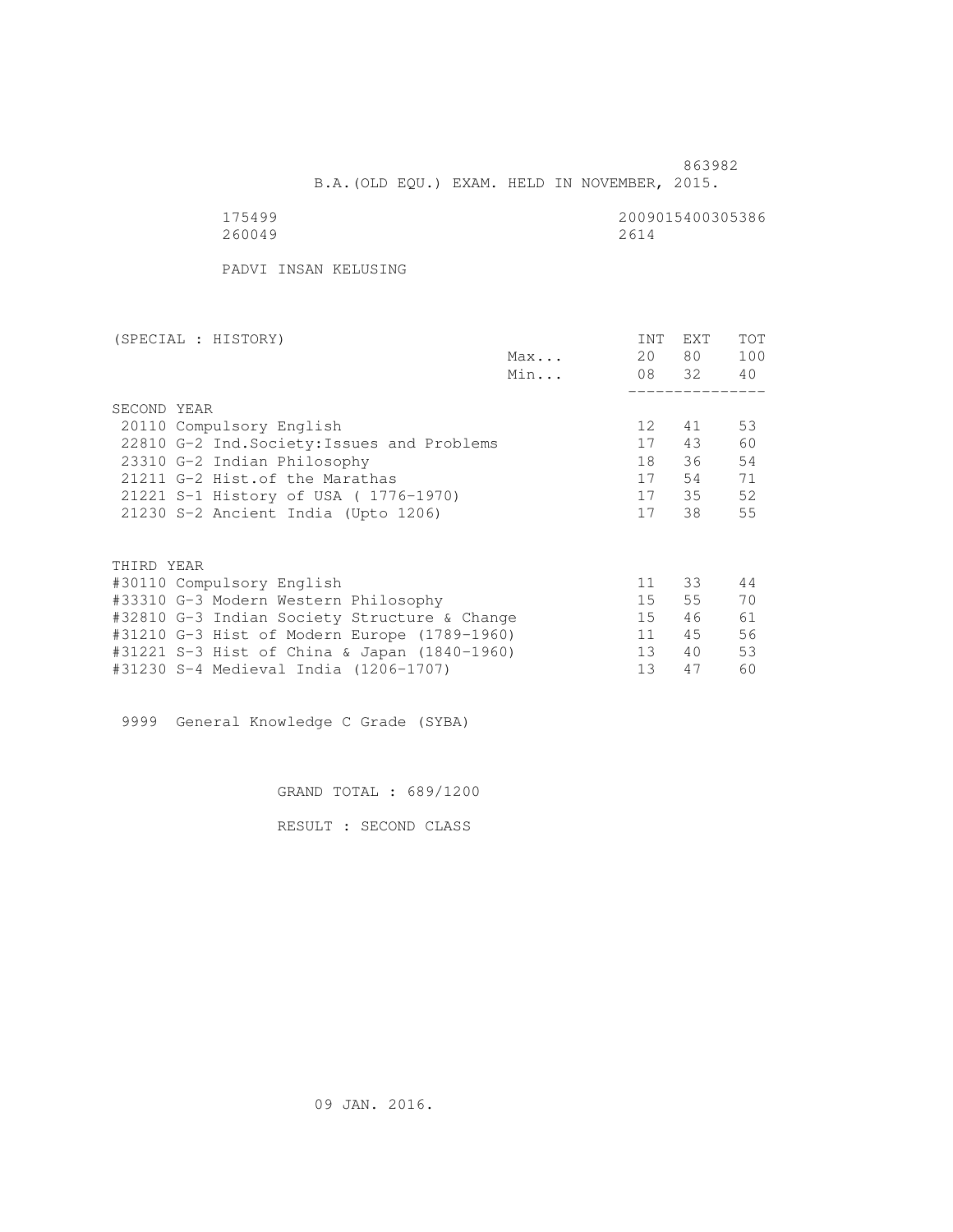B.A.(OLD EQU.) EXAM. HELD IN NOVEMBER, 2015.

175300<br>260049 2008015400047006 260049 2614

PADVI RAKESH HIRALAL (PARVTIBAI)

| (SPECIAL : HISTORY)                         |     | <b>INT</b> | <b>EXT</b> | TOT |
|---------------------------------------------|-----|------------|------------|-----|
|                                             | Max | 20         | 80         | 100 |
|                                             | Min |            | 08 32      | 40  |
|                                             |     |            |            |     |
| SECOND YEAR                                 |     |            |            |     |
| 20110 Compulsory English                    |     | 13         | 32         | 45  |
| 22011 G-2 India's Internal Security         |     | 16         | 40         | 56  |
| 23310 G-2 Indian Philosophy                 |     | 19         | 41         | 60  |
| 21211 G-2 Hist. of the Marathas             |     | 18         | 51         | 69  |
| 21221 S-1 History of USA (1776-1970)        |     | 17         | 38         | 55  |
| 21230 S-2 Ancient India (Upto 1206)         |     | 16         | 32         | 48  |
|                                             |     |            |            |     |
| THIRD YEAR                                  |     |            |            |     |
| #30110 Compulsory English                   |     | 11         | 21         | FF  |
| 32011 G-3 Disaster Management               |     | 16         | 41         | 57  |
| 33310 G-3 Modern Western Philosophy         |     | 18         | 48         | 66  |
| 31210 G-3 Hist of Modern Europe (1789-1960) |     | 17         | 33         | 50  |
| 31221 S-3 Hist of China & Japan (1840-1960) |     | 17         | 47         | 64  |
| 31230 S-4 Medieval India (1206-1707)        |     | 16         | 35         | 51  |
|                                             |     |            |            |     |

#9999 General Knowledge F Grade (SYBA)

GRAND TOTAL : ----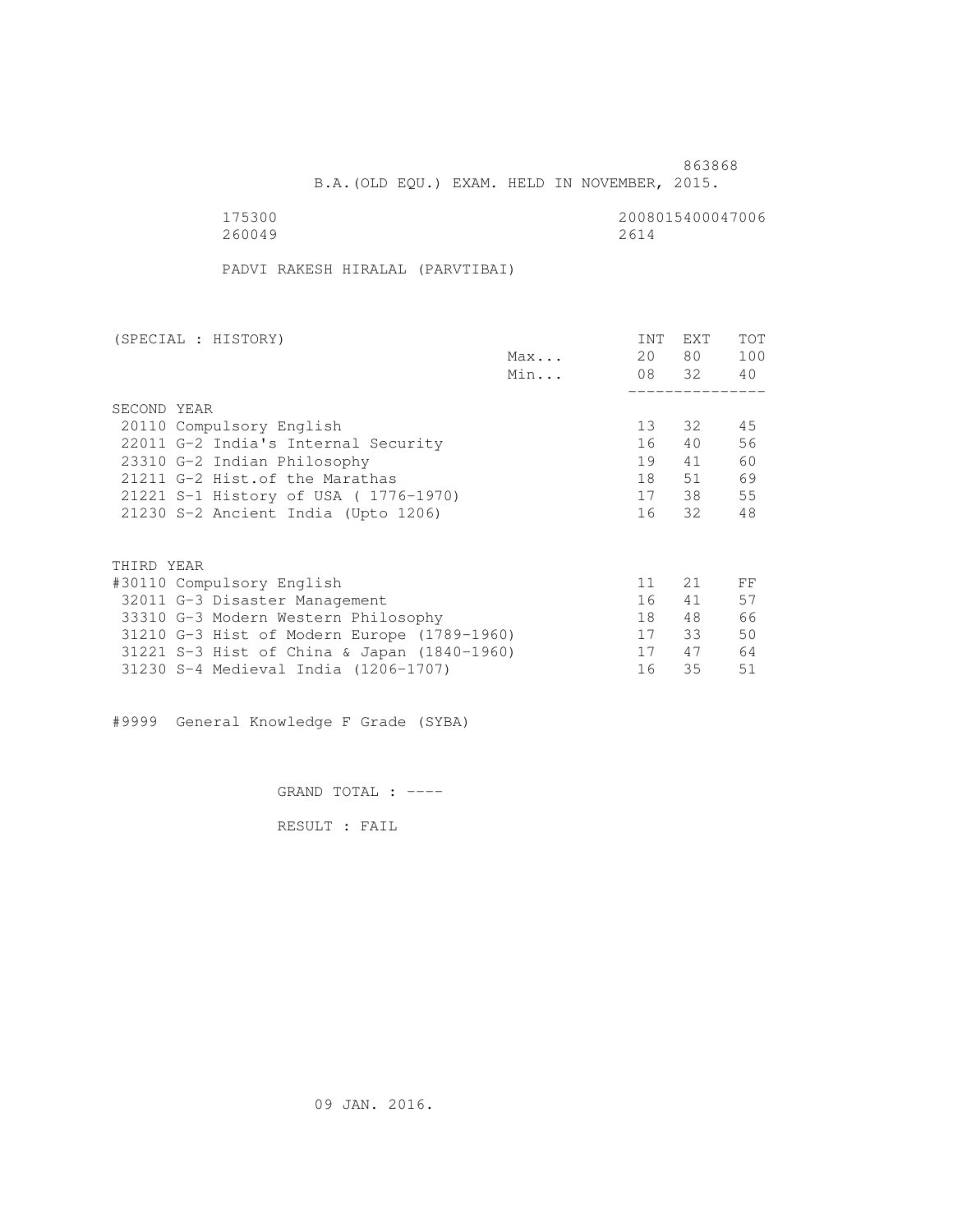B.A.(OLD EQU.) EXAM. HELD IN NOVEMBER, 2015.

 175301 2009015400314725 260049 2614

TADVI VILAS PASHYA (RUPIBAI)

| (SPECIAL : ENGLISH)                            |     | INT             | EXT   | TOT |
|------------------------------------------------|-----|-----------------|-------|-----|
|                                                | Max | 20              | 80 —  | 100 |
|                                                | Min |                 | 08 32 | 40  |
|                                                |     |                 |       |     |
| SECOND YEAR                                    |     |                 |       |     |
| #20110 Compulsory English                      |     | 13 <sup>°</sup> | 2.2   | FF  |
| 21211 G-2 Hist. of the Marathas                |     | 17              | 61    | 78  |
| 21511 G-2 Economics & Human Geography          |     | 11              | 44    | 55  |
| 22410 G-2 Int.to the Study of Eng. Lit.        |     | 15              | 32    | 47  |
| 22420 S-1 16th and 17th Century Eng. Lit.      |     | 12              | 40    | 52  |
| 22430 S-2 18th and 19th Century Eng. Lit.      |     | 12 <sup>°</sup> | 40    | 52  |
|                                                |     |                 |       |     |
| THIRD YEAR                                     |     |                 |       |     |
| 30110 Compulsory English                       |     | 12 <sup>°</sup> | 33    | 45  |
| 31210 G-3 Hist of Modern Europe (1789-1960)    |     | 17              | 32 F  | 49  |
| 31511 G-3 Population Geography                 |     | 16              | 38    | 54  |
| 32410 G-3 The Study of Eng. Lang.              |     | 17              | 36    | 53  |
| 32420 S-3 20th Century Eng. Lit.               |     | 12 <sup>°</sup> | 35    | 47  |
| 32430 S-4 Ind. Writing in Eng. & American Lit. |     | 12              | 32    | 44  |

9999 General Knowledge C Grade (SYBA)

GRAND TOTAL : ----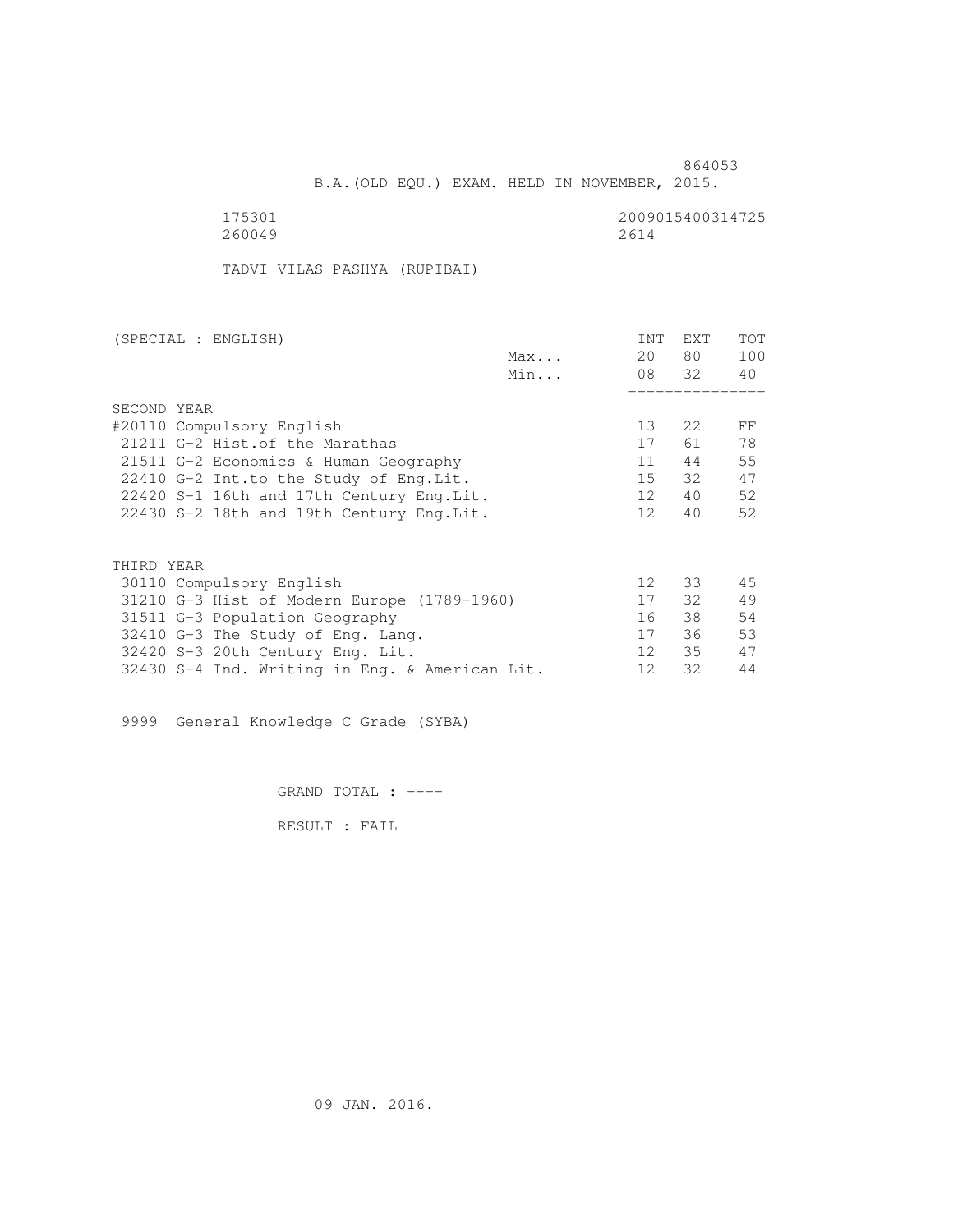B.A.(OLD EQU.) EXAM. HELD IN NOVEMBER, 2015.

175502<br>260084 260084 260084 260084 2615

VASAVE BALVANT MADHUKAR (JANUBAI)

| (SPECIAL : HINDI) |                                              |     | INT             | EXT               | <b>TOT</b> |
|-------------------|----------------------------------------------|-----|-----------------|-------------------|------------|
|                   |                                              | Max | 20              | 80 —              | 100        |
|                   |                                              | Min |                 | 08 32 40          |            |
|                   |                                              |     |                 |                   |            |
| SECOND YEAR       |                                              |     |                 |                   |            |
|                   | 20110 Compulsory English                     |     | 17              | $24+8^{\wedge}41$ |            |
|                   | 21211 G-2 Hist. of the Marathas              |     | 14              | 55                | 69         |
|                   | 22810 G-2 Ind. Society: Issues and Problems  |     | 14              | 52                | 66         |
|                   | 20511 G-2 Samanya Hindi                      |     | 18              | 46                | 64         |
|                   | 20520 S-1 Kavya Shasthra                     |     | 15              | 50                | 65         |
|                   | 20530 S-2 Uppanyas, Natak Evam Vyang         |     | 16              | 48                | 64         |
|                   |                                              |     |                 |                   |            |
| THIRD YEAR        |                                              |     |                 |                   |            |
|                   | #30110 Compulsory English                    |     | 11              | 36                | 47         |
|                   | 31210 G-3 Hist of Modern Europe (1789-1960)  |     | 12 <sup>7</sup> | 32                | 44         |
|                   | 32810 G-3 Indian Society Structure & Change  |     | 10              | 43                | 53         |
|                   | 30511 G-3 Samanya Hindi                      |     | 10              | 38                | 48         |
|                   | 30520 S-3 Hindi Sahitya Ka Itihas            |     | 10              | 44                | 54         |
|                   | 30530 S-4 Bhasha Vidnyan tatha Rashtrabhasha |     | 11              | 51                | 62         |

9999 General Knowledge C Grade^ (SYBA)

 $\mathcal{A}$  and  $\mathcal{A}$  are the set of  $\mathcal{A}$ GRAND TOTAL : 677+08=685/1200

RESULT : SECOND CLASS

 $^{\circ}$  0.163

09 JAN. 2016.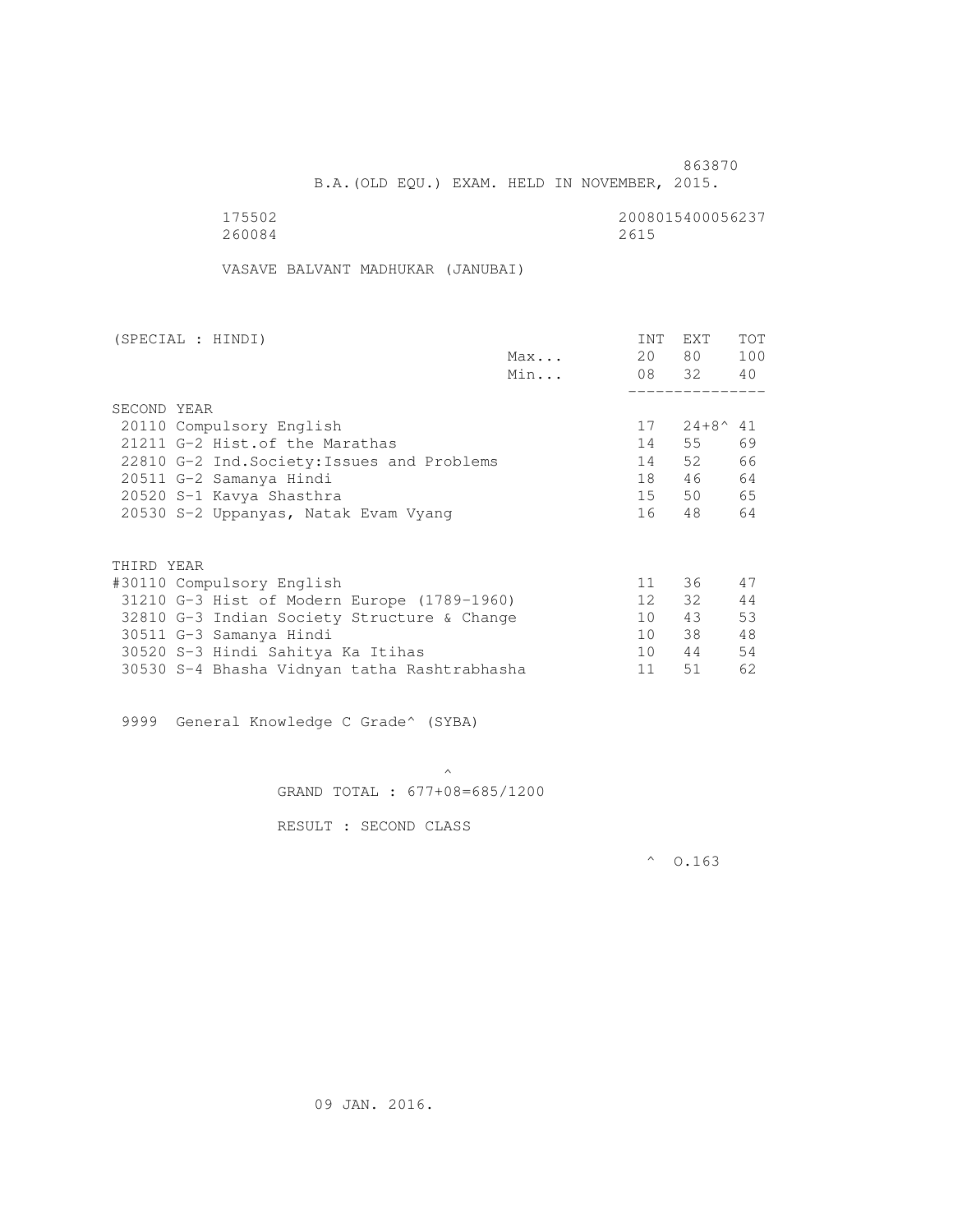B.A.(OLD EQU.) EXAM. HELD IN NOVEMBER, 2015.

175304<br>260084 260084 260084 260084 2615

PADVI KUNTA HANJA (BAJUBAI)

|     | INT                                                                                                                                                                               | <b>EXT</b> | <b>TOT</b> |
|-----|-----------------------------------------------------------------------------------------------------------------------------------------------------------------------------------|------------|------------|
| Max | 20                                                                                                                                                                                | 80         | 100        |
| Min |                                                                                                                                                                                   |            | 40         |
|     |                                                                                                                                                                                   |            |            |
|     |                                                                                                                                                                                   |            |            |
|     | 18                                                                                                                                                                                | 33         | 51         |
|     | 18                                                                                                                                                                                | 50         | 68         |
|     | 17                                                                                                                                                                                | 39         | 56         |
|     | 17                                                                                                                                                                                | 50         | 67         |
|     | 19                                                                                                                                                                                | 43         | 62         |
|     | 18                                                                                                                                                                                | 57         | 75         |
|     |                                                                                                                                                                                   |            |            |
|     |                                                                                                                                                                                   |            |            |
|     | 18                                                                                                                                                                                | 34         | 52         |
|     | 17                                                                                                                                                                                | 43         | 60         |
|     | 17                                                                                                                                                                                | 42         | 59         |
|     | 17                                                                                                                                                                                | 56         | 73         |
|     | 18                                                                                                                                                                                | 47         | 65         |
|     | 18                                                                                                                                                                                | 54         | 72         |
|     | 22810 G-2 Ind. Society: Issues and Problems<br>21511 G-2 Economics & Human Geography<br>32810 G-3 Indian Society Structure & Change<br>31521 S-3 Geography of Disaster Management |            | 08 32      |

#9999 General Knowledge C Grade\* (SYBA)

GRAND TOTAL : 760/1200

RESULT : FIRST CLASS

\* O.4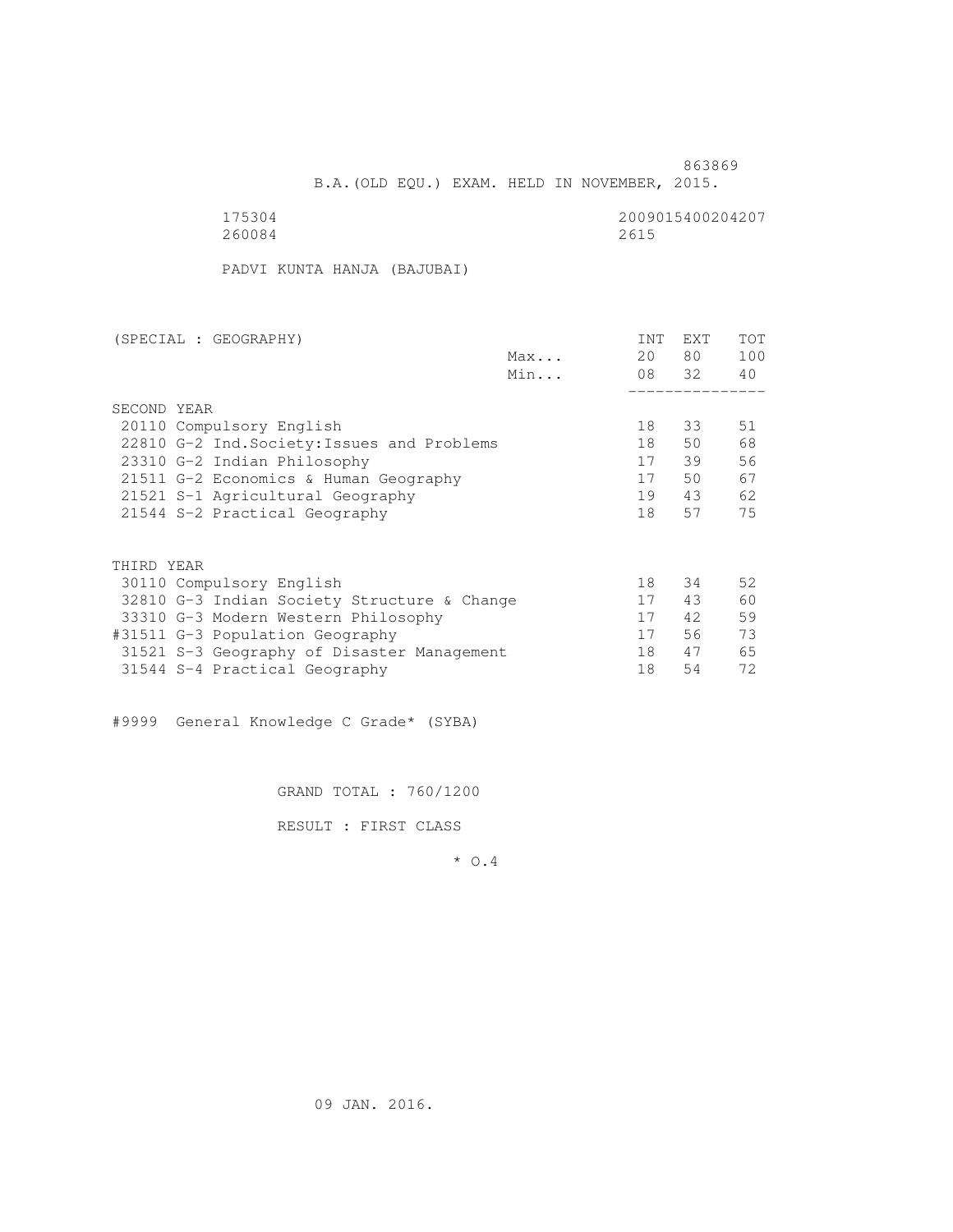B.A.(OLD EQU.) EXAM. HELD IN NOVEMBER, 2015.

175503<br>260084 2009015400204575 260084 2615

PAWARA DINKAR LUKA (BATALIBAI)

| (SPECIAL : GEOGRAPHY)                       |     | INT | <b>EXT</b> | TOT |
|---------------------------------------------|-----|-----|------------|-----|
|                                             | Max | 20  | 80 —       | 100 |
|                                             | Min |     | 08 32      | 40  |
|                                             |     |     |            |     |
| SECOND YEAR                                 |     |     |            |     |
| 20110 Compulsory English                    |     | 16  | 32         | 48  |
| 21010 G-2 Indian Economy Since 1980         |     | 18  | 36         | 54  |
| 22810 G-2 Ind. Society: Issues and Problems |     | 19  | 58         | 77  |
| 21511 G-2 Economics & Human Geography       |     | 16  | 45         | 61  |
| 21521 S-1 Agricultural Geography            |     | 17  | 41         | 58  |
| 21544 S-2 Practical Geography               |     | 17  | 58         | 75  |
|                                             |     |     |            |     |
| THIRD YEAR                                  |     |     |            |     |
| #30110 Compulsory English                   |     | 17  | 21         | FF  |
| 31010 G-3 Ind. Eco. Since 1980 Part-II      |     | 16  | 37         | 53  |
| 32810 G-3 Indian Society Structure & Change |     | 17  | 45         | 62  |
| 31511 G-3 Population Geography              |     | 17  | 45         | 62  |
| 31521 S-3 Geography of Disaster Management  |     | 16  | 53         | 69  |
| 31544 S-4 Practical Geography               |     | 18  | 64         | 82  |
|                                             |     |     |            |     |

9999 General Knowledge C Grade (SYBA)

GRAND TOTAL : ----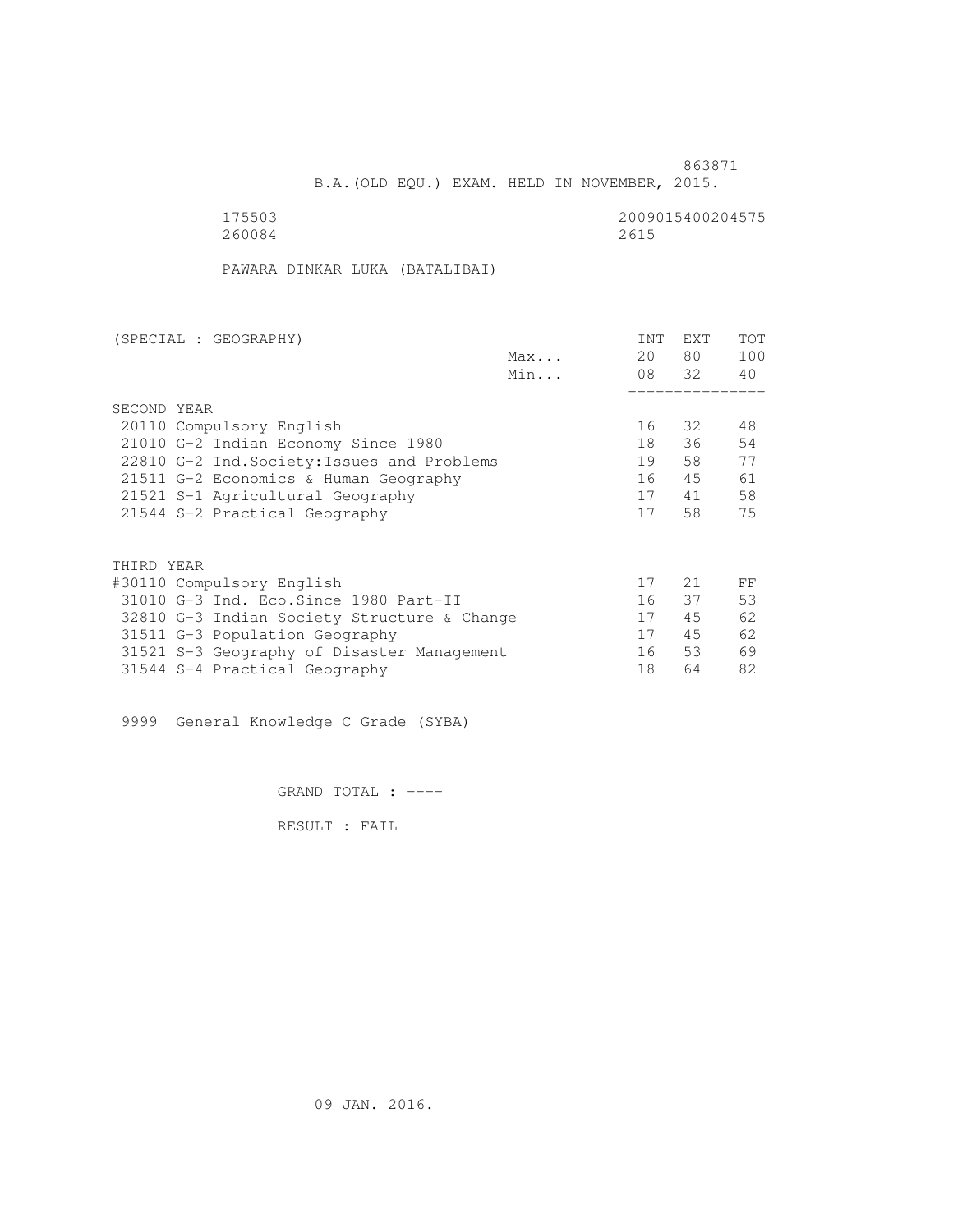<u>863872</u>

B.A.(OLD EQU.) EXAM. HELD IN NOVEMBER, 2015.

 175305 2009015400432434 270047 2716

GAVIT BABITA VANJI (PANTI)

| (SPECIAL : MARATHI)                          |     | INT             | EXT   | <b>TOT</b> |
|----------------------------------------------|-----|-----------------|-------|------------|
|                                              | Max | 20              | 80 —  | 100        |
|                                              | Min |                 | 08 32 | 40         |
|                                              |     |                 |       |            |
| SECOND YEAR                                  |     |                 |       |            |
| #20110 Compulsory English                    |     | 14              | 04    | FF         |
| 21111 G-2 Indian Political Thought           |     | 16              | 41    | 57         |
| 21211 G-2 Hist. of the Marathas              |     | 13              | 48    | 61         |
| 20211 G-2 Wang.Prakar.Abbhyas-Kadambari      |     | 16              | 56    | 72         |
| 20220 S-1 Madh.Mar.Gaddya-Paddya Wang.Prakar |     | 16              | 49    | 65         |
| 20230 S-2 Arava. Mar. Wang. Itihas 1818-1920 |     | 16              | 32    | 48         |
|                                              |     |                 |       |            |
| THIRD YEAR                                   |     |                 |       |            |
| #30110 Compulsory English                    |     | 13 <sup>°</sup> | 2.2   | FF         |
| 31111 G-3 Western Political Thought          |     | 09              | 50    | 59         |
| 31210 G-3 Hist of Modern Europe (1789-1960)  |     | 15              | 46    | 61         |
| 30211 G-3 Wang. Prak. Abbah-Natak Va Lalit   |     | 18              | 56    | 74         |
| 30220 S-3 Sahitya Vichar                     |     | 16              | 56    | 72         |
| 30230 S-4 Samanya Bhasha ani Param. Vyakaran |     | 16              | 45    | 61         |

9999 General Knowledge B Grade (SYBA)

GRAND TOTAL : ----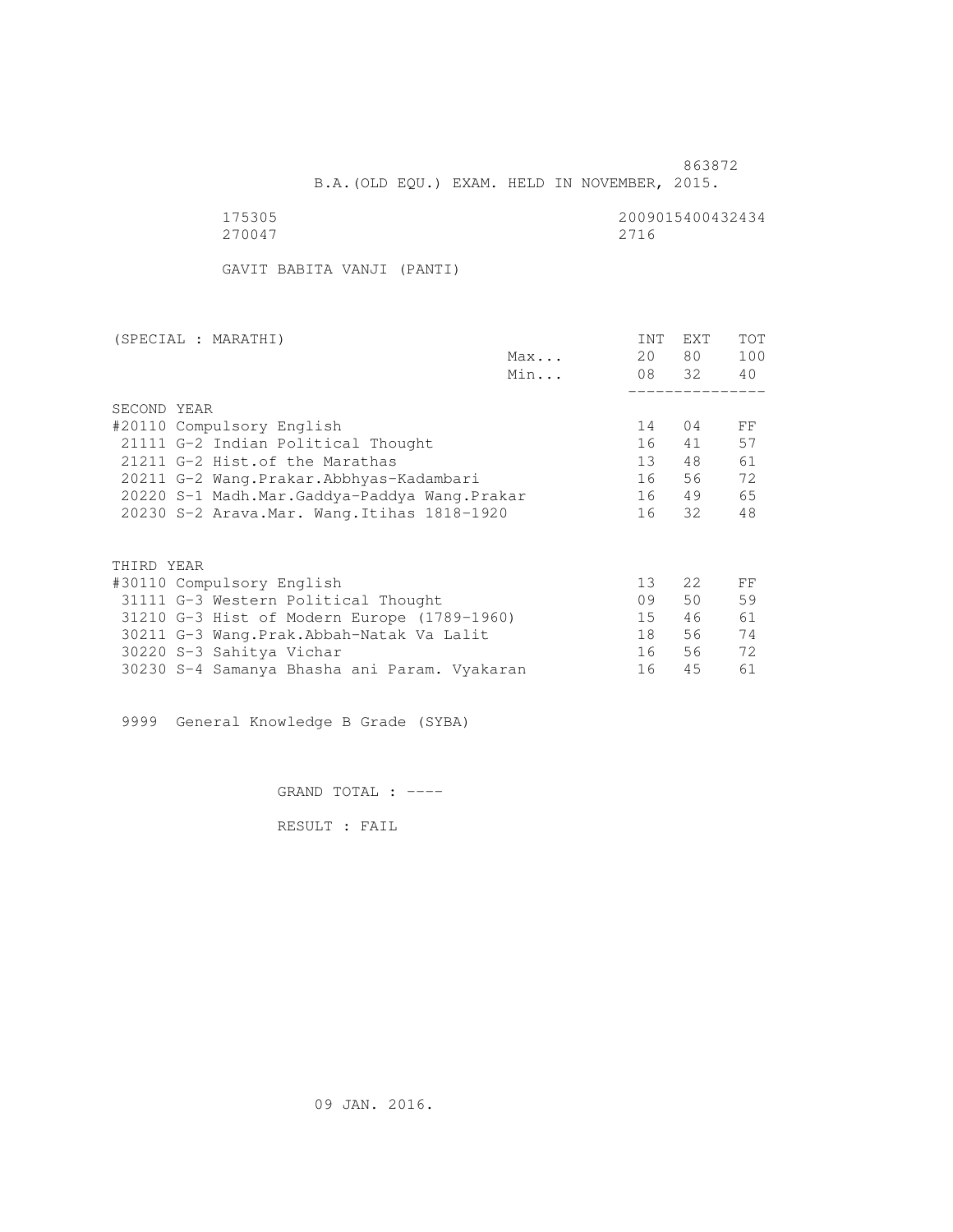<u>863873</u>

B.A.(OLD EQU.) EXAM. HELD IN NOVEMBER, 2015.

 175306 2009015400432933 270047 2716

GAVIT SONIYA RAMESH (LILABAI)

| (SPECIAL : MARATHI)                           |     | INT | EXT                | <b>TOT</b> |
|-----------------------------------------------|-----|-----|--------------------|------------|
|                                               | Max | 20  | 80 —               | 100        |
|                                               | Min |     | 08 32              | 40         |
|                                               |     |     |                    |            |
| SECOND YEAR                                   |     |     |                    |            |
| #20110 Compulsory English                     |     | 14  | 06                 | FF         |
| 21010 G-2 Indian Economy Since 1980           |     | 18  | $24+8^{\wedge} 42$ |            |
| 21211 G-2 Hist. of the Marathas               |     | 16  | 32                 | 48         |
| 20211 G-2 Wang.Prakar.Abbhyas-Kadambari       |     | 18  | 46                 | 64         |
| 20220 S-1 Madh.Mar.Gaddya-Paddya Wang.Prakar  |     | 17  | 49                 | 66         |
| 20230 S-2 Arava. Mar. Wang. Itihas 1818-1920  |     | 17  | 42                 | 59         |
|                                               |     |     |                    |            |
| THIRD YEAR                                    |     |     |                    |            |
| #30110 Compulsory English                     |     | 13  | 21                 | FF         |
| 31010 G-3 Ind. Eco. Since 1980 Part-II        |     | 17  | 35                 | 52         |
|                                               |     |     |                    |            |
| 31210 G-3 Hist of Modern Europe (1789-1960)   |     | 17  | 36                 | 53         |
| 30211 G-3 Wang. Prak. Abbah-Natak Va Lalit    |     | 18  | 40                 | 58         |
| 30220 S-3 Sahitya Vichar                      |     | 18  | 32                 | 50         |
| #30230 S-4 Samanya Bhasha ani Param. Vyakaran |     | 17  | 33                 | 50         |

9999 General Knowledge C Grade (SYBA)

GRAND TOTAL : ----

RESULT : FAIL

 $^{\wedge}$  +2 O.163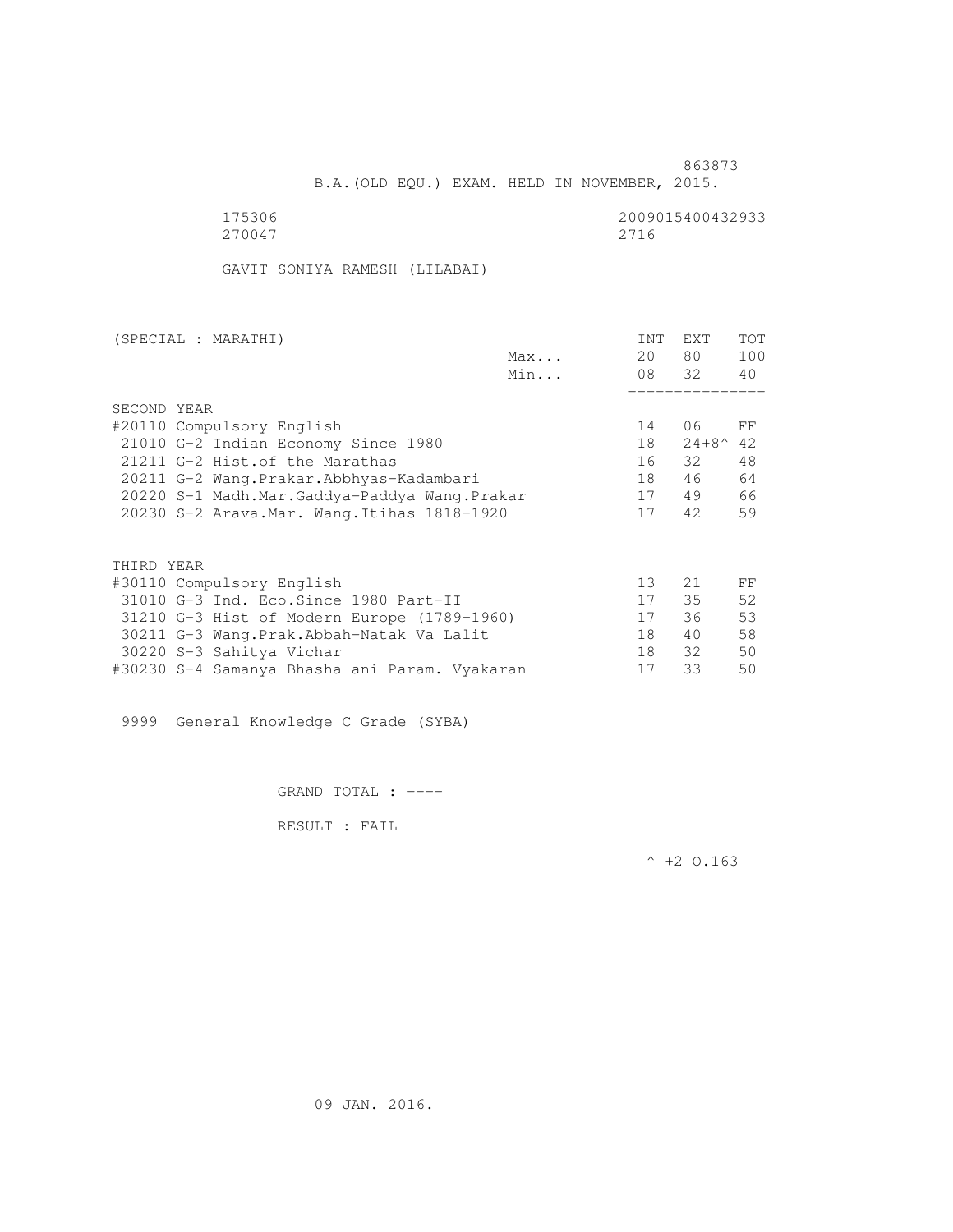B.A.(OLD EQU.) EXAM. HELD IN NOVEMBER, 2015.

175307<br>270047 270047 270047 270047 2716

VASAVE KRISHNA KANTILAL (JAYWANTI)

| (SPECIAL : HINDI)                            |     | INT | <b>EXT</b> | TOT |
|----------------------------------------------|-----|-----|------------|-----|
|                                              | Max | 20  | 80 —       | 100 |
|                                              | Min |     | 08 32 40   |     |
|                                              |     |     |            |     |
| SECOND YEAR                                  |     |     |            |     |
| #20110 Compulsory English                    |     | 15  | 05         | FF  |
| 21111 G-2 Indian Political Thought           |     | 17  | 38         | 55  |
| 21211 G-2 Hist. of the Marathas              |     |     | 14 32      | 46  |
| 20511 G-2 Samanya Hindi                      |     | 16  | 47         | 63  |
| 20520 S-1 Kavya Shasthra                     |     |     | 18 32      | 50  |
| 20530 S-2 Uppanyas, Natak Evam Vyang         |     | 18  | 32         | 50  |
|                                              |     |     |            |     |
| THIRD YEAR                                   |     |     |            |     |
| 30110 Compulsory English                     |     | 11  | 32         | 43  |
| 31111 G-3 Western Political Thought          |     | 16  | 48         | 64  |
| 31210 G-3 Hist of Modern Europe (1789-1960)  |     | 19  | 32         | 51  |
| 30511 G-3 Samanya Hindi                      |     | 17  | 34         | 51  |
| 30520 S-3 Hindi Sahitya Ka Itihas            |     | 18  | 33         | 51  |
| 30530 S-4 Bhasha Vidnyan tatha Rashtrabhasha |     | 18  | 36         | 54  |
|                                              |     |     |            |     |

9999 General Knowledge C Grade (SYBA)

GRAND TOTAL : ----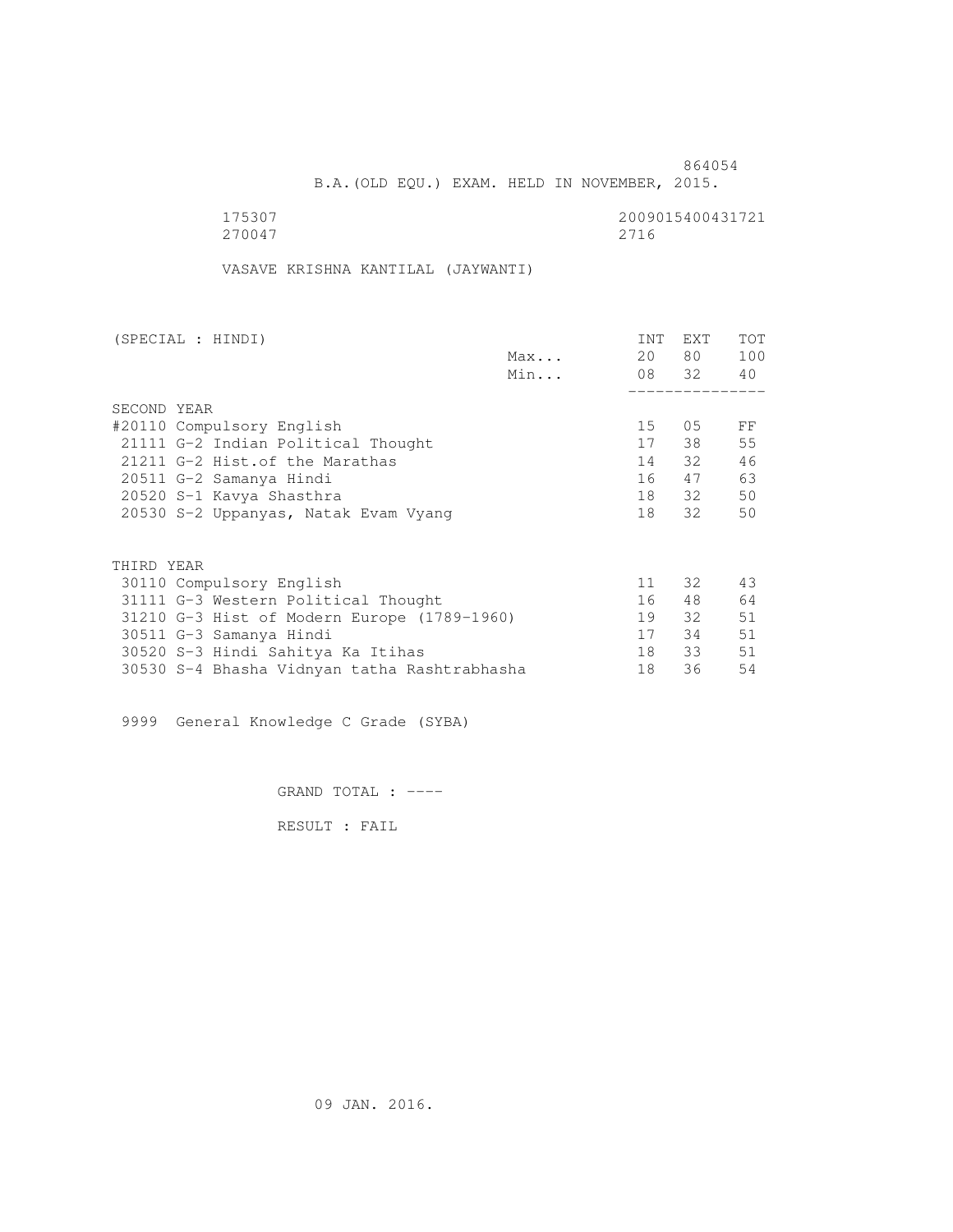B.A.(OLD EQU.) EXAM. HELD IN NOVEMBER, 2015.

 175308 2008015400237625 270047 2716

VASAVE DIPAK ARJUN (TARUBAI)

| (SPECIAL : HISTORY) |                                              |     | INT | EXT              | <b>TOT</b> |
|---------------------|----------------------------------------------|-----|-----|------------------|------------|
|                     |                                              | Max | 20  | 80 —             | 100        |
|                     |                                              | Min |     | 08 32 40         |            |
|                     |                                              |     |     |                  |            |
| SECOND YEAR         |                                              |     |     |                  |            |
|                     | #20110 Compulsory English                    |     | 14  | 08               | FF         |
|                     | 21711 G-2 Advanced Social Psychology         |     |     | 16 32            | 48         |
|                     | 21910 G-2 Popul'n, Family & Marrige in India |     | 17  | 41               | 58         |
|                     | 21211 G-2 Hist.of the Marathas               |     | 15  | 34               | 49         |
|                     | 21222 S-1 Modern India (1757-1857)           |     | 16  | 41               | 57         |
|                     | 21230 S-2 Ancient India (Upto 1206)          |     | 18  | 32               | 50         |
|                     |                                              |     |     |                  |            |
| THIRD YEAR          |                                              |     |     |                  |            |
|                     | 30110 Compulsory English                     |     | 13  | 32               | 45         |
|                     | 31711 G-3 App. Psy. & Modern Life            |     | 18  | 32               | 50         |
|                     | 31910 G-3 Social Economic Probl. & Pol.      |     | 18  | 37               | 55         |
|                     | 31210 G-3 Hist of Modern Europe (1789-1960)  |     | 16  | 34               | 50         |
|                     | 31222 S-3 Exp. & fall of the Maratha Power   |     | 15  | $24+8^{\circ}39$ |            |
|                     | 31230 S-4 Medieval India (1206-1707)         |     | 16  | 32               | 48         |

9999 General Knowledge C Grade (SYBA)

GRAND TOTAL : ----

RESULT : FAIL

 $^{\wedge}$  +7 0.163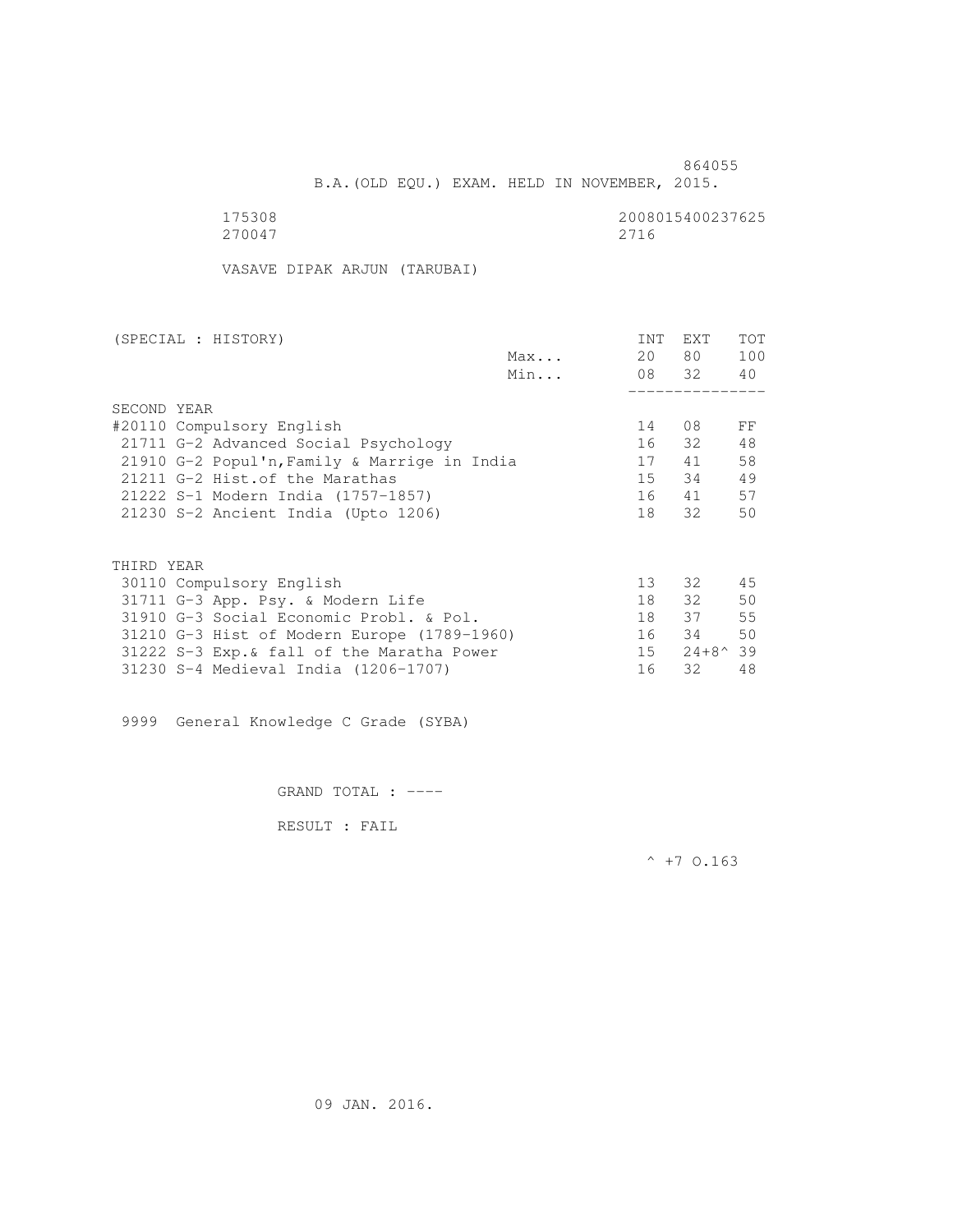B.A.(OLD EQU.) EXAM. HELD IN NOVEMBER, 2015.

| 175309 | 2009015400432353 |
|--------|------------------|
| 270047 | 2716             |

VASAVE NANSING JAYSING (SEETA)

| (SPECIAL : HISTORY)                         |     | INT             | <b>EXT</b> | TOT |
|---------------------------------------------|-----|-----------------|------------|-----|
|                                             | Max | 20              | 80 —       | 100 |
|                                             | Min |                 | 08 32      | 40  |
|                                             |     |                 |            |     |
| SECOND YEAR                                 |     |                 |            |     |
| #20110 Compulsory English                   |     | 14              | $27*$      | 41  |
| 20211 G-2 Wang. Prakar. Abbhyas-Kadambari   |     | 16              | 32         | 48  |
| 21111 G-2 Indian Political Thought          |     | 18              | 54         | 72  |
| 21211 G-2 Hist. of the Marathas             |     | 17              | 56         | 73  |
| 21222 S-1 Modern India (1757-1857)          |     | 15              | 49         | 64  |
| 21230 S-2 Ancient India (Upto 1206)         |     | 16              | 47         | 63  |
|                                             |     |                 |            |     |
| THIRD YEAR                                  |     |                 |            |     |
|                                             |     | 12 <sup>°</sup> |            | 44  |
| 30110 Compulsory English                    |     |                 | 32         |     |
| 30211 G-3 Wang.Prak.Abbah-Natak Va Lalit    |     | 18              | 51         | 69  |
| 31111 G-3 Western Political Thought         |     | 16              | 38         | 54  |
| 31210 G-3 Hist of Modern Europe (1789-1960) |     | 18              | 32         | 50  |
| 31222 S-3 Exp. & fall of the Maratha Power  |     | 18              | 41         | 59  |
| 31230 S-4 Medieval India (1206-1707)        |     | 18              | 39         | 57  |
|                                             |     |                 |            |     |

9999 General Knowledge C Grade (SYBA)

GRAND TOTAL : 694/1200

RESULT : SECOND CLASS

\* O.4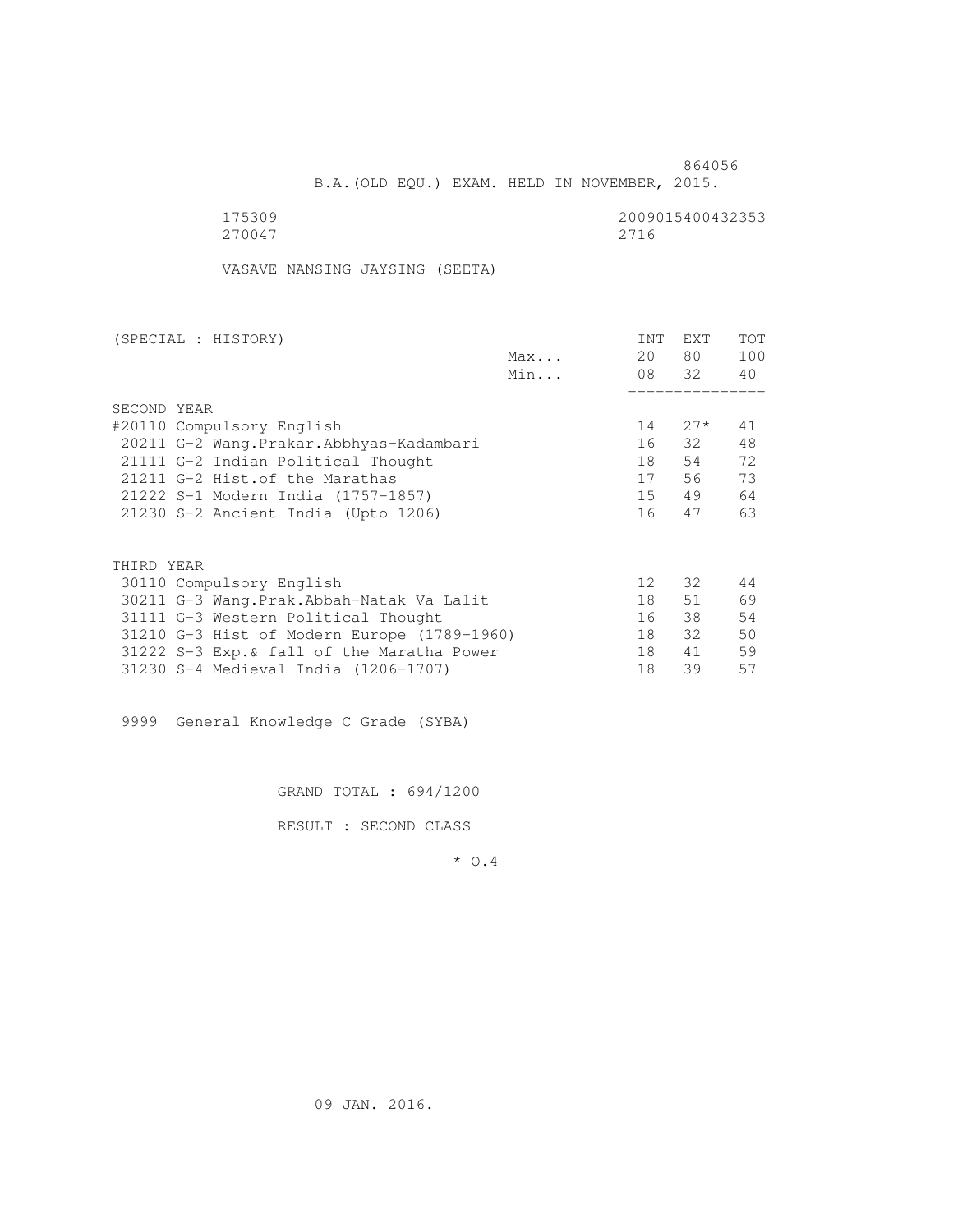B.A.(OLD EQU.) EXAM. HELD IN NOVEMBER, 2015.

| 175310 | 2009015400432256 |
|--------|------------------|
| 270047 | 2716             |

VASAVE YOGESH DILIP (KANCHAN)

| (SPECIAL : HISTORY)                         |     | <b>INT</b>      | <b>EXT</b> | TOT |
|---------------------------------------------|-----|-----------------|------------|-----|
|                                             | Max | 20              | 80 —       | 100 |
|                                             | Min |                 | 08 32      | 40  |
|                                             |     |                 |            |     |
| SECOND YEAR                                 |     |                 |            |     |
| #20110 Compulsory English                   |     | 15              | 06         | FF  |
| 20511 G-2 Samanya Hindi                     |     | 15              | 37         | 52  |
| 21111 G-2 Indian Political Thought          |     | 17              | 36         | 53  |
| 21211 G-2 Hist. of the Marathas             |     | 16              | 48         | 64  |
| 21222 S-1 Modern India (1757-1857)          |     |                 | 16 37      | 53  |
| 21230 S-2 Ancient India (Upto 1206)         |     | 15              | 38         | 53  |
|                                             |     |                 |            |     |
| THIRD YEAR                                  |     |                 |            |     |
| #30110 Compulsory English                   |     | 13 <sup>°</sup> | 26         | FF  |
| 30511 G-3 Samanya Hindi                     |     | 17              | 41         | 58  |
| 31111 G-3 Western Political Thought         |     | 16              | 36         | 52  |
| 31210 G-3 Hist of Modern Europe (1789-1960) |     | 18              | 44         | 62  |
| 31222 S-3 Exp. & fall of the Maratha Power  |     | 18              | 33         | 51  |
| 31230 S-4 Medieval India (1206-1707)        |     | 18              | 32         | 50  |
|                                             |     |                 |            |     |

9999 General Knowledge C Grade (SYBA)

GRAND TOTAL : ----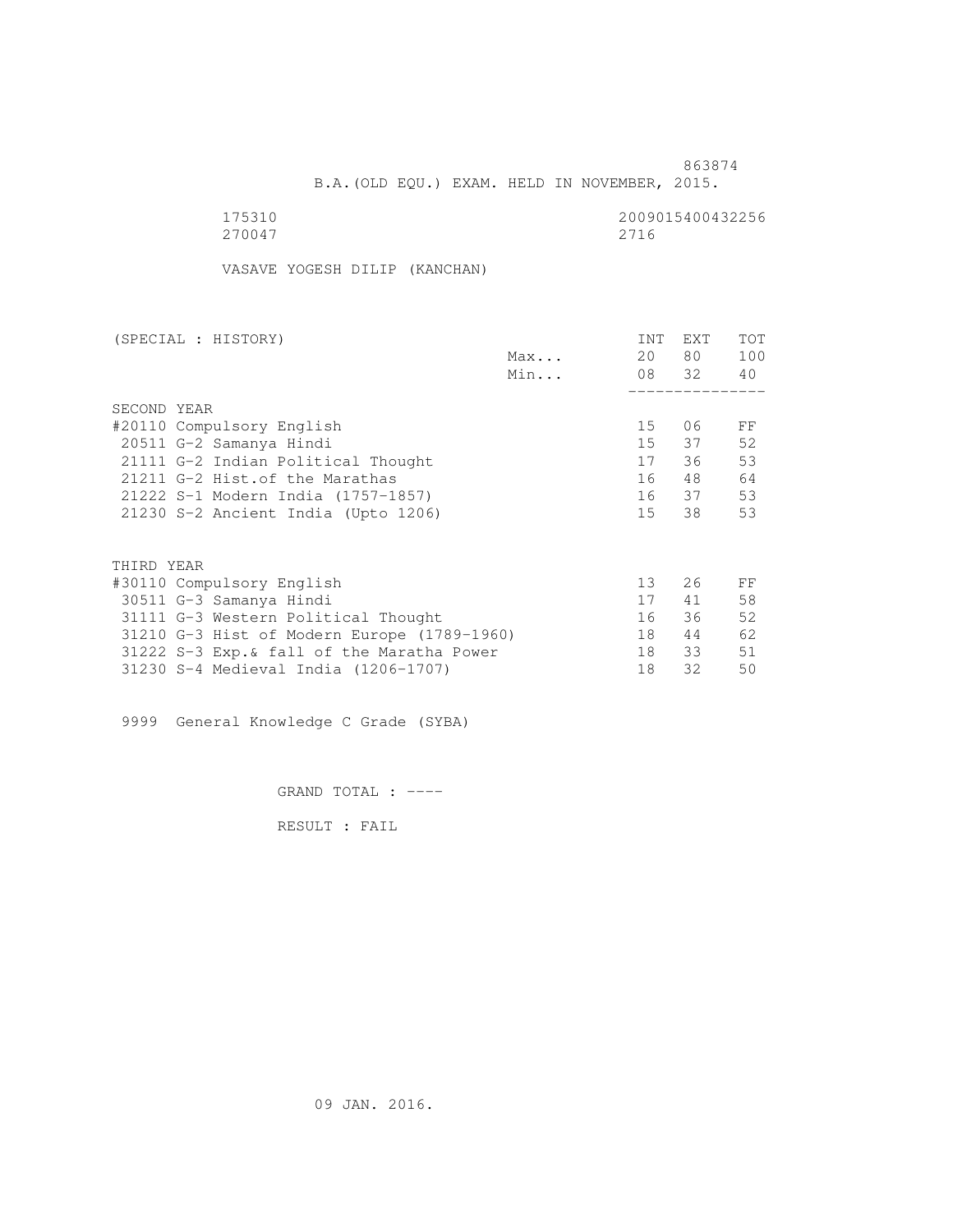B.A.(OLD EQU.) EXAM. HELD IN NOVEMBER, 2015.

270047 2716

175504 2009015400431686

GAVIT JYOTISH ANIL (SAVITA)

| (SPECIAL : HINDI)                            |     | <b>INT</b> | EXT   | TOT |
|----------------------------------------------|-----|------------|-------|-----|
|                                              | Max | 20         | 80 —  | 100 |
|                                              | Min |            | 08 32 | 40  |
|                                              |     |            |       |     |
| SECOND YEAR                                  |     |            |       |     |
| 20110 Compulsory English                     |     | 14         | 34    | 48  |
| 21111 G-2 Indian Political Thought           |     | 17         | 55    | 72  |
| 21511 G-2 Economics & Human Geography        |     | 15         | 43    | 58  |
| 20511 G-2 Samanya Hindi                      |     | 18         | 49    | 67  |
| 20520 S-1 Kavya Shasthra                     |     | 18         | 32    | 50  |
| 20530 S-2 Uppanyas, Natak Evam Vyang         |     | 18         | 32    | 50  |
|                                              |     |            |       |     |
| THIRD YEAR                                   |     |            |       |     |
| #30110 Compulsory English                    |     | 09         | 10    | FF  |
| 31111 G-3 Western Political Thought          |     | 18         | 50    | 68  |
| 31511 G-3 Population Geography               |     | 14         | 42    | 56  |
| 30511 G-3 Samanya Hindi                      |     | 17         | 35    | 52  |
| 30520 S-3 Hindi Sahitya Ka Itihas            |     | 17         | 35    | 52  |
| 30530 S-4 Bhasha Vidnyan tatha Rashtrabhasha |     | 17         | 33    | 50  |

9999 General Knowledge B Grade (SYBA)

GRAND TOTAL : ----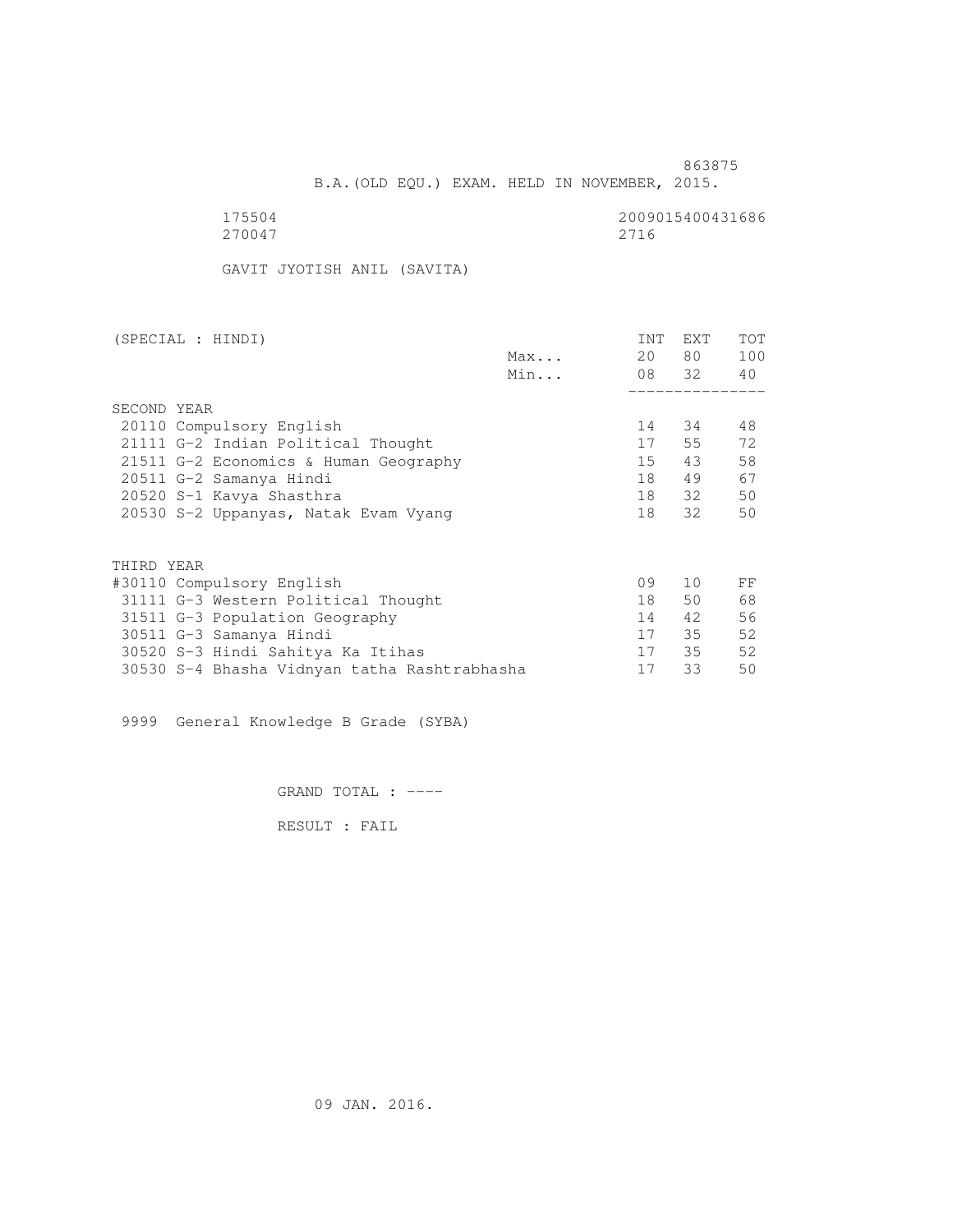B.A.(OLD EQU.) EXAM. HELD IN NOVEMBER, 2015.

| 175505 | 2008015400236204 |
|--------|------------------|
| 270047 | 2716             |

GAVIT SARU ARJUN (KADABAI)

| (SPECIAL : HINDI)                            |     | INT | EXT      | TOT |
|----------------------------------------------|-----|-----|----------|-----|
|                                              | Max | 20  | 80 —     | 100 |
|                                              | Min |     | 08 32 40 |     |
|                                              |     |     |          |     |
| SECOND YEAR                                  |     |     |          |     |
| 20110 Compulsory English                     |     | 10  | 33       | 43  |
| 21111 G-2 Indian Political Thought           |     | 19  | 34       | 53  |
| 21711 G-2 Advanced Social Psychology         |     | 14  | 45       | 59  |
| 20511 G-2 Samanya Hindi                      |     | 19  | 48       | 67  |
| 20520 S-1 Kavya Shasthra                     |     | 19  | 48       | 67  |
| 20530 S-2 Uppanyas, Natak Evam Vyang         |     | 18  | 41       | 59  |
| THIRD YEAR                                   |     |     |          |     |
|                                              |     | 13  | 21       | FF  |
| #30110 Compulsory English                    |     |     |          |     |
| 31111 G-3 Western Political Thought          |     | 17  | 40       | 57  |
| 31711 G-3 App. Psy. & Modern Life            |     | 17  | $32 -$   | 49  |
| 30511 G-3 Samanya Hindi                      |     | 18  | 52       | 70  |
| 30520 S-3 Hindi Sahitya Ka Itihas            |     | 18  | 37       | 55  |
| 30530 S-4 Bhasha Vidnyan tatha Rashtrabhasha |     | 18  | 38       | 56  |

9999 General Knowledge B Grade (SYBA)

GRAND TOTAL : ----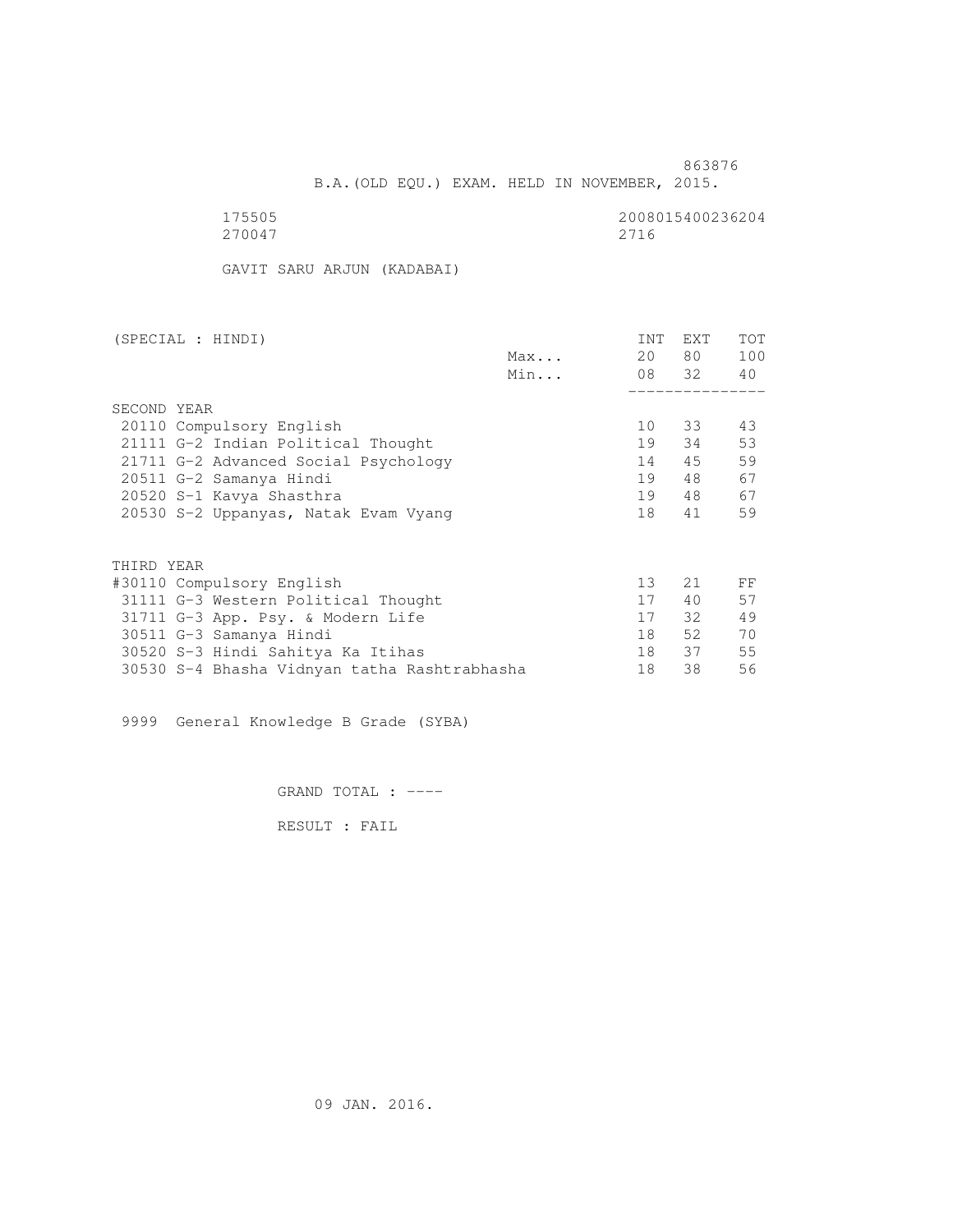<u>863877</u>

B.A.(OLD EQU.) EXAM. HELD IN NOVEMBER, 2015.

 175506 2009015400432593 270047 2716

BELDAR JUBER SAROVAR (MEHARBANU)

| (SPECIAL : HISTORY)                         |              | <b>INT</b> | EXT   | TOT |
|---------------------------------------------|--------------|------------|-------|-----|
|                                             | $Max \ldots$ | 20         | 80 —  | 100 |
|                                             | Min          |            | 08 32 | 40  |
|                                             |              |            |       |     |
| SECOND YEAR                                 |              |            |       |     |
| 20110 Compulsory English                    |              | 14         | 35    | 49  |
| 20511 G-2 Samanya Hindi                     |              | 17         | 33    | 50  |
| 21111 G-2 Indian Political Thought          |              | 16         | 34    | 50  |
| 21211 G-2 Hist. of the Marathas             |              | 16         | 48    | 64  |
| 21222 S-1 Modern India (1757-1857)          |              |            | 15 32 | 47  |
| 21230 S-2 Ancient India (Upto 1206)         |              | 16         | 41    | 57  |
|                                             |              |            |       |     |
| THIRD YEAR                                  |              |            |       |     |
| #30110 Compulsory English                   |              | 11         | 32    | 43  |
| 30511 G-3 Samanya Hindi                     |              | 17         | 34    | 51  |
| 31111 G-3 Western Political Thought         |              | 16         | 32    | 48  |
| 31210 G-3 Hist of Modern Europe (1789-1960) |              | 18         | 41    | 59  |
| 31222 S-3 Exp. & fall of the Maratha Power  |              | 17         | 37    | 54  |
| 31230 S-4 Medieval India (1206-1707)        |              | 18         | 35    | 53  |
|                                             |              |            |       |     |

9999 General Knowledge B Grade (SYBA)

GRAND TOTAL : 625/1200

RESULT : SECOND CLASS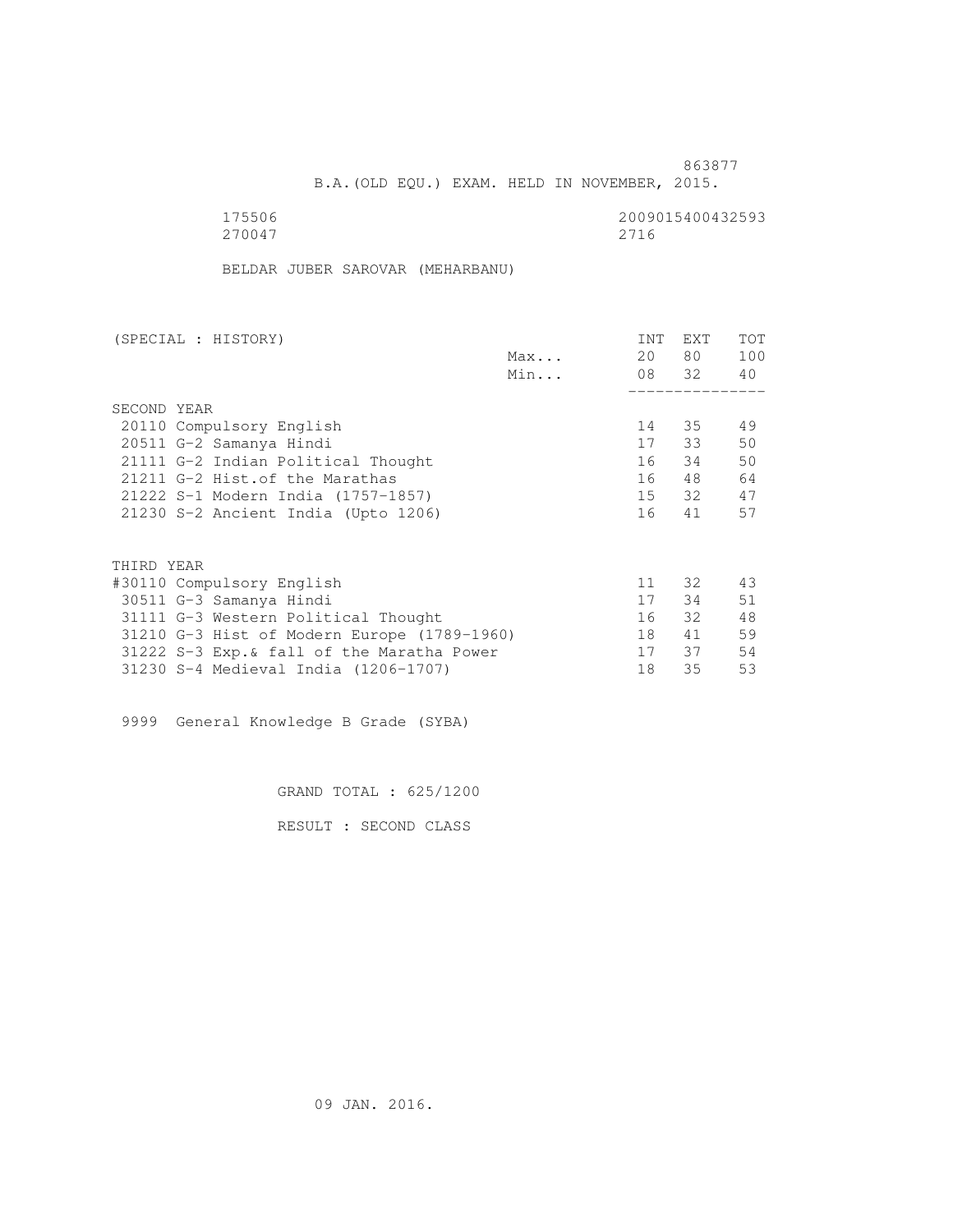863878 B.A.(OLD EQU.) EXAM. HELD IN NOVEMBER, 2015.

| 175507 | 2009015400429811 |
|--------|------------------|
| 270083 | 2727             |

GAVIT SHAM KOTHARYA (REVLI)

| (SPECIAL : HINDI)                            |     | INT | EXT      | <b>TOT</b> |
|----------------------------------------------|-----|-----|----------|------------|
|                                              | Max | 20  | 80 —     | 100        |
|                                              | Min |     | 08 32 40 |            |
|                                              |     |     |          |            |
| SECOND YEAR                                  |     |     |          |            |
| 20110 Compulsory English                     |     | 14  | 32       | 46         |
| 21111 G-2 Indian Political Thought           |     | 19  | 59       | 78         |
| 21211 G-2 Hist. of the Marathas              |     | 18  | 60       | 78         |
| 20511 G-2 Samanya Hindi                      |     | 19  |          | 77         |
| 20520 S-1 Kavya Shasthra                     |     | 18  | 32       | 50         |
| 20530 S-2 Uppanyas, Natak Evam Vyang         |     | 19  | 41       | 60         |
|                                              |     |     |          |            |
| THIRD YEAR                                   |     |     |          |            |
| #30110 Compulsory English                    |     | 14  | 07       | FF         |
| 31111 G-3 Western Political Thought          |     | 09  | 49       | 58         |
| 31210 G-3 Hist of Modern Europe (1789-1960)  |     | 19  | 33       | 52         |
| 30511 G-3 Samanya Hindi                      |     | 19  | 57       | 76         |
| 30520 S-3 Hindi Sahitya Ka Itihas            |     | 19  | 61       | 80         |
| 30530 S-4 Bhasha Vidnyan tatha Rashtrabhasha |     | 19  | 53       | 72         |

9999 General Knowledge C Grade^ (SYBA)

GRAND TOTAL : ----

RESULT : FAIL

 $^{\wedge}$  +7 0.163